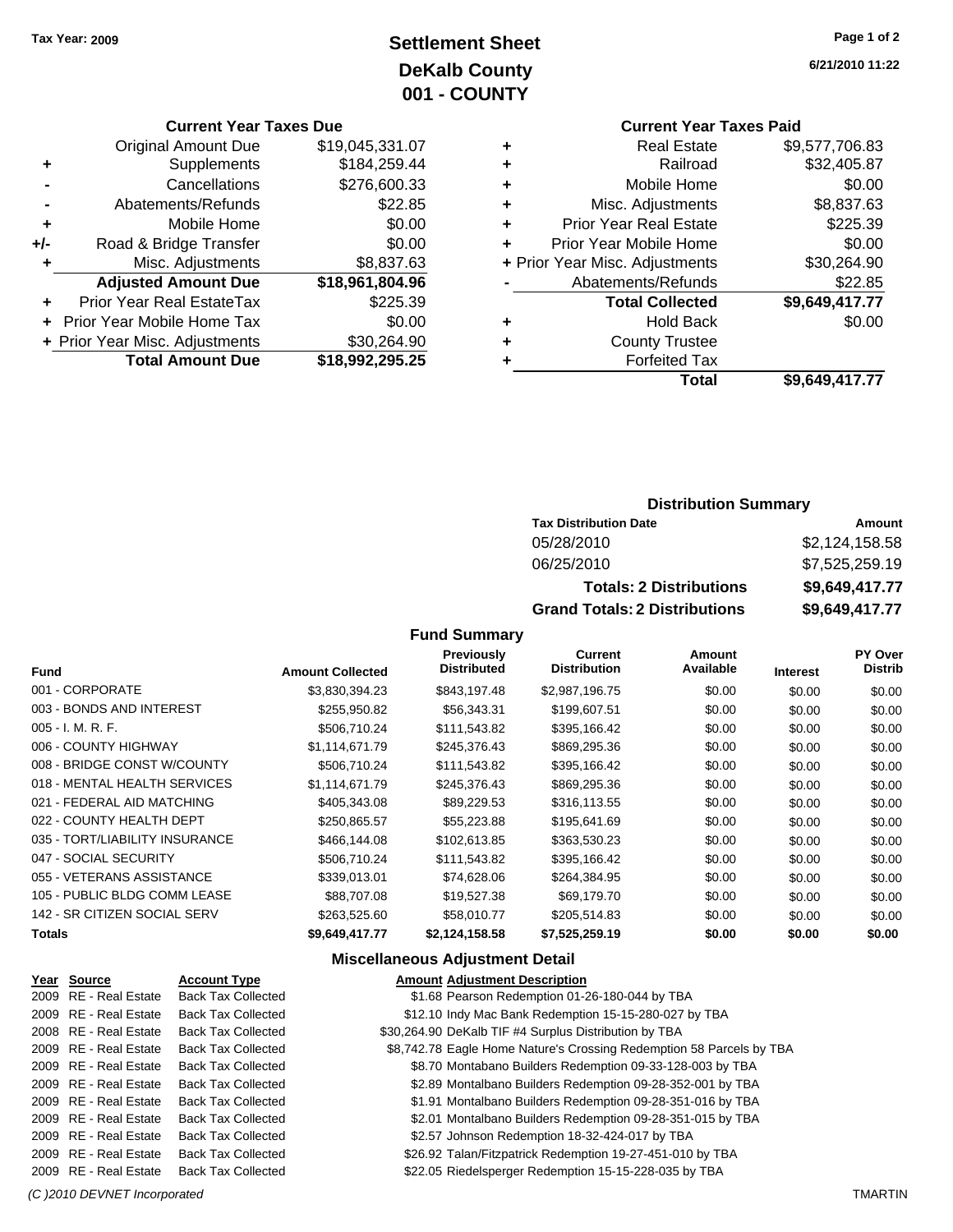# **Settlement Sheet Tax Year: 2009 Page 2 of 2**

## **DeKalb County**

**Miscellaneous Adjustment Detail**

**6/21/2010 11:22**

## **Year Source Account Type Amount Adjustment Description**

2009 RE - Real Estate Back Tax Collected \$9.68 Eagle Home Prairie Spring Redemption 07-22-476-011 by TBA 2009 RE - Real Estate Back Tax Collected \$4.34 Gardens of Rivermist Redemption 08-02-303-001 by TBA

# **Totals \$39,102.53 13 entries**

## **Abatement Detail**

### **Year Source Account Type Amount Adjustment Description**

2009 RE - Real Estate \$12.25 19-26-433-024 2008 PTAB REFUND by TBA PTAB Decision 2009 RE - Real Estate \$10.59 19-27-427-012 2006 PTAB REFUND by TBA PTAB Decision

**Totals \$22.84 2 entries**

*(C )2010 DEVNET Incorporated* TMARTIN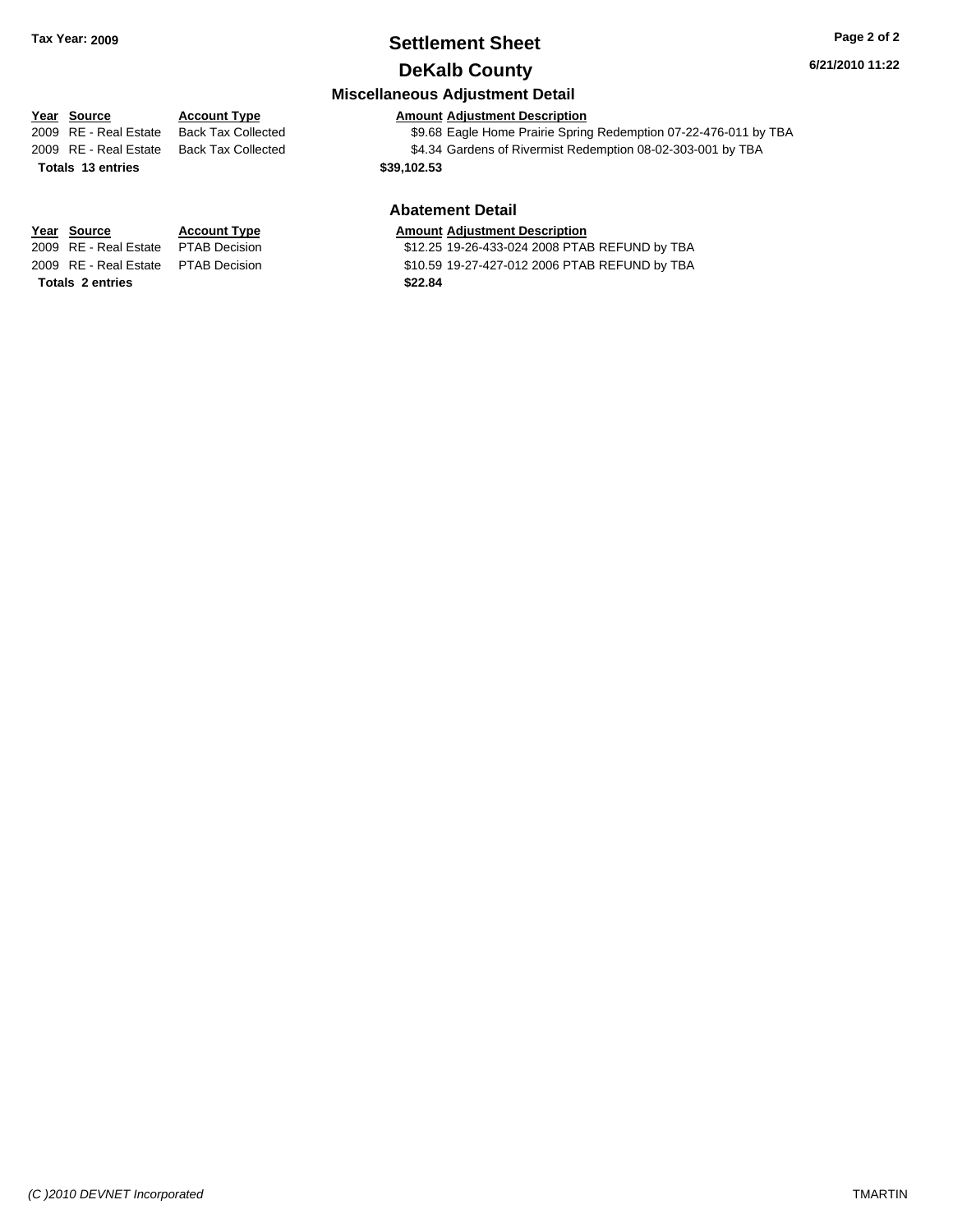## **Settlement Sheet Tax Year: 2009 Page 1 of 2 DeKalb County 002 - FOREST PRESERVE**

**6/21/2010 11:22**

### **Current Year Taxes Paid**

|     | <b>Current Year Taxes Due</b>  |                |
|-----|--------------------------------|----------------|
|     | <b>Original Amount Due</b>     | \$1,477,623.56 |
| ٠   | Supplements                    | \$21,218.60    |
|     | Cancellations                  | \$21,911.59    |
|     | Abatements/Refunds             | \$1.77         |
| ٠   | Mobile Home                    | \$0.00         |
| +/- | Road & Bridge Transfer         | \$0.00         |
| ٠   | Misc. Adjustments              | \$685.68       |
|     | <b>Adjusted Amount Due</b>     | \$1,477,614.48 |
| ٠   | Prior Year Real EstateTax      | \$23.31        |
|     | Prior Year Mobile Home Tax     | \$0.00         |
|     | + Prior Year Misc. Adjustments | \$2,414.84     |
|     | <b>Total Amount Due</b>        | \$1,480,052.63 |
|     |                                |                |

|   | <b>Real Estate</b>             | \$746,343.67 |
|---|--------------------------------|--------------|
| ٠ | Railroad                       | \$2,514.25   |
| ٠ | Mobile Home                    | \$0.00       |
| ٠ | Misc. Adjustments              | \$685.68     |
| ٠ | <b>Prior Year Real Estate</b>  | \$23.31      |
|   | Prior Year Mobile Home         | \$0.00       |
|   | + Prior Year Misc. Adjustments | \$2,414.84   |
|   | Abatements/Refunds             | \$1.77       |
|   | <b>Total Collected</b>         | \$751,979.98 |
| ٠ | <b>Hold Back</b>               | \$0.00       |
|   | <b>County Trustee</b>          |              |
|   | <b>Forfeited Tax</b>           |              |
|   | Total                          | \$751,979.98 |
|   |                                |              |

### **Distribution Summary Tax Distribution Date Amount**

| 05/28/2010                           | \$164,872.57 |
|--------------------------------------|--------------|
| 06/25/2010                           | \$587,107.41 |
| <b>Totals: 2 Distributions</b>       | \$751,979.98 |
| <b>Grand Totals: 2 Distributions</b> | \$751,979.98 |

## **Fund Summary**

| Fund                                                | <b>Amount Collected</b> | Previously<br><b>Distributed</b> | Current<br><b>Distribution</b> | Amount<br>Available | <b>Interest</b> | <b>PY Over</b><br><b>Distrib</b> |
|-----------------------------------------------------|-------------------------|----------------------------------|--------------------------------|---------------------|-----------------|----------------------------------|
| 001 - CORPORATE                                     | \$681.038.19            | \$149.318.50                     | \$531.719.69                   | \$0.00              | \$0.00          | \$0.00                           |
| $005 - I. M. R. F.$                                 | \$50.964.67             | \$11.174.06                      | \$39.790.61                    | \$0.00              | \$0.00          | \$0.00                           |
| 035 - TORT JUDGEMENTS/LIABILITY<br><b>INSURANCE</b> | \$7.718.33              | \$1,692.25                       | \$6,026,08                     | \$0.00              | \$0.00          | \$0.00                           |
| 047 - SOCIAL SECURITY                               | \$12,258.79             | \$2,687.76                       | \$9.571.03                     | \$0.00              | \$0.00          | \$0.00                           |
| <b>Totals</b>                                       | \$751.979.98            | \$164,872.57                     | \$587.107.41                   | \$0.00              | \$0.00          | \$0.00                           |

## **Miscellaneous Adjustment Detail**

| Year Source           | <b>Account Type</b>       | <b>Amount Adjustment Description</b>                               |  |
|-----------------------|---------------------------|--------------------------------------------------------------------|--|
| 2009 RE - Real Estate | <b>Back Tax Collected</b> | \$0.13 Pearson Redemption 01-26-180-044 by TBA                     |  |
| 2009 RE - Real Estate | <b>Back Tax Collected</b> | \$0.94 Indy Mac Bank Redemption 15-15-280-027 by TBA               |  |
| 2008 RE - Real Estate | <b>Back Tax Collected</b> | \$2,414.84 DeKalb TIF #4 Surplus Distribution by TBA               |  |
| 2009 RE - Real Estate | <b>Back Tax Collected</b> | \$678.31 Eagle Home Nature's Crossing Redemption 58 Parcels by TBA |  |
| 2009 RE - Real Estate | <b>Back Tax Collected</b> | \$0.68 Montabano Builders Redemption 09-33-128-003 by TBA          |  |
| 2009 RE - Real Estate | <b>Back Tax Collected</b> | \$0.22 Montalbano Builders Redemption 09-28-352-001 by TBA         |  |
| 2009 RE - Real Estate | <b>Back Tax Collected</b> | \$0.15 Montalbano Builders Redemption 09-28-351-016 by TBA         |  |
| 2009 RE - Real Estate | <b>Back Tax Collected</b> | \$0.16 Montalbano Builders Redemption 09-28-351-015 by TBA         |  |
| 2009 RE - Real Estate | <b>Back Tax Collected</b> | \$0.20 Johnson Redemption 18-32-424-017 by TBA                     |  |
| 2009 RE - Real Estate | <b>Back Tax Collected</b> | \$2.09 Talan/Fitzpatrick Redemption 19-27-451-010 by TBA           |  |
| 2009 RE - Real Estate | <b>Back Tax Collected</b> | \$1.71 Riedelsperger Redemption 15-15-228-035 by TBA               |  |
| 2009 RE - Real Estate | <b>Back Tax Collected</b> | \$0.75 Eagle Home Prairie Spring Redemption 07-22-476-011 by TBA   |  |
| 2009 RE - Real Estate | <b>Back Tax Collected</b> | \$0.34 Gardens of Rivermist Redemption 08-02-303-001 by TBA        |  |
| Totals 13 entries     |                           | \$3,100.52                                                         |  |
|                       |                           |                                                                    |  |

| Year Source                         | <b>Account Type</b> | <b>Amount Adjustment Description</b>         |
|-------------------------------------|---------------------|----------------------------------------------|
| 2009 RE - Real Estate PTAB Decision |                     | \$0.95 19-26-433-024 2008 PTAB REFUND by TBA |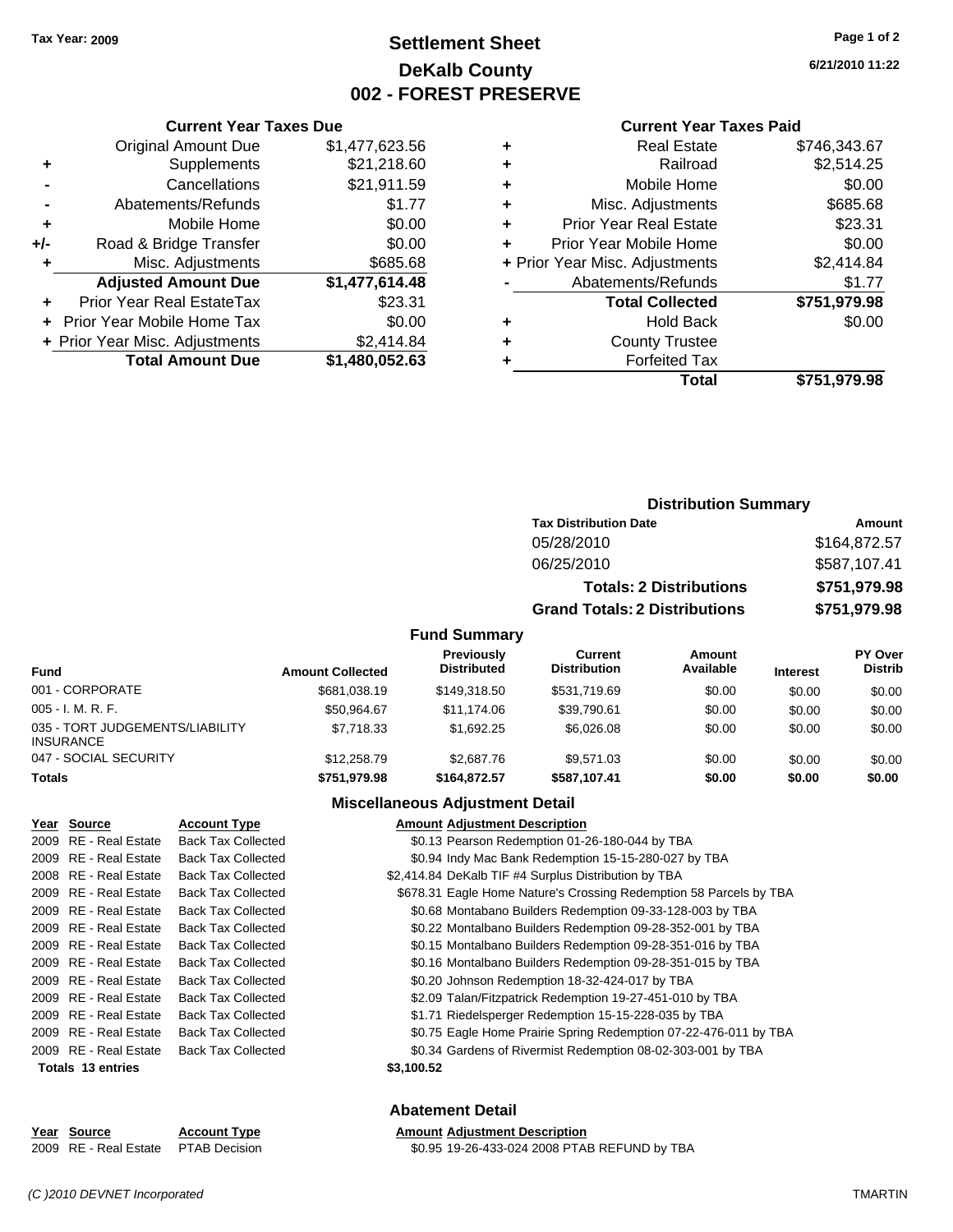## **Settlement Sheet Tax Year: 2009 Page 2 of 2 DeKalb County Abatement Detail**

**6/21/2010 11:22**

**Totals \$1.77 2 entries**

**Year Source Account Type Amount Adjustment Description**<br> **Amount Adjustment Description**<br> **Amount Adjustment Description**<br> **Amount Adjustment Description** \$0.82 19-27-427-012 2006 PTAB REFUND by TBA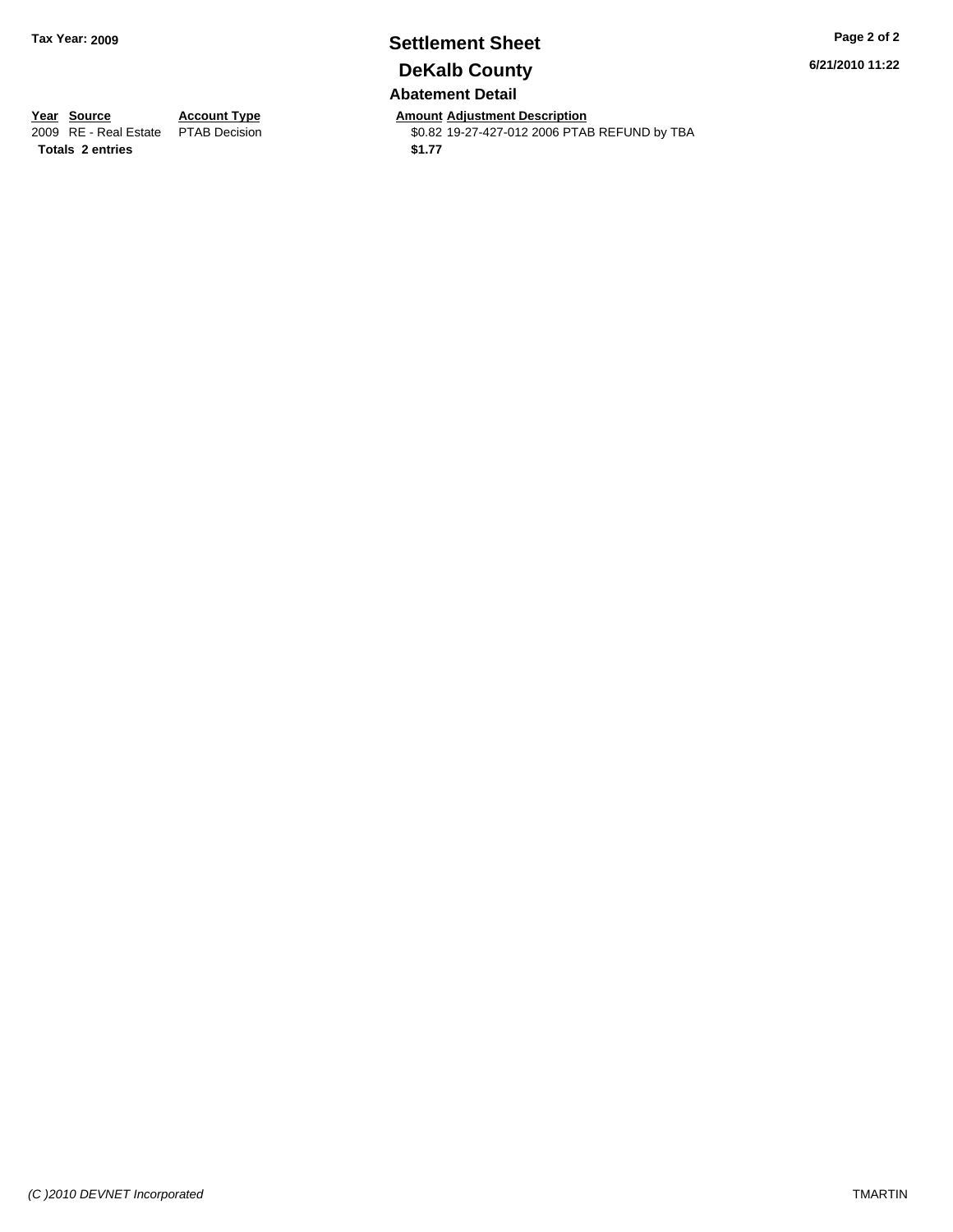# **Settlement Sheet Tax Year: 2009 Page 1 of 1 DeKalb County 003 - AFTON TOWNSHIP**

**6/21/2010 11:22**

### **Current Year Taxes Paid**

| <b>Current Year Taxes Due</b> |  |  |  |  |
|-------------------------------|--|--|--|--|
| \$68,149.39                   |  |  |  |  |
| \$138.58                      |  |  |  |  |
| \$145.77                      |  |  |  |  |
| \$0.00                        |  |  |  |  |
| \$0.00                        |  |  |  |  |
| \$0.00                        |  |  |  |  |
| \$0.00                        |  |  |  |  |
| \$68,142.20                   |  |  |  |  |
| \$0.00                        |  |  |  |  |
| \$0.00                        |  |  |  |  |
| \$0.00                        |  |  |  |  |
| \$68.142.20                   |  |  |  |  |
|                               |  |  |  |  |

|   | Total                          | \$34,871.27 |
|---|--------------------------------|-------------|
|   | <b>Forfeited Tax</b>           |             |
| ٠ | <b>County Trustee</b>          |             |
| ٠ | <b>Hold Back</b>               | \$0.00      |
|   | <b>Total Collected</b>         | \$34,871.27 |
|   | Abatements/Refunds             | \$0.00      |
|   | + Prior Year Misc. Adjustments | \$0.00      |
| ٠ | Prior Year Mobile Home         | \$0.00      |
| ÷ | <b>Prior Year Real Estate</b>  | \$0.00      |
| ٠ | Misc. Adjustments              | \$0.00      |
| ÷ | Mobile Home                    | \$0.00      |
| ÷ | Railroad                       | \$358.45    |
| ٠ | <b>Real Estate</b>             | \$34,512.82 |
|   |                                |             |

### **Distribution Summary Tax Distribution Date Amount** 05/28/2010 \$4,832.23 06/25/2010 \$30,039.04 **Totals: 2 Distributions \$34,871.27 Grand Totals: 2 Distributions \$34,871.27 Fund Summary PY Over Amount Current Previously**

| <b>Fund</b>                                         | <b>Amount Collected</b> | <b>Previously</b><br><b>Distributed</b> | Current<br><b>Distribution</b> | Amount<br>Available | <b>Interest</b> | <b>PY Over</b><br><b>Distrib</b> |
|-----------------------------------------------------|-------------------------|-----------------------------------------|--------------------------------|---------------------|-----------------|----------------------------------|
| 001 - CORPORATE                                     | \$27,227.92             | \$3.773.07                              | \$23,454.85                    | \$0.00              | \$0.00          | \$0.00                           |
| $005 - I. M. R. F.$                                 | \$2,816.00              | \$390.22                                | \$2,425.78                     | \$0.00              | \$0.00          | \$0.00                           |
| 027 - AUDIT                                         | \$383.83                | \$53.19                                 | \$330.64                       | \$0.00              | \$0.00          | \$0.00                           |
| 035 - TORT JUDGEMENTS/LIABILITY<br><b>INSURANCE</b> | \$1,280.64              | \$177.46                                | \$1,103.18                     | \$0.00              | \$0.00          | \$0.00                           |
| 047 - SOCIAL SECURITY                               | \$2,803.05              | \$388.43                                | \$2,414.62                     | \$0.00              | \$0.00          | \$0.00                           |
| 054 - GENERAL ASSISTANCE                            | \$359.83                | \$49.86                                 | \$309.97                       | \$0.00              | \$0.00          | \$0.00                           |
| <b>Totals</b>                                       | \$34,871.27             | \$4,832.23                              | \$30,039.04                    | \$0.00              | \$0.00          | \$0.00                           |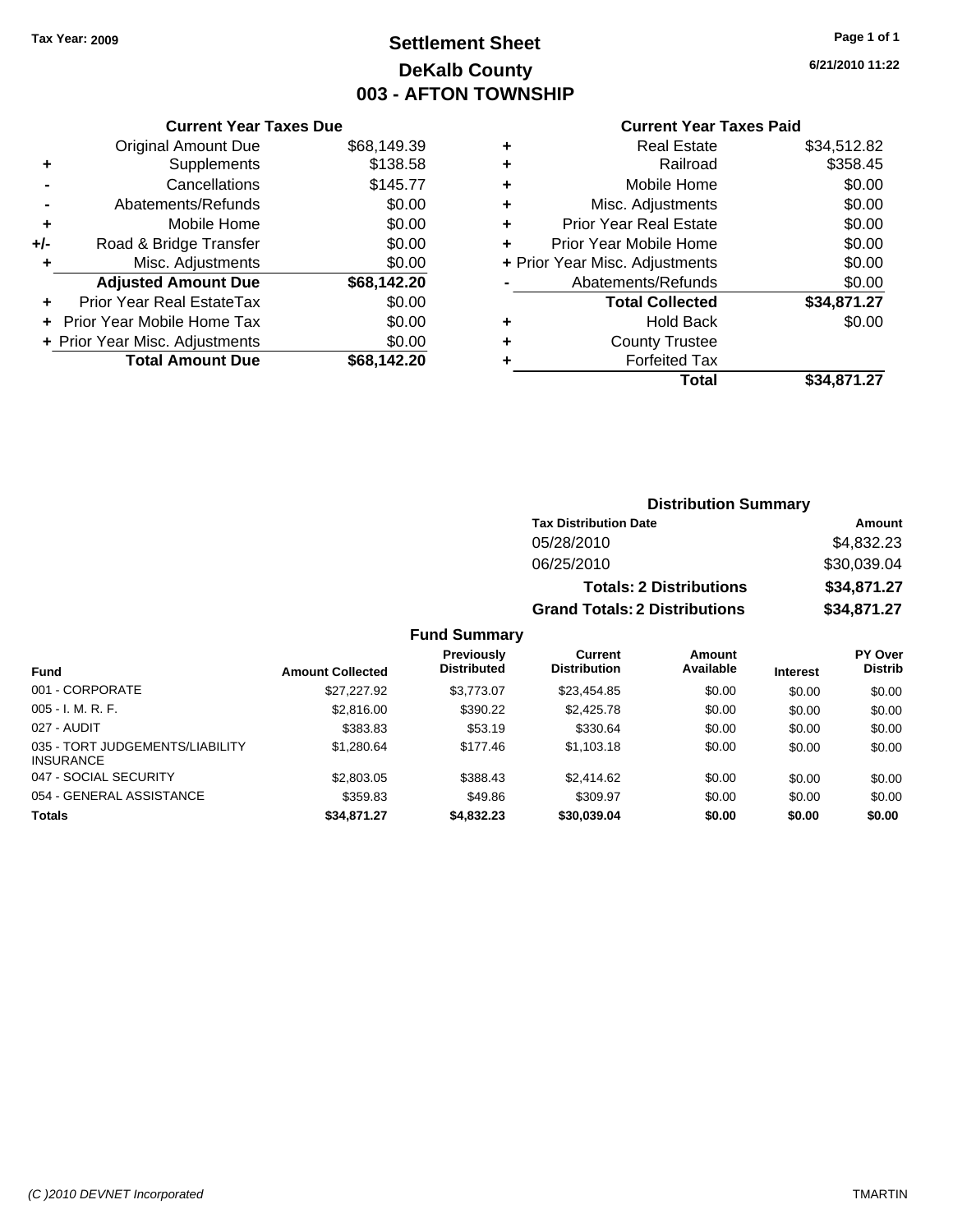## **Settlement Sheet Tax Year: 2009 Page 1 of 1 DeKalb County 004 - AFTON ROAD & BRIDGE**

**6/21/2010 11:22**

|     | <b>Current Year Taxes Due</b>  |               |
|-----|--------------------------------|---------------|
|     | <b>Original Amount Due</b>     | \$282,173.07  |
| ٠   | Supplements                    | \$528.20      |
|     | Cancellations                  | \$555.65      |
|     | Abatements/Refunds             | \$0.00        |
| ٠   | Mobile Home                    | \$0.00        |
| +/- | Road & Bridge Transfer         | (\$11,351.84) |
| ٠   | Misc. Adjustments              | \$0.00        |
|     | <b>Adjusted Amount Due</b>     | \$270,793.78  |
|     | Prior Year Real EstateTax      | \$0.00        |
|     | Prior Year Mobile Home Tax     | \$0.00        |
|     | + Prior Year Misc. Adjustments | \$0.00        |
|     | <b>Total Amount Due</b>        | \$270,793.78  |
|     |                                |               |

| <b>Real Estate</b>             | \$131,547.64 |
|--------------------------------|--------------|
| Railroad                       | \$1,484.15   |
| Mobile Home                    | \$0.00       |
| Misc. Adjustments              | \$0.00       |
| <b>Prior Year Real Estate</b>  | \$0.00       |
| Prior Year Mobile Home         | \$0.00       |
| + Prior Year Misc. Adjustments | \$0.00       |
| Abatements/Refunds             | \$0.00       |
| <b>Total Collected</b>         | \$133,031.79 |
| <b>Hold Back</b>               | \$0.00       |
| <b>County Trustee</b>          |              |
| <b>Forfeited Tax</b>           |              |
| Total                          | \$133,031.79 |
|                                |              |

| <b>Road and Bridge Summary</b> |          |                         | <b>Distribution Summary</b>          |              |  |  |
|--------------------------------|----------|-------------------------|--------------------------------------|--------------|--|--|
| <b>Municipality</b>            | Amt. Due | Amt. Distrib.           | <b>Tax Distribution Date</b>         | Amount       |  |  |
| <b>CITY OF DEKALB</b>          |          | \$22,177.45 \$11,351.84 | 05/28/2010                           | \$18,418.41  |  |  |
| <b>Totals</b>                  |          | \$22,177.45 \$11,351.84 | 06/25/2010                           | \$114,613.38 |  |  |
|                                |          |                         | <b>Totals: 2 Distributions</b>       | \$133,031.79 |  |  |
|                                |          |                         | <b>Grand Totals: 2 Distributions</b> | \$133,031.79 |  |  |

|                              |                         | <b>Fund Summary</b>                     |                                |                     |                 |                           |
|------------------------------|-------------------------|-----------------------------------------|--------------------------------|---------------------|-----------------|---------------------------|
| <b>Fund</b>                  | <b>Amount Collected</b> | <b>Previously</b><br><b>Distributed</b> | Current<br><b>Distribution</b> | Amount<br>Available | <b>Interest</b> | PY Over<br><b>Distrib</b> |
| 007 - ROAD AND BRIDGE        | \$83,816.89             | \$11.598.50                             | \$72,218.39                    | \$0.00              | \$0.00          | \$0.00                    |
| 008 - BRIDGE CONST W/COUNTY  | \$4,043.18              | \$560.28                                | \$3.482.90                     | \$0.00              | \$0.00          | \$0.00                    |
| 009 - PERMANENT ROAD         | \$37.856.81             | \$5.245.97                              | \$32,610.84                    | \$0.00              | \$0.00          | \$0.00                    |
| 010 - EQUIPMENT AND BUILDING | \$7.314.91              | \$1.013.66                              | \$6.301.25                     | \$0.00              | \$0.00          | \$0.00                    |
| Totals                       | \$133,031.79            | \$18,418,41                             | \$114,613,38                   | \$0.00              | \$0.00          | \$0.00                    |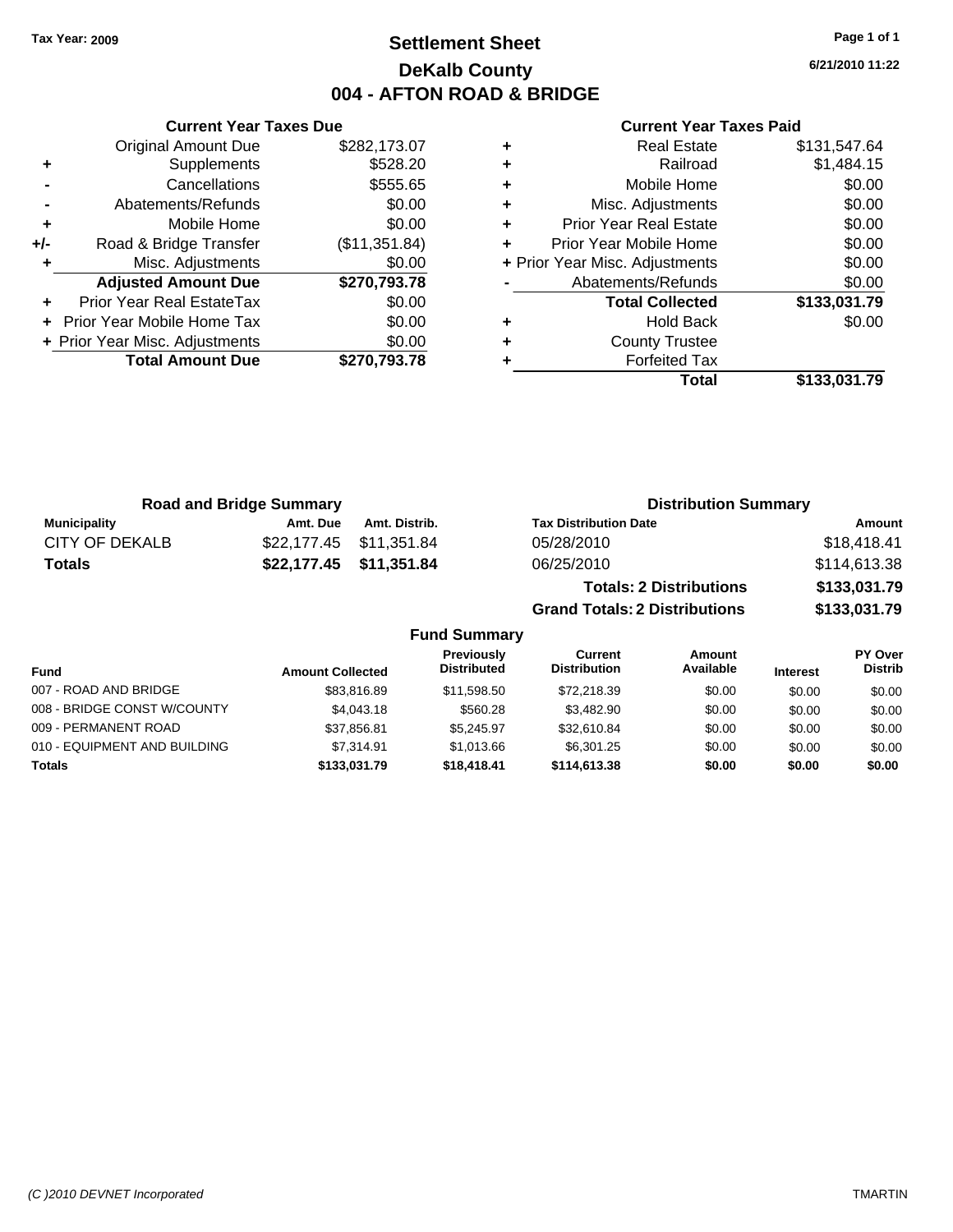## **Settlement Sheet Tax Year: 2009 Page 1 of 1 DeKalb County 005 - CLINTON TOWNSHIP**

**6/21/2010 11:22**

### **Current Year Taxes Paid**

| <b>Original Amount Due</b>     | \$87,010.04                   |
|--------------------------------|-------------------------------|
| Supplements                    | \$29.76                       |
| Cancellations                  | \$56.73                       |
| Abatements/Refunds             | \$0.00                        |
| Mobile Home                    | \$0.00                        |
| Road & Bridge Transfer         | \$0.00                        |
| Misc. Adjustments              | \$0.00                        |
| <b>Adjusted Amount Due</b>     | \$86,983.07                   |
| Prior Year Real EstateTax      | \$0.00                        |
| Prior Year Mobile Home Tax     | \$0.00                        |
| + Prior Year Misc. Adjustments | \$0.00                        |
| <b>Total Amount Due</b>        | \$86,983.07                   |
|                                | <b>Current Year Taxes Due</b> |

| ٠ | <b>Real Estate</b>             | \$44,233.18 |
|---|--------------------------------|-------------|
| ٠ | Railroad                       | \$469.53    |
| ٠ | Mobile Home                    | \$0.00      |
| ٠ | Misc. Adjustments              | \$0.00      |
| ٠ | Prior Year Real Estate         | \$0.00      |
| ٠ | Prior Year Mobile Home         | \$0.00      |
|   | + Prior Year Misc. Adjustments | \$0.00      |
|   | Abatements/Refunds             | \$0.00      |
|   | <b>Total Collected</b>         | \$44,702.71 |
| ٠ | <b>Hold Back</b>               | \$0.00      |
| ٠ | <b>County Trustee</b>          |             |
| ٠ | <b>Forfeited Tax</b>           |             |
|   | Total                          | \$44,702.71 |
|   |                                |             |

## **Distribution Summary Tax Distribution Date Amount** 05/28/2010 \$8,749.68 06/25/2010 \$35,953.03 **Totals: 2 Distributions \$44,702.71 Grand Totals: 2 Distributions \$44,702.71 Fund Summary**

| <b>Amount Collected</b> | <b>Previously</b><br><b>Distributed</b> | <b>Current</b><br><b>Distribution</b> | Amount<br>Available | <b>Interest</b> | <b>PY Over</b><br><b>Distrib</b> |
|-------------------------|-----------------------------------------|---------------------------------------|---------------------|-----------------|----------------------------------|
| \$33,714.55             | \$6,598.96                              | \$27,115.59                           | \$0.00              | \$0.00          | \$0.00                           |
| \$405.15                | \$79.30                                 | \$325.85                              | \$0.00              | \$0.00          | \$0.00                           |
| \$506.44                | \$99.13                                 | \$407.31                              | \$0.00              | \$0.00          | \$0.00                           |
| \$2,521.18              | \$493.47                                | \$2,027.71                            | \$0.00              | \$0.00          | \$0.00                           |
| \$3,273.99              | \$640.82                                | \$2,633.17                            | \$0.00              | \$0.00          | \$0.00                           |
| \$4,281.40              | \$838.00                                | \$3,443.40                            | \$0.00              | \$0.00          | \$0.00                           |
| \$44.702.71             | \$8,749.68                              | \$35,953.03                           | \$0.00              | \$0.00          | \$0.00                           |
|                         |                                         |                                       |                     |                 |                                  |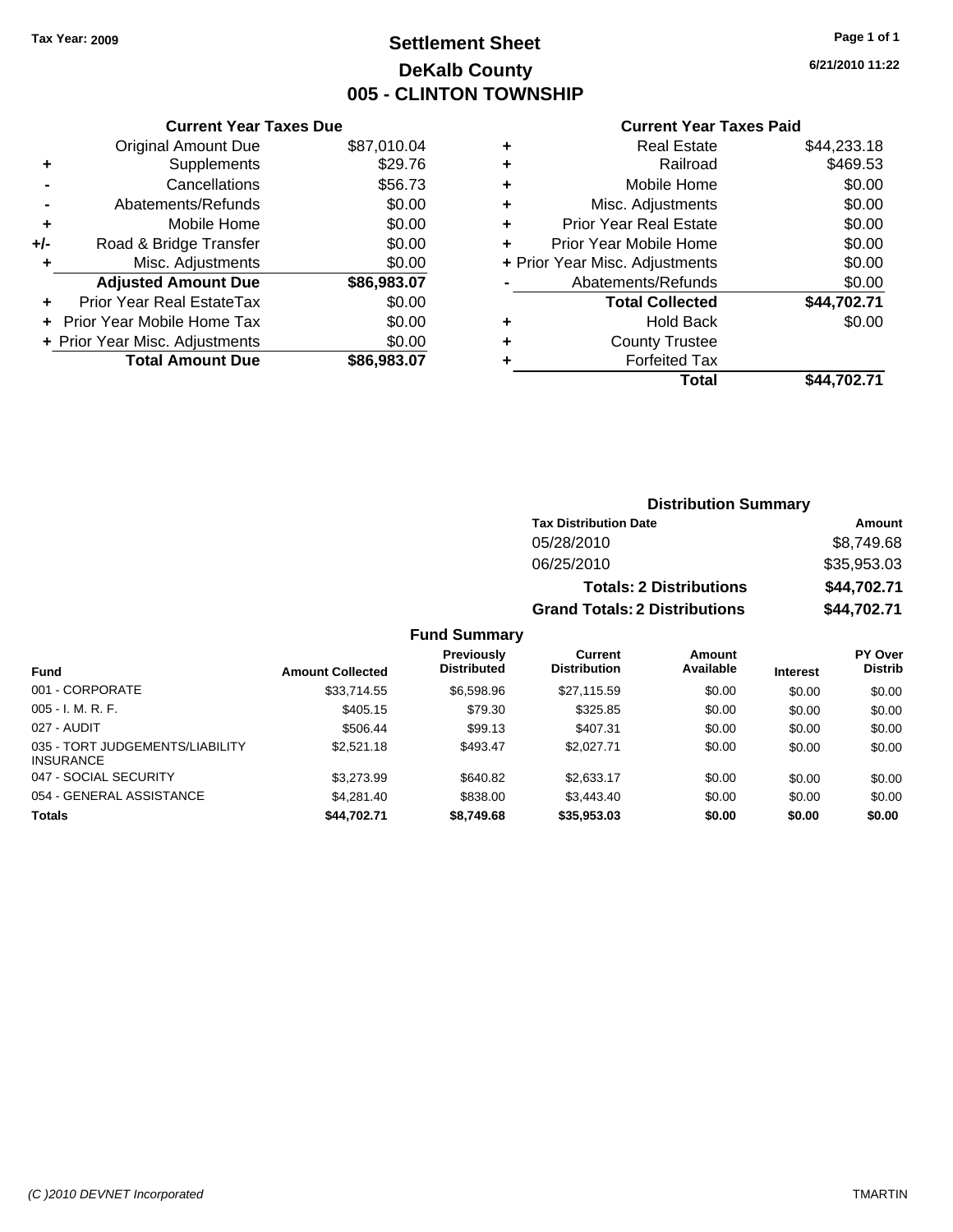## **Settlement Sheet Tax Year: 2009 Page 1 of 1 DeKalb County 006 - CLINTON TWP LIBRARY**

**6/21/2010 11:22**

| <b>Current Year Taxes Due</b>     |                                |
|-----------------------------------|--------------------------------|
| <b>Original Amount Due</b>        | \$76,843.74                    |
| Supplements                       | \$26.28                        |
| Cancellations                     | \$50.11                        |
| Abatements/Refunds                | \$0.00                         |
| Mobile Home                       | \$0.00                         |
| Road & Bridge Transfer            | \$0.00                         |
| Misc. Adjustments                 | \$0.00                         |
| <b>Adjusted Amount Due</b>        | \$76,819.91                    |
| Prior Year Real EstateTax         | \$0.00                         |
| <b>Prior Year Mobile Home Tax</b> | \$0.00                         |
|                                   | \$0.00                         |
| <b>Total Amount Due</b>           | \$76.819.91                    |
|                                   | + Prior Year Misc. Adjustments |

|   | <b>Current Year Taxes Paid</b> |             |
|---|--------------------------------|-------------|
| ٠ | <b>Real Estate</b>             | \$39,065.03 |
| ٠ | Railroad                       | \$414.67    |
| ٠ | Mobile Home                    | \$0.00      |
| ٠ | Misc. Adjustments              | \$0.00      |
| ٠ | <b>Prior Year Real Estate</b>  | \$0.00      |
| ٠ | Prior Year Mobile Home         | \$0.00      |
|   | + Prior Year Misc. Adjustments | \$0.00      |
|   | Abatements/Refunds             | \$0.00      |
|   | <b>Total Collected</b>         | \$39,479.70 |
| ٠ | <b>Hold Back</b>               | \$0.00      |
| ٠ | <b>County Trustee</b>          |             |
| ٠ | <b>Forfeited Tax</b>           |             |
|   | Total                          | \$39,479.70 |

|               |                         |                                  |                                       | <b>Distribution Summary</b>    |                 |                           |  |
|---------------|-------------------------|----------------------------------|---------------------------------------|--------------------------------|-----------------|---------------------------|--|
|               |                         |                                  | <b>Tax Distribution Date</b>          |                                |                 | Amount                    |  |
|               |                         |                                  | 05/28/2010                            |                                |                 | \$7,727.29                |  |
|               |                         |                                  | 06/25/2010                            |                                |                 | \$31,752.41               |  |
|               |                         |                                  |                                       | <b>Totals: 2 Distributions</b> |                 | \$39,479.70               |  |
|               |                         |                                  | <b>Grand Totals: 2 Distributions</b>  |                                |                 | \$39,479.70               |  |
|               |                         | <b>Fund Summary</b>              |                                       |                                |                 |                           |  |
| <b>Fund</b>   | <b>Amount Collected</b> | Previously<br><b>Distributed</b> | <b>Current</b><br><b>Distribution</b> | Amount<br>Available            | <b>Interest</b> | PY Over<br><b>Distrib</b> |  |
| 016 - LIBRARY | \$39,479.70             | \$7,727.29                       | \$31,752.41                           | \$0.00                         | \$0.00          | \$0.00                    |  |
| Totals        | \$39,479.70             | \$7,727.29                       | \$31,752.41                           | \$0.00                         | \$0.00          | \$0.00                    |  |
|               |                         |                                  |                                       |                                |                 |                           |  |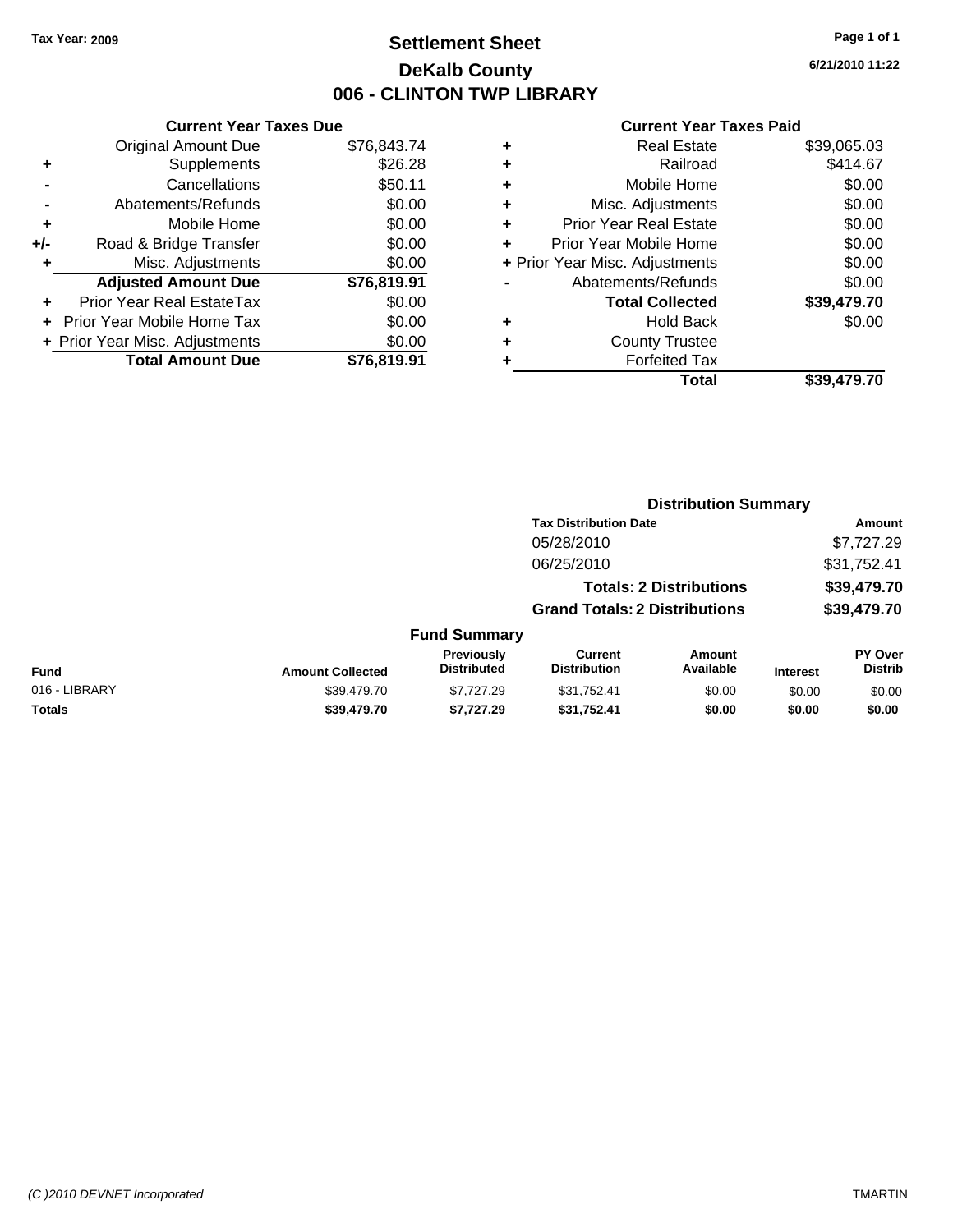## **Settlement Sheet Tax Year: 2009 Page 1 of 1 DeKalb County 007 - CLINTON TWP CEMETERY**

## **6/21/2010 11:22**

| <b>Current Year Taxes Paid</b> |  |  |  |
|--------------------------------|--|--|--|
|--------------------------------|--|--|--|

| <b>Current Year Taxes Due</b>  |             |
|--------------------------------|-------------|
| <b>Original Amount Due</b>     | \$20,487.08 |
| Supplements                    | \$7.01      |
| Cancellations                  | \$13.36     |
| Abatements/Refunds             | \$0.00      |
| Mobile Home                    | \$0.00      |
| Road & Bridge Transfer         | \$0.00      |
| Misc. Adjustments              | \$0.00      |
| <b>Adjusted Amount Due</b>     | \$20,480.73 |
| Prior Year Real EstateTax      | \$0.00      |
| Prior Year Mobile Home Tax     | \$0.00      |
| + Prior Year Misc. Adjustments | \$0.00      |
| <b>Total Amount Due</b>        | \$20,480.73 |
|                                |             |

| ٠ | <b>Real Estate</b>             | \$10,414.59 |
|---|--------------------------------|-------------|
| ٠ | Railroad                       | \$110.56    |
| ٠ | Mobile Home                    | \$0.00      |
| ٠ | Misc. Adjustments              | \$0.00      |
| ÷ | <b>Prior Year Real Estate</b>  | \$0.00      |
| ÷ | Prior Year Mobile Home         | \$0.00      |
|   | + Prior Year Misc. Adjustments | \$0.00      |
|   | Abatements/Refunds             | \$0.00      |
|   | <b>Total Collected</b>         | \$10,525.15 |
| ٠ | <b>Hold Back</b>               | \$0.00      |
| ٠ | <b>County Trustee</b>          |             |
| ٠ | <b>Forfeited Tax</b>           |             |
|   | Total                          | \$10,525.15 |
|   |                                |             |

|                |                         |                                  |                                       | <b>Distribution Summary</b>    |                 |                                  |
|----------------|-------------------------|----------------------------------|---------------------------------------|--------------------------------|-----------------|----------------------------------|
|                |                         |                                  | <b>Tax Distribution Date</b>          |                                |                 | Amount                           |
|                |                         |                                  | 05/28/2010                            |                                |                 | \$2,060.09                       |
|                |                         |                                  | 06/25/2010                            |                                |                 | \$8,465.06                       |
|                |                         |                                  |                                       | <b>Totals: 2 Distributions</b> |                 | \$10,525.15                      |
|                |                         |                                  | <b>Grand Totals: 2 Distributions</b>  |                                |                 | \$10,525.15                      |
|                |                         | <b>Fund Summary</b>              |                                       |                                |                 |                                  |
| <b>Fund</b>    | <b>Amount Collected</b> | Previously<br><b>Distributed</b> | <b>Current</b><br><b>Distribution</b> | Amount<br>Available            | <b>Interest</b> | <b>PY Over</b><br><b>Distrib</b> |
| 017 - CEMETERY | \$10,525.15             | \$2,060.09                       | \$8,465.06                            | \$0.00                         | \$0.00          | \$0.00                           |
| Totals         | \$10,525.15             | \$2,060.09                       | \$8,465.06                            | \$0.00                         | \$0.00          | \$0.00                           |
|                |                         |                                  |                                       |                                |                 |                                  |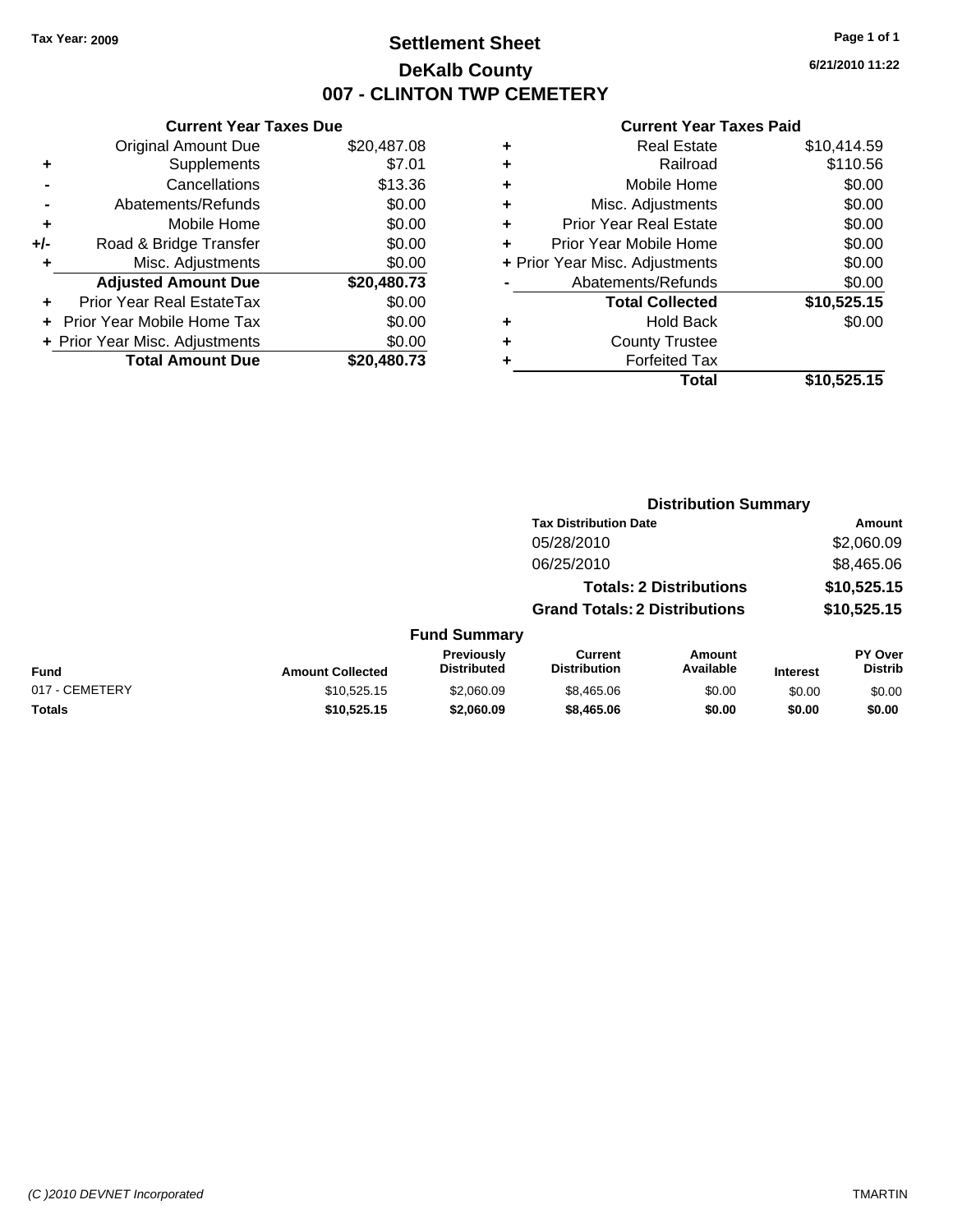## **Settlement Sheet Tax Year: 2009 Page 1 of 1 DeKalb County 008 - CLINTON COMM BLDG**

**6/21/2010 11:22**

|     | <b>Current Year Taxes Due</b>  |             |
|-----|--------------------------------|-------------|
|     | <b>Original Amount Due</b>     | \$14,002.51 |
| ٠   | Supplements                    | \$4.79      |
|     | Cancellations                  | \$9.13      |
|     | Abatements/Refunds             | \$0.00      |
| ٠   | Mobile Home                    | \$0.00      |
| +/- | Road & Bridge Transfer         | \$0.00      |
| ٠   | Misc. Adjustments              | \$0.00      |
|     | <b>Adjusted Amount Due</b>     | \$13,998.17 |
| ÷   | Prior Year Real EstateTax      | \$0.00      |
|     | Prior Year Mobile Home Tax     | \$0.00      |
|     | + Prior Year Misc. Adjustments | \$0.00      |
|     | <b>Total Amount Due</b>        | \$13,998.17 |
|     |                                |             |

|   | <b>Real Estate</b>             | \$7,118.66 |
|---|--------------------------------|------------|
| ٠ | Railroad                       | \$75.57    |
| ٠ | Mobile Home                    | \$0.00     |
| ٠ | Misc. Adjustments              | \$0.00     |
| ٠ | <b>Prior Year Real Estate</b>  | \$0.00     |
|   | Prior Year Mobile Home         | \$0.00     |
|   | + Prior Year Misc. Adjustments | \$0.00     |
|   | Abatements/Refunds             | \$0.00     |
|   | <b>Total Collected</b>         | \$7,194.23 |
| ٠ | <b>Hold Back</b>               | \$0.00     |
| ٠ | <b>County Trustee</b>          |            |
| ٠ | <b>Forfeited Tax</b>           |            |
|   | Total                          | \$7.194.23 |
|   |                                |            |

|                         |                                  |                                       | <b>Distribution Summary</b> |                                                                                                        |                           |
|-------------------------|----------------------------------|---------------------------------------|-----------------------------|--------------------------------------------------------------------------------------------------------|---------------------------|
|                         |                                  |                                       |                             |                                                                                                        | Amount                    |
|                         |                                  | 05/28/2010                            |                             |                                                                                                        | \$1,408.14                |
|                         |                                  | 06/25/2010                            |                             |                                                                                                        | \$5,786.09                |
|                         |                                  |                                       |                             |                                                                                                        | \$7,194.23                |
|                         |                                  |                                       |                             |                                                                                                        | \$7,194.23                |
|                         |                                  |                                       |                             |                                                                                                        |                           |
| <b>Amount Collected</b> | Previously<br><b>Distributed</b> | <b>Current</b><br><b>Distribution</b> | <b>Amount</b><br>Available  | <b>Interest</b>                                                                                        | PY Over<br><b>Distrib</b> |
| \$7,194.23              | \$1,408.14                       | \$5,786.09                            | \$0.00                      | \$0.00                                                                                                 | \$0.00                    |
| \$7,194.23              | \$1,408.14                       | \$5,786.09                            | \$0.00                      | \$0.00                                                                                                 | \$0.00                    |
|                         |                                  |                                       | <b>Fund Summary</b>         | <b>Tax Distribution Date</b><br><b>Totals: 2 Distributions</b><br><b>Grand Totals: 2 Distributions</b> |                           |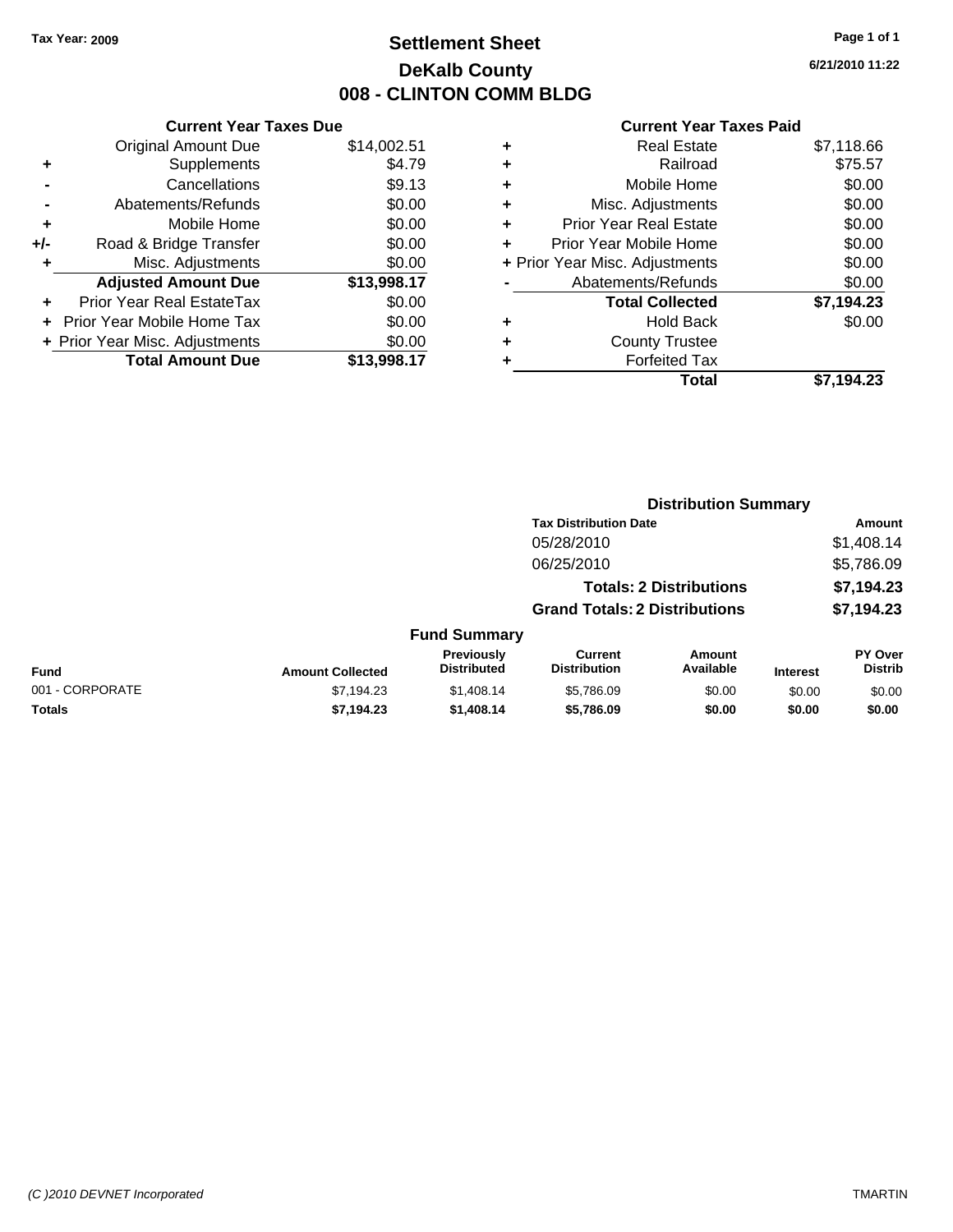## **Settlement Sheet Tax Year: 2009 Page 1 of 1 DeKalb County 009 - CLINTON ROAD & BRIDGE**

**6/21/2010 11:22**

| Curr                   |   |               | <b>Current Year Taxes Due</b>  |       |
|------------------------|---|---------------|--------------------------------|-------|
| Re                     | ٠ | \$234,442.13  | <b>Original Amount Due</b>     |       |
|                        | ٠ | \$66.94       | Supplements                    | ٠     |
| Mob                    | ٠ | \$127.63      | Cancellations                  |       |
| Misc. Adj              |   | \$0.00        | Abatements/Refunds             |       |
| Prior Year Re          |   | \$0.00        | Mobile Home                    | ٠     |
| Prior Year Mob         |   | (\$19,752.88) | Road & Bridge Transfer         | $+/-$ |
| + Prior Year Misc. Adj |   | \$0.00        | Misc. Adjustments              |       |
| Abatements             |   | \$214,628.56  | <b>Adjusted Amount Due</b>     |       |
| <b>Total C</b>         |   | \$0.00        | Prior Year Real EstateTax      |       |
| h                      | ٠ | \$0.00        | + Prior Year Mobile Home Tax   |       |
| Count                  | ٠ | \$0.00        | + Prior Year Misc. Adjustments |       |
| Forf                   |   | \$214,628.56  | <b>Total Amount Due</b>        |       |
|                        |   |               |                                |       |

|   | Total                          | \$100,695.00 |
|---|--------------------------------|--------------|
|   | <b>Forfeited Tax</b>           |              |
|   | <b>County Trustee</b>          |              |
| ٠ | <b>Hold Back</b>               | \$0.00       |
|   | <b>Total Collected</b>         | \$100,695.00 |
|   | Abatements/Refunds             | \$0.00       |
|   | + Prior Year Misc. Adjustments | \$0.00       |
|   | Prior Year Mobile Home         | \$0.00       |
| ٠ | <b>Prior Year Real Estate</b>  | \$0.00       |
| ÷ | Misc. Adjustments              | \$0.00       |
|   | Mobile Home                    | \$0.00       |
|   | Railroad                       | \$1,199.21   |
| ٠ | <b>Real Estate</b>             | \$99,495.79  |

| <b>Road and Bridge Summary</b> |                                         |                                         |                                      | <b>Distribution Summary</b>    |                   |                           |  |
|--------------------------------|-----------------------------------------|-----------------------------------------|--------------------------------------|--------------------------------|-------------------|---------------------------|--|
| <b>Municipality</b>            | Amt. Due                                | Amt. Distrib.                           | <b>Tax Distribution Date</b>         |                                |                   | Amount                    |  |
| <b>VILLAGE OF WATERMAN</b>     | \$38,427,75                             | \$19,752.88                             | 05/28/2010                           |                                |                   | \$19,681.01               |  |
| <b>Totals</b>                  | \$38,427.75                             | \$19,752.88                             | 06/25/2010                           |                                |                   | \$81,013.99               |  |
|                                |                                         |                                         |                                      | <b>Totals: 2 Distributions</b> |                   | \$100,695.00              |  |
|                                |                                         |                                         | <b>Grand Totals: 2 Distributions</b> |                                |                   | \$100,695.00              |  |
|                                |                                         | <b>Fund Summary</b>                     |                                      |                                |                   |                           |  |
| . <b>.</b>                     | A constant $\mathbf{A}$ of the standard | <b>Previously</b><br><b>Dictributed</b> | Current<br><b>Distribution</b>       | <b>Amount</b><br>Availahle     | the discussion of | PY Over<br><b>Dictrib</b> |  |

| Fund                                   | <b>Amount Collected</b> | <b>Distributed</b> | <b>Distribution</b> | Available | <b>Interest</b> | <b>Distrib</b> |
|----------------------------------------|-------------------------|--------------------|---------------------|-----------|-----------------|----------------|
| 007 - ROAD AND BRIDGE                  | \$40.213.64             | \$7.843.00         | \$32,370.64         | \$0.00    | \$0.00          | \$0.00         |
| 009 - PERMANENT ROAD                   | \$42,482.58             | \$8.315.11         | \$34,167,47         | \$0.00    | \$0.00          | \$0.00         |
| 010 - EQUIPMENT AND BUILDING           | \$16,495.95             | \$3,228,75         | \$13,267.20         | \$0.00    | \$0.00          | \$0.00         |
| 035 - TORT JUDGEMENTS/LIABILITY<br>INS | \$1,502.83              | \$294.15           | \$1,208.68          | \$0.00    | \$0.00          | \$0.00         |
| Totals                                 | \$100,695.00            | \$19,681.01        | \$81,013.99         | \$0.00    | \$0.00          | \$0.00         |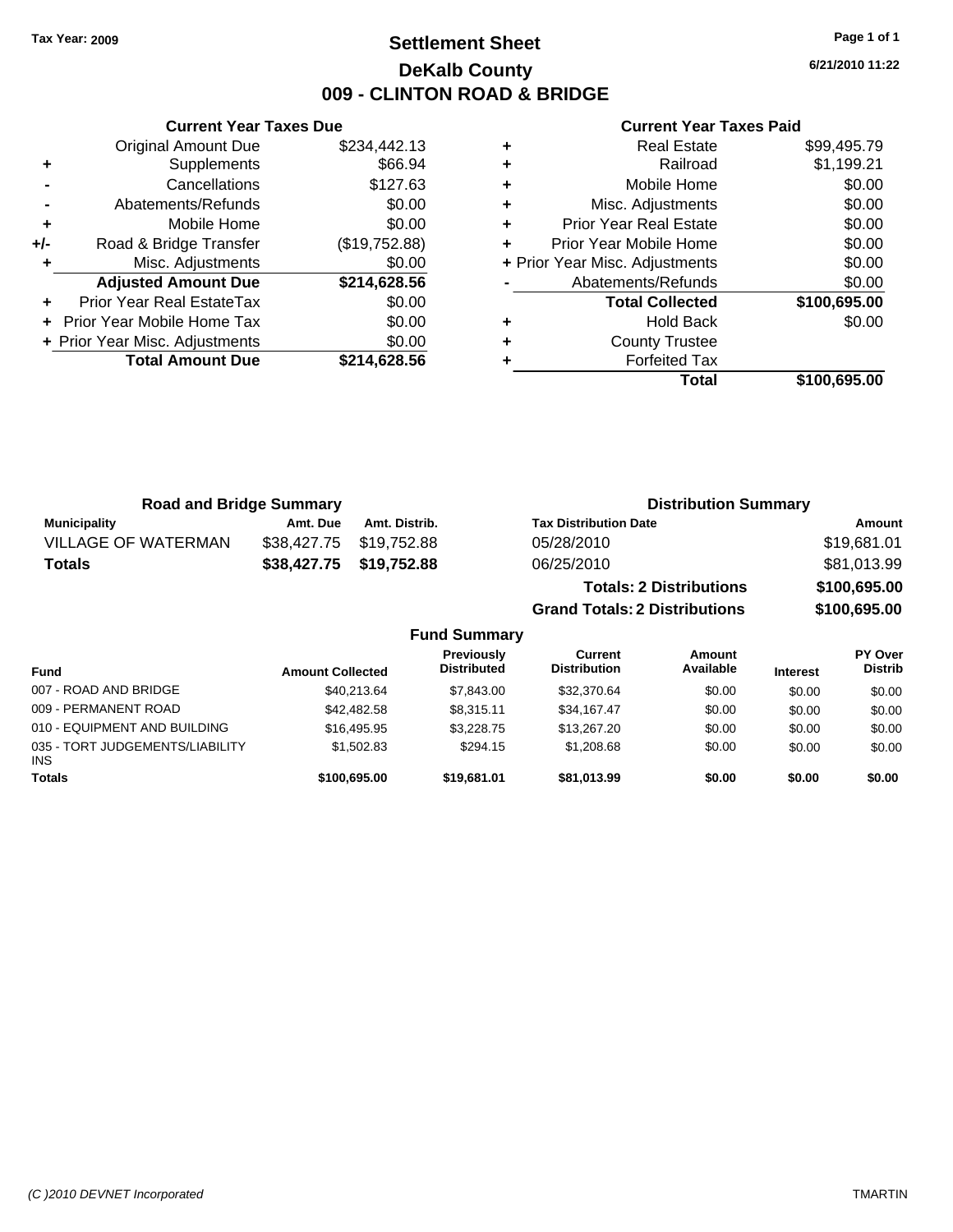## **Settlement Sheet Tax Year: 2009 Page 1 of 1 DeKalb County 010 - CORTLAND TOWNSHIP**

**6/21/2010 11:22**

### **Current Year Taxes Paid**

|       | <b>Original Amount Due</b>     | \$217,831.33 |
|-------|--------------------------------|--------------|
| ٠     | Supplements                    | \$3,015.51   |
|       | Cancellations                  | \$6,618.85   |
|       | Abatements/Refunds             | \$0.00       |
| ٠     | Mobile Home                    | \$0.00       |
| $+/-$ | Road & Bridge Transfer         | \$0.00       |
| ٠     | Misc. Adjustments              | \$794.65     |
|       | <b>Adjusted Amount Due</b>     | \$215,022.64 |
|       | Prior Year Real EstateTax      | \$44.73      |
|       | Prior Year Mobile Home Tax     | \$0.00       |
|       | + Prior Year Misc. Adjustments | \$0.00       |
|       | <b>Total Amount Due</b>        | \$215,067.37 |
|       |                                |              |

**Current Year Taxes Due**

| ٠ | <b>Real Estate</b>             | \$108,036.82 |
|---|--------------------------------|--------------|
| ٠ | Railroad                       | \$267.68     |
| ٠ | Mobile Home                    | \$0.00       |
| ٠ | Misc. Adjustments              | \$794.65     |
| ٠ | <b>Prior Year Real Estate</b>  | \$44.73      |
|   | Prior Year Mobile Home         | \$0.00       |
|   | + Prior Year Misc. Adjustments | \$0.00       |
|   | Abatements/Refunds             | \$0.00       |
|   | <b>Total Collected</b>         | \$109,143.88 |
| ٠ | Hold Back                      | \$0.00       |
| ٠ | <b>County Trustee</b>          |              |
| ٠ | <b>Forfeited Tax</b>           |              |
|   | Total                          | \$109,143.88 |
|   |                                |              |

## **Distribution Summary Tax Distribution Date Amount** 05/28/2010 \$25,491.14 06/25/2010 \$83,652.74 **Totals: 2 Distributions \$109,143.88 Grand Totals: 2 Distributions \$109,143.88**

## **Fund Summary**

| <b>Fund</b>                            | <b>Amount Collected</b> | <b>Previously</b><br><b>Distributed</b> | Current<br><b>Distribution</b> | Amount<br>Available | <b>Interest</b> | <b>PY Over</b><br><b>Distrib</b> |
|----------------------------------------|-------------------------|-----------------------------------------|--------------------------------|---------------------|-----------------|----------------------------------|
| 001 - CORPORATE                        | \$86,886.82             | \$20.292.89                             | \$66,593,93                    | \$0.00              | \$0.00          | \$0.00                           |
| $005 - I. M. R. F.$                    | \$5,437.45              | \$1,269.95                              | \$4,167.50                     | \$0.00              | \$0.00          | \$0.00                           |
| 027 - AUDIT                            | \$1,493.19              | \$348.74                                | \$1,144.45                     | \$0.00              | \$0.00          | \$0.00                           |
| 035 - TORT JUDGEMENTS/LIABILITY<br>INS | \$5,930.54              | \$1.385.11                              | \$4,545,43                     | \$0.00              | \$0.00          | \$0.00                           |
| 047 - SOCIAL SECURITY                  | \$4.944.45              | \$1.154.80                              | \$3,789.65                     | \$0.00              | \$0.00          | \$0.00                           |
| 054 - GENERAL ASSISTANCE               | \$4,451.43              | \$1.039.65                              | \$3,411.78                     | \$0.00              | \$0.00          | \$0.00                           |
| <b>Totals</b>                          | \$109,143.88            | \$25,491.14                             | \$83,652.74                    | \$0.00              | \$0.00          | \$0.00                           |

## **Miscellaneous Adjustment Detail**

| Year Source             | <b>Account Type</b>       | <b>Amount Adjustment Description</b>                               |
|-------------------------|---------------------------|--------------------------------------------------------------------|
| 2009 RE - Real Estate   | <b>Back Tax Collected</b> | \$793.25 Eagle Home Nature's Crossing Redemption 58 Parcels by TBA |
| 2009 RE - Real Estate   | <b>Back Tax Collected</b> | \$0.79 Montabano Builders Redemption 09-33-128-003 by TBA          |
| 2009 RE - Real Estate   | <b>Back Tax Collected</b> | \$0.26 Montalbano Builders Redemption 09-28-352-001 by TBA         |
| 2009 RE - Real Estate   | <b>Back Tax Collected</b> | \$0.17 Montalbano Builders Redemption 09-28-351-016 by TBA         |
| 2009 RE - Real Estate   | <b>Back Tax Collected</b> | \$0.18 Montalbano Builders Redemption 09-28-351-015 by TBA         |
| <b>Totals 5 entries</b> |                           | \$794.65                                                           |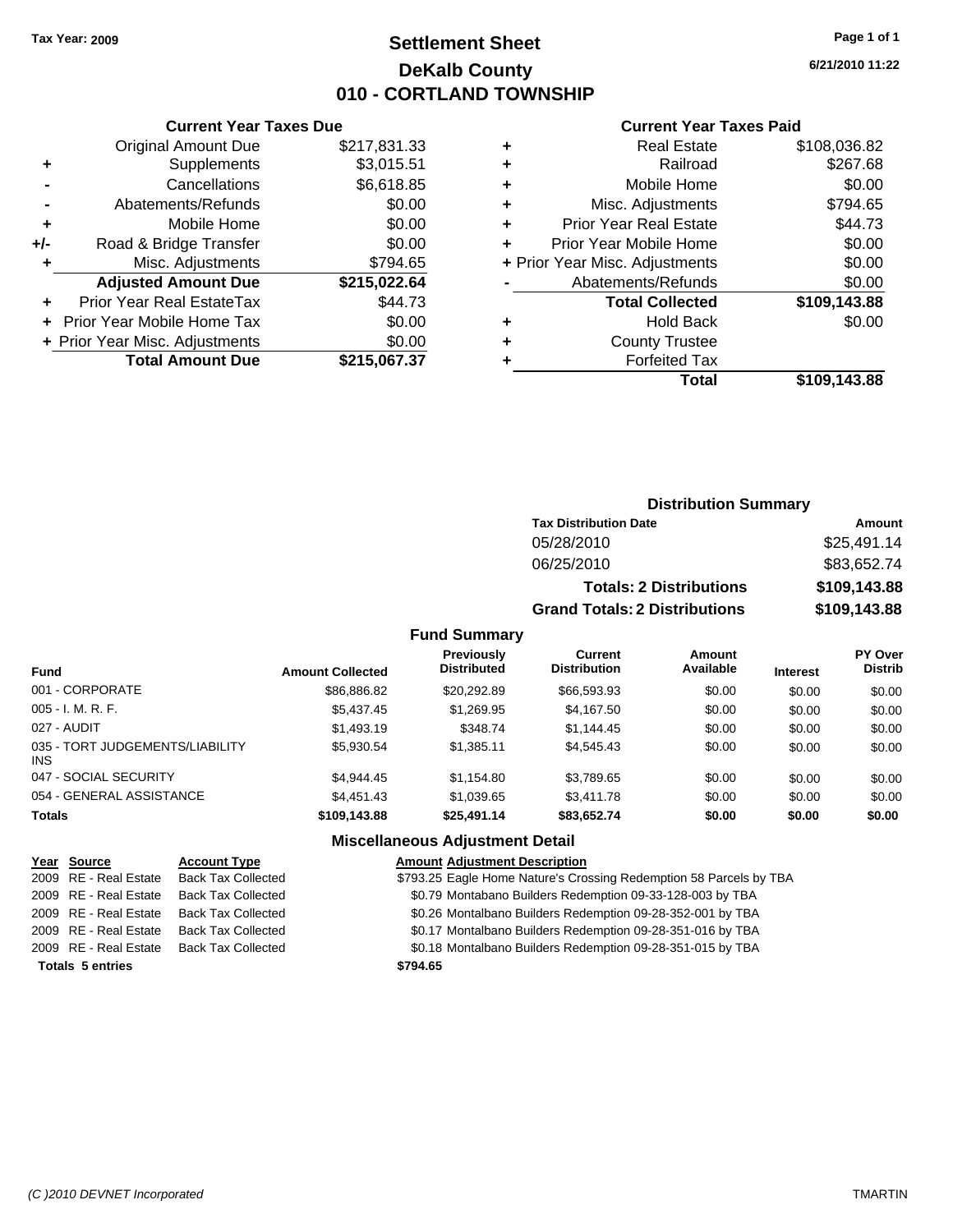## **Settlement Sheet Tax Year: 2009 Page 1 of 1 DeKalb County 011 - CORTLAND ROAD & BRIDGE**

**6/21/2010 11:22**

### **Current Year Taxes Paid**

|       | <b>Current Year Taxes Due</b>  |               |  |  |  |  |  |
|-------|--------------------------------|---------------|--|--|--|--|--|
|       | <b>Original Amount Due</b>     | \$404,567.57  |  |  |  |  |  |
| ٠     | Supplements                    | \$11,229.06   |  |  |  |  |  |
|       | Cancellations                  | \$11,548.70   |  |  |  |  |  |
|       | Abatements/Refunds             | \$0.00        |  |  |  |  |  |
| ٠     | Mobile Home                    | \$0.00        |  |  |  |  |  |
| $+/-$ | Road & Bridge Transfer         | (\$12,439.41) |  |  |  |  |  |
|       | Misc. Adjustments              | \$1,475.90    |  |  |  |  |  |
|       | <b>Adjusted Amount Due</b>     | \$393,284.42  |  |  |  |  |  |
|       | Prior Year Real EstateTax      | \$77.25       |  |  |  |  |  |
|       | Prior Year Mobile Home Tax     | \$0.00        |  |  |  |  |  |
|       | + Prior Year Misc. Adjustments | \$0.00        |  |  |  |  |  |
|       | <b>Total Amount Due</b>        | \$393,361.67  |  |  |  |  |  |
|       |                                |               |  |  |  |  |  |

|   | <b>Real Estate</b>             | \$191,444.61 |
|---|--------------------------------|--------------|
| ٠ | Railroad                       | \$493.68     |
| ٠ | Mobile Home                    | \$0.00       |
| ٠ | Misc. Adjustments              | \$1,475.90   |
| ٠ | <b>Prior Year Real Estate</b>  | \$77.25      |
|   | Prior Year Mobile Home         | \$0.00       |
|   | + Prior Year Misc. Adjustments | \$0.00       |
|   | Abatements/Refunds             | \$0.00       |
|   | <b>Total Collected</b>         | \$193,491.44 |
| ٠ | <b>Hold Back</b>               | \$0.00       |
| ٠ | <b>County Trustee</b>          |              |
|   | <b>Forfeited Tax</b>           |              |
|   | Total                          | \$193,491.44 |

| <b>Road and Bridge Summary</b> |             |               | <b>Distribution Summary</b>          |              |  |  |
|--------------------------------|-------------|---------------|--------------------------------------|--------------|--|--|
| <b>Municipality</b>            | Amt. Due    | Amt. Distrib. | <b>Tax Distribution Date</b>         | Amount       |  |  |
| TOWN OF CORTLAND               | \$7,855.93  | \$3.985.93    | 05/28/2010                           | \$44,477.31  |  |  |
| CITY OF DEKALB                 | \$531.96    | \$269.91      | 06/25/2010                           | \$149,014.13 |  |  |
| <b>VILLAGE OF MAPLE PARK</b>   | \$1,780.23  | \$903.25      | <b>Totals: 2 Distributions</b>       | \$193,491.44 |  |  |
| <b>CITY OF SYCAMORE</b>        | \$14,348.66 | \$7,280.32    | <b>Grand Totals: 2 Distributions</b> | \$193,491.44 |  |  |
| <b>Totals</b>                  | \$24,516.78 | \$12,439.41   |                                      |              |  |  |

|                                         |                         | <b>Fund Summary</b>                     |                                       |                     |                 |                                  |
|-----------------------------------------|-------------------------|-----------------------------------------|---------------------------------------|---------------------|-----------------|----------------------------------|
| <b>Fund</b>                             | <b>Amount Collected</b> | <b>Previously</b><br><b>Distributed</b> | <b>Current</b><br><b>Distribution</b> | Amount<br>Available | <b>Interest</b> | <b>PY Over</b><br><b>Distrib</b> |
| 005 - I. M. R. F.                       | \$3.563.45              | \$819.23                                | \$2,744.22                            | \$0.00              | \$0.00          | \$0.00                           |
| 007 - ROAD AND BRIDGE                   | \$15.051.33             | \$3,454.16                              | \$11.597.17                           | \$0.00              | \$0.00          | \$0.00                           |
| 009 - PERMANENT ROAD                    | \$142,534.42            | \$32.768.48                             | \$109.765.94                          | \$0.00              | \$0.00          | \$0.00                           |
| 010 - EQUIPMENT AND BUILDING            | \$20.364.07             | \$4.681.67                              | \$15,682,40                           | \$0.00              | \$0.00          | \$0.00                           |
| 027 - AUDIT                             | \$1,273.69              | \$292.83                                | \$980.86                              | \$0.00              | \$0.00          | \$0.00                           |
| 035 - TORT JUDGEMENTS/LIABILITY<br>INS. | \$8.157.12              | \$1,875.31                              | \$6.281.81                            | \$0.00              | \$0.00          | \$0.00                           |
| 047 - SOCIAL SECURITY                   | \$2,547.36              | \$585.63                                | \$1.961.73                            | \$0.00              | \$0.00          | \$0.00                           |
| Totals                                  | \$193,491.44            | \$44,477.31                             | \$149,014.13                          | \$0.00              | \$0.00          | \$0.00                           |

## **Miscellaneous Adjustment Detail**

| Year Source             | <b>Account Type</b>       | <b>Amount Adjustment Description</b>                                 |
|-------------------------|---------------------------|----------------------------------------------------------------------|
| 2009 RE - Real Estate   | <b>Back Tax Collected</b> | \$1,473.28 Eagle Home Nature's Crossing Redemption 58 Parcels by TBA |
| 2009 RE - Real Estate   | <b>Back Tax Collected</b> | \$1.47 Montabano Builders Redemption 09-33-128-003 by TBA            |
| 2009 RE - Real Estate   | <b>Back Tax Collected</b> | \$0.49 Montalbano Builders Redemption 09-28-352-001 by TBA           |
| 2009 RE - Real Estate   | <b>Back Tax Collected</b> | \$0.32 Montalbano Builders Redemption 09-28-351-016 by TBA           |
| 2009 RE - Real Estate   | <b>Back Tax Collected</b> | \$0.34 Montalbano Builders Redemption 09-28-351-015 by TBA           |
| <b>Totals 5 entries</b> |                           | \$1,475.90                                                           |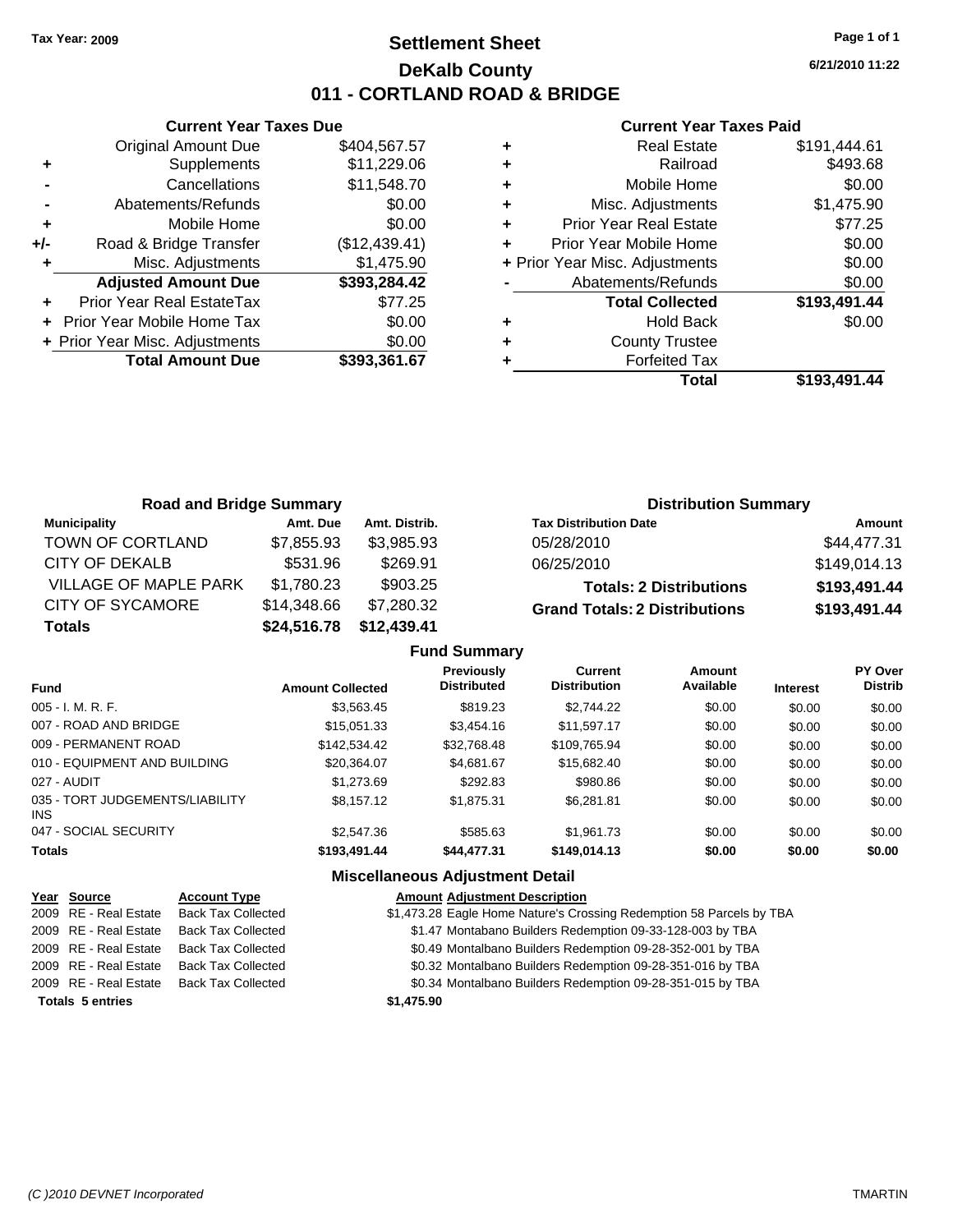## **Settlement Sheet Tax Year: 2009 Page 1 of 1 DeKalb County 012 - DEKALB TOWNSHIP**

**6/21/2010 11:22**

|     | <b>Current Year Taxes Due</b>                |              |  |  |  |  |  |  |
|-----|----------------------------------------------|--------------|--|--|--|--|--|--|
|     | <b>Original Amount Due</b>                   | \$823,436.39 |  |  |  |  |  |  |
| ٠   | Supplements                                  | \$11,158.92  |  |  |  |  |  |  |
|     | Cancellations                                | \$18,444.59  |  |  |  |  |  |  |
|     | Abatements/Refunds                           | \$0.00       |  |  |  |  |  |  |
| ٠   | Mobile Home                                  | \$0.00       |  |  |  |  |  |  |
| +/- | Road & Bridge Transfer                       | \$0.00       |  |  |  |  |  |  |
| ٠   | Misc. Adjustments                            | \$0.59       |  |  |  |  |  |  |
|     | <b>Adjusted Amount Due</b>                   | \$816,151.31 |  |  |  |  |  |  |
| ٠   | <b>Prior Year Real EstateTax</b>             | \$59.71      |  |  |  |  |  |  |
|     | Prior Year Mobile Home Tax                   | \$0.00       |  |  |  |  |  |  |
|     | \$4,025.91<br>+ Prior Year Misc. Adjustments |              |  |  |  |  |  |  |
|     | <b>Total Amount Due</b>                      | \$820,236.93 |  |  |  |  |  |  |
|     |                                              |              |  |  |  |  |  |  |

|   | <b>Real Estate</b>             | \$409,190.82 |
|---|--------------------------------|--------------|
| ٠ | Railroad                       | \$677.35     |
| ٠ | Mobile Home                    | \$0.00       |
| ٠ | Misc. Adjustments              | \$0.59       |
| ٠ | <b>Prior Year Real Estate</b>  | \$59.71      |
| ÷ | Prior Year Mobile Home         | \$0.00       |
|   | + Prior Year Misc. Adjustments | \$4,025.91   |
|   | Abatements/Refunds             | \$0.00       |
|   | <b>Total Collected</b>         | \$413,954.38 |
| ٠ | <b>Hold Back</b>               | \$0.00       |
| ٠ | <b>County Trustee</b>          |              |
| ٠ | <b>Forfeited Tax</b>           |              |
|   | Total                          | \$413,954.38 |
|   |                                |              |

|                          |                           |                         |                                         |                                                             | <b>Distribution Summary</b>    |                 |                                  |
|--------------------------|---------------------------|-------------------------|-----------------------------------------|-------------------------------------------------------------|--------------------------------|-----------------|----------------------------------|
|                          |                           |                         |                                         | <b>Tax Distribution Date</b>                                |                                |                 | <b>Amount</b>                    |
|                          |                           |                         |                                         | 05/28/2010                                                  |                                |                 | \$91,414.56                      |
|                          |                           |                         |                                         | 06/25/2010                                                  |                                | \$322,539.82    |                                  |
|                          |                           |                         |                                         |                                                             | <b>Totals: 2 Distributions</b> |                 | \$413,954.38                     |
|                          |                           |                         |                                         | <b>Grand Totals: 2 Distributions</b>                        |                                | \$413,954.38    |                                  |
|                          |                           |                         | <b>Fund Summary</b>                     |                                                             |                                |                 |                                  |
| Fund                     |                           | <b>Amount Collected</b> | <b>Previously</b><br><b>Distributed</b> | Current<br><b>Distribution</b>                              | Amount<br>Available            | <b>Interest</b> | <b>PY Over</b><br><b>Distrib</b> |
| 001 - CORPORATE          |                           | \$317,578.76            | \$70,131.70                             | \$247,447.06                                                | \$0.00                         | \$0.00          | \$0.00                           |
| 054 - GENERAL ASSISTANCE |                           | \$96,375.62             | \$21,282.86                             | \$75,092.76                                                 | \$0.00                         | \$0.00          | \$0.00                           |
| Totals                   |                           | \$413,954.38            | \$91,414.56                             | \$322,539.82                                                | \$0.00                         | \$0.00          | \$0.00                           |
|                          |                           |                         | <b>Miscellaneous Adjustment Detail</b>  |                                                             |                                |                 |                                  |
| Year Source              | <b>Account Type</b>       |                         | <b>Amount Adjustment Description</b>    |                                                             |                                |                 |                                  |
| 2008 RE - Real Estate    | <b>Back Tax Collected</b> |                         |                                         | \$4,025.91 DeKalb TIF #4 Surplus Distribution by TBA        |                                |                 |                                  |
| 2009 RE - Real Estate    | <b>Back Tax Collected</b> |                         |                                         | \$0.59 Gardens of Rivermist Redemption 08-02-303-001 by TBA |                                |                 |                                  |
| <b>Totals 2 entries</b>  |                           |                         | \$4,026.50                              |                                                             |                                |                 |                                  |
|                          |                           |                         |                                         |                                                             |                                |                 |                                  |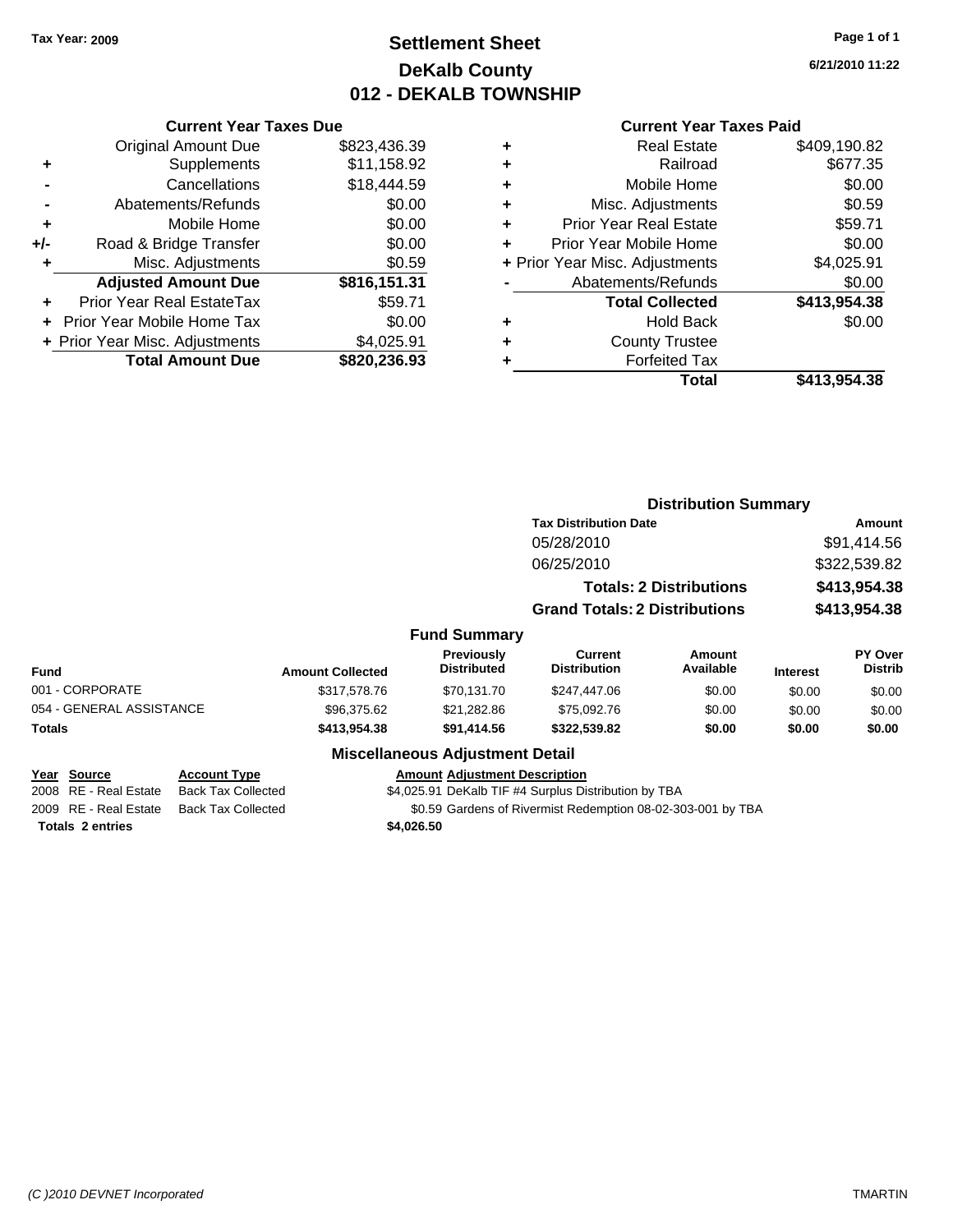**Current Year Taxes Due** Original Amount Due \$1,317,611.19

**Adjusted Amount Due \$1,220,503.00**

**Total Amount Due \$1,226,094.28**

**+** Supplements \$24,873.57 **-** Cancellations \$25,238.48 **-** Abatements/Refunds \$0.00 **+** Mobile Home \$0.00 **+/-** Road & Bridge Transfer (\$96,744.22) **+** Misc. Adjustments \$0.94

**+** Prior Year Real EstateTax (\$850.54) **+** Prior Year Mobile Home Tax \$0.00 **+ Prior Year Misc. Adjustments \$6,441.82** 

## **Settlement Sheet Tax Year: 2009 Page 1 of 1 DeKalb County 013 - DEKALB ROAD & BRIDGE**

**6/21/2010 11:22**

### **Current Year Taxes Paid**

| ٠ | <b>Real Estate</b>             | \$564,799.07 |
|---|--------------------------------|--------------|
| ٠ | Railroad                       | \$966.05     |
| ٠ | Mobile Home                    | \$0.00       |
| ٠ | Misc. Adjustments              | \$0.94       |
| ٠ | <b>Prior Year Real Estate</b>  | (\$850.54)   |
| ÷ | Prior Year Mobile Home         | \$0.00       |
|   | + Prior Year Misc. Adjustments | \$6,441.82   |
|   | Abatements/Refunds             | \$0.00       |
|   | <b>Total Collected</b>         | \$571,357.34 |
| ٠ | <b>Hold Back</b>               | \$0.00       |
| ٠ | <b>County Trustee</b>          |              |
|   | <b>Forfeited Tax</b>           |              |
|   | Total                          | \$571,357.34 |

|                         | <b>Road and Bridge Summary</b> |               | <b>Distribution Summary</b>          |              |
|-------------------------|--------------------------------|---------------|--------------------------------------|--------------|
| <b>Municipality</b>     | Amt. Due                       | Amt. Distrib. | <b>Tax Distribution Date</b>         | Amount       |
| <b>CITY OF DEKALB</b>   | \$178,809.44                   | \$90,248.88   | 05/28/2010                           | \$125,087.01 |
| <b>CITY OF SYCAMORE</b> | \$12,870.63                    | \$6.495.34    | 06/25/2010                           | \$446,270.33 |
| <b>Totals</b>           | \$191,680.07                   | \$96,744.22   | <b>Totals: 2 Distributions</b>       | \$571,357.34 |
|                         |                                |               | <b>Grand Totals: 2 Distributions</b> | \$571,357.34 |

|                              |                         | <b>Fund Summary</b>              |                                       |                     |                 |                           |
|------------------------------|-------------------------|----------------------------------|---------------------------------------|---------------------|-----------------|---------------------------|
| <b>Fund</b>                  | <b>Amount Collected</b> | <b>Previously</b><br>Distributed | <b>Current</b><br><b>Distribution</b> | Amount<br>Available | <b>Interest</b> | PY Over<br><b>Distrib</b> |
| 007 - ROAD AND BRIDGE        | \$108,531.98            | \$23.753.24                      | \$84.778.74                           | \$0.00              | \$0.00          | \$0.00                    |
| 009 - PERMANENT ROAD         | \$406,120.90            | \$88.918.55                      | \$317,202.35                          | \$0.00              | \$0.00          | \$0.00                    |
| 010 - EQUIPMENT AND BUILDING | \$56,704.46             | \$12,415.22                      | \$44.289.24                           | \$0.00              | \$0.00          | \$0.00                    |
| <b>Totals</b>                | \$571,357.34            | \$125.087.01                     | \$446,270,33                          | \$0.00              | \$0.00          | \$0.00                    |

**Fund Summary**

## **Miscellaneous Adjustment Detail**

### **Year Source Account Type Amount Adjustment Description**

2008 RE - Real Estate Back Tax Collected \$6,441.82 DeKalb TIF #4 Surplus Distribution by TBA

2009 RE - Real Estate Back Tax Collected \$0.94 Gardens of Rivermist Redemption 08-02-303-001 by TBA

**Totals \$6,442.76 2 entries**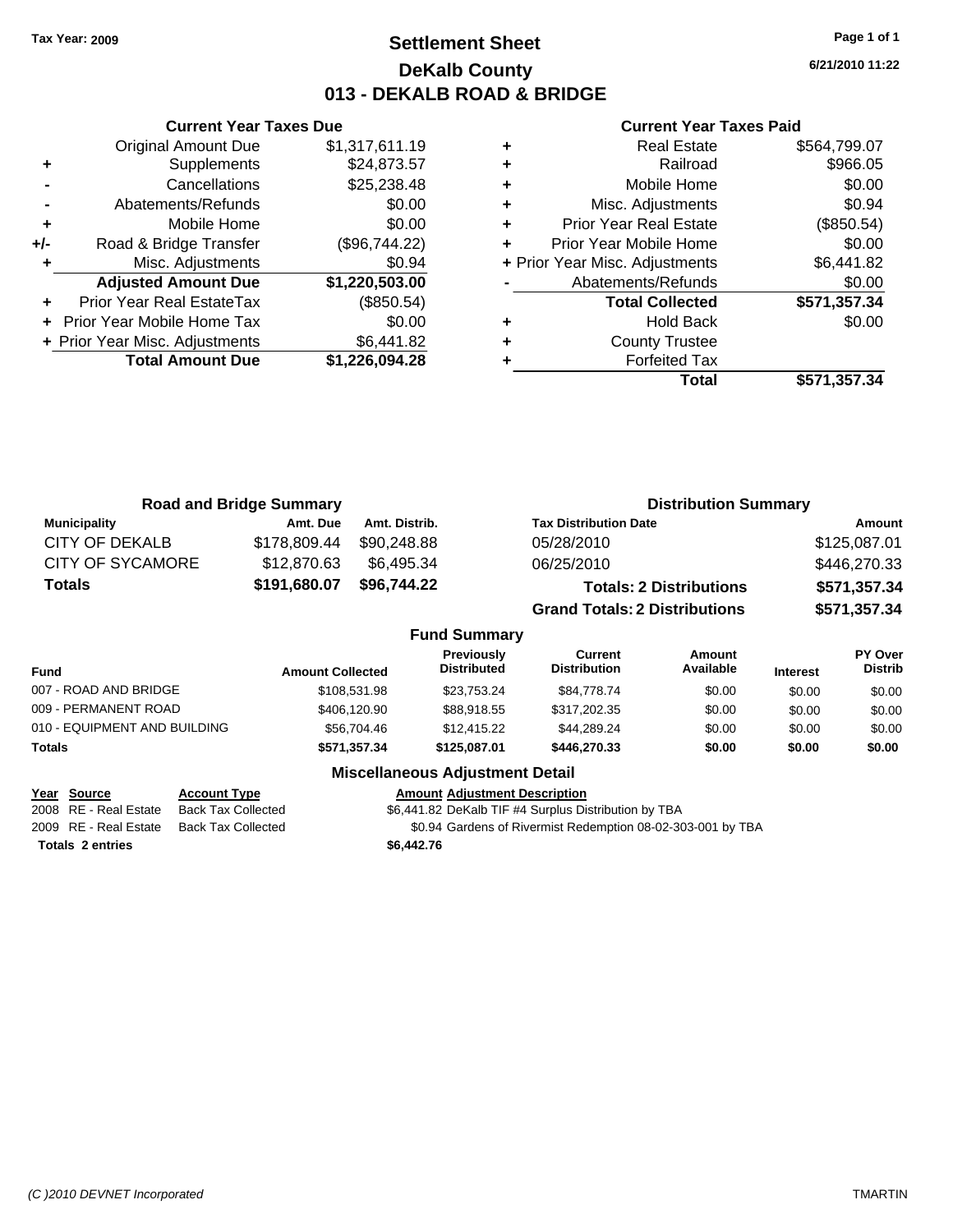## **Settlement Sheet Tax Year: 2009 Page 1 of 1 DeKalb County 014 - FRANKLIN TOWNSHIP**

**6/21/2010 11:22**

### **Current Year Taxes Paid**

|       | <b>Current Year Taxes Due</b>  |              |  |  |  |  |  |
|-------|--------------------------------|--------------|--|--|--|--|--|
|       | <b>Original Amount Due</b>     | \$100,837.33 |  |  |  |  |  |
| ٠     | Supplements                    | \$535.34     |  |  |  |  |  |
|       | \$674.31<br>Cancellations      |              |  |  |  |  |  |
|       | \$0.00<br>Abatements/Refunds   |              |  |  |  |  |  |
| ٠     | Mobile Home                    | \$0.00       |  |  |  |  |  |
| $+/-$ | Road & Bridge Transfer         | \$0.00       |  |  |  |  |  |
|       | Misc. Adjustments              | \$0.36       |  |  |  |  |  |
|       | <b>Adjusted Amount Due</b>     | \$100,698.72 |  |  |  |  |  |
|       | Prior Year Real EstateTax      | \$0.00       |  |  |  |  |  |
|       | Prior Year Mobile Home Tax     | \$0.00       |  |  |  |  |  |
|       | + Prior Year Misc. Adjustments | \$0.00       |  |  |  |  |  |
|       | <b>Total Amount Due</b>        | \$100,698.72 |  |  |  |  |  |
|       |                                |              |  |  |  |  |  |

|   | <b>Real Estate</b>             | \$50,866.50 |
|---|--------------------------------|-------------|
| ٠ | Railroad                       | \$224.04    |
| ٠ | Mobile Home                    | \$0.00      |
| ٠ | Misc. Adjustments              | \$0.36      |
| ٠ | Prior Year Real Estate         | \$0.00      |
|   | Prior Year Mobile Home         | \$0.00      |
|   | + Prior Year Misc. Adjustments | \$0.00      |
|   | Abatements/Refunds             | \$0.00      |
|   | <b>Total Collected</b>         | \$51,090.90 |
| ٠ | <b>Hold Back</b>               | \$0.00      |
| ٠ | <b>County Trustee</b>          |             |
| ٠ | <b>Forfeited Tax</b>           |             |
|   | Total                          | \$51,090.90 |
|   |                                |             |

|                          |                         |                                         |                                      | <b>Distribution Summary</b>    |                 |                           |
|--------------------------|-------------------------|-----------------------------------------|--------------------------------------|--------------------------------|-----------------|---------------------------|
|                          |                         |                                         | <b>Tax Distribution Date</b>         |                                |                 | Amount                    |
|                          |                         |                                         | 05/28/2010                           |                                |                 | \$11,144.03               |
|                          |                         |                                         | 06/25/2010                           |                                |                 | \$39,946.87               |
|                          |                         |                                         |                                      | <b>Totals: 2 Distributions</b> |                 | \$51,090.90               |
|                          |                         |                                         | <b>Grand Totals: 2 Distributions</b> |                                |                 | \$51,090.90               |
|                          |                         | <b>Fund Summary</b>                     |                                      |                                |                 |                           |
| <b>Fund</b>              | <b>Amount Collected</b> | <b>Previously</b><br><b>Distributed</b> | Current<br><b>Distribution</b>       | Amount<br>Available            | <b>Interest</b> | PY Over<br><b>Distrib</b> |
| 001 - CORPORATE          | \$40.867.16             | \$8,914.01                              | \$31,953.15                          | \$0.00                         | \$0.00          | \$0.00                    |
| 005 - I. M. R. F.        | \$9,394.85              | \$2,049.22                              | \$7,345.63                           | \$0.00                         | \$0.00          | \$0.00                    |
| 054 - GENERAL ASSISTANCE | \$828.89                | \$180.80                                | \$648.09                             | \$0.00                         | \$0.00          | \$0.00                    |
| Totals                   | \$51,090.90             | \$11,144.03                             | \$39,946.87                          | \$0.00                         | \$0.00          | \$0.00                    |
|                          |                         | <b>Miscellaneous Adjustment Detail</b>  |                                      |                                |                 |                           |

# **Year Source Account Type Amount Adjustment Description**

2009 RE - Real Estate Back Tax Collected \$0.36 Pearson Redemption 01-26-180-044 by TBA

**Totals \$0.36 1 entries**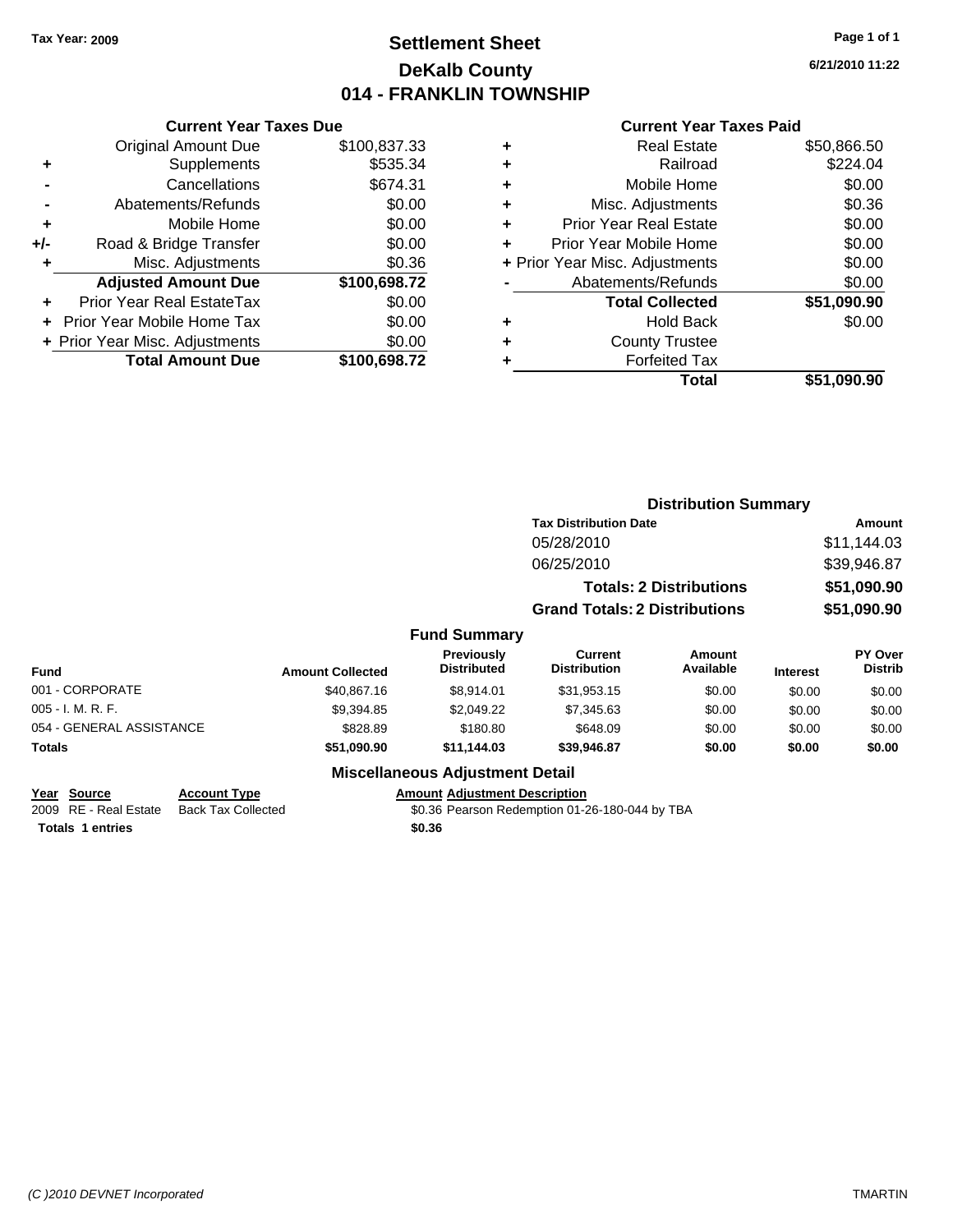## **Settlement Sheet Tax Year: 2009 Page 1 of 1 DeKalb County 015 - FRANKLIN TWP CEMETERY**

**6/21/2010 11:22**

| <b>Original Amount Due</b>     | \$28,834.06 |                               |
|--------------------------------|-------------|-------------------------------|
| Supplements                    | \$153.09    | ٠                             |
| Cancellations                  | \$192.82    |                               |
| Abatements/Refunds             | \$0.00      | ٠                             |
| Mobile Home                    | \$0.00      | ٠                             |
| Road & Bridge Transfer         | \$0.00      |                               |
| Misc. Adjustments              | \$0.10      | + Prior                       |
| <b>Adjusted Amount Due</b>     | \$28,794.43 |                               |
| Prior Year Real EstateTax      | \$0.00      |                               |
| Prior Year Mobile Home Tax     | \$0.00      |                               |
| + Prior Year Misc. Adjustments | \$0.00      |                               |
| <b>Total Amount Due</b>        | \$28,794.43 |                               |
|                                |             | <b>Current Year Taxes Due</b> |

|   | <b>Real Estate</b>             | \$14,544.95 |
|---|--------------------------------|-------------|
| ٠ | Railroad                       | \$64.07     |
| ٠ | Mobile Home                    | \$0.00      |
| ٠ | Misc. Adjustments              | \$0.10      |
| ٠ | <b>Prior Year Real Estate</b>  | \$0.00      |
|   | Prior Year Mobile Home         | \$0.00      |
|   | + Prior Year Misc. Adjustments | \$0.00      |
|   | Abatements/Refunds             | \$0.00      |
|   | <b>Total Collected</b>         | \$14,609.12 |
| ٠ | <b>Hold Back</b>               | \$0.00      |
| ٠ | <b>County Trustee</b>          |             |
|   | <b>Forfeited Tax</b>           |             |
|   | Total                          | \$14,609.12 |
|   |                                |             |

|                                                                 |                                                  |                                                | <b>Distribution Summary</b>                    |                                |                 |                           |
|-----------------------------------------------------------------|--------------------------------------------------|------------------------------------------------|------------------------------------------------|--------------------------------|-----------------|---------------------------|
|                                                                 |                                                  |                                                | <b>Tax Distribution Date</b>                   |                                | Amount          |                           |
|                                                                 |                                                  |                                                | 05/28/2010                                     |                                |                 | \$3,186.55                |
|                                                                 |                                                  |                                                | 06/25/2010                                     |                                |                 | \$11,422.57               |
|                                                                 |                                                  |                                                |                                                | <b>Totals: 2 Distributions</b> |                 | \$14,609.12               |
|                                                                 |                                                  |                                                | <b>Grand Totals: 2 Distributions</b>           |                                | \$14,609.12     |                           |
|                                                                 |                                                  | <b>Fund Summary</b>                            |                                                |                                |                 |                           |
| <b>Fund</b>                                                     | <b>Amount Collected</b>                          | <b>Previously</b><br><b>Distributed</b>        | Current<br><b>Distribution</b>                 | Amount<br>Available            | <b>Interest</b> | PY Over<br><b>Distrib</b> |
| 017 - CEMETERY                                                  | \$14,609.12                                      | \$3,186.55                                     | \$11,422.57                                    | \$0.00                         | \$0.00          | \$0.00                    |
| <b>Totals</b>                                                   | \$14,609.12                                      | \$3,186.55                                     | \$11,422.57                                    | \$0.00                         | \$0.00          | \$0.00                    |
|                                                                 |                                                  | <b>Miscellaneous Adjustment Detail</b>         |                                                |                                |                 |                           |
| Year Source<br>2009 RE - Real Estate<br><b>Totals 1 entries</b> | <b>Account Type</b><br><b>Back Tax Collected</b> | <b>Amount Adjustment Description</b><br>\$0.10 | \$0.10 Pearson Redemption 01-26-180-044 by TBA |                                |                 |                           |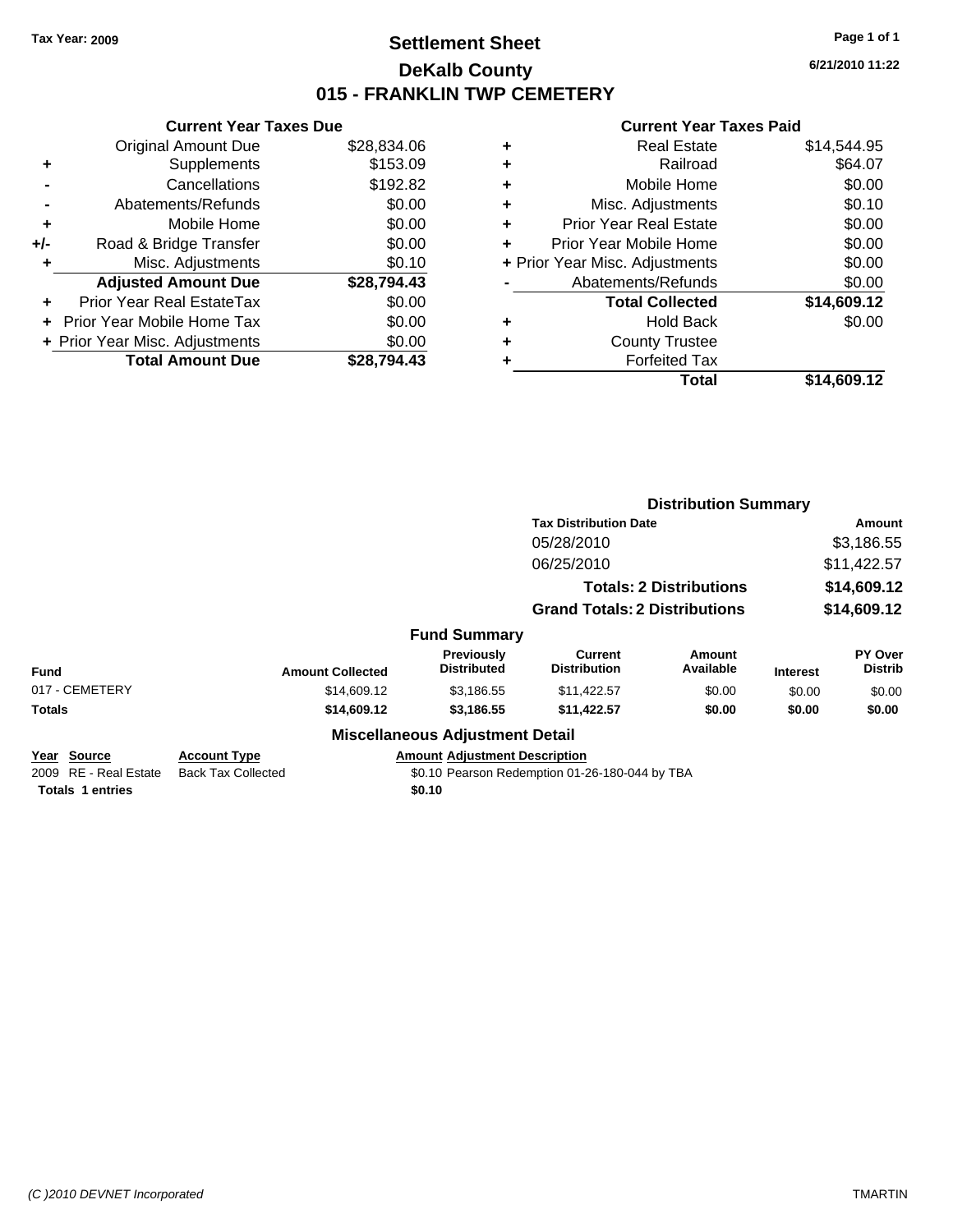## **Settlement Sheet Tax Year: 2009 Page 1 of 1 DeKalb County 016 - FRANKLIN ROAD & BRIDGE**

**6/21/2010 11:22**

### **Current Year Taxes Paid**

|     | <b>Current Year Taxes Due</b>  |               |  |  |  |  |  |
|-----|--------------------------------|---------------|--|--|--|--|--|
|     | <b>Original Amount Due</b>     | \$264,797.77  |  |  |  |  |  |
| ٠   | Supplements                    | \$1,265.06    |  |  |  |  |  |
|     | Cancellations                  | \$1,593.59    |  |  |  |  |  |
|     | \$0.00<br>Abatements/Refunds   |               |  |  |  |  |  |
| ٠   | Mobile Home                    | \$0.00        |  |  |  |  |  |
| +/- | Road & Bridge Transfer         | (\$13,378.86) |  |  |  |  |  |
|     | Misc. Adjustments              | \$0.95        |  |  |  |  |  |
|     | <b>Adjusted Amount Due</b>     | \$251,091.33  |  |  |  |  |  |
| ÷   | Prior Year Real EstateTax      | \$0.00        |  |  |  |  |  |
|     | Prior Year Mobile Home Tax     | \$0.00        |  |  |  |  |  |
|     | + Prior Year Misc. Adjustments | \$0.00        |  |  |  |  |  |
|     | <b>Total Amount Due</b>        | \$251,091.33  |  |  |  |  |  |
|     |                                |               |  |  |  |  |  |

|   | Total                          | \$120,784.68 |
|---|--------------------------------|--------------|
|   | <b>Forfeited Tax</b>           |              |
| ٠ | <b>County Trustee</b>          |              |
| ٠ | <b>Hold Back</b>               | \$0.00       |
|   | <b>Total Collected</b>         | \$120,784.68 |
|   | Abatements/Refunds             | \$0.00       |
|   | + Prior Year Misc. Adjustments | \$0.00       |
| ÷ | Prior Year Mobile Home         | \$0.00       |
| ÷ | <b>Prior Year Real Estate</b>  | \$0.00       |
| ٠ | Misc. Adjustments              | \$0.95       |
| ٠ | Mobile Home                    | \$0.00       |
| ٠ | Railroad                       | \$573.35     |
| ٠ | Real Estate                    | \$120,210.38 |

| <b>Road and Bridge Summary</b> |          |                         | <b>Distribution Summary</b>    |              |  |  |
|--------------------------------|----------|-------------------------|--------------------------------|--------------|--|--|
| <b>Municipality</b>            | Amt. Due | Amt. Distrib.           | <b>Tax Distribution Date</b>   | Amount       |  |  |
| <b>VILLAGE OF KIRKLAND</b>     |          |                         | 05/28/2010                     | \$26,336.15  |  |  |
| <b>Totals</b>                  |          | \$26,368.22 \$13,378.86 | 06/25/2010                     | \$94,448.53  |  |  |
|                                |          |                         | <b>Totals: 2 Distributions</b> | \$120,784.68 |  |  |

**Grand Totals: 2 Distributions \$120,784.68**

|                                         |                         | <b>Fund Summary</b>                     |                                       |                     |                 |                                  |
|-----------------------------------------|-------------------------|-----------------------------------------|---------------------------------------|---------------------|-----------------|----------------------------------|
| <b>Fund</b>                             | <b>Amount Collected</b> | <b>Previously</b><br><b>Distributed</b> | <b>Current</b><br><b>Distribution</b> | Amount<br>Available | <b>Interest</b> | <b>PY Over</b><br><b>Distrib</b> |
| 007 - ROAD AND BRIDGE                   | \$34.249.47             | \$7,460.96                              | \$26.788.51                           | \$0.00              | \$0.00          | \$0.00                           |
| 008 - BRIDGE CONST W/COUNTY             | \$6.082.03              | \$1,326.62                              | \$4.755.41                            | \$0.00              | \$0.00          | \$0.00                           |
| 009 - PERMANENT ROAD                    | \$69,303.65             | \$15.116.61                             | \$54.187.04                           | \$0.00              | \$0.00          | \$0.00                           |
| 010 - EQUIPMENT AND BUILDING            | \$7.601.17              | \$1,657.98                              | \$5.943.19                            | \$0.00              | \$0.00          | \$0.00                           |
| 035 - TORT JUDGEMENTS/LIABILITY<br>INS. | \$3.041.09              | \$663.33                                | \$2,377.76                            | \$0.00              | \$0.00          | \$0.00                           |
| 047 - SOCIAL SECURITY                   | \$507.27                | \$110.65                                | \$396.62                              | \$0.00              | \$0.00          | \$0.00                           |
| <b>Totals</b>                           | \$120,784,68            | \$26,336,15                             | \$94,448.53                           | \$0.00              | \$0.00          | \$0.00                           |
|                                         |                         | Miscellaneous Adiustment Detail         |                                       |                     |                 |                                  |

## **Miscellaneous Adjustment Detail**

**Year Source Account Type Amount Adjustment Description** 2009 RE - Real Estate Back Tax Collected \$0.95 Pearson Redemption 01-26-180-044 by TBA

**Totals \$0.95 1 entries**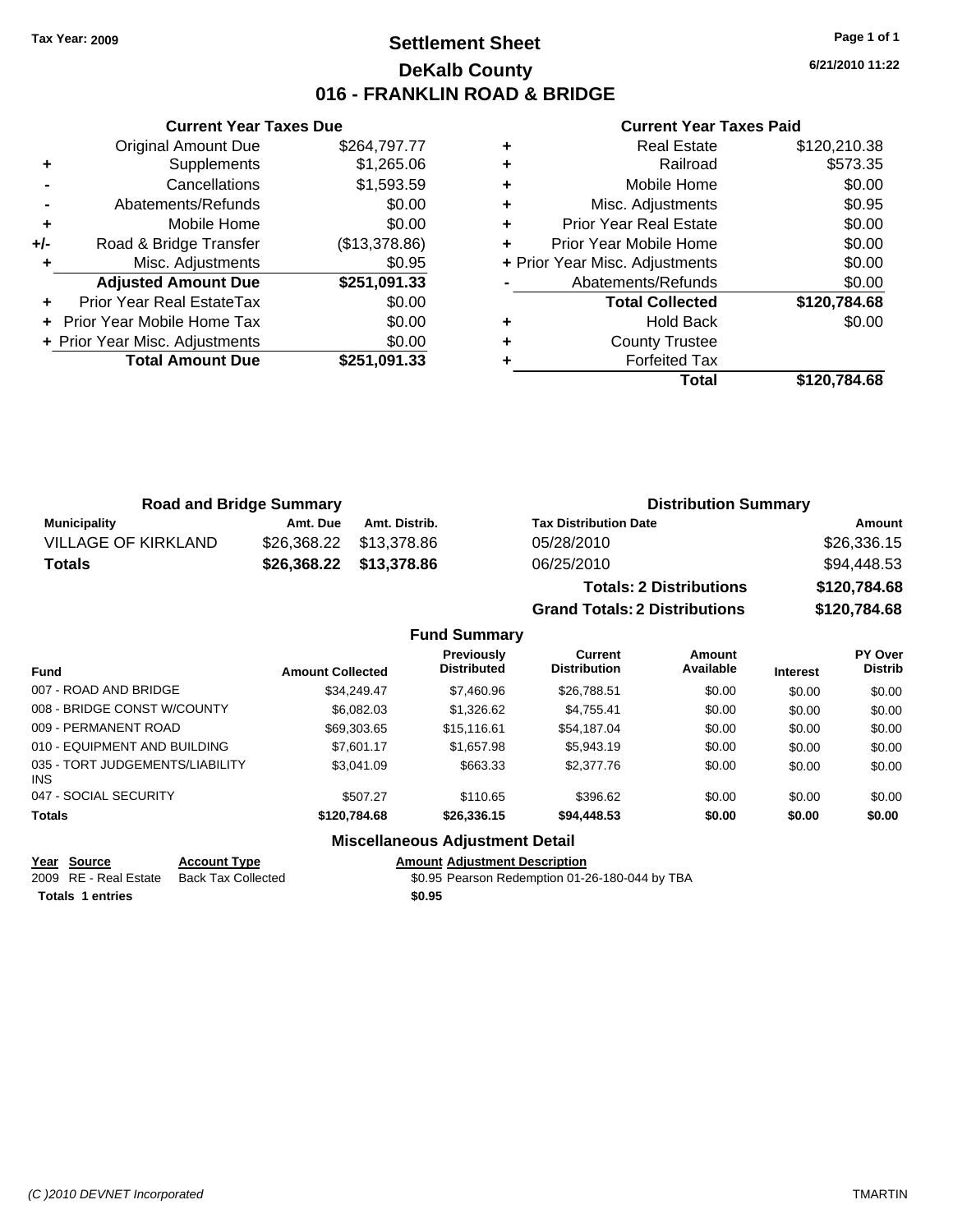INS

# **Settlement Sheet Tax Year: 2009 Page 1 of 1 DeKalb County 017 - GENOA TOWNSHIP**

**6/21/2010 11:22**

### **Current Year Taxes Paid**

|     | OUITCHL TCUL TUACS DUC         |              |   |
|-----|--------------------------------|--------------|---|
|     | <b>Original Amount Due</b>     | \$210,324.35 |   |
| ٠   | Supplements                    | \$3,437.84   |   |
|     | Cancellations                  | \$4,746.48   | ٠ |
|     | Abatements/Refunds             | \$0.00       | ٠ |
| ٠   | Mobile Home                    | \$0.00       | ٠ |
| +/- | Road & Bridge Transfer         | \$0.00       | ۰ |
| ٠   | Misc. Adjustments              | \$0.00       | ۰ |
|     | <b>Adjusted Amount Due</b>     | \$209,015.71 |   |
|     | Prior Year Real EstateTax      | \$0.00       |   |
|     | Prior Year Mobile Home Tax     | \$0.00       |   |
|     | + Prior Year Misc. Adjustments | \$0.00       | 4 |
|     | <b>Total Amount Due</b>        | \$209,015.71 |   |
|     |                                |              |   |

**Current Year Taxes Due**

| ٠ | <b>Real Estate</b>             | \$107,195.15 |
|---|--------------------------------|--------------|
| ٠ | Railroad                       | \$374.67     |
| ٠ | Mobile Home                    | \$0.00       |
| ٠ | Misc. Adjustments              | \$0.00       |
| ÷ | <b>Prior Year Real Estate</b>  | \$0.00       |
|   | Prior Year Mobile Home         | \$0.00       |
|   | + Prior Year Misc. Adjustments | \$0.00       |
|   | Abatements/Refunds             | \$0.00       |
|   | <b>Total Collected</b>         | \$107,569.82 |
| ٠ | Hold Back                      | \$0.00       |
|   | <b>County Trustee</b>          |              |
| ٠ | <b>Forfeited Tax</b>           |              |
|   | Total                          | \$107,569.82 |
|   |                                |              |

### **Distribution Summary Tax Distribution Date Amount** 05/28/2010 \$27,606.95 06/25/2010 \$79,962.87 **Totals: 2 Distributions \$107,569.82 Grand Totals: 2 Distributions \$107,569.82 Fund Summary Fund Interest Amount Collected Distributed PY Over Distrib Amount Available Current Distribution Previously** 001 - CORPORATE 6000 \$92,508.00 \$23,741.46 \$68,766.54 \$0.00 \$0.00 \$0.00 \$0.00 035 - TORT JUDGEMENTS/LIABILITY \$550.43 \$141.26 \$409.17 \$0.00 \$0.00 \$0.00

047 - SOCIAL SECURITY \$5,089.67 \$1,306.22 \$3,783.45 \$0.00 \$0.00 \$0.00 054 - GENERAL ASSISTANCE  $$9,421.72$   $$2,418.01$   $$7,003.71$   $$0.00$   $$0.00$   $$0.00$ **Totals \$107,569.82 \$27,606.95 \$79,962.87 \$0.00 \$0.00 \$0.00**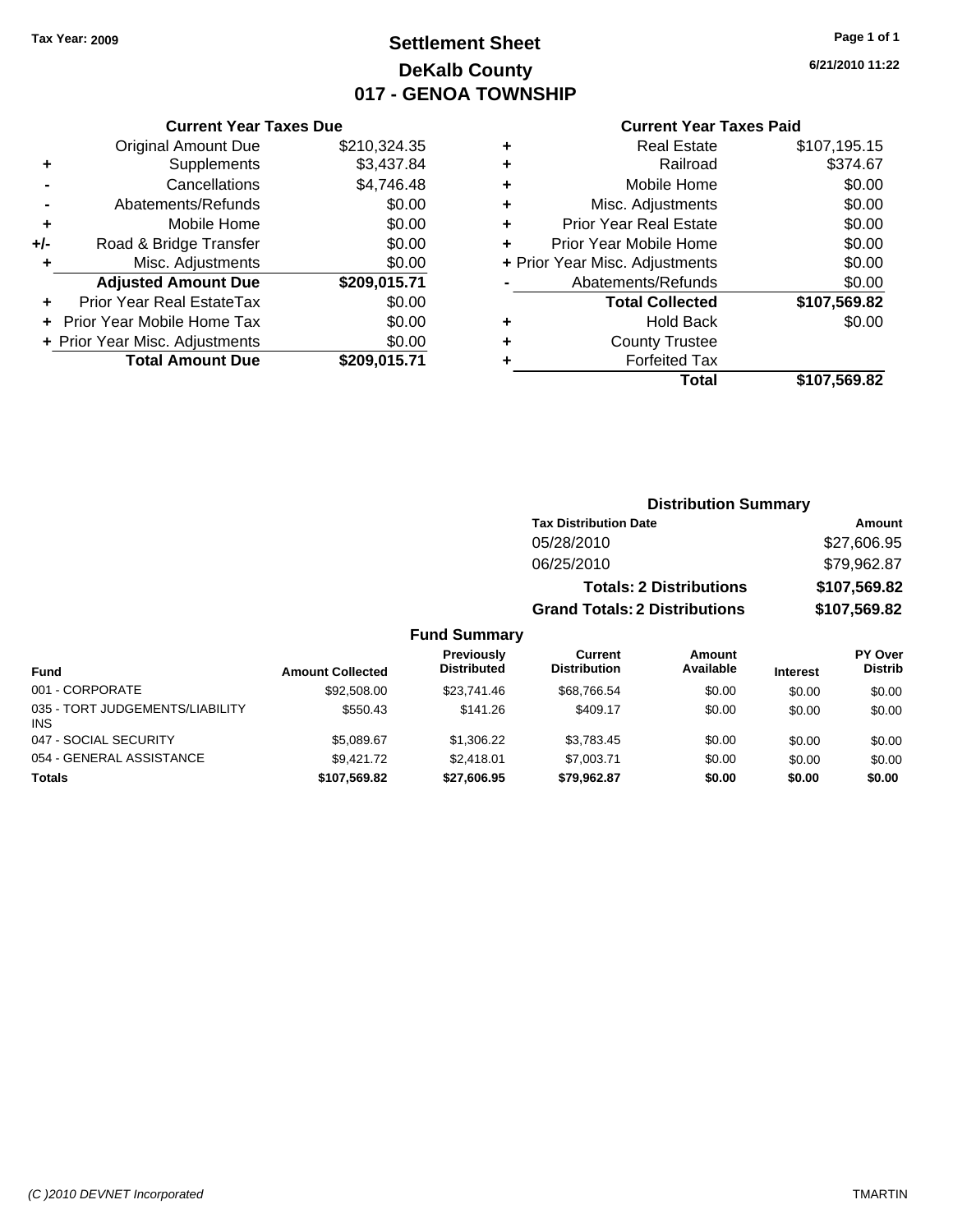## **Settlement Sheet Tax Year: 2009 Page 1 of 1 DeKalb County 018 - GENOA ROAD & BRIDGE**

**6/21/2010 11:22**

### **Current Year Taxes Paid**

|     | <b>Original Amount Due</b>     | \$157,946.01  |
|-----|--------------------------------|---------------|
| ٠   | Supplements                    | \$3,642.66    |
|     | Cancellations                  | \$3,755.24    |
|     | Abatements/Refunds             | \$0.00        |
| ٠   | Mobile Home                    | \$0.00        |
| +/- | Road & Bridge Transfer         | (\$12,107.27) |
| ٠   | Misc. Adjustments              | \$0.00        |
|     | <b>Adjusted Amount Due</b>     | \$145,726.16  |
| ٠   | Prior Year Real EstateTax      | \$0.00        |
|     | Prior Year Mobile Home Tax     | \$0.00        |
|     | + Prior Year Misc. Adjustments | \$0.00        |
|     | <b>Total Amount Due</b>        | \$145,726.16  |
|     |                                |               |

**Current Year Taxes Due**

|   | Total                          | \$69,099.33 |
|---|--------------------------------|-------------|
|   | <b>Forfeited Tax</b>           |             |
| ٠ | <b>County Trustee</b>          |             |
| ٠ | Hold Back                      | \$0.00      |
|   | <b>Total Collected</b>         | \$69,099.33 |
|   | Abatements/Refunds             | \$0.00      |
|   | + Prior Year Misc. Adjustments | \$0.00      |
|   | Prior Year Mobile Home         | \$0.00      |
| ٠ | <b>Prior Year Real Estate</b>  | \$0.00      |
| ٠ | Misc. Adjustments              | \$0.00      |
| ٠ | Mobile Home                    | \$0.00      |
| ٠ | Railroad                       | \$263.58    |
|   | <b>Real Estate</b>             | \$68,835.75 |

**Grand Totals: 2 Distributions \$69,099.33**

|                      | <b>Road and Bridge Summary</b> |                         | <b>Distribution Summary</b>    |             |
|----------------------|--------------------------------|-------------------------|--------------------------------|-------------|
| Municipality         | Amt. Due                       | Amt. Distrib.           | <b>Tax Distribution Date</b>   | Amount      |
| <b>CITY OF GENOA</b> |                                | \$23,527.38 \$12,107.27 | 05/28/2010                     | \$17,634.89 |
| Totals               |                                | \$23,527.38 \$12,107.27 | 06/25/2010                     | \$51,464.44 |
|                      |                                |                         | <b>Totals: 2 Distributions</b> | \$69,099.33 |

**Fund Summary Fund Interest Amount Collected Distributed PY Over Distrib Amount Available Current Distribution Previously** 007 - ROAD AND BRIDGE 60.00 \$23,890.55 \$6,093.07 \$17,797.48 \$0.00 \$0.00 \$0.00 \$0.00 008 - BRIDGE CONST W/COUNTY  $$384.02$   $$98.04$   $$285.98$   $$0.00$   $$0.00$   $$0.00$ 009 - PERMANENT ROAD \$36,544.59 \$9,329.85 \$27,214.74 \$0.00 \$0.00 \$0.00 010 - EQUIPMENT AND BUILDING \$3,912.22 \$998.79 \$2,913.43 \$0.00 \$0.00 \$0.00 \$0.00 035 - TORT JUDGEMENTS/LIABILITY INS \$2,961.85 \$756.16 \$2,205.69 \$0.00 \$0.00 \$0.00 047 - SOCIAL SECURITY \$1,406.10 \$358.98 \$1,047.12 \$0.00 \$0.00 \$0.00 **Totals \$69,099.33 \$17,634.89 \$51,464.44 \$0.00 \$0.00 \$0.00**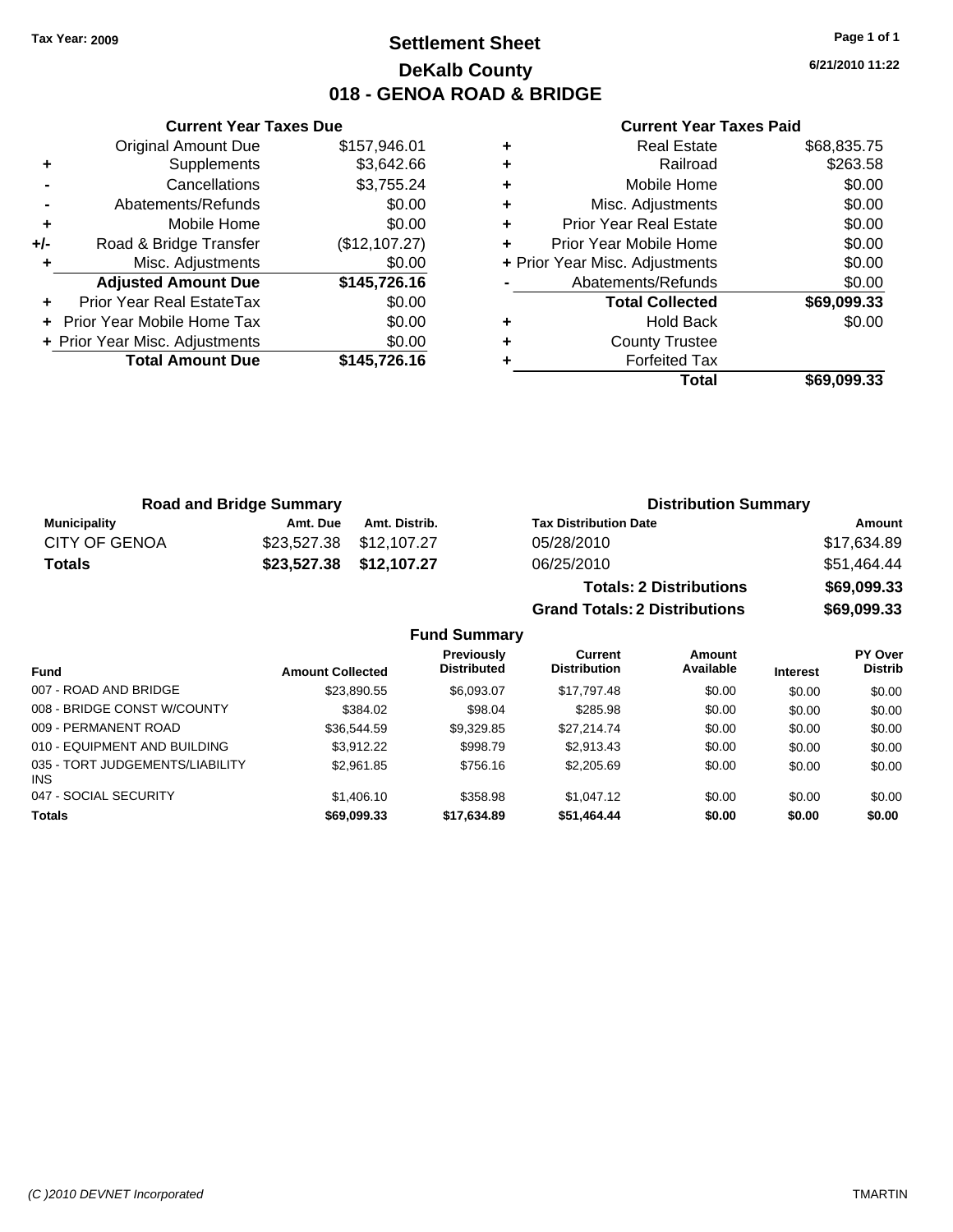## **Settlement Sheet Tax Year: 2009 Page 1 of 1 DeKalb County 019 - KINGSTON TOWNSHIP**

**6/21/2010 11:22**

| <b>Current Year 1</b>          |   |             | <b>Current Year Taxes Due</b>  |       |
|--------------------------------|---|-------------|--------------------------------|-------|
| <b>Real Estate</b>             | ٠ | \$77,969.56 | <b>Original Amount Due</b>     |       |
| Railroad                       | ٠ | \$272.05    | Supplements                    |       |
| Mobile Home                    | ٠ | \$295.64    | Cancellations                  |       |
| Misc. Adjustments              | ٠ | \$0.00      | Abatements/Refunds             |       |
| <b>Prior Year Real Estate</b>  | ٠ | \$0.00      | Mobile Home                    |       |
| Prior Year Mobile Home         |   | \$0.00      | Road & Bridge Transfer         | $+/-$ |
| + Prior Year Misc. Adjustments |   | \$0.00      | Misc. Adjustments              |       |
| Abatements/Refunds             |   | \$77,945.97 | <b>Adjusted Amount Due</b>     |       |
| <b>Total Collected</b>         |   | \$0.00      | Prior Year Real EstateTax      |       |
| <b>Hold Back</b>               | ٠ | \$0.00      | Prior Year Mobile Home Tax     |       |
| <b>County Trustee</b>          | ٠ | \$0.00      | + Prior Year Misc. Adjustments |       |
| <b>Forfeited Tax</b>           |   | \$77,945.97 | <b>Total Amount Due</b>        |       |
| Total.                         |   |             |                                |       |

|   | Total                          | \$39.763.83 |
|---|--------------------------------|-------------|
|   | <b>Forfeited Tax</b>           |             |
| ÷ | <b>County Trustee</b>          |             |
|   | <b>Hold Back</b>               | \$0.00      |
|   | <b>Total Collected</b>         | \$39,763.83 |
|   | Abatements/Refunds             | \$0.00      |
|   | + Prior Year Misc. Adjustments | \$0.00      |
|   | Prior Year Mobile Home         | \$0.00      |
| ÷ | <b>Prior Year Real Estate</b>  | \$0.00      |
| ٠ | Misc. Adjustments              | \$0.00      |
|   | Mobile Home                    | \$0.00      |
|   | Railroad                       | \$276.23    |
|   | <b>Real Estate</b>             | \$39,487.60 |

|                          |                                      | <b>Distribution Summary</b>             |                                       |                                |                 |                           |
|--------------------------|--------------------------------------|-----------------------------------------|---------------------------------------|--------------------------------|-----------------|---------------------------|
|                          |                                      |                                         | <b>Tax Distribution Date</b>          |                                |                 | Amount                    |
|                          |                                      |                                         | 05/28/2010                            |                                |                 | \$8,383.69                |
|                          |                                      |                                         | 06/25/2010                            |                                |                 | \$31,380.14               |
|                          |                                      |                                         |                                       | <b>Totals: 2 Distributions</b> |                 | \$39,763.83               |
|                          | <b>Grand Totals: 2 Distributions</b> |                                         |                                       | \$39,763.83                    |                 |                           |
|                          |                                      | <b>Fund Summary</b>                     |                                       |                                |                 |                           |
| <b>Fund</b>              | <b>Amount Collected</b>              | <b>Previously</b><br><b>Distributed</b> | <b>Current</b><br><b>Distribution</b> | Amount<br>Available            | <b>Interest</b> | PY Over<br><b>Distrib</b> |
| 001 - CORPORATE          | \$39,504.22                          | \$8,328.95                              | \$31,175.27                           | \$0.00                         | \$0.00          | \$0.00                    |
| 054 - GENERAL ASSISTANCE | \$259.61                             | \$54.74                                 | \$204.87                              | \$0.00                         | \$0.00          | \$0.00                    |
| <b>Totals</b>            | \$39.763.83                          | \$8,383.69                              | \$31,380.14                           | \$0.00                         | \$0.00          | \$0.00                    |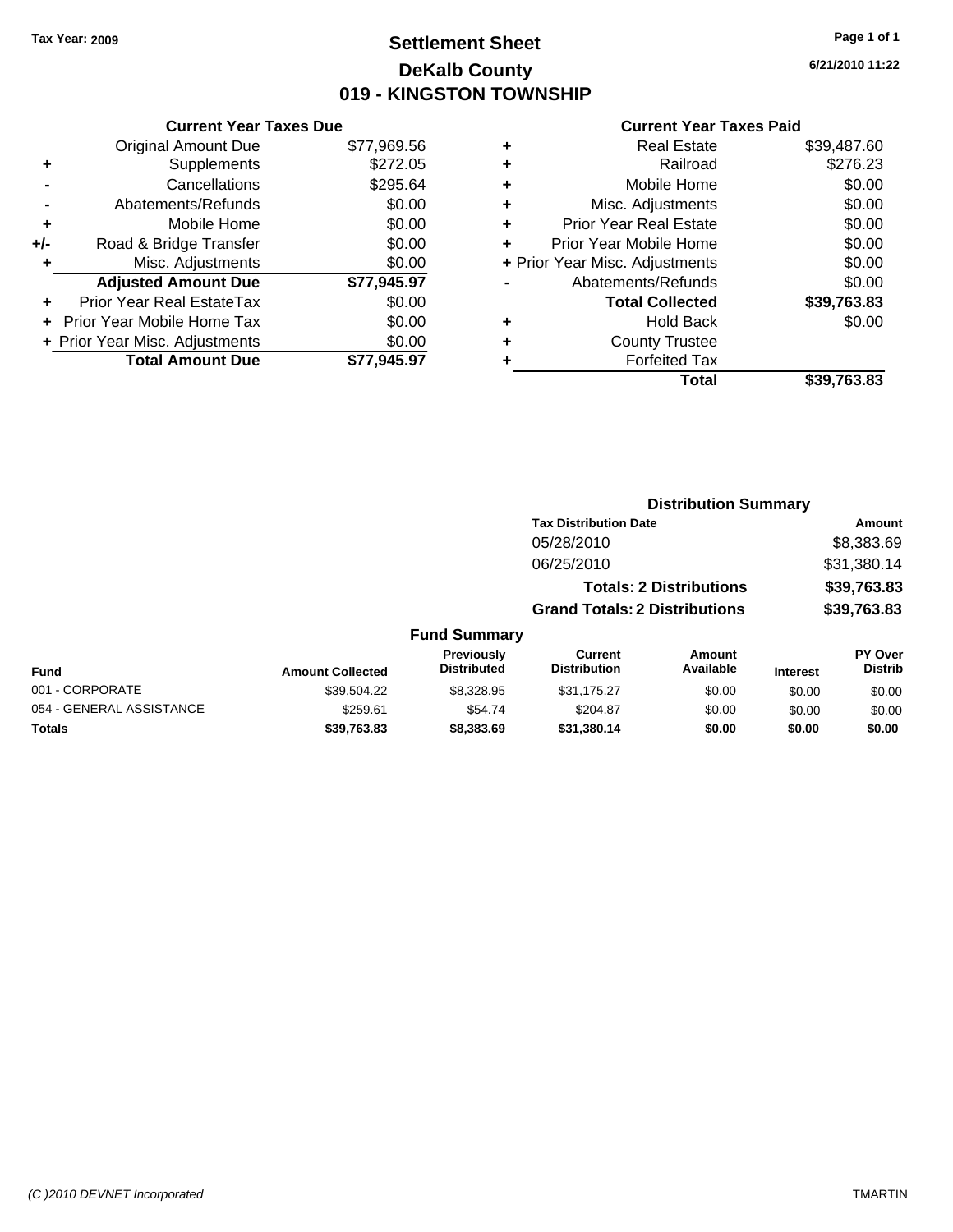## **Settlement Sheet Tax Year: 2009 Page 1 of 1 DeKalb County 020 - KINGSTON ROAD & BRIDGE**

**6/21/2010 11:22**

|                    |   |               | <b>Current Year Taxes Due</b>  |       |
|--------------------|---|---------------|--------------------------------|-------|
|                    | ٠ | \$314,738.12  | <b>Original Amount Due</b>     |       |
|                    | ٠ | \$1,003.98    | Supplements                    | ٠     |
|                    | ٠ | \$1,091.04    | Cancellations                  |       |
| Misc.              | ٠ | \$0.00        | Abatements/Refunds             |       |
| Prior Year         |   | \$0.00        | Mobile Home                    | ٠     |
| Prior Year I       |   | (\$13,687.72) | Road & Bridge Transfer         | $+/-$ |
| + Prior Year Misc. |   | \$0.00        | Misc. Adjustments              | ٠     |
| Abateme            |   | \$300,963.34  | <b>Adjusted Amount Due</b>     |       |
| Tot                |   | \$0.00        | Prior Year Real EstateTax      |       |
|                    |   | \$0.00        | + Prior Year Mobile Home Tax   |       |
| Co                 | ٠ | \$0.00        | + Prior Year Misc. Adjustments |       |
|                    |   | \$300,963.34  | <b>Total Amount Due</b>        |       |
|                    |   |               |                                |       |

|   | Total                          | \$146,825.70 |
|---|--------------------------------|--------------|
|   | <b>Forfeited Tax</b>           |              |
| ٠ | <b>County Trustee</b>          |              |
| ٠ | <b>Hold Back</b>               | \$0.00       |
|   | <b>Total Collected</b>         | \$146,825.70 |
|   | Abatements/Refunds             | \$0.00       |
|   | + Prior Year Misc. Adjustments | \$0.00       |
|   | Prior Year Mobile Home         | \$0.00       |
| ÷ | <b>Prior Year Real Estate</b>  | \$0.00       |
|   | Misc. Adjustments              | \$0.00       |
| ٠ | Mobile Home                    | \$0.00       |
|   | Railroad                       | \$1,103.07   |
| ٠ | <b>Real Estate</b>             | \$145,722.63 |

| <b>Road and Bridge Summary</b> |             |               | <b>Distribution Summary</b>          |              |  |
|--------------------------------|-------------|---------------|--------------------------------------|--------------|--|
| <b>Municipality</b>            | Amt. Due    | Amt. Distrib. | <b>Tax Distribution Date</b>         | Amount       |  |
| <b>CITY OF GENOA</b>           | \$10,840.14 | \$5.530.83    | 05/28/2010                           | \$30,938.26  |  |
| <b>VILLAGE OF KINGSTON</b>     | \$15,987.55 | \$8,156.89    | 06/25/2010                           | \$115,887.44 |  |
| <b>Totals</b>                  | \$26,827.69 | \$13,687.72   | <b>Totals: 2 Distributions</b>       | \$146,825.70 |  |
|                                |             |               | <b>Grand Totals: 2 Distributions</b> | \$146,825.70 |  |
| <b>Fund Summary</b>            |             |               |                                      |              |  |

| <b>Fund</b>                  | <b>Amount Collected</b> | <b>Previously</b><br><b>Distributed</b> | Current<br><b>Distribution</b> | Amount<br>Available | <b>Interest</b> | PY Over<br><b>Distrib</b> |
|------------------------------|-------------------------|-----------------------------------------|--------------------------------|---------------------|-----------------|---------------------------|
| 007 - ROAD AND BRIDGE        | \$48,454,75             | \$10.198.28                             | \$38.256.47                    | \$0.00              | \$0.00          | \$0.00                    |
| 008 - BRIDGE CONST W/COUNTY  | \$3.587.47              | \$756.36                                | \$2.831.11                     | \$0.00              | \$0.00          | \$0.00                    |
| 009 - PERMANENT ROAD         | \$82,808,06             | \$17,458.79                             | \$65,349.27                    | \$0.00              | \$0.00          | \$0.00                    |
| 010 - EQUIPMENT AND BUILDING | \$11.975.42             | \$2.524.83                              | \$9.450.59                     | \$0.00              | \$0.00          | \$0.00                    |
| <b>Totals</b>                | \$146,825,70            | \$30.938.26                             | \$115,887,44                   | \$0.00              | \$0.00          | \$0.00                    |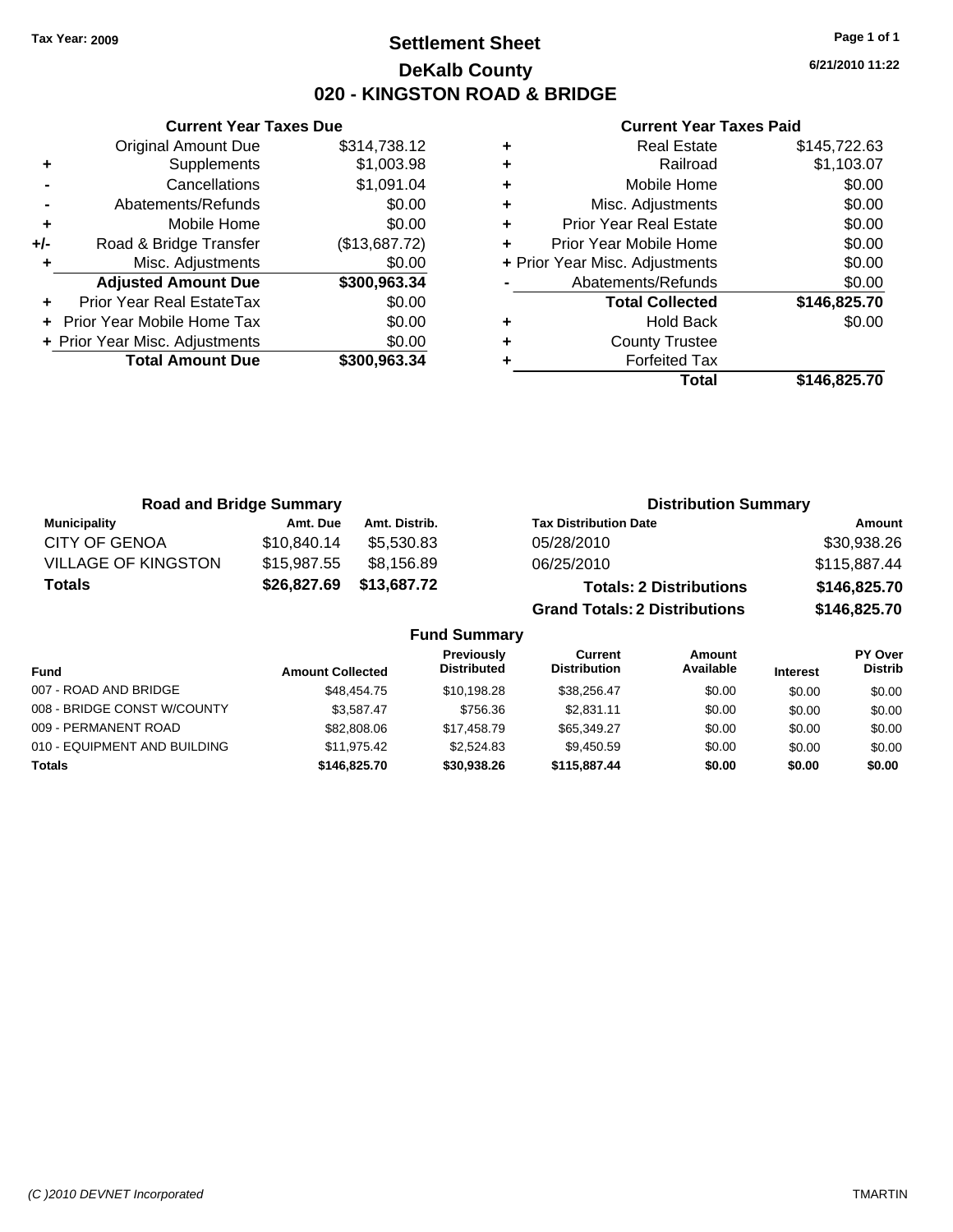## **Settlement Sheet Tax Year: 2009 Page 1 of 1 DeKalb County 021 - KINGSTON TWP CEMETERY**

## **Current Year Taxes Due**

|     | <b>Original Amount Due</b>     | \$13,022.45 |
|-----|--------------------------------|-------------|
| ٠   | Supplements                    | \$45.44     |
|     | Cancellations                  | \$49.38     |
|     | Abatements/Refunds             | \$0.00      |
| ٠   | Mobile Home                    | \$0.00      |
| +/- | Road & Bridge Transfer         | \$0.00      |
| ٠   | Misc. Adjustments              | \$0.00      |
|     | <b>Adjusted Amount Due</b>     | \$13,018.51 |
|     | Prior Year Real EstateTax      | \$0.00      |
|     | Prior Year Mobile Home Tax     | \$0.00      |
|     | + Prior Year Misc. Adjustments | \$0.00      |
|     | <b>Total Amount Due</b>        | \$13,018.51 |

|   | <b>Real Estate</b>             | \$6,595.02 |
|---|--------------------------------|------------|
| ٠ | Railroad                       | \$46.14    |
| ٠ | Mobile Home                    | \$0.00     |
| ٠ | Misc. Adjustments              | \$0.00     |
| ٠ | <b>Prior Year Real Estate</b>  | \$0.00     |
|   | Prior Year Mobile Home         | \$0.00     |
|   | + Prior Year Misc. Adjustments | \$0.00     |
|   | Abatements/Refunds             | \$0.00     |
|   | <b>Total Collected</b>         | \$6,641.16 |
| ٠ | <b>Hold Back</b>               | \$0.00     |
| ٠ | <b>County Trustee</b>          |            |
| ٠ | <b>Forfeited Tax</b>           |            |
|   | Total                          | \$6,641.16 |
|   |                                |            |

|          |                                      | <b>Distribution Summary</b>    |            |
|----------|--------------------------------------|--------------------------------|------------|
|          | <b>Tax Distribution Date</b>         |                                | Amount     |
|          | 05/28/2010                           |                                | \$1,400.11 |
|          | 06/25/2010                           |                                | \$5,241.05 |
|          |                                      | <b>Totals: 2 Distributions</b> | \$6,641.16 |
|          | <b>Grand Totals: 2 Distributions</b> |                                | \$6,641.16 |
| Summary  |                                      |                                |            |
| avinuelv | Curront                              | Amount                         | PY ∩ver    |

| <b>Fund Summary</b> |                         |                                         |                                |                     |                 |                                  |
|---------------------|-------------------------|-----------------------------------------|--------------------------------|---------------------|-----------------|----------------------------------|
| Fund                | <b>Amount Collected</b> | <b>Previously</b><br><b>Distributed</b> | Current<br><b>Distribution</b> | Amount<br>Available | <b>Interest</b> | <b>PY Over</b><br><b>Distrib</b> |
| 017 - CEMETERY      | \$6.641.16              | \$1.400.11                              | \$5,241.05                     | \$0.00              | \$0.00          | \$0.00                           |
| <b>Totals</b>       | \$6.641.16              | \$1,400.11                              | \$5.241.05                     | \$0.00              | \$0.00          | \$0.00                           |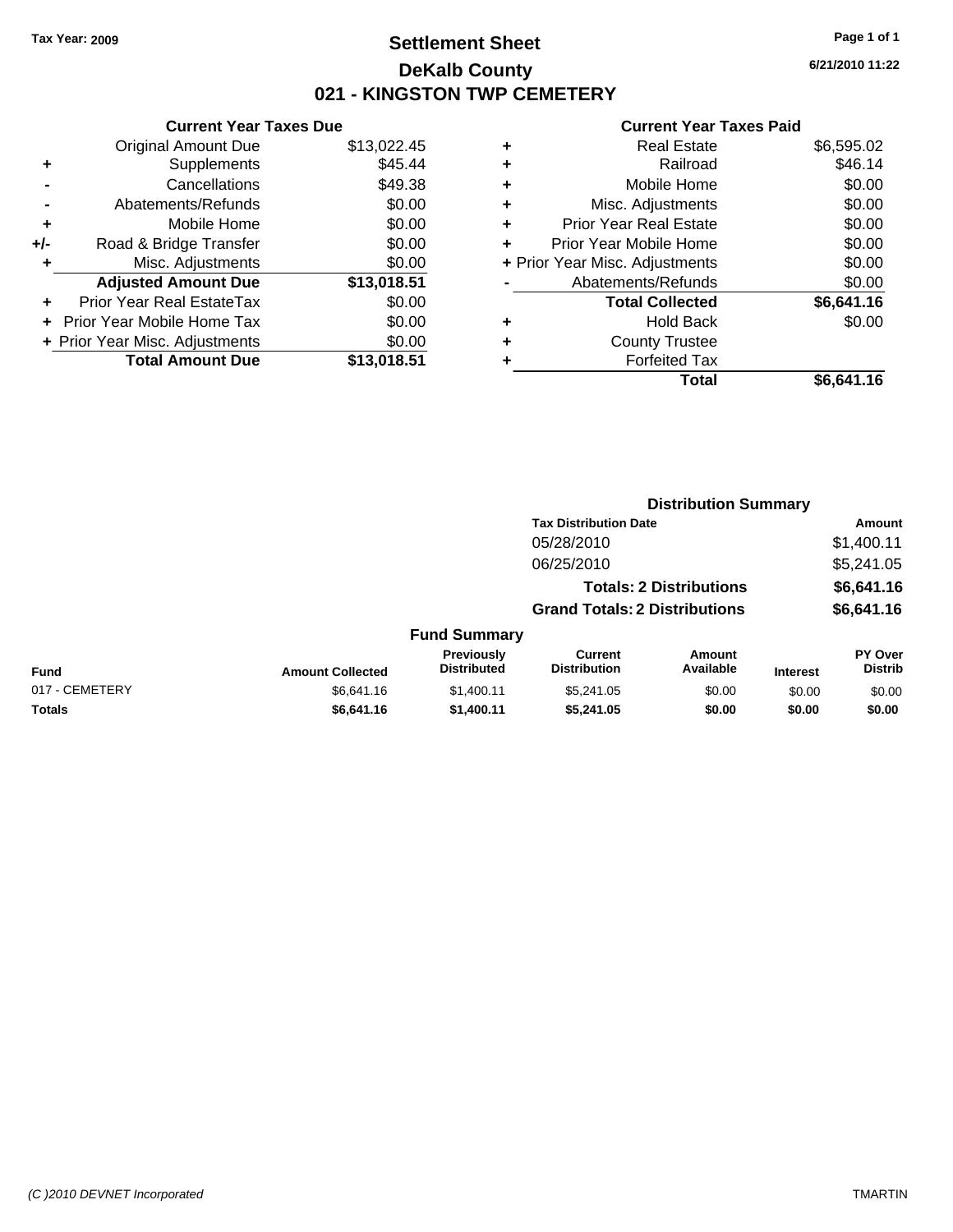# **Settlement Sheet Tax Year: 2009 Page 1 of 1 DeKalb County 022 - MALTA TOWNSHIP**

**6/21/2010 11:22**

|     | <b>Current Year Taxes Due</b>     |             |  |  |
|-----|-----------------------------------|-------------|--|--|
|     | <b>Original Amount Due</b>        | \$56,989.20 |  |  |
| ٠   | Supplements                       | \$276.97    |  |  |
|     | Cancellations                     | \$289.98    |  |  |
|     | Abatements/Refunds                | \$0.00      |  |  |
| ٠   | Mobile Home                       | \$0.00      |  |  |
| +/- | Road & Bridge Transfer            | \$0.00      |  |  |
| ٠   | Misc. Adjustments                 | \$1.94      |  |  |
|     | <b>Adjusted Amount Due</b>        | \$56,978.13 |  |  |
| ٠   | Prior Year Real EstateTax         | \$0.00      |  |  |
|     | <b>Prior Year Mobile Home Tax</b> | \$0.00      |  |  |
|     | + Prior Year Misc. Adjustments    | \$0.00      |  |  |
|     | <b>Total Amount Due</b>           | \$56,978.13 |  |  |
|     |                                   |             |  |  |

## **Current Year Taxes Paid**

|   | <b>Real Estate</b>             | \$29,637.46 |
|---|--------------------------------|-------------|
| ٠ | Railroad                       | \$574.28    |
| ٠ | Mobile Home                    | \$0.00      |
| ٠ | Misc. Adjustments              | \$1.94      |
| ٠ | <b>Prior Year Real Estate</b>  | \$0.00      |
|   | Prior Year Mobile Home         | \$0.00      |
|   | + Prior Year Misc. Adjustments | \$0.00      |
|   | Abatements/Refunds             | \$0.00      |
|   | <b>Total Collected</b>         | \$30,213.68 |
| ٠ | <b>Hold Back</b>               | \$0.00      |
| ٠ | <b>County Trustee</b>          |             |
|   | <b>Forfeited Tax</b>           |             |
|   | Total                          | \$30,213.68 |
|   |                                |             |

|                          |                           |                                                                  | <b>Distribution Summary</b>          |                                |                 |                           |
|--------------------------|---------------------------|------------------------------------------------------------------|--------------------------------------|--------------------------------|-----------------|---------------------------|
|                          |                           |                                                                  | <b>Tax Distribution Date</b>         |                                |                 | Amount                    |
|                          |                           |                                                                  | 05/28/2010                           |                                |                 | \$5,932.56                |
|                          |                           |                                                                  | 06/25/2010                           |                                |                 | \$24,281.12               |
|                          |                           |                                                                  |                                      | <b>Totals: 2 Distributions</b> |                 | \$30,213.68               |
|                          |                           |                                                                  | <b>Grand Totals: 2 Distributions</b> |                                |                 | \$30,213.68               |
|                          |                           | <b>Fund Summary</b>                                              |                                      |                                |                 |                           |
| Fund                     | <b>Amount Collected</b>   | <b>Previously</b><br><b>Distributed</b>                          | Current<br><b>Distribution</b>       | Amount<br>Available            | <b>Interest</b> | PY Over<br><b>Distrib</b> |
| 001 - CORPORATE          | \$29,865.07               | \$5,864.11                                                       | \$24,000.96                          | \$0.00                         | \$0.00          | \$0.00                    |
| 054 - GENERAL ASSISTANCE | \$348.61                  | \$68.45                                                          | \$280.16                             | \$0.00                         | \$0.00          | \$0.00                    |
| Totals                   | \$30,213.68               | \$5,932.56                                                       | \$24,281.12                          | \$0.00                         | \$0.00          | \$0.00                    |
|                          |                           | <b>Miscellaneous Adjustment Detail</b>                           |                                      |                                |                 |                           |
| Year Source              | <b>Account Type</b>       | <b>Amount Adjustment Description</b>                             |                                      |                                |                 |                           |
| 2009 RE - Real Estate    | <b>Back Tax Collected</b> | \$1.94 Eagle Home Prairie Spring Redemption 07-22-476-011 by TBA |                                      |                                |                 |                           |

**Totals 1 entries** \$1.94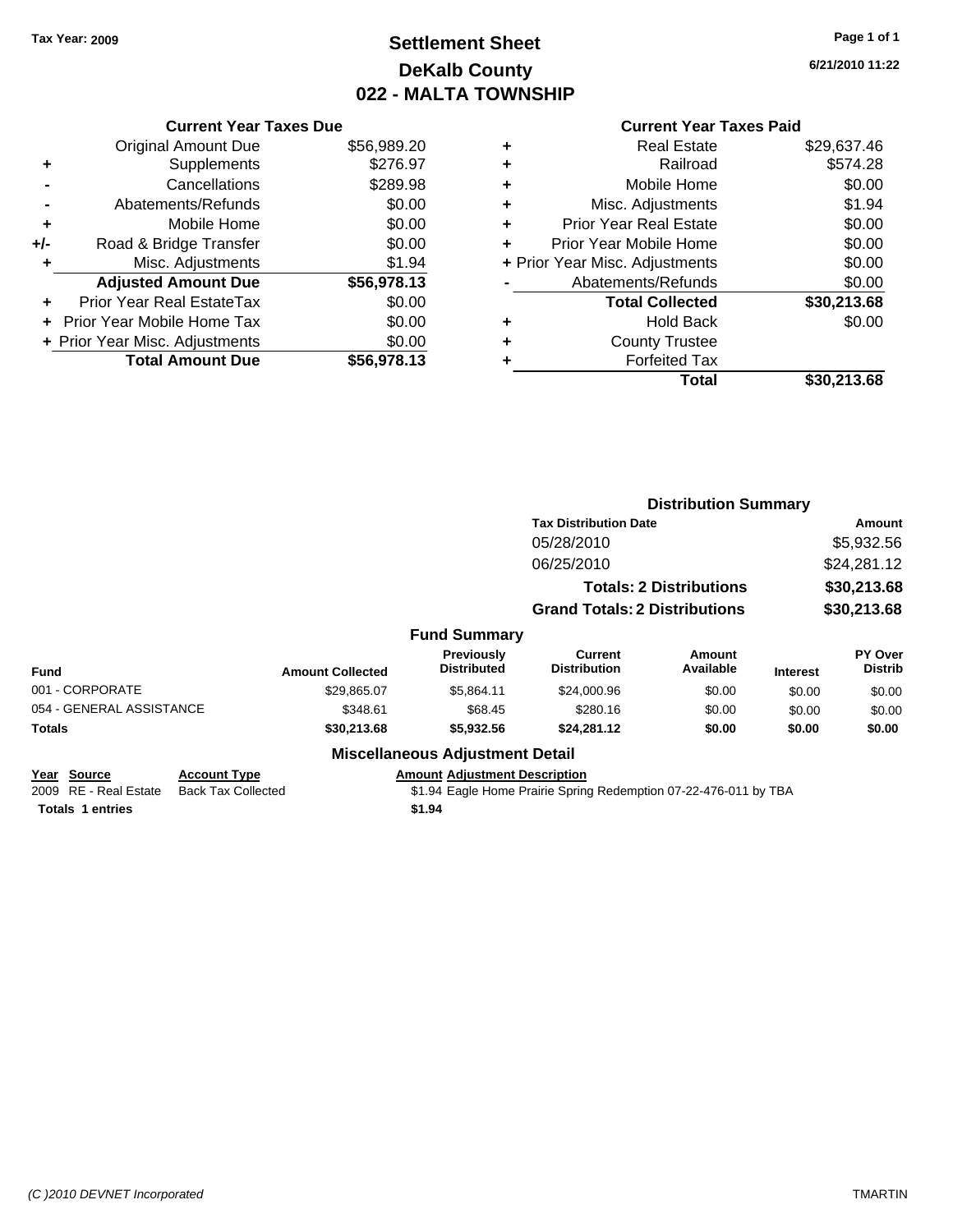## **Settlement Sheet Tax Year: 2009 Page 1 of 1 DeKalb County 023 - MALTA TWP LIBRARY**

**6/21/2010 11:22**

|     | <b>Current Year Taxes Due</b>  |              |  |  |  |
|-----|--------------------------------|--------------|--|--|--|
|     | <b>Original Amount Due</b>     | \$109,834.08 |  |  |  |
| ٠   | Supplements                    | \$533.80     |  |  |  |
|     | Cancellations                  | \$558.87     |  |  |  |
|     | Abatements/Refunds             | \$0.00       |  |  |  |
| ٠   | Mobile Home                    | \$0.00       |  |  |  |
| +/- | Road & Bridge Transfer         | \$0.00       |  |  |  |
| ٠   | Misc. Adjustments              | \$3.75       |  |  |  |
|     | <b>Adjusted Amount Due</b>     | \$109,812.76 |  |  |  |
|     | Prior Year Real EstateTax      | \$0.00       |  |  |  |
|     | Prior Year Mobile Home Tax     | \$0.00       |  |  |  |
|     | + Prior Year Misc. Adjustments | \$0.00       |  |  |  |
|     | <b>Total Amount Due</b>        | \$109.812.76 |  |  |  |

|   | <b>Real Estate</b>             | \$57,119.58 |
|---|--------------------------------|-------------|
| ٠ | Railroad                       | \$1,106.79  |
| ٠ | Mobile Home                    | \$0.00      |
| ٠ | Misc. Adjustments              | \$3.75      |
| ٠ | <b>Prior Year Real Estate</b>  | \$0.00      |
| ÷ | Prior Year Mobile Home         | \$0.00      |
|   | + Prior Year Misc. Adjustments | \$0.00      |
|   | Abatements/Refunds             | \$0.00      |
|   | <b>Total Collected</b>         | \$58,230.12 |
| ٠ | <b>Hold Back</b>               | \$0.00      |
| ٠ | <b>County Trustee</b>          |             |
|   | <b>Forfeited Tax</b>           |             |
|   | Total                          | \$58,230.12 |
|   |                                |             |

|                                                                 |                                                  |                                                                                                                    | <b>Distribution Summary</b>           |                                |                 |                           |
|-----------------------------------------------------------------|--------------------------------------------------|--------------------------------------------------------------------------------------------------------------------|---------------------------------------|--------------------------------|-----------------|---------------------------|
|                                                                 |                                                  |                                                                                                                    | <b>Tax Distribution Date</b>          |                                | Amount          |                           |
|                                                                 |                                                  |                                                                                                                    | 05/28/2010                            |                                |                 | \$11,433.75               |
|                                                                 |                                                  |                                                                                                                    | 06/25/2010                            |                                |                 | \$46,796.37               |
|                                                                 |                                                  |                                                                                                                    |                                       | <b>Totals: 2 Distributions</b> |                 | \$58,230.12               |
|                                                                 |                                                  |                                                                                                                    | <b>Grand Totals: 2 Distributions</b>  |                                |                 | \$58,230.12               |
|                                                                 |                                                  | <b>Fund Summary</b>                                                                                                |                                       |                                |                 |                           |
| <b>Fund</b>                                                     | <b>Amount Collected</b>                          | <b>Previously</b><br><b>Distributed</b>                                                                            | <b>Current</b><br><b>Distribution</b> | Amount<br>Available            | <b>Interest</b> | PY Over<br><b>Distrib</b> |
| 016 - LIBRARY                                                   | \$58,230.12                                      | \$11,433.75                                                                                                        | \$46,796.37                           | \$0.00                         | \$0.00          | \$0.00                    |
| Totals                                                          | \$58,230.12                                      | \$11,433.75                                                                                                        | \$46,796.37                           | \$0.00                         | \$0.00          | \$0.00                    |
|                                                                 |                                                  | <b>Miscellaneous Adjustment Detail</b>                                                                             |                                       |                                |                 |                           |
| Year Source<br>2009 RE - Real Estate<br><b>Totals 1 entries</b> | <b>Account Type</b><br><b>Back Tax Collected</b> | <b>Amount Adjustment Description</b><br>\$3.75 Eagle Home Prairie Spring Redemption 07-22-476-011 by TBA<br>\$3.75 |                                       |                                |                 |                           |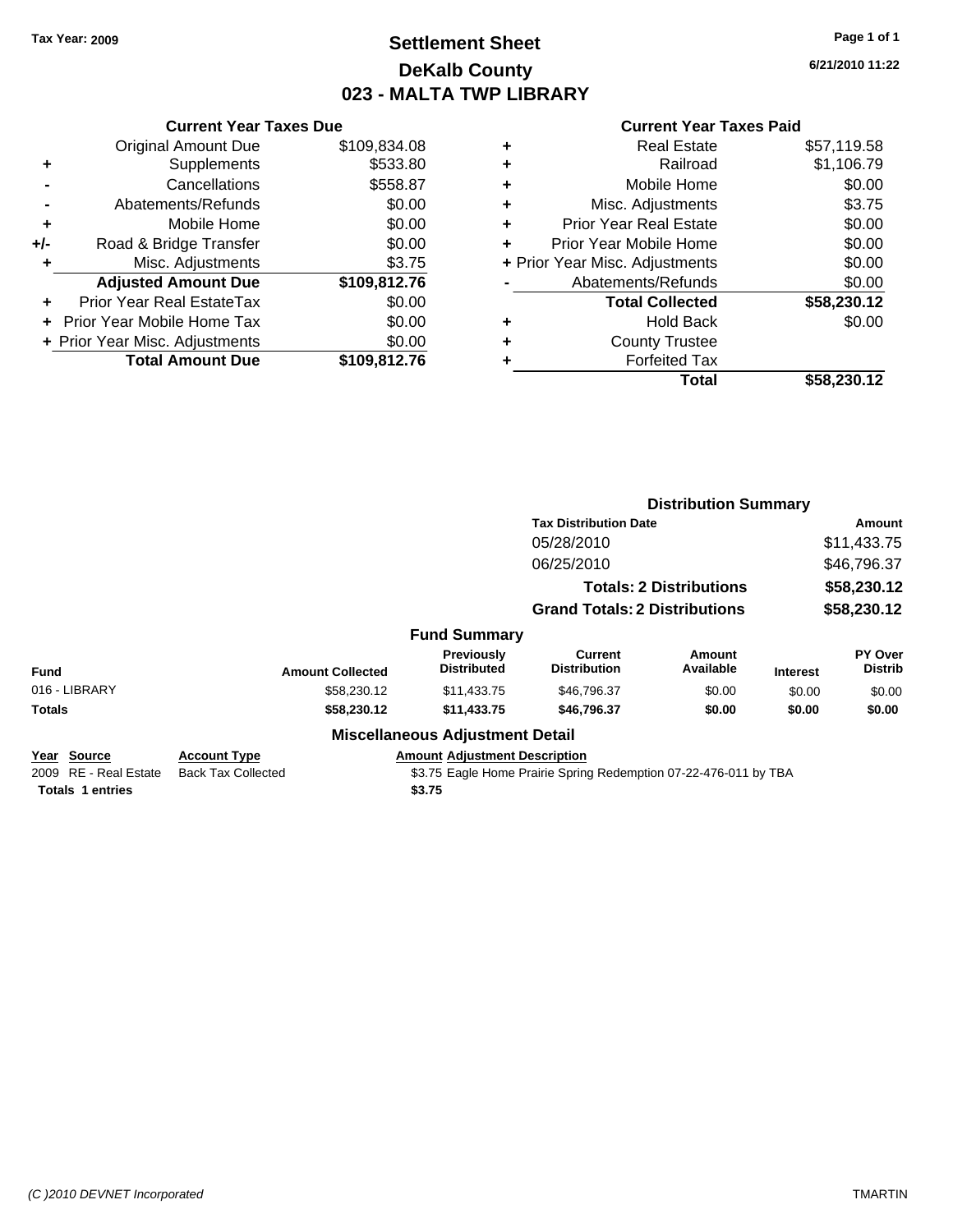## **Settlement Sheet Tax Year: 2009 Page 1 of 1 DeKalb County 024 - MALTA ROAD & BRIDGE**

**6/21/2010 11:22**

|     | <b>Current Year Taxes Due</b>  |              |  |  |  |
|-----|--------------------------------|--------------|--|--|--|
|     | Original Amount Due            | \$138,865.02 |  |  |  |
| ٠   | Supplements                    | \$616.70     |  |  |  |
|     | Cancellations                  | \$646.11     |  |  |  |
|     | Abatements/Refunds             | \$0.00       |  |  |  |
| ٠   | Mobile Home                    | \$0.00       |  |  |  |
| +/- | Road & Bridge Transfer         | (\$6,203.84) |  |  |  |
|     | Misc. Adjustments              | \$4.74       |  |  |  |
|     | <b>Adjusted Amount Due</b>     | \$132,636.51 |  |  |  |
| ÷   | Prior Year Real EstateTax      | \$0.00       |  |  |  |
|     | Prior Year Mobile Home Tax     | \$0.00       |  |  |  |
|     | + Prior Year Misc. Adjustments | \$0.00       |  |  |  |
|     | <b>Total Amount Due</b>        | \$132,636.51 |  |  |  |
|     |                                |              |  |  |  |

### **Current Year Taxes Paid**

|   | <b>Real Estate</b>             | \$66,035.08 |
|---|--------------------------------|-------------|
| ٠ | Railroad                       | \$1,377.83  |
| ÷ | Mobile Home                    | \$0.00      |
| ٠ | Misc. Adjustments              | \$4.74      |
| ٠ | <b>Prior Year Real Estate</b>  | \$0.00      |
|   | Prior Year Mobile Home         | \$0.00      |
|   | + Prior Year Misc. Adjustments | \$0.00      |
|   | Abatements/Refunds             | \$0.00      |
|   | <b>Total Collected</b>         | \$67,417.65 |
| ٠ | <b>Hold Back</b>               | \$0.00      |
| ٠ | <b>County Trustee</b>          |             |
|   | <b>Forfeited Tax</b>           |             |
|   | Total                          | \$67,417.65 |
|   |                                |             |

**Grand Totals: 2 Distributions \$67,417.65**

|                         | <b>Road and Bridge Summary</b> |               | <b>Distribution Summary</b>    |             |
|-------------------------|--------------------------------|---------------|--------------------------------|-------------|
| <b>Municipality</b>     | Amt. Due                       | Amt. Distrib. | <b>Tax Distribution Date</b>   | Amount      |
| <b>VILLAGE OF MALTA</b> | \$11.688.22                    | \$6.203.84    | 05/28/2010                     | \$13,218.41 |
| <b>Totals</b>           | \$11,688.22                    | \$6,203,84    | 06/25/2010                     | \$54,199.24 |
|                         |                                |               | <b>Totals: 2 Distributions</b> | \$67,417.65 |

**Fund Summary Fund Interest Amount Collected Distributed PY Over Distrib Amount Available Current Distribution Previously** 007 - ROAD AND BRIDGE 60.00 \$19,928.91 \$3,893.82 \$16,035.09 \$0.00 \$0.00 \$0.00 \$0.00 008 - BRIDGE CONST W/COUNTY  $$8,639.26$   $$1,696.35$   $$6,942.91$   $$0.00$   $$0.00$   $$0.00$ 009 - PERMANENT ROAD \$31,051.78 \$6,097.13 \$24,954.65 \$0.00 \$0.00 \$0.00 \$0.00 010 - EQUIPMENT AND BUILDING \$7,797.70 \$1,531.11 \$6,266.59 \$0.00 \$0.00 \$0.00 **Totals \$67,417.65 \$13,218.41 \$54,199.24 \$0.00 \$0.00 \$0.00**

## **Miscellaneous Adjustment Detail**

**Year Source Account Type Amount Adjustment Description**

2009 RE - Real Estate Back Tax Collected \$4.74 Eagle Home Prairie Spring Redemption 07-22-476-011 by TBA

**Totals \$4.74 1 entries**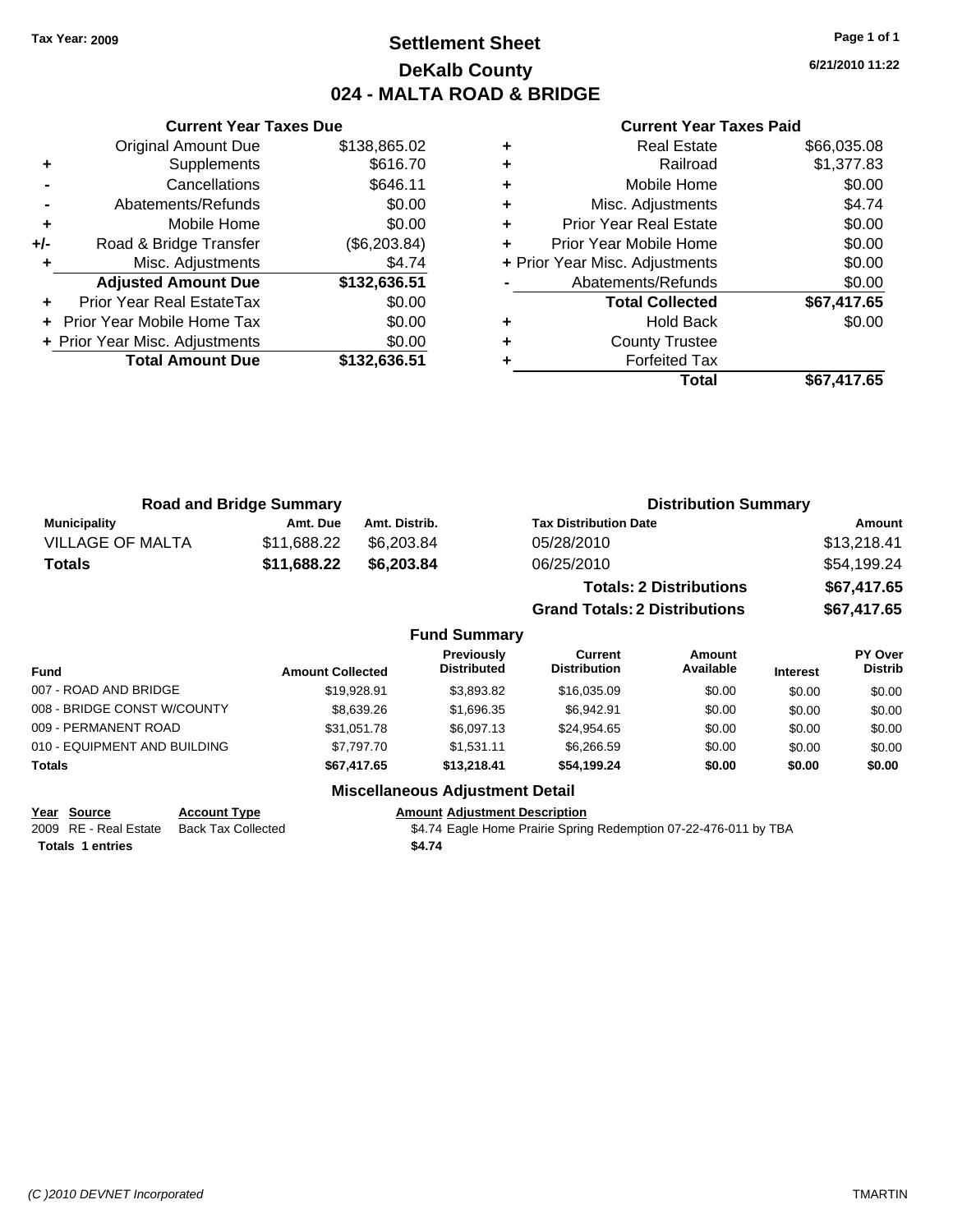**Original Amount Due** 

**Total Amount Due** 

**+** Supplements **-** Cancellations **-** Abatements/Refunds **+** Mobile Home **+/-** Road & Bridge Transfer **+** Misc. Adjustments **Adjusted Amount Due** 

**+** Prior Year Real EstateTax **+** Prior Year Mobile Home Tax \$0.00 **+ Prior Year Misc. Adjustments** 

## **Settlement Sheet Tax Year: 2009 Page 1 of 1 DeKalb County 025 - MAYFIELD TOWNSHIP**

**6/21/2010 11:22**

### **Current Year Taxes Paid**

| <b>Current Year Taxes Due</b> |             |   | <b>Current Year Taxe</b>       |
|-------------------------------|-------------|---|--------------------------------|
| ıl Amount Due                 | \$92,130.17 | ٠ | <b>Real Estate</b>             |
| Supplements                   | \$214.38    | ٠ | Railroad                       |
| Cancellations                 | \$224.72    | ÷ | Mobile Home                    |
| าents/Refunds                 | \$0.00      | ٠ | Misc. Adjustments              |
| Mobile Home                   | \$0.00      | ÷ | <b>Prior Year Real Estate</b>  |
| ridge Transfer                | \$0.00      | ÷ | Prior Year Mobile Home         |
| . Adjustments                 | \$0.00      |   | + Prior Year Misc. Adjustments |
| <b>Amount Due</b>             | \$92,119.83 |   | Abatements/Refunds             |
| eal EstateTax                 | \$0.00      |   | <b>Total Collected</b>         |
| pile Home Tax                 | \$0.00      | ٠ | <b>Hold Back</b>               |
| . Adjustments                 | \$0.00      | ٠ | <b>County Trustee</b>          |
| <b>Amount Due</b>             | \$92,119.83 | ٠ | <b>Forfeited Tax</b>           |
|                               |             |   | Total                          |

|   | Guright rear raxes Falu        |             |
|---|--------------------------------|-------------|
| ÷ | <b>Real Estate</b>             | \$47.434.47 |
| ÷ | Railroad                       | \$0.00      |
| ÷ | Mobile Home                    | \$0.00      |
| ÷ | Misc. Adjustments              | \$0.00      |
| ÷ | <b>Prior Year Real Estate</b>  | \$0.00      |
| ÷ | Prior Year Mobile Home         | \$0.00      |
|   | + Prior Year Misc. Adjustments | \$0.00      |
|   | Abatements/Refunds             | \$0.00      |
|   | <b>Total Collected</b>         | \$47,434.47 |
| ÷ | <b>Hold Back</b>               | \$0.00      |
| ÷ | <b>County Trustee</b>          |             |
| ÷ | <b>Forfeited Tax</b>           |             |
|   | Total                          | \$47.434.47 |
|   |                                |             |

### **Distribution Summary Tax Distribution Date Amount** 05/28/2010 \$12,453.94 06/25/2010 \$34,980.53 **Totals: 2 Distributions \$47,434.47 Grand Totals: 2 Distributions \$47,434.47 Fund Summary Fund Interest Amount Collected Distributed PY Over Distrib Amount Available Current Distribution Previously** 001 - CORPORATE \$45,395.08 \$11,918.50 \$33,476.58 \$0.00 \$0.00 \$0.00 054 - GENERAL ASSISTANCE \$2,039.39 \$535.44 \$1,503.95 \$0.00 \$0.00 \$0.00 **Totals \$47,434.47 \$12,453.94 \$34,980.53 \$0.00 \$0.00 \$0.00**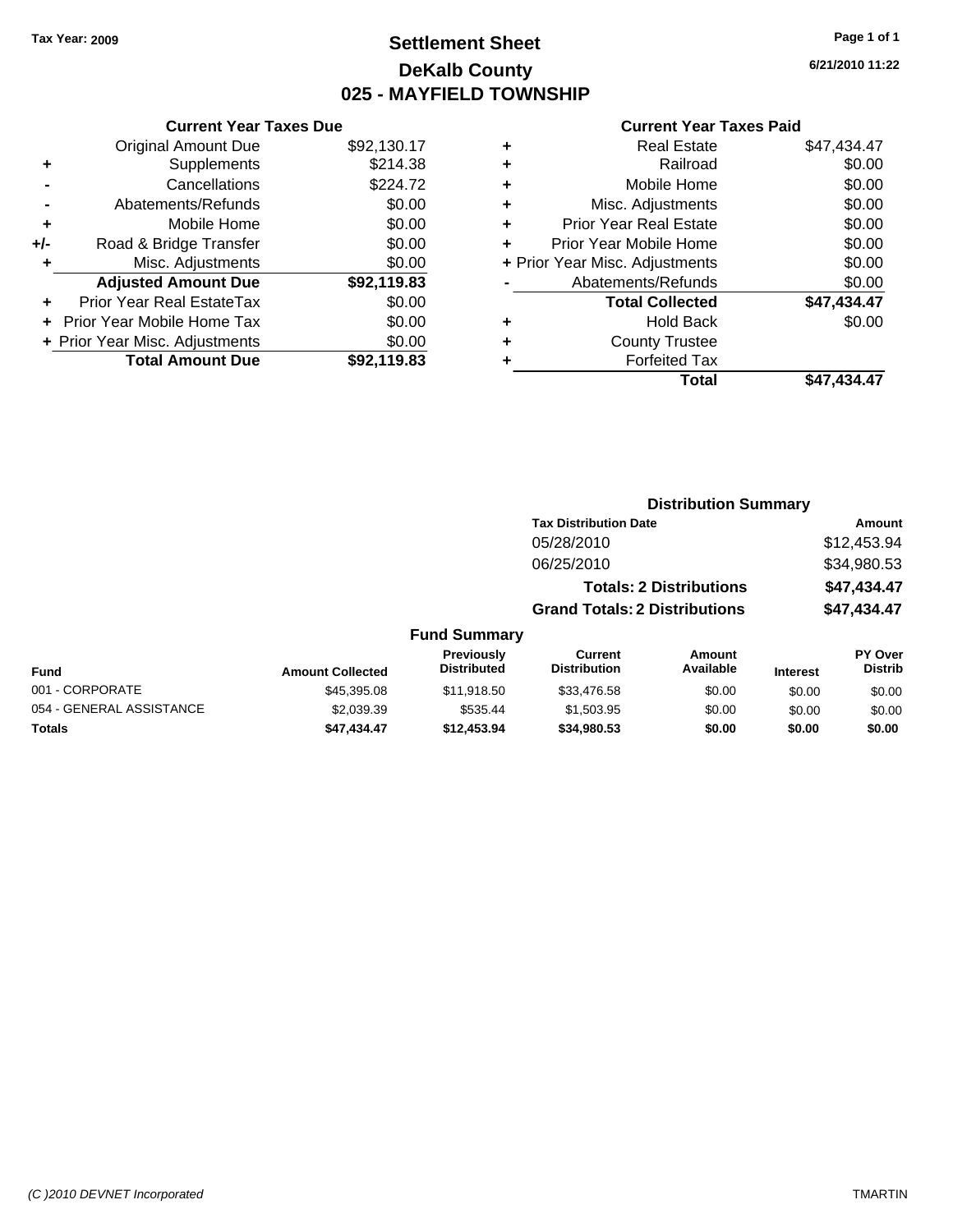## **Settlement Sheet Tax Year: 2009 Page 1 of 1 DeKalb County 026 - MAYFIELD ROAD & BRIDGE**

**6/21/2010 11:22**

## **Current Year Taxes Paid**

| ٠ | Real Estate                    | \$109,801.59 |
|---|--------------------------------|--------------|
| ٠ | Railroad                       | \$0.00       |
| ٠ | Mobile Home                    | \$0.00       |
| ٠ | Misc. Adjustments              | \$0.00       |
| ÷ | <b>Prior Year Real Estate</b>  | \$0.00       |
|   | Prior Year Mobile Home         | \$0.00       |
|   | + Prior Year Misc. Adjustments | \$0.00       |
|   | Abatements/Refunds             | \$0.00       |
|   | <b>Total Collected</b>         | \$109,801.59 |
| ٠ | <b>Hold Back</b>               | \$0.00       |
|   | <b>County Trustee</b>          |              |
|   | <b>Forfeited Tax</b>           |              |
|   | Total                          | \$109,801.59 |

|     | <b>Total Amount Due</b>        | \$213,239.78 |
|-----|--------------------------------|--------------|
|     | + Prior Year Misc. Adjustments | \$0.00       |
|     | + Prior Year Mobile Home Tax   | \$0.00       |
|     | Prior Year Real EstateTax      | \$0.00       |
|     | <b>Adjusted Amount Due</b>     | \$213,239.78 |
| ٠   | Misc. Adjustments              | \$0.00       |
| +/- | Road & Bridge Transfer         | \$0.00       |
| ٠   | Mobile Home                    | \$0.00       |
|     | Abatements/Refunds             | \$0.00       |
|     | Cancellations                  | \$520.18     |
| ٠   | Supplements                    | \$496.25     |
|     | <b>Original Amount Due</b>     | \$213,263.71 |

**Current Year Taxes Due**

## **Distribution Summary**

| <b>Tax Distribution Date</b>         | Amount       |
|--------------------------------------|--------------|
| 05/28/2010                           | \$28,828.39  |
| 06/25/2010                           | \$80,973.20  |
| <b>Totals: 2 Distributions</b>       | \$109,801.59 |
| <b>Grand Totals: 2 Distributions</b> | \$109,801.59 |

## **Fund Summary**

|                                                     |                         | <b>Previously</b>  | Current             | Amount    |                 | PY Over        |
|-----------------------------------------------------|-------------------------|--------------------|---------------------|-----------|-----------------|----------------|
| Fund                                                | <b>Amount Collected</b> | <b>Distributed</b> | <b>Distribution</b> | Available | <b>Interest</b> | <b>Distrib</b> |
| 007 - ROAD AND BRIDGE                               | \$70,768.88             | \$18,580.36        | \$52,188.52         | \$0.00    | \$0.00          | \$0.00         |
| 008 - BRIDGE CONST W/COUNTY                         | \$3,034.25              | \$796.64           | \$2,237.61          | \$0.00    | \$0.00          | \$0.00         |
| 009 - PERMANENT ROAD                                | \$27.804.18             | \$7,299.98         | \$20,504.20         | \$0.00    | \$0.00          | \$0.00         |
| 010 - EQUIPMENT AND BUILDING                        | \$4,855.20              | \$1,274.73         | \$3,580.47          | \$0.00    | \$0.00          | \$0.00         |
| 035 - TORT JUDGMENTS, LIABILITY<br><b>INSURANCE</b> | \$2,022.88              | \$531.11           | \$1,491.77          | \$0.00    | \$0.00          | \$0.00         |
| 047 - SOCIAL SECURITY                               | \$1,316.20              | \$345.57           | \$970.63            | \$0.00    | \$0.00          | \$0.00         |
| <b>Totals</b>                                       | \$109,801.59            | \$28,828,39        | \$80,973.20         | \$0.00    | \$0.00          | \$0.00         |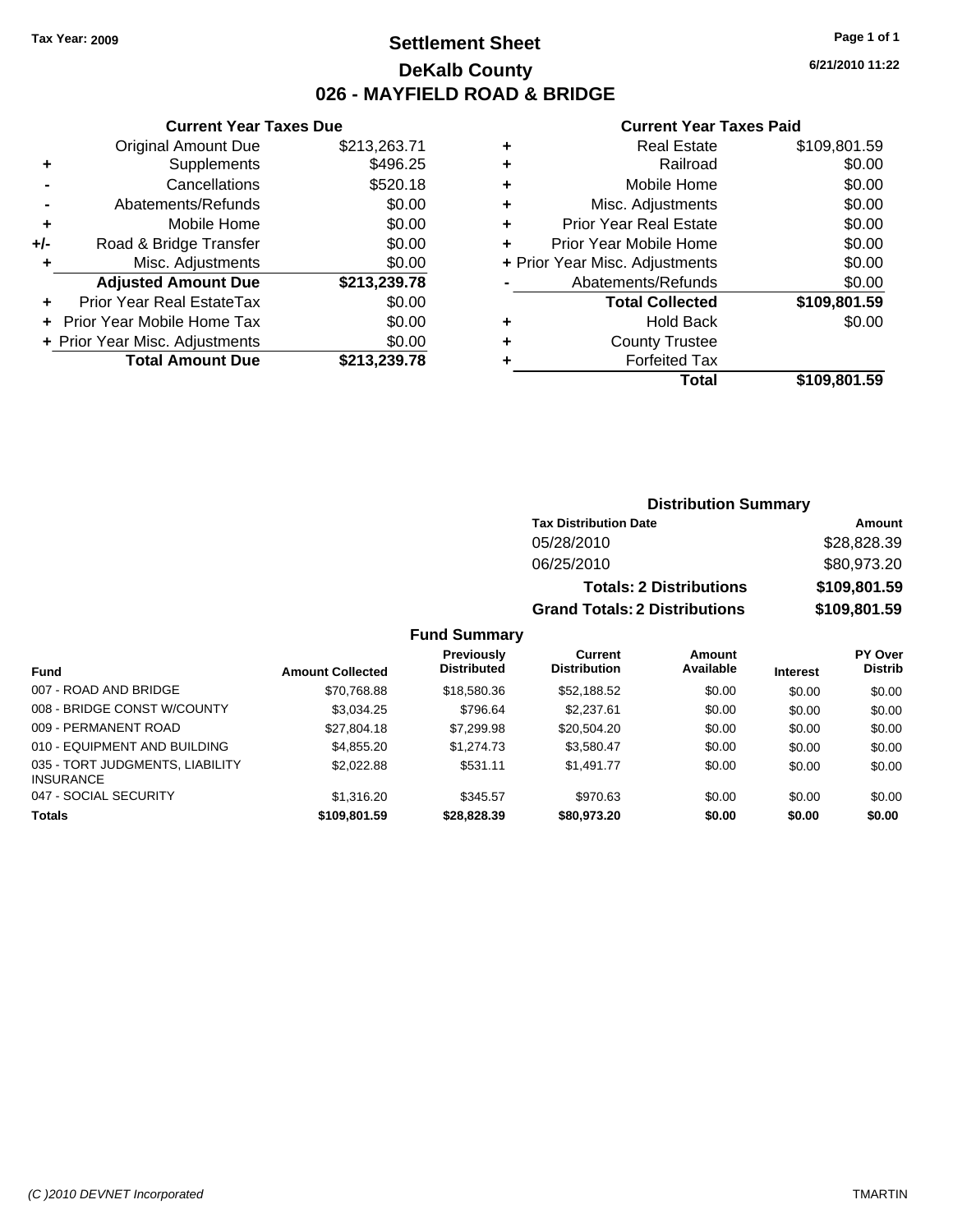# **Settlement Sheet Tax Year: 2009 Page 1 of 1 DeKalb County 027 - MILAN TOWNSHIP**

**6/21/2010 11:22**

| <b>Original Amount Due</b>        | \$26,000.19                                                     |
|-----------------------------------|-----------------------------------------------------------------|
| Supplements                       | \$0.00                                                          |
| Cancellations                     | \$0.00                                                          |
| Abatements/Refunds                | \$0.00                                                          |
| Mobile Home                       | \$0.00                                                          |
| Road & Bridge Transfer            | \$0.00                                                          |
| Misc. Adjustments                 | \$0.00                                                          |
| <b>Adjusted Amount Due</b>        | \$26,000.19                                                     |
| Prior Year Real EstateTax         | \$0.00                                                          |
| <b>Prior Year Mobile Home Tax</b> | \$0.00                                                          |
|                                   | \$0.00                                                          |
| <b>Total Amount Due</b>           | \$26,000.19                                                     |
|                                   | <b>Current Year Taxes Due</b><br>+ Prior Year Misc. Adjustments |

| <b>Real Estate</b>            | \$13,876.57                    |
|-------------------------------|--------------------------------|
| Railroad                      | \$0.00                         |
| Mobile Home                   | \$0.00                         |
| Misc. Adjustments             | \$0.00                         |
| <b>Prior Year Real Estate</b> | \$0.00                         |
| Prior Year Mobile Home        | \$0.00                         |
|                               | \$0.00                         |
| Abatements/Refunds            | \$0.00                         |
| <b>Total Collected</b>        | \$13,876.57                    |
| Hold Back                     | \$0.00                         |
| <b>County Trustee</b>         |                                |
| <b>Forfeited Tax</b>          |                                |
| Total                         | \$13,876.57                    |
|                               | + Prior Year Misc. Adjustments |

|                 |                         |                                  | <b>Distribution Summary</b>           |                                |                 |                           |
|-----------------|-------------------------|----------------------------------|---------------------------------------|--------------------------------|-----------------|---------------------------|
|                 |                         |                                  | <b>Tax Distribution Date</b>          |                                |                 | Amount                    |
|                 |                         |                                  | 05/28/2010                            |                                |                 | \$3,225.45                |
|                 |                         |                                  | 06/25/2010                            |                                |                 | \$10,651.12               |
|                 |                         |                                  |                                       | <b>Totals: 2 Distributions</b> |                 | \$13,876.57               |
|                 |                         |                                  | <b>Grand Totals: 2 Distributions</b>  |                                |                 | \$13,876.57               |
|                 |                         | <b>Fund Summary</b>              |                                       |                                |                 |                           |
| <b>Fund</b>     | <b>Amount Collected</b> | Previously<br><b>Distributed</b> | <b>Current</b><br><b>Distribution</b> | Amount<br>Available            | <b>Interest</b> | PY Over<br><b>Distrib</b> |
| 001 - CORPORATE | \$13,876.57             | \$3.225.45                       | \$10,651.12                           | \$0.00                         | \$0.00          | \$0.00                    |
| Totals          | \$13,876.57             | \$3,225.45                       | \$10,651.12                           | \$0.00                         | \$0.00          | \$0.00                    |
|                 |                         |                                  |                                       |                                |                 |                           |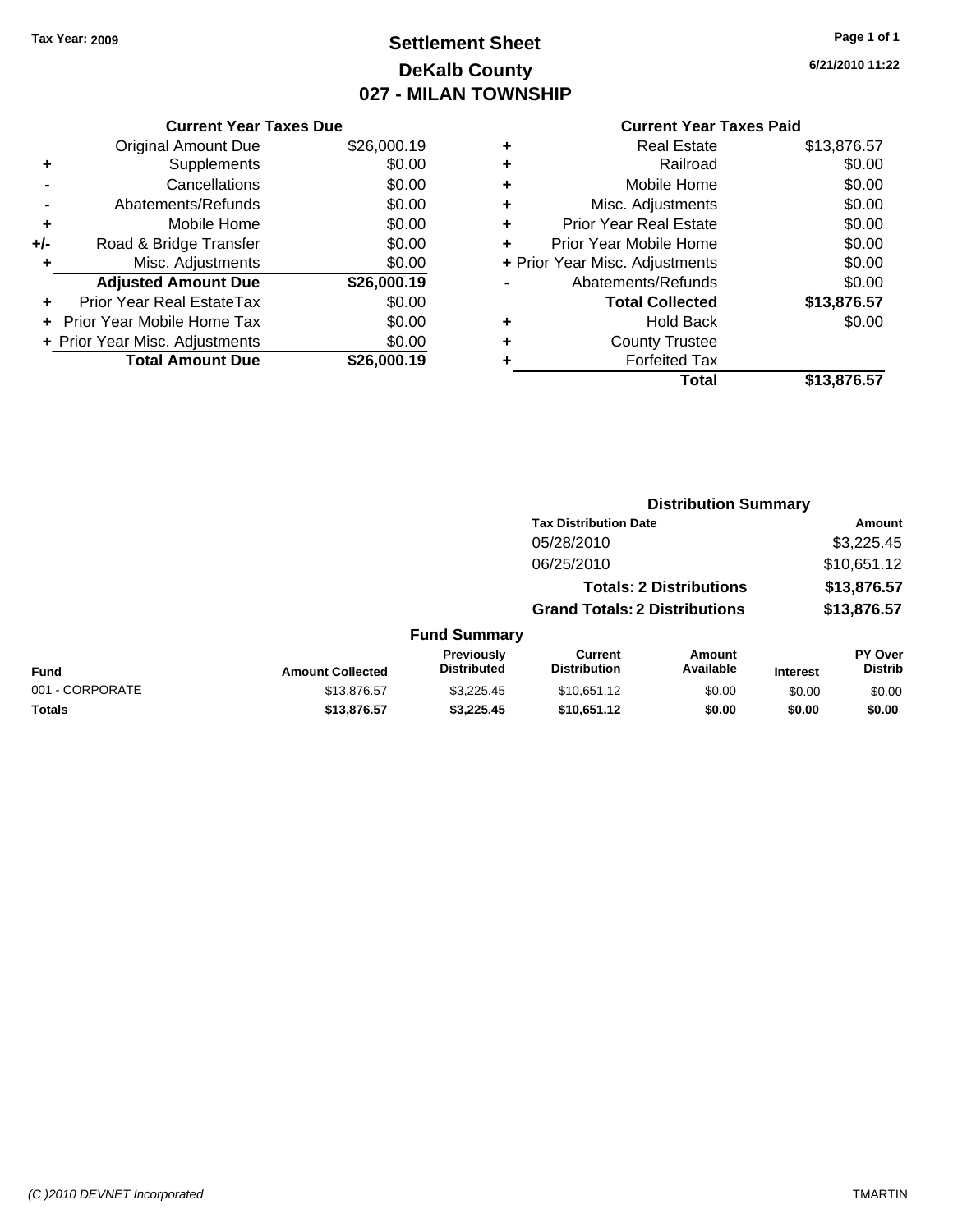## **Settlement Sheet Tax Year: 2009 Page 1 of 1 DeKalb County 028 - MILAN ROAD & BRIDGE**

**6/21/2010 11:22**

|     | <b>Current Year Taxes Due</b>  |             |
|-----|--------------------------------|-------------|
|     | <b>Original Amount Due</b>     | \$40,355.04 |
| ÷   | Supplements                    | \$0.00      |
|     | Cancellations                  | \$0.00      |
|     | Abatements/Refunds             | \$0.00      |
| ٠   | Mobile Home                    | \$0.00      |
| +/- | Road & Bridge Transfer         | \$0.00      |
|     | Misc. Adjustments              | \$0.00      |
|     | <b>Adjusted Amount Due</b>     | \$40,355.04 |
| ٠   | Prior Year Real EstateTax      | \$0.00      |
|     | Prior Year Mobile Home Tax     | \$0.00      |
|     | + Prior Year Misc. Adjustments | \$0.00      |
|     | <b>Total Amount Due</b>        | \$40,355,04 |
|     |                                |             |

| ٠ | <b>Real Estate</b>             | \$21,537.86 |
|---|--------------------------------|-------------|
| ٠ | Railroad                       | \$0.00      |
| ٠ | Mobile Home                    | \$0.00      |
| ٠ | Misc. Adjustments              | \$0.00      |
| ٠ | <b>Prior Year Real Estate</b>  | \$0.00      |
|   | Prior Year Mobile Home         | \$0.00      |
|   | + Prior Year Misc. Adjustments | \$0.00      |
|   | Abatements/Refunds             | \$0.00      |
|   | <b>Total Collected</b>         | \$21,537.86 |
| ٠ | <b>Hold Back</b>               | \$0.00      |
| ٠ | <b>County Trustee</b>          |             |
| ٠ | <b>Forfeited Tax</b>           |             |
|   | Total                          | \$21,537.86 |
|   |                                |             |

|                             |                         | <b>Distribution Summary</b>             |                                      |                                |                 |                                  |
|-----------------------------|-------------------------|-----------------------------------------|--------------------------------------|--------------------------------|-----------------|----------------------------------|
|                             |                         |                                         | <b>Tax Distribution Date</b>         |                                |                 | Amount                           |
|                             |                         |                                         | 05/28/2010                           |                                |                 | \$5,006.16                       |
|                             |                         |                                         | 06/25/2010                           |                                |                 | \$16,531.70                      |
|                             |                         |                                         |                                      | <b>Totals: 2 Distributions</b> |                 | \$21,537.86                      |
|                             |                         |                                         | <b>Grand Totals: 2 Distributions</b> |                                |                 | \$21,537.86                      |
|                             |                         | <b>Fund Summary</b>                     |                                      |                                |                 |                                  |
| Fund                        | <b>Amount Collected</b> | <b>Previously</b><br><b>Distributed</b> | Current<br><b>Distribution</b>       | Amount<br>Available            | <b>Interest</b> | <b>PY Over</b><br><b>Distrib</b> |
| 007 - ROAD AND BRIDGE       | \$11,208.60             | \$2,605.28                              | \$8,603.32                           | \$0.00                         | \$0.00          | \$0.00                           |
| 008 - BRIDGE CONST W/COUNTY | \$2,323.10              | \$539.97                                | \$1,783.13                           | \$0.00                         | \$0.00          | \$0.00                           |
| 009 - PERMANENT ROAD        | \$8,006.16              | \$1,860.91                              | \$6,145.25                           | \$0.00                         | \$0.00          | \$0.00                           |
| Totals                      | \$21,537.86             | \$5,006.16                              | \$16,531.70                          | \$0.00                         | \$0.00          | \$0.00                           |
|                             |                         |                                         |                                      |                                |                 |                                  |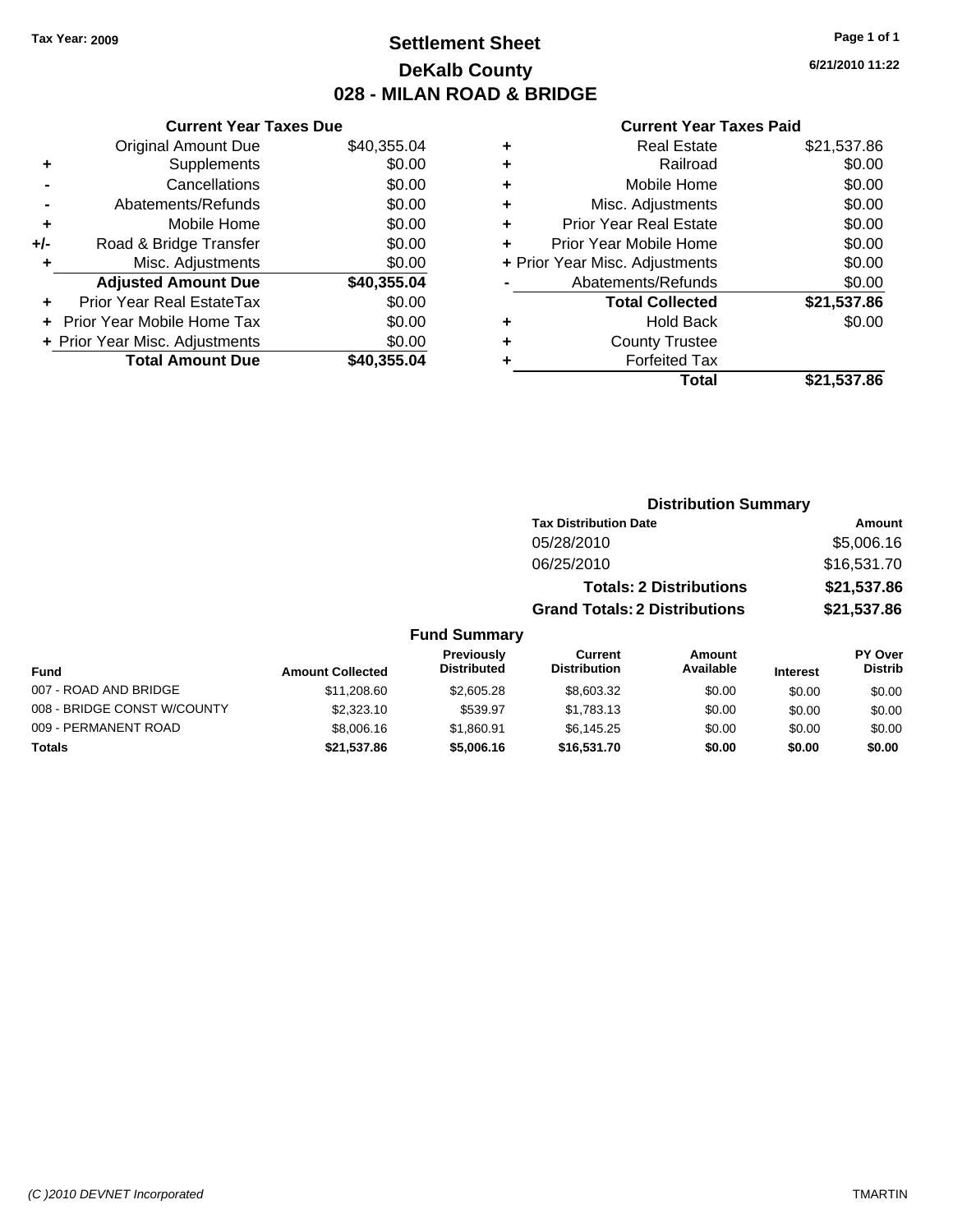## **Settlement Sheet Tax Year: 2009 Page 1 of 1 DeKalb County 029 - PAW PAW TOWNSHIP**

**6/21/2010 11:22**

|  | <b>Current Year Taxes Paid</b> |  |  |  |
|--|--------------------------------|--|--|--|
|--|--------------------------------|--|--|--|

|     | <b>Current Year Taxes Due</b>  |             |
|-----|--------------------------------|-------------|
|     | <b>Original Amount Due</b>     | \$60,529.51 |
| ٠   | Supplements                    | \$0.00      |
|     | Cancellations                  | \$0.00      |
|     | Abatements/Refunds             | \$0.00      |
| ٠   | Mobile Home                    | \$0.00      |
| +/- | Road & Bridge Transfer         | \$0.00      |
| ٠   | Misc. Adjustments              | \$0.00      |
|     | <b>Adjusted Amount Due</b>     | \$60,529.51 |
|     | Prior Year Real EstateTax      | \$0.00      |
|     | Prior Year Mobile Home Tax     | \$0.00      |
|     | + Prior Year Misc. Adjustments | \$0.00      |
|     | <b>Total Amount Due</b>        | \$60,529.51 |

| ٠ | <b>Real Estate</b>             | \$31,315.55 |
|---|--------------------------------|-------------|
| ٠ | Railroad                       | \$812.78    |
| ٠ | Mobile Home                    | \$0.00      |
| ٠ | Misc. Adjustments              | \$0.00      |
| ٠ | <b>Prior Year Real Estate</b>  | \$0.00      |
| ÷ | Prior Year Mobile Home         | \$0.00      |
|   | + Prior Year Misc. Adjustments | \$0.00      |
|   | Abatements/Refunds             | \$0.00      |
|   | <b>Total Collected</b>         | \$32,128.33 |
| ٠ | <b>Hold Back</b>               | \$0.00      |
| ٠ | <b>County Trustee</b>          |             |
| ٠ | <b>Forfeited Tax</b>           |             |
|   | Total                          | \$32,128.33 |

|                          |                         |                                  | <b>Distribution Summary</b>           |                                |                 |                           |
|--------------------------|-------------------------|----------------------------------|---------------------------------------|--------------------------------|-----------------|---------------------------|
|                          |                         |                                  | <b>Tax Distribution Date</b>          |                                |                 | Amount                    |
|                          |                         |                                  | 05/28/2010                            |                                |                 | \$7,057.56                |
|                          |                         |                                  | 06/25/2010                            |                                |                 | \$25,070.77               |
|                          |                         |                                  |                                       | <b>Totals: 2 Distributions</b> |                 | \$32,128.33               |
|                          |                         |                                  | <b>Grand Totals: 2 Distributions</b>  |                                |                 | \$32,128.33               |
|                          |                         | <b>Fund Summary</b>              |                                       |                                |                 |                           |
| Fund                     | <b>Amount Collected</b> | Previously<br><b>Distributed</b> | <b>Current</b><br><b>Distribution</b> | Amount<br>Available            | <b>Interest</b> | PY Over<br><b>Distrib</b> |
| 001 - CORPORATE          | \$30,164.97             | \$6,626.28                       | \$23,538.69                           | \$0.00                         | \$0.00          | \$0.00                    |
| 017 - CEMETERY           | \$1,229.42              | \$270.06                         | \$959.36                              | \$0.00                         | \$0.00          | \$0.00                    |
| 034 - GENERAL ASSISTANCE | \$733.94                | \$161.22                         | \$572.72                              | \$0.00                         | \$0.00          | \$0.00                    |
| Totals                   | \$32,128.33             | \$7,057.56                       | \$25,070.77                           | \$0.00                         | \$0.00          | \$0.00                    |
|                          |                         |                                  |                                       |                                |                 |                           |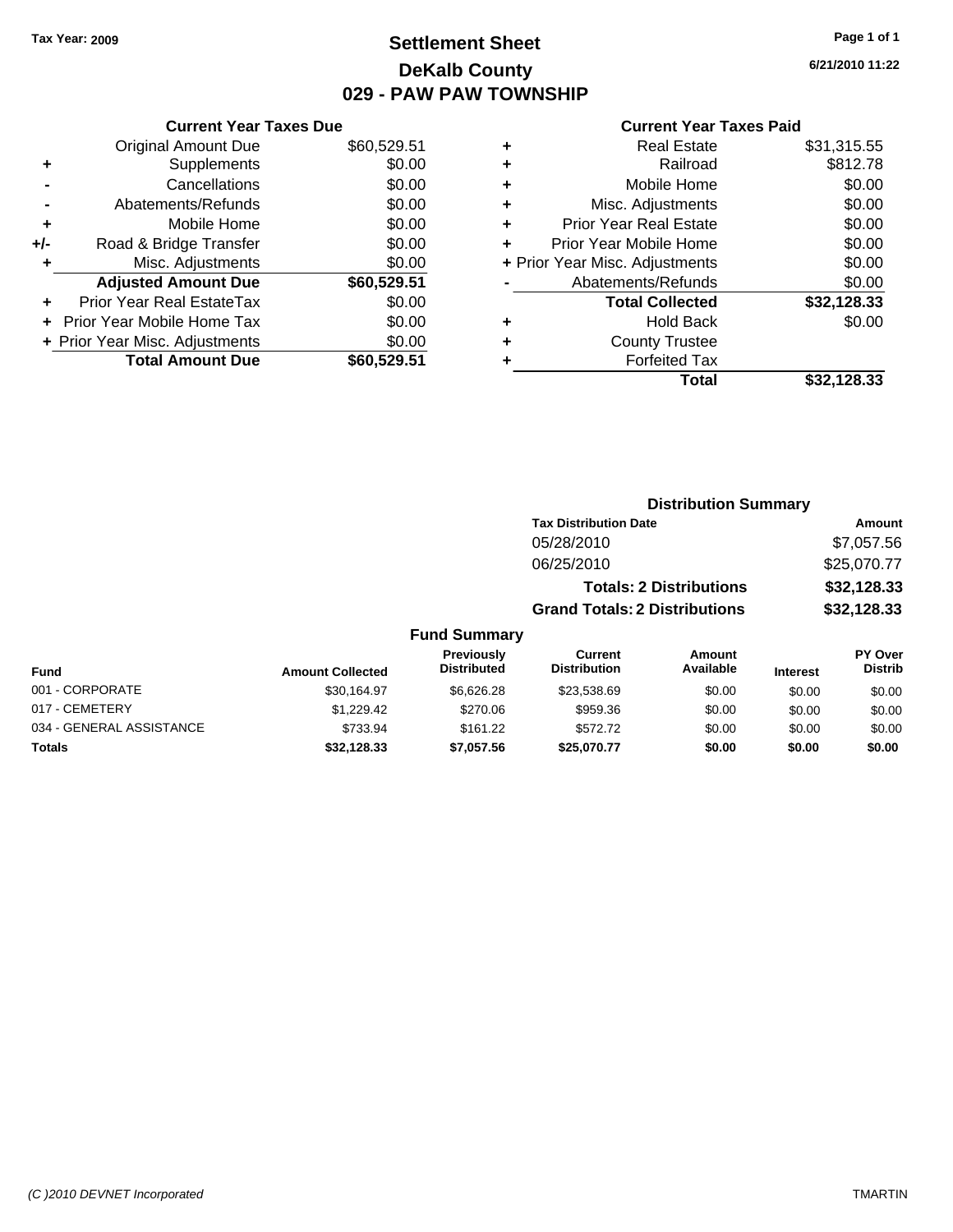**Current Year Taxes Due** Original Amount Due \$83,482.34

**Adjusted Amount Due \$83,482.34**

**Total Amount Due \$83,482.34**

**+** Supplements \$0.00 **-** Cancellations \$0.00 **-** Abatements/Refunds \$0.00 **+** Mobile Home \$0.00 **+/-** Road & Bridge Transfer \$0.00 **+** Misc. Adjustments \$0.00

**+** Prior Year Real EstateTax \$0.00 **+** Prior Year Mobile Home Tax \$0.00 **+ Prior Year Misc. Adjustments**  $$0.00$ 

## **Settlement Sheet Tax Year: 2009 Page 1 of 1 DeKalb County 030 - PAW PAW ROAD & BRIDGE**

**6/21/2010 11:22**

### **Current Year Taxes Paid**

**Distribution Summary**

|   | Total                          | \$44,311.20 |
|---|--------------------------------|-------------|
|   | <b>Forfeited Tax</b>           |             |
|   | <b>County Trustee</b>          |             |
| ÷ | <b>Hold Back</b>               | \$0.00      |
|   | <b>Total Collected</b>         | \$44,311.20 |
|   | Abatements/Refunds             | \$0.00      |
|   | + Prior Year Misc. Adjustments | \$0.00      |
|   | Prior Year Mobile Home         | \$0.00      |
| ٠ | <b>Prior Year Real Estate</b>  | \$0.00      |
| ٠ | Misc. Adjustments              | \$0.00      |
| ٠ | Mobile Home                    | \$0.00      |
|   | Railroad                       | \$1,120.98  |
| ÷ | <b>Real Estate</b>             | \$43,190.22 |
|   |                                |             |

|                                         |                         | PIJU INUUTI VUIIIIIUI V                 |                                       |                                |                 |                           |
|-----------------------------------------|-------------------------|-----------------------------------------|---------------------------------------|--------------------------------|-----------------|---------------------------|
|                                         |                         |                                         | <b>Tax Distribution Date</b>          |                                |                 | Amount                    |
|                                         |                         |                                         | 05/28/2010                            |                                |                 | \$9,733.84                |
|                                         |                         |                                         | 06/25/2010                            |                                |                 | \$34,577.36               |
|                                         |                         |                                         |                                       | <b>Totals: 2 Distributions</b> |                 | \$44,311.20               |
|                                         |                         |                                         | <b>Grand Totals: 2 Distributions</b>  |                                |                 | \$44,311.20               |
|                                         |                         | <b>Fund Summary</b>                     |                                       |                                |                 |                           |
| Fund                                    | <b>Amount Collected</b> | <b>Previously</b><br><b>Distributed</b> | <b>Current</b><br><b>Distribution</b> | <b>Amount</b><br>Available     | <b>Interest</b> | PY Over<br><b>Distrib</b> |
| 007 - ROAD AND BRIDGE                   | \$21,490.08             | \$4,720.72                              | \$16,769.36                           | \$0.00                         | \$0.00          | \$0.00                    |
| 009 - PERMANENT ROAD                    | \$17,204.62             | \$3,779.34                              | \$13,425.28                           | \$0.00                         | \$0.00          | \$0.00                    |
| 010 - EQUIPMENT AND BUILDING            | \$2,366.18              | \$519.78                                | \$1,846.40                            | \$0.00                         | \$0.00          | \$0.00                    |
| 027 - AUDIT                             | \$358.75                | \$78.81                                 | \$279.94                              | \$0.00                         | \$0.00          | \$0.00                    |
| 035 - TORT JUDGEMENTS/LIABILITY<br>INS. | \$2,282.47              | \$501.39                                | \$1,781.08                            | \$0.00                         | \$0.00          | \$0.00                    |
| 047 - SOCIAL SECURITY                   | \$609.10                | \$133.80                                | \$475.30                              | \$0.00                         | \$0.00          | \$0.00                    |
| Totals                                  | \$44,311.20             | \$9,733.84                              | \$34,577.36                           | \$0.00                         | \$0.00          | \$0.00                    |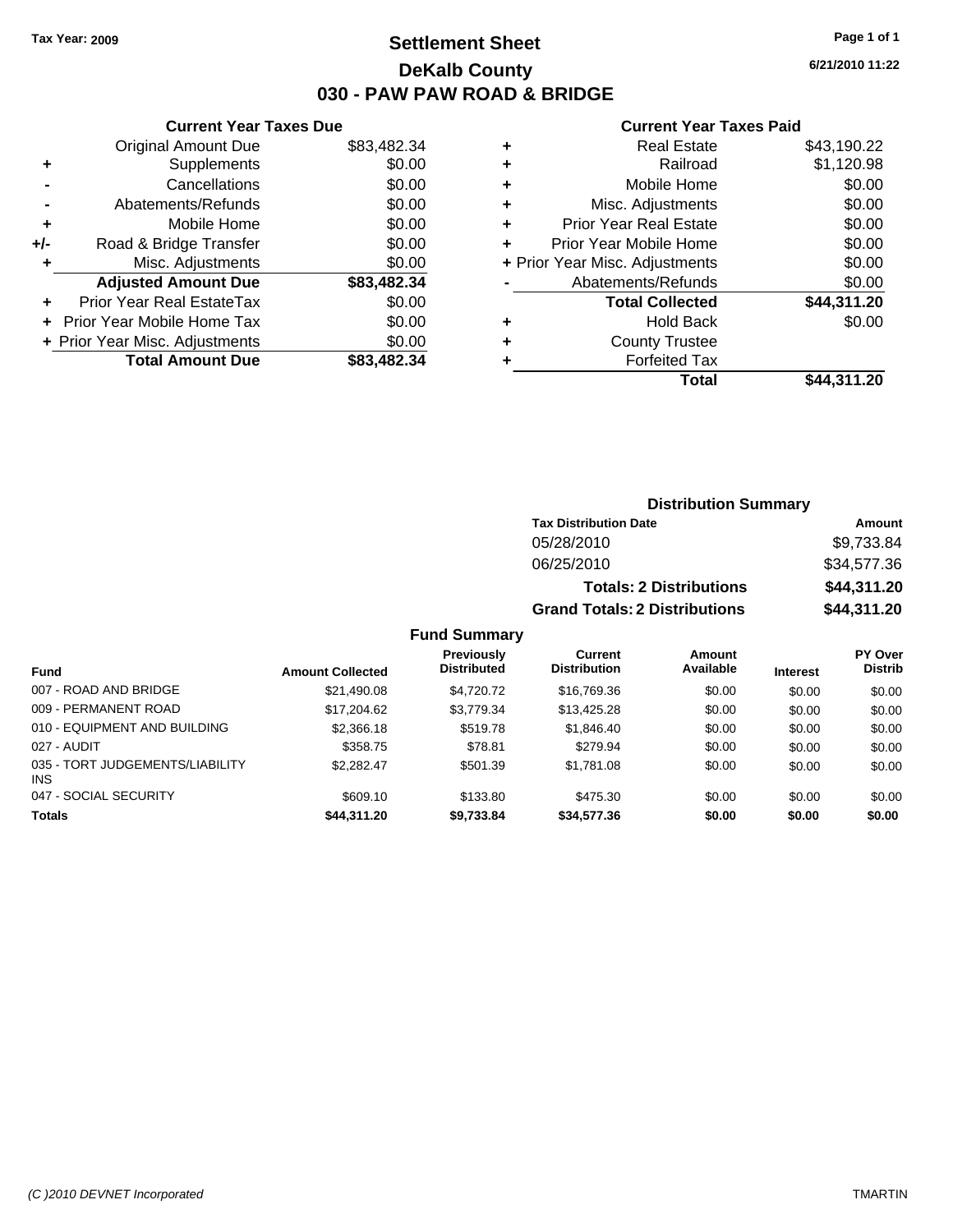# **Settlement Sheet Tax Year: 2009 Page 1 of 1 DeKalb County 031 - PIERCE TOWNSHIP**

**6/21/2010 11:22**

## **Current Year Taxes Paid**

|     | <b>Current Year Taxes Due</b>  |             |
|-----|--------------------------------|-------------|
|     | <b>Original Amount Due</b>     | \$51,316.00 |
| ٠   | Supplements                    | \$0.00      |
|     | Cancellations                  | \$82.74     |
|     | Abatements/Refunds             | \$0.00      |
| ٠   | Mobile Home                    | \$0.00      |
| +/- | Road & Bridge Transfer         | \$0.00      |
| ٠   | Misc. Adjustments              | \$0.00      |
|     | <b>Adjusted Amount Due</b>     | \$51,233.26 |
| ٠   | Prior Year Real EstateTax      | \$0.00      |
|     | Prior Year Mobile Home Tax     | \$0.00      |
|     | + Prior Year Misc. Adjustments | \$0.00      |
|     | <b>Total Amount Due</b>        | \$51,233.26 |

|   | <b>Real Estate</b>             | \$26,809.36 |
|---|--------------------------------|-------------|
| ٠ | Railroad                       | \$0.00      |
| ٠ | Mobile Home                    | \$0.00      |
| ٠ | Misc. Adjustments              | \$0.00      |
| ٠ | Prior Year Real Estate         | \$0.00      |
|   | Prior Year Mobile Home         | \$0.00      |
|   | + Prior Year Misc. Adjustments | \$0.00      |
|   | Abatements/Refunds             | \$0.00      |
|   | <b>Total Collected</b>         | \$26,809.36 |
| ٠ | <b>Hold Back</b>               | \$0.00      |
| ٠ | <b>County Trustee</b>          |             |
| ٠ | <b>Forfeited Tax</b>           |             |
|   | Total                          | \$26.809.36 |
|   |                                |             |

## **Distribution Summary Tax Distribution Date Amount** 05/28/2010 \$4,999.95 06/25/2010 \$21,809.41 **Totals: 2 Distributions \$26,809.36 Grand Totals: 2 Distributions \$26,809.36 Fund Summary**

| <b>Fund</b>                             | <b>Amount Collected</b> | <b>Previously</b><br><b>Distributed</b> | Current<br><b>Distribution</b> | Amount<br>Available | <b>Interest</b> | <b>PY Over</b><br><b>Distrib</b> |
|-----------------------------------------|-------------------------|-----------------------------------------|--------------------------------|---------------------|-----------------|----------------------------------|
| 001 - CORPORATE                         | \$20,262.83             | \$3,779.02                              | \$16,483.81                    | \$0.00              | \$0.00          | \$0.00                           |
| $005 - I. M. R. F.$                     | \$1,214.90              | \$226.58                                | \$988.32                       | \$0.00              | \$0.00          | \$0.00                           |
| 027 - AUDIT                             | \$262.00                | \$48.86                                 | \$213.14                       | \$0.00              | \$0.00          | \$0.00                           |
| 035 - TORT JUDGEMENTS/LIABILITY<br>INS. | \$2,142.29              | \$399.54                                | \$1,742.75                     | \$0.00              | \$0.00          | \$0.00                           |
| 047 - SOCIAL SECURITY                   | \$1,359.15              | \$253.48                                | \$1,105.67                     | \$0.00              | \$0.00          | \$0.00                           |
| 054 - GENERAL ASSISTANCE                | \$1,568.19              | \$292.47                                | \$1,275.72                     | \$0.00              | \$0.00          | \$0.00                           |
| <b>Totals</b>                           | \$26,809.36             | \$4,999.95                              | \$21,809.41                    | \$0.00              | \$0.00          | \$0.00                           |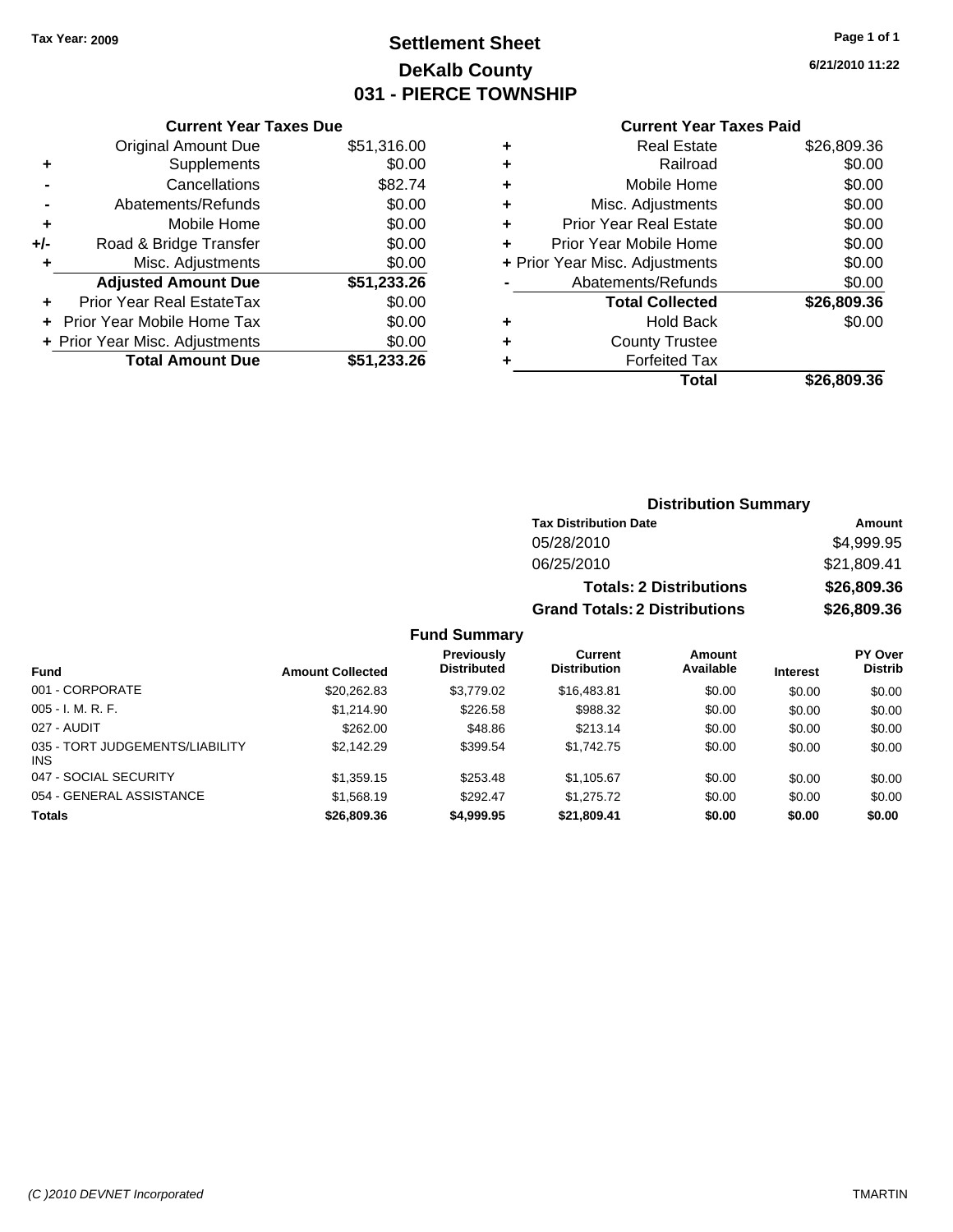## **Settlement Sheet Tax Year: 2009 Page 1 of 1 DeKalb County 032 - PIERCE ROAD & BRIDGE**

**6/21/2010 11:22**

## **Current Year Taxes Paid**

|   | Total                          | \$80.625.14 |
|---|--------------------------------|-------------|
| ٠ | <b>Forfeited Tax</b>           |             |
| ٠ | <b>County Trustee</b>          |             |
| ٠ | <b>Hold Back</b>               | \$0.00      |
|   | <b>Total Collected</b>         | \$80,625.14 |
|   | Abatements/Refunds             | \$0.00      |
|   | + Prior Year Misc. Adjustments | \$0.00      |
| ٠ | Prior Year Mobile Home         | \$0.00      |
| ÷ | <b>Prior Year Real Estate</b>  | \$0.00      |
| ٠ | Misc. Adjustments              | \$0.00      |
| ٠ | Mobile Home                    | \$0.00      |
| ٠ | Railroad                       | \$0.00      |
| ٠ | <b>Real Estate</b>             | \$80,625.14 |
|   |                                |             |

|     | <b>Current Year Taxes Due</b>  |              |
|-----|--------------------------------|--------------|
|     | <b>Original Amount Due</b>     | \$154,325.48 |
| ٠   | Supplements                    | \$0.00       |
|     | Cancellations                  | \$248.81     |
|     | Abatements/Refunds             | \$0.00       |
| ٠   | Mobile Home                    | \$0.00       |
| +/- | Road & Bridge Transfer         | \$0.00       |
| ٠   | Misc. Adjustments              | \$0.00       |
|     | <b>Adjusted Amount Due</b>     | \$154,076.67 |
|     | Prior Year Real EstateTax      | \$0.00       |
|     | Prior Year Mobile Home Tax     | \$0.00       |
|     | + Prior Year Misc. Adjustments | \$0.00       |
|     | <b>Total Amount Due</b>        | \$154.076.67 |
|     |                                |              |

## **Distribution Summary**

| <b>Tax Distribution Date</b>         | Amount      |
|--------------------------------------|-------------|
| 05/28/2010                           | \$15,036.84 |
| 06/25/2010                           | \$65,588,30 |
| <b>Totals: 2 Distributions</b>       | \$80,625,14 |
| <b>Grand Totals: 2 Distributions</b> | \$80,625.14 |

## **Fund Summary**

|                              |                         | Previously         | Current             | <b>Amount</b> |                 | PY Over        |
|------------------------------|-------------------------|--------------------|---------------------|---------------|-----------------|----------------|
| Fund                         | <b>Amount Collected</b> | <b>Distributed</b> | <b>Distribution</b> | Available     | <b>Interest</b> | <b>Distrib</b> |
| $005 - I. M. R. F.$          | \$53.06                 | \$9.90             | \$43.16             | \$0.00        | \$0.00          | \$0.00         |
| 007 - ROAD AND BRIDGE        | \$56,084.70             | \$10,459.97        | \$45,624.73         | \$0.00        | \$0.00          | \$0.00         |
| 008 - BRIDGE CONST W/COUNTY  | \$4,452.36              | \$830.38           | \$3.621.98          | \$0.00        | \$0.00          | \$0.00         |
| 009 - PERMANENT ROAD         | \$16,350.13             | \$3.049.35         | \$13,300.78         | \$0.00        | \$0.00          | \$0.00         |
| 010 - EQUIPMENT AND BUILDING | \$3,116.73              | \$581.28           | \$2,535.45          | \$0.00        | \$0.00          | \$0.00         |
| 047 - SOCIAL SECURITY        | \$568.16                | \$105.96           | \$462.20            | \$0.00        | \$0.00          | \$0.00         |
| <b>Totals</b>                | \$80.625.14             | \$15,036,84        | \$65,588,30         | \$0.00        | \$0.00          | \$0.00         |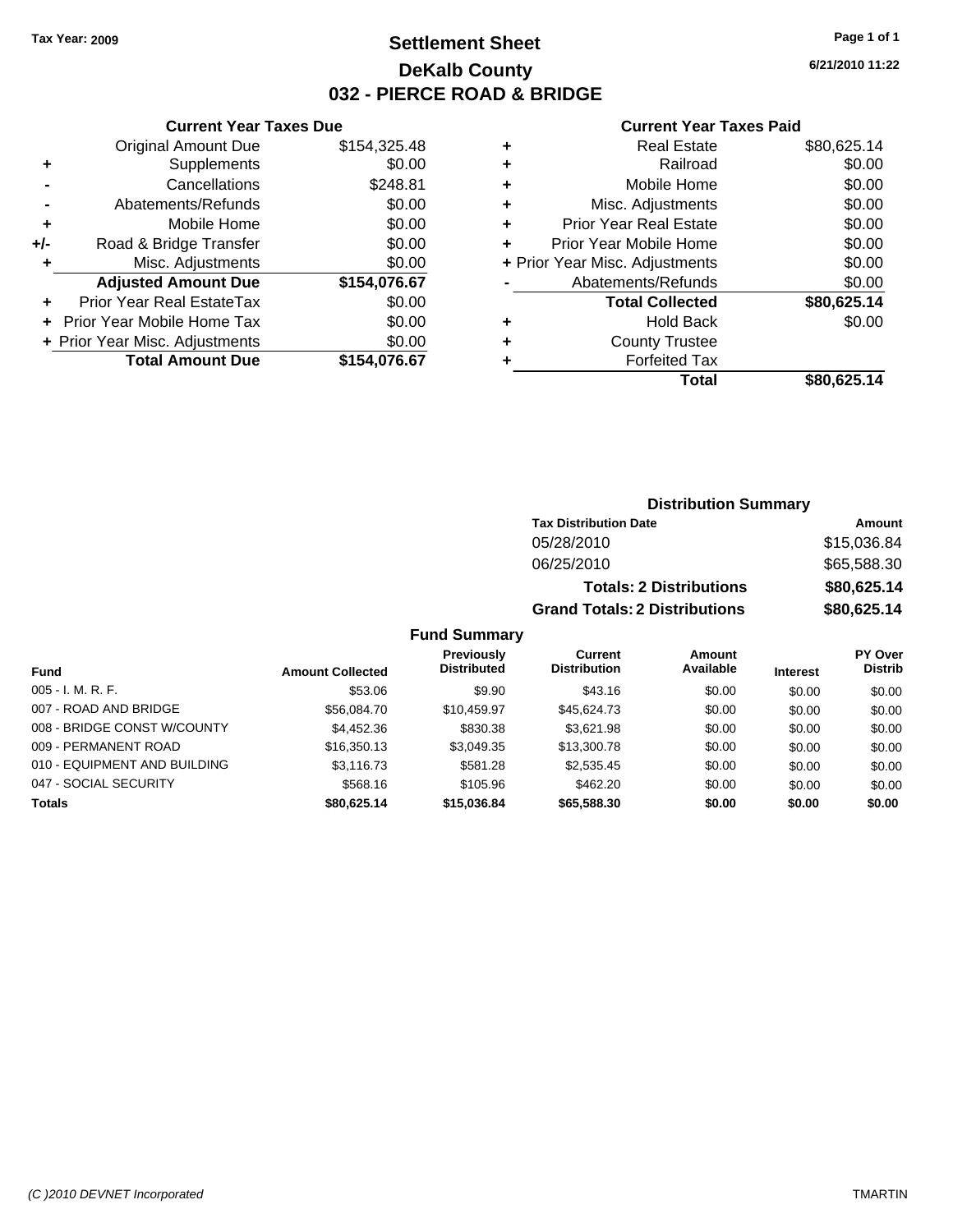## **Settlement Sheet Tax Year: 2009 Page 1 of 1 DeKalb County 033 - SANDWICH TOWNSHIP**

**6/21/2010 11:22**

### **Current Year Taxes Paid**

|      |   | Total                          | \$110,220.45 |
|------|---|--------------------------------|--------------|
| 4.33 | ٠ | <b>Forfeited Tax</b>           |              |
| 0.00 | ٠ | <b>County Trustee</b>          |              |
| 0.00 | ٠ | <b>Hold Back</b>               | \$0.00       |
| (15) |   | <b>Total Collected</b>         | \$110,220.45 |
| 1.48 |   | Abatements/Refunds             | \$3.08       |
| 3.62 |   | + Prior Year Misc. Adjustments | \$0.00       |
| 0.00 | ÷ | Prior Year Mobile Home         | \$0.00       |
| 0.00 | ÷ | <b>Prior Year Real Estate</b>  | (\$67.15)    |
| 3.08 | ٠ | Misc. Adjustments              | \$3.62       |
| 6.09 | ٠ | Mobile Home                    | \$0.00       |
| 7.85 | ٠ | Railroad                       | \$200.62     |
| 9.18 | ٠ | <b>Real Estate</b>             | \$110,086.44 |
|      |   |                                |              |

|     | <b>Current Year Taxes Due</b>  |              |
|-----|--------------------------------|--------------|
|     | <b>Original Amount Due</b>     | \$217,279.18 |
| ٠   | Supplements                    | \$937.85     |
|     | Cancellations                  | \$1,046.09   |
|     | Abatements/Refunds             | \$3.08       |
| ٠   | Mobile Home                    | \$0.00       |
| +/- | Road & Bridge Transfer         | \$0.00       |
| ٠   | Misc. Adjustments              | \$3.62       |
|     | <b>Adjusted Amount Due</b>     | \$217,171.48 |
|     | Prior Year Real EstateTax      | (\$67.15)    |
|     | Prior Year Mobile Home Tax     | \$0.00       |
|     | + Prior Year Misc. Adjustments | \$0.00       |
|     | <b>Total Amount Due</b>        | \$217,104.33 |
|     |                                |              |

| <b>Distribution Summary</b>  |             |  |  |
|------------------------------|-------------|--|--|
| <b>Tax Distribution Date</b> | Amount      |  |  |
| 05/28/2010                   | \$23,990.48 |  |  |

| 06/25/2010                           | \$86,229.97  |
|--------------------------------------|--------------|
| <b>Totals: 2 Distributions</b>       | \$110,220.45 |
| <b>Grand Totals: 2 Distributions</b> | \$110,220.45 |

### **Fund Summary**

| Fund                     | <b>Amount Collected</b> | Previously<br><b>Distributed</b> | Current<br><b>Distribution</b> | Amount<br>Available | <b>Interest</b> | PY Over<br><b>Distrib</b> |
|--------------------------|-------------------------|----------------------------------|--------------------------------|---------------------|-----------------|---------------------------|
| 001 - CORPORATE          | \$59.699.91             | \$12.994.21                      | \$46,705.70                    | \$0.00              | \$0.00          | \$0.00                    |
| 005 - I. M. R. F.        | \$5,476.98              | \$1.192.12                       | \$4,284.86                     | \$0.00              | \$0.00          | \$0.00                    |
| 017 - CEMETERY           | \$32,602.88             | \$7,096.32                       | \$25,506.56                    | \$0.00              | \$0.00          | \$0.00                    |
| 047 - SOCIAL SECURITY    | \$2,493.84              | \$542.81                         | \$1,951.03                     | \$0.00              | \$0.00          | \$0.00                    |
| 054 - GENERAL ASSISTANCE | \$9.946.84              | \$2,165.02                       | \$7,781.82                     | \$0.00              | \$0.00          | \$0.00                    |
| Totals                   | \$110,220.45            | \$23,990.48                      | \$86.229.97                    | \$0.00              | \$0.00          | \$0.00                    |

### **Miscellaneous Adjustment Detail**

## **Year Source Account Type Amount Adjustment Description**

2009 RE - Real Estate Back Tax Collected \$3.62 Talan/Fitzpatrick Redemption 19-27-451-010 by TBA Totals 1 entries \$3.62

## **Abatement Detail**

| Year Source                          | <b>Account Type</b> | <b>Amount Adjustment Description</b>         |
|--------------------------------------|---------------------|----------------------------------------------|
| 2009 RE - Real Estate PTAB Decision  |                     | \$1.65 19-26-433-024 2008 PTAB REFUND by TBA |
| 2009 RE - Real Estate  PTAB Decision |                     | \$1.43 19-27-427-012 2006 PTAB REFUND by TBA |
| <b>Totals 2 entries</b>              |                     | \$3.08                                       |
|                                      |                     |                                              |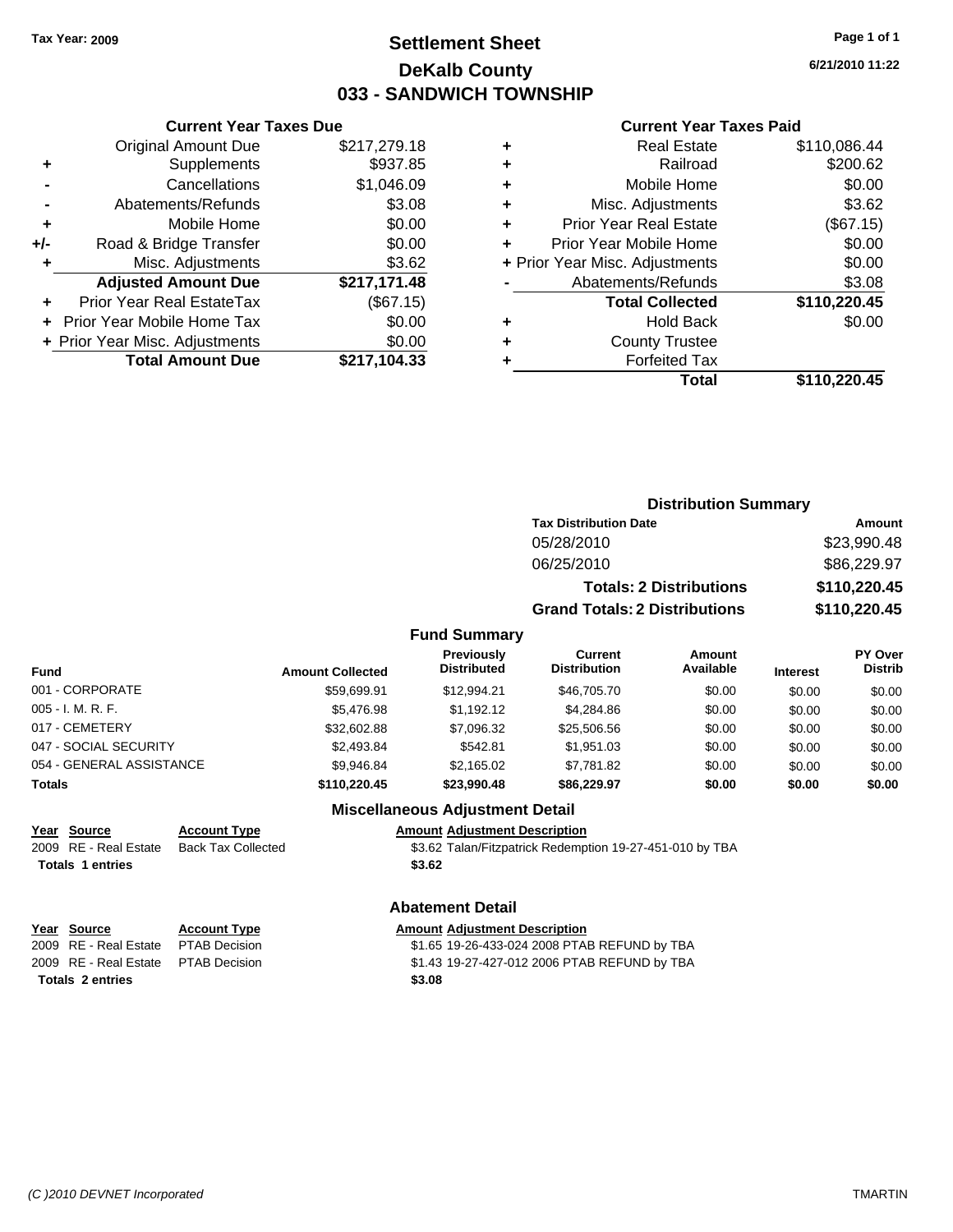## **Settlement Sheet Tax Year: 2009 Page 1 of 1 DeKalb County 034 - SANDWICH LIBRARY DISTRICT**

**6/21/2010 11:22**

### **Current Year Taxes Paid**

|       | <b>Current Year Taxes Due</b>  |              |
|-------|--------------------------------|--------------|
|       | <b>Original Amount Due</b>     | \$310,706.45 |
| ٠     | Supplements                    | \$1,341.05   |
|       | Cancellations                  | \$1,495.94   |
|       | Abatements/Refunds             | \$4.40       |
| ٠     | Mobile Home                    | \$0.00       |
| $+/-$ | Road & Bridge Transfer         | \$0.00       |
| ٠     | Misc. Adjustments              | \$5.18       |
|       | <b>Adjusted Amount Due</b>     | \$310,552.34 |
|       | Prior Year Real EstateTax      | (\$95.05)    |
|       | Prior Year Mobile Home Tax     | \$0.00       |
|       | + Prior Year Misc. Adjustments | \$0.00       |
|       | <b>Total Amount Due</b>        | \$310,457.29 |
|       |                                |              |

|   | <b>Real Estate</b>             | \$157,422.10 |
|---|--------------------------------|--------------|
| ٠ | Railroad                       | \$286.89     |
| ٠ | Mobile Home                    | \$0.00       |
| ÷ | Misc. Adjustments              | \$5.18       |
| ٠ | <b>Prior Year Real Estate</b>  | (\$95.05)    |
|   | Prior Year Mobile Home         | \$0.00       |
|   | + Prior Year Misc. Adjustments | \$0.00       |
|   | Abatements/Refunds             | \$4.40       |
|   | <b>Total Collected</b>         | \$157,614.72 |
| ٠ | <b>Hold Back</b>               | \$0.00       |
| ٠ | <b>County Trustee</b>          |              |
|   | <b>Forfeited Tax</b>           |              |
|   | Total                          | \$157,614.72 |
|   |                                |              |

|                     | <b>Distribution Summary</b>          |              |
|---------------------|--------------------------------------|--------------|
|                     | <b>Tax Distribution Date</b>         | Amount       |
|                     | 05/28/2010                           | \$34,307.00  |
|                     | 06/25/2010                           | \$123,307.72 |
|                     | <b>Totals: 2 Distributions</b>       | \$157,614.72 |
|                     | <b>Grand Totals: 2 Distributions</b> | \$157,614.72 |
| <b>Fund Summary</b> |                                      |              |

| <b>Fund</b>                             | <b>Amount Collected</b> | <b>Previously</b><br><b>Distributed</b> | Current<br><b>Distribution</b> | Amount<br>Available | <b>Interest</b> | PY Over<br><b>Distrib</b> |  |
|-----------------------------------------|-------------------------|-----------------------------------------|--------------------------------|---------------------|-----------------|---------------------------|--|
| 001 - CORPORATE                         | \$125,951.65            | \$27,415,08                             | \$98,536.57                    | \$0.00              | \$0.00          | \$0.00                    |  |
| 004 - OPERATIONS & MAINTENANCE          | \$13,850.71             | \$3.014.80                              | \$10,835.91                    | \$0.00              | \$0.00          | \$0.00                    |  |
| 005 - I. M. R. F.                       | \$8,373.76              | \$1,822.67                              | \$6,551.09                     | \$0.00              | \$0.00          | \$0.00                    |  |
| 027 - AUDIT                             | \$498.86                | \$108.59                                | \$390.27                       | \$0.00              | \$0.00          | \$0.00                    |  |
| 035 - TORT JUDGEMENTS/LIABILITY<br>INS. | \$5,582.54              | \$1.215.11                              | \$4,367.43                     | \$0.00              | \$0.00          | \$0.00                    |  |
| 047 - SOCIAL SECURITY                   | \$3,357,20              | \$730.75                                | \$2.626.45                     | \$0.00              | \$0.00          | \$0.00                    |  |
| <b>Totals</b>                           | \$157,614.72            | \$34,307.00                             | \$123,307.72                   | \$0.00              | \$0.00          | \$0.00                    |  |
|                                         |                         |                                         |                                |                     |                 |                           |  |

### **Miscellaneous Adjustment Detail**

### **Year Source Account Type Amount Adjustment Description**

2009 RE - Real Estate Back Tax Collected \$5.18 Talan/Fitzpatrick Redemption 19-27-451-010 by TBA **Totals \$5.18 1 entries**

## **Abatement Detail**

|                         | Year Source                          | <b>Account Type</b> | <b>Amount Adjustment Description</b>         |
|-------------------------|--------------------------------------|---------------------|----------------------------------------------|
|                         | 2009 RE - Real Estate  PTAB Decision |                     | \$2.36 19-26-433-024 2008 PTAB REFUND by TBA |
|                         | 2009 RE - Real Estate  PTAB Decision |                     | \$2.04 19-27-427-012 2006 PTAB REFUND by TBA |
| <b>Totals 2 entries</b> |                                      |                     | \$4.40                                       |
|                         |                                      |                     |                                              |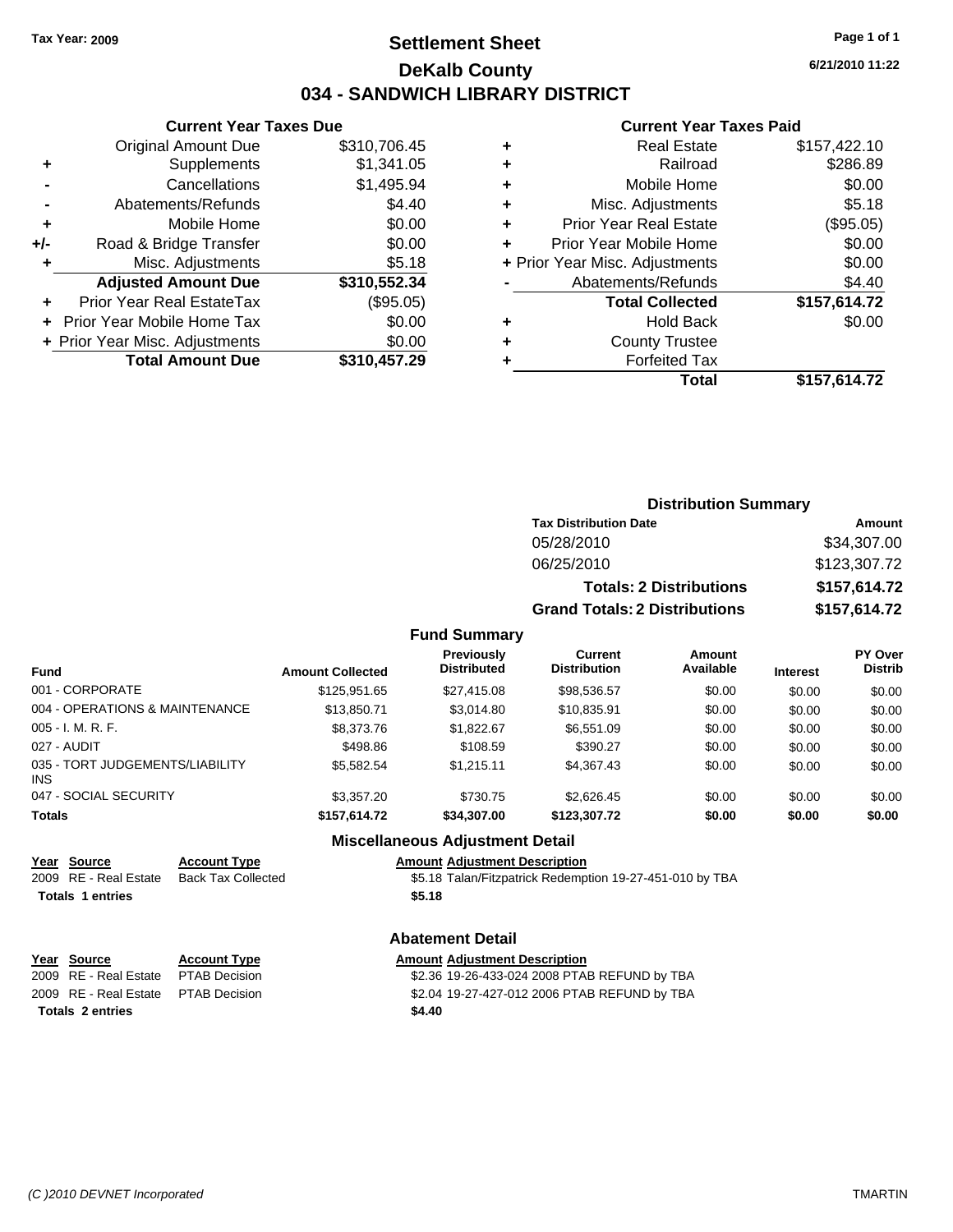### **Settlement Sheet Tax Year: 2009 Page 1 of 1 DeKalb County 035 - SANDWICH ROAD & BRIDGE**

**6/21/2010 11:22**

#### **Current Year Taxes Paid**

|     | <b>Original Amount Due</b>     | \$209,337.54  |
|-----|--------------------------------|---------------|
| ٠   | Supplements                    | \$715.73      |
|     | Cancellations                  | \$799.15      |
|     | Abatements/Refunds             | \$2.34        |
| ٠   | Mobile Home                    | \$0.00        |
| +/- | Road & Bridge Transfer         | (\$21,974.94) |
| ٠   | Misc. Adjustments              | \$3.49        |
|     | <b>Adjusted Amount Due</b>     | \$187,280.33  |
|     | Prior Year Real EstateTax      | (\$50.93)     |
|     | Prior Year Mobile Home Tax     | \$0.00        |
|     | + Prior Year Misc. Adjustments | \$0.00        |
|     | <b>Total Amount Due</b>        | \$187,229.40  |
|     |                                |               |

**Current Year Taxes Due**

|   | <b>Real Estate</b>             | \$84,097.77 |
|---|--------------------------------|-------------|
| ٠ | Railroad                       | \$168.97    |
| ٠ | Mobile Home                    | \$0.00      |
| ٠ | Misc. Adjustments              | \$3.49      |
| ٠ | <b>Prior Year Real Estate</b>  | (\$50.93)   |
| ٠ | Prior Year Mobile Home         | \$0.00      |
|   | + Prior Year Misc. Adjustments | \$0.00      |
|   | Abatements/Refunds             | \$2.34      |
|   | <b>Total Collected</b>         | \$84,216.96 |
| ٠ | <b>Hold Back</b>               | \$0.00      |
| ٠ | <b>County Trustee</b>          |             |
|   | <b>Forfeited Tax</b>           |             |
|   | Total                          | \$84.216.96 |

| <b>Road and Bridge Summary</b> |          |                         | <b>Distribution Summary</b>    |             |  |
|--------------------------------|----------|-------------------------|--------------------------------|-------------|--|
| Municipality                   | Amt. Due | Amt. Distrib.           | <b>Tax Distribution Date</b>   | Amount      |  |
| CITY OF SANDWICH               |          | \$43,284.30 \$21,974.94 | 05/28/2010                     | \$18,327.45 |  |
| Totals                         |          | \$43,284.30 \$21,974.94 | 06/25/2010                     | \$65,889.51 |  |
|                                |          |                         | <b>Totals: 2 Distributions</b> | \$84,216.96 |  |

**Grand Totals: 2 Distributions \$84,216.96 Fund Summary**

| <b>Fund</b>                  | <b>Amount Collected</b> | <b>Previously</b><br><b>Distributed</b> | Current<br><b>Distribution</b> | Amount<br>Available | <b>Interest</b> | PY Over<br><b>Distrib</b> |
|------------------------------|-------------------------|-----------------------------------------|--------------------------------|---------------------|-----------------|---------------------------|
| 007 - ROAD AND BRIDGE        | \$27.471.28             | \$5,976.05                              | \$21,495.23                    | \$0.00              | \$0.00          | \$0.00                    |
| 009 - PERMANENT ROAD         | \$38,185.33             | \$8.311.51                              | \$29.873.82                    | \$0.00              | \$0.00          | \$0.00                    |
| 010 - EQUIPMENT AND BUILDING | \$18,061.56             | \$3,931.32                              | \$14,130.24                    | \$0.00              | \$0.00          | \$0.00                    |
| 047 - SOCIAL SECURITY        | \$498.79                | \$108.57                                | \$390.22                       | \$0.00              | \$0.00          | \$0.00                    |
| Totals                       | \$84,216.96             | \$18,327.45                             | \$65,889.51                    | \$0.00              | \$0.00          | \$0.00                    |
|                              |                         |                                         |                                |                     |                 |                           |

### **Miscellaneous Adjustment Detail**

**Year Source Account Type Amount Adjustment Description** \$3.49 Talan/Fitzpatrick Redemption 19-27-451-010 by TBA

**Totals \$3.49 1 entries**

**Year Source Account Type Amount Adjustment Description** 2009 RE - Real Estate \$1.59 19-26-433-024 2008 PTAB REFUND by TBA PTAB Decision **Totals \$2.97 2 entries**

**Abatement Detail**

2009 RE - Real Estate \$1.38 19-27-427-012 2006 PTAB REFUND by TBA PTAB Decision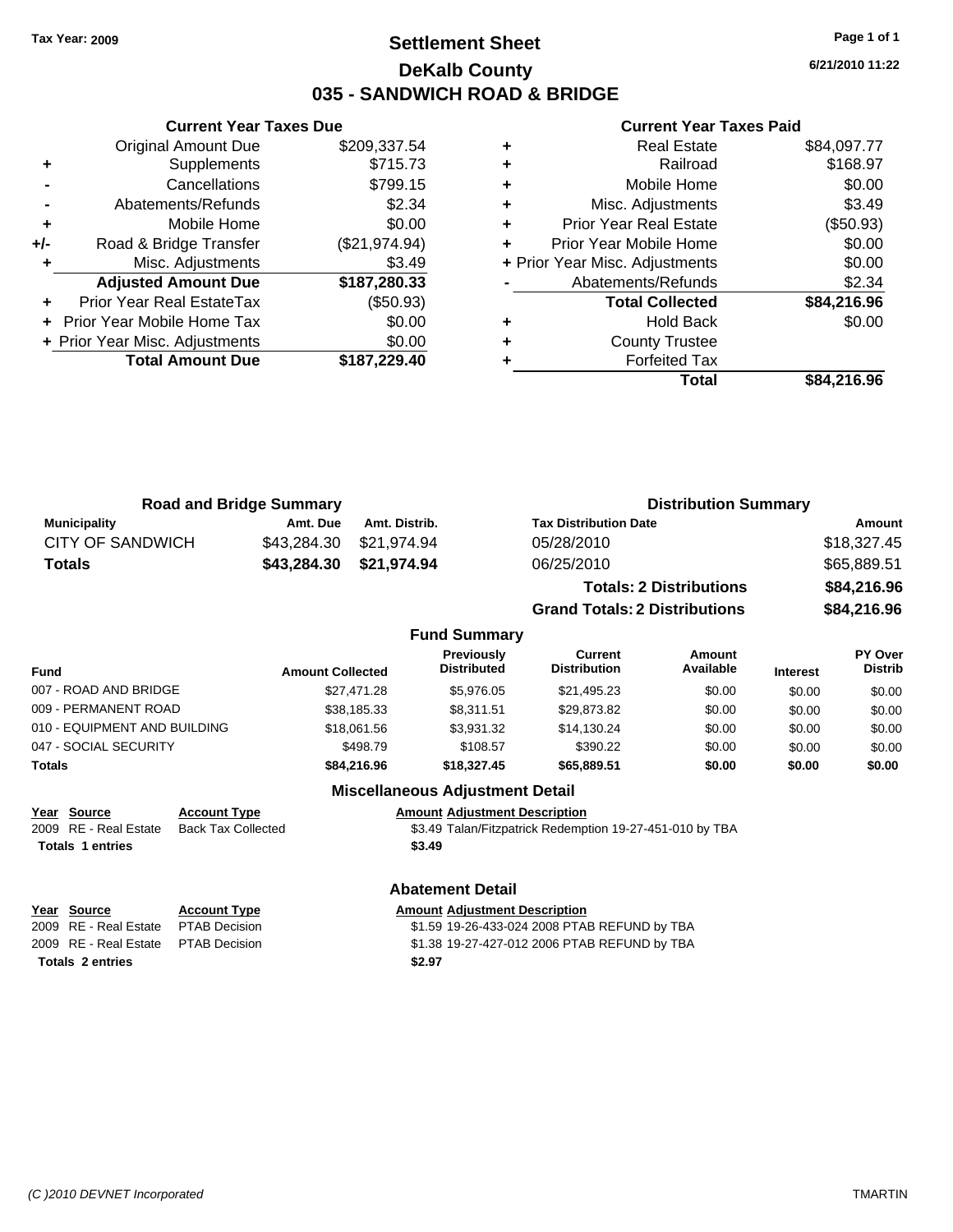### **Settlement Sheet Tax Year: 2009 Page 1 of 1 DeKalb County 036 - SHABBONA TOWNSHIP**

**6/21/2010 11:22**

#### **Current Year Taxes Paid**

|     | OGNOM TOGET GAOS DUC           |             |
|-----|--------------------------------|-------------|
|     | <b>Original Amount Due</b>     | \$84,220.31 |
| ٠   | Supplements                    | \$416.63    |
|     | Cancellations                  | \$568.09    |
|     | Abatements/Refunds             | \$0.00      |
| ٠   | Mobile Home                    | \$0.00      |
| +/- | Road & Bridge Transfer         | \$0.00      |
| ٠   | Misc. Adjustments              | \$0.00      |
|     | <b>Adjusted Amount Due</b>     | \$84,068.85 |
|     | Prior Year Real EstateTax      | \$0.00      |
|     | Prior Year Mobile Home Tax     | \$0.00      |
|     | + Prior Year Misc. Adjustments | \$0.00      |
|     | <b>Total Amount Due</b>        | \$84,068.85 |
|     |                                |             |

**Current Year Taxes Due**

| ٠ | <b>Real Estate</b>             | \$41,943.88 |
|---|--------------------------------|-------------|
| ٠ | Railroad                       | \$928.13    |
| ٠ | Mobile Home                    | \$0.00      |
| ٠ | Misc. Adjustments              | \$0.00      |
| ٠ | <b>Prior Year Real Estate</b>  | \$0.00      |
|   | Prior Year Mobile Home         | \$0.00      |
|   | + Prior Year Misc. Adjustments | \$0.00      |
|   | Abatements/Refunds             | \$0.00      |
|   | <b>Total Collected</b>         | \$42,872.01 |
| ٠ | <b>Hold Back</b>               | \$0.00      |
| ٠ | <b>County Trustee</b>          |             |
|   | <b>Forfeited Tax</b>           |             |
|   | Total                          | \$42,872.01 |
|   |                                |             |

#### **Distribution Summary Tax Distribution Date Amount** 05/28/2010 \$9,509.84 06/25/2010 \$33,362.17 **Totals: 2 Distributions \$42,872.01 Grand Totals: 2 Distributions \$42,872.01 Fund Summary Fund Interest Amount Collected Distributed PY Over Distrib Amount Available Current Distribution Previously** 001 - CORPORATE 6 \$30,440.92 \$6,752.38 \$23,688.54 \$0.00 \$0.00 \$0.00 017 - CEMETERY \$11,070.67 \$2,455.69 \$8,614.98 \$0.00 \$0.00 \$0.00 054 - GENERAL ASSISTANCE  $$1,360.42$   $$301.77$   $$1,058.65$   $$0.00$   $$0.00$   $$0.00$ **Totals \$42,872.01 \$9,509.84 \$33,362.17 \$0.00 \$0.00 \$0.00**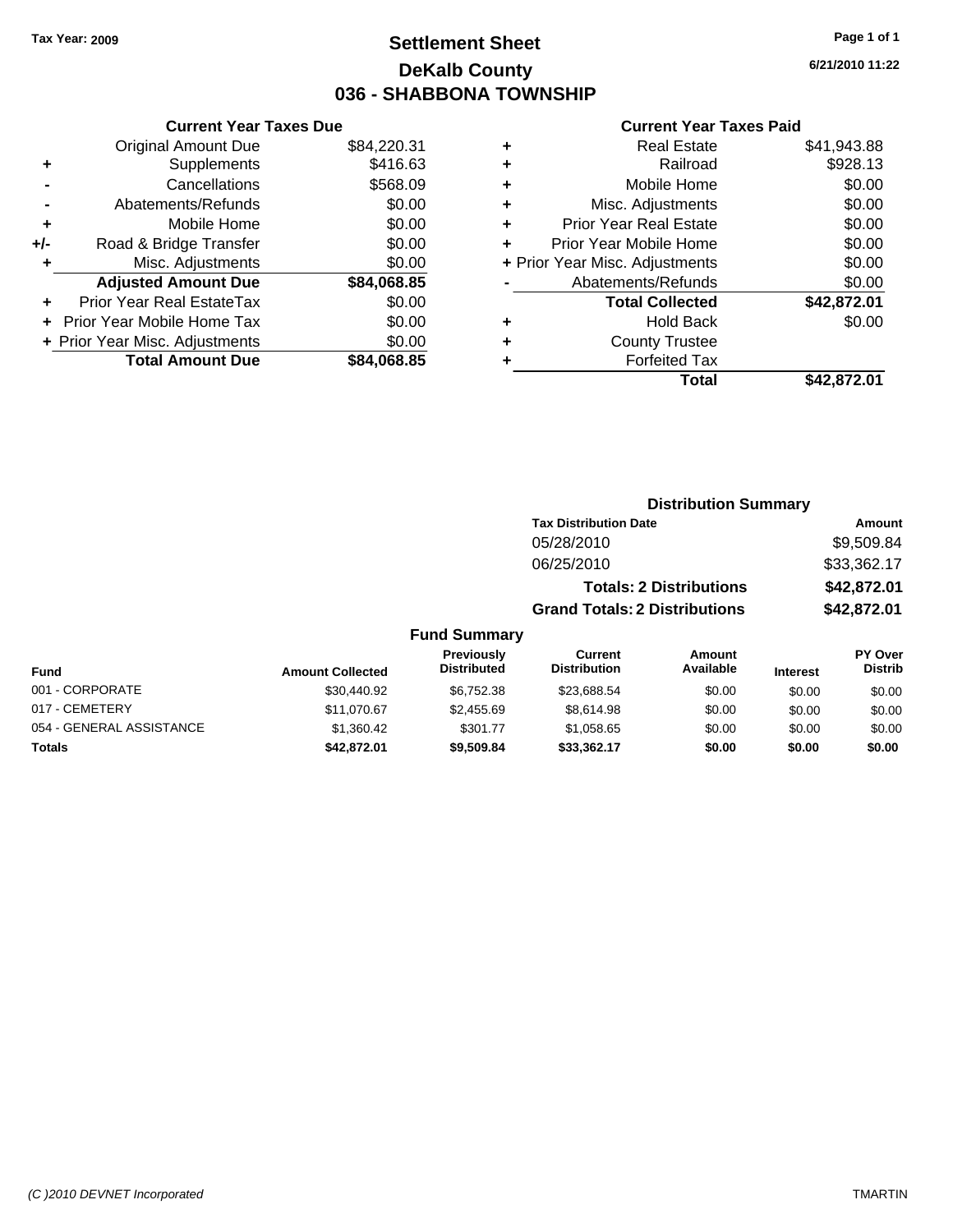### **Settlement Sheet Tax Year: 2009 Page 1 of 1 DeKalb County 037 - SHABBONA ROAD & BRIDGE**

**6/21/2010 11:22**

#### **Current Year Taxes Paid**

|     | <b>Current Year Taxes Due</b>  |              |  |  |  |
|-----|--------------------------------|--------------|--|--|--|
|     | <b>Original Amount Due</b>     | \$128,672.89 |  |  |  |
| ٠   | Supplements                    | \$558.87     |  |  |  |
|     | Cancellations                  | \$762.02     |  |  |  |
|     | Abatements/Refunds             | \$0.00       |  |  |  |
| ٠   | Mobile Home                    | \$0.00       |  |  |  |
| +/- | Road & Bridge Transfer         | (\$7,900.32) |  |  |  |
|     | Misc. Adjustments              | \$0.00       |  |  |  |
|     | <b>Adjusted Amount Due</b>     | \$120,569.42 |  |  |  |
|     | Prior Year Real EstateTax      | \$0.00       |  |  |  |
|     | Prior Year Mobile Home Tax     | \$0.00       |  |  |  |
|     | + Prior Year Misc. Adjustments | \$0.00       |  |  |  |
|     | <b>Total Amount Due</b>        | \$120,569.42 |  |  |  |
|     |                                |              |  |  |  |

| <b>Real Estate</b>            | \$56,262.50                    |
|-------------------------------|--------------------------------|
| Railroad                      | \$1,337.60                     |
| Mobile Home                   | \$0.00                         |
| Misc. Adjustments             | \$0.00                         |
| <b>Prior Year Real Estate</b> | \$0.00                         |
| Prior Year Mobile Home        | \$0.00                         |
|                               | \$0.00                         |
| Abatements/Refunds            | \$0.00                         |
| <b>Total Collected</b>        | \$57,600.10                    |
| <b>Hold Back</b>              | \$0.00                         |
| <b>County Trustee</b>         |                                |
| <b>Forfeited Tax</b>          |                                |
| Total                         | \$57,600.10                    |
|                               | + Prior Year Misc. Adjustments |

| <b>Road and Bridge Summary</b> |             |                     | <b>Distribution Summary</b>          |             |
|--------------------------------|-------------|---------------------|--------------------------------------|-------------|
| <b>Municipality</b>            | Amt. Due    | Amt. Distrib.       | <b>Tax Distribution Date</b>         | Amount      |
| <b>VILLAGE OF LEE</b>          | \$1,989.19  | \$1.014.53          | 05/28/2010                           | \$12,756.20 |
| <b>VILLAGE OF SHABBONA</b>     | \$13,499.21 | \$6,885.79          | 06/25/2010                           | \$44,843.90 |
| Totals                         | \$15,488.40 | \$7,900.32          | <b>Totals: 2 Distributions</b>       | \$57,600.10 |
|                                |             |                     | <b>Grand Totals: 2 Distributions</b> | \$57,600.10 |
|                                |             | <b>Fund Summary</b> |                                      |             |

| unu vunnnar y                |                         |                                         |                                |                     |                 |                           |
|------------------------------|-------------------------|-----------------------------------------|--------------------------------|---------------------|-----------------|---------------------------|
| Fund                         | <b>Amount Collected</b> | <b>Previously</b><br><b>Distributed</b> | Current<br><b>Distribution</b> | Amount<br>Available | <b>Interest</b> | PY Over<br><b>Distrib</b> |
| 007 - ROAD AND BRIDGE        | \$19,787.05             | \$4.368.58                              | \$15,418,47                    | \$0.00              | \$0.00          | \$0.00                    |
| 008 - BRIDGE CONST W/COUNTY  | \$52.20                 | \$11.58                                 | \$40.62                        | \$0.00              | \$0.00          | \$0.00                    |
| 009 - PERMANENT ROAD         | \$30,207.15             | \$6.700.49                              | \$23,506.66                    | \$0.00              | \$0.00          | \$0.00                    |
| 010 - EQUIPMENT AND BUILDING | \$7,553,70              | \$1.675.55                              | \$5.878.15                     | \$0.00              | \$0.00          | \$0.00                    |
| <b>Totals</b>                | \$57,600.10             | \$12,756.20                             | \$44,843,90                    | \$0.00              | \$0.00          | \$0.00                    |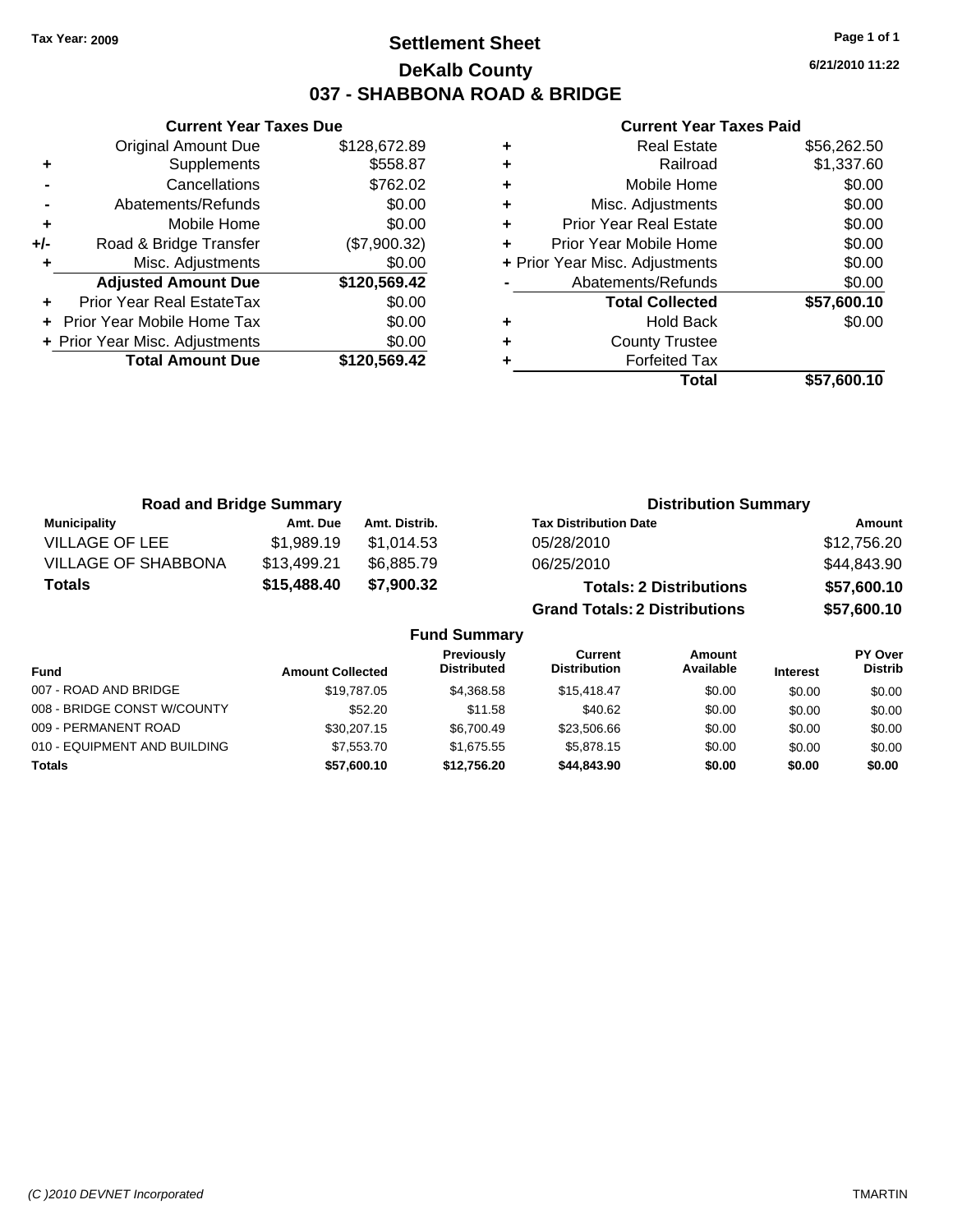### **Settlement Sheet Tax Year: 2009 Page 1 of 1 DeKalb County 038 - SOMONAUK TOWNSHIP**

**6/21/2010 11:22**

#### **Current Year Taxes Paid**

|     | <b>Current Year Taxes Due</b>     |             |  |  |  |
|-----|-----------------------------------|-------------|--|--|--|
|     | <b>Original Amount Due</b>        | \$72,041.17 |  |  |  |
| ٠   | Supplements                       | \$42.48     |  |  |  |
|     | Cancellations                     | \$73.81     |  |  |  |
|     | Abatements/Refunds                | \$0.00      |  |  |  |
| ٠   | Mobile Home                       | \$0.00      |  |  |  |
| +/- | Road & Bridge Transfer            | \$0.00      |  |  |  |
|     | Misc. Adjustments                 | \$0.40      |  |  |  |
|     | <b>Adjusted Amount Due</b>        | \$72,010.24 |  |  |  |
| ÷   | Prior Year Real EstateTax         | (\$32.24)   |  |  |  |
|     | <b>Prior Year Mobile Home Tax</b> | \$0.00      |  |  |  |
|     | + Prior Year Misc. Adjustments    | \$0.00      |  |  |  |
|     | <b>Total Amount Due</b>           | \$71.978.00 |  |  |  |
|     |                                   |             |  |  |  |

| ٠ | <b>Real Estate</b>             | \$37,347.82 |
|---|--------------------------------|-------------|
| ٠ | Railroad                       | \$327.70    |
| ٠ | Mobile Home                    | \$0.00      |
| ٠ | Misc. Adjustments              | \$0.40      |
| ÷ | Prior Year Real Estate         | (\$32.24)   |
|   | Prior Year Mobile Home         | \$0.00      |
|   | + Prior Year Misc. Adjustments | \$0.00      |
|   | Abatements/Refunds             | \$0.00      |
|   | <b>Total Collected</b>         | \$37,643.68 |
| ٠ | <b>Hold Back</b>               | \$0.00      |
| ٠ | <b>County Trustee</b>          |             |
| ٠ | <b>Forfeited Tax</b>           |             |
|   | Total                          | \$37,643.68 |
|   |                                |             |

|                                      |                                                  |                         |                                         |                                                | <b>Distribution Summary</b>    |                 |                           |
|--------------------------------------|--------------------------------------------------|-------------------------|-----------------------------------------|------------------------------------------------|--------------------------------|-----------------|---------------------------|
|                                      |                                                  |                         |                                         | <b>Tax Distribution Date</b>                   |                                |                 | Amount                    |
|                                      |                                                  |                         |                                         | 05/28/2010                                     |                                |                 | \$8,295.96                |
|                                      |                                                  |                         |                                         | 06/25/2010                                     |                                |                 | \$29,347.72               |
|                                      |                                                  |                         |                                         |                                                | <b>Totals: 2 Distributions</b> |                 | \$37,643.68               |
|                                      |                                                  |                         |                                         | <b>Grand Totals: 2 Distributions</b>           | \$37,643.68                    |                 |                           |
|                                      |                                                  |                         | <b>Fund Summary</b>                     |                                                |                                |                 |                           |
| <b>Fund</b>                          |                                                  | <b>Amount Collected</b> | <b>Previously</b><br><b>Distributed</b> | Current<br><b>Distribution</b>                 | Amount<br>Available            | <b>Interest</b> | PY Over<br><b>Distrib</b> |
| 001 - CORPORATE                      |                                                  | \$37,525.70             | \$8,269.96                              | \$29,255.74                                    | \$0.00                         | \$0.00          | \$0.00                    |
| 054 - GENERAL ASSISTANCE             |                                                  | \$117.98                | \$26.00                                 | \$91.98                                        | \$0.00                         | \$0.00          | \$0.00                    |
| Totals                               |                                                  | \$37,643.68             | \$8,295.96                              | \$29,347.72                                    | \$0.00                         | \$0.00          | \$0.00                    |
|                                      |                                                  |                         | <b>Miscellaneous Adjustment Detail</b>  |                                                |                                |                 |                           |
| Year Source<br>2009 RE - Real Estate | <b>Account Type</b><br><b>Back Tax Collected</b> |                         | <b>Amount Adjustment Description</b>    | \$0.40 Johnson Redemption 18-32-424-017 by TBA |                                |                 |                           |

**Totals 1 entries** \$0.40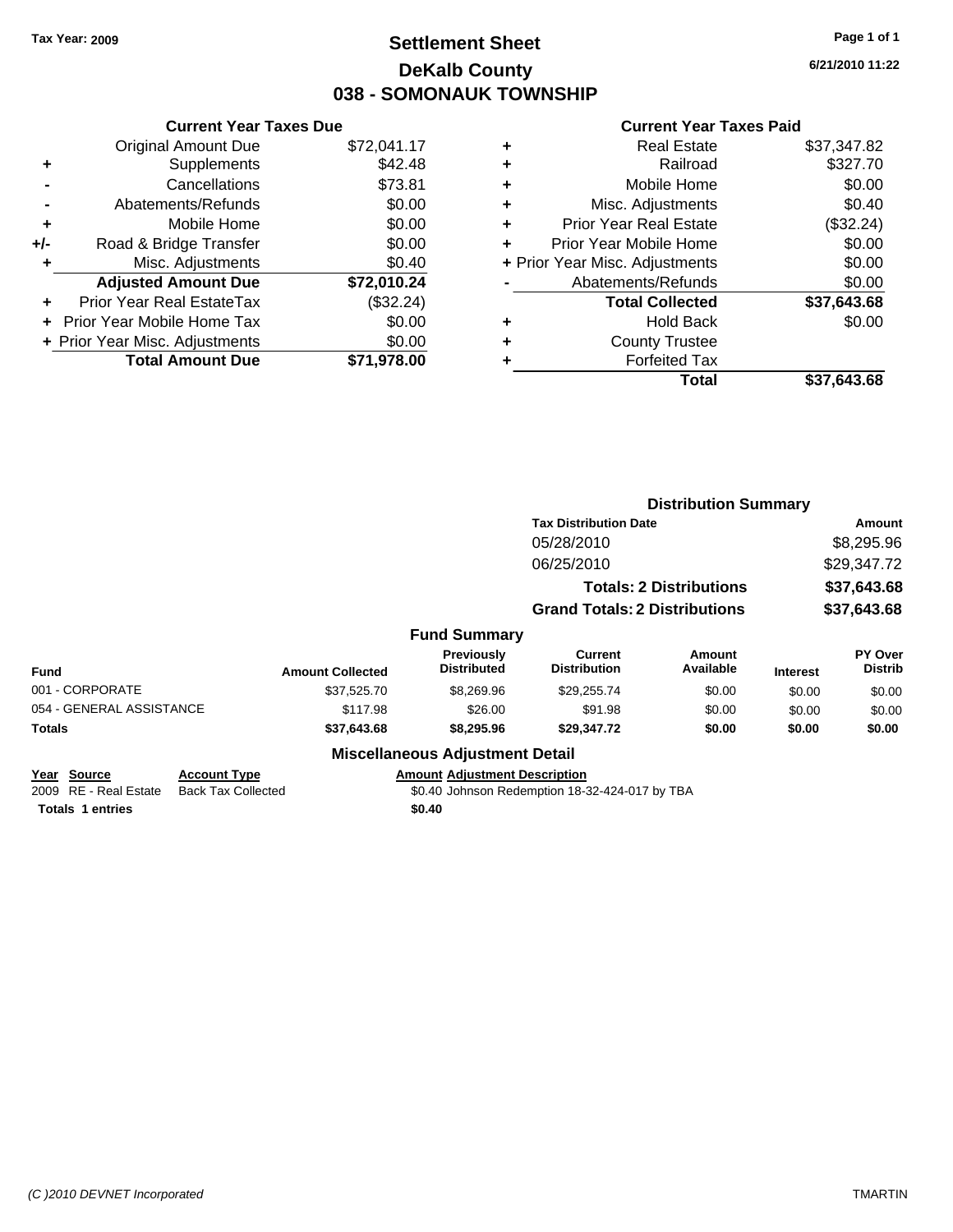**Current Year Taxes Due** Original Amount Due \$223,696.75

**Adjusted Amount Due \$196,217.45**

**Total Amount Due \$196,140.98**

**+** Supplements \$100.55 **-** Cancellations \$175.17 **-** Abatements/Refunds \$0.00 **+** Mobile Home \$0.00 **+/-** Road & Bridge Transfer (\$27,405.93) **+** Misc. Adjustments \$1.25

**+** Prior Year Real EstateTax (\$76.47) **+** Prior Year Mobile Home Tax \$0.00 **+ Prior Year Misc. Adjustments**  $$0.00$ 

### **Settlement Sheet Tax Year: 2009 Page 1 of 1 DeKalb County 039 - SOMONAUK ROAD & BRIDGE**

**6/21/2010 11:22**

#### **Current Year Taxes Paid**

|   | <b>Real Estate</b>             | \$88,651.76 |
|---|--------------------------------|-------------|
| ٠ | Railroad                       | \$905.46    |
| ٠ | Mobile Home                    | \$0.00      |
| ٠ | Misc. Adjustments              | \$1.25      |
| ٠ | <b>Prior Year Real Estate</b>  | (\$76.47)   |
|   | Prior Year Mobile Home         | \$0.00      |
|   | + Prior Year Misc. Adjustments | \$0.00      |
|   | Abatements/Refunds             | \$0.00      |
|   | <b>Total Collected</b>         | \$89,482.00 |
| ٠ | <b>Hold Back</b>               | \$0.00      |
|   | <b>County Trustee</b>          |             |
|   | <b>Forfeited Tax</b>           |             |
|   | Total                          | \$89.482.00 |

| <b>Road and Bridge Summary</b> |                         |               |                                         |                                       | <b>Distribution Summary</b>    |                 |                                  |
|--------------------------------|-------------------------|---------------|-----------------------------------------|---------------------------------------|--------------------------------|-----------------|----------------------------------|
| <b>Municipality</b>            | Amt. Due                | Amt. Distrib. |                                         | <b>Tax Distribution Date</b>          |                                |                 | Amount                           |
| <b>CITY OF SANDWICH</b>        | \$1,069.01              | \$559.29      |                                         | 05/28/2010                            |                                |                 | \$19,691.85                      |
| VILLAGE OF SOMONAUK            | \$51,322.59             | \$26,846,64   |                                         | 06/25/2010                            |                                |                 | \$69,790.15                      |
| <b>Totals</b>                  | \$52,391.60             | \$27,405.93   |                                         |                                       | <b>Totals: 2 Distributions</b> |                 | \$89,482.00                      |
|                                |                         |               |                                         | <b>Grand Totals: 2 Distributions</b>  |                                |                 | \$89,482.00                      |
|                                |                         |               | <b>Fund Summary</b>                     |                                       |                                |                 |                                  |
| Fund                           | <b>Amount Collected</b> |               | <b>Previously</b><br><b>Distributed</b> | <b>Current</b><br><b>Distribution</b> | Amount<br>Available            | <b>Interest</b> | <b>PY Over</b><br><b>Distrib</b> |
| 007 - ROAD AND BRIDGE          |                         | \$51.372.21   | \$11.293.27                             | \$40.078.94                           | \$0.00                         | \$0.00          | \$0.00                           |
| 008 - BRIDGE CONST W/COUNTY    |                         | \$22.45       | \$4.95                                  | \$17.50                               | \$0.00                         | \$0.00          | \$0.00                           |

|                                     |             | Micrallangous Adiustmant Datail |             |        |        |        |
|-------------------------------------|-------------|---------------------------------|-------------|--------|--------|--------|
| Totals                              | \$89.482.00 | \$19,691.85                     | \$69.790.15 | \$0.00 | \$0.00 | \$0.00 |
| 010 - EQUIPMENT AND BUILDING        | \$8,066.31  | \$1.777.64                      | \$6,288,67  | \$0.00 | \$0.00 | \$0.00 |
| 009 - PERMANENT ROAD                | \$30.021.03 | \$6.615.99                      | \$23,405.04 | \$0.00 | \$0.00 | \$0.00 |
| <u> 008 - BRIDGE CONST W/COUNTY</u> | \$22.45     | \$4.95                          | \$17.50     | \$0.00 | \$0.00 | \$0.00 |

### **Miscellaneous Adjustment Detail**

**Year Source Account Type Amount Adjustment Description**

Back Tax Collected **2009 S1.25** Johnson Redemption 18-32-424-017 by TBA

**Totals \$1.25 1 entries**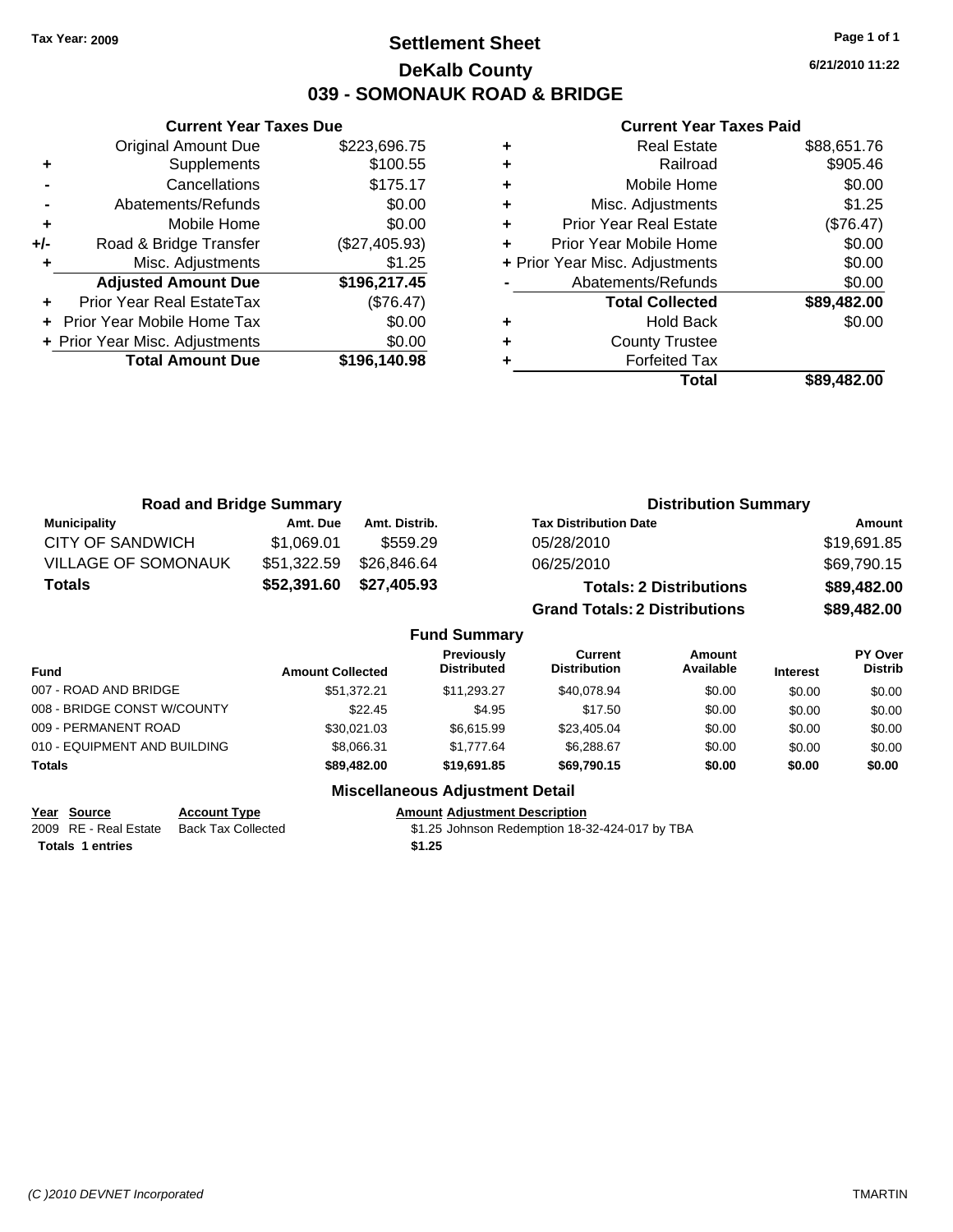**Current Year Taxes Due**

### **Settlement Sheet Tax Year: 2009 Page 1 of 1 DeKalb County 040 - SOUTH GROVE TOWNSHIP**

**6/21/2010 11:22**

#### **Current Year Taxes Paid**

|     |                                  |             |   | <b>Total</b>                   | \$37,503.00 |
|-----|----------------------------------|-------------|---|--------------------------------|-------------|
|     | <b>Total Amount Due</b>          | \$73,981.18 |   | <b>Forfeited Tax</b>           |             |
|     | + Prior Year Misc. Adjustments   | \$0.00      | ٠ | <b>County Trustee</b>          |             |
|     | + Prior Year Mobile Home Tax     | \$0.00      | ٠ | <b>Hold Back</b>               | \$0.00      |
| ٠   | <b>Prior Year Real EstateTax</b> | \$0.00      |   | <b>Total Collected</b>         | \$37,503.00 |
|     | <b>Adjusted Amount Due</b>       | \$73,981.18 |   | Abatements/Refunds             | \$0.00      |
|     | Misc. Adjustments                | \$0.00      |   | + Prior Year Misc. Adjustments | \$0.00      |
| +/- | Road & Bridge Transfer           | \$0.00      |   | Prior Year Mobile Home         | \$0.00      |
| ٠   | Mobile Home                      | \$0.00      | ٠ | <b>Prior Year Real Estate</b>  | \$0.00      |
|     | Abatements/Refunds               | \$0.00      | ٠ | Misc. Adjustments              | \$0.00      |
|     | Cancellations                    | \$753.35    |   | Mobile Home                    | \$0.00      |
| ٠   | Supplements                      | \$713.11    | ٠ | Railroad                       | \$0.00      |
|     | <b>Original Amount Due</b>       | \$74,021.42 | ٠ | <b>Real Estate</b>             | \$37,503.00 |
|     |                                  |             |   |                                |             |

|                                         |                         |                                         |                                       | <b>Distribution Summary</b>    |                 |                                  |
|-----------------------------------------|-------------------------|-----------------------------------------|---------------------------------------|--------------------------------|-----------------|----------------------------------|
|                                         |                         |                                         | <b>Tax Distribution Date</b>          |                                |                 | Amount                           |
|                                         |                         |                                         | 05/28/2010                            |                                |                 | \$9,792.39                       |
|                                         |                         |                                         | 06/25/2010                            |                                |                 | \$27,710.61                      |
|                                         |                         |                                         |                                       | <b>Totals: 2 Distributions</b> |                 | \$37,503.00                      |
|                                         |                         |                                         | <b>Grand Totals: 2 Distributions</b>  |                                |                 | \$37,503.00                      |
|                                         |                         | <b>Fund Summary</b>                     |                                       |                                |                 |                                  |
| <b>Fund</b>                             | <b>Amount Collected</b> | <b>Previously</b><br><b>Distributed</b> | <b>Current</b><br><b>Distribution</b> | Amount<br>Available            | <b>Interest</b> | <b>PY Over</b><br><b>Distrib</b> |
| 001 - CORPORATE                         | \$22,583.67             | \$5,896.81                              | \$16,686.86                           | \$0.00                         | \$0.00          | \$0.00                           |
| 027 - AUDIT                             | \$466.01                | \$121.68                                | \$344.33                              | \$0.00                         | \$0.00          | \$0.00                           |
| 034 - GENERAL ASSISTANCE                | \$8,819.99              | \$2,302.98                              | \$6,517.01                            | \$0.00                         | \$0.00          | \$0.00                           |
| 035 - TORT JUDGEMENTS/LIABILITY<br>INS. | \$3,036.62              | \$792.89                                | \$2,243.73                            | \$0.00                         | \$0.00          | \$0.00                           |
| 047 - SOCIAL SECURITY                   | \$2,596.71              | \$678.03                                | \$1,918.68                            | \$0.00                         | \$0.00          | \$0.00                           |
|                                         |                         |                                         |                                       |                                |                 |                                  |

**Totals \$37,503.00 \$9,792.39 \$27,710.61 \$0.00 \$0.00 \$0.00**

| (C) 2010 DEVNET Incorporated | <b>TMARTIN</b> |
|------------------------------|----------------|
|------------------------------|----------------|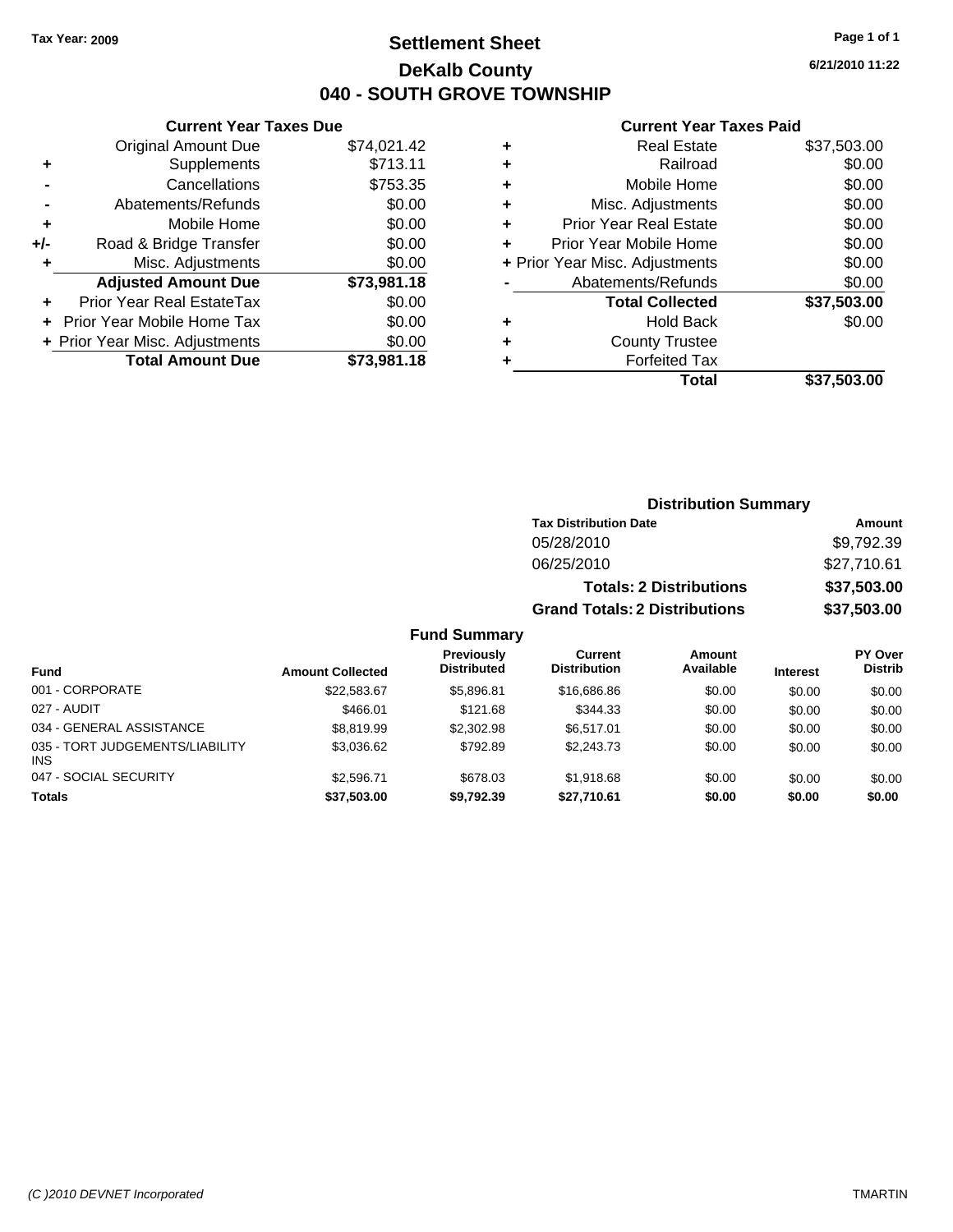### **Settlement Sheet Tax Year: 2009 Page 1 of 1 DeKalb County 041 - SOUTH GROVE ROAD & BRIDGE**

### **Current Year Taxes Due**

| ٠   | Supplements                    | \$1,008.57   |
|-----|--------------------------------|--------------|
|     | Cancellations                  | \$1,065.48   |
|     | Abatements/Refunds             | \$0.00       |
| ٠   | Mobile Home                    | \$0.00       |
| +/- | Road & Bridge Transfer         | \$0.00       |
| ٠   | Misc. Adjustments              | \$0.00       |
|     |                                |              |
|     | <b>Adjusted Amount Due</b>     | \$104,633.22 |
|     | Prior Year Real EstateTax      | \$0.00       |
|     | Prior Year Mobile Home Tax     | \$0.00       |
|     | + Prior Year Misc. Adjustments | \$0.00       |

#### **Current Year Taxes Paid**

|   | <b>Real Estate</b>             | \$53,041.35 |
|---|--------------------------------|-------------|
| ÷ | Railroad                       | \$0.00      |
| ÷ | Mobile Home                    | \$0.00      |
| ٠ | Misc. Adjustments              | \$0.00      |
| ٠ | <b>Prior Year Real Estate</b>  | \$0.00      |
|   | Prior Year Mobile Home         | \$0.00      |
|   | + Prior Year Misc. Adjustments | \$0.00      |
|   | Abatements/Refunds             | \$0.00      |
|   | <b>Total Collected</b>         | \$53,041.35 |
| ٠ | <b>Hold Back</b>               | \$0.00      |
|   | <b>County Trustee</b>          |             |
|   | <b>Forfeited Tax</b>           |             |
|   | Total                          | \$53,041,35 |
|   |                                |             |

| <b>Distribution Summary</b>          |             |  |  |  |
|--------------------------------------|-------------|--|--|--|
| <b>Tax Distribution Date</b>         | Amount      |  |  |  |
| 05/28/2010                           | \$13,849.56 |  |  |  |
| 06/25/2010                           | \$39,191.79 |  |  |  |
| <b>Totals: 2 Distributions</b>       | \$53,041.35 |  |  |  |
| <b>Grand Totals: 2 Distributions</b> | \$53,041.35 |  |  |  |

### **Fund Summary**

| Fund                         | <b>Amount Collected</b> | <b>Previously</b><br><b>Distributed</b> | Current<br><b>Distribution</b> | Amount<br>Available | <b>Interest</b> | PY Over<br><b>Distrib</b> |
|------------------------------|-------------------------|-----------------------------------------|--------------------------------|---------------------|-----------------|---------------------------|
| 007 - ROAD AND BRIDGE        | \$30,104.41             | \$7,860.53                              | \$22,243.88                    | \$0.00              | \$0.00          | \$0.00                    |
| 008 - BRIDGE CONST W/COUNTY  | \$4,563,36              | \$1.191.53                              | \$3.371.83                     | \$0.00              | \$0.00          | \$0.00                    |
| 009 - PERMANENT ROAD         | \$15.179.43             | \$3.963.48                              | \$11.215.95                    | \$0.00              | \$0.00          | \$0.00                    |
| 010 - EQUIPMENT AND BUILDING | \$3,194.15              | \$834.02                                | \$2,360.13                     | \$0.00              | \$0.00          | \$0.00                    |
| <b>Totals</b>                | \$53,041.35             | \$13,849.56                             | \$39.191.79                    | \$0.00              | \$0.00          | \$0.00                    |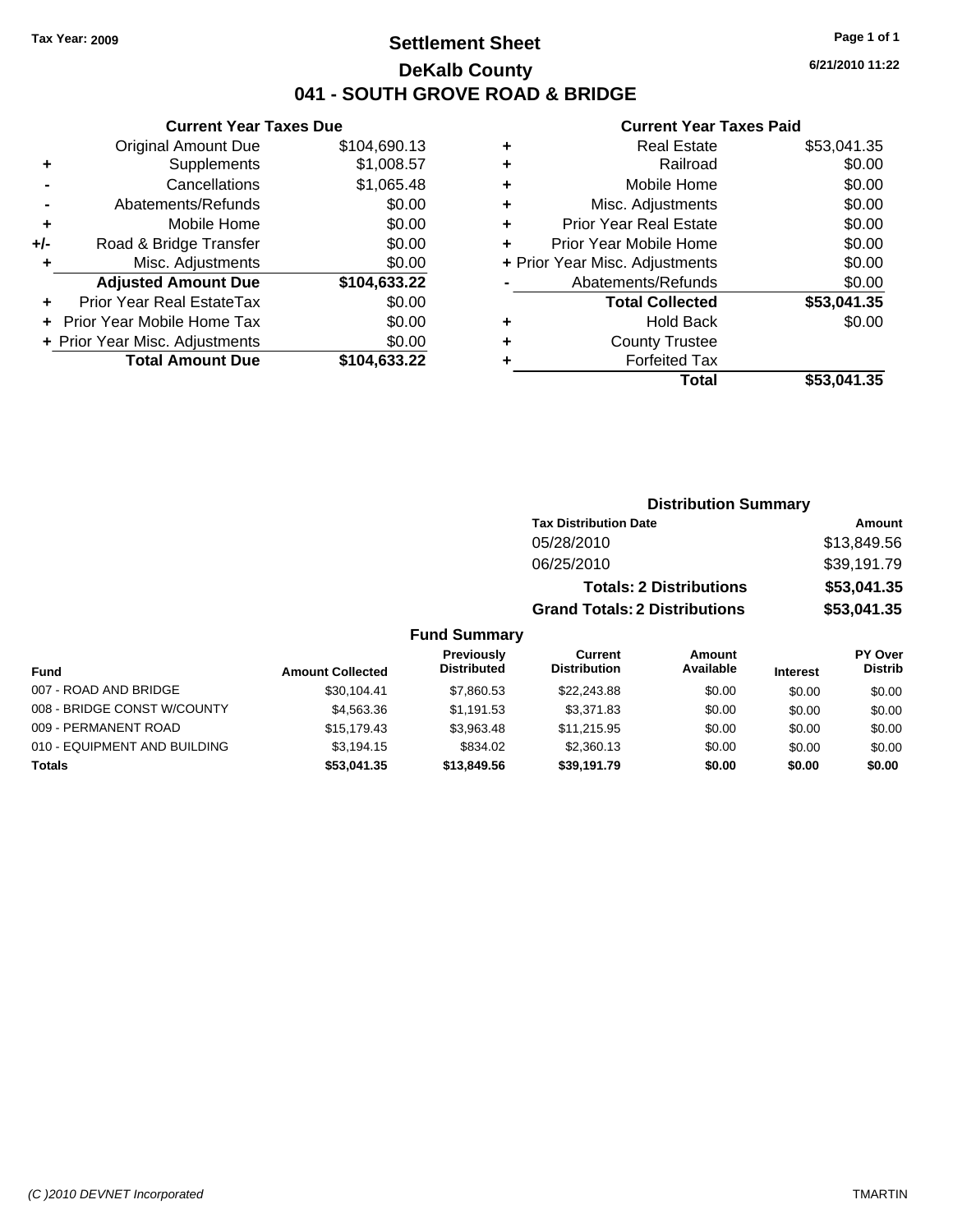### **Settlement Sheet Tax Year: 2009 Page 1 of 1 DeKalb County 042 - SQUAW GROVE TOWNSHIP**

**6/21/2010 11:22**

#### **Current Year Taxes Paid**

| \$118,919.66 |                                |     |
|--------------|--------------------------------|-----|
|              | <b>Original Amount Due</b>     |     |
| \$498.36     | Supplements                    | ٠   |
| \$529.17     | Cancellations                  |     |
| \$0.00       | Abatements/Refunds             |     |
| \$0.00       | Mobile Home                    | ٠   |
| \$0.00       | Road & Bridge Transfer         | +/- |
| \$5.60       | Misc. Adjustments              | ٠   |
| \$118,894.45 | <b>Adjusted Amount Due</b>     |     |
| \$0.00       | Prior Year Real EstateTax      | ٠   |
| \$0.00       | Prior Year Mobile Home Tax     |     |
|              |                                |     |
| \$0.00       | + Prior Year Misc. Adjustments |     |
|              |                                |     |

|   | <b>Real Estate</b>             | \$59,919.15 |
|---|--------------------------------|-------------|
| ٠ | Railroad                       | \$387.17    |
| ٠ | Mobile Home                    | \$0.00      |
| ٠ | Misc. Adjustments              | \$5.60      |
| ÷ | Prior Year Real Estate         | \$0.00      |
| ÷ | Prior Year Mobile Home         | \$0.00      |
|   | + Prior Year Misc. Adjustments | \$0.00      |
|   | Abatements/Refunds             | \$0.00      |
|   | <b>Total Collected</b>         | \$60,311.92 |
| ٠ | <b>Hold Back</b>               | \$0.00      |
| ٠ | <b>County Trustee</b>          |             |
| ٠ | <b>Forfeited Tax</b>           |             |
|   | Total                          | \$60,311.92 |
|   |                                |             |

|                          |                         |                                  | <b>Distribution Summary</b>           |                     |                 |                           |
|--------------------------|-------------------------|----------------------------------|---------------------------------------|---------------------|-----------------|---------------------------|
|                          |                         |                                  | <b>Tax Distribution Date</b>          |                     |                 | Amount                    |
|                          |                         |                                  | 05/28/2010                            |                     |                 | \$13,757.43               |
|                          |                         |                                  | 06/25/2010                            |                     |                 | \$46,554.49               |
|                          |                         |                                  | <b>Totals: 2 Distributions</b>        |                     | \$60,311.92     |                           |
|                          |                         |                                  | <b>Grand Totals: 2 Distributions</b>  |                     |                 | \$60,311.92               |
|                          |                         | <b>Fund Summary</b>              |                                       |                     |                 |                           |
| <b>Fund</b>              | <b>Amount Collected</b> | Previously<br><b>Distributed</b> | <b>Current</b><br><b>Distribution</b> | Amount<br>Available | <b>Interest</b> | PY Over<br><b>Distrib</b> |
| 001 - CORPORATE          | \$38,618.74             | \$8,809.11                       | \$29,809.63                           | \$0.00              | \$0.00          | \$0.00                    |
| 017 - CEMETERY           | \$6.585.04              | \$1,502.08                       | \$5,082.96                            | \$0.00              | \$0.00          | \$0.00                    |
| 019 - COMMUNITY BUILDING | \$13,359.57             | \$3,047.38                       | \$10,312.19                           | \$0.00              | \$0.00          | \$0.00                    |
| 054 - GENERAL ASSISTANCE | \$1,748.57              | \$398.86                         | \$1,349.71                            | \$0.00              | \$0.00          | \$0.00                    |
| Totals                   | \$60,311.92             | \$13,757.43                      | \$46,554.49                           | \$0.00              | \$0.00          | \$0.00                    |
|                          |                         | Micoollangous Adjustment Detail  |                                       |                     |                 |                           |

### **Miscellaneous Adjustment Detail**

**Totals \$5.60 2 entries**

**Year Source Account Type Amount Adjustment Description** \$1.98 Indy Mac Bank Redemption 15-15-280-027 by TBA 2009 RE - Real Estate Back Tax Collected \$3.62 Riedelsperger Redemption 15-15-228-035 by TBA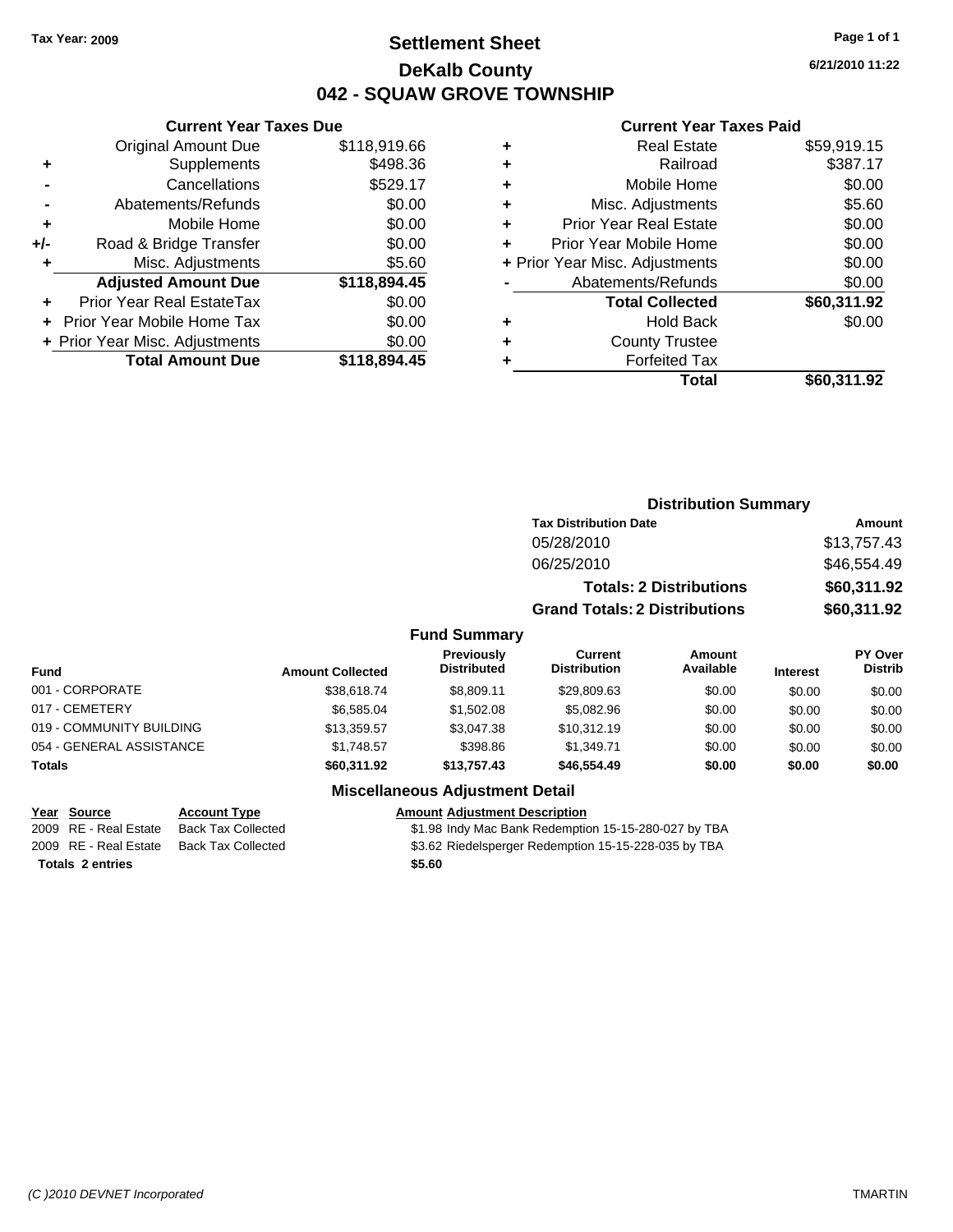### **Settlement Sheet Tax Year: 2009 Page 1 of 1 DeKalb County 043 - HINCKLEY PUBLIC LIBRARY DISTRICT**

**6/21/2010 11:22**

### **Current Year Taxes Paid**

|     | <b>Current Year Taxes Due</b>  |              |  |  |  |
|-----|--------------------------------|--------------|--|--|--|
|     | <b>Original Amount Due</b>     | \$155,825.18 |  |  |  |
| ٠   | Supplements                    | \$653.04     |  |  |  |
|     | Cancellations                  | \$693.41     |  |  |  |
|     | Abatements/Refunds             | \$0.00       |  |  |  |
| ٠   | Mobile Home                    | \$0.00       |  |  |  |
| +/- | Road & Bridge Transfer         | \$0.00       |  |  |  |
| ٠   | Misc. Adjustments              | \$7.34       |  |  |  |
|     | <b>Adjusted Amount Due</b>     | \$155,792.15 |  |  |  |
| ٠   | Prior Year Real EstateTax      | \$0.00       |  |  |  |
|     | Prior Year Mobile Home Tax     | \$0.00       |  |  |  |
|     | + Prior Year Misc. Adjustments | \$0.00       |  |  |  |
|     | <b>Total Amount Due</b>        | \$155,792.15 |  |  |  |

|   | <b>Real Estate</b>             | \$78,514.06 |
|---|--------------------------------|-------------|
| ٠ | Railroad                       | \$507.33    |
| ٠ | Mobile Home                    | \$0.00      |
| ٠ | Misc. Adjustments              | \$7.34      |
| ٠ | <b>Prior Year Real Estate</b>  | \$0.00      |
|   | Prior Year Mobile Home         | \$0.00      |
|   | + Prior Year Misc. Adjustments | \$0.00      |
|   | Abatements/Refunds             | \$0.00      |
|   | <b>Total Collected</b>         | \$79,028.73 |
| ٠ | Hold Back                      | \$0.00      |
| ٠ | <b>County Trustee</b>          |             |
|   | <b>Forfeited Tax</b>           |             |
|   | Total                          | \$79.028.73 |
|   |                                |             |

### **Distribution Summary Tax Distribution Date Amount** 05/28/2010 \$18,026.72 06/25/2010 \$61,002.01 **Totals: 2 Distributions \$79,028.73 Grand Totals: 2 Distributions \$79,028.73**

#### **Fund Summary**

| <b>Fund</b>                                   | <b>Amount Collected</b> | <b>Previously</b><br><b>Distributed</b> | Current<br><b>Distribution</b> | Amount<br>Available | <b>Interest</b> | PY Over<br><b>Distrib</b> |
|-----------------------------------------------|-------------------------|-----------------------------------------|--------------------------------|---------------------|-----------------|---------------------------|
| 001 - CORPORATE                               | \$66,586.46             | \$15,188.60                             | \$51,397.86                    | \$0.00              | \$0.00          | \$0.00                    |
| 004 - OPERATIONS & MAINTENANCE                | \$2,536.65              | \$578.62                                | \$1,958.03                     | \$0.00              | \$0.00          | \$0.00                    |
| $005 - I. M. R. F.$                           | \$4,009.60              | \$914.60                                | \$3,095.00                     | \$0.00              | \$0.00          | \$0.00                    |
| 027 - AUDIT                                   | \$12.96                 | \$2.96                                  | \$10.00                        | \$0.00              | \$0.00          | \$0.00                    |
| 035 - TORT JUDGEMENTS/LIABILITY<br><b>INS</b> | \$2.941.53              | \$670.97                                | \$2,270.56                     | \$0.00              | \$0.00          | \$0.00                    |
| 047 - SOCIAL SECURITY                         | \$2.941.53              | \$670.97                                | \$2,270.56                     | \$0.00              | \$0.00          | \$0.00                    |
| <b>Totals</b>                                 | \$79,028.73             | \$18,026,72                             | \$61,002.01                    | \$0.00              | \$0.00          | \$0.00                    |

### **Miscellaneous Adjustment Detail**

| Year Source             | <b>Account Type</b> | <b>Amount Adjustment Description</b>                 |
|-------------------------|---------------------|------------------------------------------------------|
| 2009 RE - Real Estate   | Back Tax Collected  | \$2.60 Indy Mac Bank Redemption 15-15-280-027 by TBA |
| 2009 RE - Real Estate   | Back Tax Collected  | \$4.74 Riedelsperger Redemption 15-15-228-035 by TBA |
| <b>Totals 2 entries</b> |                     | \$7.34                                               |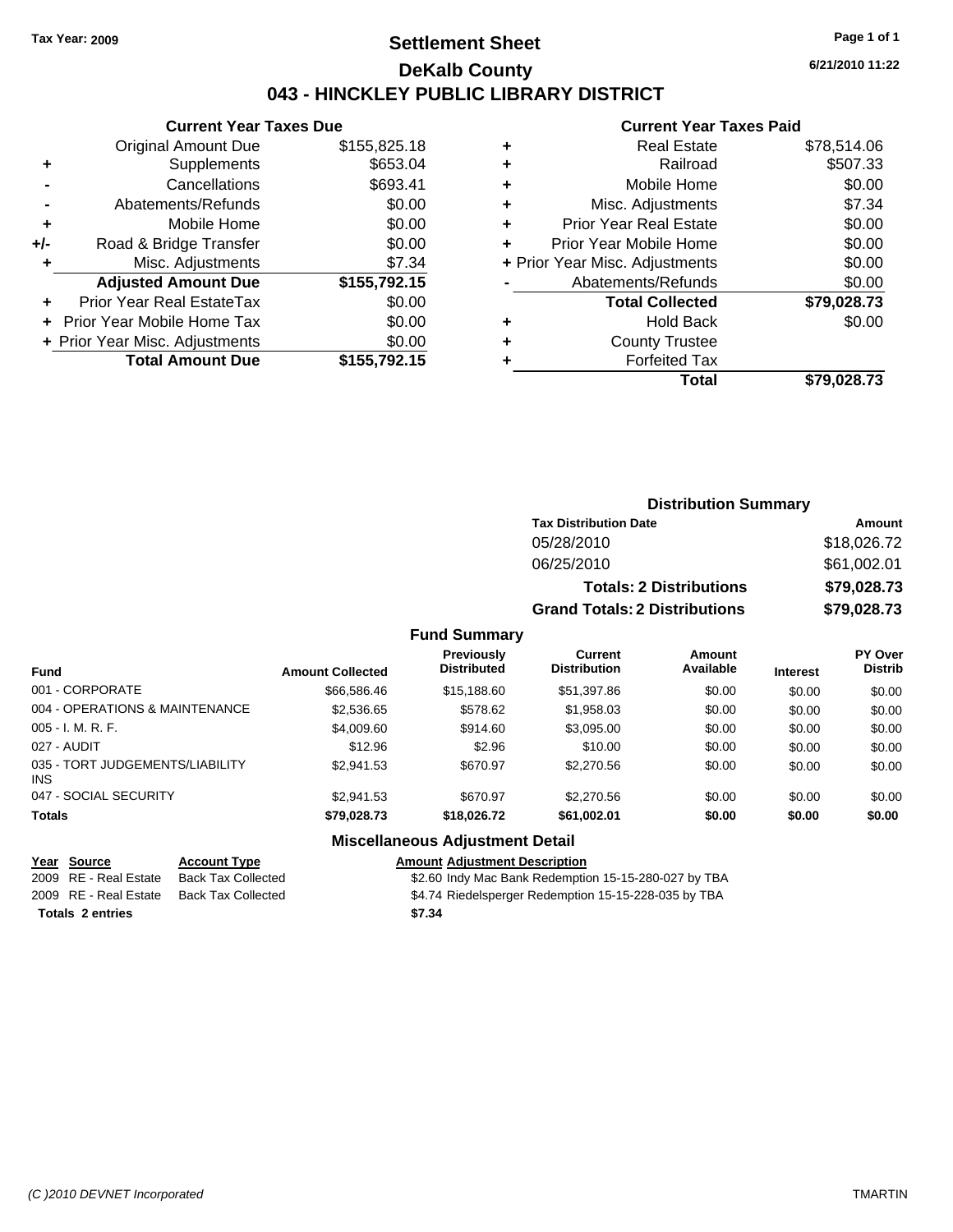### **Settlement Sheet Tax Year: 2009 Page 1 of 1 DeKalb County 044 - SQUAW GROVE ROAD & BRIDGE**

**6/21/2010 11:22**

#### **Current Year Taxes Paid**

|       | <b>Original Amount Due</b>     | \$307,022.24  |
|-------|--------------------------------|---------------|
| ٠     | Supplements                    | \$1,094.56    |
|       | Cancellations                  | \$1,164.51    |
|       | Abatements/Refunds             | \$0.00        |
| ÷     | Mobile Home                    | \$0.00        |
| $+/-$ | Road & Bridge Transfer         | (\$22,897.85) |
| ٠     | Misc. Adjustments              | \$14.46       |
|       | <b>Adjusted Amount Due</b>     | \$284,068.90  |
|       | Prior Year Real EstateTax      | \$0.00        |
|       | Prior Year Mobile Home Tax     | \$0.00        |
|       | + Prior Year Misc. Adjustments | \$0.00        |
|       | <b>Total Amount Due</b>        | \$284,068.90  |
|       |                                |               |

**Current Year Taxes Due**

|   | <b>Real Estate</b>             | \$131,853.96 |
|---|--------------------------------|--------------|
| ٠ | Railroad                       | \$944.54     |
| ٠ | Mobile Home                    | \$0.00       |
| ٠ | Misc. Adjustments              | \$14.46      |
| ٠ | <b>Prior Year Real Estate</b>  | \$0.00       |
|   | Prior Year Mobile Home         | \$0.00       |
|   | + Prior Year Misc. Adjustments | \$0.00       |
|   | Abatements/Refunds             | \$0.00       |
|   | <b>Total Collected</b>         | \$132,812.96 |
|   | Hold Back                      | \$0.00       |
| ٠ | <b>County Trustee</b>          |              |
|   | <b>Forfeited Tax</b>           |              |
|   | Total                          | \$132,812.96 |

**Grand Totals: 2 Distributions \$132,812.96**

| <b>Road and Bridge Summary</b> |             |                         | <b>Distribution Summary</b>    |              |  |
|--------------------------------|-------------|-------------------------|--------------------------------|--------------|--|
| <b>Municipality</b>            | Amt. Due    | Amt. Distrib.           | <b>Tax Distribution Date</b>   | Amount       |  |
| <b>VILLAGE OF HINCKLEY</b>     |             | \$45,136.46 \$22,897.85 | 05/28/2010                     | \$30,274.20  |  |
| Totals                         | \$45,136.46 | \$22,897.85             | 06/25/2010                     | \$102,538.76 |  |
|                                |             |                         | <b>Totals: 2 Distributions</b> | \$132,812.96 |  |

**Fund Summary Fund Interest Amount Collected Distributed PY Over Distrib Amount Available Current Distribution Previously** 007 - ROAD AND BRIDGE 60.00 \$48,107.69 \$10,952.50 \$37,155.19 \$0.00 \$0.00 \$0.00 008 - BRIDGE CONST W/COUNTY  $$1,016.32$   $$231.83$   $$784.49$   $$0.00$   $$0.00$   $$0.00$ 009 - PERMANENT ROAD \$65,932.16 \$15,039.46 \$50,892.70 \$0.00 \$0.00 \$0.00 010 - EQUIPMENT AND BUILDING \$16,232.22 \$3,702.65 \$12,529.57 \$0.00 \$0.00 \$0.00 035 - TORT JUDGEMENTS/LIABILITY INS \$1,524.57 \$347.76 \$1,176.81 \$0.00 \$0.00 \$0.00 **Totals \$132,812.96 \$30,274.20 \$102,538.76 \$0.00 \$0.00 \$0.00 Miscellaneous Adjustment Detail Year Source Account Type Amount Adjustment Description**

# **Totals \$14.46 2 entries**

2009 RE - Real Estate Back Tax Collected \$5.12 Indy Mac Bank Redemption 15-15-280-027 by TBA 2009 RE - Real Estate Back Tax Collected \$9.34 Riedelsperger Redemption 15-15-228-035 by TBA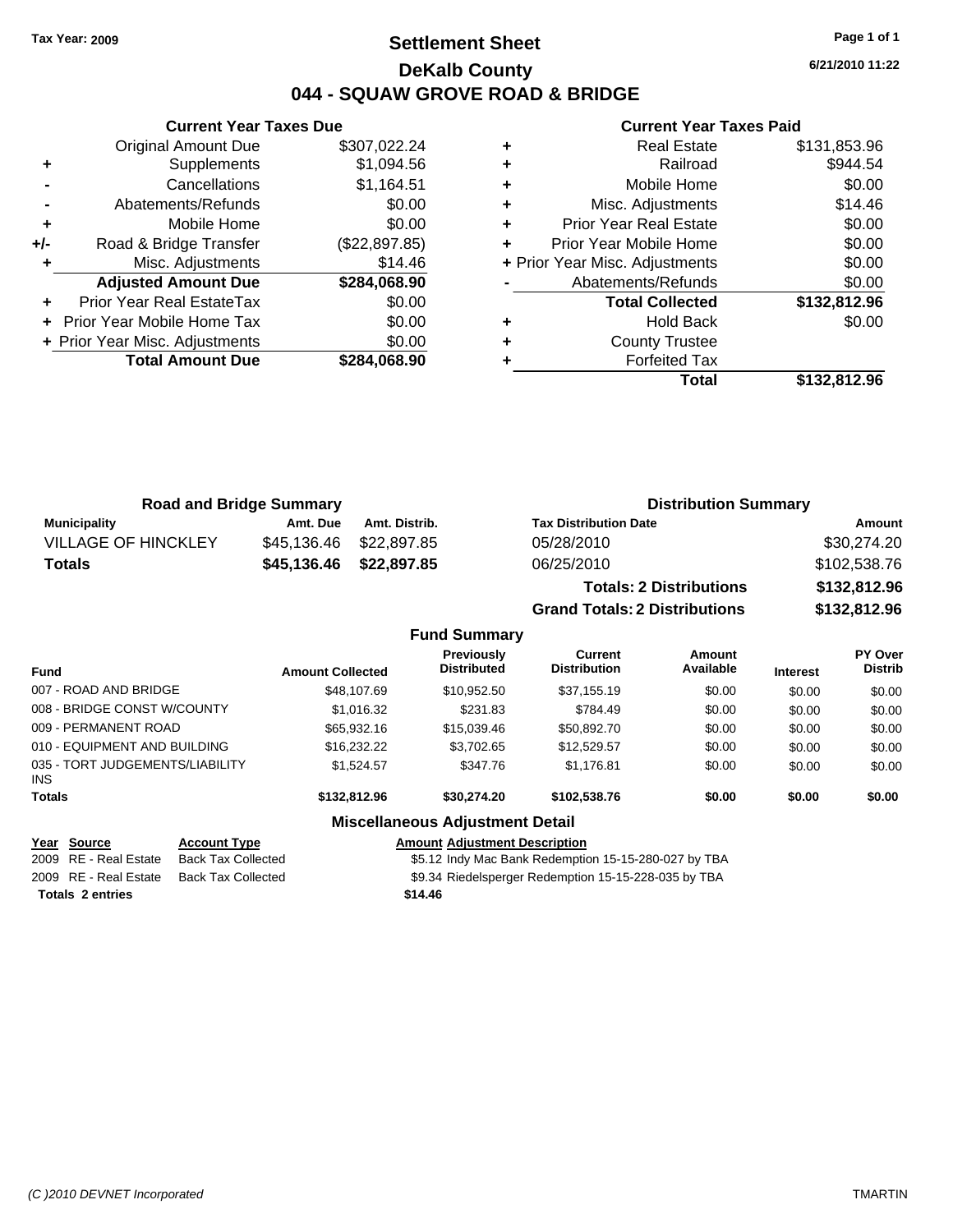### **Settlement Sheet Tax Year: 2009 Page 1 of 1 DeKalb County 045 - SYCAMORE TOWNSHIP**

### **Current Year Taxes Due**

|       | <b>Original Amount Due</b>     | \$375,047.81 |
|-------|--------------------------------|--------------|
| ٠     | Supplements                    | \$1,906.25   |
|       | Cancellations                  | \$2,064.84   |
|       | Abatements/Refunds             | \$0.00       |
| ٠     | Mobile Home                    | \$0.00       |
| $+/-$ | Road & Bridge Transfer         | \$0.00       |
| ٠     | Misc. Adjustments              | \$0.00       |
|       | <b>Adjusted Amount Due</b>     | \$374,889.22 |
|       | Prior Year Real EstateTax      | \$0.00       |
|       | Prior Year Mobile Home Tax     | \$0.00       |
|       | + Prior Year Misc. Adjustments | \$0.00       |
|       | <b>Total Amount Due</b>        | \$374.889.22 |

#### **Current Year Taxes Paid**

|   | <b>Real Estate</b>             | \$188,130.94 |
|---|--------------------------------|--------------|
| ٠ | Railroad                       | \$69.81      |
| ٠ | Mobile Home                    | \$0.00       |
| ÷ | Misc. Adjustments              | \$0.00       |
| ٠ | <b>Prior Year Real Estate</b>  | \$0.00       |
|   | Prior Year Mobile Home         | \$0.00       |
|   | + Prior Year Misc. Adjustments | \$0.00       |
|   | Abatements/Refunds             | \$0.00       |
|   | <b>Total Collected</b>         | \$188,200.75 |
| ٠ | <b>Hold Back</b>               | \$0.00       |
|   | <b>County Trustee</b>          |              |
|   | <b>Forfeited Tax</b>           |              |
|   | Total                          | \$188,200.75 |
|   |                                |              |

**6/21/2010 11:22**

|           |                                         |                                       | <b>Distribution Summary</b>    |                 |                                  |
|-----------|-----------------------------------------|---------------------------------------|--------------------------------|-----------------|----------------------------------|
|           |                                         | <b>Tax Distribution Date</b>          |                                |                 | Amount                           |
|           |                                         | 05/28/2010                            |                                |                 | \$39,056.52                      |
|           |                                         | 06/25/2010                            |                                |                 | \$149,144.23                     |
|           |                                         |                                       | <b>Totals: 2 Distributions</b> |                 | \$188,200.75                     |
|           |                                         | <b>Grand Totals: 2 Distributions</b>  |                                |                 | \$188,200.75                     |
|           | <b>Fund Summary</b>                     |                                       |                                |                 |                                  |
| ollected: | <b>Previously</b><br><b>Distributed</b> | <b>Current</b><br><b>Distribution</b> | Amount<br>Available            | <b>Interest</b> | <b>PY Over</b><br><b>Distrib</b> |

| <b>Amount Collected</b> | <b>FICVIOUSIV</b><br><b>Distributed</b> | <b>VULLELLE</b><br><b>Distribution</b> | Allivulit<br>Available | <b>Interest</b> | г і меі<br><b>Distrib</b> |
|-------------------------|-----------------------------------------|----------------------------------------|------------------------|-----------------|---------------------------|
| \$178,657.07            | \$37.075.95                             | \$141.581.12                           | \$0.00                 | \$0.00          | \$0.00                    |
| \$7.033.07              | \$1.459.55                              | \$5,573,52                             | \$0.00                 | \$0.00          | \$0.00                    |
| \$2.510.61              | \$521.02                                | \$1,989.59                             | \$0.00                 | \$0.00          | \$0.00                    |
| \$188,200.75            | \$39.056.52                             | \$149,144.23                           | \$0.00                 | \$0.00          | \$0.00                    |
|                         |                                         |                                        |                        |                 |                           |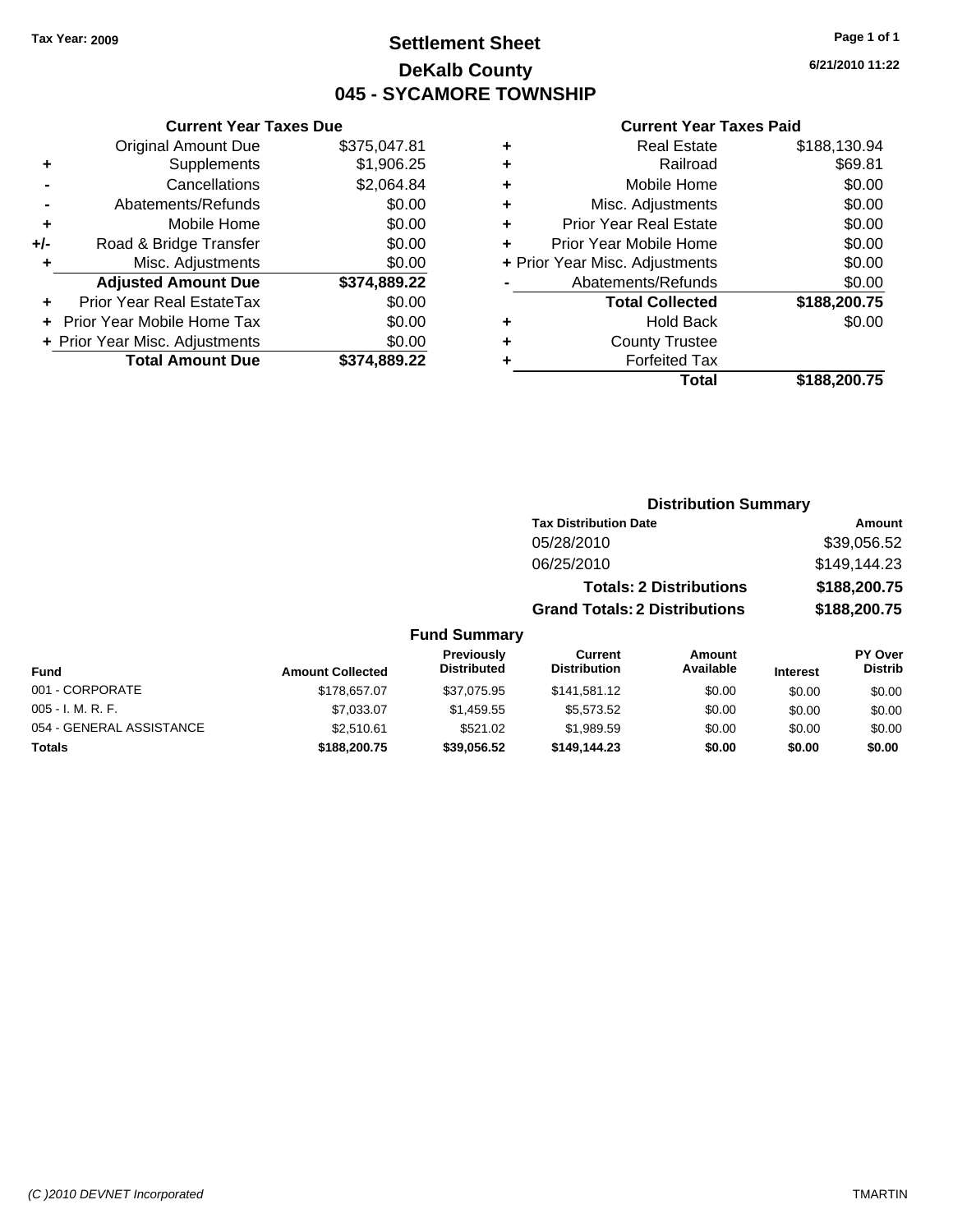### **Settlement Sheet Tax Year: 2009 Page 1 of 1 DeKalb County 046 - SYCAMORE ROAD & BRIDGE**

**6/21/2010 11:22**

#### **Current Year Taxes Paid**

|     | <b>Current Year Taxes Due</b>     |               |
|-----|-----------------------------------|---------------|
|     | <b>Original Amount Due</b>        | \$779,616.37  |
| ٠   | Supplements                       | \$3,848.73    |
|     | Cancellations                     | \$4,169.02    |
|     | Abatements/Refunds                | \$0.00        |
| ٠   | Mobile Home                       | \$0.00        |
| +/- | Road & Bridge Transfer            | (\$11,228.80) |
| ٠   | Misc. Adjustments                 | \$0.00        |
|     | <b>Adjusted Amount Due</b>        | \$768,067.28  |
|     | Prior Year Real EstateTax         | \$0.00        |
|     | <b>Prior Year Mobile Home Tax</b> | \$0.00        |
|     | + Prior Year Misc. Adjustments    | \$0.00        |
|     | <b>Total Amount Due</b>           | \$768,067.28  |
|     |                                   |               |

|   | <b>Real Estate</b>             | \$379,839.61 |
|---|--------------------------------|--------------|
| ٠ | Railroad                       | \$145.12     |
| ٠ | Mobile Home                    | \$0.00       |
| ٠ | Misc. Adjustments              | \$0.00       |
| ÷ | <b>Prior Year Real Estate</b>  | \$0.00       |
| ٠ | Prior Year Mobile Home         | \$0.00       |
|   | + Prior Year Misc. Adjustments | \$0.00       |
|   | Abatements/Refunds             | \$0.00       |
|   | <b>Total Collected</b>         | \$379,984.73 |
| ٠ | <b>Hold Back</b>               | \$0.00       |
| ٠ | <b>County Trustee</b>          |              |
| ٠ | <b>Forfeited Tax</b>           |              |
|   | Total                          | \$379.984.73 |

**Grand Totals: 2 Distributions \$379,984.73**

| <b>Road and Bridge Summary</b> |          | <b>Distribution Summary</b> |                                |              |
|--------------------------------|----------|-----------------------------|--------------------------------|--------------|
| Municipality                   | Amt. Due | Amt. Distrib.               | <b>Tax Distribution Date</b>   | Amount       |
| <b>CITY OF SYCAMORE</b>        |          | \$22,367.46 \$11,228.80     | 05/28/2010                     | \$78,855.56  |
| Totals                         |          | \$22,367.46 \$11,228.80     | 06/25/2010                     | \$301,129.17 |
|                                |          |                             | <b>Totals: 2 Distributions</b> | \$379,984.73 |

**Fund Summary Fund Interest Amount Collected Distributed PY Over Distrib Amount Available Current Distribution Previously** 005 - I. M. R. F. \$7,531.22 \$1,562.91 \$5,968.31 \$0.00 \$0.00 \$0.00 007 - ROAD AND BRIDGE \$18,879.78 \$3,917.17 \$14,962.61 \$0.00 \$0.00 \$0.00 008 - BRIDGE CONST W/COUNTY  $$2,510.43$   $$520.98$   $$1,989.45$   $$0.00$   $$0.00$   $$0.00$ 009 - PERMANENT ROAD \$301,351.40 \$62,538.02 \$238,813.38 \$0.00 \$0.00 \$0.00 \$0.00 010 - EQUIPMENT AND BUILDING \$25,105.34 \$5,209.99 \$19,895.35 \$0.00 \$0.00 \$0.00 035 - TORT JUDGEMENTS/LIABILITY INS \$17,573.71 \$3,646.99 \$13,926.72 \$0.00 \$0.00 \$0.00 047 - SOCIAL SECURITY \$7,032.85 \$1,459.50 \$5,573.35 \$0.00 \$0.00 \$0.00 **Totals \$379,984.73 \$78,855.56 \$301,129.17 \$0.00 \$0.00 \$0.00**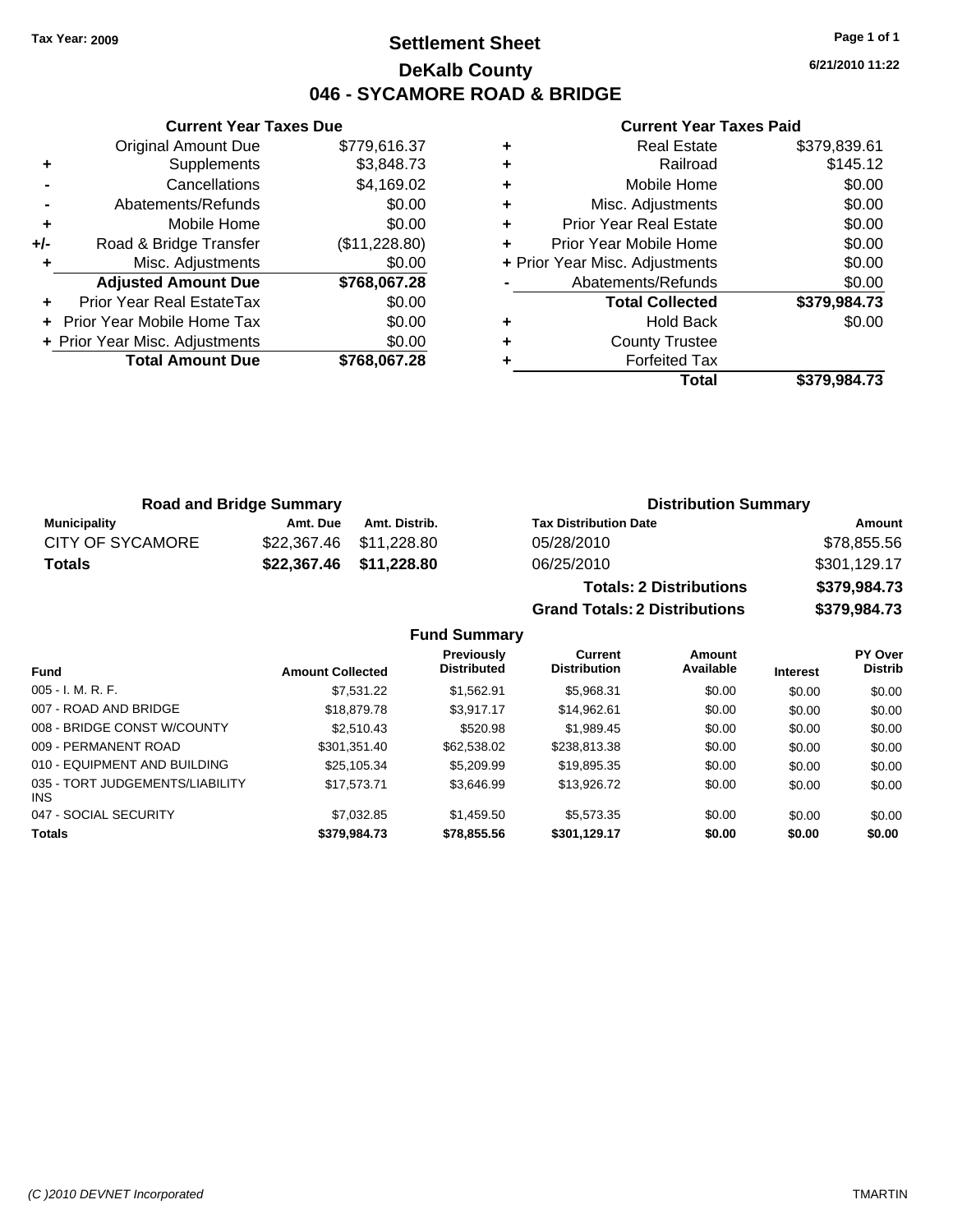### **Settlement Sheet Tax Year: 2009 Page 1 of 1 DeKalb County 047 - VICTOR TOWNSHIP**

**6/21/2010 11:22**

### **Current Year Taxes Paid**

|     | <b>Current Year Taxes Due</b>     |             |
|-----|-----------------------------------|-------------|
|     | <b>Original Amount Due</b>        | \$46,739.55 |
| ٠   | Supplements                       | \$264.32    |
|     | Cancellations                     | \$276.57    |
|     | Abatements/Refunds                | \$0.00      |
| ÷   | Mobile Home                       | \$0.00      |
| +/- | Road & Bridge Transfer            | \$0.00      |
|     | Misc. Adjustments                 | \$0.00      |
|     | <b>Adjusted Amount Due</b>        | \$46,727.30 |
|     | Prior Year Real EstateTax         | \$0.00      |
|     | <b>Prior Year Mobile Home Tax</b> | \$0.00      |
|     | + Prior Year Misc. Adjustments    | \$0.00      |
|     | <b>Total Amount Due</b>           | \$46.727.30 |

| ٠ | <b>Real Estate</b>             | \$25,686.25 |
|---|--------------------------------|-------------|
| ٠ | Railroad                       | \$13.40     |
| ٠ | Mobile Home                    | \$0.00      |
| ٠ | Misc. Adjustments              | \$0.00      |
| ÷ | <b>Prior Year Real Estate</b>  | \$0.00      |
| ÷ | Prior Year Mobile Home         | \$0.00      |
|   | + Prior Year Misc. Adjustments | \$0.00      |
|   | Abatements/Refunds             | \$0.00      |
|   | <b>Total Collected</b>         | \$25,699.65 |
| ٠ | Hold Back                      | \$0.00      |
| ٠ | <b>County Trustee</b>          |             |
| ٠ | <b>Forfeited Tax</b>           |             |
|   | Total                          | \$25,699.65 |
|   |                                |             |

|                                         |                         |                                  | <b>Distribution Summary</b>          |                                |                 |                           |
|-----------------------------------------|-------------------------|----------------------------------|--------------------------------------|--------------------------------|-----------------|---------------------------|
|                                         |                         |                                  | <b>Tax Distribution Date</b>         |                                |                 | Amount                    |
|                                         |                         |                                  | 05/28/2010                           |                                |                 | \$5,338.06                |
|                                         |                         |                                  | 06/25/2010                           |                                |                 | \$20,361.59               |
|                                         |                         |                                  |                                      | <b>Totals: 2 Distributions</b> |                 | \$25,699.65               |
|                                         |                         |                                  | <b>Grand Totals: 2 Distributions</b> |                                |                 | \$25,699.65               |
|                                         |                         | <b>Fund Summary</b>              |                                      |                                |                 |                           |
| <b>Fund</b>                             | <b>Amount Collected</b> | Previously<br><b>Distributed</b> | Current<br><b>Distribution</b>       | Amount<br>Available            | <b>Interest</b> | PY Over<br><b>Distrib</b> |
| 001 - CORPORATE                         | \$24,096.27             | \$5,005.02                       | \$19,091.25                          | \$0.00                         | \$0.00          | \$0.00                    |
| 034 - GENERAL ASSISTANCE                | \$516.54                | \$107.29                         | \$409.25                             | \$0.00                         | \$0.00          | \$0.00                    |
| 035 - TORT JUDGEMENTS/LIABILITY<br>INS. | \$1,086.84              | \$225.75                         | \$861.09                             | \$0.00                         | \$0.00          | \$0.00                    |
| <b>Totals</b>                           | \$25,699.65             | \$5,338.06                       | \$20,361.59                          | \$0.00                         | \$0.00          | \$0.00                    |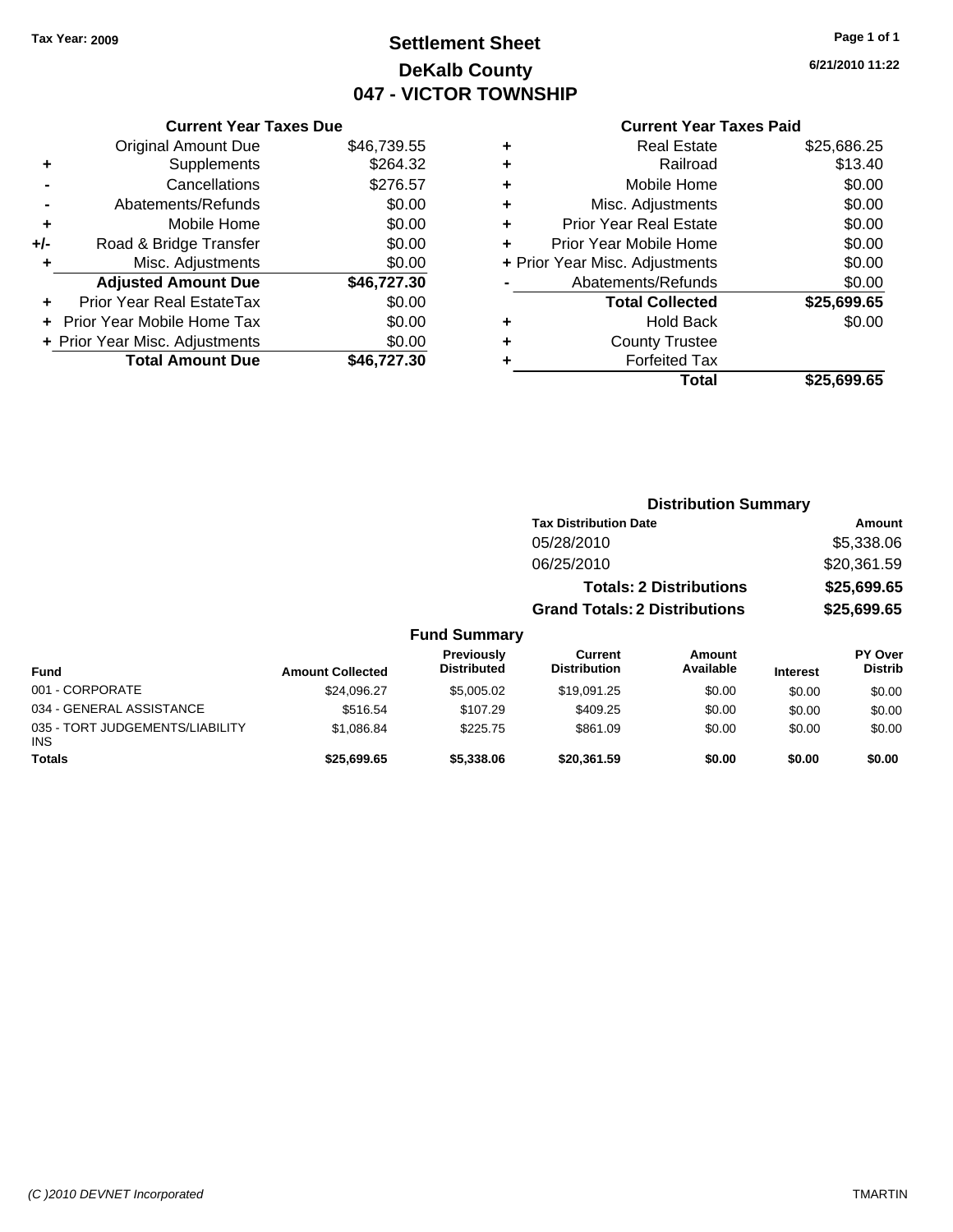### **Settlement Sheet Tax Year: 2009 Page 1 of 1 DeKalb County 048 - VICTOR ROAD & BRIDGE**

009 - PERMANENT ROAD \$11,561.36 \$2,401.41 \$9,159.95 \$0.00 \$0.00 \$0.00 \$0.00 010 - EQUIPMENT AND BUILDING \$6,903.22 \$1,433.87 \$5,469.35 \$0.00 \$0.00 \$0.00

**Totals \$47,950.39 \$9,959.79 \$37,990.60 \$0.00 \$0.00 \$0.00**

**6/21/2010 11:22**

#### **Current Year Taxes Paid**

| ٠ | Total                                         | \$47.950.39 |
|---|-----------------------------------------------|-------------|
| ٠ | <b>County Trustee</b><br><b>Forfeited Tax</b> |             |
| ٠ | <b>Hold Back</b>                              | \$0.00      |
|   | <b>Total Collected</b>                        | \$47,950.39 |
|   | Abatements/Refunds                            | \$0.00      |
|   | + Prior Year Misc. Adjustments                | \$0.00      |
| ÷ | Prior Year Mobile Home                        | \$0.00      |
| ÷ | <b>Prior Year Real Estate</b>                 | \$0.00      |
| ÷ | Misc. Adjustments                             | \$0.00      |
| ÷ | Mobile Home                                   | \$0.00      |
| ٠ | Railroad                                      | \$25.01     |
| ٠ | <b>Real Estate</b>                            | \$47,925.38 |

|     | <b>Current Year Taxes Due</b>    |             |  |  |  |  |  |
|-----|----------------------------------|-------------|--|--|--|--|--|
|     | <b>Original Amount Due</b>       | \$87,206.88 |  |  |  |  |  |
| ٠   | Supplements                      | \$493.17    |  |  |  |  |  |
|     | Cancellations                    | \$516.00    |  |  |  |  |  |
|     | Abatements/Refunds               | \$0.00      |  |  |  |  |  |
| ٠   | Mobile Home                      | \$0.00      |  |  |  |  |  |
| +/- | Road & Bridge Transfer           | \$0.00      |  |  |  |  |  |
| ٠   | Misc. Adjustments                | \$0.00      |  |  |  |  |  |
|     | <b>Adjusted Amount Due</b>       | \$87,184.05 |  |  |  |  |  |
|     | <b>Prior Year Real EstateTax</b> | \$0.00      |  |  |  |  |  |
|     | Prior Year Mobile Home Tax       | \$0.00      |  |  |  |  |  |
|     | + Prior Year Misc. Adjustments   | \$0.00      |  |  |  |  |  |
|     | <b>Total Amount Due</b>          | \$87,184.05 |  |  |  |  |  |

|                             |                         | <b>Distribution Summary</b>             |                                       |                                |                 |                                  |
|-----------------------------|-------------------------|-----------------------------------------|---------------------------------------|--------------------------------|-----------------|----------------------------------|
|                             |                         |                                         | <b>Tax Distribution Date</b>          |                                |                 | Amount                           |
|                             |                         |                                         | 05/28/2010                            |                                |                 | \$9,959.79                       |
|                             |                         |                                         | 06/25/2010                            |                                |                 | \$37,990.60                      |
|                             |                         |                                         |                                       | <b>Totals: 2 Distributions</b> |                 | \$47,950.39                      |
|                             |                         |                                         | <b>Grand Totals: 2 Distributions</b>  |                                |                 | \$47,950.39                      |
|                             |                         | <b>Fund Summary</b>                     |                                       |                                |                 |                                  |
| <b>Fund</b>                 | <b>Amount Collected</b> | <b>Previously</b><br><b>Distributed</b> | <b>Current</b><br><b>Distribution</b> | <b>Amount</b><br>Available     | <b>Interest</b> | <b>PY Over</b><br><b>Distrib</b> |
| 007 - ROAD AND BRIDGE       | \$28,170.47             | \$5,851,30                              | \$22,319.17                           | \$0.00                         | \$0.00          | \$0.00                           |
| 008 - BRIDGE CONST W/COUNTY | \$243.60                | \$50.60                                 | \$193.00                              | \$0.00                         | \$0.00          | \$0.00                           |

\$1,071.74 \$222.61 \$849.13 \$0.00 \$0.00 \$0.00

INS

035 - TORT JUDGEMENTS/LIABILITY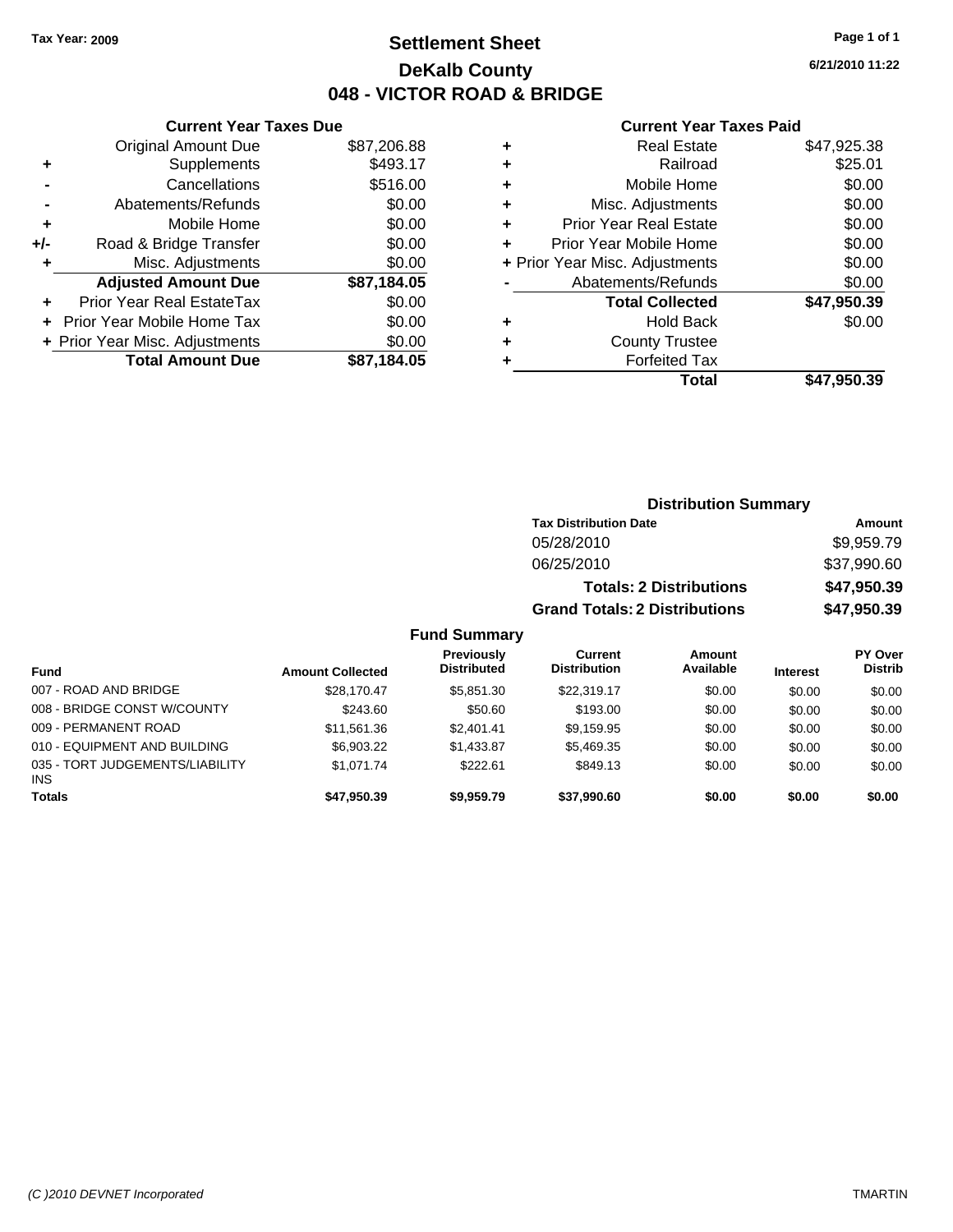### **Settlement Sheet Tax Year: 2009 Page 1 of 1 DeKalb County 056 - TOWN OF CORTLAND**

**6/21/2010 11:22**

#### **Current Year Taxes Paid**

**Grand Totals: 2 Distributions \$288,014.93**

| ٠ | <b>Real Estate</b>             | \$280,405.75 |
|---|--------------------------------|--------------|
| ÷ | Railroad                       | \$248.67     |
| ÷ | Mobile Home                    | \$0.00       |
| ٠ | Misc. Adjustments              | \$6,967.44   |
| ٠ | <b>Prior Year Real Estate</b>  | \$393.07     |
|   | Prior Year Mobile Home         | \$0.00       |
|   | + Prior Year Misc. Adjustments | \$0.00       |
|   | Abatements/Refunds             | \$0.00       |
|   | <b>Total Collected</b>         | \$288,014.93 |
| ٠ | <b>Hold Back</b>               | \$0.00       |
| ٠ | <b>County Trustee</b>          |              |
| ٠ | <b>Forfeited Tax</b>           |              |
|   | Total                          | \$288.014.93 |

| <b>Road and Bridge Summary</b>   |            | <b>Distribution Summary</b> |                                |              |
|----------------------------------|------------|-----------------------------|--------------------------------|--------------|
| <b>Rd./Br. District</b>          | Amt. Due   | Amt. Distrib.               | <b>Tax Distribution Date</b>   | Amount       |
| <b>CORTLAND ROAD &amp; BRIDC</b> | \$7.855.93 | \$3.985.93                  | 05/28/2010                     | \$70,334.35  |
| <b>Totals</b>                    | \$7.855.93 | \$3.985.93                  | 06/25/2010                     | \$217,680.58 |
|                                  |            |                             | <b>Totals: 2 Distributions</b> | \$288,014.93 |

**Fund Summary Fund Interest Amount Collected Distributed PY Over Distrib Amount Available Current Distribution Previously** 001 - CORPORATE \$205,411.20 \$50,202.41 \$155,208.79 \$0.00 \$0.00 \$0.00 005 - I. M. R. F. \$25,249.89 \$6,171.06 \$19,078.83 \$0.00 \$0.00 \$0.00 007 - ROAD AND BRIDGE \$3,085.93 \$3,985.93 \$917.78 \$3,068.15 \$0.00 \$0.00 \$0.00 \$0.00 014 - POLICE PROTECTION \$30,789.88 \$7,525.04 \$23,264.84 \$0.00 \$0.00 \$0.00 \$0.00 047 - SOCIAL SECURITY \$22,578.03 \$5,518.06 \$17,059.97 \$0.00 \$0.00 \$0.00 **Totals \$288,014.93 \$70,334.35 \$217,680.58 \$0.00 \$0.00 \$0.00 Miscellaneous Adjustment Detail**

|                         | Year Source           | <b>Account Type</b>       | <b>Amount Adjustment Description</b>                                 |
|-------------------------|-----------------------|---------------------------|----------------------------------------------------------------------|
|                         | 2009 RE - Real Estate | <b>Back Tax Collected</b> | \$6,955.11 Eagle Home Nature's Crossing Redemption 58 Parcels by TBA |
|                         | 2009 RE - Real Estate | <b>Back Tax Collected</b> | \$6.93 Montabano Builders Redemption 09-33-128-003 by TBA            |
|                         | 2009 RE - Real Estate | Back Tax Collected        | \$2.30 Montalbano Builders Redemption 09-28-352-001 by TBA           |
|                         | 2009 RE - Real Estate | <b>Back Tax Collected</b> | \$1.51 Montalbano Builders Redemption 09-28-351-016 by TBA           |
|                         | 2009 RE - Real Estate | Back Tax Collected        | \$1.59 Montalbano Builders Redemption 09-28-351-015 by TBA           |
| <b>Totals 5 entries</b> |                       |                           | \$6,967.44                                                           |

### **Current Year Taxes Due**

|       | <b>Original Amount Due</b>        | \$553,518.07 |
|-------|-----------------------------------|--------------|
| ٠     | Supplements                       | \$4,262.45   |
|       | Cancellations                     | \$4,671.41   |
|       | Abatements/Refunds                | \$0.00       |
| ٠     | Mobile Home                       | \$0.00       |
| $+/-$ | Road & Bridge Transfer            | \$3,985.93   |
| ٠     | Misc. Adjustments                 | \$6,967.44   |
|       | <b>Adjusted Amount Due</b>        | \$564,062.48 |
|       | Prior Year Real EstateTax         | \$393.07     |
| ÷     | <b>Prior Year Mobile Home Tax</b> | \$0.00       |
|       | + Prior Year Misc. Adjustments    | \$0.00       |
|       | <b>Total Amount Due</b>           | \$564,455.55 |
|       |                                   |              |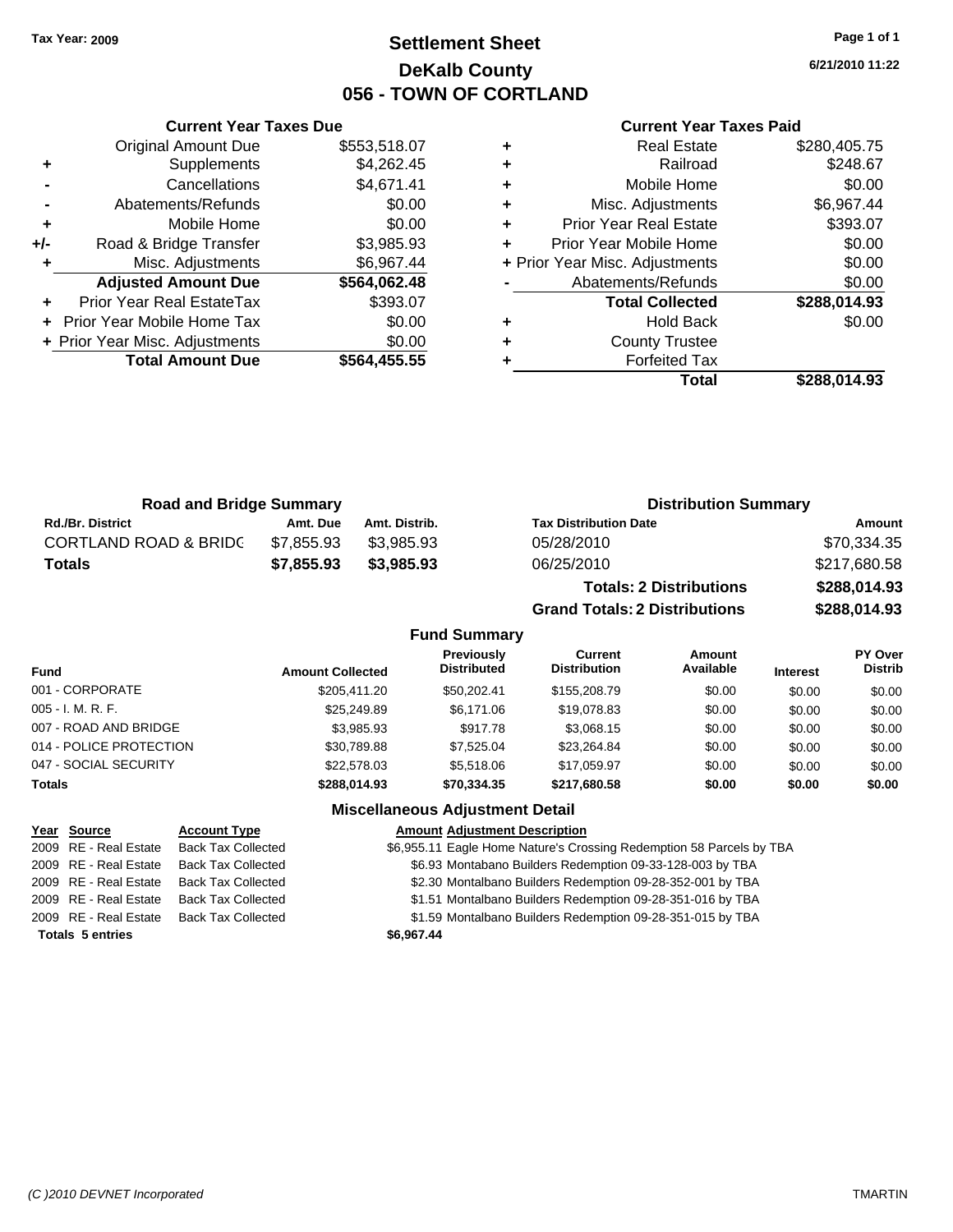### **Settlement Sheet Tax Year: 2009 Page 1 of 1 DeKalb County 057 - CORTLAND LIBRARY**

**6/21/2010 11:22**

|     | <b>Total Amount Due</b>           | \$263,278.40 |
|-----|-----------------------------------|--------------|
|     | + Prior Year Misc. Adjustments    | \$0.00       |
|     | <b>Prior Year Mobile Home Tax</b> | \$0.00       |
|     | Prior Year Real EstateTax         | \$181.86     |
|     | <b>Adjusted Amount Due</b>        | \$263,096.54 |
| ٠   | Misc. Adjustments                 | \$3,273.09   |
| +/- | Road & Bridge Transfer            | \$0.00       |
| ٠   | Mobile Home                       | \$0.00       |
|     | Abatements/Refunds                | \$0.00       |
|     | Cancellations                     | \$2,082.53   |
| ٠   | Supplements                       | \$1,879.22   |
|     | <b>Original Amount Due</b>        | \$260,026.76 |
|     |                                   |              |

#### **Current Year Taxes Paid**

| ٠ | <b>Real Estate</b>             | \$129,856.76 |
|---|--------------------------------|--------------|
| ٠ | Railroad                       | \$115.19     |
| ٠ | Mobile Home                    | \$0.00       |
| ٠ | Misc. Adjustments              | \$3,273.09   |
| ٠ | <b>Prior Year Real Estate</b>  | \$181.86     |
| ÷ | Prior Year Mobile Home         | \$0.00       |
|   | + Prior Year Misc. Adjustments | \$0.00       |
|   | Abatements/Refunds             | \$0.00       |
|   | <b>Total Collected</b>         | \$133,426.90 |
| ٠ | Hold Back                      | \$0.00       |
| ٠ | <b>County Trustee</b>          |              |
| ٠ | <b>Forfeited Tax</b>           |              |
|   | Total                          | \$133,426.90 |
|   |                                |              |

### **Distribution Summary Tax Distribution Date Amount** 05/28/2010 \$32,607.93 06/25/2010 \$100,818.97 **Totals: 2 Distributions \$133,426.90 Grand Totals: 2 Distributions \$133,426.90**

#### **Fund Summary**

| <b>Fund</b>                                         | <b>Amount Collected</b> | <b>Previously</b><br><b>Distributed</b> | Current<br><b>Distribution</b> | <b>Amount</b><br>Available | <b>Interest</b> | <b>PY Over</b><br><b>Distrib</b> |
|-----------------------------------------------------|-------------------------|-----------------------------------------|--------------------------------|----------------------------|-----------------|----------------------------------|
| 004 - OPERATIONS & MAINTENANCE                      | \$3.081.50              | \$753.09                                | \$2.328.41                     | \$0.00                     | \$0.00          | \$0.00                           |
| $005 - I. M. R. F.$                                 | \$3.081.49              | \$753.08                                | \$2.328.41                     | \$0.00                     | \$0.00          | \$0.00                           |
| 016 - LIBRARY (township, municipalities)            | \$121.101.07            | \$29,595.65                             | \$91,505.42                    | \$0.00                     | \$0.00          | \$0.00                           |
| 027 - AUDIT                                         | \$773.47                | \$189.02                                | \$584.45                       | \$0.00                     | \$0.00          | \$0.00                           |
| 035 - TORT JUDGMENTS, LIABILITY<br><b>INSURANCE</b> | \$2,052.90              | \$501.70                                | \$1,551.20                     | \$0.00                     | \$0.00          | \$0.00                           |
| 047 - SOCIAL SECURITY                               | \$3.336.47              | \$815.39                                | \$2,521.08                     | \$0.00                     | \$0.00          | \$0.00                           |
| <b>Totals</b>                                       | \$133,426.90            | \$32,607.93                             | \$100.818.97                   | \$0.00                     | \$0.00          | \$0.00                           |

#### **Miscellaneous Adjustment Detail**

|                         | Year Source           | <b>Account Type</b>       | <b>Amount Adjustment Description</b>                                 |
|-------------------------|-----------------------|---------------------------|----------------------------------------------------------------------|
|                         | 2009 RE - Real Estate | <b>Back Tax Collected</b> | \$3,267.29 Eagle Home Nature's Crossing Redemption 58 Parcels by TBA |
|                         | 2009 RE - Real Estate | <b>Back Tax Collected</b> | \$3.26 Montabano Builders Redemption 09-33-128-003 by TBA            |
|                         | 2009 RE - Real Estate | <b>Back Tax Collected</b> | \$1.08 Montalbano Builders Redemption 09-28-352-001 by TBA           |
|                         | 2009 RE - Real Estate | <b>Back Tax Collected</b> | \$0.71 Montalbano Builders Redemption 09-28-351-016 by TBA           |
|                         | 2009 RE - Real Estate | <b>Back Tax Collected</b> | \$0.75 Montalbano Builders Redemption 09-28-351-015 by TBA           |
| <b>Totals 5 entries</b> |                       |                           | \$3,273.09                                                           |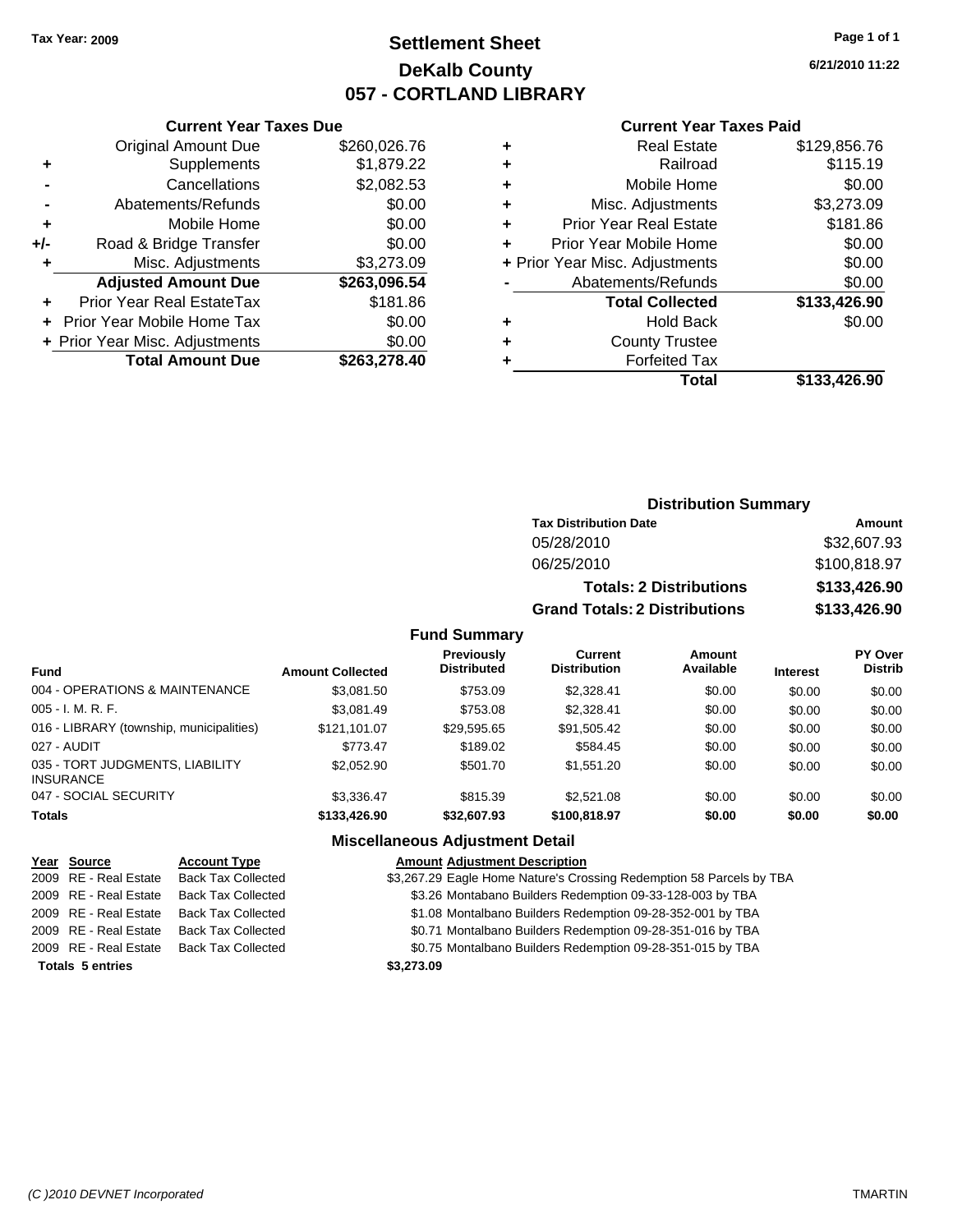### **Settlement Sheet Tax Year: 2009 Page 1 of 1 DeKalb County 058 - CITY OF DEKALB**

**6/21/2010 11:22**

### **Current Year Taxes Paid**

|     | <b>Current Year Taxes Due</b>  |                |
|-----|--------------------------------|----------------|
|     | <b>Original Amount Due</b>     | \$4,185,461.56 |
| ٠   | Supplements                    | \$73,888.56    |
|     | Cancellations                  | \$132,374.81   |
| ۰   | Abatements/Refunds             | \$0.00         |
| ٠   | Mobile Home                    | \$0.00         |
| +/- | Road & Bridge Transfer         | \$101,870.63   |
| ٠   | Misc. Adjustments              | \$3.32         |
|     | <b>Adjusted Amount Due</b>     | \$4,228,849.26 |
| ٠   | Prior Year Real EstateTax      | \$1,205.18     |
|     | Prior Year Mobile Home Tax     | \$0.00         |
|     | + Prior Year Misc. Adjustments | \$21,376.54    |
|     | <b>Total Amount Due</b>        | \$4,251,430.98 |
|     |                                |                |

| ٠ | <b>Real Estate</b>             | \$2,162,596.12 |
|---|--------------------------------|----------------|
| ٠ | Railroad                       | \$2,827.31     |
| ٠ | Mobile Home                    | \$0.00         |
| ٠ | Misc. Adjustments              | \$3.32         |
| ٠ | <b>Prior Year Real Estate</b>  | \$1,205.18     |
| ٠ | Prior Year Mobile Home         | \$0.00         |
|   | + Prior Year Misc. Adjustments | \$21,376.54    |
|   | Abatements/Refunds             | \$0.00         |
|   | <b>Total Collected</b>         | \$2,188,008.47 |
| ٠ | <b>Hold Back</b>               | \$0.00         |
| ٠ | <b>County Trustee</b>          |                |
|   | <b>Forfeited Tax</b>           |                |
|   | Total                          | \$2,188,008.47 |
|   |                                |                |

| <b>Road and Bridge Summary</b>   |              |                           |                                      | <b>Distribution Summary</b> |  |  |
|----------------------------------|--------------|---------------------------|--------------------------------------|-----------------------------|--|--|
| <b>Rd./Br. District</b>          | Amt. Due     | Amt. Distrib.             | <b>Tax Distribution Date</b>         | Amount                      |  |  |
| AFTON ROAD & BRIDGE              | \$22,177.45  | \$11,351.84               | 05/28/2010                           | \$494,276.49                |  |  |
| <b>CORTLAND ROAD &amp; BRIDC</b> | \$531.96     | \$269.91                  | 06/25/2010                           | \$1,693,731.98              |  |  |
| DEKALB ROAD & BRIDGE             | \$178,809.44 | \$90,248.88               | <b>Totals: 2 Distributions</b>       | \$2,188,008.47              |  |  |
| <b>Totals</b>                    |              | \$201,518.85 \$101,870.63 | <b>Grand Totals: 2 Distributions</b> | \$2,188,008.47              |  |  |
| <b>Fund Summary</b>              |              |                           |                                      |                             |  |  |

| <b>Previously</b><br>Current<br>Amount<br><b>Distribution</b><br>Available<br><b>Distributed</b><br><b>Fund</b><br><b>Amount Collected</b><br><b>Interest</b><br>003 - BONDS AND INTEREST<br>\$0.00<br>\$0.00<br>\$0.00<br>\$0.00<br>\$0.00<br>005 - I. M. R. F.<br>\$138,135.68<br>\$31,310.70<br>\$106,824.98<br>\$0.00<br>\$0.00<br>007 - ROAD AND BRIDGE<br>\$21,419.39<br>\$101,870.63<br>\$80,451.24<br>\$0.00<br>\$0.00<br>013 - FIREFIGHTER'S PENSION<br>\$1,001,794.70<br>\$227,073.08<br>\$774.721.62<br>\$0.00<br>\$0.00<br>015 - POLICE PENSION<br>\$519,699.04<br>\$672,024.28<br>\$152,325,24<br>\$0.00<br>\$0.00<br>047 - SOCIAL SECURITY<br>\$274.183.18<br>\$62,148.08<br>\$212,035.10<br>\$0.00<br>\$0.00<br><b>Totals</b><br>\$0.00<br>\$2,188,008.47<br>\$494,276.49<br>\$1,693,731.98<br>\$0.00 |  |  |  |  |  |                                  |  |
|----------------------------------------------------------------------------------------------------------------------------------------------------------------------------------------------------------------------------------------------------------------------------------------------------------------------------------------------------------------------------------------------------------------------------------------------------------------------------------------------------------------------------------------------------------------------------------------------------------------------------------------------------------------------------------------------------------------------------------------------------------------------------------------------------------------------|--|--|--|--|--|----------------------------------|--|
|                                                                                                                                                                                                                                                                                                                                                                                                                                                                                                                                                                                                                                                                                                                                                                                                                      |  |  |  |  |  | <b>PY Over</b><br><b>Distrib</b> |  |
|                                                                                                                                                                                                                                                                                                                                                                                                                                                                                                                                                                                                                                                                                                                                                                                                                      |  |  |  |  |  | \$0.00                           |  |
|                                                                                                                                                                                                                                                                                                                                                                                                                                                                                                                                                                                                                                                                                                                                                                                                                      |  |  |  |  |  | \$0.00                           |  |
|                                                                                                                                                                                                                                                                                                                                                                                                                                                                                                                                                                                                                                                                                                                                                                                                                      |  |  |  |  |  | \$0.00                           |  |
|                                                                                                                                                                                                                                                                                                                                                                                                                                                                                                                                                                                                                                                                                                                                                                                                                      |  |  |  |  |  | \$0.00                           |  |
|                                                                                                                                                                                                                                                                                                                                                                                                                                                                                                                                                                                                                                                                                                                                                                                                                      |  |  |  |  |  | \$0.00                           |  |
|                                                                                                                                                                                                                                                                                                                                                                                                                                                                                                                                                                                                                                                                                                                                                                                                                      |  |  |  |  |  | \$0.00                           |  |
|                                                                                                                                                                                                                                                                                                                                                                                                                                                                                                                                                                                                                                                                                                                                                                                                                      |  |  |  |  |  | \$0.00                           |  |

### **Miscellaneous Adjustment Detail**

**Totals \$21,379.86 2 entries**

**Year Source Account Type Amount Adjustment Description** 2008 RE - Real Estate Back Tax Collected \$21,376.54 DeKalb TIF #4 Surplus Distribution by TBA

2009 RE - Real Estate Back Tax Collected \$3.32 Gardens of Rivermist Redemption 08-02-303-001 by TBA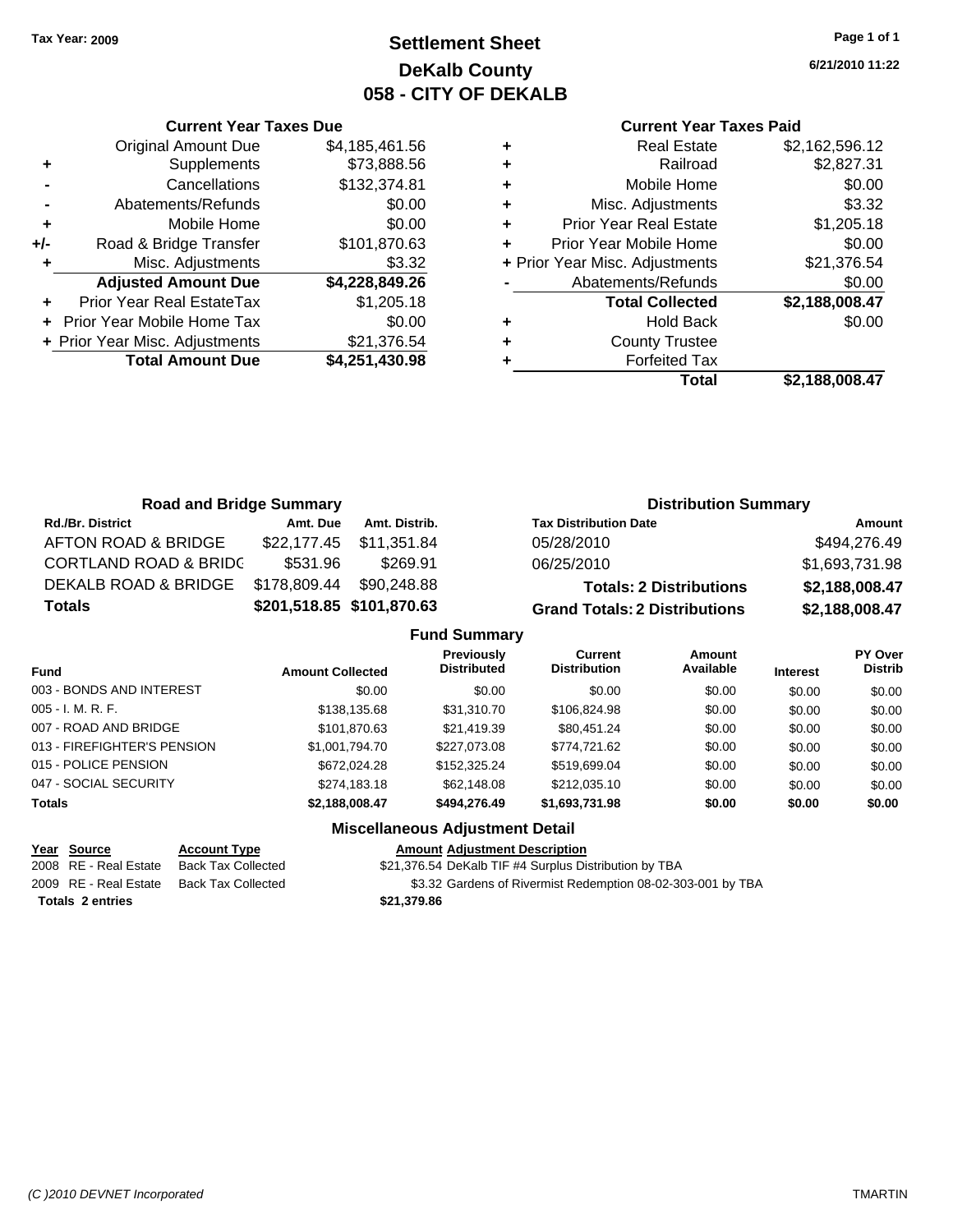Original Amount Due

**Road & Bridge Transfer** 

**Adjusted Amount Due** 

**Total Amount Due** 

**+** Supplements **-** Cancellations **-** Abatements/Refunds **+** Mobile Home<br>**+/-** Road & Bridge Transfer

**+** Misc. Adjustments

**+** Prior Year Real EstateTax **+** Prior Year Mobile Home Tax **+ Prior Year Misc. Adjustments** 

### **Settlement Sheet Tax Year: 2009 Page 1 of 1 DeKalb County 059 - DE KALB LIBRARY**

**6/21/2010 11:22**

**Total \$899,293.76**

### **Current Year Taxes Paid**

| <b>Current Year Taxes Due</b> |                |   | <b>Current Year Taxes Paid</b> |              |  |
|-------------------------------|----------------|---|--------------------------------|--------------|--|
| ıl Amount Due                 | \$1,798,523.55 | ÷ | <b>Real Estate</b>             | \$889,057.59 |  |
| Supplements                   | \$35,966.39    | ٠ | Railroad                       | \$1,164.30   |  |
| Cancellations                 | \$55,141.24    | ÷ | Mobile Home                    | \$0.00       |  |
| าents/Refunds                 | \$0.00         | ÷ | Misc. Adjustments              | \$1.42       |  |
| Mobile Home                   | \$0.00         | ÷ | <b>Prior Year Real Estate</b>  | \$131.49     |  |
| ridge Transfer                | \$0.00         | ٠ | Prior Year Mobile Home         | \$0.00       |  |
| :. Adjustments                | \$1.42         |   | + Prior Year Misc. Adjustments | \$8,938.96   |  |
| <b>Amount Due</b>             | \$1,779,350.12 |   | Abatements/Refunds             | \$0.00       |  |
| eal EstateTax                 | \$131.49       |   | <b>Total Collected</b>         | \$899,293.76 |  |
| pile Home Tax                 | \$0.00         | ٠ | <b>Hold Back</b>               | \$0.00       |  |
| . Adjustments                 | \$8,938.96     | ÷ | <b>County Trustee</b>          |              |  |
| <b>Amount Due</b>             | \$1,788,420.57 |   | <b>Forfeited Tax</b>           |              |  |
|                               |                |   | Total                          | \$899.293.76 |  |

|                                          |                           |                         |                                         |                                                             | <b>Distribution Summary</b>    |                 |                           |
|------------------------------------------|---------------------------|-------------------------|-----------------------------------------|-------------------------------------------------------------|--------------------------------|-----------------|---------------------------|
|                                          |                           |                         |                                         | <b>Tax Distribution Date</b>                                |                                |                 | Amount                    |
|                                          |                           |                         |                                         | 05/28/2010                                                  |                                |                 | \$202,938.07              |
|                                          |                           |                         |                                         | 06/25/2010                                                  |                                |                 | \$696,355.69              |
|                                          |                           |                         |                                         |                                                             | <b>Totals: 2 Distributions</b> |                 | \$899,293.76              |
|                                          |                           |                         |                                         | <b>Grand Totals: 2 Distributions</b>                        |                                |                 | \$899,293.76              |
|                                          |                           |                         |                                         |                                                             |                                |                 |                           |
|                                          |                           |                         | <b>Fund Summary</b>                     |                                                             |                                |                 |                           |
| <b>Fund</b>                              |                           | <b>Amount Collected</b> | <b>Previously</b><br><b>Distributed</b> | <b>Current</b><br><b>Distribution</b>                       | Amount<br>Available            | <b>Interest</b> | PY Over<br><b>Distrib</b> |
| 016 - LIBRARY (township, municipalities) |                           | \$899,293.76            | \$202,938.07                            | \$696,355.69                                                | \$0.00                         | \$0.00          | \$0.00                    |
| Totals                                   |                           | \$899,293.76            | \$202,938.07                            | \$696,355.69                                                | \$0.00                         | \$0.00          | \$0.00                    |
|                                          |                           |                         | <b>Miscellaneous Adjustment Detail</b>  |                                                             |                                |                 |                           |
| Year Source                              | <b>Account Type</b>       |                         | <b>Amount Adjustment Description</b>    |                                                             |                                |                 |                           |
| 2008 RE - Real Estate                    | <b>Back Tax Collected</b> |                         |                                         | \$8,938.96 DeKalb TIF #4 Surplus Distribution by TBA        |                                |                 |                           |
| 2009 RE - Real Estate                    | <b>Back Tax Collected</b> |                         |                                         | \$1.42 Gardens of Rivermist Redemption 08-02-303-001 by TBA |                                |                 |                           |
| <b>Totals 2 entries</b>                  |                           |                         | \$8,940.38                              |                                                             |                                |                 |                           |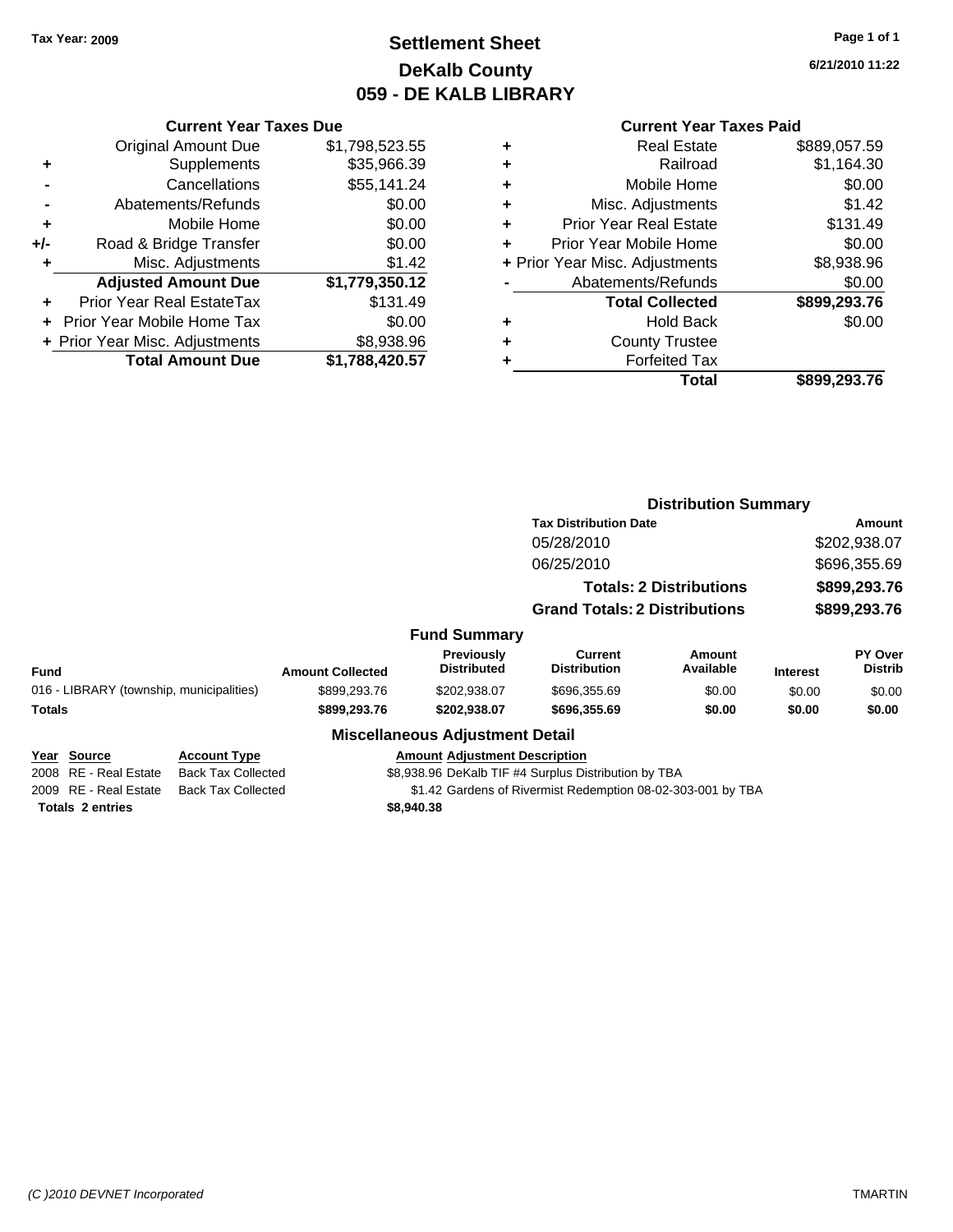## **Settlement Sheet Tax Year: 2009 Page 1 of 1 DeKalb County 060 - DEKALB SSA #3**

**6/21/2010 11:22**

| <b>Current Year Taxes Due</b> |            |  |
|-------------------------------|------------|--|
| il Amount Due.                | \$2 788 00 |  |

|     | <b>Total Amount Due</b>          | \$2.788.00 |
|-----|----------------------------------|------------|
|     | + Prior Year Misc. Adjustments   | \$0.00     |
|     | + Prior Year Mobile Home Tax     | \$0.00     |
|     | <b>Prior Year Real EstateTax</b> | \$0.00     |
|     | <b>Adjusted Amount Due</b>       | \$2,788.00 |
| ٠   | Misc. Adjustments                | \$0.00     |
| +/- | Road & Bridge Transfer           | \$0.00     |
| ÷   | Mobile Home                      | \$0.00     |
|     | Abatements/Refunds               | \$0.00     |
|     | Cancellations                    | \$0.00     |
| ٠   | Supplements                      | \$0.00     |
|     | <b>Original Amount Due</b>       | \$2,788.00 |

### **Current Year Taxes Paid +** Real Estate \$1,499.81 **+** Railroad \$0.00 **+** Mobile Home \$0.00 **+** Misc. Adjustments \$0.00 **+** Prior Year Real Estate \$0.00 **+** Prior Year Mobile Home \$0.00 **+ Prior Year Misc. Adjustments**  $$0.00$ **-** Abatements/Refunds \$0.00 **Total Collected \$1,499.81 +** Hold Back \$0.00 **+** County Trustee **+** Forfeited Tax **Total \$1,499.81**

|                            |                         |                                         | <b>Distribution Summary</b>           |                                |                 |                                  |
|----------------------------|-------------------------|-----------------------------------------|---------------------------------------|--------------------------------|-----------------|----------------------------------|
|                            |                         |                                         | <b>Tax Distribution Date</b>          |                                |                 | Amount                           |
|                            |                         |                                         | 05/28/2010                            |                                |                 | \$319.63                         |
|                            |                         |                                         | 06/25/2010                            |                                |                 | \$1,180.18                       |
|                            |                         |                                         |                                       | <b>Totals: 2 Distributions</b> |                 | \$1,499.81                       |
|                            |                         |                                         | <b>Grand Totals: 2 Distributions</b>  |                                |                 | \$1,499.81                       |
|                            |                         | <b>Fund Summary</b>                     |                                       |                                |                 |                                  |
| <b>Fund</b>                | <b>Amount Collected</b> | <b>Previously</b><br><b>Distributed</b> | <b>Current</b><br><b>Distribution</b> | Amount<br>Available            | <b>Interest</b> | <b>PY Over</b><br><b>Distrib</b> |
| 023 - SPECIAL SERVICE AREA | \$1,499.81              | \$319.63                                | \$1,180.18                            | \$0.00                         | \$0.00          | \$0.00                           |
| Totals                     | \$1,499.81              | \$319.63                                | \$1,180.18                            | \$0.00                         | \$0.00          | \$0.00                           |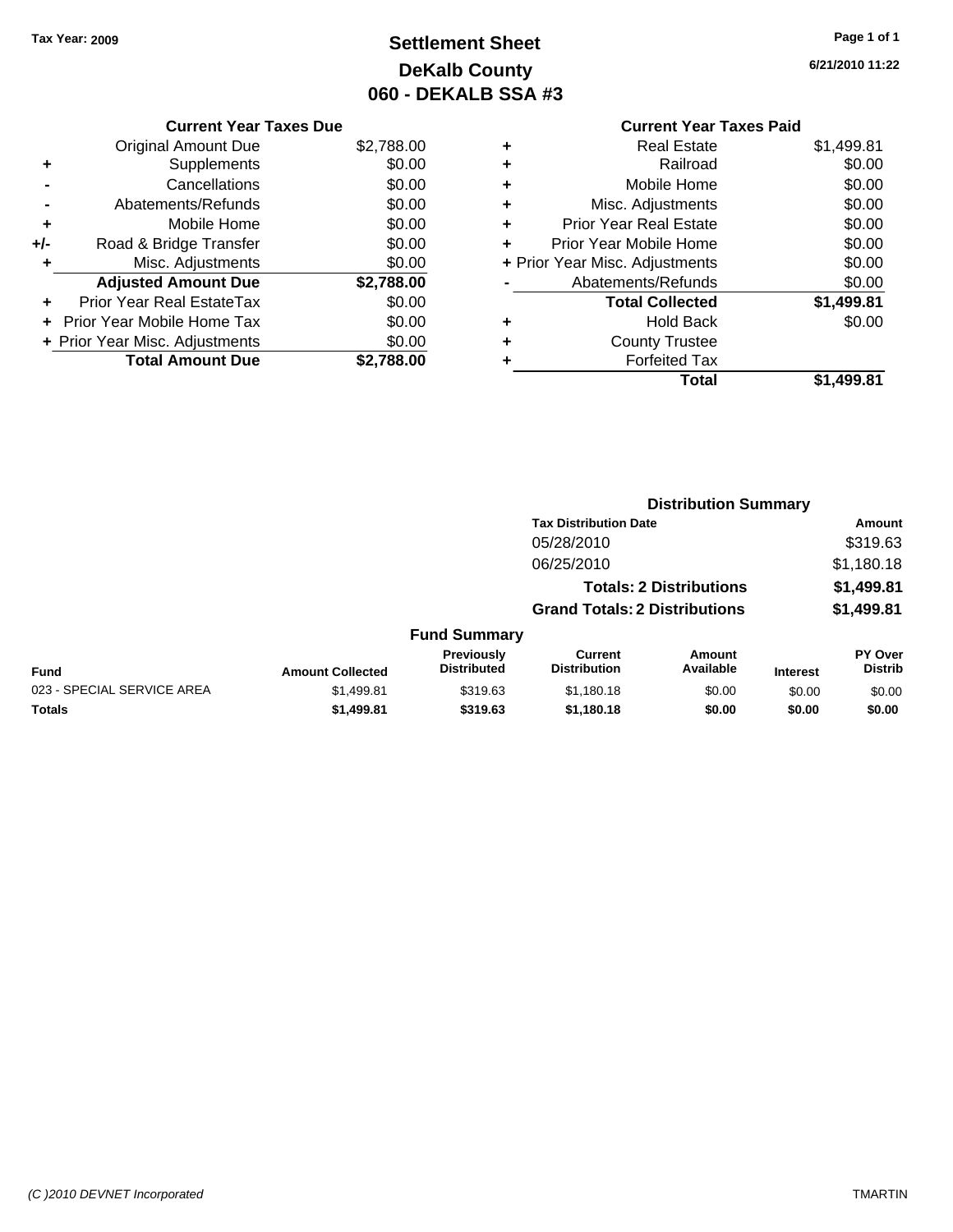## **Settlement Sheet Tax Year: 2009 Page 1 of 1 DeKalb County 061 - DEKALB SSA #4**

**6/21/2010 11:22**

|   | <b>Current Year Taxes Paid</b> |          |
|---|--------------------------------|----------|
|   | <b>Real Estate</b>             | \$749.69 |
|   | Railroad                       | \$0.00   |
| ٠ | Mobile Home                    | \$0.00   |
|   | Misc. Adjustments              | \$0.00   |
| ٠ | <b>Prior Year Real Estate</b>  | \$0.00   |
| ÷ | Prior Year Mobile Home         | \$0.00   |
|   | + Prior Year Misc. Adjustments | \$0.00   |
|   | Abatements/Refunds             | \$0.00   |
|   | <b>Total Collected</b>         | \$749.69 |
|   | Hold Back                      | \$0.00   |
|   | <b>County Trustee</b>          |          |
|   | <b>Forfeited Tax</b>           |          |
|   | Total                          |          |
|   |                                |          |

|     | <b>Current Year Taxes Due</b>  |            |
|-----|--------------------------------|------------|
|     | Original Amount Due            | \$1,485.68 |
| ٠   | Supplements                    | \$3.59     |
|     | Cancellations                  | \$3.72     |
|     | Abatements/Refunds             | \$0.00     |
| ٠   | Mobile Home                    | \$0.00     |
| +/- | Road & Bridge Transfer         | \$0.00     |
| ٠   | Misc. Adjustments              | \$0.00     |
|     | <b>Adjusted Amount Due</b>     | \$1,485.55 |
|     | Prior Year Real EstateTax      | \$0.00     |
|     | Prior Year Mobile Home Tax     | \$0.00     |
|     | + Prior Year Misc. Adjustments | \$0.00     |
|     | <b>Total Amount Due</b>        | \$1,485.55 |
|     |                                |            |

|                            |                         |                                         | <b>Distribution Summary</b>           |                                |                 |                           |
|----------------------------|-------------------------|-----------------------------------------|---------------------------------------|--------------------------------|-----------------|---------------------------|
|                            |                         |                                         | <b>Tax Distribution Date</b>          |                                |                 | Amount                    |
|                            |                         |                                         | 05/28/2010                            |                                |                 | \$121.16                  |
|                            |                         |                                         | 06/25/2010                            |                                |                 | \$628.53                  |
|                            |                         |                                         |                                       | <b>Totals: 2 Distributions</b> |                 | \$749.69                  |
|                            |                         |                                         | <b>Grand Totals: 2 Distributions</b>  |                                |                 | \$749.69                  |
|                            |                         | <b>Fund Summary</b>                     |                                       |                                |                 |                           |
| <b>Fund</b>                | <b>Amount Collected</b> | <b>Previously</b><br><b>Distributed</b> | <b>Current</b><br><b>Distribution</b> | Amount<br>Available            | <b>Interest</b> | PY Over<br><b>Distrib</b> |
| 023 - SPECIAL SERVICE AREA | \$749.69                | \$121.16                                | \$628.53                              | \$0.00                         | \$0.00          | \$0.00                    |
| Totals                     | \$749.69                | \$121.16                                | \$628.53                              | \$0.00                         | \$0.00          | \$0.00                    |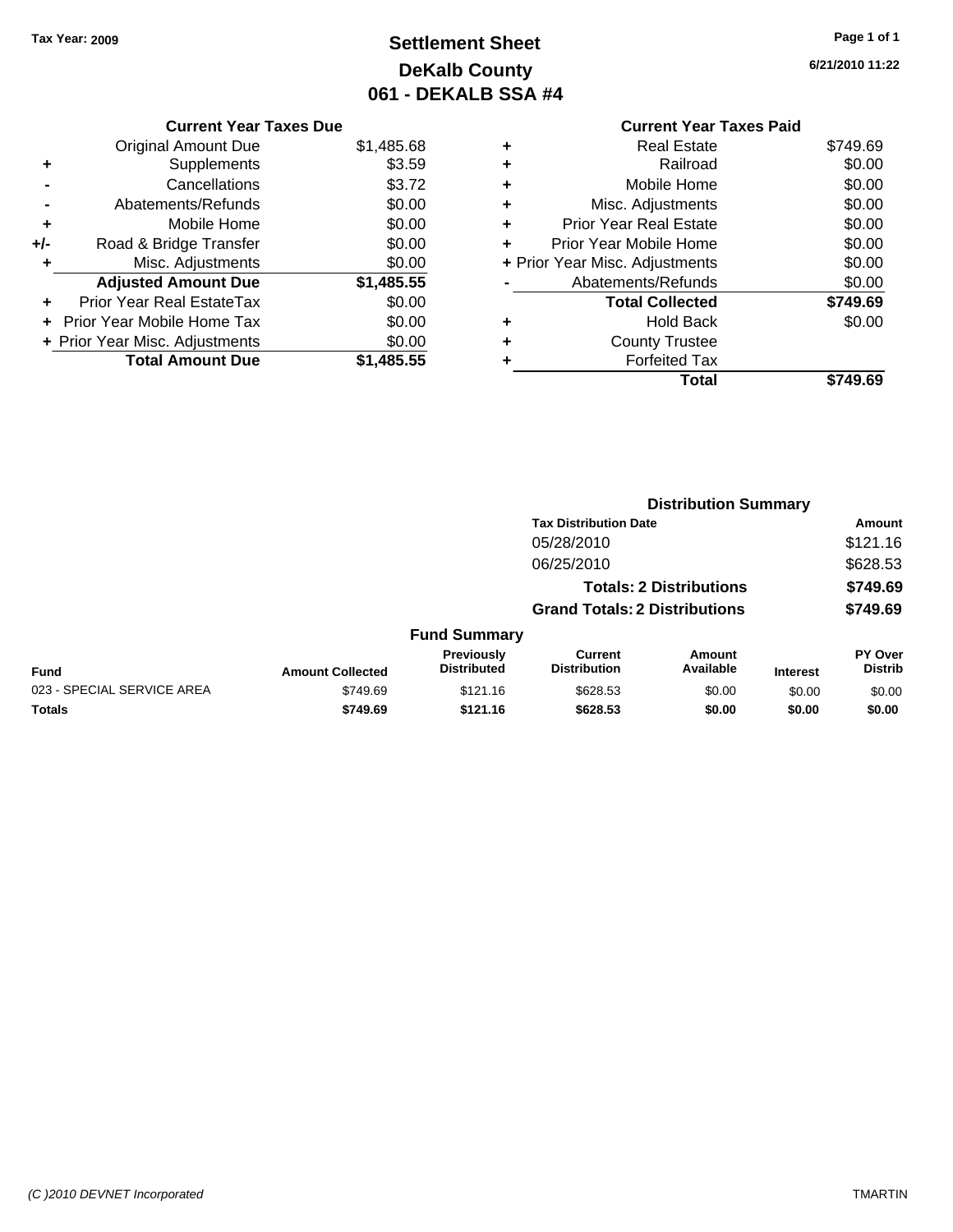**Current Year Taxes Due** Original Amount Due \$616,986.12

**Adjusted Amount Due \$629,773.04**

**Total Amount Due \$629,773.04**

**+** Supplements \$17,580.55 **-** Cancellations \$22,431.73 **-** Abatements/Refunds \$0.00 **+** Mobile Home \$0.00 **+/-** Road & Bridge Transfer \$17,638.10 **+** Misc. Adjustments \$0.00

**+** Prior Year Real EstateTax \$0.00 **+** Prior Year Mobile Home Tax \$0.00 **+ Prior Year Misc. Adjustments**  $$0.00$ 

### **Settlement Sheet Tax Year: 2009 Page 1 of 1 DeKalb County 062 - CITY OF GENOA**

**6/21/2010 11:22**

### **Current Year Taxes Paid**

|   | Total                          | \$321,251.52 |
|---|--------------------------------|--------------|
|   | <b>Forfeited Tax</b>           |              |
| ٠ | <b>County Trustee</b>          |              |
| ٠ | <b>Hold Back</b>               | \$0.00       |
|   | <b>Total Collected</b>         | \$321,251.52 |
|   | Abatements/Refunds             | \$0.00       |
|   | + Prior Year Misc. Adjustments | \$0.00       |
|   | Prior Year Mobile Home         | \$0.00       |
| ٠ | <b>Prior Year Real Estate</b>  | \$0.00       |
| ٠ | Misc. Adjustments              | \$0.00       |
| ٠ | Mobile Home                    | \$0.00       |
| ٠ | Railroad                       | \$408.30     |
|   | <b>Real Estate</b>             | \$320,843.22 |

| <b>Road and Bridge Summary</b> |             |                     | <b>Distribution Summary</b>          |              |
|--------------------------------|-------------|---------------------|--------------------------------------|--------------|
| <b>Rd./Br. District</b>        | Amt. Due    | Amt. Distrib.       | <b>Tax Distribution Date</b>         | Amount       |
| <b>GENOA ROAD &amp; BRIDGE</b> | \$23,527.38 | \$12,107.27         | 05/28/2010                           | \$82,290.96  |
| KINGSTON ROAD & BRIDG          | \$10,840.14 | \$5,530.83          | 06/25/2010                           | \$238,960.56 |
| <b>Totals</b>                  | \$34,367.52 | \$17,638.10         | <b>Totals: 2 Distributions</b>       | \$321,251.52 |
|                                |             |                     | <b>Grand Totals: 2 Distributions</b> | \$321,251.52 |
|                                |             | <b>Fund Summary</b> |                                      |              |

| <b>Fund</b>              | <b>Amount Collected</b> | <b>Previously</b><br><b>Distributed</b> | Current<br><b>Distribution</b> | Amount<br>Available | <b>Interest</b> | PY Over<br><b>Distrib</b> |
|--------------------------|-------------------------|-----------------------------------------|--------------------------------|---------------------|-----------------|---------------------------|
| 001 - CORPORATE          | \$151,804.29            | \$39,009.14                             | \$112,795.15                   | \$0.00              | \$0.00          | \$0.00                    |
| 003 - BONDS AND INTEREST | \$0.00                  | \$0.00                                  | \$0.00                         | \$0.00              | \$0.00          | \$0.00                    |
| 007 - ROAD AND BRIDGE    | \$17,638.10             | \$4,271,43                              | \$13,366.67                    | \$0.00              | \$0.00          | \$0.00                    |
| 014 - POLICE PROTECTION  | \$151,809.13            | \$39,010.39                             | \$112,798.74                   | \$0.00              | \$0.00          | \$0.00                    |
| Totals                   | \$321.251.52            | \$82,290.96                             | \$238,960.56                   | \$0.00              | \$0.00          | \$0.00                    |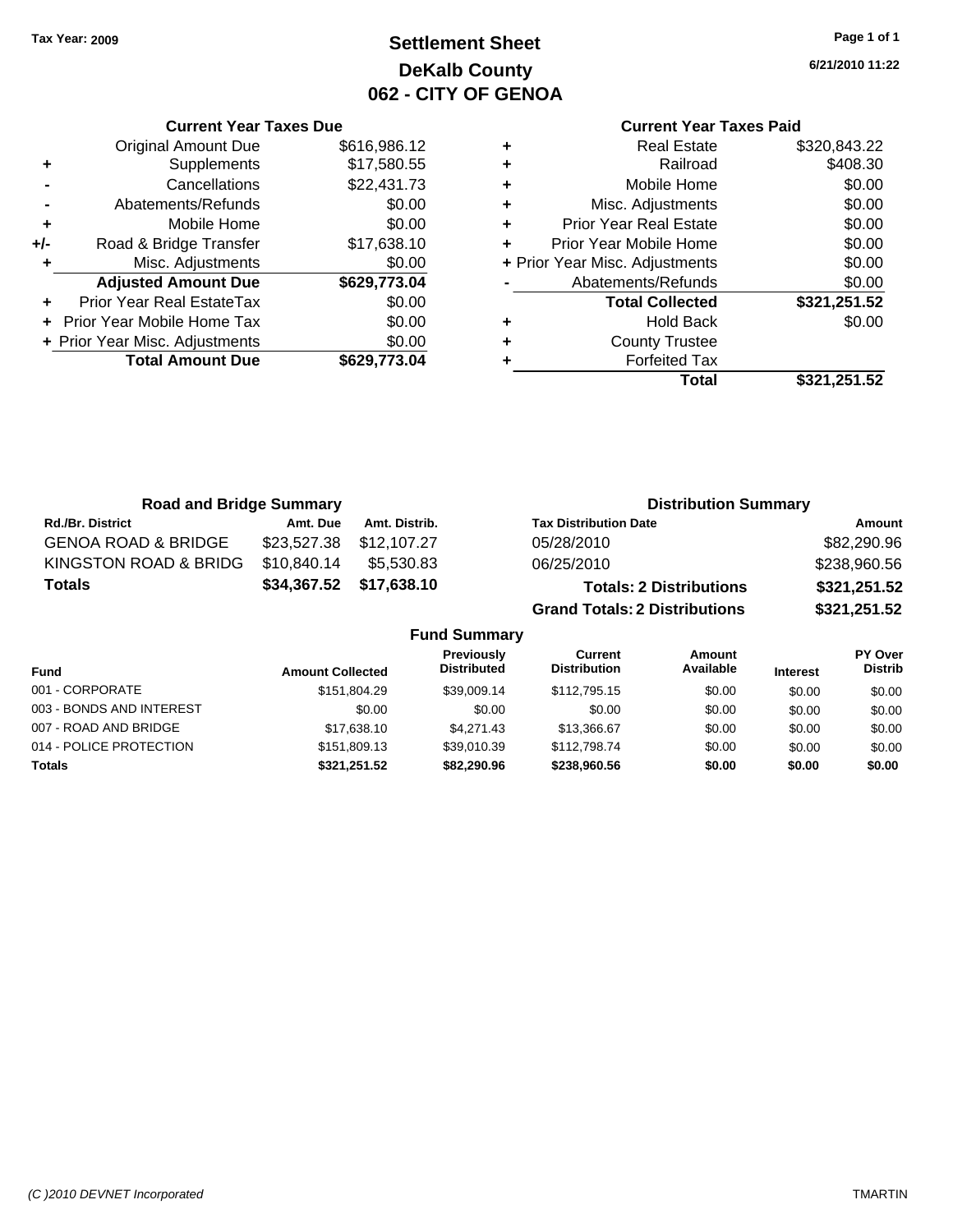### **Settlement Sheet Tax Year: 2009 Page 1 of 1 DeKalb County 063 - VILLAGE OF HINCKLEY**

**6/21/2010 11:22**

#### **Current Year Taxes Paid**

|                | <b>Original Amount Due</b>     | \$242,870.94 |
|----------------|--------------------------------|--------------|
| ٠              | Supplements                    | \$912.32     |
|                | Cancellations                  | \$966.27     |
| $\blacksquare$ | Abatements/Refunds             | \$0.00       |
| ٠              | Mobile Home                    | \$0.00       |
| +/-            | Road & Bridge Transfer         | \$22,897.85  |
|                | Misc. Adjustments              | \$17.73      |
|                | <b>Adjusted Amount Due</b>     | \$265,732.57 |
| ÷              | Prior Year Real EstateTax      | \$0.00       |
| ÷              | Prior Year Mobile Home Tax     | \$0.00       |
|                | + Prior Year Misc. Adjustments | \$0.00       |
|                | <b>Total Amount Due</b>        | \$265,732.57 |
|                |                                |              |

**Current Year Taxes Due**

|   | <b>Real Estate</b>             | \$144,401.24 |
|---|--------------------------------|--------------|
| ٠ | Railroad                       | \$351.16     |
| ٠ | Mobile Home                    | \$0.00       |
| ٠ | Misc. Adjustments              | \$17.73      |
| ٠ | <b>Prior Year Real Estate</b>  | \$0.00       |
| ٠ | Prior Year Mobile Home         | \$0.00       |
|   | + Prior Year Misc. Adjustments | \$0.00       |
|   | Abatements/Refunds             | \$0.00       |
|   | <b>Total Collected</b>         | \$144,770.13 |
| ٠ | <b>Hold Back</b>               | \$0.00       |
| ٠ | <b>County Trustee</b>          |              |
|   | <b>Forfeited Tax</b>           |              |
|   | Total                          | \$144.770.13 |

| <b>Road and Bridge Summary</b> |          |                         | <b>Distribution Summary</b>    |              |  |
|--------------------------------|----------|-------------------------|--------------------------------|--------------|--|
| <b>Rd./Br. District</b>        | Amt. Due | Amt. Distrib.           | <b>Tax Distribution Date</b>   | Amount       |  |
| SQUAW GROVE ROAD & B           |          | \$45,136.46 \$22,897.85 | 05/28/2010                     | \$32,777.05  |  |
| Totals                         |          | \$45,136.46 \$22,897.85 | 06/25/2010                     | \$111,993.08 |  |
|                                |          |                         | <b>Totals: 2 Distributions</b> | \$144,770.13 |  |

**Grand Totals: 2 Distributions \$144,770.13 Fund Summary Fund Interest Amount Collected Distributed PY Over Distrib Amount Available Current Distribution Previously** 001 - CORPORATE \$54,651.43 \$12,346.60 \$42,304.83 \$0.00 \$0.00 \$0.00 005 - I. M. R. F. \$18,249.28 \$4,122.79 \$14,126.49 \$0.00 \$0.00 \$0.00 007 - ROAD AND BRIDGE 60.00 \$22,897.85 \$5,244.23 \$17,653.62 \$0.00 \$0.00 \$0.00 \$0.00 014 - POLICE PROTECTION \$15,547.98 \$3,512.53 \$12,035.45 \$0.00 \$0.00 \$0.00 027 - AUDIT \$3,943.30 \$890.85 \$3,052.45 \$0.00 \$0.00 \$0.00 035 - TORT JUDGEMENTS/LIABILITY \$6,834.23 \$1,543.96 \$5,290.27 \$0.00 \$0.00 \$0.00

INS 047 - SOCIAL SECURITY \$15,998.66 \$3,614.34 \$12,384.32 \$0.00 \$0.00 \$0.00 048 - SCHOOL CROSSING GUARDS \$2,536.40 \$573.01 \$1,963.39 \$0.00 \$0.00 \$0.00 062 - WORKERS COMPENSATION \$4,111.00 \$928.74 \$3,182.26 \$0.00 \$0.00 \$0.00 **Totals \$144,770.13 \$32,777.05 \$111,993.08 \$0.00 \$0.00 \$0.00 Miscellaneous Adjustment Detail**

| Year Source             | <b>Account Type</b> | <b>Amount Adjustment Description</b>                  |
|-------------------------|---------------------|-------------------------------------------------------|
| 2009 RE - Real Estate   | Back Tax Collected  | \$6.28 Indy Mac Bank Redemption 15-15-280-027 by TBA  |
| 2009 RE - Real Estate   | Back Tax Collected  | \$11.45 Riedelsperger Redemption 15-15-228-035 by TBA |
| <b>Totals 2 entries</b> |                     | \$17.73                                               |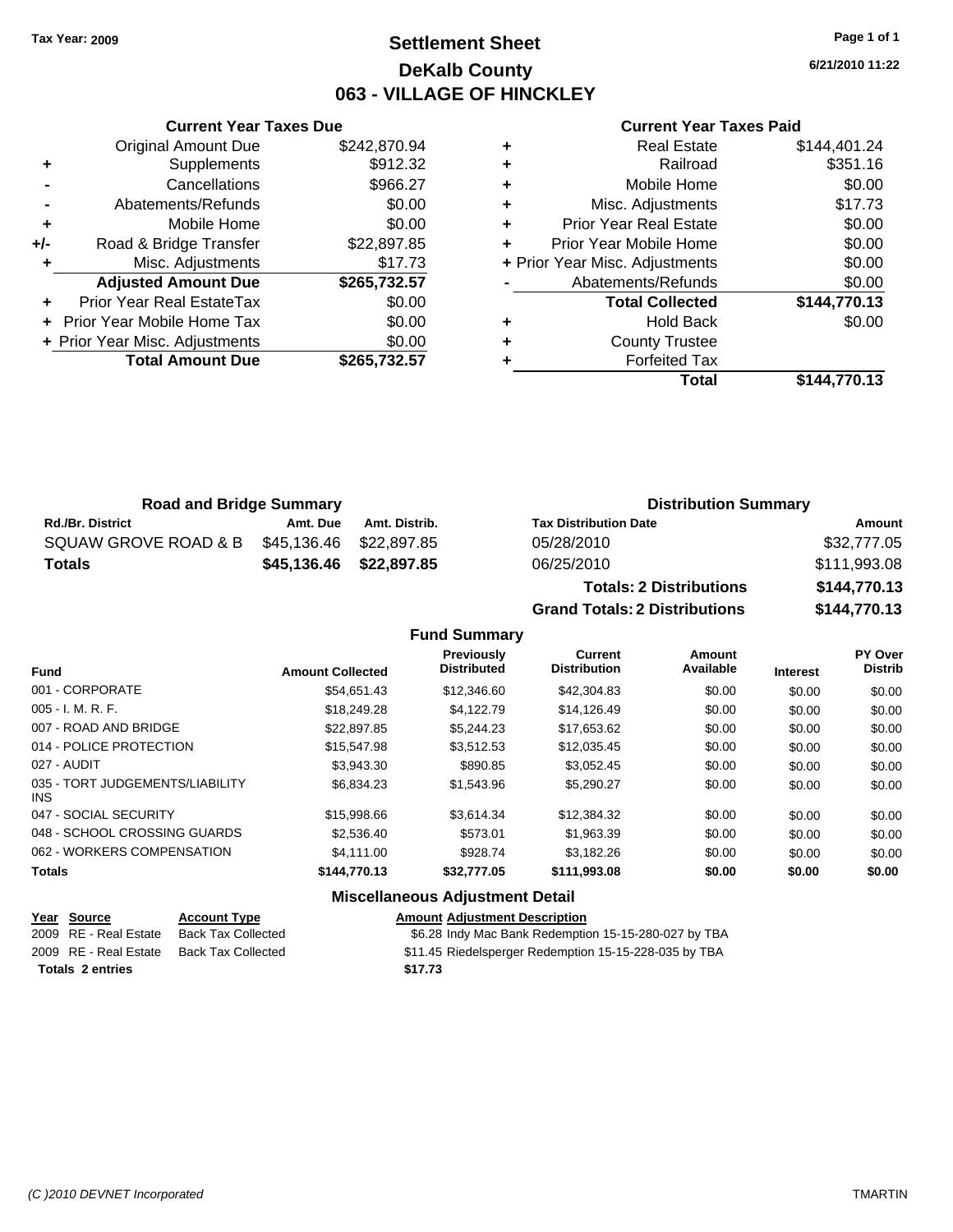### **Settlement Sheet Tax Year: 2009 Page 1 of 1 DeKalb County 064 - VILLAGE OF KINGSTON**

**6/21/2010 11:22**

#### **Current Year Taxes Paid**

|                | <b>Original Amount Due</b>     | \$135,358.63 |
|----------------|--------------------------------|--------------|
| ٠              | Supplements                    | \$348.09     |
|                | Cancellations                  | \$386.39     |
| $\blacksquare$ | Abatements/Refunds             | \$0.00       |
| ÷              | Mobile Home                    | \$0.00       |
| +/-            | Road & Bridge Transfer         | \$8,156.89   |
|                | Misc. Adjustments              | \$0.00       |
|                | <b>Adjusted Amount Due</b>     | \$143,477.22 |
|                | Prior Year Real EstateTax      | \$0.00       |
|                | Prior Year Mobile Home Tax     | \$0.00       |
|                | + Prior Year Misc. Adjustments | \$0.00       |
|                |                                |              |
|                | <b>Total Amount Due</b>        | \$143,477.22 |

**Current Year Taxes Due**

|   | Total                          | \$77,914.51 |
|---|--------------------------------|-------------|
|   | <b>Forfeited Tax</b>           |             |
| ٠ | <b>County Trustee</b>          |             |
| ٠ | <b>Hold Back</b>               | \$0.00      |
|   | <b>Total Collected</b>         | \$77,914.51 |
|   | Abatements/Refunds             | \$0.00      |
|   | + Prior Year Misc. Adjustments | \$0.00      |
| ÷ | Prior Year Mobile Home         | \$0.00      |
| ÷ | <b>Prior Year Real Estate</b>  | \$0.00      |
| ٠ | Misc. Adjustments              | \$0.00      |
| ٠ | Mobile Home                    | \$0.00      |
| ٠ | Railroad                       | \$113.42    |
| ٠ | <b>Real Estate</b>             | \$77,801.09 |

**Grand Totals: 2 Distributions \$77,914.51**

| <b>Road and Bridge Summary</b> |             |               | <b>Distribution Summary</b>    |             |  |
|--------------------------------|-------------|---------------|--------------------------------|-------------|--|
| <b>Rd./Br. District</b>        | Amt. Due    | Amt. Distrib. | <b>Tax Distribution Date</b>   | Amount      |  |
| KINGSTON ROAD & BRIDG          | \$15.987.55 | \$8.156.89    | 05/28/2010                     | \$15,750.25 |  |
| Totals                         | \$15,987.55 | \$8.156.89    | 06/25/2010                     | \$62,164.26 |  |
|                                |             |               | <b>Totals: 2 Distributions</b> | \$77,914.51 |  |

**Fund Summary Fund Interest Amount Collected Distributed PY Over Distrib Amount Available Current Distribution Previously** 001 - CORPORATE \$25,458.87 \$5,117.13 \$20,341.74 \$0.00 \$0.00 \$0.00 005 - I. M. R. F. \$5,566.31 \$1,118.81 \$4,447.50 \$0.00 \$0.00 \$0.00 007 - ROAD AND BRIDGE \$8,156.89 \$8,156.89 \$1,729.24 \$6,427.65 \$0.00 \$0.00 \$0.00 \$0.00 014 - POLICE PROTECTION \$8,710.01 \$1,750.68 \$6,959.33 \$0.00 \$0.00 \$0.00 \$0.00 025 - GARBAGE DISPOSAL \$3,041.01 \$611.23 \$2,429.78 \$0.00 \$0.00 \$0.00 027 - AUDIT \$2,887.07 \$580.29 \$2,306.78 \$0.00 \$0.00 \$0.00 031 - WORKING CASH \$77.64 \$15.61 \$62.03 \$0.00 \$0.00 \$0.00 035 - TORT JUDGEMENTS/LIABILITY INS \$20,099.26 \$4,039.87 \$16,059.39 \$0.00 \$0.00 \$0.00 047 - SOCIAL SECURITY \$3,917.45 \$787.39 \$3,130.06 \$0.00 \$0.00 \$0.00 **Totals \$77,914.51 \$15,750.25 \$62,164.26 \$0.00 \$0.00 \$0.00**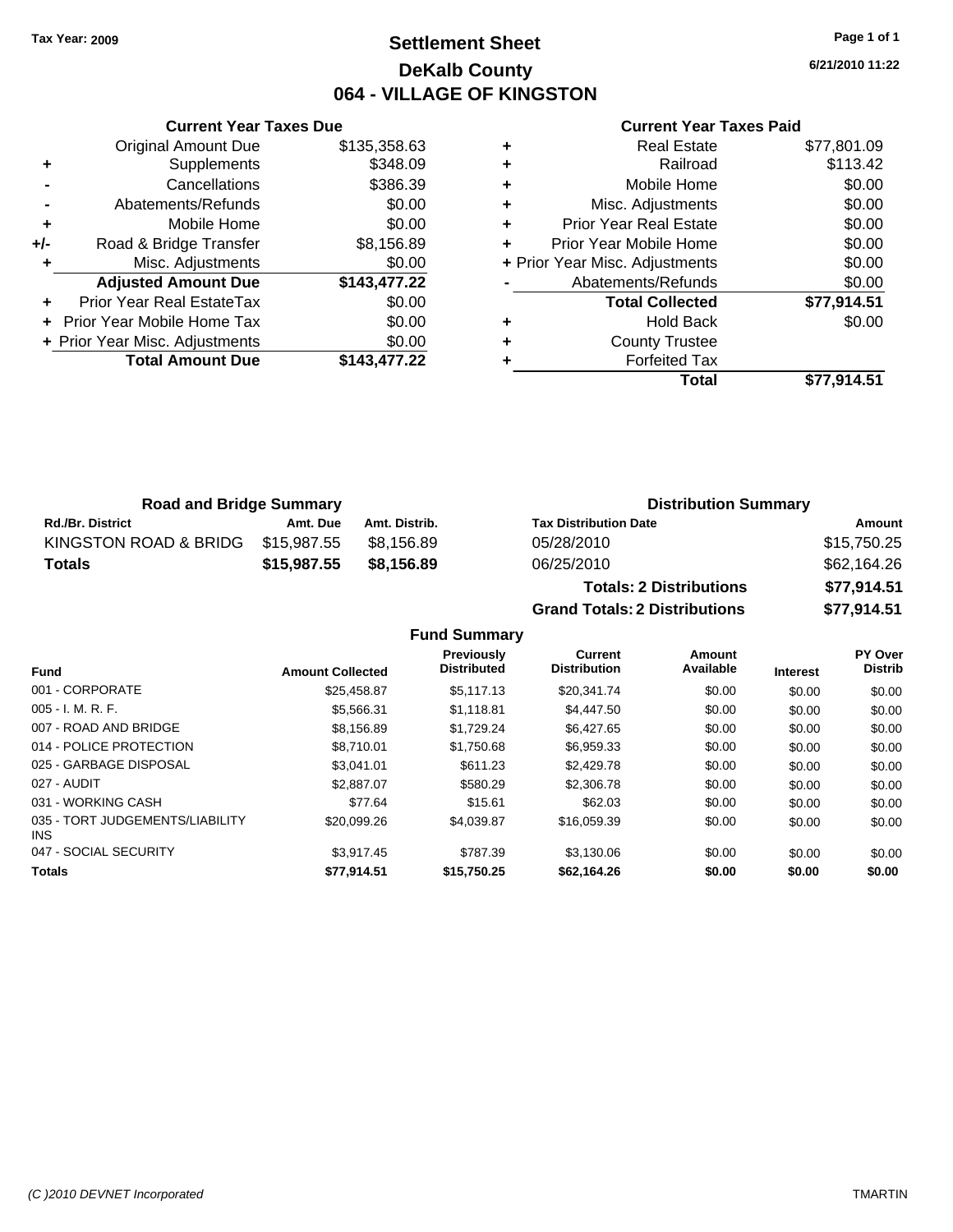### **Settlement Sheet Tax Year: 2009 Page 1 of 1 DeKalb County 065 - VILLAGE OF KIRKLAND**

**6/21/2010 11:22**

#### **Current Year Taxes Paid**

|     | <b>Current Year Taxes Due</b>  |              |
|-----|--------------------------------|--------------|
|     | <b>Original Amount Due</b>     | \$175,575.09 |
| ٠   | Supplements                    | \$1,100.29   |
|     | Cancellations                  | \$1,533.18   |
|     | Abatements/Refunds             | \$0.00       |
| ٠   | Mobile Home                    | \$0.00       |
| +/- | Road & Bridge Transfer         | \$13,378.86  |
| ٠   | Misc. Adjustments              | \$1.12       |
|     | <b>Adjusted Amount Due</b>     | \$188,522.18 |
|     | Prior Year Real EstateTax      | \$0.00       |
|     | Prior Year Mobile Home Tax     | \$0.00       |
|     | + Prior Year Misc. Adjustments | \$0.00       |
|     | <b>Total Amount Due</b>        | \$188,522.18 |
|     |                                |              |

|   | <b>Real Estate</b>             | \$101,568.09 |
|---|--------------------------------|--------------|
| ٠ | Railroad                       | \$114.42     |
| ٠ | Mobile Home                    | \$0.00       |
| ٠ | Misc. Adjustments              | \$1.12       |
| ÷ | <b>Prior Year Real Estate</b>  | \$0.00       |
| ٠ | Prior Year Mobile Home         | \$0.00       |
|   | + Prior Year Misc. Adjustments | \$0.00       |
|   | Abatements/Refunds             | \$0.00       |
|   | <b>Total Collected</b>         | \$101,683.63 |
| ٠ | <b>Hold Back</b>               | \$0.00       |
| ٠ | <b>County Trustee</b>          |              |
| ٠ | <b>Forfeited Tax</b>           |              |
|   | Total                          | \$101,683.63 |

| <b>Road and Bridge Summary</b>    |                         |                         | <b>Distribution Summary</b>  |                 |  |
|-----------------------------------|-------------------------|-------------------------|------------------------------|-----------------|--|
| <b>Rd./Br. District</b>           | Amt. Due                | Amt. Distrib.           | <b>Tax Distribution Date</b> | Amount          |  |
| <b>FRANKLIN ROAD &amp; BRIDGI</b> | \$26,368.22 \$13,378.86 |                         | 05/28/2010                   | \$24,256.23     |  |
| Totals                            |                         | \$26,368.22 \$13,378.86 | 06/25/2010                   | \$77,427.40     |  |
|                                   |                         |                         | Tetals: O.Distributions      | A A A A B A A B |  |

**Totals: 2 Distributions \$101,683.63 Grand Totals: 2 Distributions \$101,683.63**

**Fund Summary**

| <b>Fund</b>                                   | <b>Amount Collected</b> | <b>Previously</b><br><b>Distributed</b> | <b>Current</b><br><b>Distribution</b> | Amount<br>Available | <b>Interest</b> | <b>PY Over</b><br><b>Distrib</b> |
|-----------------------------------------------|-------------------------|-----------------------------------------|---------------------------------------|---------------------|-----------------|----------------------------------|
| 001 - CORPORATE                               | \$34,723.65             | \$8,386.88                              | \$26,336.77                           | \$0.00              | \$0.00          | \$0.00                           |
| 003 - BONDS AND INTEREST                      | \$0.00                  | \$0.00                                  | \$0.00                                | \$0.00              | \$0.00          | \$0.00                           |
| 007 - ROAD AND BRIDGE                         | \$13,378.86             | \$2,927.79                              | \$10.451.07                           | \$0.00              | \$0.00          | \$0.00                           |
| 014 - POLICE PROTECTION                       | \$34,726.73             | \$8,387.62                              | \$26,339.11                           | \$0.00              | \$0.00          | \$0.00                           |
| 025 - GARBAGE DISPOSAL                        | \$4.962.11              | \$1,198.51                              | \$3,763.60                            | \$0.00              | \$0.00          | \$0.00                           |
| 027 - AUDIT                                   | \$3.969.65              | \$958.80                                | \$3.010.85                            | \$0.00              | \$0.00          | \$0.00                           |
| 035 - TORT JUDGEMENTS/LIABILITY<br><b>INS</b> | \$9,922.63              | \$2,396.63                              | \$7,526.00                            | \$0.00              | \$0.00          | \$0.00                           |
| <b>Totals</b>                                 | \$101,683.63            | \$24,256.23                             | \$77,427.40                           | \$0.00              | \$0.00          | \$0.00                           |
|                                               |                         |                                         |                                       |                     |                 |                                  |

#### **Miscellaneous Adjustment Detail**

**Year Source Account Type Amount Adjustment Description**

2009 RE - Real Estate Back Tax Collected \$1.12 Pearson Redemption 01-26-180-044 by TBA **Totals 1 entries** \$1.12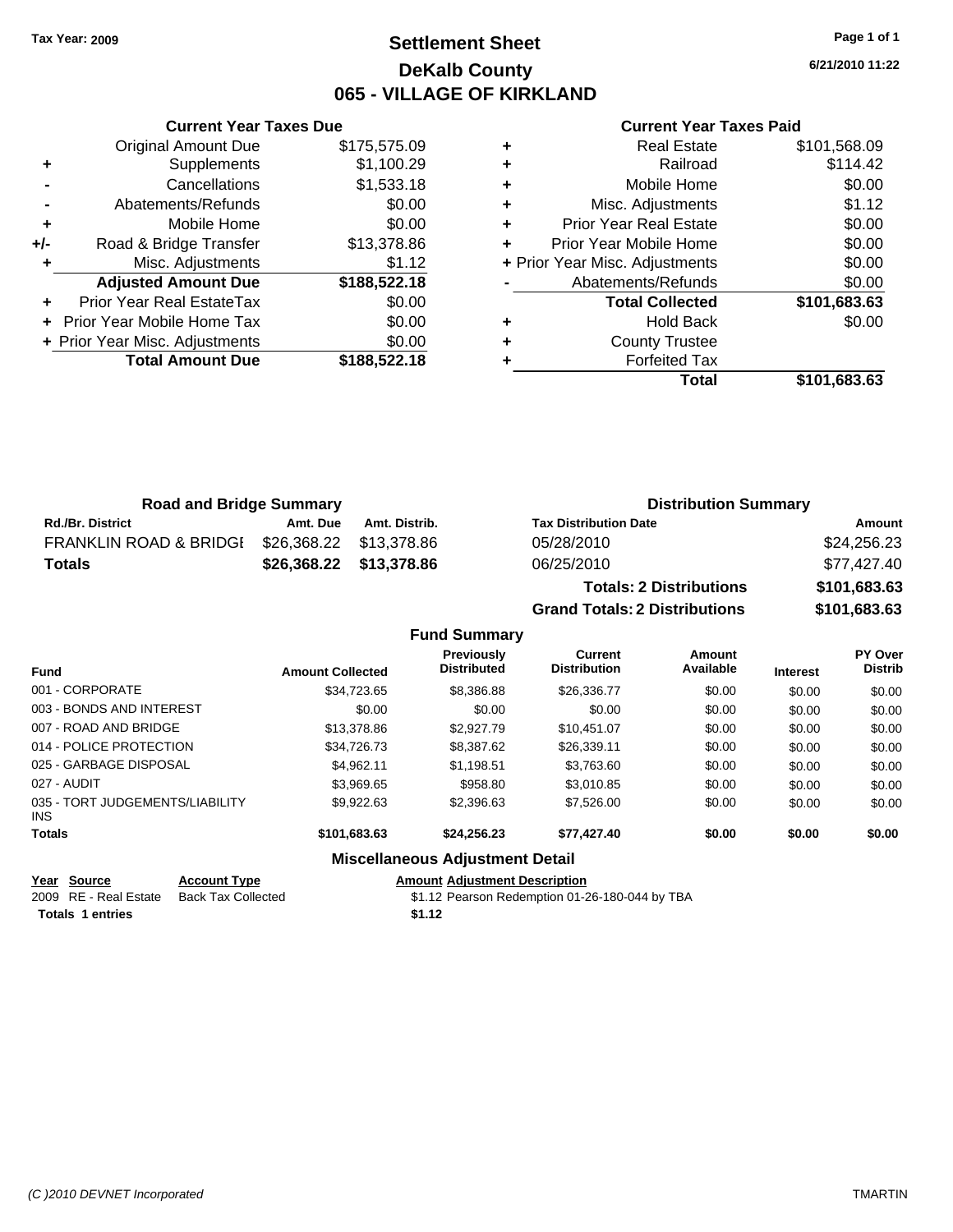### **Settlement Sheet Tax Year: 2009 Page 1 of 1 DeKalb County 066 - KIRKLAND LIBRARY**

**6/21/2010 11:22**

#### **Current Year Taxes Paid**

|       | <b>Current Year Taxes Due</b>  |             |
|-------|--------------------------------|-------------|
|       | <b>Original Amount Due</b>     | \$42,777.24 |
| ٠     | Supplements                    | \$233.78    |
|       | Cancellations                  | \$330.39    |
|       | Abatements/Refunds             | \$0.00      |
| ٠     | Mobile Home                    | \$0.00      |
| $+/-$ | Road & Bridge Transfer         | \$0.00      |
| ٠     | Misc. Adjustments              | \$0.27      |
|       | <b>Adjusted Amount Due</b>     | \$42,680.90 |
|       | Prior Year Real EstateTax      | \$0.00      |
|       | Prior Year Mobile Home Tax     | \$0.00      |
|       | + Prior Year Misc. Adjustments | \$0.00      |
|       | <b>Total Amount Due</b>        | \$42,680.90 |
|       |                                |             |

|   | <b>Real Estate</b>             | \$21,490.11 |
|---|--------------------------------|-------------|
| ٠ | Railroad                       | \$24.24     |
| ٠ | Mobile Home                    | \$0.00      |
| ٠ | Misc. Adjustments              | \$0.27      |
| ٠ | Prior Year Real Estate         | \$0.00      |
|   | Prior Year Mobile Home         | \$0.00      |
|   | + Prior Year Misc. Adjustments | \$0.00      |
|   | Abatements/Refunds             | \$0.00      |
|   | <b>Total Collected</b>         | \$21,514.62 |
| ٠ | <b>Hold Back</b>               | \$0.00      |
| ٠ | <b>County Trustee</b>          |             |
| ٠ | <b>Forfeited Tax</b>           |             |
|   | Total                          | \$21,514.62 |
|   |                                |             |

|                                          |                         |                                        |                                       | <b>Distribution Summary</b>    |                 |                           |  |
|------------------------------------------|-------------------------|----------------------------------------|---------------------------------------|--------------------------------|-----------------|---------------------------|--|
|                                          |                         |                                        | <b>Tax Distribution Date</b>          |                                |                 | Amount                    |  |
|                                          |                         |                                        | 05/28/2010                            |                                |                 | \$5,196.44                |  |
|                                          |                         |                                        | 06/25/2010                            |                                |                 | \$16,318.18               |  |
|                                          |                         |                                        |                                       | <b>Totals: 2 Distributions</b> |                 | \$21,514.62               |  |
|                                          |                         |                                        | <b>Grand Totals: 2 Distributions</b>  |                                |                 | \$21,514.62               |  |
|                                          |                         | <b>Fund Summary</b>                    |                                       |                                |                 |                           |  |
| <b>Fund</b>                              | <b>Amount Collected</b> | Previously<br><b>Distributed</b>       | <b>Current</b><br><b>Distribution</b> | <b>Amount</b><br>Available     | <b>Interest</b> | PY Over<br><b>Distrib</b> |  |
| 005 - I. M. R. F.                        | \$4.65                  | \$1.13                                 | \$3.52                                | \$0.00                         | \$0.00          | \$0.00                    |  |
| 016 - LIBRARY (township, municipalities) | \$20,537.66             | \$4,960.47                             | \$15,577.19                           | \$0.00                         | \$0.00          | \$0.00                    |  |
| 047 - SOCIAL SECURITY                    | \$972.31                | \$234.84                               | \$737.47                              | \$0.00                         | \$0.00          | \$0.00                    |  |
| Totals                                   | \$21,514.62             | \$5,196.44                             | \$16,318.18                           | \$0.00                         | \$0.00          | \$0.00                    |  |
|                                          |                         | <b>Miscellaneous Adjustment Detail</b> |                                       |                                |                 |                           |  |

### **Year Source Account Type Amount Adjustment Description**

2009 RE - Real Estate Back Tax Collected \$0.27 Pearson Redemption 01-26-180-044 by TBA

**Totals 1 entries** \$0.27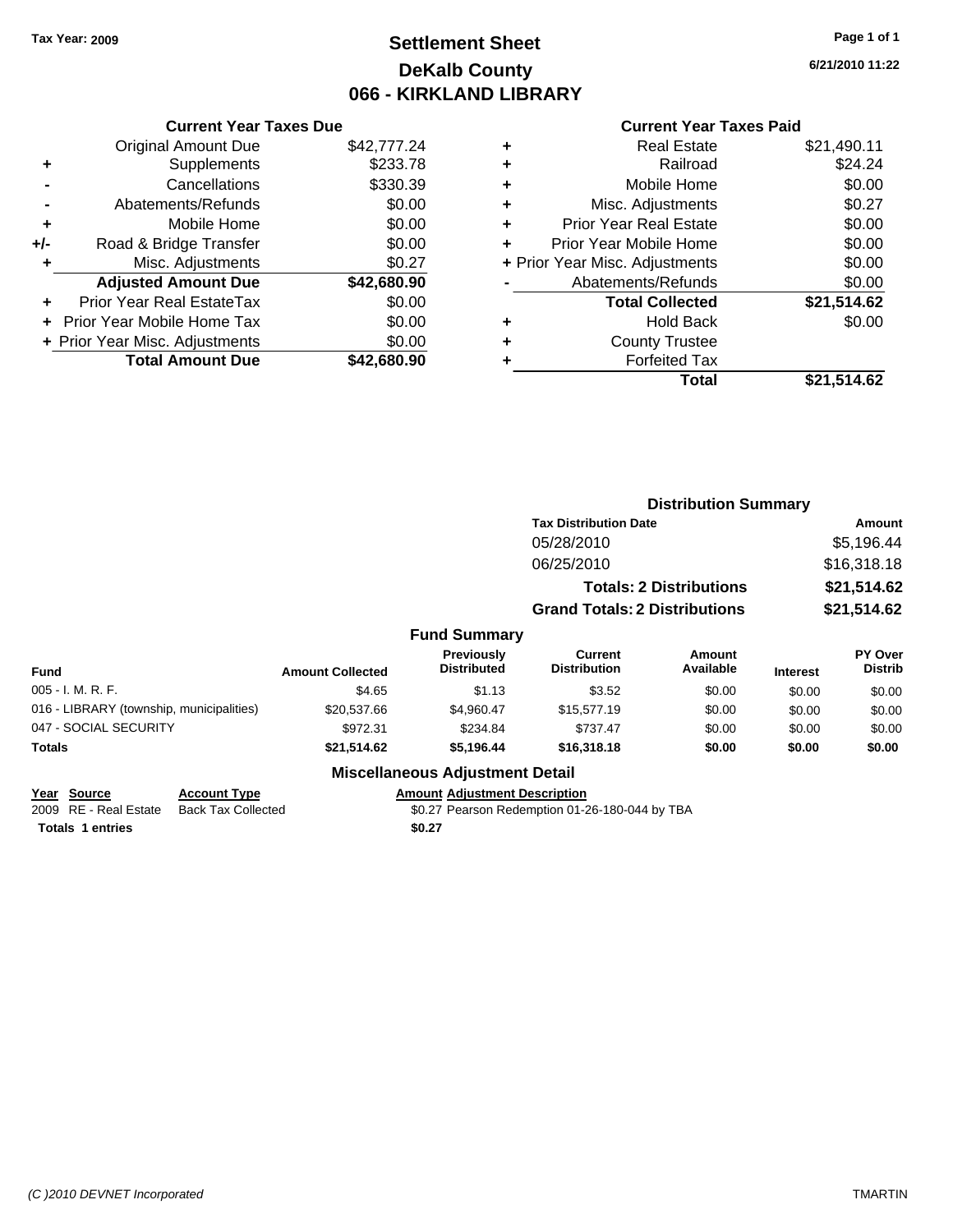## **Settlement Sheet Tax Year: 2009 Page 1 of 1 DeKalb County 067 - VILLAGE OF LEE**

**6/21/2010 11:22**

|     | <b>Current Year Taxes Due</b>  |            |
|-----|--------------------------------|------------|
|     | <b>Original Amount Due</b>     | \$8,911.11 |
| ٠   | Supplements                    | \$9.93     |
|     | Cancellations                  | \$13.53    |
|     | Abatements/Refunds             | \$0.00     |
| ٠   | Mobile Home                    | \$0.00     |
| +/- | Road & Bridge Transfer         | \$1,014.53 |
| ٠   | Misc. Adjustments              | \$0.00     |
|     | <b>Adjusted Amount Due</b>     | \$9,922.04 |
|     | Prior Year Real EstateTax      | \$0.00     |
|     | Prior Year Mobile Home Tax     | \$0.00     |
|     | + Prior Year Misc. Adjustments | \$0.00     |
|     | <b>Total Amount Due</b>        | \$9,922.04 |
|     |                                |            |

## **Current Year Taxes Paid**

|   | Real Estate                    | \$5,070.02 |
|---|--------------------------------|------------|
|   | Railroad                       | \$82.32    |
| ٠ | Mobile Home                    | \$0.00     |
| ٠ | Misc. Adjustments              | \$0.00     |
| ٠ | <b>Prior Year Real Estate</b>  | \$0.00     |
|   | Prior Year Mobile Home         | \$0.00     |
|   | + Prior Year Misc. Adjustments | \$0.00     |
|   | Abatements/Refunds             | \$0.00     |
|   | <b>Total Collected</b>         | \$5,152.34 |
| ٠ | <b>Hold Back</b>               | \$0.00     |
| ٠ | <b>County Trustee</b>          |            |
|   | <b>Forfeited Tax</b>           |            |
|   | Total                          | \$5,152.34 |
|   |                                |            |

**Grand Totals: 2 Distributions \$5,152.34**

| <b>Road and Bridge Summary</b> |            |               | <b>Distribution Summary</b>    |            |
|--------------------------------|------------|---------------|--------------------------------|------------|
| <b>Rd./Br. District</b>        | Amt. Due   | Amt. Distrib. | <b>Tax Distribution Date</b>   | Amount     |
| SHABBONA ROAD & BRIDC          | \$1.989.19 | \$1.014.53    | 05/28/2010                     | \$1,743.80 |
| Totals                         | \$1.989.19 | \$1.014.53    | 06/25/2010                     | \$3.408.54 |
|                                |            |               | <b>Totals: 2 Distributions</b> | \$5,152.34 |

**Fund Summary Fund Interest Amount Collected Distributed PY Over Distrib Amount Available Current Distribution Previously** 001 - CORPORATE 60.00 \$1,774.22 \$650.55 \$1,123.67 \$0.00 \$0.00 \$0.00 007 - ROAD AND BRIDGE  $$1,014.53$   $$226.61$   $$787.92$   $$0.00$   $$0.00$   $$0.00$ 025 - GARBAGE DISPOSAL \$570.01 \$209.00 \$361.01 \$0.00 \$0.00 \$0.00 027 - AUDIT \$411.00 \$150.70 \$260.30 \$0.00 \$0.00 \$0.00 035 - TORT JUDGEMENTS/LIABILITY INS \$1,181.22 \$433.11 \$748.11 \$0.00 \$0.00 \$0.00 072 - WATERWORKS SYSTEM \$201.36 \$73.83 \$127.53 \$0.00 \$0.00 \$0.00 \$0.00 **Totals \$5,152.34 \$1,743.80 \$3,408.54 \$0.00 \$0.00 \$0.00**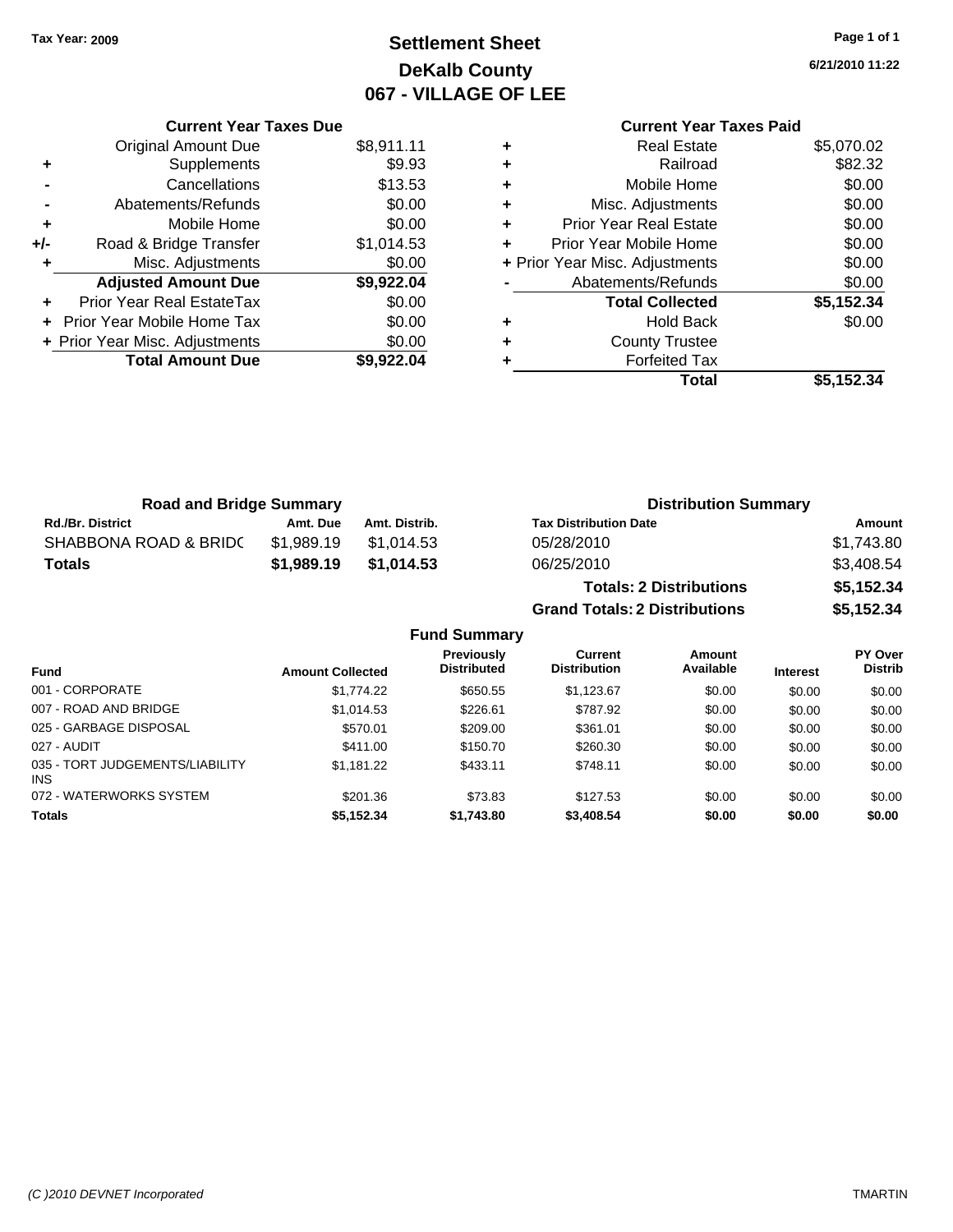### **Settlement Sheet Tax Year: 2009 Page 1 of 1 DeKalb County 068 - VILLAGE OF MALTA**

**6/21/2010 11:22**

#### **Current Year Taxes Paid**

|     | <b>Current Year Taxes Due</b>  |              |
|-----|--------------------------------|--------------|
|     | <b>Original Amount Due</b>     | \$106,610.37 |
| ٠   | Supplements                    | \$856.73     |
|     | Cancellations                  | \$876.47     |
|     | Abatements/Refunds             | \$0.00       |
| ٠   | Mobile Home                    | \$0.00       |
| +/- | Road & Bridge Transfer         | \$6,203.84   |
| ٠   | Misc. Adjustments              | \$7.67       |
|     | <b>Adjusted Amount Due</b>     | \$112,802.14 |
| ٠   | Prior Year Real EstateTax      | \$0.00       |
|     | Prior Year Mobile Home Tax     | \$0.00       |
|     | + Prior Year Misc. Adjustments | \$0.00       |
|     | <b>Total Amount Due</b>        | \$112,802.14 |
|     |                                |              |

| ٠ | <b>Real Estate</b>             | \$61,565.85 |
|---|--------------------------------|-------------|
| ٠ | Railroad                       | \$217.64    |
| ٠ | Mobile Home                    | \$0.00      |
| ٠ | Misc. Adjustments              | \$7.67      |
| ÷ | <b>Prior Year Real Estate</b>  | \$0.00      |
| ٠ | Prior Year Mobile Home         | \$0.00      |
|   | + Prior Year Misc. Adjustments | \$0.00      |
|   | Abatements/Refunds             | \$0.00      |
|   | <b>Total Collected</b>         | \$61,791.16 |
| ٠ | <b>Hold Back</b>               | \$0.00      |
| ٠ | <b>County Trustee</b>          |             |
|   | <b>Forfeited Tax</b>           |             |
|   | Total                          | \$61,791.16 |

| <b>Road and Bridge Summary</b> |             |               | <b>Distribution Summary</b>  |             |
|--------------------------------|-------------|---------------|------------------------------|-------------|
| <b>Rd./Br. District</b>        | Amt. Due    | Amt. Distrib. | <b>Tax Distribution Date</b> | Amount      |
| MALTA ROAD & BRIDGE            | \$11.688.22 | \$6.203.84    | 05/28/2010                   | \$13,102.99 |
| <b>Totals</b>                  | \$11.688.22 | \$6,203,84    | 06/25/2010                   | \$48,688.17 |

**Totals: 2 Distributions \$61,791.16 Grand Totals: 2 Distributions \$61,791.16**

|                                         |                         | <b>Fund Summary</b>                     |                                       |                     |                 |                                  |
|-----------------------------------------|-------------------------|-----------------------------------------|---------------------------------------|---------------------|-----------------|----------------------------------|
| <b>Fund</b>                             | <b>Amount Collected</b> | <b>Previously</b><br><b>Distributed</b> | <b>Current</b><br><b>Distribution</b> | Amount<br>Available | <b>Interest</b> | <b>PY Over</b><br><b>Distrib</b> |
| 001 - CORPORATE                         | \$16,542.11             | \$3.531.05                              | \$13,011.06                           | \$0.00              | \$0.00          | \$0.00                           |
| 003 - BONDS AND INTEREST                | \$0.00                  | \$0.00                                  | \$0.00                                | \$0.00              | \$0.00          | \$0.00                           |
| 005 - I. M. R. F.                       | \$8,400.02              | \$1,793.05                              | \$6,606.97                            | \$0.00              | \$0.00          | \$0.00                           |
| 007 - ROAD AND BRIDGE                   | \$6,203.84              | \$1,237.44                              | \$4,966.40                            | \$0.00              | \$0.00          | \$0.00                           |
| 014 - POLICE PROTECTION                 | \$5,460.67              | \$1,165.62                              | \$4,295.05                            | \$0.00              | \$0.00          | \$0.00                           |
| 025 - GARBAGE DISPOSAL                  | \$608.57                | \$129.90                                | \$478.67                              | \$0.00              | \$0.00          | \$0.00                           |
| 027 - AUDIT                             | \$2,100.04              | \$448.27                                | \$1.651.77                            | \$0.00              | \$0.00          | \$0.00                           |
| 035 - TORT JUDGEMENTS/LIABILITY<br>INS. | \$10,181.37             | \$2,173.29                              | \$8,008.08                            | \$0.00              | \$0.00          | \$0.00                           |
| 041 - STREET LIGHTING                   | \$3,640.76              | \$777.15                                | \$2,863.61                            | \$0.00              | \$0.00          | \$0.00                           |
| 047 - SOCIAL SECURITY                   | \$8,653.78              | \$1,847.22                              | \$6,806.56                            | \$0.00              | \$0.00          | \$0.00                           |
| Totals                                  | \$61,791.16             | \$13,102.99                             | \$48,688.17                           | \$0.00              | \$0.00          | \$0.00                           |
|                                         |                         | <b>Miscellaneous Adjustment Detail</b>  |                                       |                     |                 |                                  |

| Year Source             | <b>Account Type</b> | <b>Amount Adiustment Description</b>                             |
|-------------------------|---------------------|------------------------------------------------------------------|
| 2009 RE - Real Estate   | Back Tax Collected  | \$7.67 Eagle Home Prairie Spring Redemption 07-22-476-011 by TBA |
| <b>Totals 1 entries</b> |                     | \$7.67                                                           |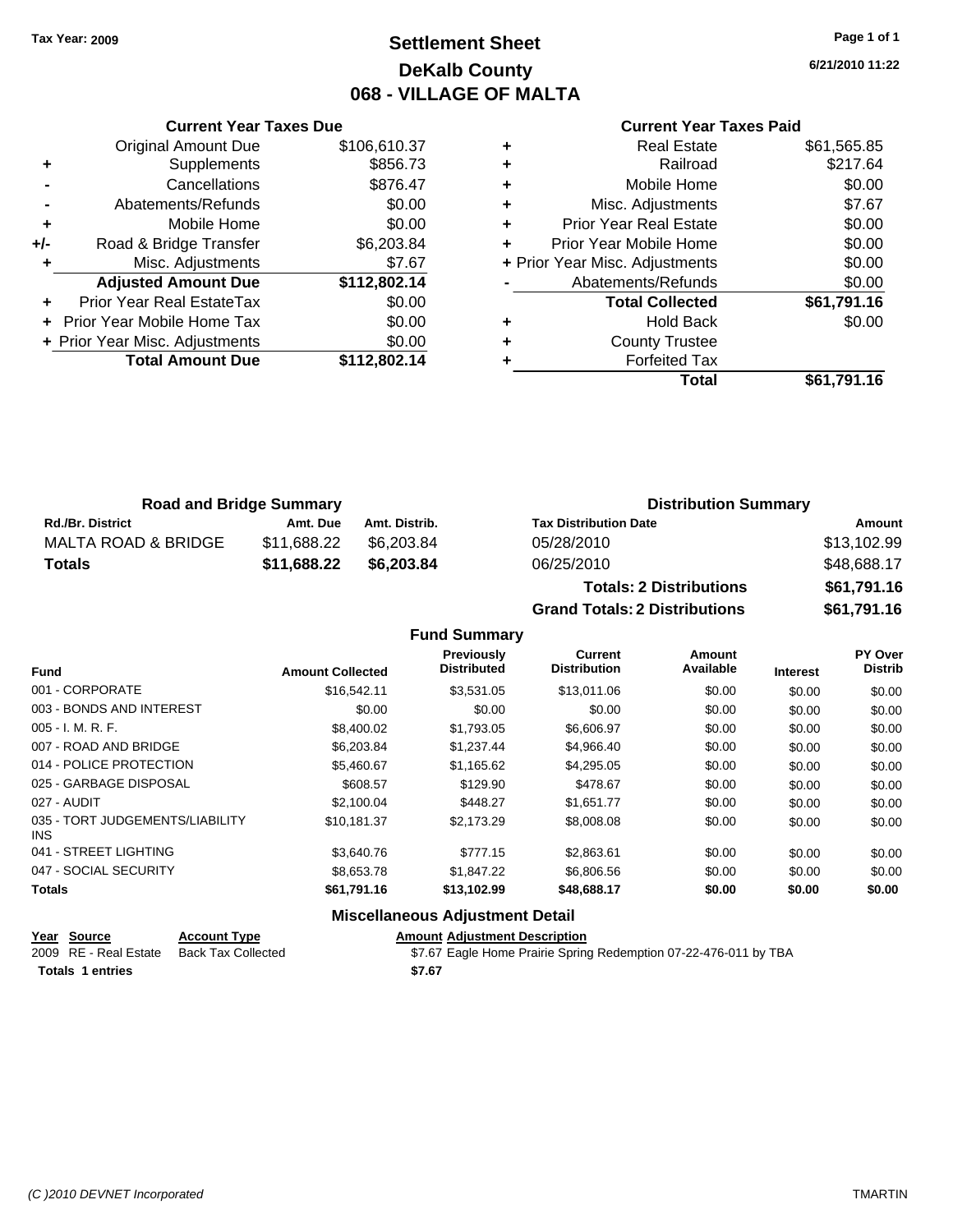### **Settlement Sheet Tax Year: 2009 Page 1 of 1 DeKalb County 069 - VILLAGE OF MAPLE PARK**

**6/21/2010 11:22**

#### **Current Year Taxes Paid**

|       | <b>Original Amount Due</b>     | \$141,135.27 |
|-------|--------------------------------|--------------|
| ٠     | Supplements                    | \$1,932.43   |
|       | Cancellations                  | \$2,182.64   |
|       | Abatements/Refunds             | \$0.00       |
| ÷     | Mobile Home                    | \$0.00       |
| $+/-$ | Road & Bridge Transfer         | \$903.25     |
| ٠     | Misc. Adjustments              | \$0.00       |
|       | <b>Adjusted Amount Due</b>     | \$141,788.31 |
|       | Prior Year Real EstateTax      | \$0.36       |
| ÷     | Prior Year Mobile Home Tax     | \$0.00       |
|       | + Prior Year Misc. Adjustments | \$0.00       |
|       | <b>Total Amount Due</b>        | \$141,788.67 |
|       |                                |              |

**Current Year Taxes Due**

|   | Real Estate                    | \$71,118.98 |
|---|--------------------------------|-------------|
| ٠ | Railroad                       | \$0.00      |
| ٠ | Mobile Home                    | \$0.00      |
| ٠ | Misc. Adjustments              | \$0.00      |
| ٠ | <b>Prior Year Real Estate</b>  | \$0.36      |
| ٠ | Prior Year Mobile Home         | \$0.00      |
|   | + Prior Year Misc. Adjustments | \$0.00      |
|   | Abatements/Refunds             | \$0.00      |
|   | <b>Total Collected</b>         | \$71,119.34 |
| ٠ | <b>Hold Back</b>               | \$0.00      |
| ٠ | <b>County Trustee</b>          |             |
|   | <b>Forfeited Tax</b>           |             |
|   | Total                          | \$71.119.34 |

**Grand Totals: 2 Distributions \$71,119.34**

| <b>Road and Bridge Summary</b>   |            |               | <b>Distribution Summary</b>    |             |
|----------------------------------|------------|---------------|--------------------------------|-------------|
| <b>Rd./Br. District</b>          | Amt. Due   | Amt. Distrib. | <b>Tax Distribution Date</b>   | Amount      |
| <b>CORTLAND ROAD &amp; BRIDC</b> | \$1.780.23 | \$903.25      | 05/28/2010                     | \$14,834.08 |
| Totals                           | \$1,780.23 | \$903.25      | 06/25/2010                     | \$56,285.26 |
|                                  |            |               | <b>Totals: 2 Distributions</b> | \$71,119.34 |

**Fund Summary Fund Interest Amount Collected Distributed PY Over Distrib Amount Available Current Distribution Previously** 001 - CORPORATE \$20,373.12 \$4,243.69 \$16,129.43 \$0.00 \$0.00 \$0.00 003 - BONDS AND INTEREST  $$23,367.64$   $$4,867.45$   $$18,500.19$   $$0.00$   $$0.00$   $$0.00$ 007 - ROAD AND BRIDGE 60.00 \$1.00 \$1.00 \$1.00 \$0.00 \$0.00 \$0.00 \$0.00 \$0.00 \$0.00 \$0.00 \$0.00 \$0.00 014 - POLICE PROTECTION \$18,910.81 \$3,939.10 \$14,971.71 \$0.00 \$0.00 \$0.00 \$0.00 027 - AUDIT \$2,521.81 \$525.29 \$1,996.52 \$0.00 \$0.00 \$0.00 035 - TORT JUDGEMENTS/LIABILITY INS \$5,042.71 \$1,050.39 \$3,992.32 \$0.00 \$0.00 \$0.00 **Totals \$71,119.34 \$14,834.08 \$56,285.26 \$0.00 \$0.00 \$0.00**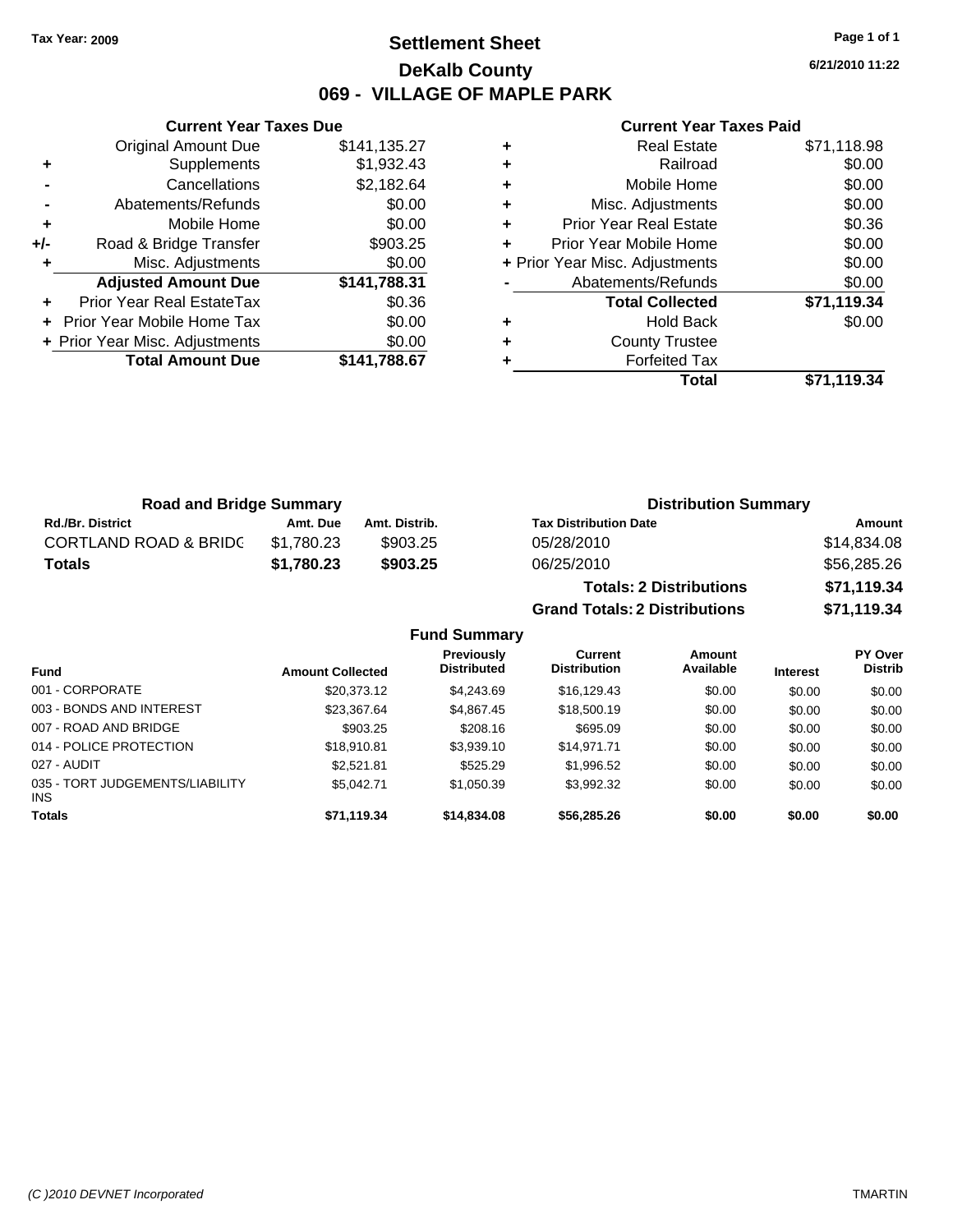### **Settlement Sheet Tax Year: 2009 Page 1 of 1 DeKalb County 070 - MAPLE PARK LIBRARY**

**6/21/2010 11:22**

#### **Current Year Taxes Paid**

| <b>Original Amount Due</b>        | \$9,832.05 |
|-----------------------------------|------------|
| Supplements<br>٠                  | \$133.29   |
| Cancellations                     | \$151.47   |
| Abatements/Refunds                | \$0.00     |
| Mobile Home<br>٠                  | \$0.00     |
| Road & Bridge Transfer<br>+/-     | \$0.00     |
| Misc. Adjustments                 | \$0.00     |
| <b>Adjusted Amount Due</b>        | \$9,813.87 |
| Prior Year Real EstateTax         | \$0.00     |
| <b>Prior Year Mobile Home Tax</b> | \$0.00     |
|                                   |            |
| + Prior Year Misc. Adjustments    | \$0.00     |

| ٠ | <b>Real Estate</b>             | \$4,874.58 |
|---|--------------------------------|------------|
| ٠ | Railroad                       | \$0.00     |
| ٠ | Mobile Home                    | \$0.00     |
| ٠ | Misc. Adjustments              | \$0.00     |
| ÷ | Prior Year Real Estate         | \$0.00     |
| ÷ | Prior Year Mobile Home         | \$0.00     |
|   | + Prior Year Misc. Adjustments | \$0.00     |
|   | Abatements/Refunds             | \$0.00     |
|   | <b>Total Collected</b>         | \$4,874.58 |
| ٠ | <b>Hold Back</b>               | \$0.00     |
| ٠ | <b>County Trustee</b>          |            |
| ٠ | <b>Forfeited Tax</b>           |            |
|   | Total                          | \$4,874.58 |
|   |                                |            |

|                 |                         |                                  | <b>Distribution Summary</b>           |                                |                 |                           |  |
|-----------------|-------------------------|----------------------------------|---------------------------------------|--------------------------------|-----------------|---------------------------|--|
|                 |                         |                                  | <b>Tax Distribution Date</b>          |                                |                 | Amount                    |  |
|                 |                         |                                  | 05/28/2010                            |                                |                 | \$963.57                  |  |
|                 |                         |                                  | 06/25/2010                            |                                |                 | \$3,911.01                |  |
|                 |                         |                                  |                                       | <b>Totals: 2 Distributions</b> |                 | \$4,874.58                |  |
|                 |                         |                                  | <b>Grand Totals: 2 Distributions</b>  |                                |                 | \$4,874.58                |  |
|                 |                         | <b>Fund Summary</b>              |                                       |                                |                 |                           |  |
| <b>Fund</b>     | <b>Amount Collected</b> | Previously<br><b>Distributed</b> | <b>Current</b><br><b>Distribution</b> | <b>Amount</b><br>Available     | <b>Interest</b> | PY Over<br><b>Distrib</b> |  |
| 001 - CORPORATE | \$4,874.58              | \$963.57                         | \$3.911.01                            | \$0.00                         | \$0.00          | \$0.00                    |  |
| Totals          | \$4,874.58              | \$963.57                         | \$3,911.01                            | \$0.00                         | \$0.00          | \$0.00                    |  |
|                 |                         |                                  |                                       |                                |                 |                           |  |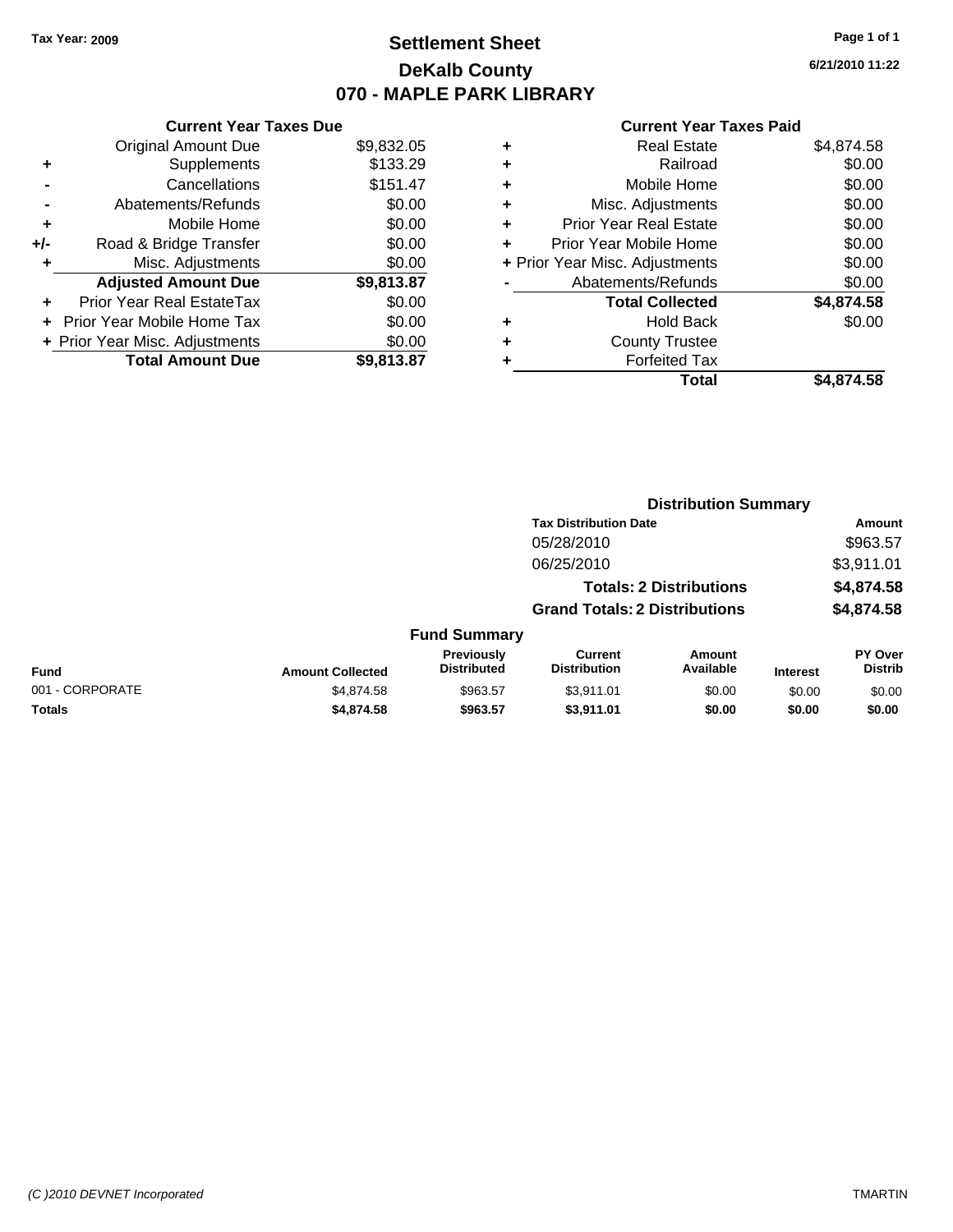**Current Year Taxes Due** Original Amount Due \$1,165,271.33

**Adjusted Amount Due \$1,187,136.17**

**Total Amount Due \$1,186,722.23**

**-** Cancellations \$6,494.63

**+** Supplements \$5,822.58

**-** Abatements/Refunds \$19.10 **+** Mobile Home \$0.00 **+/-** Road & Bridge Transfer \$22,534.23 **+** Misc. Adjustments \$21.76

**+** Prior Year Real EstateTax (\$413.94) **+** Prior Year Mobile Home Tax \$0.00 **+** Prior Year Misc. Adjustments  $$0.00$ 

### **Settlement Sheet Tax Year: 2009 Page 1 of 2 DeKalb County 071 - CITY OF SANDWICH**

**6/21/2010 11:22**

#### **Current Year Taxes Paid**

|   | Total                          | \$609,715.58 |
|---|--------------------------------|--------------|
| ٠ | <b>Forfeited Tax</b>           |              |
| ٠ | <b>County Trustee</b>          |              |
| ٠ | Hold Back                      | \$0.00       |
|   | <b>Total Collected</b>         | \$609,715.58 |
|   | Abatements/Refunds             | \$19.10      |
|   | + Prior Year Misc. Adjustments | \$0.00       |
| ÷ | Prior Year Mobile Home         | \$0.00       |
| ٠ | <b>Prior Year Real Estate</b>  | (\$413.94)   |
| ٠ | Misc. Adjustments              | \$21.76      |
| ٠ | Mobile Home                    | \$0.00       |
| ٠ | Railroad                       | \$675.62     |
| ٠ | <b>Real Estate</b>             | \$609,451.24 |

**Grand Totals: 2 Distributions \$609,715.58**

| <b>Road and Bridge Summary</b> |             |               | <b>Distribution Summary</b>    |              |  |
|--------------------------------|-------------|---------------|--------------------------------|--------------|--|
| <b>Rd./Br. District</b>        | Amt. Due    | Amt. Distrib. | <b>Tax Distribution Date</b>   | Amount       |  |
| SANDWICH ROAD & BRIDC          | \$43.284.30 | \$21.974.94   | 05/28/2010                     | \$134,992.31 |  |
| SOMONAUK ROAD & BRID           | \$1.069.01  | \$559.29      | 06/25/2010                     | \$474.723.27 |  |
| Totals                         | \$44,353.31 | \$22,534.23   | <b>Totals: 2 Distributions</b> | \$609,715.58 |  |

**Fund Summary Fund Interest Amount Collected Distributed PY Over Distrib Amount Available Current Distribution Previously** 001 - CORPORATE \$184,692.58 \$40,915.94 \$143,776.64 \$0.00 \$0.00 \$0.00 003 - BONDS AND INTEREST  $$0.00$   $$0.00$   $$0.00$   $$0.00$   $$0.00$   $$0.00$   $$0.00$   $$0.00$ 005 - I. M. R. F. \$50,226.32 \$11,126.91 \$39,099.41 \$0.00 \$0.00 \$0.00 007 - ROAD AND BRIDGE \$22,534.23 \$4,910.85 \$17,623.38 \$0.00 \$0.00 \$0.00 014 - POLICE PROTECTION \$67,841.17 \$15,029.22 \$52,811.95 \$0.00 \$0.00 \$0.00 \$0.00 015 - POLICE PENSION \$40,189.63 \$8,903.43 \$31,286.20 \$0.00 \$0.00 \$0.00 027 - AUDIT \$7,332.14 \$1,624.33 \$5,707.81 \$0.00 \$0.00 \$0.00 035 - TORT JUDGMENTS, LIABILITY **INSURANCE** \$17,504.47 \$3,877.86 \$13,626.61 \$0.00 \$0.00 \$0.00 040 - STREET AND BRIDGE \$24,283.48 \$5,379.65 \$18,903.83 \$0.00 \$0.00 \$0.00 041 - STREET LIGHTING \$31,845.19 \$7,054.84 \$24,790.35 \$0.00 \$0.00 \$0.00 045 - PUBLIC BENEFIT \$28,647.41 \$6,346.42 \$22,300.99 \$0.00 \$0.00 \$0.00 046 - EMERGENCY SERV & DISASTER OPER \$1,284.17 \$284.49 \$999.68 \$0.00 \$0.00 \$0.00 047 - SOCIAL SECURITY \$55,678.31 \$12,334.72 \$43,343.59 \$0.00 \$0.00 \$0.00 048 - SCHOOL CROSSING GUARDS \$4,941.72 \$1,094.76 \$3,846.96 \$0.00 \$0.00 \$0.00 060 - UNEMPLOYMENT INSURANCE \$8,046.14 \$1,782.51 \$6,263.63 \$0.00 \$0.00 \$0.00 062 - WORKERS COMPENSATION \$34,158.68 \$7,567.35 \$26,591.33 \$0.00 \$0.00 \$0.00 065 - FORESTRY PROGRAM \$30,509.94 \$6,759.03 \$23,750.91 \$0.00 \$0.00 \$0.00 **Totals \$609,715.58 \$134,992.31 \$474,723.27 \$0.00 \$0.00 \$0.00**

#### **Miscellaneous Adjustment Detail**

#### **Year Source Account Type Amount Adjustment Description** 2009 RE - Real Estate Back Tax Collected \$21.76 Talan/Fitzpatrick Redemption 19-27-451-010 by TBA **Totals \$21.76 1 entries**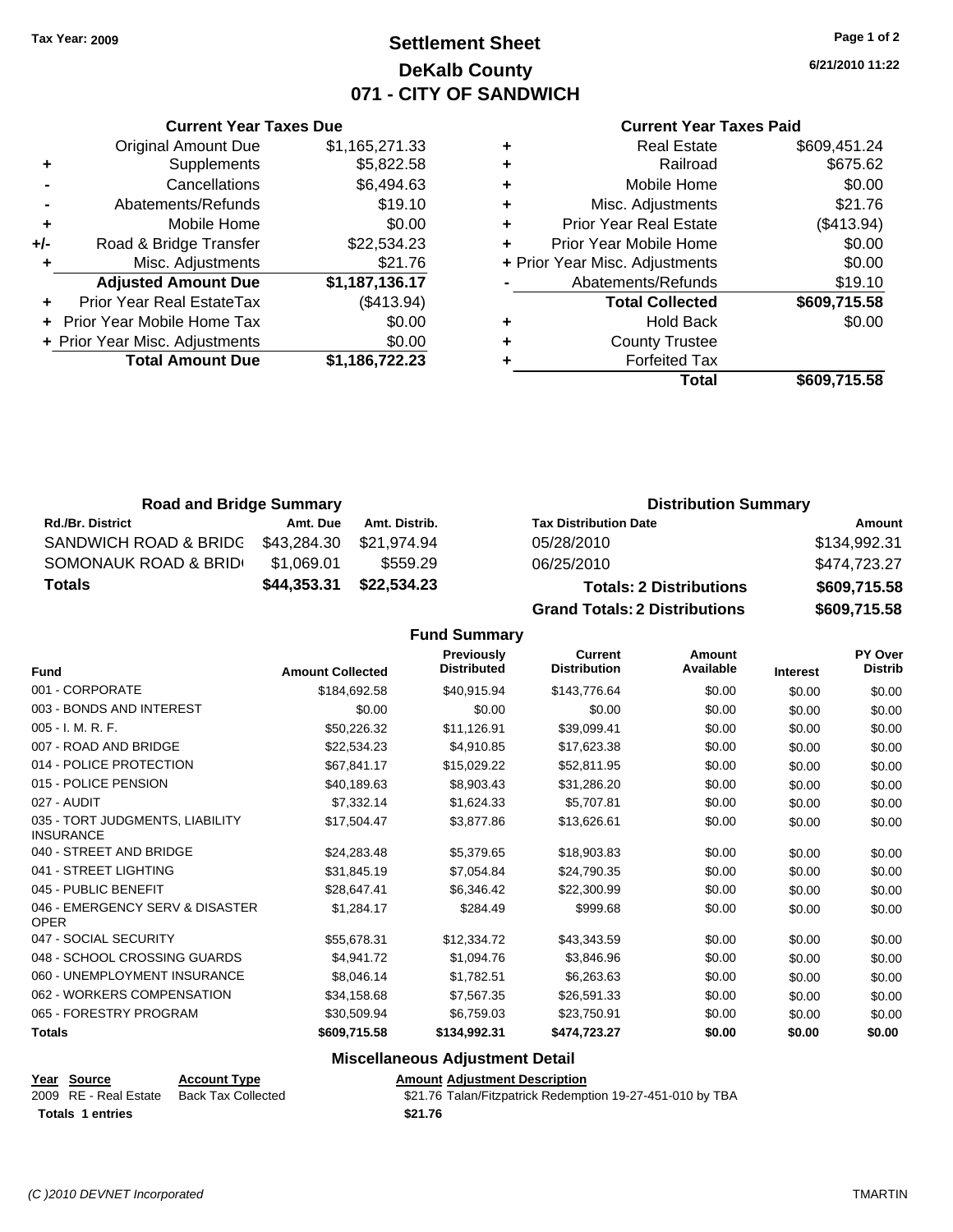## **Settlement Sheet Tax Year: 2009 Page 2 of 2 DeKalb County**

### **Abatement Detail**

**6/21/2010 11:22**

**Totals \$18.48 2 entries**

**Year Source Account Type Amount Adjustment Description**<br> **2009** RE - Real Estate PTAB Decision **Amount 49.90 19-26-433-024 2008** PTAI \$9.90 19-26-433-024 2008 PTAB REFUND by TBA 2009 RE - Real Estate \$8.58 19-27-427-012 2006 PTAB REFUND by TBA PTAB Decision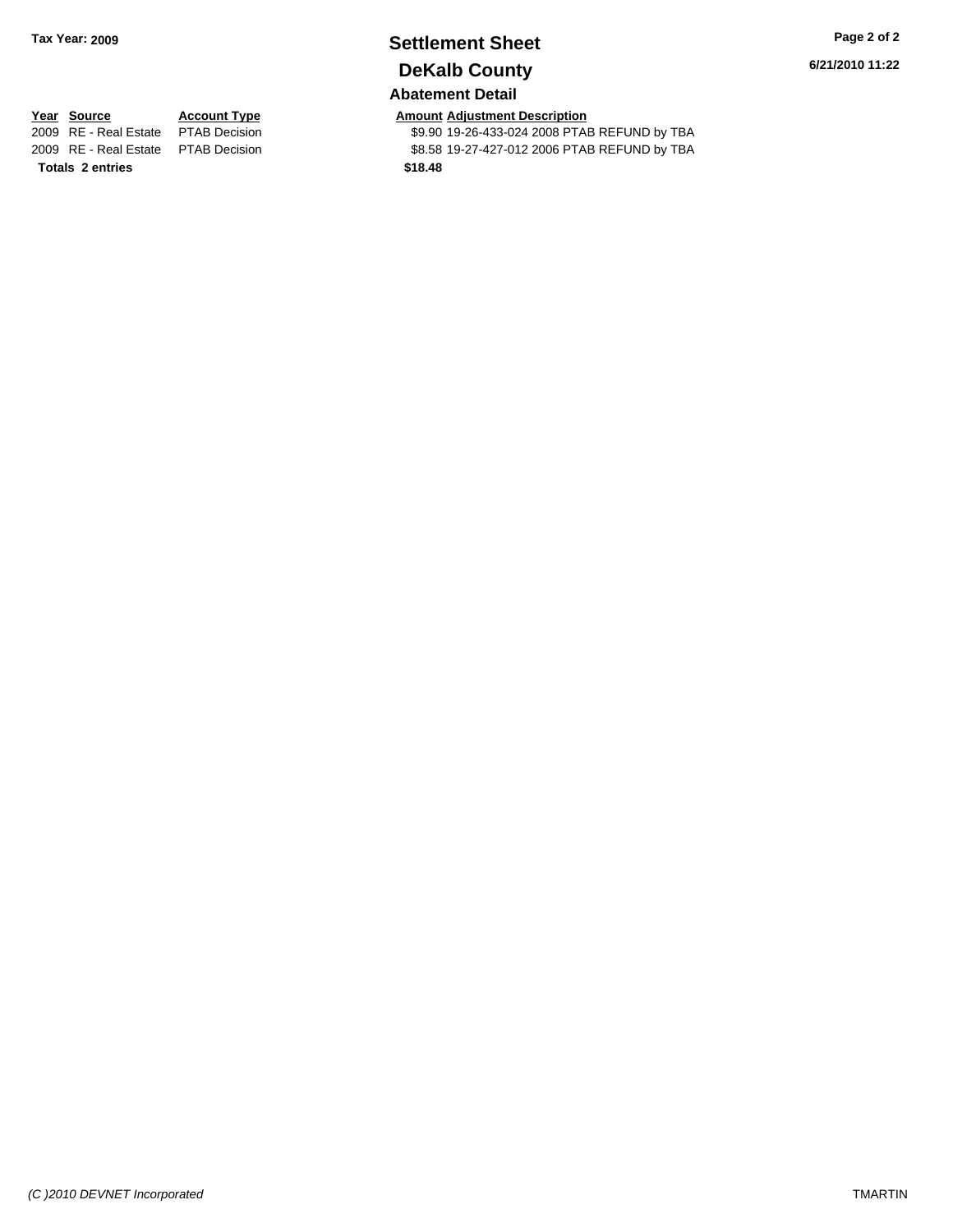### **Settlement Sheet Tax Year: 2009 Page 1 of 1 DeKalb County 072 - VILLAGE OF SHABBONA**

**6/21/2010 11:22**

#### **Current Year Taxes Paid**

|     | <b>Original Amount Due</b>        | \$83,342.18 |        |
|-----|-----------------------------------|-------------|--------|
|     | Supplements                       | \$260.95    | ٠      |
|     | Cancellations                     | \$542.80    | ٠      |
|     | Abatements/Refunds                | \$0.00      | ٠      |
|     | Mobile Home                       | \$0.00      | ٠      |
| +/- | Road & Bridge Transfer            | \$6,885.79  | ٠      |
|     | Misc. Adjustments                 | \$0.00      | + Pric |
|     | <b>Adjusted Amount Due</b>        | \$89,946.12 |        |
|     | Prior Year Real EstateTax         | \$0.00      |        |
|     | <b>Prior Year Mobile Home Tax</b> | \$0.00      | ٠      |
|     | + Prior Year Misc. Adjustments    | \$0.00      | ٠      |
|     | <b>Total Amount Due</b>           | \$89,946.12 |        |
|     |                                   |             |        |

**Current Year Taxes Due**

| <b>Real Estate</b>             | \$46,981.04 |
|--------------------------------|-------------|
| Railroad                       | \$468.24    |
| Mobile Home                    | \$0.00      |
| Misc. Adjustments              | \$0.00      |
| <b>Prior Year Real Estate</b>  | \$0.00      |
| Prior Year Mobile Home         | \$0.00      |
| + Prior Year Misc. Adjustments | \$0.00      |
| Abatements/Refunds             | \$0.00      |
| <b>Total Collected</b>         | \$47,449.28 |
| <b>Hold Back</b>               | \$0.00      |
| <b>County Trustee</b>          |             |
| <b>Forfeited Tax</b>           |             |
| Total                          | \$47.449.28 |
|                                |             |

**Grand Totals: 2 Distributions \$47,449.28**

| <b>Road and Bridge Summary</b> |             |               | <b>Distribution Summary</b>    |             |  |
|--------------------------------|-------------|---------------|--------------------------------|-------------|--|
| <b>Rd./Br. District</b>        | Amt. Due    | Amt. Distrib. | <b>Tax Distribution Date</b>   | Amount      |  |
| SHABBONA ROAD & BRIDC          | \$13,499.21 | \$6.885.79    | 05/28/2010                     | \$10,916.48 |  |
| <b>Totals</b>                  | \$13,499.21 | \$6,885,79    | 06/25/2010                     | \$36,532.80 |  |
|                                |             |               | <b>Totals: 2 Distributions</b> | \$47,449.28 |  |

**Fund Summary Fund Interest Amount Collected Distributed PY Over Distrib Amount Available Current Distribution Previously** 001 - CORPORATE \$21,296.53 \$4,919.47 \$16,377.06 \$0.00 \$0.00 \$0.00 005 - I. M. R. F. Channel Communication (State of the State of the State of the State of the State of the State O 007 - ROAD AND BRIDGE \$6,885.79 \$6,885.79 \$1,546.37 \$5,339.42 \$0.00 \$0.00 \$0.00 014 - POLICE PROTECTION \$12,427.52 \$2,870.74 \$9,556.78 \$0.00 \$0.00 \$0.00 \$0.00 047 - SOCIAL SECURITY \$4,633.44 \$1,070.32 \$3,563.12 \$0.00 \$0.00 \$0.00 060 - UNEMPLOYMENT INSURANCE \$472.24 \$109.09 \$363.15 \$0.00 \$0.00 \$0.00 062 - WORKERS COMPENSATION \$1,075.91 \$248.53 \$827.38 \$0.00 \$0.00 \$0.00 \$0.00 **Totals \$47,449.28 \$10,916.48 \$36,532.80 \$0.00 \$0.00 \$0.00**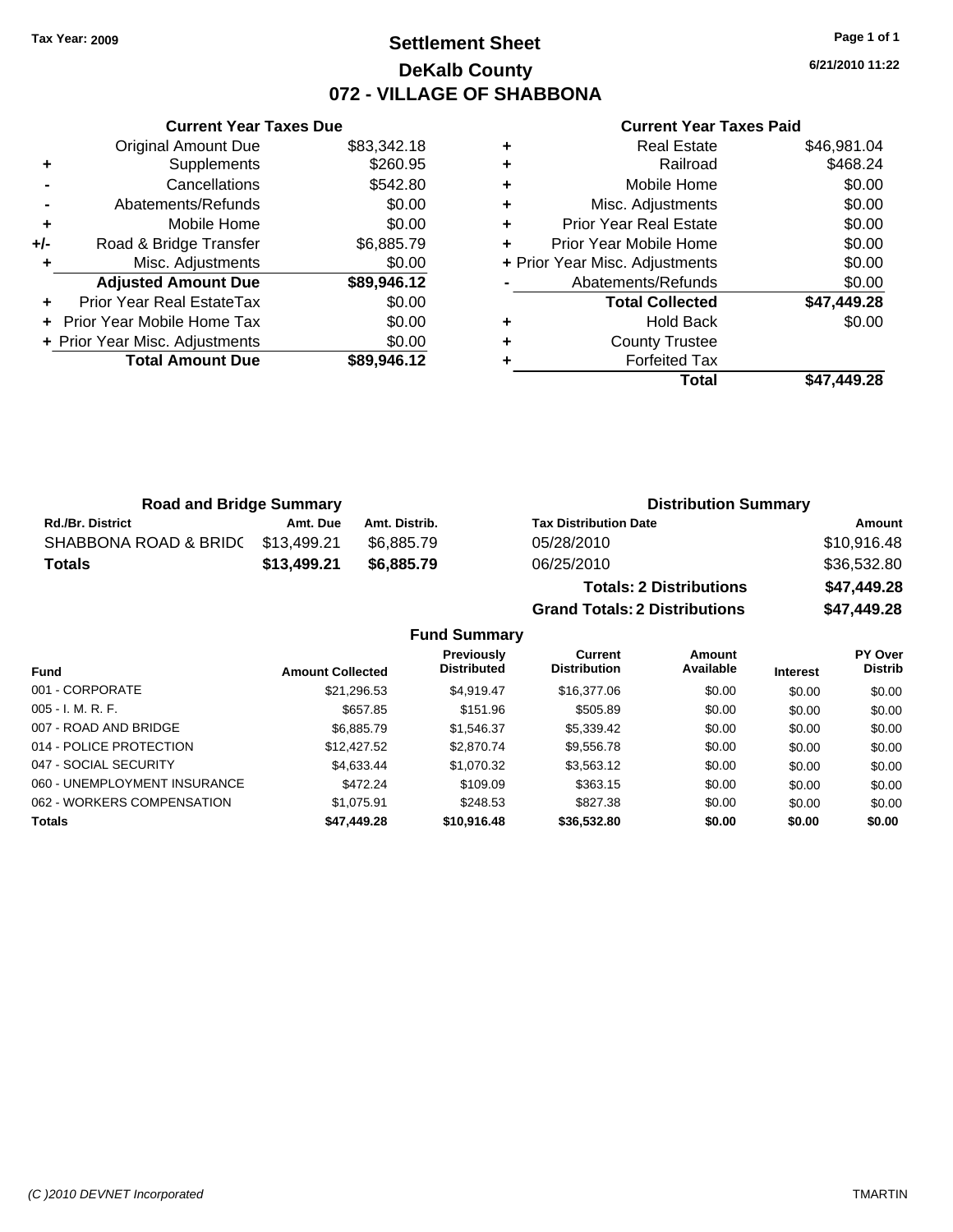### **Settlement Sheet Tax Year: 2009 Page 1 of 1 DeKalb County 073 - FLEWELLIN MEMORIAL LIBRARY**

**6/21/2010 11:22**

#### **Current Year Taxes Paid**

**Distribution Summary**

|   | Total                          | \$10,720.48 |
|---|--------------------------------|-------------|
|   | <b>Forfeited Tax</b>           |             |
|   | <b>County Trustee</b>          |             |
| ٠ | <b>Hold Back</b>               | \$0.00      |
|   | <b>Total Collected</b>         | \$10,720.48 |
|   | Abatements/Refunds             | \$0.00      |
|   | + Prior Year Misc. Adjustments | \$0.00      |
|   | Prior Year Mobile Home         | \$0.00      |
|   | <b>Prior Year Real Estate</b>  | \$0.00      |
| ٠ | Misc. Adjustments              | \$0.00      |
| ٠ | Mobile Home                    | \$0.00      |
| ٠ | Railroad                       | \$106.48    |
| ٠ | <b>Real Estate</b>             | \$10,614.00 |
|   |                                |             |

|     | <b>Current Year Taxes Due</b>  |             |
|-----|--------------------------------|-------------|
|     | <b>Original Amount Due</b>     | \$22,026.24 |
| ٠   | Supplements                    | \$51.06     |
|     | Cancellations                  | \$119.04    |
|     | Abatements/Refunds             | \$0.00      |
| ٠   | Mobile Home                    | \$0.00      |
| +/- | Road & Bridge Transfer         | \$0.00      |
| ٠   | Misc. Adjustments              | \$0.00      |
|     | <b>Adjusted Amount Due</b>     | \$21,958.26 |
|     | Prior Year Real EstateTax      | \$0.00      |
|     | Prior Year Mobile Home Tax     | \$0.00      |
|     | + Prior Year Misc. Adjustments | \$0.00      |
|     | <b>Total Amount Due</b>        | \$21,958.26 |

|                 |                         |                                         | <b>Tax Distribution Date</b>          |                                |                 | Amount                           |
|-----------------|-------------------------|-----------------------------------------|---------------------------------------|--------------------------------|-----------------|----------------------------------|
|                 |                         |                                         | 05/28/2010                            |                                |                 | \$2,476.49                       |
|                 |                         |                                         | 06/25/2010                            |                                |                 | \$8,243.99                       |
|                 |                         |                                         |                                       | <b>Totals: 2 Distributions</b> |                 | \$10,720.48                      |
|                 |                         |                                         | <b>Grand Totals: 2 Distributions</b>  |                                |                 | \$10,720.48                      |
|                 |                         | <b>Fund Summary</b>                     |                                       |                                |                 |                                  |
| <b>Fund</b>     | <b>Amount Collected</b> | <b>Previously</b><br><b>Distributed</b> | <b>Current</b><br><b>Distribution</b> | Amount<br>Available            | <b>Interest</b> | <b>PY Over</b><br><b>Distrib</b> |
| 001 - CORPORATE | \$10,720.48             | \$2,476.49                              | \$8,243.99                            | \$0.00                         | \$0.00          | \$0.00                           |
| <b>Totals</b>   | \$10,720.48             | \$2,476.49                              | \$8,243.99                            | \$0.00                         | \$0.00          | \$0.00                           |
|                 |                         |                                         |                                       |                                |                 |                                  |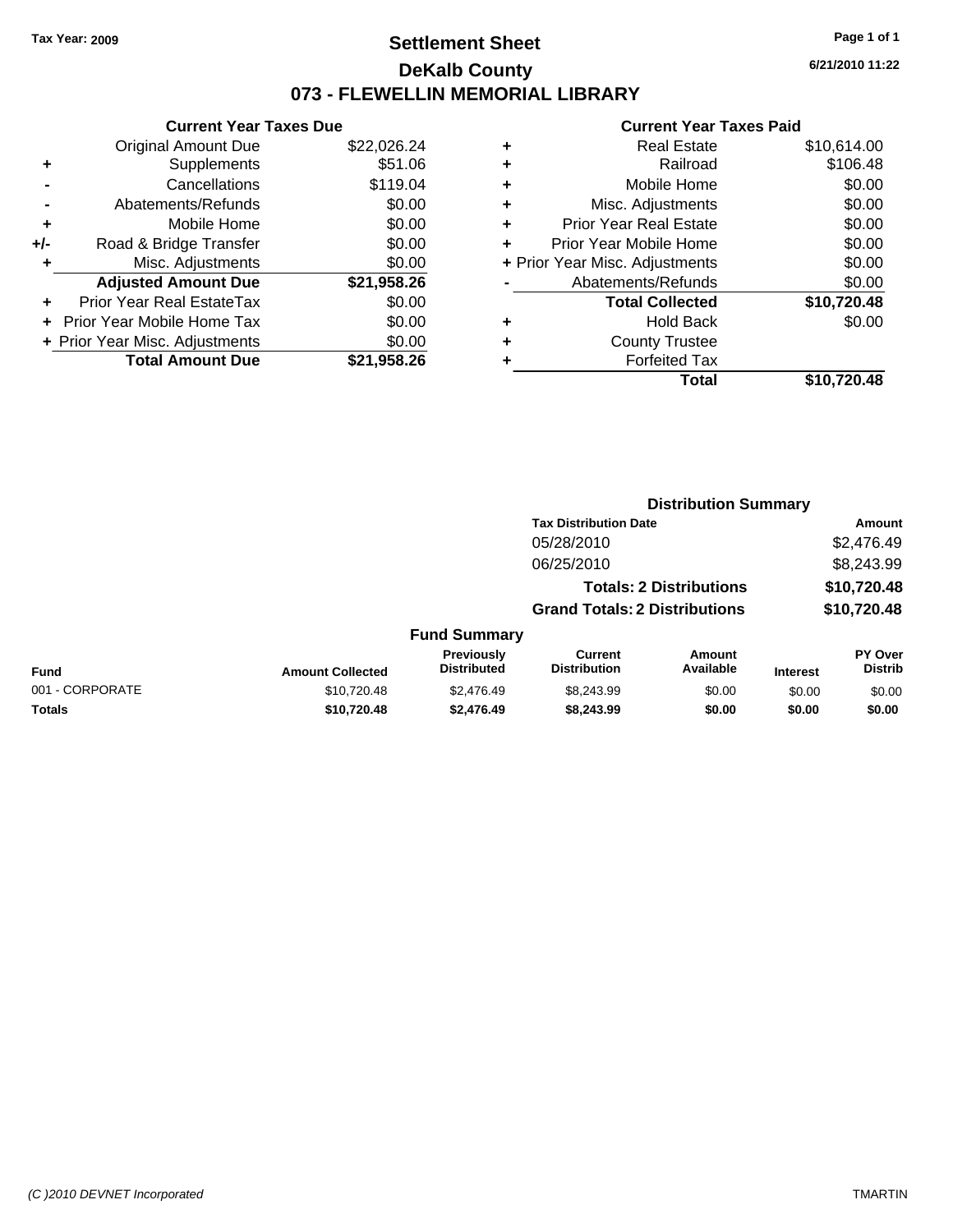### **Settlement Sheet Tax Year: 2009 Page 1 of 1 DeKalb County 074 - VILLAGE OF SOMONAUK**

**6/21/2010 11:22**

#### **Current Year Taxes Paid**

|     | <b>Current Year Taxes Due</b>  |              |  |  |  |  |
|-----|--------------------------------|--------------|--|--|--|--|
|     | <b>Original Amount Due</b>     | \$351,649.47 |  |  |  |  |
| ٠   | Supplements                    | \$335.08     |  |  |  |  |
|     | Cancellations                  | \$581.56     |  |  |  |  |
|     | Abatements/Refunds             | \$0.00       |  |  |  |  |
| ٠   | Mobile Home                    | \$0.00       |  |  |  |  |
| +/- | Road & Bridge Transfer         | \$26,846.64  |  |  |  |  |
| ٠   | Misc. Adjustments              | \$2.89       |  |  |  |  |
|     | <b>Adjusted Amount Due</b>     | \$378,252.52 |  |  |  |  |
| ٠   | Prior Year Real EstateTax      | (\$261.74)   |  |  |  |  |
|     | Prior Year Mobile Home Tax     | \$0.00       |  |  |  |  |
|     | + Prior Year Misc. Adjustments | \$0.00       |  |  |  |  |
|     | <b>Total Amount Due</b>        | \$377,990.78 |  |  |  |  |
|     |                                |              |  |  |  |  |

|   | Real Estate                    | \$207,010.75 |
|---|--------------------------------|--------------|
| ٠ | Railroad                       | \$879.54     |
| ٠ | Mobile Home                    | \$0.00       |
| ٠ | Misc. Adjustments              | \$2.89       |
| ٠ | <b>Prior Year Real Estate</b>  | (\$261.74)   |
|   | Prior Year Mobile Home         | \$0.00       |
|   | + Prior Year Misc. Adjustments | \$0.00       |
|   | Abatements/Refunds             | \$0.00       |
|   | <b>Total Collected</b>         | \$207,631.44 |
| ٠ | <b>Hold Back</b>               | \$0.00       |
| ٠ | <b>County Trustee</b>          |              |
|   | <b>Forfeited Tax</b>           |              |
|   | Total                          | \$207,631.44 |
|   |                                |              |

| <b>Road and Bridge Summary</b> |             |               | <b>Distribution Summary</b>    |              |  |
|--------------------------------|-------------|---------------|--------------------------------|--------------|--|
| <b>Rd./Br. District</b>        | Amt. Due    | Amt. Distrib. | <b>Tax Distribution Date</b>   | Amount       |  |
| SOMONAUK ROAD & BRID           | \$51,322.59 | \$26.846.64   | 05/28/2010                     | \$45.979.01  |  |
| <b>Totals</b>                  | \$51,322.59 | \$26,846.64   | 06/25/2010                     | \$161,652.43 |  |
|                                |             |               | <b>Totals: 2 Distributions</b> | \$207,631.44 |  |

**Grand Totals: 2 Distributions \$207,631.44**

**Fund Summary**

| <b>Fund</b>                             | <b>Amount Collected</b> | <b>Previously</b><br><b>Distributed</b>      | <b>Current</b><br><b>Distribution</b> | Amount<br>Available | <b>Interest</b> | PY Over<br><b>Distrib</b> |
|-----------------------------------------|-------------------------|----------------------------------------------|---------------------------------------|---------------------|-----------------|---------------------------|
| 001 - CORPORATE                         | \$47.757.37             | \$10.576.08                                  | \$37.181.29                           | \$0.00              | \$0.00          | \$0.00                    |
| 003 - BONDS AND INTEREST                | \$68,134.89             | \$15,088.77                                  | \$53,046.12                           | \$0.00              | \$0.00          | \$0.00                    |
| 007 - ROAD AND BRIDGE                   | \$26,846.64             | \$5.943.41                                   | \$20,903.23                           | \$0.00              | \$0.00          | \$0.00                    |
| 014 - POLICE PROTECTION                 | \$12.167.72             | \$2.694.59                                   | \$9.473.13                            | \$0.00              | \$0.00          | \$0.00                    |
| 025 - GARBAGE DISPOSAL                  | \$7,435.87              | \$1,646.71                                   | \$5,789.16                            | \$0.00              | \$0.00          | \$0.00                    |
| 027 - AUDIT                             | \$9.913.70              | \$2.195.44                                   | \$7.718.26                            | \$0.00              | \$0.00          | \$0.00                    |
| 035 - TORT JUDGEMENTS/LIABILITY<br>INS. | \$19,377.61             | \$4.291.26                                   | \$15,086.35                           | \$0.00              | \$0.00          | \$0.00                    |
| 047 - SOCIAL SECURITY                   | \$15,997.64             | \$3.542.75                                   | \$12,454.89                           | \$0.00              | \$0.00          | \$0.00                    |
| <b>Totals</b>                           | \$207,631.44            | \$45,979.01                                  | \$161,652.43                          | \$0.00              | \$0.00          | \$0.00                    |
|                                         |                         | <b>Missellanessen, Adirective and Detail</b> |                                       |                     |                 |                           |

### **Miscellaneous Adjustment Detail**

|  | <b>Amount Adiustment Description</b> |  |
|--|--------------------------------------|--|
|  |                                      |  |

2009 RE - Real Estate Back Tax Collected \$2.89 Johnson Redemption 18-32-424-017 by TBA

**Year Source Account Type** 

**Totals \$2.89 1 entries**

*(C )2010 DEVNET Incorporated* TMARTIN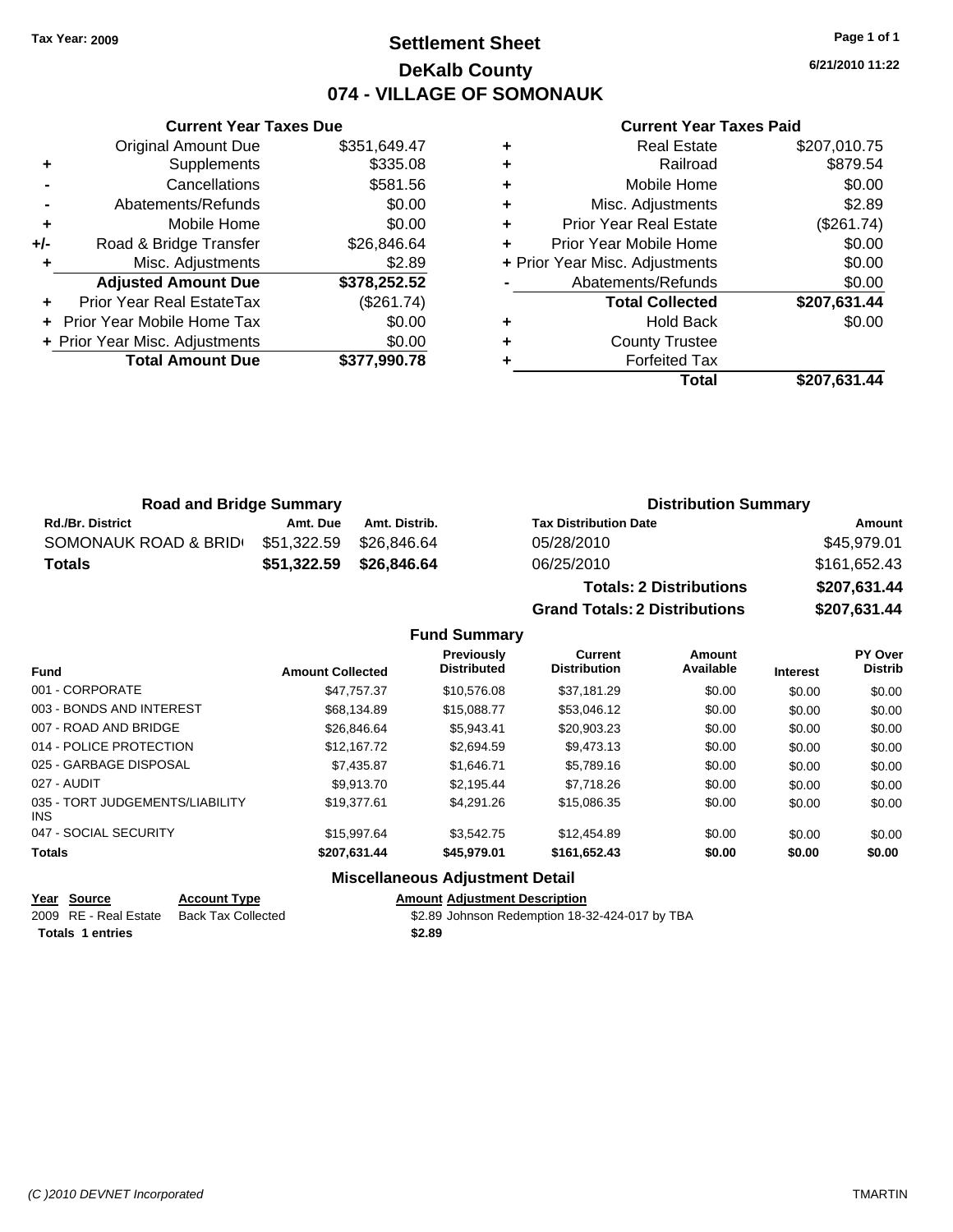### **Settlement Sheet Tax Year: 2009 Page 1 of 1 DeKalb County 075 - SOMONAUK LIBRARY**

**6/21/2010 11:22**

#### **Current Year Taxes Paid**

|     | <b>Current Year Taxes Due</b>  |              |
|-----|--------------------------------|--------------|
|     | <b>Original Amount Due</b>     | \$142,762.89 |
| ٠   | Supplements                    | \$94.14      |
|     | Cancellations                  | \$163.56     |
|     | Abatements/Refunds             | \$0.00       |
| ٠   | Mobile Home                    | \$0.00       |
| +/- | Road & Bridge Transfer         | \$0.00       |
| ٠   | Misc. Adjustments              | \$0.89       |
|     | <b>Adjusted Amount Due</b>     | \$142,694.36 |
|     | Prior Year Real EstateTax      | (\$70.41)    |
|     | Prior Year Mobile Home Tax     | \$0.00       |
|     | + Prior Year Misc. Adjustments | \$0.00       |
|     | <b>Total Amount Due</b>        | \$142,623.95 |
|     |                                |              |

| ٠ | <b>Real Estate</b>             | \$73,933.08 |
|---|--------------------------------|-------------|
| ٠ | Railroad                       | \$350.07    |
| ٠ | Mobile Home                    | \$0.00      |
| ٠ | Misc. Adjustments              | \$0.89      |
| ÷ | Prior Year Real Estate         | (\$70.41)   |
| ٠ | Prior Year Mobile Home         | \$0.00      |
|   | + Prior Year Misc. Adjustments | \$0.00      |
|   | Abatements/Refunds             | \$0.00      |
|   | <b>Total Collected</b>         | \$74,213.63 |
| ٠ | <b>Hold Back</b>               | \$0.00      |
| ٠ | <b>County Trustee</b>          |             |
| ٠ | <b>Forfeited Tax</b>           |             |
|   | Total                          | \$74,213.63 |
|   |                                |             |

| <b>Distribution Summary</b>          |             |
|--------------------------------------|-------------|
| <b>Tax Distribution Date</b>         | Amount      |
| 05/28/2010                           | \$15,687.69 |
| 06/25/2010                           | \$58,525.94 |
| <b>Totals: 2 Distributions</b>       | \$74,213.63 |
| <b>Grand Totals: 2 Distributions</b> | \$74,213.63 |

#### **Fund Summary**

| <b>Fund</b>                            | <b>Amount Collected</b> | <b>Previously</b><br><b>Distributed</b> | Current<br><b>Distribution</b> | Amount<br>Available | <b>Interest</b> | PY Over<br><b>Distrib</b> |
|----------------------------------------|-------------------------|-----------------------------------------|--------------------------------|---------------------|-----------------|---------------------------|
| 001 - CORPORATE                        | \$37,479.06             | \$7.922.52                              | \$29,556.54                    | \$0.00              | \$0.00          | \$0.00                    |
| 003 - BONDS AND INTEREST               | \$27,124.87             | \$5,733.81                              | \$21,391.06                    | \$0.00              | \$0.00          | \$0.00                    |
| 004 - OPERATIONS & MAINTENANCE         | \$4,997.25              | \$1,056.35                              | \$3,940.90                     | \$0.00              | \$0.00          | \$0.00                    |
| $005 - I. M. R. F.$                    | \$1,291.76              | \$273.06                                | \$1,018.70                     | \$0.00              | \$0.00          | \$0.00                    |
| 027 - AUDIT                            | \$347.32                | \$73.42                                 | \$273.90                       | \$0.00              | \$0.00          | \$0.00                    |
| 035 - TORT JUDGEMENTS/LIABILITY<br>INS | \$1,784.03              | \$377.12                                | \$1,406.91                     | \$0.00              | \$0.00          | \$0.00                    |
| 047 - SOCIAL SECURITY                  | \$1,189.34              | \$251.41                                | \$937.93                       | \$0.00              | \$0.00          | \$0.00                    |
| <b>Totals</b>                          | \$74,213.63             | \$15,687.69                             | \$58,525.94                    | \$0.00              | \$0.00          | \$0.00                    |

### **Miscellaneous Adjustment Detail**

### **Year Source Account Type Amount Adjustment Description**

2009 RE - Real Estate Back Tax Collected \$0.89 Johnson Redemption 18-32-424-017 by TBA **Totals \$0.89 1 entries**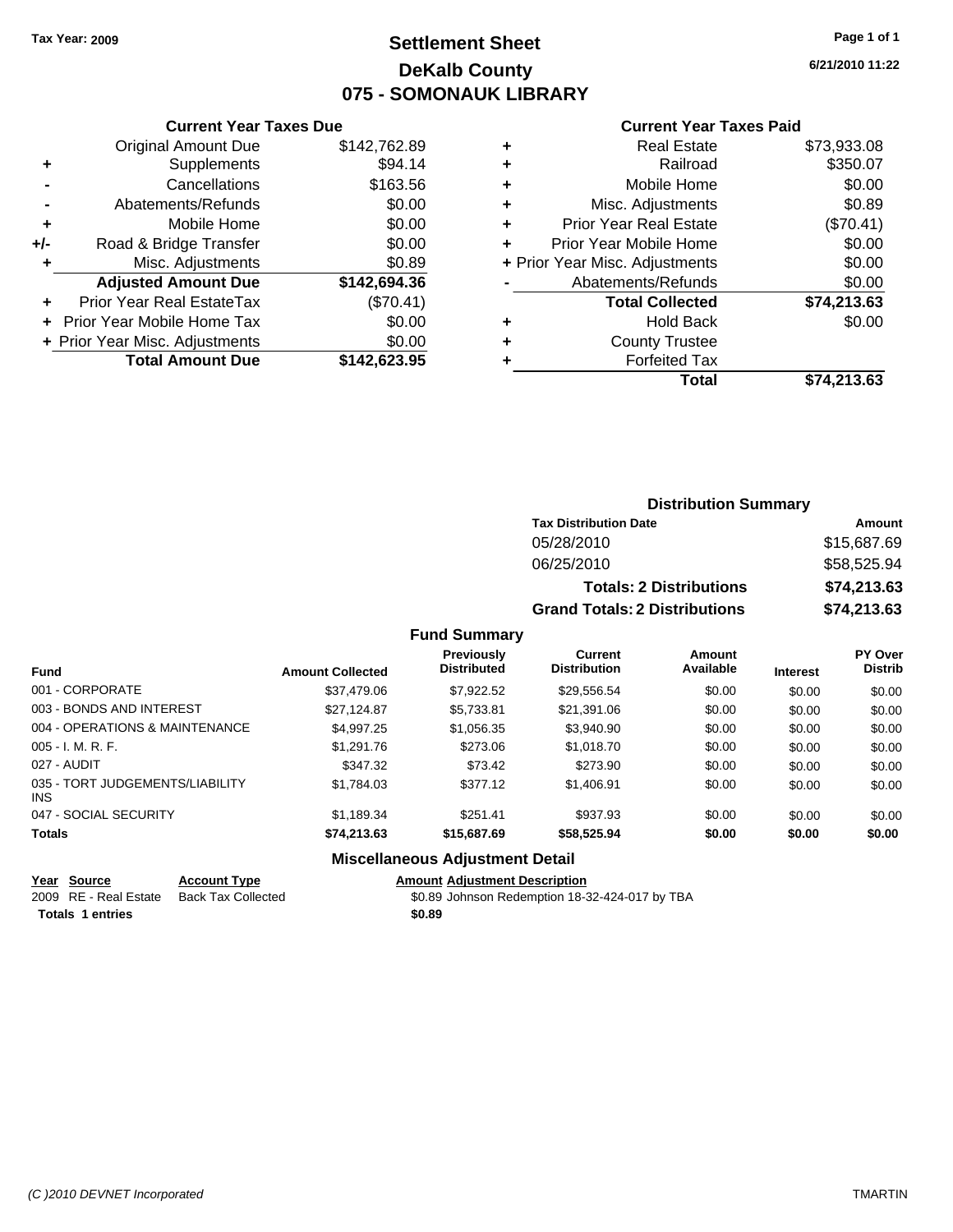### **Settlement Sheet Tax Year: 2009 Page 1 of 1 DeKalb County 076 - CITY OF SYCAMORE**

**6/21/2010 11:22**

#### **Current Year Taxes Paid**

|       | <b>Current Year Taxes Due</b>  |                |  |  |  |  |  |
|-------|--------------------------------|----------------|--|--|--|--|--|
|       | <b>Original Amount Due</b>     | \$2,626,366.45 |  |  |  |  |  |
| ٠     | Supplements                    | \$27,270.44    |  |  |  |  |  |
|       | Cancellations                  | \$30,249.02    |  |  |  |  |  |
|       | Abatements/Refunds             | \$0.00         |  |  |  |  |  |
| ٠     | Mobile Home                    | \$0.00         |  |  |  |  |  |
| $+/-$ | Road & Bridge Transfer         | \$25,004.46    |  |  |  |  |  |
| ٠     | Misc. Adjustments              | \$0.00         |  |  |  |  |  |
|       | <b>Adjusted Amount Due</b>     | \$2,648,392.33 |  |  |  |  |  |
|       | Prior Year Real EstateTax      | \$65.26        |  |  |  |  |  |
|       | Prior Year Mobile Home Tax     | \$0.00         |  |  |  |  |  |
|       | + Prior Year Misc. Adjustments | \$0.00         |  |  |  |  |  |
|       | <b>Total Amount Due</b>        | \$2,648,457.59 |  |  |  |  |  |
|       |                                |                |  |  |  |  |  |

|   | <b>Real Estate</b>             | \$1,338,773.35 |
|---|--------------------------------|----------------|
| ٠ | Railroad                       | \$0.00         |
| ٠ | Mobile Home                    | \$0.00         |
| ٠ | Misc. Adjustments              | \$0.00         |
| ÷ | <b>Prior Year Real Estate</b>  | \$65.26        |
|   | Prior Year Mobile Home         | \$0.00         |
|   | + Prior Year Misc. Adjustments | \$0.00         |
|   | Abatements/Refunds             | \$0.00         |
|   | <b>Total Collected</b>         | \$1,338,838.61 |
| ٠ | <b>Hold Back</b>               | \$0.00         |
| ٠ | <b>County Trustee</b>          |                |
|   | <b>Forfeited Tax</b>           |                |
|   | Total                          | \$1,338,838.61 |
|   |                                |                |

| <b>Road and Bridge Summary</b>   |             |               | <b>Distribution Summary</b>          |                |  |
|----------------------------------|-------------|---------------|--------------------------------------|----------------|--|
| <b>Rd./Br. District</b>          | Amt. Due    | Amt. Distrib. | <b>Tax Distribution Date</b>         | Amount         |  |
| <b>CORTLAND ROAD &amp; BRIDC</b> | \$14,348.66 | \$7,280.32    | 05/28/2010                           | \$282,350.39   |  |
| DEKALB ROAD & BRIDGE             | \$12,870.63 | \$6.495.34    | 06/25/2010                           | \$1,056,488.22 |  |
| SYCAMORE ROAD & BRID(            | \$22,367.46 | \$11,228.80   | <b>Totals: 2 Distributions</b>       | \$1,338,838.61 |  |
| <b>Totals</b>                    | \$49,586.75 | \$25,004.46   | <b>Grand Totals: 2 Distributions</b> | \$1,338,838.61 |  |

### **Fund Summary**

| <b>Fund</b>                  | <b>Amount Collected</b> | <b>Previously</b><br><b>Distributed</b> | <b>Current</b><br><b>Distribution</b> | Amount<br>Available | <b>Interest</b> | PY Over<br><b>Distrib</b> |
|------------------------------|-------------------------|-----------------------------------------|---------------------------------------|---------------------|-----------------|---------------------------|
| 001 - CORPORATE              | \$696,874.69            | \$146,880,96                            | \$549.993.73                          | \$0.00              | \$0.00          | \$0.00                    |
| 003 - BONDS AND INTEREST     | \$78.333.42             | \$16,510.41                             | \$61.823.01                           | \$0.00              | \$0.00          | \$0.00                    |
| $005 - I. M. R. F.$          | \$81.293.50             | \$17.134.31                             | \$64,159.19                           | \$0.00              | \$0.00          | \$0.00                    |
| 007 - ROAD AND BRIDGE        | \$25,004.46             | \$5,432.29                              | \$19.572.17                           | \$0.00              | \$0.00          | \$0.00                    |
| 013 - FIREFIGHTER'S PENSION  | \$209.920.49            | \$44.245.14                             | \$165,675,35                          | \$0.00              | \$0.00          | \$0.00                    |
| 015 - POLICE PENSION         | \$147,602.70            | \$31.110.37                             | \$116,492,33                          | \$0.00              | \$0.00          | \$0.00                    |
| 047 - SOCIAL SECURITY        | \$50.983.33             | \$10.745.80                             | \$40.237.53                           | \$0.00              | \$0.00          | \$0.00                    |
| 048 - SCHOOL CROSSING GUARDS | \$10,027.18             | \$2.113.44                              | \$7.913.74                            | \$0.00              | \$0.00          | \$0.00                    |
| 143 - MEDICARE               | \$38.798.84             | \$8.177.67                              | \$30.621.17                           | \$0.00              | \$0.00          | \$0.00                    |
| <b>Totals</b>                | \$1,338,838.61          | \$282,350,39                            | \$1,056,488.22                        | \$0.00              | \$0.00          | \$0.00                    |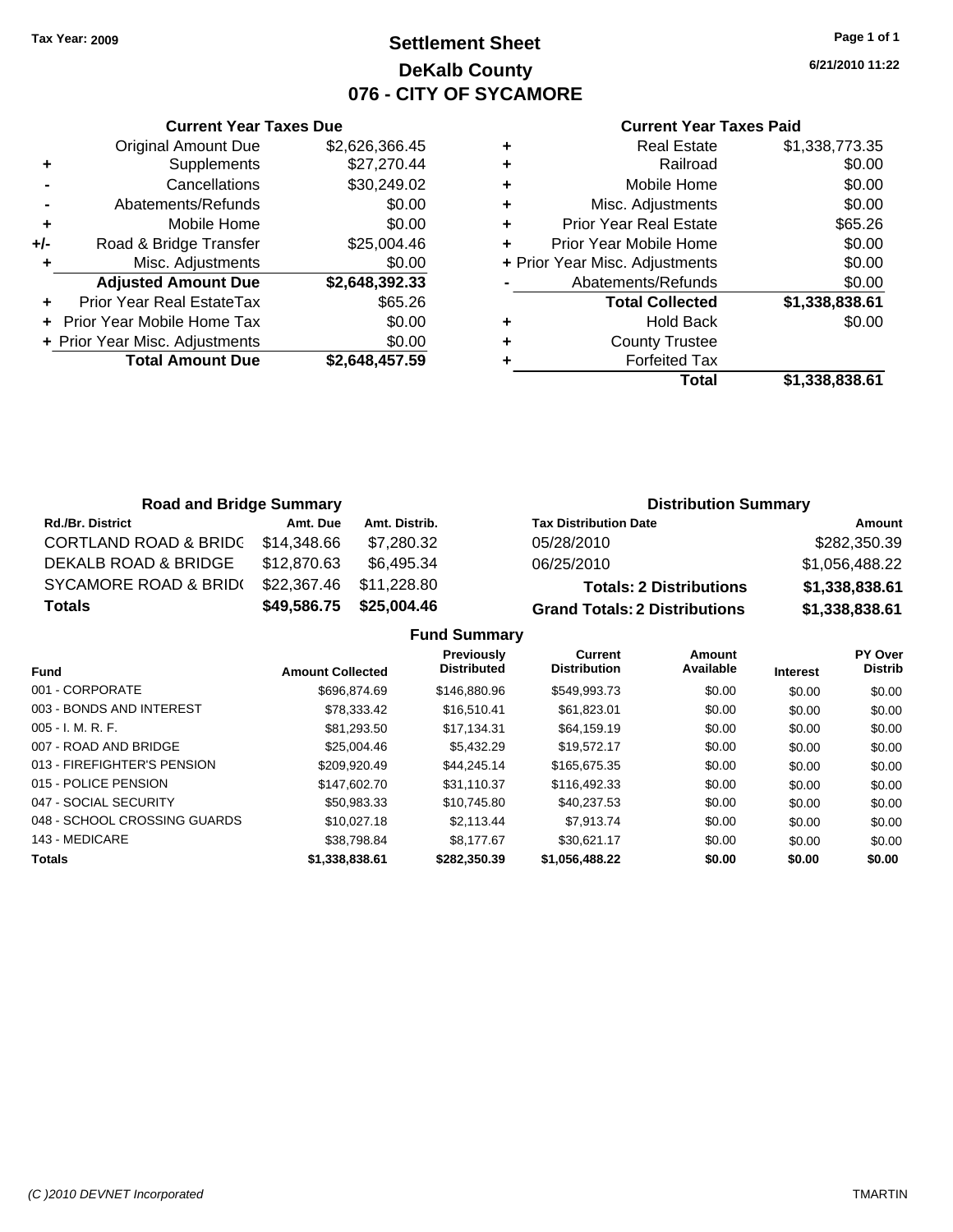# **Settlement Sheet Tax Year: 2009 Page 1 of 1 DeKalb County 077 - SYCAMORE LIBRARY**

**6/21/2010 11:22**

#### **Current Year Taxes Paid**

| ÷ | <b>Real Estate</b>             | \$419,965.07 |
|---|--------------------------------|--------------|
| ٠ | Railroad                       | \$0.00       |
| ٠ | Mobile Home                    | \$0.00       |
| ٠ | Misc. Adjustments              | \$0.00       |
| ٠ | <b>Prior Year Real Estate</b>  | \$0.00       |
| ÷ | Prior Year Mobile Home         | \$0.00       |
|   | + Prior Year Misc. Adjustments | \$0.00       |
|   | Abatements/Refunds             | \$0.00       |
|   | <b>Total Collected</b>         | \$419,965.07 |
| ٠ | <b>Hold Back</b>               | \$0.00       |
| ٠ | <b>County Trustee</b>          |              |
|   | <b>Forfeited Tax</b>           |              |
|   | Total                          | \$419.965.07 |

|                                          |                         |                                  | <b>Distribution Summary</b>           |                                |                 |                                  |
|------------------------------------------|-------------------------|----------------------------------|---------------------------------------|--------------------------------|-----------------|----------------------------------|
|                                          |                         |                                  | <b>Tax Distribution Date</b>          |                                |                 | Amount                           |
|                                          |                         |                                  | 05/28/2010                            |                                |                 | \$88,524.15                      |
|                                          |                         |                                  | 06/25/2010                            |                                |                 | \$331,440.92                     |
|                                          |                         |                                  |                                       | <b>Totals: 2 Distributions</b> |                 | \$419,965.07                     |
|                                          |                         |                                  | <b>Grand Totals: 2 Distributions</b>  |                                |                 | \$419,965.07                     |
|                                          |                         | <b>Fund Summary</b>              |                                       |                                |                 |                                  |
| Fund                                     | <b>Amount Collected</b> | Previously<br><b>Distributed</b> | <b>Current</b><br><b>Distribution</b> | <b>Amount</b><br>Available     | <b>Interest</b> | <b>PY Over</b><br><b>Distrib</b> |
| 005 - I. M. R. F.                        | \$25,168.09             | \$5,305.16                       | \$19,862.93                           | \$0.00                         | \$0.00          | \$0.00                           |
| 016 - LIBRARY (township, municipalities) | \$374,194.34            | \$78,876.17                      | \$295,318.17                          | \$0.00                         | \$0.00          | \$0.00                           |
| 027 - AUDIT                              | \$1,330.87              | \$280.54                         | \$1,050.33                            | \$0.00                         | \$0.00          | \$0.00                           |
| 047 - SOCIAL SECURITY                    | \$19,271.77             | \$4,062.28                       | \$15,209.49                           | \$0.00                         | \$0.00          | \$0.00                           |
| Totals                                   | \$419,965.07            | \$88,524.15                      | \$331,440.92                          | \$0.00                         | \$0.00          | \$0.00                           |

| <b>Current Year Taxes Due</b> |              |
|-------------------------------|--------------|
| Original Amount Due           | \$839,587.65 |

**Adjusted Amount Due \$838,552.51**

**Total Amount Due \$838,552.51**

**+** Supplements \$8,364.19 **-** Cancellations \$9,399.33 **-** Abatements/Refunds \$0.00 **+** Mobile Home \$0.00 **+/-** Road & Bridge Transfer \$0.00 **+** Misc. Adjustments \$0.00

**+** Prior Year Real EstateTax \$0.00 **+** Prior Year Mobile Home Tax \$0.00 **+ Prior Year Misc. Adjustments**  $$0.00$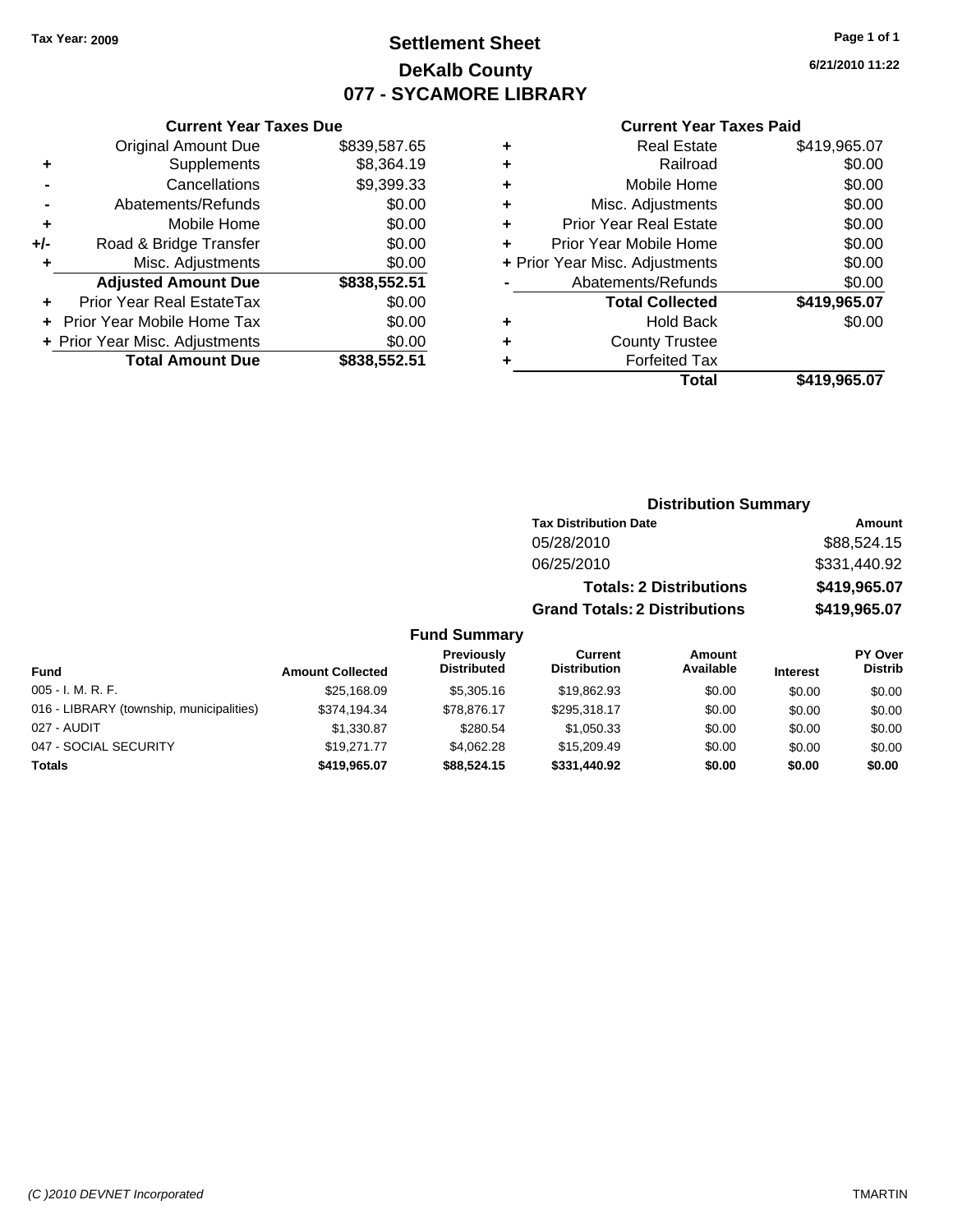### **Settlement Sheet Tax Year: 2009 Page 1 of 1 DeKalb County 078 - VILLAGE OF WATERMAN**

**6/21/2010 11:22**

|     | <b>Original Amount Due</b>     | \$155,980.57 |
|-----|--------------------------------|--------------|
| ٠   | Supplements                    | \$94.24      |
|     | Cancellations                  | \$179.67     |
|     | Abatements/Refunds             | \$0.00       |
| ٠   | Mobile Home                    | \$0.00       |
| +/- | Road & Bridge Transfer         | \$19,752.88  |
| ٠   | Misc. Adjustments              | \$0.00       |
|     | <b>Adjusted Amount Due</b>     | \$175,648.02 |
|     | Prior Year Real EstateTax      | \$0.00       |
|     | Prior Year Mobile Home Tax     | \$0.00       |
|     | + Prior Year Misc. Adjustments | \$0.00       |
|     | <b>Total Amount Due</b>        | \$175,648.02 |
|     |                                |              |

**Current Year Taxes Due**

| Real Estate                    | \$97,833.95 |
|--------------------------------|-------------|
| Railroad                       | \$333.41    |
| Mobile Home                    | \$0.00      |
| Misc. Adjustments              | \$0.00      |
| <b>Prior Year Real Estate</b>  | \$0.00      |
| Prior Year Mobile Home         | \$0.00      |
| + Prior Year Misc. Adjustments | \$0.00      |
| Abatements/Refunds             | \$0.00      |
| <b>Total Collected</b>         | \$98,167.36 |
| <b>Hold Back</b>               | \$0.00      |
| <b>County Trustee</b>          |             |
| <b>Forfeited Tax</b>           |             |
| Total                          | \$98.167.36 |
|                                |             |

**Grand Totals: 2 Distributions \$98,167.36**

| <b>Road and Bridge Summary</b>   |                         |                         | <b>Distribution Summary</b>    |             |
|----------------------------------|-------------------------|-------------------------|--------------------------------|-------------|
| <b>Rd./Br. District</b>          | Amt. Due                | Amt. Distrib.           | <b>Tax Distribution Date</b>   | Amount      |
| <b>CLINTON ROAD &amp; BRIDGE</b> | \$38,427.75 \$19,752.88 |                         | 05/28/2010                     | \$20,198.84 |
| <b>Totals</b>                    |                         | \$38,427.75 \$19,752.88 | 06/25/2010                     | \$77,968.52 |
|                                  |                         |                         | <b>Totals: 2 Distributions</b> | \$98,167.36 |

**Fund Summary Fund Interest Amount Collected Distributed PY Over Distrib Amount Available Current Distribution Previously** 001 - CORPORATE 6 \$43,516.58 \$9,048.34 \$34,468.24 \$0.00 \$0.00 \$0.00 \$0.00 007 - ROAD AND BRIDGE \$19,752.88 \$3,894.23 \$15,858.65 \$0.00 \$0.00 \$0.00 014 - POLICE PROTECTION \$12,891.74 \$2,680.56 \$10,211.18 \$0.00 \$0.00 \$0.00 \$0.00 027 - AUDIT \$6,566.74 \$1,365.41 \$5,201.33 \$0.00 \$0.00 \$0.00 035 - TORT JUDGEMENTS/LIABILITY INS \$13,980.36 \$2,906.92 \$11,073.44 \$0.00 \$0.00 \$0.00 047 - SOCIAL SECURITY 61,273.85 \$1,273.85 \$264.87 \$1,008.98 \$0.00 \$0.00 \$0.00 \$0.00 073 - CHLORINATION OF SEWAGE \$185.21 \$38.51 \$146.70 \$0.00 \$0.00 \$0.00 \$0.00 **Totals \$98,167.36 \$20,198.84 \$77,968.52 \$0.00 \$0.00 \$0.00**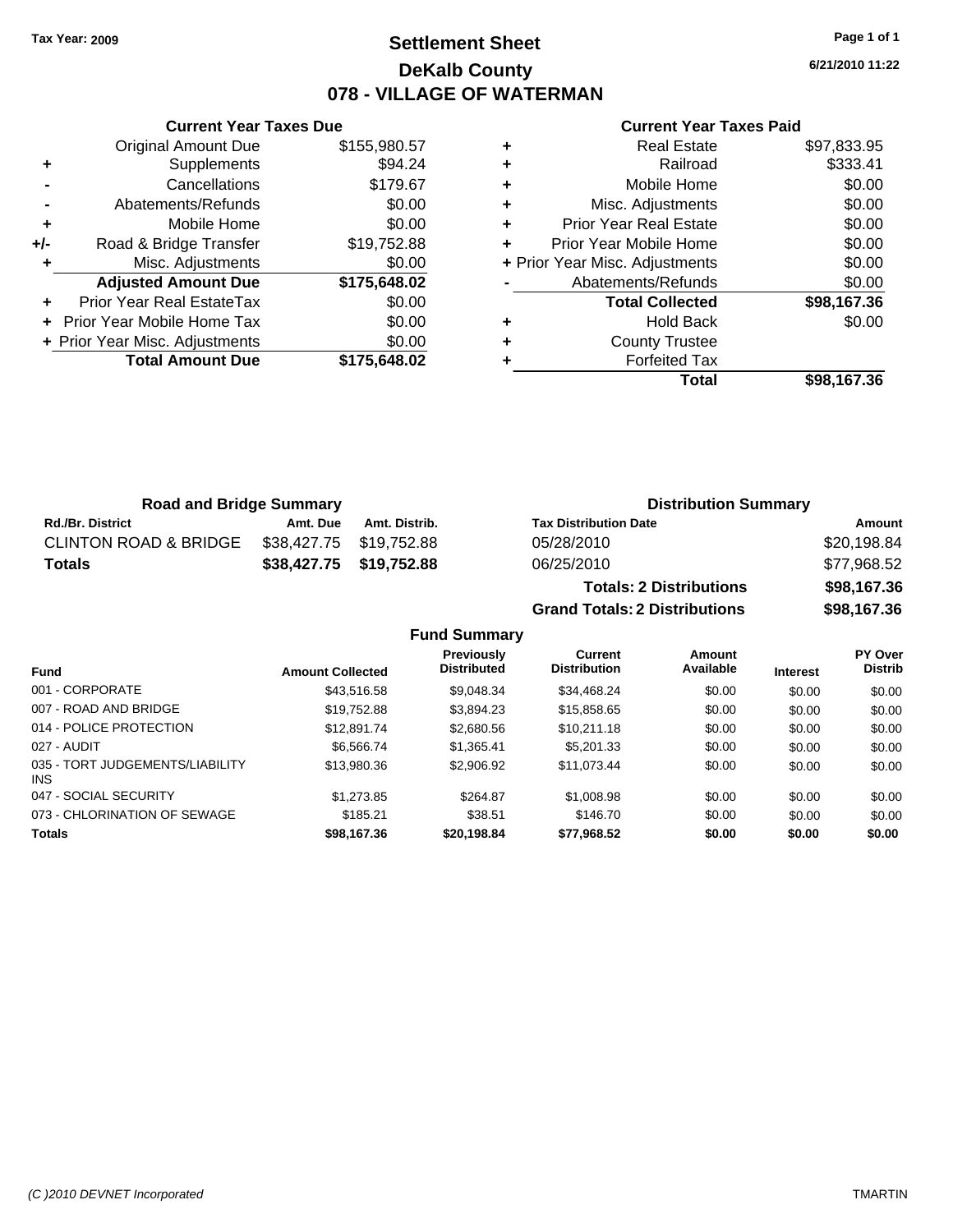### **Settlement Sheet Tax Year: 2009 Page 1 of 1 DeKalb County 079 - HINCKLEY SPEC SERV #1**

**6/21/2010 11:22**

|       | <b>Current Year Taxes Due</b>     |            |
|-------|-----------------------------------|------------|
|       | <b>Original Amount Due</b>        | \$1,400.05 |
| ٠     | Supplements                       | \$0.00     |
|       | Cancellations                     | \$0.00     |
|       | Abatements/Refunds                | \$0.00     |
| ٠     | Mobile Home                       | \$0.00     |
| $+/-$ | Road & Bridge Transfer            | \$0.00     |
| ٠     | Misc. Adjustments                 | \$0.00     |
|       | <b>Adjusted Amount Due</b>        | \$1,400.05 |
| ÷     | Prior Year Real EstateTax         | \$0.00     |
|       | <b>Prior Year Mobile Home Tax</b> | \$0.00     |
|       | + Prior Year Misc. Adjustments    | \$0.00     |
|       | <b>Total Amount Due</b>           | \$1,400.05 |
|       |                                   |            |

|   | Total                          | \$700.04 |
|---|--------------------------------|----------|
|   | <b>Forfeited Tax</b>           |          |
| ٠ | <b>County Trustee</b>          |          |
| ٠ | <b>Hold Back</b>               | \$0.00   |
|   | <b>Total Collected</b>         | \$700.04 |
|   | Abatements/Refunds             | \$0.00   |
|   | + Prior Year Misc. Adjustments | \$0.00   |
| ٠ | Prior Year Mobile Home         | \$0.00   |
| ÷ | <b>Prior Year Real Estate</b>  | \$0.00   |
| ٠ | Misc. Adjustments              | \$0.00   |
| ٠ | Mobile Home                    | \$0.00   |
| ÷ | Railroad                       | \$0.00   |
| ٠ | <b>Real Estate</b>             | \$700.04 |
|   |                                |          |

|                            |                         |                                  |                                       | <b>Distribution Summary</b>    |                 |                                  |
|----------------------------|-------------------------|----------------------------------|---------------------------------------|--------------------------------|-----------------|----------------------------------|
|                            |                         |                                  | <b>Tax Distribution Date</b>          |                                |                 | Amount                           |
|                            |                         |                                  | 05/28/2010                            |                                |                 | \$45.50                          |
|                            |                         |                                  | 06/25/2010                            |                                |                 | \$654.54                         |
|                            |                         |                                  |                                       | <b>Totals: 2 Distributions</b> |                 | \$700.04                         |
|                            |                         |                                  | <b>Grand Totals: 2 Distributions</b>  |                                |                 | \$700.04                         |
|                            |                         | <b>Fund Summary</b>              |                                       |                                |                 |                                  |
| <b>Fund</b>                | <b>Amount Collected</b> | Previously<br><b>Distributed</b> | <b>Current</b><br><b>Distribution</b> | Amount<br>Available            | <b>Interest</b> | <b>PY Over</b><br><b>Distrib</b> |
| 023 - SPECIAL SERVICE AREA | \$700.04                | \$45.50                          | \$654.54                              | \$0.00                         | \$0.00          | \$0.00                           |
| Totals                     | \$700.04                | \$45.50                          | \$654.54                              | \$0.00                         | \$0.00          | \$0.00                           |
|                            |                         |                                  |                                       |                                |                 |                                  |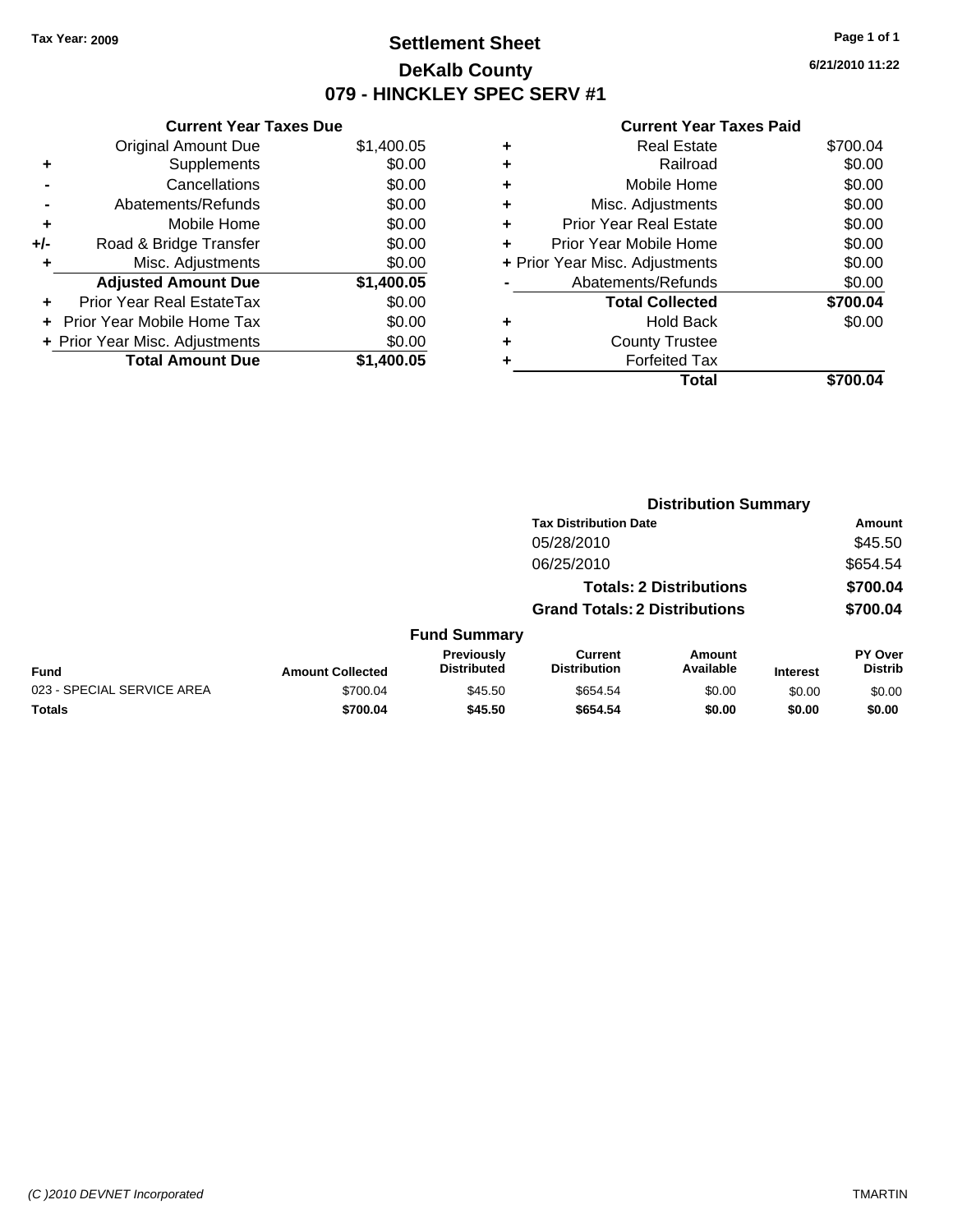# **Settlement Sheet Tax Year: 2009 Page 1 of 1 DeKalb County 085 - BURLINGTON FIRE**

**6/21/2010 11:22**

| <b>Current Year Taxes Due</b>  |            |
|--------------------------------|------------|
| <b>Original Amount Due</b>     | \$7,185.86 |
| Supplements                    | \$0.00     |
| Cancellations                  | \$0.00     |
| Abatements/Refunds             | \$0.00     |
| Mobile Home                    | \$0.00     |
| Road & Bridge Transfer         | \$0.00     |
| Misc. Adjustments              | \$0.00     |
| <b>Adjusted Amount Due</b>     | \$7,185.86 |
| Prior Year Real EstateTax      | \$0.00     |
| Prior Year Mobile Home Tax     | \$0.00     |
| + Prior Year Misc. Adjustments | \$0.00     |
| <b>Total Amount Due</b>        | \$7,185.86 |
|                                |            |

|   | <b>Real Estate</b>             | \$3,479.22 |
|---|--------------------------------|------------|
| ٠ | Railroad                       | \$131.82   |
| ٠ | Mobile Home                    | \$0.00     |
| ٠ | Misc. Adjustments              | \$0.00     |
| ÷ | <b>Prior Year Real Estate</b>  | \$0.00     |
| ٠ | Prior Year Mobile Home         | \$0.00     |
|   | + Prior Year Misc. Adjustments | \$0.00     |
|   | Abatements/Refunds             | \$0.00     |
|   | <b>Total Collected</b>         | \$3,611.04 |
| ٠ | <b>Hold Back</b>               | \$0.00     |
| ٠ | <b>County Trustee</b>          |            |
| ٠ | <b>Forfeited Tax</b>           |            |
|   | Total                          | \$3.611.04 |
|   |                                |            |

|                 |                         |                                  |                                       | <b>Distribution Summary</b>    |                 |                           |
|-----------------|-------------------------|----------------------------------|---------------------------------------|--------------------------------|-----------------|---------------------------|
|                 |                         |                                  | <b>Tax Distribution Date</b>          |                                |                 | <b>Amount</b>             |
|                 |                         |                                  | 05/28/2010                            |                                |                 | \$681.84                  |
|                 |                         |                                  | 06/25/2010                            |                                |                 | \$2,929.20                |
|                 |                         |                                  |                                       | <b>Totals: 2 Distributions</b> |                 | \$3,611.04                |
|                 |                         |                                  | <b>Grand Totals: 2 Distributions</b>  |                                |                 | \$3,611.04                |
|                 |                         | <b>Fund Summary</b>              |                                       |                                |                 |                           |
| <b>Fund</b>     | <b>Amount Collected</b> | Previously<br><b>Distributed</b> | <b>Current</b><br><b>Distribution</b> | <b>Amount</b><br>Available     | <b>Interest</b> | PY Over<br><b>Distrib</b> |
| 001 - CORPORATE | \$2,317.75              | \$437.64                         | \$1,880.11                            | \$0.00                         | \$0.00          | \$0.00                    |
| 064 - AMBULANCE | \$1,293.29              | \$244.20                         | \$1,049.09                            | \$0.00                         | \$0.00          | \$0.00                    |
| Totals          | \$3,611.04              | \$681.84                         | \$2,929.20                            | \$0.00                         | \$0.00          | \$0.00                    |
|                 |                         |                                  |                                       |                                |                 |                           |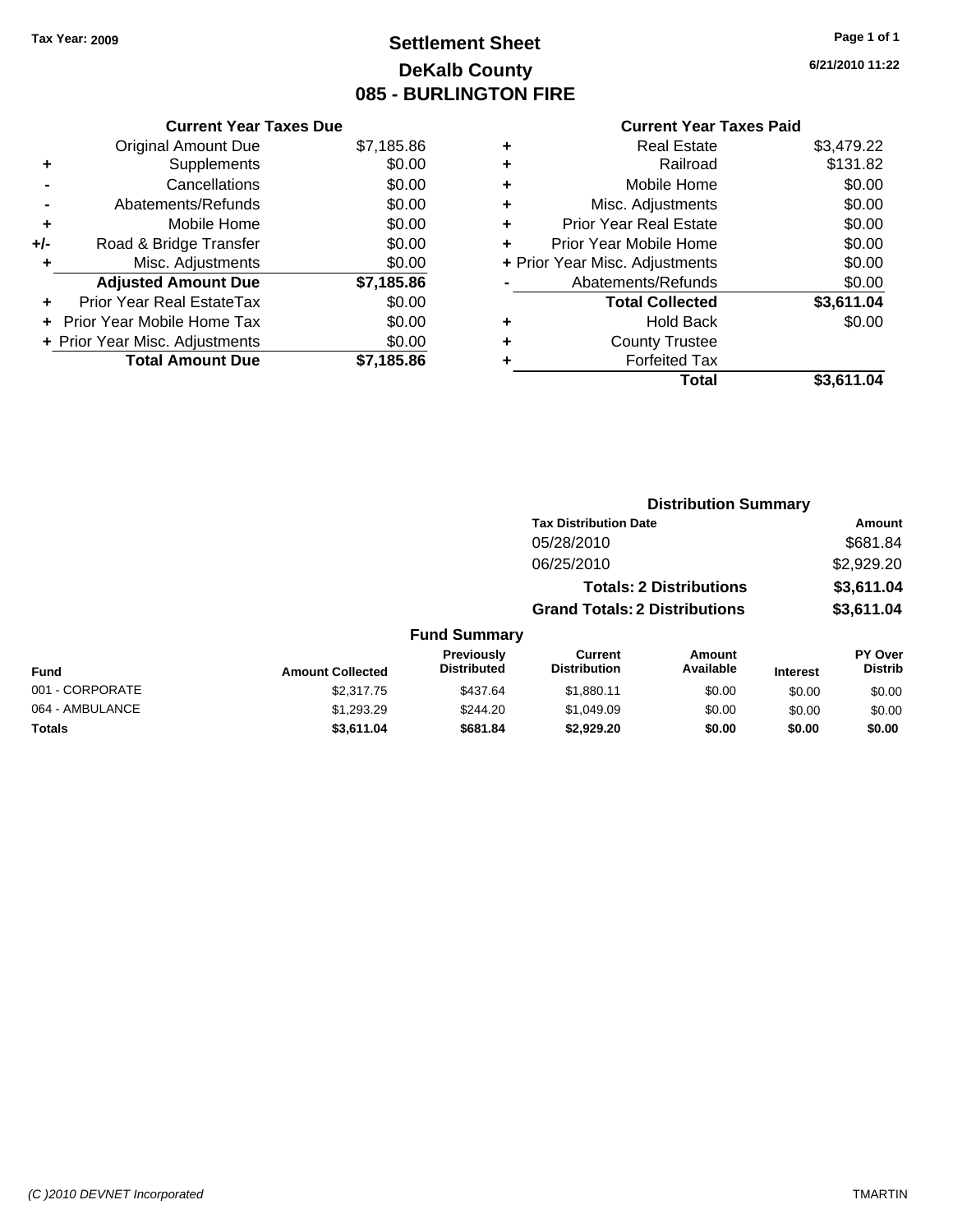# **Settlement Sheet Tax Year: 2009 Page 1 of 1 DeKalb County 086 - CORTLAND FIRE**

### **6/21/2010 11:22**

| <b>Current Year Taxes Paid</b> |  |  |  |
|--------------------------------|--|--|--|
|--------------------------------|--|--|--|

|     | <b>Current Year Taxes Due</b>  |              |  |  |  |  |  |
|-----|--------------------------------|--------------|--|--|--|--|--|
|     | <b>Original Amount Due</b>     | \$407.697.03 |  |  |  |  |  |
| ٠   | Supplements                    | \$2,495.83   |  |  |  |  |  |
|     | Cancellations                  | \$2,765.86   |  |  |  |  |  |
|     | Abatements/Refunds             | \$0.00       |  |  |  |  |  |
| ٠   | Mobile Home                    | \$0.00       |  |  |  |  |  |
| +/- | Road & Bridge Transfer         | \$0.00       |  |  |  |  |  |
| ٠   | Misc. Adjustments              | \$4,347.06   |  |  |  |  |  |
|     | <b>Adjusted Amount Due</b>     | \$411,774.06 |  |  |  |  |  |
| ٠   | Prior Year Real EstateTax      | \$244.49     |  |  |  |  |  |
|     | Prior Year Mobile Home Tax     | \$0.00       |  |  |  |  |  |
|     | + Prior Year Misc. Adjustments | \$0.00       |  |  |  |  |  |
|     | <b>Total Amount Due</b>        | \$412,018.55 |  |  |  |  |  |

| ٠ | <b>Real Estate</b>             | \$204,929.49 |
|---|--------------------------------|--------------|
| ٠ | Railroad                       | \$597.36     |
| ٠ | Mobile Home                    | \$0.00       |
| ٠ | Misc. Adjustments              | \$4,347.06   |
| ٠ | <b>Prior Year Real Estate</b>  | \$244.49     |
|   | Prior Year Mobile Home         | \$0.00       |
|   | + Prior Year Misc. Adjustments | \$0.00       |
|   | Abatements/Refunds             | \$0.00       |
|   | <b>Total Collected</b>         | \$210,118.40 |
| ٠ | <b>Hold Back</b>               | \$0.00       |
|   | <b>County Trustee</b>          |              |
|   | <b>Forfeited Tax</b>           |              |
|   | Total                          | \$210,118.40 |
|   |                                |              |

|                         |                           |                         |                                         | <b>Distribution Summary</b><br><b>Tax Distribution Date</b>          |                                |                       |                                  |  |
|-------------------------|---------------------------|-------------------------|-----------------------------------------|----------------------------------------------------------------------|--------------------------------|-----------------------|----------------------------------|--|
|                         |                           |                         |                                         | 05/28/2010                                                           |                                | Amount<br>\$48,887.12 |                                  |  |
|                         |                           |                         |                                         |                                                                      |                                |                       |                                  |  |
|                         |                           |                         |                                         | 06/25/2010                                                           |                                |                       | \$161,231.28                     |  |
|                         |                           |                         |                                         |                                                                      | <b>Totals: 2 Distributions</b> |                       | \$210,118.40                     |  |
|                         |                           |                         |                                         | <b>Grand Totals: 2 Distributions</b>                                 |                                |                       | \$210,118.40                     |  |
|                         |                           |                         | <b>Fund Summary</b>                     |                                                                      |                                |                       |                                  |  |
| Fund                    |                           | <b>Amount Collected</b> | <b>Previously</b><br><b>Distributed</b> | Current<br><b>Distribution</b>                                       | Amount<br>Available            | <b>Interest</b>       | <b>PY Over</b><br><b>Distrib</b> |  |
| 001 - CORPORATE         |                           | \$78,439.30             | \$18,250.05                             | \$60,189.25                                                          | \$0.00                         | \$0.00                | \$0.00                           |  |
| 064 - AMBULANCE         |                           | \$131,679.10            | \$30,637.07                             | \$101,042.03                                                         | \$0.00                         | \$0.00                | \$0.00                           |  |
| Totals                  |                           | \$210,118.40            | \$48,887.12                             | \$161,231.28                                                         | \$0.00                         | \$0.00                | \$0.00                           |  |
|                         |                           |                         | <b>Miscellaneous Adjustment Detail</b>  |                                                                      |                                |                       |                                  |  |
| Year Source             | <b>Account Type</b>       |                         | <b>Amount Adjustment Description</b>    |                                                                      |                                |                       |                                  |  |
| 2009 RE - Real Estate   | <b>Back Tax Collected</b> |                         |                                         | \$4,339.38 Eagle Home Nature's Crossing Redemption 58 Parcels by TBA |                                |                       |                                  |  |
| 2009 RE - Real Estate   | <b>Back Tax Collected</b> |                         |                                         | \$4.32 Montabano Builders Redemption 09-33-128-003 by TBA            |                                |                       |                                  |  |
| 2009 RE - Real Estate   | <b>Back Tax Collected</b> |                         |                                         | \$1.43 Montalbano Builders Redemption 09-28-352-001 by TBA           |                                |                       |                                  |  |
| 2009 RE - Real Estate   | <b>Back Tax Collected</b> |                         |                                         | \$0.94 Montalbano Builders Redemption 09-28-351-016 by TBA           |                                |                       |                                  |  |
| 2009 RE - Real Estate   | <b>Back Tax Collected</b> |                         |                                         | \$0.99 Montalbano Builders Redemption 09-28-351-015 by TBA           |                                |                       |                                  |  |
| <b>Totals 5 entries</b> |                           |                         | \$4,347.06                              |                                                                      |                                |                       |                                  |  |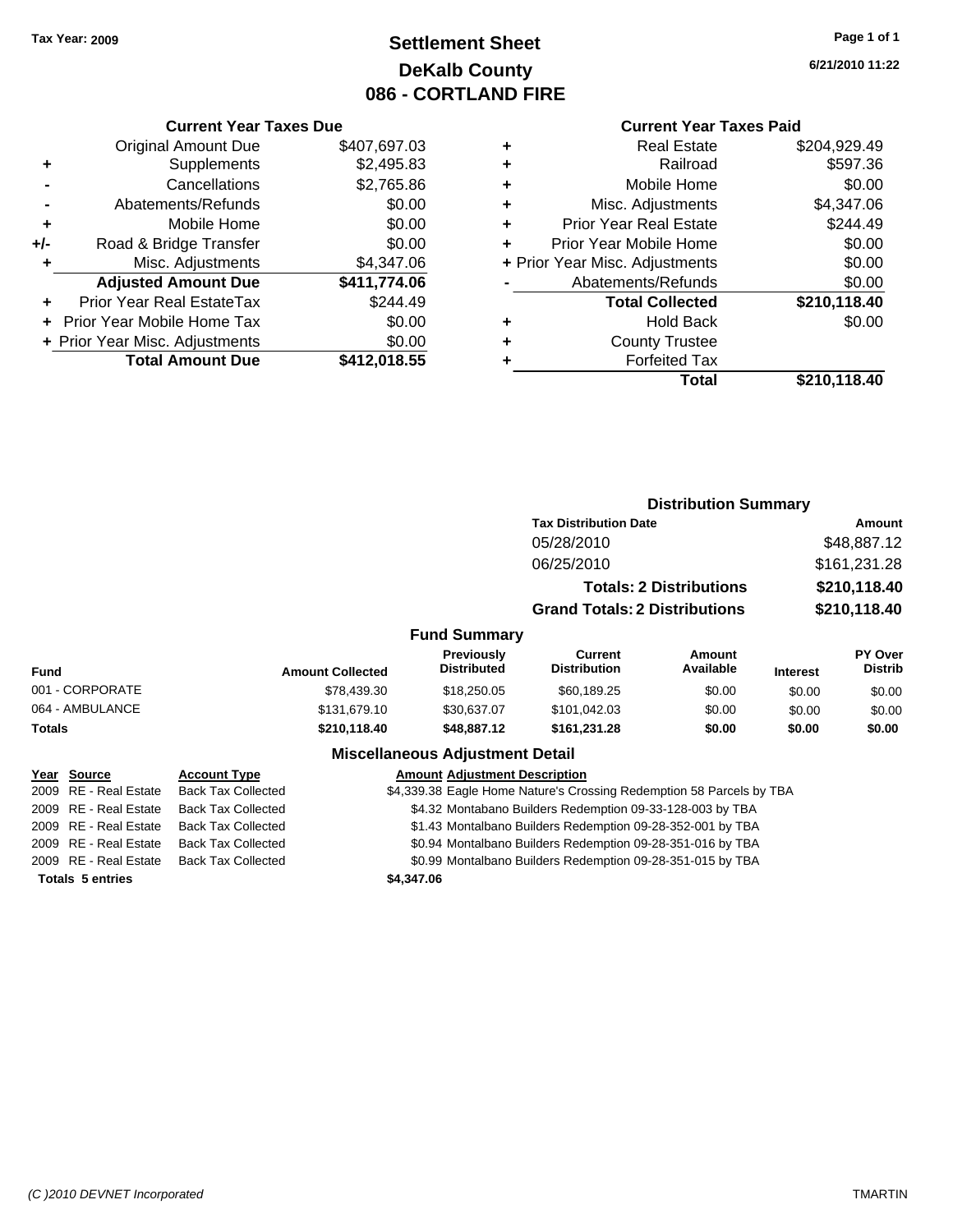# **Settlement Sheet Tax Year: 2009 Page 1 of 1 DeKalb County 087 - DE KALB FIRE**

**6/21/2010 11:22**

| <b>Current Year Taxes Due</b> |  |  |
|-------------------------------|--|--|
|                               |  |  |

|     | <b>Original Amount Due</b>       | \$128,268.05 |
|-----|----------------------------------|--------------|
| ٠   | Supplements                      | \$153.53     |
|     | Cancellations                    | \$162.40     |
|     | Abatements/Refunds               | \$0.00       |
| ÷   | Mobile Home                      | \$0.00       |
| +/- | Road & Bridge Transfer           | \$0.00       |
| ٠   | Misc. Adjustments                | \$0.00       |
|     | <b>Adjusted Amount Due</b>       | \$128,259.18 |
|     | <b>Prior Year Real EstateTax</b> | \$0.00       |
|     | Prior Year Mobile Home Tax       | \$0.00       |
|     | + Prior Year Misc. Adjustments   | \$0.00       |
|     | <b>Total Amount Due</b>          | \$128,259.18 |

|   | <b>Real Estate</b>             | \$66,208.91 |
|---|--------------------------------|-------------|
| ٠ | Railroad                       | \$634.38    |
| ٠ | Mobile Home                    | \$0.00      |
| ٠ | Misc. Adjustments              | \$0.00      |
| ٠ | <b>Prior Year Real Estate</b>  | \$0.00      |
|   | Prior Year Mobile Home         | \$0.00      |
|   | + Prior Year Misc. Adjustments | \$0.00      |
|   | Abatements/Refunds             | \$0.00      |
|   | <b>Total Collected</b>         | \$66,843.29 |
| ٠ | Hold Back                      | \$0.00      |
| ٠ | <b>County Trustee</b>          |             |
|   | <b>Forfeited Tax</b>           |             |
|   | Total                          | \$66,843.29 |
|   |                                |             |

|                 |                         |                                  |                                       | <b>Distribution Summary</b>    |                 |                           |
|-----------------|-------------------------|----------------------------------|---------------------------------------|--------------------------------|-----------------|---------------------------|
|                 |                         |                                  | <b>Tax Distribution Date</b>          |                                |                 | Amount                    |
|                 |                         |                                  | 05/28/2010                            |                                |                 | \$11,219.73               |
|                 |                         |                                  | 06/25/2010                            |                                |                 | \$55,623.56               |
|                 |                         |                                  |                                       | <b>Totals: 2 Distributions</b> |                 | \$66,843.29               |
|                 |                         |                                  | <b>Grand Totals: 2 Distributions</b>  |                                |                 | \$66,843.29               |
|                 |                         | <b>Fund Summary</b>              |                                       |                                |                 |                           |
| <b>Fund</b>     | <b>Amount Collected</b> | Previously<br><b>Distributed</b> | <b>Current</b><br><b>Distribution</b> | <b>Amount</b><br>Available     | <b>Interest</b> | PY Over<br><b>Distrib</b> |
| 001 - CORPORATE | \$66,843.29             | \$11,219.73                      | \$55,623.56                           | \$0.00                         | \$0.00          | \$0.00                    |
| Totals          | \$66,843.29             | \$11,219.73                      | \$55,623.56                           | \$0.00                         | \$0.00          | \$0.00                    |
|                 |                         |                                  |                                       |                                |                 |                           |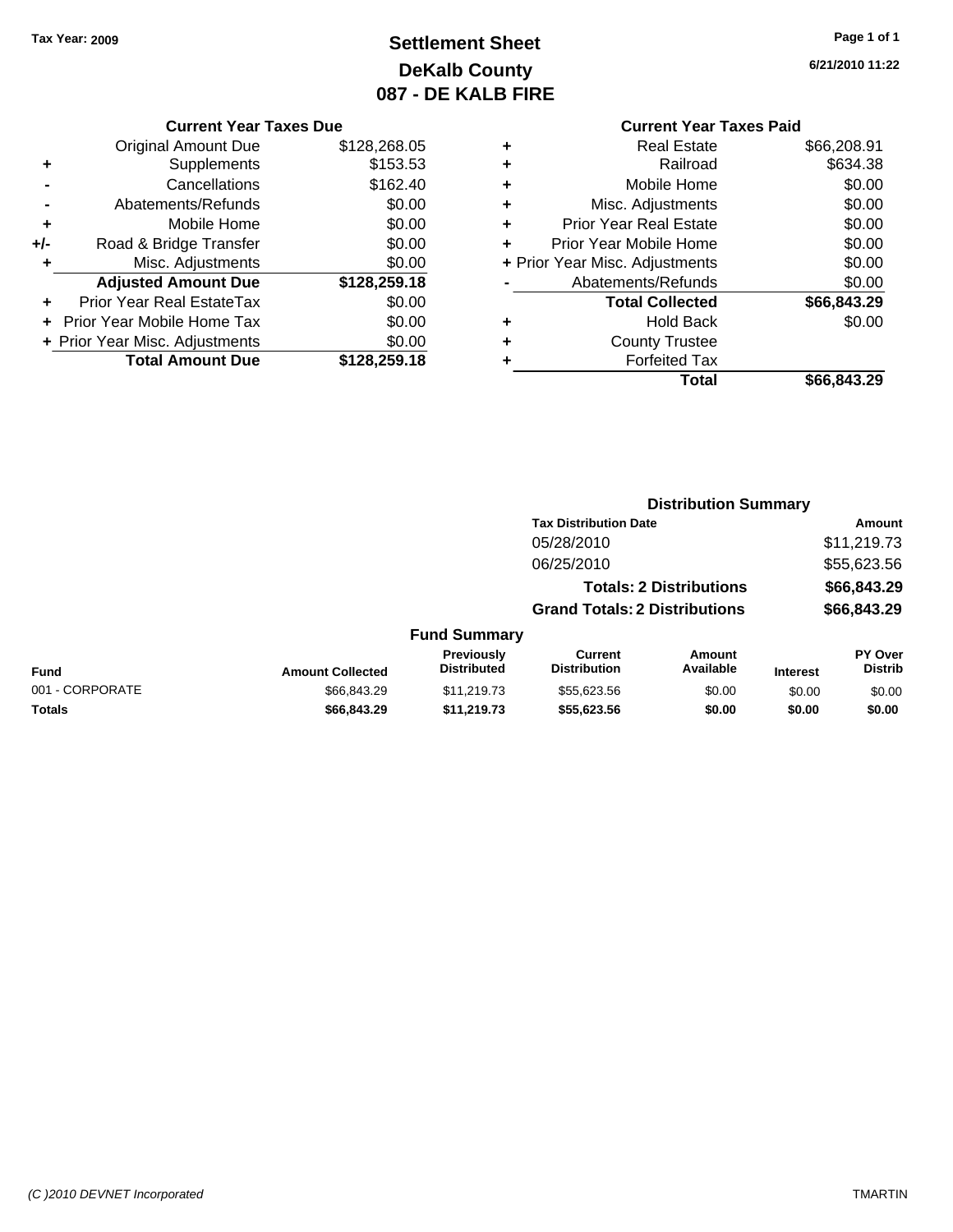# **Settlement Sheet Tax Year: 2009 Page 1 of 1 DeKalb County 088 - EARLVILLE FIRE**

**6/21/2010 11:22**

|     | <b>Current Year Taxes Due</b>  |            |
|-----|--------------------------------|------------|
|     | <b>Original Amount Due</b>     | \$2,341.79 |
| ٠   | Supplements                    | \$0.00     |
|     | Cancellations                  | \$0.00     |
|     | Abatements/Refunds             | \$0.00     |
| ٠   | Mobile Home                    | \$0.00     |
| +/- | Road & Bridge Transfer         | \$0.00     |
| ٠   | Misc. Adjustments              | \$0.00     |
|     | <b>Adjusted Amount Due</b>     | \$2,341.79 |
| ÷   | Prior Year Real EstateTax      | \$0.00     |
|     | Prior Year Mobile Home Tax     | \$0.00     |
|     | + Prior Year Misc. Adjustments | \$0.00     |
|     | <b>Total Amount Due</b>        | \$2,341.79 |
|     |                                |            |

|   | Total                          | \$1,392.63 |
|---|--------------------------------|------------|
| ٠ | <b>Forfeited Tax</b>           |            |
| ٠ | <b>County Trustee</b>          |            |
| ٠ | <b>Hold Back</b>               | \$0.00     |
|   | <b>Total Collected</b>         | \$1,392.63 |
|   | Abatements/Refunds             | \$0.00     |
|   | + Prior Year Misc. Adjustments | \$0.00     |
| ٠ | Prior Year Mobile Home         | \$0.00     |
| ÷ | <b>Prior Year Real Estate</b>  | \$0.00     |
| ٠ | Misc. Adjustments              | \$0.00     |
| ÷ | Mobile Home                    | \$0.00     |
| ÷ | Railroad                       | \$56.60    |
| ٠ | <b>Real Estate</b>             | \$1,336.03 |
|   |                                |            |

|                 | <b>Distribution Summary</b> |                                         |                                       |                                |                 |                           |
|-----------------|-----------------------------|-----------------------------------------|---------------------------------------|--------------------------------|-----------------|---------------------------|
|                 |                             |                                         | <b>Tax Distribution Date</b>          |                                |                 | <b>Amount</b>             |
|                 |                             |                                         | 05/28/2010                            |                                |                 | \$326.00                  |
|                 |                             |                                         | 06/25/2010                            |                                |                 | \$1,066.63                |
|                 |                             |                                         |                                       | <b>Totals: 2 Distributions</b> |                 | \$1,392.63                |
|                 |                             |                                         | <b>Grand Totals: 2 Distributions</b>  |                                |                 | \$1,392.63                |
|                 |                             | <b>Fund Summary</b>                     |                                       |                                |                 |                           |
| <b>Fund</b>     | <b>Amount Collected</b>     | <b>Previously</b><br><b>Distributed</b> | <b>Current</b><br><b>Distribution</b> | Amount<br>Available            | <b>Interest</b> | PY Over<br><b>Distrib</b> |
| 001 - CORPORATE | \$673.71                    | \$157.71                                | \$516.00                              | \$0.00                         | \$0.00          | \$0.00                    |
| 064 - AMBULANCE | \$718.92                    | \$168.29                                | \$550.63                              | \$0.00                         | \$0.00          | \$0.00                    |
| Totals          | \$1,392.63                  | \$326.00                                | \$1,066.63                            | \$0.00                         | \$0.00          | \$0.00                    |
|                 |                             |                                         |                                       |                                |                 |                           |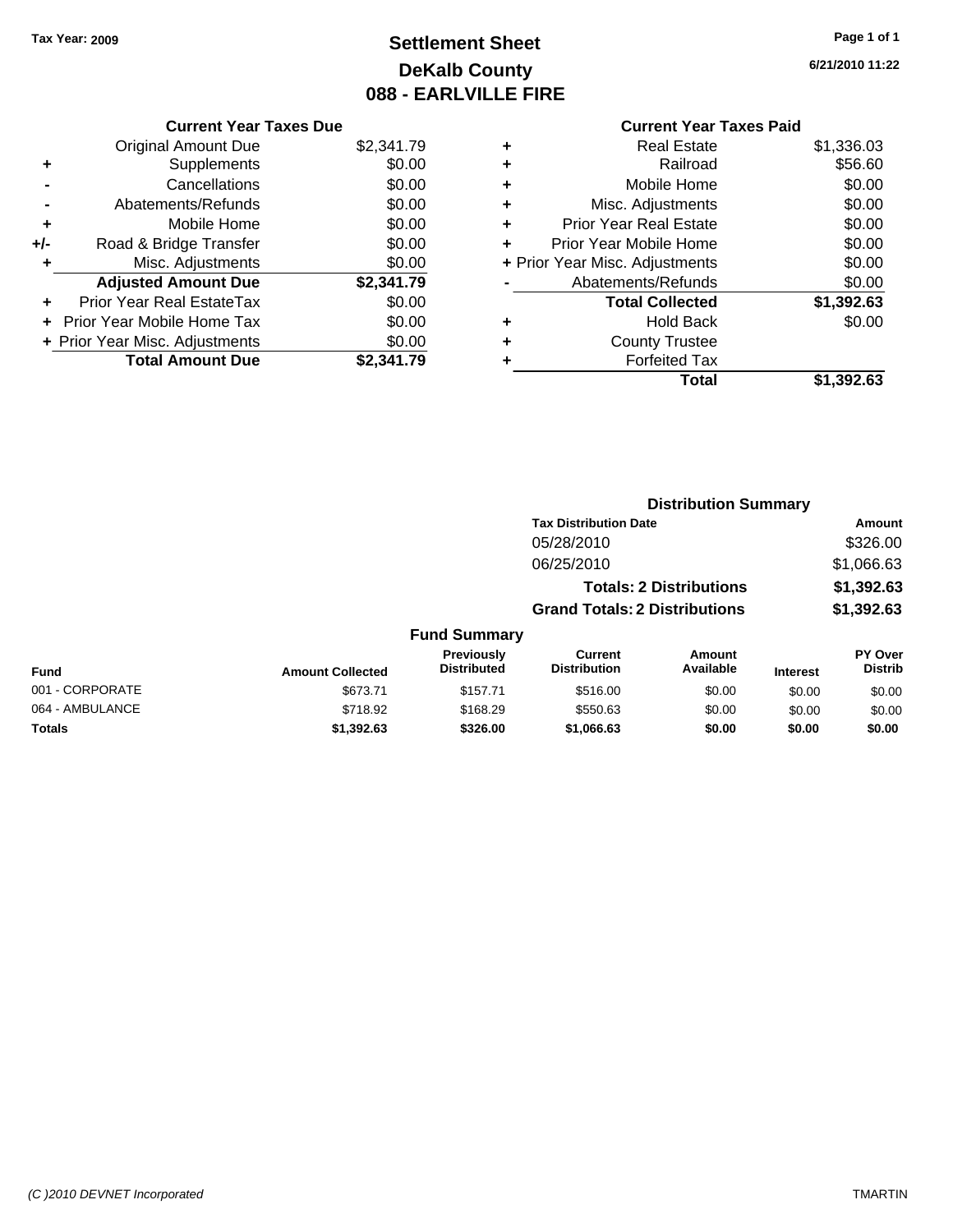### **Settlement Sheet Tax Year: 2009 Page 1 of 1 DeKalb County 089 - GENOA-KINGSTON FIRE**

**6/21/2010 11:22**

| <b>Current Year Taxes Due</b>     |              |
|-----------------------------------|--------------|
| <b>Original Amount Due</b>        | \$833,325.90 |
| Supplements                       | \$8,795.46   |
| Cancellations                     | \$11,732.90  |
| Abatements/Refunds                | \$0.00       |
| Mobile Home                       | \$0.00       |
| Road & Bridge Transfer            | \$0.00       |
| Misc. Adjustments                 | \$0.00       |
| <b>Adjusted Amount Due</b>        | \$830,388.46 |
| Prior Year Real EstateTax         | \$0.00       |
| <b>Prior Year Mobile Home Tax</b> | \$0.00       |
| + Prior Year Misc. Adjustments    | \$0.00       |
| <b>Total Amount Due</b>           | \$830.388.46 |
|                                   |              |

|   | <b>Current Year Taxes Paid</b> |              |  |  |  |  |
|---|--------------------------------|--------------|--|--|--|--|
| ÷ | <b>Real Estate</b>             | \$422,963.87 |  |  |  |  |
|   | Railroad                       | \$1,808.13   |  |  |  |  |
| ٠ | Mobile Home                    | \$0.00       |  |  |  |  |
| ٠ | Misc. Adjustments              | \$0.00       |  |  |  |  |
|   | <b>Prior Year Real Estate</b>  | \$0.00       |  |  |  |  |
| ÷ | Prior Year Mobile Home         | \$0.00       |  |  |  |  |
|   | + Prior Year Misc. Adjustments | \$0.00       |  |  |  |  |
|   | Abatements/Refunds             | \$0.00       |  |  |  |  |
|   | <b>Total Collected</b>         | \$424,772.00 |  |  |  |  |
|   | <b>Hold Back</b>               | \$0.00       |  |  |  |  |
|   | <b>County Trustee</b>          |              |  |  |  |  |
|   | <b>Forfeited Tax</b>           |              |  |  |  |  |
|   | Total                          | \$424,772.00 |  |  |  |  |

|                     | <b>Distribution Summary</b>          |                                |          |                |
|---------------------|--------------------------------------|--------------------------------|----------|----------------|
|                     | <b>Tax Distribution Date</b>         |                                |          | Amount         |
|                     | 05/28/2010                           |                                |          | \$96,959.01    |
|                     | 06/25/2010                           |                                |          | \$327,812.99   |
|                     |                                      | <b>Totals: 2 Distributions</b> |          | \$424,772.00   |
|                     | <b>Grand Totals: 2 Distributions</b> |                                |          | \$424,772.00   |
| <b>Fund Summary</b> |                                      |                                |          |                |
| <b>Previously</b>   | Current                              | Amount                         |          | <b>PY Over</b> |
| <b>Distributed</b>  | <b>Distribution</b>                  | Available                      | Intoract | <b>Distrib</b> |

| <b>Fund</b>                            | <b>Amount Collected</b> | <b>Previously</b><br><b>Distributed</b> | Current<br><b>Distribution</b> | Amount<br>Available | <b>Interest</b> | <b>PY Over</b><br><b>Distrib</b> |
|----------------------------------------|-------------------------|-----------------------------------------|--------------------------------|---------------------|-----------------|----------------------------------|
| 001 - CORPORATE                        | \$158,874.94            | \$36,265,00                             | \$122,609.94                   | \$0.00              | \$0.00          | \$0.00                           |
| 035 - TORT JUDGEMENTS/LIABILITY<br>INS | \$34.235.77             | \$7,814.70                              | \$26,421.07                    | \$0.00              | \$0.00          | \$0.00                           |
| 064 - AMBULANCE                        | \$231,661.29            | \$52,879.31                             | \$178,781.98                   | \$0.00              | \$0.00          | \$0.00                           |
| Totals                                 | \$424,772,00            | \$96,959.01                             | \$327.812.99                   | \$0.00              | \$0.00          | \$0.00                           |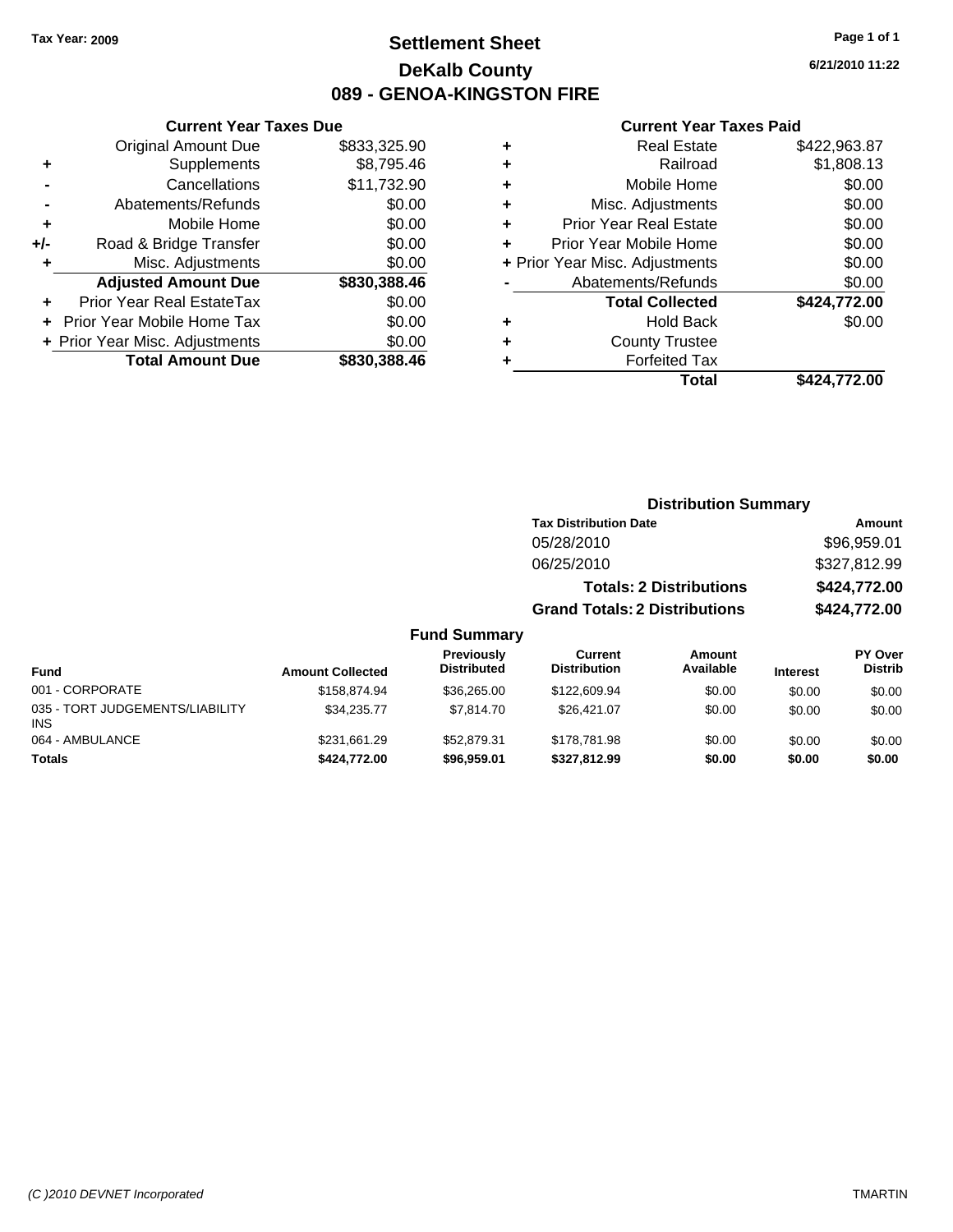# **Settlement Sheet Tax Year: 2009 Page 1 of 1 DeKalb County 090 - HAMPSHIRE FIRE**

**6/21/2010 11:22**

### **Current Year Taxes Paid**

|       | <b>Current Year Taxes Due</b>     |             |
|-------|-----------------------------------|-------------|
|       | <b>Original Amount Due</b>        | \$22,285.91 |
| ٠     | Supplements                       | \$0.00      |
|       | Cancellations                     | \$0.00      |
|       | Abatements/Refunds                | \$0.00      |
| ٠     | Mobile Home                       | \$0.00      |
| $+/-$ | Road & Bridge Transfer            | \$0.00      |
| ٠     | Misc. Adjustments                 | \$0.00      |
|       | <b>Adjusted Amount Due</b>        | \$22,285.91 |
|       | Prior Year Real EstateTax         | \$0.00      |
|       | <b>Prior Year Mobile Home Tax</b> | \$0.00      |
|       | + Prior Year Misc. Adjustments    | \$0.00      |
|       | <b>Total Amount Due</b>           | \$22.285.91 |
|       |                                   |             |

| ٠ | Real Estate                    | \$13,307.80 |
|---|--------------------------------|-------------|
| ٠ | Railroad                       | \$108.04    |
| ٠ | Mobile Home                    | \$0.00      |
| ٠ | Misc. Adjustments              | \$0.00      |
| ÷ | <b>Prior Year Real Estate</b>  | \$0.00      |
|   | Prior Year Mobile Home         | \$0.00      |
|   | + Prior Year Misc. Adjustments | \$0.00      |
|   | Abatements/Refunds             | \$0.00      |
|   | <b>Total Collected</b>         | \$13,415.84 |
| ٠ | Hold Back                      | \$0.00      |
| ٠ | <b>County Trustee</b>          |             |
| ٠ | <b>Forfeited Tax</b>           |             |
|   | Total                          | \$13,415.84 |

|                             |                         |                                         |                                       | <b>Distribution Summary</b>    |                 |                           |
|-----------------------------|-------------------------|-----------------------------------------|---------------------------------------|--------------------------------|-----------------|---------------------------|
|                             |                         |                                         | <b>Tax Distribution Date</b>          |                                |                 | Amount                    |
|                             |                         |                                         | 05/28/2010                            |                                |                 | \$5,652.24                |
|                             |                         |                                         | 06/25/2010                            |                                |                 | \$7,763.60                |
|                             |                         |                                         |                                       | <b>Totals: 2 Distributions</b> |                 | \$13,415.84               |
|                             |                         |                                         | <b>Grand Totals: 2 Distributions</b>  |                                |                 | \$13,415.84               |
|                             |                         | <b>Fund Summary</b>                     |                                       |                                |                 |                           |
| <b>Fund</b>                 | <b>Amount Collected</b> | <b>Previously</b><br><b>Distributed</b> | <b>Current</b><br><b>Distribution</b> | Amount<br>Available            | <b>Interest</b> | PY Over<br><b>Distrib</b> |
| 001 - CORPORATE             | \$7.971.49              | \$3,358.47                              | \$4,613.02                            | \$0.00                         | \$0.00          | \$0.00                    |
| 013 - FIREFIGHTER'S PENSION | \$129.75                | \$54.67                                 | \$75.08                               | \$0.00                         | \$0.00          | \$0.00                    |
| 064 - AMBULANCE             | \$5.314.60              | \$2,239.10                              | \$3.075.50                            | \$0.00                         | \$0.00          | \$0.00                    |

**Totals \$13,415.84 \$5,652.24 \$7,763.60 \$0.00 \$0.00 \$0.00**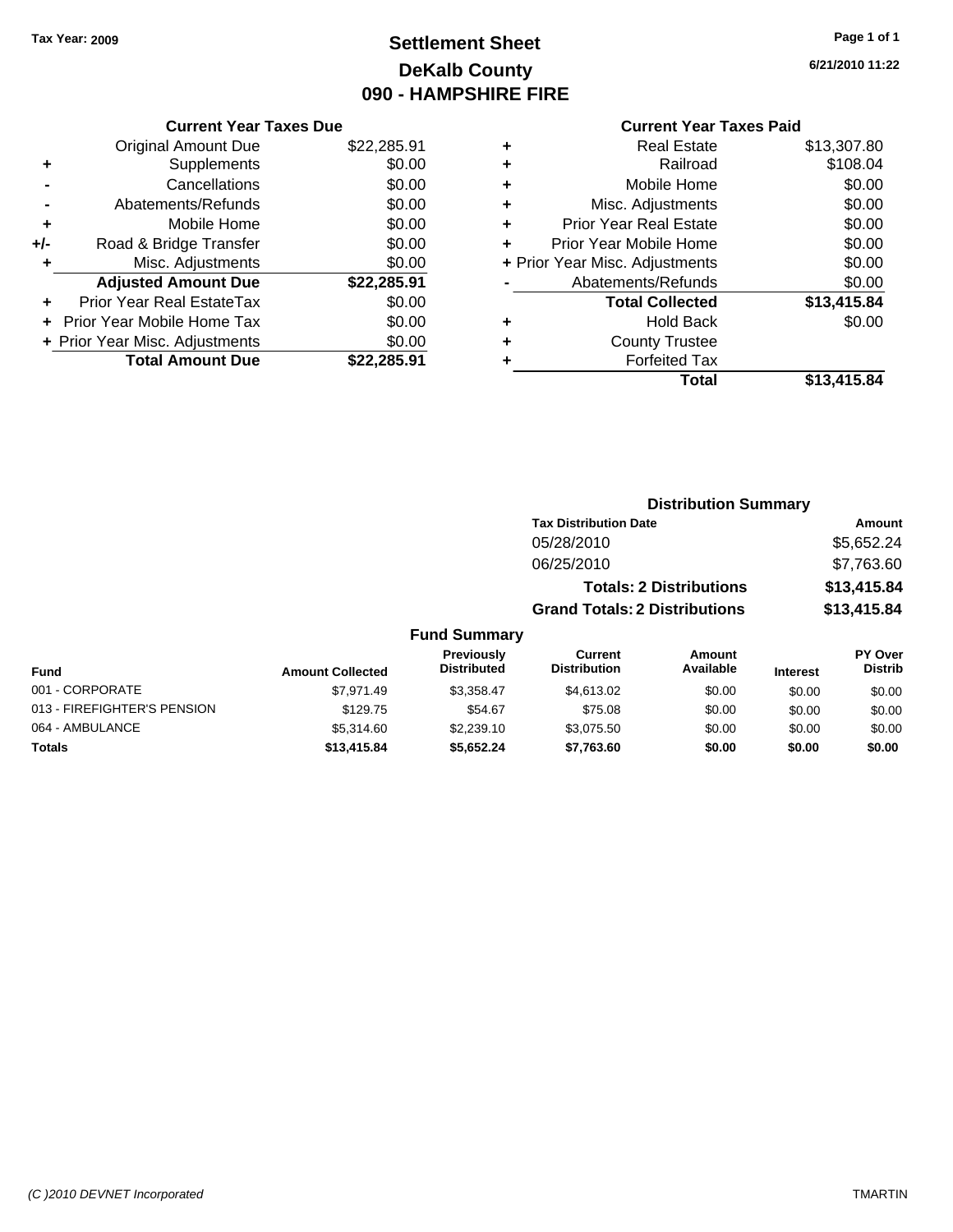# **Settlement Sheet Tax Year: 2009 Page 1 of 1 DeKalb County 091 - HINCKLEY FIRE**

**6/21/2010 11:22**

|       | <b>Current Year Taxes Due</b>  |              |
|-------|--------------------------------|--------------|
|       | <b>Original Amount Due</b>     | \$227,753.93 |
|       | Supplements                    | \$879.62     |
|       | Cancellations                  | \$934.00     |
|       | Abatements/Refunds             | \$0.00       |
| ٠     | Mobile Home                    | \$0.00       |
| $+/-$ | Road & Bridge Transfer         | \$0.00       |
| ٠     | Misc. Adjustments              | \$9.88       |
|       | <b>Adjusted Amount Due</b>     | \$227,709.43 |
| ٠     | Prior Year Real EstateTax      | \$0.00       |
|       | Prior Year Mobile Home Tax     | \$0.00       |
|       | + Prior Year Misc. Adjustments | \$0.00       |
|       | <b>Total Amount Due</b>        | \$227,709.43 |
|       |                                |              |

#### **Current Year Taxes Paid +** Real Estate \$114,868.74 **+** Railroad \$683.36 **+** Mobile Home \$0.00 **+** Misc. Adjustments \$9.88 **+** Prior Year Real Estate \$0.00 **+** Prior Year Mobile Home \$0.00<br> **+** Prior Year Misc Adjustments \$0.00 **+** Prior Year Misc. Adjustments \$0.00

|   | <b>Total</b>                                                                                                                    | \$115,561.98 |
|---|---------------------------------------------------------------------------------------------------------------------------------|--------------|
| ÷ | <b>Forfeited Tax</b>                                                                                                            |              |
| ٠ | <b>County Trustee</b>                                                                                                           |              |
| ٠ | <b>Hold Back</b>                                                                                                                | \$0.00       |
|   | <b>Total Collected</b>                                                                                                          | \$115,561.98 |
|   | Abatements/Refunds                                                                                                              | \$0.00       |
|   | $\tau$ r $\sigma$ r $\sigma$ r $\sigma$ r $\sigma$ r $\sigma$ r $\sigma$ r $\sigma$ r $\sigma$ r $\sigma$ r $\sigma$ r $\sigma$ | vv.vv        |

|                         |                           | <b>Distribution Summary</b>                          |                                                      |                                |                 |                           |
|-------------------------|---------------------------|------------------------------------------------------|------------------------------------------------------|--------------------------------|-----------------|---------------------------|
|                         |                           |                                                      | <b>Tax Distribution Date</b>                         |                                |                 | Amount                    |
|                         |                           |                                                      | 05/28/2010                                           |                                |                 | \$25,699.92               |
|                         |                           |                                                      | 06/25/2010                                           |                                |                 | \$89,862.06               |
|                         |                           |                                                      |                                                      | <b>Totals: 2 Distributions</b> |                 | \$115,561.98              |
|                         |                           |                                                      | <b>Grand Totals: 2 Distributions</b>                 |                                |                 | \$115,561.98              |
|                         |                           | <b>Fund Summary</b>                                  |                                                      |                                |                 |                           |
| Fund                    | <b>Amount Collected</b>   | <b>Previously</b><br><b>Distributed</b>              | Current<br><b>Distribution</b>                       | <b>Amount</b><br>Available     | <b>Interest</b> | PY Over<br><b>Distrib</b> |
| 001 - CORPORATE         | \$115,561.98              | \$25,699.92                                          | \$89,862.06                                          | \$0.00                         | \$0.00          | \$0.00                    |
| Totals                  | \$115,561.98              | \$25,699.92                                          | \$89,862.06                                          | \$0.00                         | \$0.00          | \$0.00                    |
|                         |                           | <b>Miscellaneous Adjustment Detail</b>               |                                                      |                                |                 |                           |
| Year Source             | <b>Account Type</b>       | <b>Amount Adjustment Description</b>                 |                                                      |                                |                 |                           |
| 2009 RE - Real Estate   | <b>Back Tax Collected</b> | \$3.50 Indy Mac Bank Redemption 15-15-280-027 by TBA |                                                      |                                |                 |                           |
| 2009 RE - Real Estate   | <b>Back Tax Collected</b> |                                                      | \$6.38 Riedelsperger Redemption 15-15-228-035 by TBA |                                |                 |                           |
| <b>Totals 2 entries</b> |                           | \$9.88                                               |                                                      |                                |                 |                           |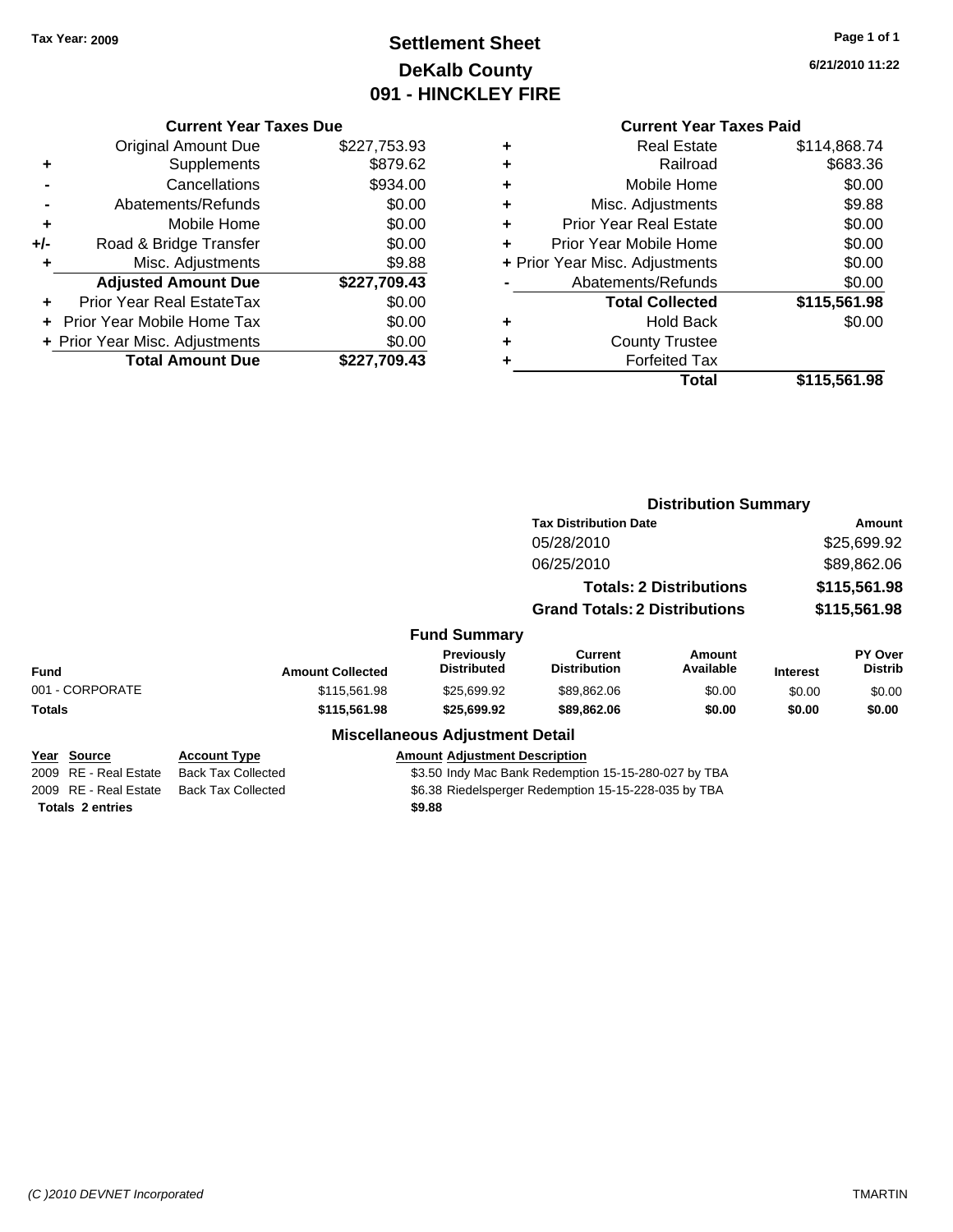# **Settlement Sheet Tax Year: 2009 Page 1 of 1 DeKalb County 092 - KIRKLAND FIRE**

**6/21/2010 11:22**

#### **Current Year Taxes Due**

|       | <b>Original Amount Due</b>       | \$299,765.58 |
|-------|----------------------------------|--------------|
|       | Supplements                      | \$1,422.54   |
|       | Cancellations                    | \$1,731.93   |
|       | Abatements/Refunds               | \$0.00       |
| ÷     | Mobile Home                      | \$0.00       |
| $+/-$ | Road & Bridge Transfer           | \$0.00       |
| ٠     | Misc. Adjustments                | \$0.75       |
|       | <b>Adjusted Amount Due</b>       | \$299,456.94 |
|       | <b>Prior Year Real EstateTax</b> | \$0.00       |
|       | Prior Year Mobile Home Tax       | \$0.00       |
|       | + Prior Year Misc. Adjustments   | \$0.00       |
|       | <b>Total Amount Due</b>          | \$299,456.94 |

### **Current Year Taxes Paid**

|   | <b>Real Estate</b>             | \$152,282.79 |
|---|--------------------------------|--------------|
| ٠ | Railroad                       | \$724.24     |
| ٠ | Mobile Home                    | \$0.00       |
| ٠ | Misc. Adjustments              | \$0.75       |
| ٠ | <b>Prior Year Real Estate</b>  | \$0.00       |
| ÷ | Prior Year Mobile Home         | \$0.00       |
|   | + Prior Year Misc. Adjustments | \$0.00       |
|   | Abatements/Refunds             | \$0.00       |
|   | <b>Total Collected</b>         | \$153,007.78 |
| ٠ | Hold Back                      | \$0.00       |
| ٠ | <b>County Trustee</b>          |              |
| ٠ | <b>Forfeited Tax</b>           |              |
|   | Total                          | \$153,007.78 |
|   |                                |              |

#### **Distribution Summary Tax Distribution Date Amount** 05/28/2010 \$33,478.73 06/25/2010 \$119,529.05 **Totals: 2 Distributions \$153,007.78 Grand Totals: 2 Distributions \$153,007.78 Fund Summary PY Over Distrib Amount Available Current Distribution Previously**

| <b>Fund</b>                                  | <b>Amount Collected</b> | <b>Distributed</b>              | <b>Distribution</b> | Available | <b>Interest</b> | <b>Distrib</b> |
|----------------------------------------------|-------------------------|---------------------------------|---------------------|-----------|-----------------|----------------|
| 001 - CORPORATE                              | \$88,654.09             | \$19,397.88                     | \$69,256.21         | \$0.00    | \$0.00          | \$0.00         |
| 027 - AUDIT                                  | \$1,006.48              | \$220.22                        | \$786.26            | \$0.00    | \$0.00          | \$0.00         |
| 035 - TORT JUDGMENTS, LIABILITY<br>INSURANCE | \$5,442.95              | \$1.190.94                      | \$4.252.01          | \$0.00    | \$0.00          | \$0.00         |
| 062 - WORKERS COMPENSATION                   | \$3,401.82              | \$744.33                        | \$2.657.49          | \$0.00    | \$0.00          | \$0.00         |
| 064 - AMBULANCE                              | \$54.502.44             | \$11,925.36                     | \$42,577.08         | \$0.00    | \$0.00          | \$0.00         |
| <b>Totals</b>                                | \$153,007.78            | \$33,478.73                     | \$119,529.05        | \$0.00    | \$0.00          | \$0.00         |
|                                              |                         | Miccollanoous Adjustmant Dotail |                     |           |                 |                |

### **Miscellaneous Adjustment Detail**

### **Year Source Account Type Amount Adjustment Description**

2009 RE - Real Estate Back Tax Collected \$0.75 Pearson Redemption 01-26-180-044 by TBA

**Totals \$0.75 1 entries**

*(C )2010 DEVNET Incorporated* TMARTIN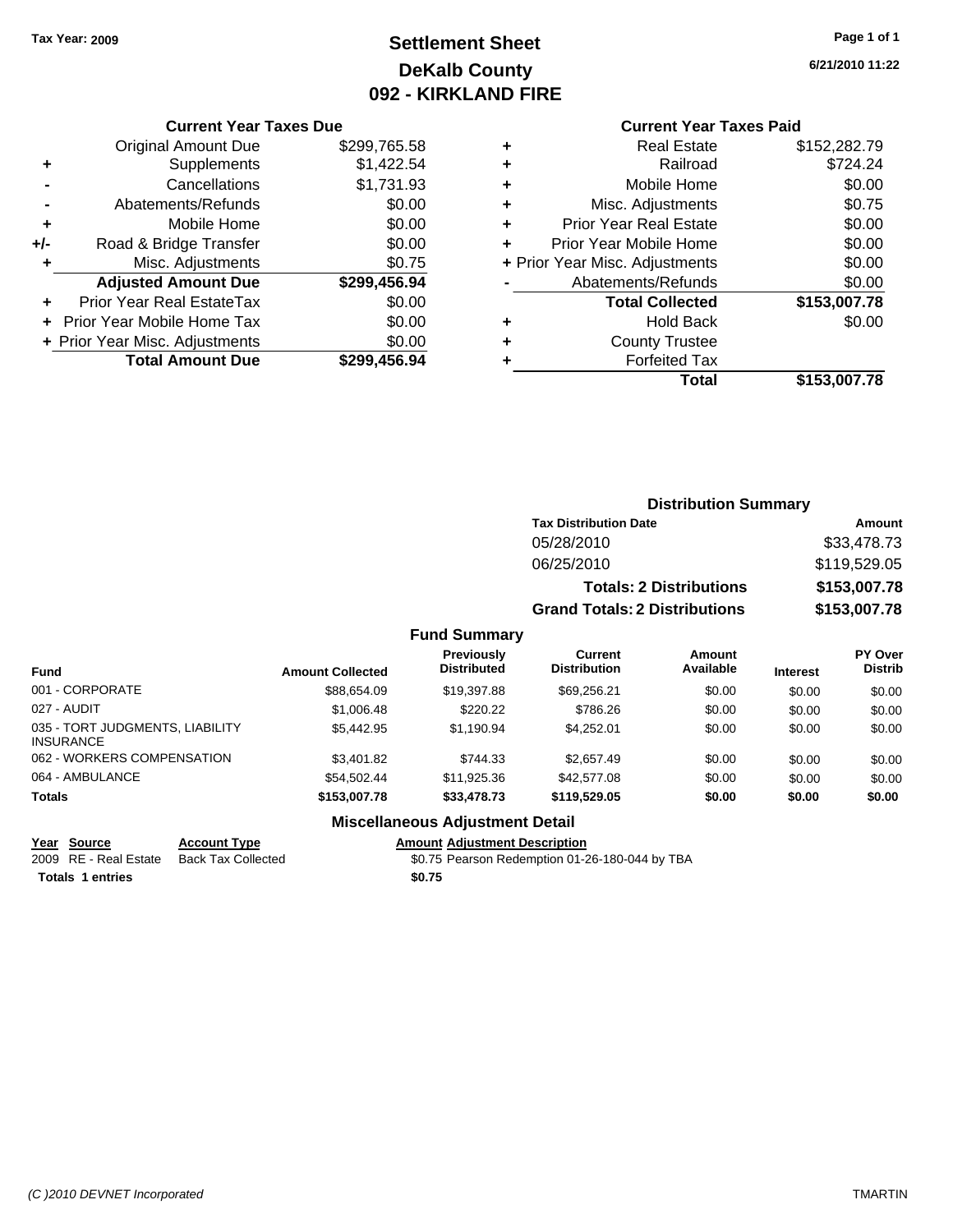# **Settlement Sheet Tax Year: 2009 Page 1 of 1 DeKalb County 093 - LEE FIRE**

**6/21/2010 11:22**

|   | <b>Current Year Taxes Paid</b> |             |
|---|--------------------------------|-------------|
| ٠ | <b>Real Estate</b>             | \$12,122.64 |
| ٠ | Railroad                       | \$279.15    |
| ٠ | Mobile Home                    | \$0.00      |
| ٠ | Misc. Adjustments              | \$0.00      |
| ÷ | <b>Prior Year Real Estate</b>  | \$0.00      |
| ٠ | Prior Year Mobile Home         | \$0.00      |
|   | + Prior Year Misc. Adjustments | \$0.00      |
|   | Abatements/Refunds             | \$0.00      |
|   | <b>Total Collected</b>         | \$12,401.79 |
| ٠ | <b>Hold Back</b>               | \$0.00      |
|   | <b>County Trustee</b>          |             |
|   | <b>Forfeited Tax</b>           |             |
|   | Total                          | \$12,401.79 |

|     | <b>Current Year Taxes Due</b>  |             |
|-----|--------------------------------|-------------|
|     | <b>Original Amount Due</b>     | \$26,020.90 |
| ٠   | Supplements                    | \$511.03    |
|     | Cancellations                  | \$528.77    |
|     | Abatements/Refunds             | \$0.00      |
| ٠   | Mobile Home                    | \$0.00      |
| +/- | Road & Bridge Transfer         | \$0.00      |
| ٠   | Misc. Adjustments              | \$0.00      |
|     | <b>Adjusted Amount Due</b>     | \$26,003.16 |
|     | Prior Year Real EstateTax      | \$0.00      |
|     | Prior Year Mobile Home Tax     | \$0.00      |
|     | + Prior Year Misc. Adjustments | \$0.00      |
|     | <b>Total Amount Due</b>        | \$26,003.16 |

|                                               |                         |                                         | <b>Distribution Summary</b>           |                                |                 |                           |
|-----------------------------------------------|-------------------------|-----------------------------------------|---------------------------------------|--------------------------------|-----------------|---------------------------|
|                                               |                         |                                         | <b>Tax Distribution Date</b>          |                                |                 | <b>Amount</b>             |
|                                               |                         |                                         | 05/28/2010                            |                                |                 | \$4,110.70                |
|                                               |                         |                                         | 06/25/2010                            |                                |                 | \$8,291.09                |
|                                               |                         |                                         |                                       | <b>Totals: 2 Distributions</b> |                 | \$12,401.79               |
|                                               |                         |                                         | <b>Grand Totals: 2 Distributions</b>  |                                |                 | \$12,401.79               |
|                                               |                         | <b>Fund Summary</b>                     |                                       |                                |                 |                           |
| <b>Fund</b>                                   | <b>Amount Collected</b> | <b>Previously</b><br><b>Distributed</b> | <b>Current</b><br><b>Distribution</b> | Amount<br>Available            | <b>Interest</b> | PY Over<br><b>Distrib</b> |
| 001 - CORPORATE                               | \$7.641.49              | \$2,532.85                              | \$5,108.64                            | \$0.00                         | \$0.00          | \$0.00                    |
| 035 - TORT JUDGEMENTS/LIABILITY<br><b>INS</b> | \$848.99                | \$281.41                                | \$567.58                              | \$0.00                         | \$0.00          | \$0.00                    |
| 064 - AMBULANCE                               | \$3.911.31              | \$1,296.44                              | \$2.614.87                            | \$0.00                         | \$0.00          | \$0.00                    |
| <b>Totals</b>                                 | \$12,401.79             | \$4,110.70                              | \$8,291.09                            | \$0.00                         | \$0.00          | \$0.00                    |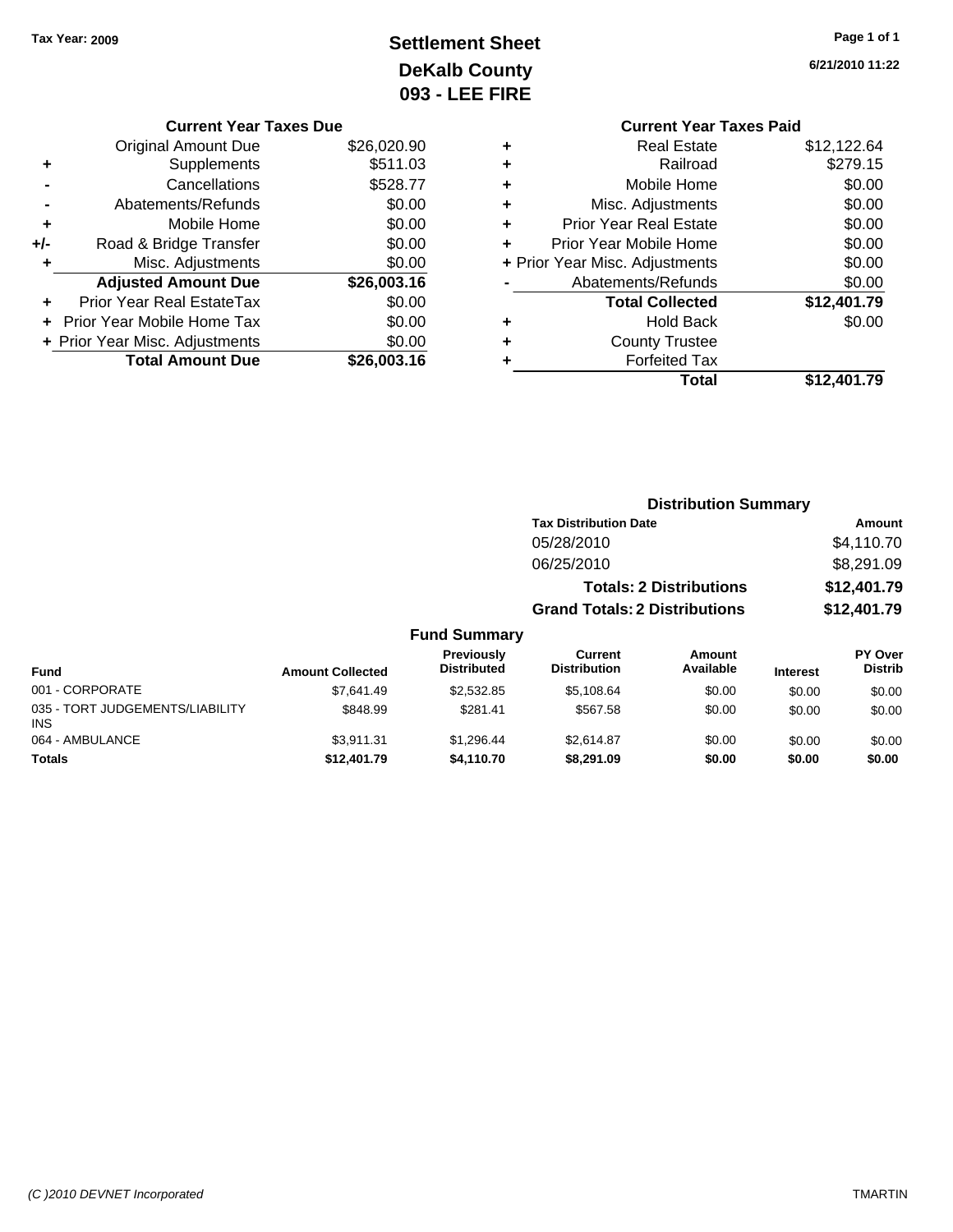# **Settlement Sheet Tax Year: 2009 Page 1 of 1 DeKalb County 094 - LELAND FIRE**

**6/21/2010 11:22**

#### **Current Year Taxes Due**

|       | <b>Original Amount Due</b>     | \$23,405.15 |
|-------|--------------------------------|-------------|
| ÷     | Supplements                    | \$171.93    |
|       | Cancellations                  | \$179.89    |
|       | Abatements/Refunds             | \$0.00      |
| ÷     | Mobile Home                    | \$0.00      |
| $+/-$ | Road & Bridge Transfer         | \$0.00      |
| ٠     | Misc. Adjustments              | \$0.00      |
|       | <b>Adjusted Amount Due</b>     | \$23,397.19 |
|       | Prior Year Real EstateTax      | \$0.00      |
|       | + Prior Year Mobile Home Tax   | \$0.00      |
|       | + Prior Year Misc. Adjustments | \$0.00      |
|       | <b>Total Amount Due</b>        | \$23,397.19 |

|   | <b>Real Estate</b>             | \$12,780.87 |
|---|--------------------------------|-------------|
|   | Railroad                       | \$0.00      |
| ٠ | Mobile Home                    | \$0.00      |
| ٠ | Misc. Adjustments              | \$0.00      |
| ٠ | <b>Prior Year Real Estate</b>  | \$0.00      |
| ÷ | Prior Year Mobile Home         | \$0.00      |
|   | + Prior Year Misc. Adjustments | \$0.00      |
|   | Abatements/Refunds             | \$0.00      |
|   | <b>Total Collected</b>         | \$12,780.87 |
| ٠ | <b>Hold Back</b>               | \$0.00      |
|   | <b>County Trustee</b>          |             |
|   | <b>Forfeited Tax</b>           |             |
|   | Total                          | \$12,780.87 |
|   |                                |             |

|                 |                         |                                         | <b>Distribution Summary</b>           |                                |                 |                           |
|-----------------|-------------------------|-----------------------------------------|---------------------------------------|--------------------------------|-----------------|---------------------------|
|                 |                         |                                         | <b>Tax Distribution Date</b>          |                                |                 | Amount                    |
|                 |                         |                                         | 05/28/2010                            |                                |                 | \$3,057.46                |
|                 |                         |                                         | 06/25/2010                            |                                |                 | \$9,723.41                |
|                 |                         |                                         |                                       | <b>Totals: 2 Distributions</b> |                 | \$12,780.87               |
|                 |                         |                                         | <b>Grand Totals: 2 Distributions</b>  |                                |                 | \$12,780.87               |
|                 |                         | <b>Fund Summary</b>                     |                                       |                                |                 |                           |
| Fund            | <b>Amount Collected</b> | <b>Previously</b><br><b>Distributed</b> | <b>Current</b><br><b>Distribution</b> | Amount<br>Available            | <b>Interest</b> | PY Over<br><b>Distrib</b> |
| 001 - CORPORATE | \$12,780.87             | \$3.057.46                              | \$9,723.41                            | \$0.00                         | \$0.00          | \$0.00                    |
| Totals          | \$12,780.87             | \$3,057.46                              | \$9,723.41                            | \$0.00                         | \$0.00          | \$0.00                    |
|                 |                         |                                         |                                       |                                |                 |                           |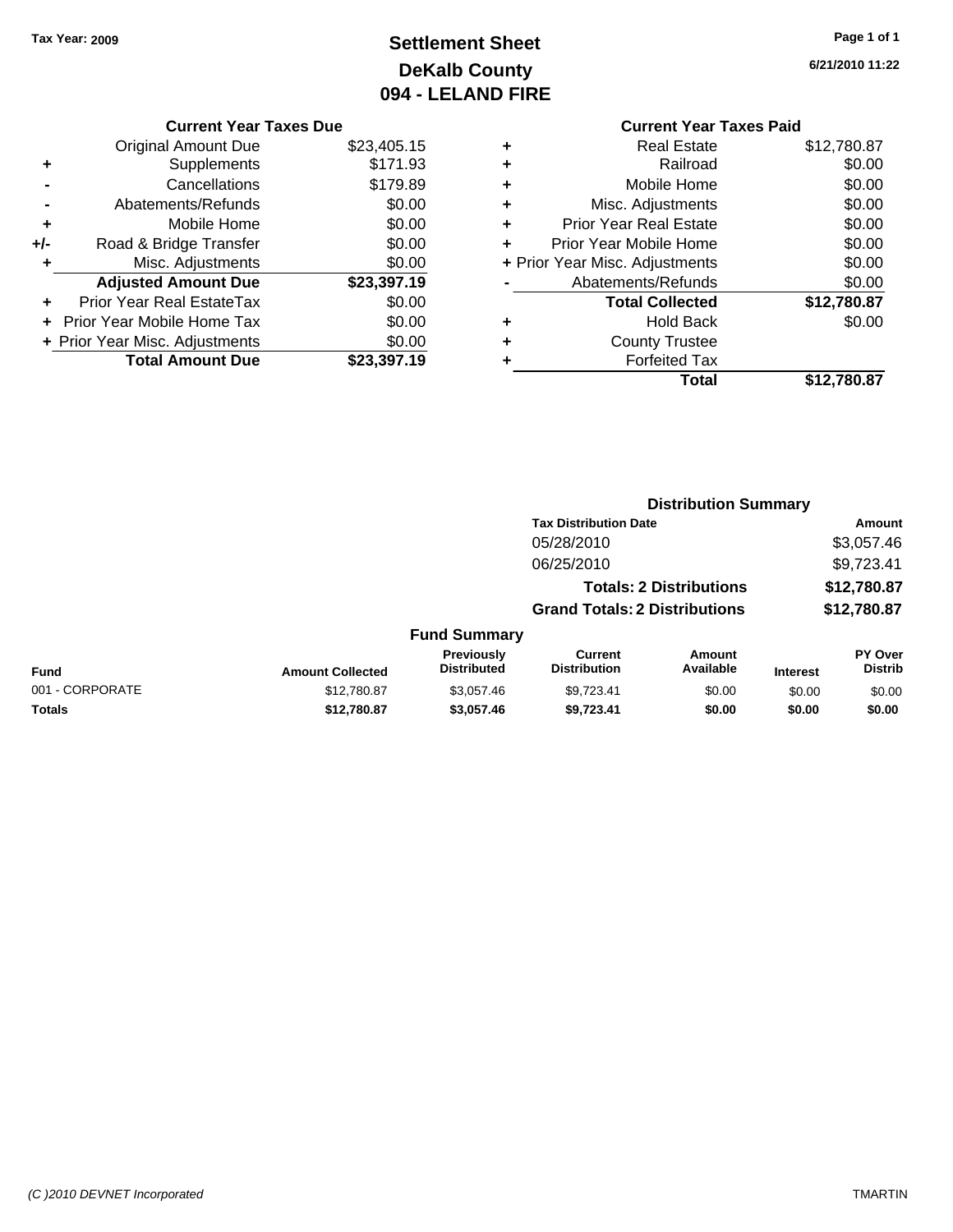# **Settlement Sheet Tax Year: 2009 Page 1 of 1 DeKalb County 095 - MALTA FIRE**

**6/21/2010 11:22**

|     | <b>Current Year Taxes Due</b>  |             |
|-----|--------------------------------|-------------|
|     | <b>Original Amount Due</b>     | \$78,209.10 |
| ٠   | Supplements                    | \$446.09    |
|     | Cancellations                  | \$466.35    |
|     | Abatements/Refunds             | \$0.00      |
| ٠   | Mobile Home                    | \$0.00      |
| +/- | Road & Bridge Transfer         | \$0.00      |
| ٠   | Misc. Adjustments              | \$1.98      |
|     | <b>Adjusted Amount Due</b>     | \$78,190.82 |
| ٠   | Prior Year Real EstateTax      | \$0.00      |
|     | Prior Year Mobile Home Tax     | \$0.00      |
|     | + Prior Year Misc. Adjustments | \$0.00      |
|     | <b>Total Amount Due</b>        | \$78,190.82 |
|     |                                |             |

### **Current Year Taxes Paid<br>Real Estate \$40 733 21 +** Real Estate \$40,733.21

|   | Total                          | \$41,321.05 |
|---|--------------------------------|-------------|
|   | <b>Forfeited Tax</b>           |             |
| ٠ | <b>County Trustee</b>          |             |
| ٠ | <b>Hold Back</b>               | \$0.00      |
|   | <b>Total Collected</b>         | \$41,321.05 |
|   | Abatements/Refunds             | \$0.00      |
|   | + Prior Year Misc. Adjustments | \$0.00      |
|   | Prior Year Mobile Home         | \$0.00      |
| ٠ | <b>Prior Year Real Estate</b>  | \$0.00      |
| ٠ | Misc. Adjustments              | \$1.98      |
| ٠ | Mobile Home                    | \$0.00      |
| ÷ | Railroad                       | \$585.86    |
| ┳ |                                |             |

|                                                                 |                                                  |                                                | <b>Distribution Summary</b>                                      |                                |                 |                           |
|-----------------------------------------------------------------|--------------------------------------------------|------------------------------------------------|------------------------------------------------------------------|--------------------------------|-----------------|---------------------------|
|                                                                 |                                                  |                                                | <b>Tax Distribution Date</b>                                     |                                |                 | <b>Amount</b>             |
|                                                                 |                                                  |                                                | 05/28/2010                                                       |                                |                 | \$8,844.91                |
|                                                                 |                                                  |                                                | 06/25/2010                                                       |                                |                 | \$32,476.14               |
|                                                                 |                                                  |                                                |                                                                  | <b>Totals: 2 Distributions</b> |                 | \$41,321.05               |
|                                                                 |                                                  |                                                | <b>Grand Totals: 2 Distributions</b>                             |                                |                 | \$41,321.05               |
|                                                                 |                                                  | <b>Fund Summary</b>                            |                                                                  |                                |                 |                           |
| <b>Fund</b>                                                     | <b>Amount Collected</b>                          | Previously<br><b>Distributed</b>               | Current<br><b>Distribution</b>                                   | Amount<br>Available            | <b>Interest</b> | PY Over<br><b>Distrib</b> |
| 001 - CORPORATE                                                 | \$41,321.05                                      | \$8,844.91                                     | \$32,476.14                                                      | \$0.00                         | \$0.00          | \$0.00                    |
| <b>Totals</b>                                                   | \$41,321.05                                      | \$8,844.91                                     | \$32,476.14                                                      | \$0.00                         | \$0.00          | \$0.00                    |
|                                                                 |                                                  | <b>Miscellaneous Adjustment Detail</b>         |                                                                  |                                |                 |                           |
| Year Source<br>2009 RE - Real Estate<br><b>Totals 1 entries</b> | <b>Account Type</b><br><b>Back Tax Collected</b> | <b>Amount Adjustment Description</b><br>\$1.98 | \$1.98 Eagle Home Prairie Spring Redemption 07-22-476-011 by TBA |                                |                 |                           |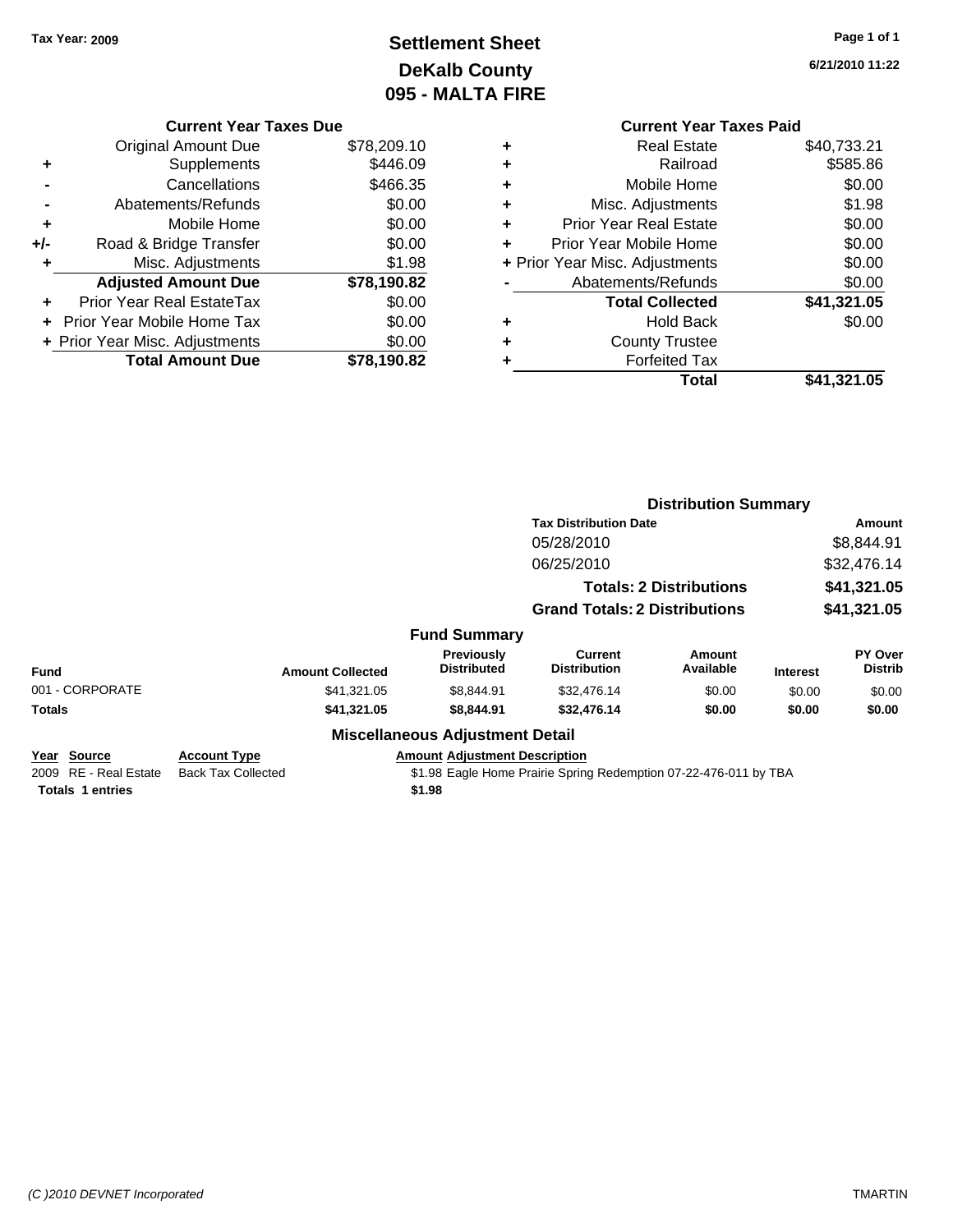# **Settlement Sheet Tax Year: 2009 Page 1 of 1 DeKalb County 096 - MAPLE PARK FIRE**

**6/21/2010 11:22**

#### **Current Year Taxes Paid**

|     | <b>Original Amount Due</b>     | \$155,291.11 |
|-----|--------------------------------|--------------|
| ٠   | Supplements                    | \$1,328.15   |
|     | Cancellations                  | \$1,705.92   |
|     | Abatements/Refunds             | \$0.00       |
| ٠   | Mobile Home                    | \$0.00       |
| +/- | Road & Bridge Transfer         | \$0.00       |
| ٠   | Misc. Adjustments              | \$0.00       |
|     | <b>Adjusted Amount Due</b>     | \$154,913.34 |
|     | Prior Year Real EstateTax      | \$0.00       |
|     | Prior Year Mobile Home Tax     | \$0.00       |
|     | + Prior Year Misc. Adjustments | \$0.00       |
|     | <b>Total Amount Due</b>        | \$154,913.34 |
|     |                                |              |

**Current Year Taxes Due**

| ٠ | <b>Real Estate</b>             | \$77,254.59 |
|---|--------------------------------|-------------|
| ٠ | Railroad                       | \$975.23    |
| ٠ | Mobile Home                    | \$0.00      |
| ٠ | Misc. Adjustments              | \$0.00      |
| ÷ | <b>Prior Year Real Estate</b>  | \$0.00      |
| ٠ | Prior Year Mobile Home         | \$0.00      |
|   | + Prior Year Misc. Adjustments | \$0.00      |
|   | Abatements/Refunds             | \$0.00      |
|   | <b>Total Collected</b>         | \$78,229.82 |
| ٠ | <b>Hold Back</b>               | \$0.00      |
|   | <b>County Trustee</b>          |             |
| ٠ | <b>Forfeited Tax</b>           |             |
|   | Total                          | \$78,229.82 |

#### **Distribution Summary Tax Distribution Date Amount** 05/28/2010 \$16,553.94 06/25/2010 \$61,675.88 **Totals: 2 Distributions \$78,229.82 Grand Totals: 2 Distributions \$78,229.82 Fund Summary Fund Interest Amount Collected Distributed PY Over Distrib Amount Available Current Distribution Previously** 001 - CORPORATE 6 \$37,202.67 \$7,872.33 \$29,330.34 \$0.00 \$0.00 \$0.00 \$0.00 013 - FIREFIGHTER'S PENSION \$1,159.99 \$245.46 \$914.53 \$0.00 \$0.00 \$0.00 \$0.00 027 - AUDIT \$193.61 \$40.97 \$152.64 \$0.00 \$0.00 \$0.00 035 - TORT JUDGEMENTS/LIABILITY \$9,173.46 \$1,941.16 \$7,232.30 \$0.00 \$0.00 \$0.00 064 - AMBULANCE 6 \$30,500.09 \$6,454.02 \$24,046.07 \$0.00 \$0.00 \$0.00 \$0.00

**Totals \$78,229.82 \$16,553.94 \$61,675.88 \$0.00 \$0.00 \$0.00**

INS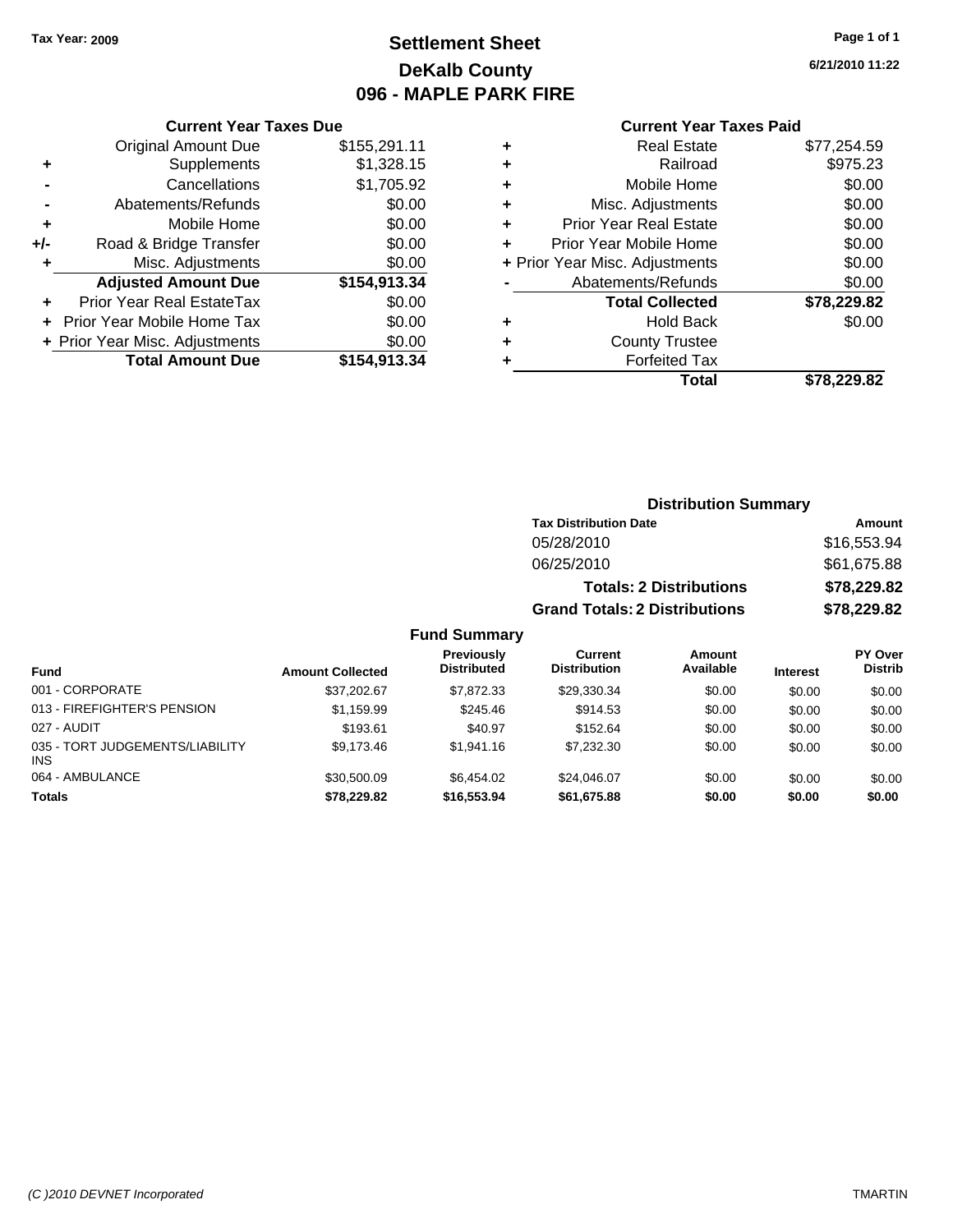# **Settlement Sheet Tax Year: 2009 Page 1 of 1 DeKalb County 097 - PAW PAW FIRE**

**6/21/2010 11:22**

| <b>Current Year Taxes Due</b> |  |  |
|-------------------------------|--|--|

|       | <b>Original Amount Due</b>     | \$26,547.96 |
|-------|--------------------------------|-------------|
| ٠     | Supplements                    | \$0.00      |
|       | Cancellations                  | \$0.00      |
|       | Abatements/Refunds             | \$0.00      |
| ÷     | Mobile Home                    | \$0.00      |
| $+/-$ | Road & Bridge Transfer         | \$0.00      |
| ٠     | Misc. Adjustments              | \$0.00      |
|       | <b>Adjusted Amount Due</b>     | \$26,547.96 |
|       | Prior Year Real EstateTax      | \$0.00      |
|       | Prior Year Mobile Home Tax     | \$0.00      |
|       | + Prior Year Misc. Adjustments | \$0.00      |
|       | <b>Total Amount Due</b>        | \$26,547.96 |

### **Current Year Taxes Paid +** Real Estate \$13,364.18 **+** Railroad \$441.27

| Mobile Home                    | \$0.00      |
|--------------------------------|-------------|
| Misc. Adjustments              | \$0.00      |
| <b>Prior Year Real Estate</b>  | \$0.00      |
| Prior Year Mobile Home         | \$0.00      |
| + Prior Year Misc. Adjustments | \$0.00      |
| Abatements/Refunds             | \$0.00      |
| <b>Total Collected</b>         | \$13,805.45 |
| <b>Hold Back</b>               | \$0.00      |
| <b>County Trustee</b>          |             |
|                                |             |
| <b>Forfeited Tax</b>           |             |
|                                |             |

|                                         | <b>Distribution Summary</b>          |                                  |                                       |                                |                 |                                  |
|-----------------------------------------|--------------------------------------|----------------------------------|---------------------------------------|--------------------------------|-----------------|----------------------------------|
|                                         |                                      |                                  | <b>Tax Distribution Date</b>          |                                |                 | Amount                           |
|                                         |                                      |                                  | 05/28/2010                            |                                |                 | \$2,763.64                       |
|                                         |                                      |                                  | 06/25/2010                            |                                |                 | \$11,041.81                      |
|                                         |                                      |                                  |                                       | <b>Totals: 2 Distributions</b> |                 | \$13,805.45                      |
|                                         | <b>Grand Totals: 2 Distributions</b> |                                  |                                       |                                | \$13,805.45     |                                  |
|                                         |                                      | <b>Fund Summary</b>              |                                       |                                |                 |                                  |
| <b>Fund</b>                             | <b>Amount Collected</b>              | Previously<br><b>Distributed</b> | <b>Current</b><br><b>Distribution</b> | Amount<br>Available            | <b>Interest</b> | <b>PY Over</b><br><b>Distrib</b> |
| 001 - CORPORATE                         | \$12,399.42                          | \$2,482.17                       | \$9,917.25                            | \$0.00                         | \$0.00          | \$0.00                           |
| 035 - TORT JUDGEMENTS/LIABILITY<br>INS. | \$1,406.03                           | \$281.47                         | \$1,124.56                            | \$0.00                         | \$0.00          | \$0.00                           |
| <b>Totals</b>                           | \$13,805.45                          | \$2.763.64                       | \$11.041.81                           | \$0.00                         | \$0.00          | \$0.00                           |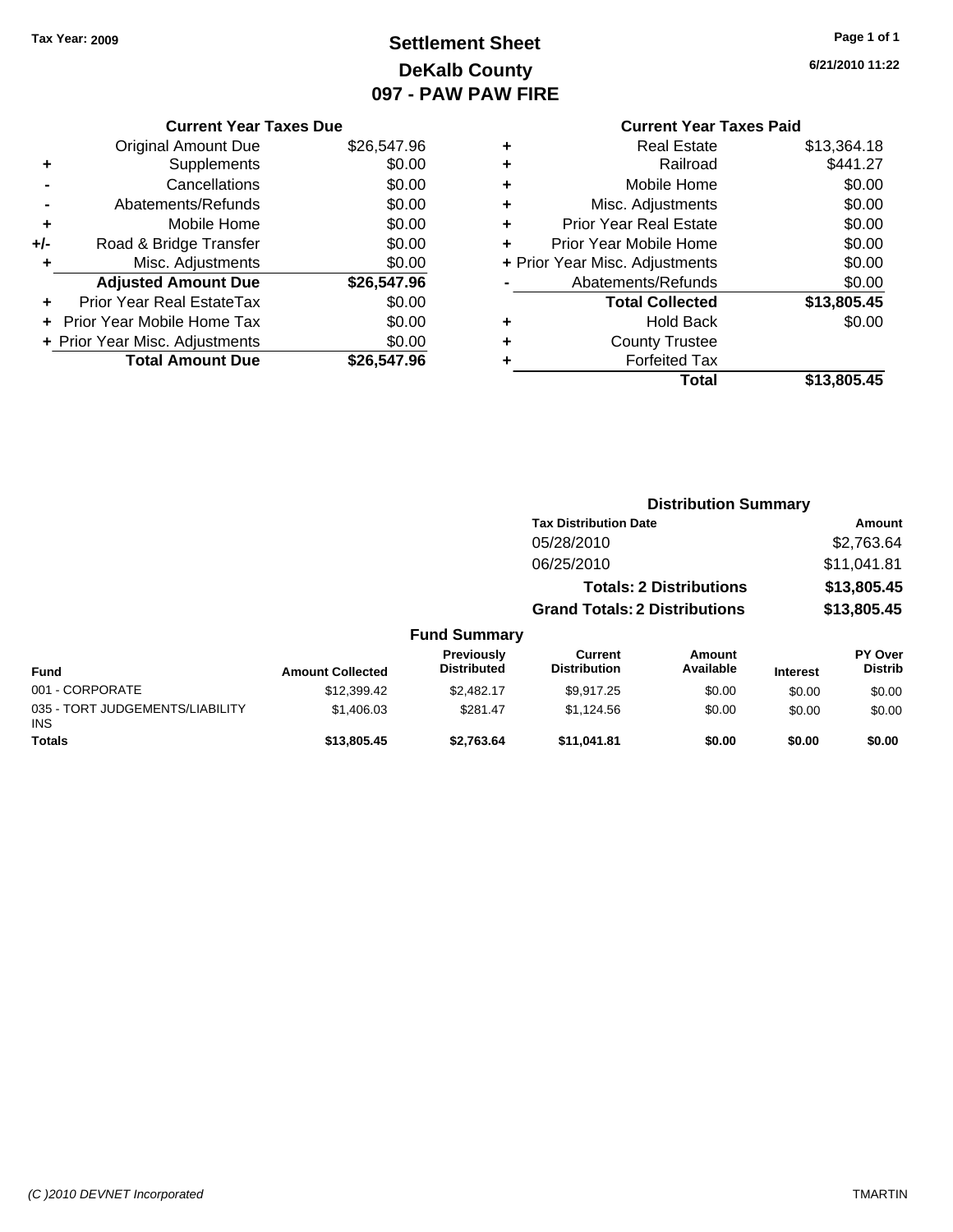# **Settlement Sheet Tax Year: 2009 Page 1 of 1 DeKalb County 098 - SANDWICH FIRE**

**6/21/2010 11:22**

#### **Current Year Taxes Paid**

|   | <b>Total</b>                   | \$261,831.85 |
|---|--------------------------------|--------------|
|   | <b>Forfeited Tax</b>           |              |
| ٠ | <b>County Trustee</b>          |              |
| ٠ | <b>Hold Back</b>               | \$0.00       |
|   | <b>Total Collected</b>         | \$261,831.85 |
|   | Abatements/Refunds             | \$7.27       |
|   | + Prior Year Misc. Adjustments | \$0.00       |
| ÷ | Prior Year Mobile Home         | \$0.00       |
| ÷ | <b>Prior Year Real Estate</b>  | (\$154.74)   |
| ٠ | Misc. Adjustments              | \$8.56       |
| ٠ | Mobile Home                    | \$0.00       |
| ٠ | Railroad                       | \$473.95     |
| ٠ | <b>Real Estate</b>             | \$261,511.35 |
|   |                                |              |

|                                                                 |                                                             |                                              |                                                | <b>Distribution Summary</b>                              |                                |                              |                                  |  |
|-----------------------------------------------------------------|-------------------------------------------------------------|----------------------------------------------|------------------------------------------------|----------------------------------------------------------|--------------------------------|------------------------------|----------------------------------|--|
|                                                                 |                                                             |                                              |                                                | <b>Tax Distribution Date</b>                             | Amount                         |                              |                                  |  |
|                                                                 |                                                             |                                              | 05/28/2010                                     |                                                          |                                | \$57,038.54                  |                                  |  |
|                                                                 |                                                             |                                              |                                                | 06/25/2010                                               |                                |                              | \$204,793.31                     |  |
|                                                                 |                                                             |                                              |                                                |                                                          | <b>Totals: 2 Distributions</b> | \$261,831.85<br>\$261,831.85 |                                  |  |
|                                                                 |                                                             |                                              |                                                | <b>Grand Totals: 2 Distributions</b>                     |                                |                              |                                  |  |
|                                                                 |                                                             |                                              | <b>Fund Summary</b>                            |                                                          |                                |                              |                                  |  |
| Fund                                                            |                                                             | <b>Amount Collected</b>                      | Previously<br><b>Distributed</b>               | <b>Current</b><br><b>Distribution</b>                    | Amount<br>Available            | <b>Interest</b>              | <b>PY Over</b><br><b>Distrib</b> |  |
| 001 - CORPORATE                                                 |                                                             | \$226,202.03                                 | \$49,276.79                                    | \$176,925.24                                             | \$0.00                         | \$0.00                       | \$0.00                           |  |
| 027 - AUDIT                                                     |                                                             | \$2,237.63                                   | \$487.46                                       | \$1,750.17                                               | \$0.00                         | \$0.00                       | \$0.00                           |  |
| 035 - TORT JUDGEMENTS/LIABILITY<br>INS                          |                                                             | \$33,392.19                                  | \$7,274.29                                     | \$26,117.90                                              | \$0.00                         | \$0.00                       | \$0.00                           |  |
| <b>Totals</b>                                                   |                                                             | \$261,831.85                                 | \$57,038.54                                    | \$204,793.31                                             | \$0.00                         | \$0.00                       | \$0.00                           |  |
|                                                                 |                                                             |                                              | <b>Miscellaneous Adjustment Detail</b>         |                                                          |                                |                              |                                  |  |
| Year Source<br>2009 RE - Real Estate<br><b>Totals 1 entries</b> | <b>Account Type</b><br><b>Back Tax Collected</b>            |                                              | <b>Amount Adjustment Description</b><br>\$8.56 | \$8.56 Talan/Fitzpatrick Redemption 19-27-451-010 by TBA |                                |                              |                                  |  |
|                                                                 |                                                             |                                              | <b>Abatement Detail</b>                        |                                                          |                                |                              |                                  |  |
| Year Source                                                     | <b>Account Type</b><br><b>Amount Adjustment Description</b> |                                              |                                                |                                                          |                                |                              |                                  |  |
| 2009 RE - Real Estate                                           | <b>PTAB Decision</b>                                        | \$3.89 19-26-433-024 2008 PTAB REFUND by TBA |                                                |                                                          |                                |                              |                                  |  |
| 2009 RE - Real Estate                                           | <b>PTAB Decision</b>                                        |                                              |                                                | \$3.37 19-27-427-012 2006 PTAB REFUND by TBA             |                                |                              |                                  |  |
| <b>Totals 2 entries</b>                                         |                                                             |                                              | \$7.26                                         |                                                          |                                |                              |                                  |  |

### Original Amount Due \$515,810.65 **+** Supplements \$2,215.48 **-** Cancellations \$2,471.34 **-** Abatements/Refunds \$7.27 **+** Mobile Home \$0.00 **+/-** Road & Bridge Transfer \$0.00 **+** Misc. Adjustments \$8.56 **Adjusted Amount Due \$515,556.08 +** Prior Year Real EstateTax (\$154.74) **+** Prior Year Mobile Home Tax \$0.00

**+ Prior Year Misc. Adjustments**  $$0.00$ 

**Total Amount Due \$515,401.34**

**Current Year Taxes Due**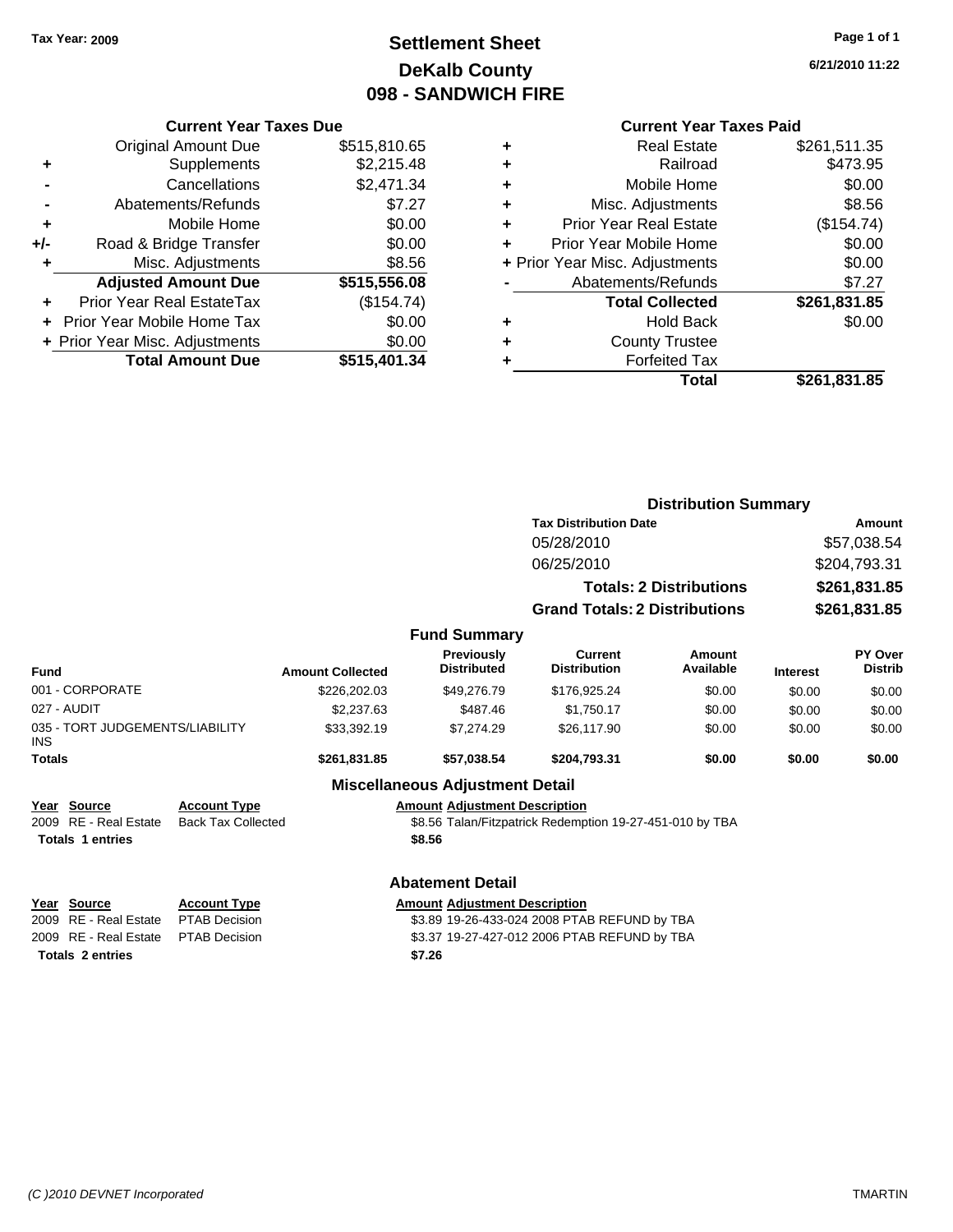# **Settlement Sheet Tax Year: 2009 Page 1 of 1 DeKalb County 099 - SHABBONA FIRE**

#### **Current Year Taxes Due**

|     | <b>Original Amount Due</b>       | \$129,282.06 |
|-----|----------------------------------|--------------|
| ٠   | Supplements                      | \$247.50     |
|     | Cancellations                    | \$467.04     |
|     | Abatements/Refunds               | \$0.00       |
| ٠   | Mobile Home                      | \$0.00       |
| +/- | Road & Bridge Transfer           | \$0.00       |
| ٠   | Misc. Adjustments                | \$0.00       |
|     | <b>Adjusted Amount Due</b>       | \$129,062.52 |
|     | <b>Prior Year Real EstateTax</b> | \$0.00       |
|     | Prior Year Mobile Home Tax       | \$0.00       |
|     | + Prior Year Misc. Adjustments   | \$0.00       |
|     | <b>Total Amount Due</b>          | \$129.062.52 |

### **Current Year Taxes Paid**

|   | <b>Real Estate</b>             | \$65,712.28 |
|---|--------------------------------|-------------|
| ٠ | Railroad                       | \$1,159.12  |
| ٠ | Mobile Home                    | \$0.00      |
| ٠ | Misc. Adjustments              | \$0.00      |
| ٠ | <b>Prior Year Real Estate</b>  | \$0.00      |
| ٠ | Prior Year Mobile Home         | \$0.00      |
|   | + Prior Year Misc. Adjustments | \$0.00      |
|   | Abatements/Refunds             | \$0.00      |
|   | <b>Total Collected</b>         | \$66,871.40 |
| ٠ | Hold Back                      | \$0.00      |
| ٠ | <b>County Trustee</b>          |             |
|   | <b>Forfeited Tax</b>           |             |
|   | Total                          | \$66,871.40 |
|   |                                |             |

| <b>Tax Distribution Date</b>         | Amount      |  |  |  |
|--------------------------------------|-------------|--|--|--|
| 05/28/2010                           | \$13,573.01 |  |  |  |
| 06/25/2010                           | \$53,298.39 |  |  |  |
| <b>Totals: 2 Distributions</b>       | \$66,871.40 |  |  |  |
| <b>Grand Totals: 2 Distributions</b> | \$66,871.40 |  |  |  |

| <b>Fund</b>                            | <b>Amount Collected</b> | <b>Previously</b><br><b>Distributed</b> | Current<br><b>Distribution</b> | Amount<br>Available | <b>Interest</b> | PY Over<br><b>Distrib</b> |
|----------------------------------------|-------------------------|-----------------------------------------|--------------------------------|---------------------|-----------------|---------------------------|
| 001 - CORPORATE                        | \$46,042.49             | \$9.345.33                              | \$36,697.16                    | \$0.00              | \$0.00          | \$0.00                    |
| 035 - TORT JUDGEMENTS/LIABILITY<br>INS | \$9,086.35              | \$1.844.27                              | \$7,242.08                     | \$0.00              | \$0.00          | \$0.00                    |
| 064 - AMBULANCE                        | \$11,742.56             | \$2.383.41                              | \$9.359.15                     | \$0.00              | \$0.00          | \$0.00                    |
| <b>Totals</b>                          | \$66,871.40             | \$13,573,01                             | \$53,298.39                    | \$0.00              | \$0.00          | \$0.00                    |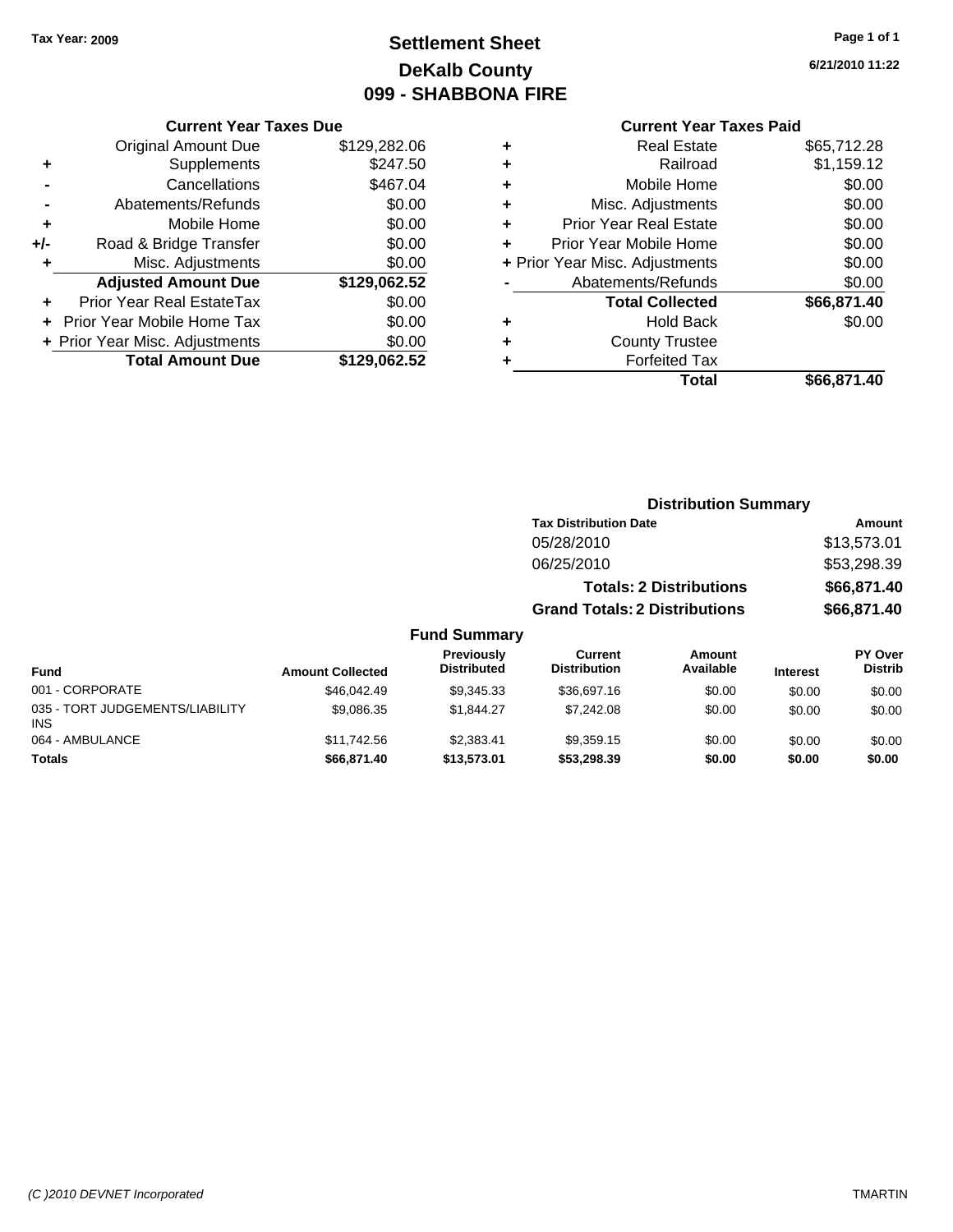# **Settlement Sheet Tax Year: 2009 Page 1 of 1 DeKalb County 100 - SOMONAUK FIRE**

**6/21/2010 11:22**

|     | <b>Original Amount Due</b>        | \$229,345.73 |
|-----|-----------------------------------|--------------|
|     | Supplements                       | \$124.70     |
|     | Cancellations                     | \$216.63     |
|     | Abatements/Refunds                | \$0.00       |
| ٠   | Mobile Home                       | \$0.00       |
| +/- | Road & Bridge Transfer            | \$0.00       |
|     | Misc. Adjustments                 | \$1.18       |
|     | <b>Adjusted Amount Due</b>        | \$229,254.98 |
|     | Prior Year Real EstateTax         | (\$79.47)    |
|     | <b>Prior Year Mobile Home Tax</b> | \$0.00       |
|     | + Prior Year Misc. Adjustments    | \$0.00       |
|     | <b>Total Amount Due</b>           | \$229,175.51 |

| ٠ | <b>Real Estate</b>             | \$119,845.78 |
|---|--------------------------------|--------------|
| ٠ | Railroad                       | \$979.12     |
| ٠ | Mobile Home                    | \$0.00       |
| ٠ | Misc. Adjustments              | \$1.18       |
| ٠ | <b>Prior Year Real Estate</b>  | (\$79.47)    |
| ٠ | Prior Year Mobile Home         | \$0.00       |
|   | + Prior Year Misc. Adjustments | \$0.00       |
|   | Abatements/Refunds             | \$0.00       |
|   | <b>Total Collected</b>         | \$120,746.61 |
| ٠ | Hold Back                      | \$0.00       |
| ٠ | <b>County Trustee</b>          |              |
| ٠ | <b>Forfeited Tax</b>           |              |
|   | Total                          | \$120,746.61 |
|   |                                |              |

|                                                                 |                                                  |                                                |                                                | <b>Distribution Summary</b>    |                 |                           |
|-----------------------------------------------------------------|--------------------------------------------------|------------------------------------------------|------------------------------------------------|--------------------------------|-----------------|---------------------------|
|                                                                 |                                                  |                                                | <b>Tax Distribution Date</b>                   |                                |                 | Amount                    |
|                                                                 |                                                  |                                                | 05/28/2010                                     |                                |                 | \$26,606.17               |
|                                                                 |                                                  |                                                | 06/25/2010                                     |                                |                 | \$94,140.44               |
|                                                                 |                                                  |                                                |                                                | <b>Totals: 2 Distributions</b> |                 | \$120,746.61              |
|                                                                 |                                                  |                                                | <b>Grand Totals: 2 Distributions</b>           |                                |                 | \$120,746.61              |
|                                                                 |                                                  | <b>Fund Summary</b>                            |                                                |                                |                 |                           |
| Fund                                                            | <b>Amount Collected</b>                          | <b>Previously</b><br><b>Distributed</b>        | <b>Current</b><br><b>Distribution</b>          | Amount<br>Available            | <b>Interest</b> | PY Over<br><b>Distrib</b> |
| 001 - CORPORATE                                                 | \$65,592.57                                      | \$14,453.14                                    | \$51,139.43                                    | \$0.00                         | \$0.00          | \$0.00                    |
| 064 - AMBULANCE                                                 | \$55,154.04                                      | \$12,153.03                                    | \$43,001.01                                    | \$0.00                         | \$0.00          | \$0.00                    |
| Totals                                                          | \$120,746.61                                     | \$26,606.17                                    | \$94,140.44                                    | \$0.00                         | \$0.00          | \$0.00                    |
|                                                                 |                                                  | <b>Miscellaneous Adjustment Detail</b>         |                                                |                                |                 |                           |
| Year Source<br>2009 RE - Real Estate<br><b>Totals 1 entries</b> | <b>Account Type</b><br><b>Back Tax Collected</b> | <b>Amount Adjustment Description</b><br>\$1.18 | \$1.18 Johnson Redemption 18-32-424-017 by TBA |                                |                 |                           |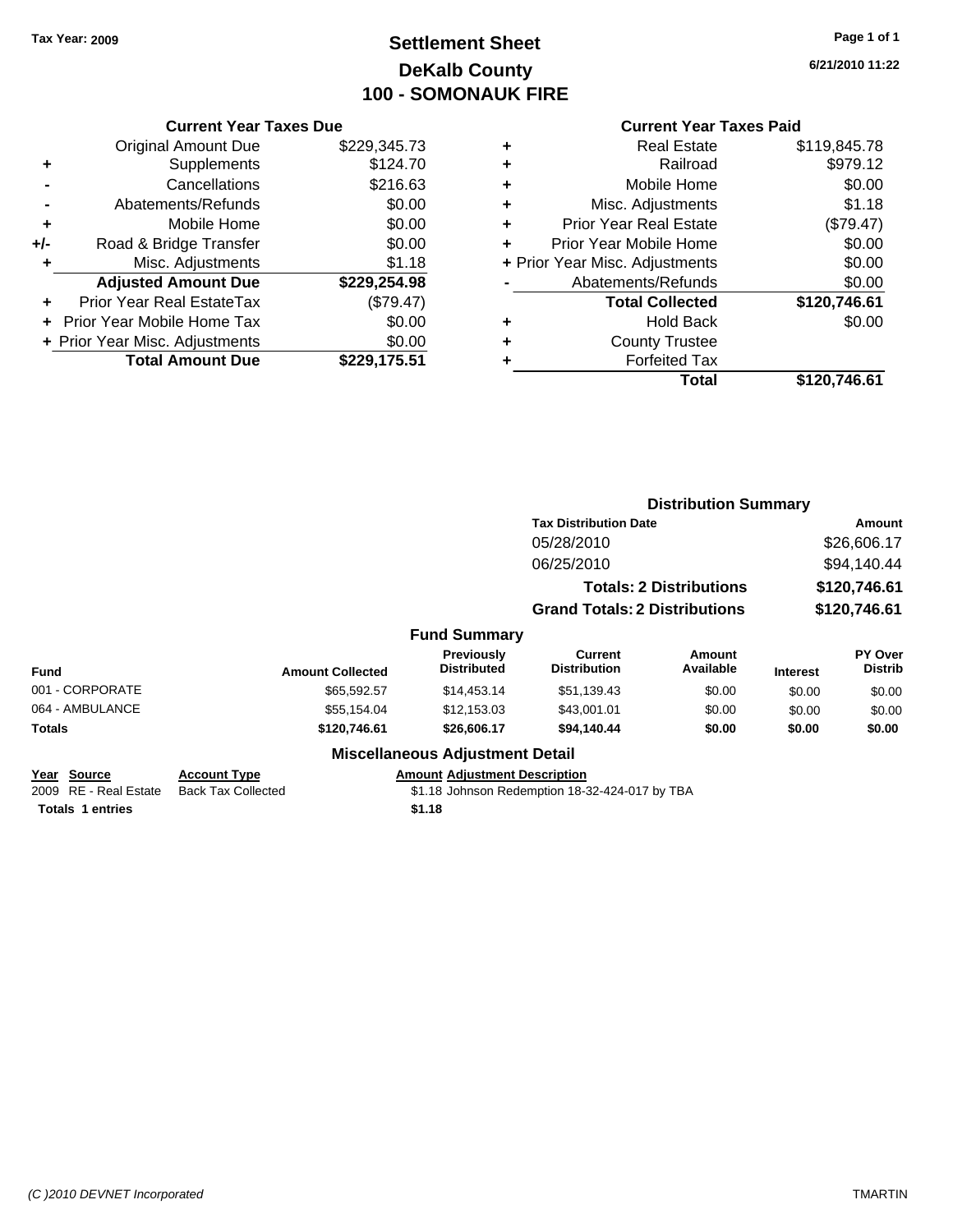Original Amount Due

**Adjusted Amount Due** 

**Total Amount Due** 

**+** Supplements **-** Cancellations **-** Abatements/Refunds **+** Mobile Home **+/-** Road & Bridge Transfer **+** Misc. Adjustments

**+** Prior Year Real EstateTax \$0.00 **+** Prior Year Mobile Home Tax **+ Prior Year Misc. Adjustments** 

# **Settlement Sheet Tax Year: 2009 Page 1 of 1 DeKalb County 101 - SYCAMORE FIRE**

**6/21/2010 11:22**

> $$0.00$ **+** Prior Year Misc. Adjustments \$0.00  $$0.00$

#### **Current Year Taxes Paid**

**Distribution Summary**

| <b>Current Year Taxes Due</b> |              |   | <b>Current Year Taxes Paid</b> |              |  |  |
|-------------------------------|--------------|---|--------------------------------|--------------|--|--|
| ıl Amount Due                 | \$300,541.42 | ÷ | <b>Real Estate</b>             | \$154,729.17 |  |  |
| Supplements                   | \$1,845.88   | ٠ | Railroad                       | \$0.00       |  |  |
| Cancellations                 | \$1,990.43   | ٠ | Mobile Home                    | \$0.00       |  |  |
| าents/Refunds                 | \$0.00       | ÷ | Misc. Adjustments              | \$0.00       |  |  |
| Mobile Home                   | \$0.00       | ÷ | <b>Prior Year Real Estate</b>  | \$0.00       |  |  |
| ridge Transfer                | \$0.00       | ٠ | Prior Year Mobile Home         | \$0.00       |  |  |
| . Adjustments                 | \$0.00       |   | + Prior Year Misc. Adjustments | \$0.00       |  |  |
| <b>Amount Due</b>             | \$300,396.87 |   | Abatements/Refunds             | \$0.00       |  |  |
| eal EstateTax                 | \$0.00       |   | <b>Total Collected</b>         | \$154,729.17 |  |  |
| pile Home Tax                 | \$0.00       | ÷ | <b>Hold Back</b>               | \$0.00       |  |  |
| . Adjustments                 | \$0.00       | ٠ | <b>County Trustee</b>          |              |  |  |
| <b>Amount Due</b>             | \$300,396.87 |   | <b>Forfeited Tax</b>           |              |  |  |
|                               |              |   | Total                          | \$154 729 17 |  |  |

| ected       | \$154,729.17 |
|-------------|--------------|
| <b>Back</b> | \$0.00       |
| ustee       |              |
| d Tax       |              |
| Total       | \$154,729.17 |
|             |              |

|                 |                         |                                         | <b>Tax Distribution Date</b>          |                                |                 | <b>Amount</b>             |
|-----------------|-------------------------|-----------------------------------------|---------------------------------------|--------------------------------|-----------------|---------------------------|
|                 |                         |                                         | 05/28/2010                            |                                |                 | \$37,155.42               |
|                 |                         |                                         | 06/25/2010                            |                                |                 | \$117,573.75              |
|                 |                         |                                         |                                       | <b>Totals: 2 Distributions</b> |                 | \$154,729.17              |
|                 |                         |                                         | <b>Grand Totals: 2 Distributions</b>  |                                |                 | \$154,729.17              |
|                 |                         | <b>Fund Summary</b>                     |                                       |                                |                 |                           |
| <b>Fund</b>     | <b>Amount Collected</b> | <b>Previously</b><br><b>Distributed</b> | <b>Current</b><br><b>Distribution</b> | Amount<br>Available            | <b>Interest</b> | PY Over<br><b>Distrib</b> |
| 001 - CORPORATE | \$74,788.65             | \$17.959.15                             | \$56,829.50                           | \$0.00                         | \$0.00          | \$0.00                    |
| 064 - AMBULANCE | \$79,940.52             | \$19.196.27                             | \$60.744.25                           | \$0.00                         | \$0.00          | \$0.00                    |
| <b>Totals</b>   | \$154,729.17            | \$37,155.42                             | \$117,573.75                          | \$0.00                         | \$0.00          | \$0.00                    |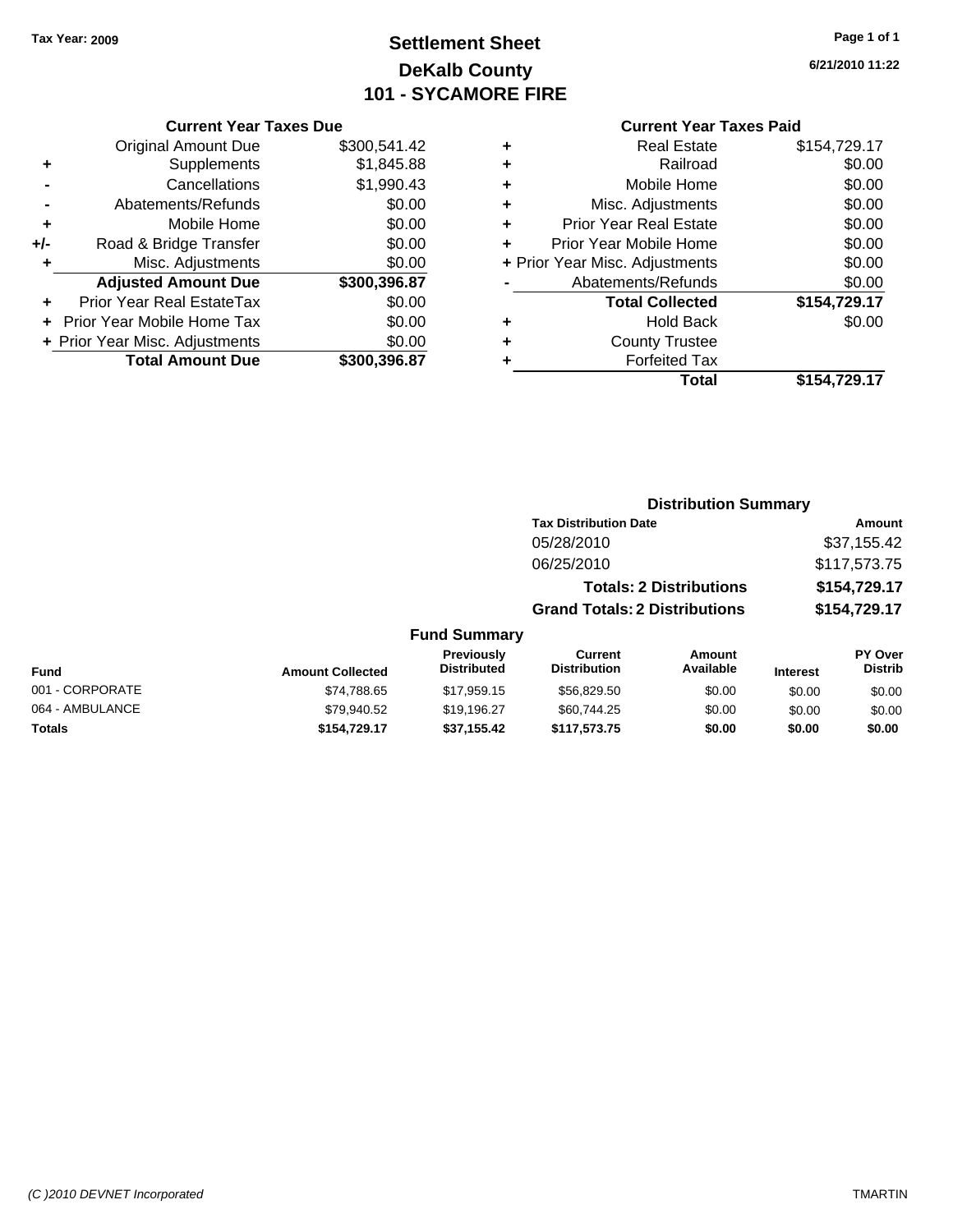# **Settlement Sheet Tax Year: 2009 Page 1 of 1 DeKalb County 102 - WATERMAN FIRE**

**6/21/2010 11:22**

|     | <b>Original Amount Due</b>       | \$120,388.09 |
|-----|----------------------------------|--------------|
| ٠   | Supplements                      | \$34.59      |
|     | Cancellations                    | \$65.96      |
|     | Abatements/Refunds               | \$0.00       |
| ÷   | Mobile Home                      | \$0.00       |
| +/- | Road & Bridge Transfer           | \$0.00       |
| ٠   | Misc. Adjustments                | \$0.00       |
|     | <b>Adjusted Amount Due</b>       | \$120,356.72 |
|     | <b>Prior Year Real EstateTax</b> | \$0.00       |
|     | Prior Year Mobile Home Tax       | \$0.00       |
|     | + Prior Year Misc. Adjustments   | \$0.00       |
|     | <b>Total Amount Due</b>          | \$120,356.72 |

|   | <b>Real Estate</b>             | \$61,747.98 |
|---|--------------------------------|-------------|
| ٠ | Railroad                       | \$610.64    |
| ٠ | Mobile Home                    | \$0.00      |
| ٠ | Misc. Adjustments              | \$0.00      |
| ٠ | Prior Year Real Estate         | \$0.00      |
| ٠ | Prior Year Mobile Home         | \$0.00      |
|   | + Prior Year Misc. Adjustments | \$0.00      |
|   | Abatements/Refunds             | \$0.00      |
|   | <b>Total Collected</b>         | \$62,358.62 |
| ٠ | Hold Back                      | \$0.00      |
| ٠ | <b>County Trustee</b>          |             |
| ٠ | <b>Forfeited Tax</b>           |             |
|   | Total                          | \$62,358.62 |
|   |                                |             |

|                 |                         |                                  |                                       | <b>Distribution Summary</b>    |                 |                           |
|-----------------|-------------------------|----------------------------------|---------------------------------------|--------------------------------|-----------------|---------------------------|
|                 |                         |                                  | <b>Tax Distribution Date</b>          |                                |                 | Amount                    |
|                 |                         |                                  | 05/28/2010                            |                                |                 | \$11,616.95               |
|                 |                         |                                  | 06/25/2010                            |                                |                 | \$50,741.67               |
|                 |                         |                                  |                                       | <b>Totals: 2 Distributions</b> |                 | \$62,358.62               |
|                 |                         |                                  | <b>Grand Totals: 2 Distributions</b>  |                                |                 | \$62,358.62               |
|                 |                         | <b>Fund Summary</b>              |                                       |                                |                 |                           |
| <b>Fund</b>     | <b>Amount Collected</b> | Previously<br><b>Distributed</b> | <b>Current</b><br><b>Distribution</b> | Amount<br>Available            | <b>Interest</b> | PY Over<br><b>Distrib</b> |
| 001 - CORPORATE | \$62,358.62             | \$11,616.95                      | \$50,741.67                           | \$0.00                         | \$0.00          | \$0.00                    |
| Totals          | \$62,358.62             | \$11,616.95                      | \$50,741.67                           | \$0.00                         | \$0.00          | \$0.00                    |
|                 |                         |                                  |                                       |                                |                 |                           |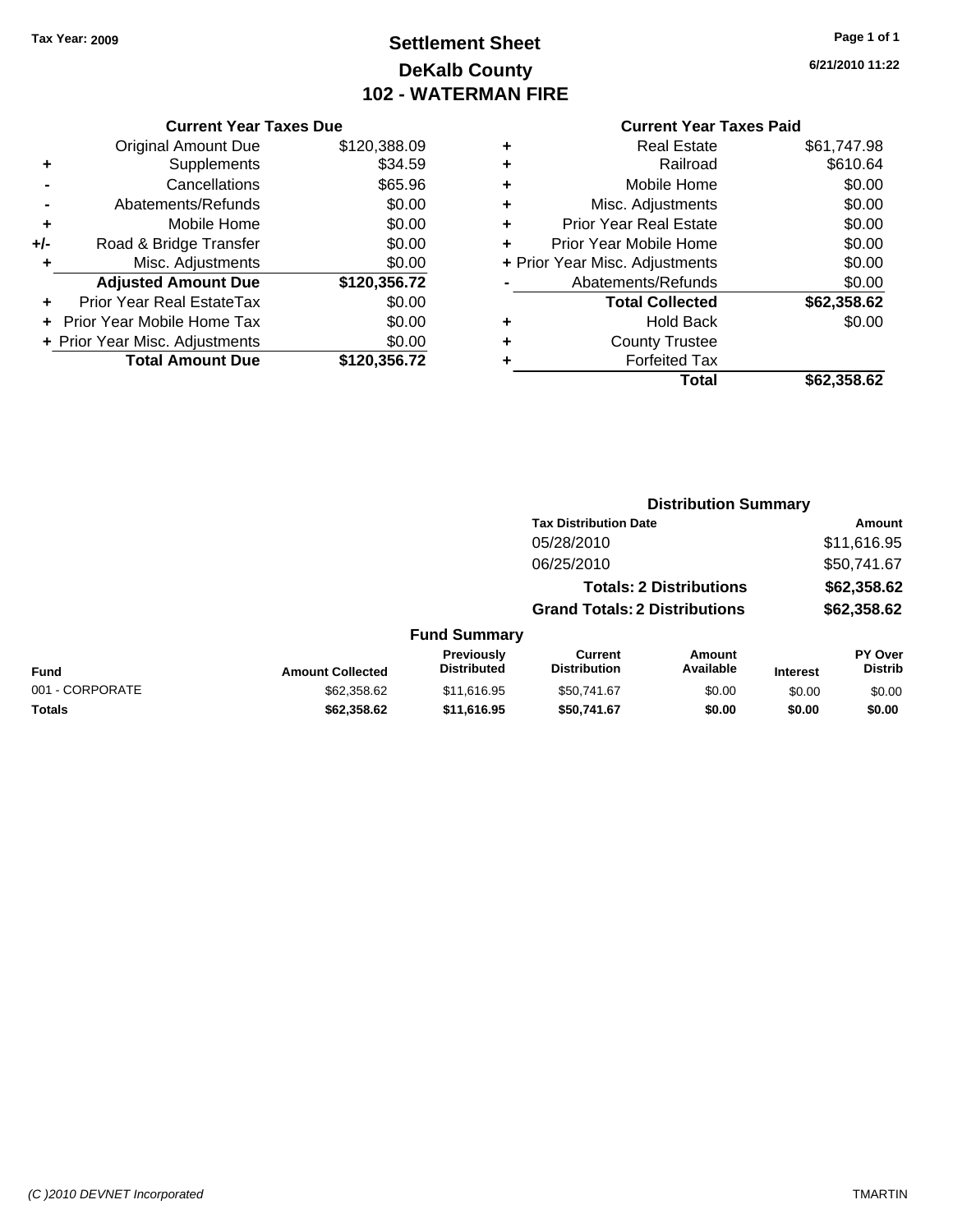### **Settlement Sheet Tax Year: 2009 Page 1 of 1 DeKalb County 103 - EARLVILLE LIBRARY DISTRICT**

**6/21/2010 11:22**

#### **Current Year Taxes Paid**

| <b>Current Year Taxes Due</b>     |            |
|-----------------------------------|------------|
| <b>Original Amount Due</b>        | \$3,203.87 |
| Supplements                       | \$0.00     |
| Cancellations                     | \$0.00     |
| Abatements/Refunds                | \$0.00     |
| Mobile Home                       | \$0.00     |
| Road & Bridge Transfer            | \$0.00     |
| Misc. Adjustments                 | \$0.00     |
| <b>Adjusted Amount Due</b>        | \$3,203.87 |
| Prior Year Real EstateTax         | \$0.00     |
| <b>Prior Year Mobile Home Tax</b> | \$0.00     |
| + Prior Year Misc. Adjustments    | \$0.00     |
| <b>Total Amount Due</b>           | \$3,203,87 |
|                                   |            |

| ٠ | <b>Real Estate</b>             | \$2,044.05 |
|---|--------------------------------|------------|
| ٠ | Railroad                       | \$0.00     |
| ٠ | Mobile Home                    | \$0.00     |
| ٠ | Misc. Adjustments              | \$0.00     |
| ٠ | <b>Prior Year Real Estate</b>  | \$0.00     |
| ٠ | Prior Year Mobile Home         | \$0.00     |
|   | + Prior Year Misc. Adjustments | \$0.00     |
|   | Abatements/Refunds             | \$0.00     |
|   | <b>Total Collected</b>         | \$2,044.05 |
| ٠ | <b>Hold Back</b>               | \$0.00     |
| ٠ | <b>County Trustee</b>          |            |
|   | <b>Forfeited Tax</b>           |            |
|   | Total                          | \$2,044.05 |

|                |                                      | <b>Distribution Summary</b>    |                |
|----------------|--------------------------------------|--------------------------------|----------------|
|                | <b>Tax Distribution Date</b>         |                                | Amount         |
|                | 05/28/2010                           |                                | \$652.06       |
|                | 06/25/2010                           |                                | \$1,391.99     |
|                |                                      | <b>Totals: 2 Distributions</b> | \$2,044.05     |
|                | <b>Grand Totals: 2 Distributions</b> |                                | \$2,044.05     |
| <b>Summary</b> |                                      |                                |                |
| reviously      | <b>Current</b>                       | Amount                         | <b>PY Over</b> |

| <b>Fund</b>                                         | <b>Amount Collected</b> | Previously<br><b>Distributed</b> | Current<br><b>Distribution</b> | Amount<br>Available | <b>Interest</b> | <b>PY Over</b><br><b>Distrib</b> |
|-----------------------------------------------------|-------------------------|----------------------------------|--------------------------------|---------------------|-----------------|----------------------------------|
| 001 - CORPORATE                                     | \$1,296.31              | \$413.53                         | \$882.78                       | \$0.00              | \$0.00          | \$0.00                           |
| 004 - OPERATIONS & MAINTENANCE                      | \$172.33                | \$54.97                          | \$117.36                       | \$0.00              | \$0.00          | \$0.00                           |
| 027 - AUDIT                                         | \$39.56                 | \$12.62                          | \$26.94                        | \$0.00              | \$0.00          | \$0.00                           |
| 031 - WORKING CASH                                  | \$411.09                | \$131.14                         | \$279.95                       | \$0.00              | \$0.00          | \$0.00                           |
| 035 - TORT JUDGMENTS, LIABILITY<br><b>INSURANCE</b> | \$25.11                 | \$8.01                           | \$17.10                        | \$0.00              | \$0.00          | \$0.00                           |
| 047 - SOCIAL SECURITY                               | \$99.65                 | \$31.79                          | \$67.86                        | \$0.00              | \$0.00          | \$0.00                           |
| <b>Totals</b>                                       | \$2,044.05              | \$652.06                         | \$1,391.99                     | \$0.00              | \$0.00          | \$0.00                           |

**Fund**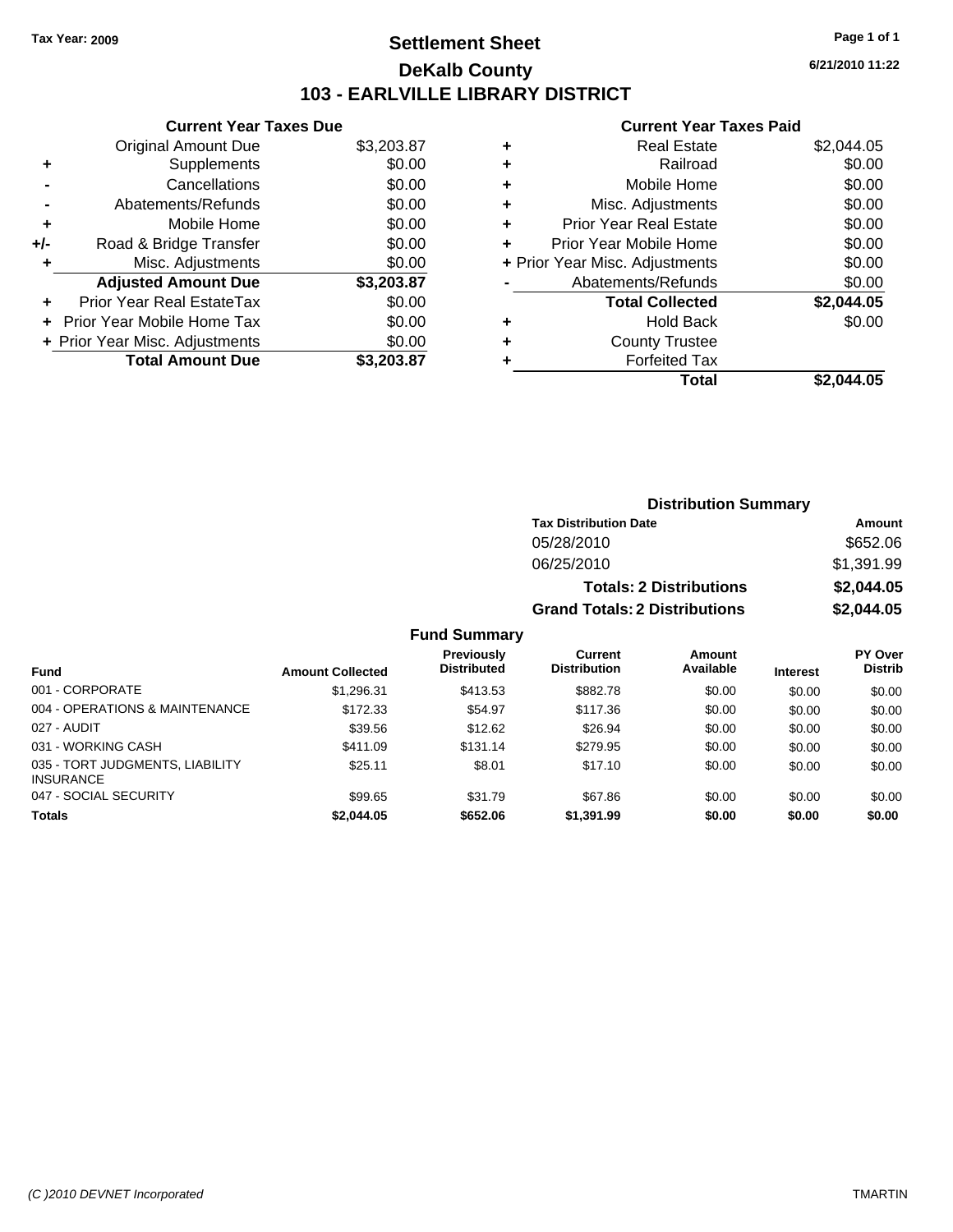# **Settlement Sheet Tax Year: 2009 Page 1 of 1 DeKalb County 110 - DEKALB PARK**

#### **Current Year Taxes Due**

|     | <b>Original Amount Due</b>       | \$3,389,549.17 |
|-----|----------------------------------|----------------|
| ٠   | Supplements                      | \$67,417.86    |
|     | Cancellations                    | \$103,189.35   |
|     | Abatements/Refunds               | \$0.00         |
| ٠   | Mobile Home                      | \$0.00         |
| +/- | Road & Bridge Transfer           | \$0.00         |
| ٠   | Misc. Adjustments                | \$2.66         |
|     | <b>Adjusted Amount Due</b>       | \$3,353,780.34 |
|     | <b>Prior Year Real EstateTax</b> | \$275.86       |
|     | Prior Year Mobile Home Tax       | \$0.00         |
|     | + Prior Year Misc. Adjustments   | \$18,281.57    |
|     | <b>Total Amount Due</b>          | \$3,372,337.77 |

#### **Current Year Taxes Paid**

| ٠ | <b>Real Estate</b>             | \$1,675,281.91 |
|---|--------------------------------|----------------|
| ٠ | Railroad                       | \$2,170.78     |
| ٠ | Mobile Home                    | \$0.00         |
| ٠ | Misc. Adjustments              | \$2.66         |
| ÷ | <b>Prior Year Real Estate</b>  | \$275.86       |
|   | Prior Year Mobile Home         | \$0.00         |
|   | + Prior Year Misc. Adjustments | \$18,281.57    |
|   | Abatements/Refunds             | \$0.00         |
|   | <b>Total Collected</b>         | \$1,696,012.78 |
| ٠ | Hold Back                      | \$0.00         |
| ٠ | <b>County Trustee</b>          |                |
| ٠ | <b>Forfeited Tax</b>           |                |
|   | Total                          | \$1,696,012.78 |
|   |                                |                |

### **Distribution Summary**

| <b>Tax Distribution Date</b>         | Amount         |
|--------------------------------------|----------------|
| 05/28/2010                           | \$385,221.82   |
| 06/25/2010                           | \$1,310,790.96 |
| <b>Totals: 2 Distributions</b>       | \$1,696,012.78 |
| <b>Grand Totals: 2 Distributions</b> | \$1,696,012.78 |

#### **Fund Summary**

| <b>Fund</b>                             | <b>Amount Collected</b> | Previously<br><b>Distributed</b> | Current<br><b>Distribution</b> | Amount<br>Available | <b>Interest</b> | PY Over<br><b>Distrib</b> |
|-----------------------------------------|-------------------------|----------------------------------|--------------------------------|---------------------|-----------------|---------------------------|
|                                         |                         |                                  |                                |                     |                 |                           |
| 001 - CORPORATE                         | \$443.052.77            | \$100.632.24                     | \$342,420.53                   | \$0.00              | \$0.00          | \$0.00                    |
| 003 - BONDS AND INTEREST                | \$557,270.80            | \$126,575.03                     | \$430,695.77                   | \$0.00              | \$0.00          | \$0.00                    |
| $005 - I. M. R. F.$                     | \$112,067.43            | \$25,454.29                      | \$86,613.14                    | \$0.00              | \$0.00          | \$0.00                    |
| 027 - AUDIT                             | \$12,506.40             | \$2,840.63                       | \$9,665.77                     | \$0.00              | \$0.00          | \$0.00                    |
| 035 - TORT JUDGEMENTS/LIABILITY<br>INS. | \$42,339.26             | \$9,616.68                       | \$32,722.58                    | \$0.00              | \$0.00          | \$0.00                    |
| 047 - SOCIAL SECURITY                   | \$92.168.12             | \$20.934.50                      | \$71,233.62                    | \$0.00              | \$0.00          | \$0.00                    |
| 060 - UNEMPLOYMENT INSURANCE            | \$5,015.12              | \$1.139.11                       | \$3,876.01                     | \$0.00              | \$0.00          | \$0.00                    |
| 062 - WORKERS COMPENSATION              | \$29,897.30             | \$6,790.68                       | \$23,106.62                    | \$0.00              | \$0.00          | \$0.00                    |
| 122 - RECREATION                        | \$209,152.31            | \$47,505.56                      | \$161,646.75                   | \$0.00              | \$0.00          | \$0.00                    |
| 123 - AQUARIUM AND MUSEUM               | \$62,270.82             | \$14,143.82                      | \$48,127,00                    | \$0.00              | \$0.00          | \$0.00                    |
| 126 - REC PROGRAMS/HANDICAPPED          | \$130,272.45            | \$29.589.28                      | \$100.683.17                   | \$0.00              | \$0.00          | \$0.00                    |
| <b>Totals</b>                           | \$1,696,012.78          | \$385,221.82                     | \$1,310,790.96                 | \$0.00              | \$0.00          | \$0.00                    |

### **Miscellaneous Adjustment Detail**

| <u>Year Source</u>      | <b>Account Type</b> | <b>Amount Adjustment Description</b>                        |
|-------------------------|---------------------|-------------------------------------------------------------|
| 2008 RE - Real Estate   | Back Tax Collected  | \$18,281.57 DeKalb TIF #4 Surplus Distribution by TBA       |
| 2009 RE - Real Estate   | Back Tax Collected  | \$2.66 Gardens of Rivermist Redemption 08-02-303-001 by TBA |
| <b>Totals 2 entries</b> |                     | \$18,284,23                                                 |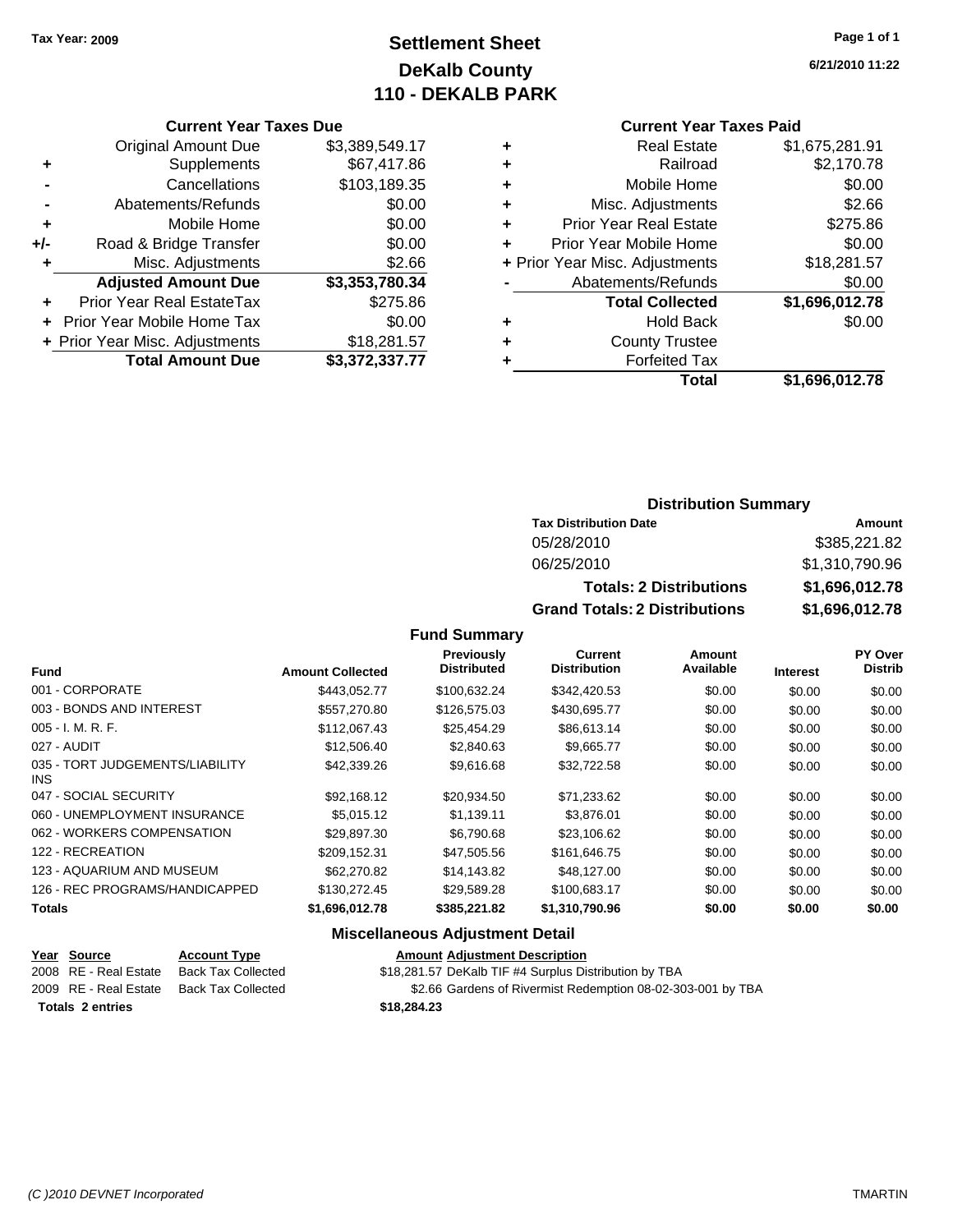# **Settlement Sheet Tax Year: 2009 Page 1 of 1 DeKalb County 111 - FRANKLIN TWP PARK**

**6/21/2010 11:22**

|     | <b>Current Year Taxes Due</b>     |             |
|-----|-----------------------------------|-------------|
|     | <b>Original Amount Due</b>        | \$35,935.91 |
| ٠   | Supplements                       | \$190.79    |
|     | Cancellations                     | \$240.31    |
|     | Abatements/Refunds                | \$0.00      |
| ٠   | Mobile Home                       | \$0.00      |
| +/- | Road & Bridge Transfer            | \$0.00      |
| ٠   | Misc. Adjustments                 | \$0.13      |
|     | <b>Adjusted Amount Due</b>        | \$35,886.52 |
| ÷   | Prior Year Real EstateTax         | \$0.00      |
|     | <b>Prior Year Mobile Home Tax</b> | \$0.00      |
|     | + Prior Year Misc. Adjustments    | \$0.00      |
|     | <b>Total Amount Due</b>           | \$35,886,52 |
|     |                                   |             |

| ٠ | <b>Real Estate</b>             | \$18,127.70 |
|---|--------------------------------|-------------|
| ٠ | Railroad                       | \$79.84     |
| ٠ | Mobile Home                    | \$0.00      |
| ٠ | Misc. Adjustments              | \$0.13      |
| ÷ | <b>Prior Year Real Estate</b>  | \$0.00      |
| ٠ | Prior Year Mobile Home         | \$0.00      |
|   | + Prior Year Misc. Adjustments | \$0.00      |
|   | Abatements/Refunds             | \$0.00      |
|   | <b>Total Collected</b>         | \$18,207.67 |
| ٠ | <b>Hold Back</b>               | \$0.00      |
|   | <b>County Trustee</b>          |             |
| ٠ | <b>Forfeited Tax</b>           |             |
|   | Total                          | \$18,207.67 |

|                                                                 |                                                  |                         |                                                |                                                | <b>Distribution Summary</b>    |                 |                           |
|-----------------------------------------------------------------|--------------------------------------------------|-------------------------|------------------------------------------------|------------------------------------------------|--------------------------------|-----------------|---------------------------|
|                                                                 |                                                  |                         |                                                | <b>Tax Distribution Date</b>                   |                                |                 | <b>Amount</b>             |
|                                                                 |                                                  |                         |                                                | 05/28/2010                                     |                                |                 | \$3,971.51                |
|                                                                 |                                                  |                         |                                                | 06/25/2010                                     |                                |                 | \$14,236.16               |
|                                                                 |                                                  |                         |                                                |                                                | <b>Totals: 2 Distributions</b> |                 | \$18,207.67               |
|                                                                 |                                                  |                         |                                                | <b>Grand Totals: 2 Distributions</b>           |                                |                 | \$18,207.67               |
|                                                                 |                                                  |                         | <b>Fund Summary</b>                            |                                                |                                |                 |                           |
| <b>Fund</b>                                                     |                                                  | <b>Amount Collected</b> | Previously<br><b>Distributed</b>               | Current<br><b>Distribution</b>                 | Amount<br>Available            | <b>Interest</b> | PY Over<br><b>Distrib</b> |
| 001 - CORPORATE                                                 |                                                  | \$16,993.46             | \$3,706.66                                     | \$13,286.80                                    | \$0.00                         | \$0.00          | \$0.00                    |
| 035 - TORT JUDGEMENTS/LIABILITY<br><b>INS</b>                   |                                                  | \$1,214.21              | \$264.85                                       | \$949.36                                       | \$0.00                         | \$0.00          | \$0.00                    |
| <b>Totals</b>                                                   |                                                  | \$18,207.67             | \$3,971.51                                     | \$14,236.16                                    | \$0.00                         | \$0.00          | \$0.00                    |
|                                                                 |                                                  |                         | <b>Miscellaneous Adjustment Detail</b>         |                                                |                                |                 |                           |
| Year Source<br>2009 RE - Real Estate<br><b>Totals 1 entries</b> | <b>Account Type</b><br><b>Back Tax Collected</b> |                         | <b>Amount Adjustment Description</b><br>\$0.13 | \$0.13 Pearson Redemption 01-26-180-044 by TBA |                                |                 |                           |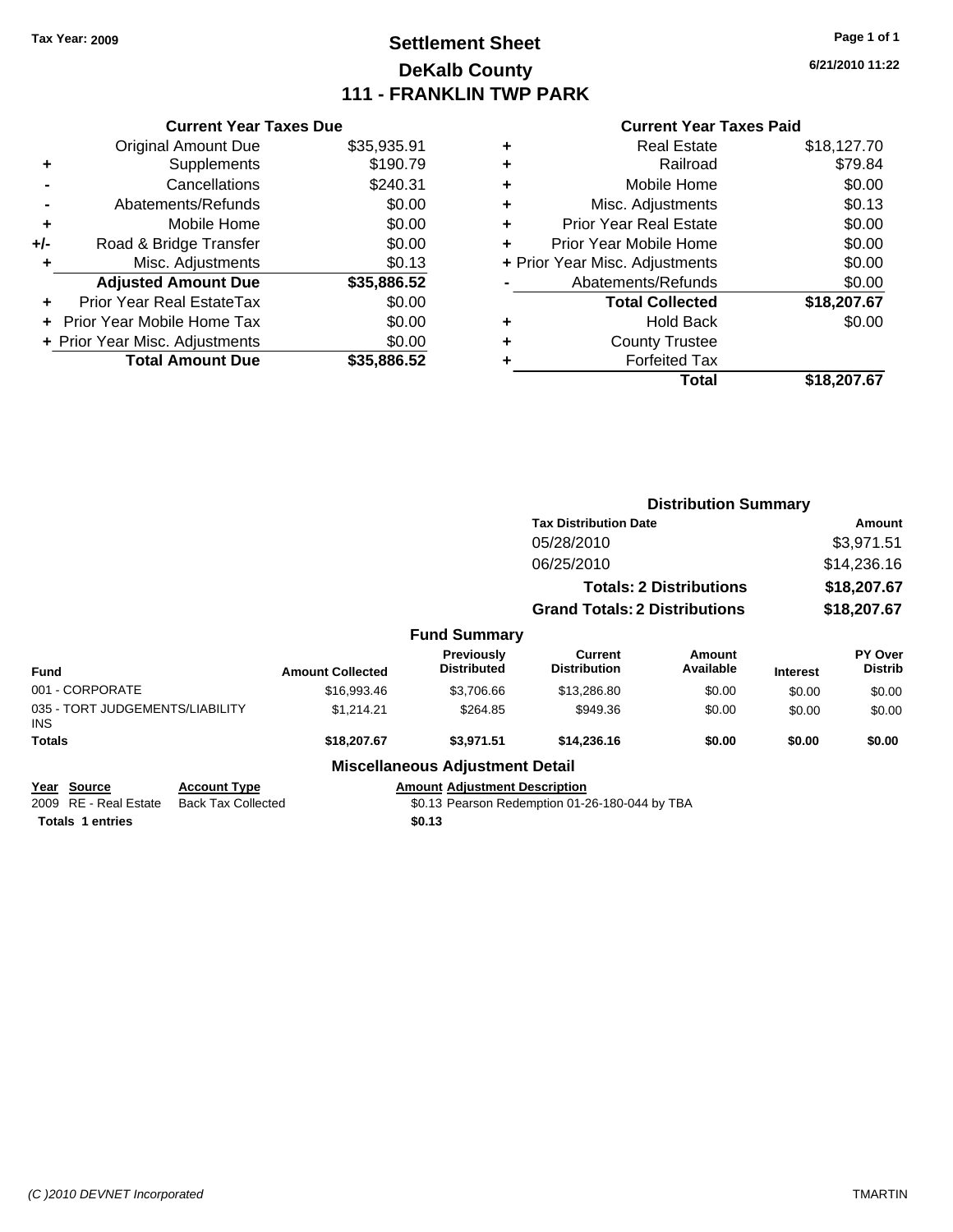# **Settlement Sheet Tax Year: 2009 Page 1 of 1 DeKalb County 112 - GENOA TWP PARK**

**6/21/2010 11:22**

|     | <b>Current Year Taxes Due</b>  |              |
|-----|--------------------------------|--------------|
|     | <b>Original Amount Due</b>     | \$556,133.76 |
|     | Supplements                    | \$9,090.21   |
|     | Cancellations                  | \$12,550.47  |
|     | Abatements/Refunds             | \$0.00       |
| ٠   | Mobile Home                    | \$0.00       |
| +/- | Road & Bridge Transfer         | \$0.00       |
| ٠   | Misc. Adjustments              | \$0.00       |
|     | <b>Adjusted Amount Due</b>     | \$552,673.50 |
| ٠   | Prior Year Real EstateTax      | \$0.00       |
|     | Prior Year Mobile Home Tax     | \$0.00       |
|     | + Prior Year Misc. Adjustments | \$0.00       |
|     | <b>Total Amount Due</b>        | \$552,673.50 |
|     |                                |              |

# **Current Year Taxes Paid +** Real Estate \$283,443.16

|   | Railroad                       | \$990.67     |
|---|--------------------------------|--------------|
| ٠ | Mobile Home                    | \$0.00       |
| ٠ | Misc. Adjustments              | \$0.00       |
| ٠ | <b>Prior Year Real Estate</b>  | \$0.00       |
| ÷ | Prior Year Mobile Home         | \$0.00       |
|   | + Prior Year Misc. Adjustments | \$0.00       |
|   | Abatements/Refunds             | \$0.00       |
|   | <b>Total Collected</b>         | \$284,433.83 |
| ٠ | <b>Hold Back</b>               | \$0.00       |
| ٠ | <b>County Trustee</b>          |              |
|   | <b>Forfeited Tax</b>           |              |
|   | Total                          | \$284,433.83 |
|   |                                |              |

### **Distribution Summary**

| <b>Tax Distribution Date</b>         | Amount       |
|--------------------------------------|--------------|
| 05/28/2010                           | \$72,997.76  |
| 06/25/2010                           | \$211,436.07 |
| <b>Totals: 2 Distributions</b>       | \$284,433.83 |
| <b>Grand Totals: 2 Distributions</b> | \$284,433.83 |

|                                               |                         | Previously         | <b>Current</b>      | Amount    |                 | PY Over        |
|-----------------------------------------------|-------------------------|--------------------|---------------------|-----------|-----------------|----------------|
| <b>Fund</b>                                   | <b>Amount Collected</b> | <b>Distributed</b> | <b>Distribution</b> | Available | <b>Interest</b> | <b>Distrib</b> |
| 001 - CORPORATE                               | \$52,949.62             | \$13,589.11        | \$39,360.51         | \$0.00    | \$0.00          | \$0.00         |
| 003 - BONDS AND INTEREST                      | \$123,965.95            | \$31,814.91        | \$92,151.04         | \$0.00    | \$0.00          | \$0.00         |
| 005 - I. M. R. F.                             | \$8,372.88              | \$2,148.84         | \$6,224.04          | \$0.00    | \$0.00          | \$0.00         |
| 027 - AUDIT                                   | \$1,677.02              | \$430.39           | \$1,246.63          | \$0.00    | \$0.00          | \$0.00         |
| 035 - TORT JUDGEMENTS/LIABILITY<br><b>INS</b> | \$2,097.98              | \$538.43           | \$1,559.55          | \$0.00    | \$0.00          | \$0.00         |
| 047 - SOCIAL SECURITY                         | \$12,555,76             | \$3,222.34         | \$9,333.42          | \$0.00    | \$0.00          | \$0.00         |
| 060 - UNEMPLOYMENT INSURANCE                  | \$0.00                  | \$0.00             | \$0.00              | \$0.00    | \$0.00          | \$0.00         |
| 062 - WORKERS COMPENSATION                    | \$420.97                | \$108.04           | \$312.93            | \$0.00    | \$0.00          | \$0.00         |
| 122 - RECREATION                              | \$52,302.26             | \$13,422.97        | \$38,879.29         | \$0.00    | \$0.00          | \$0.00         |
| 126 - REC PROGRAMS/HANDICAPPED                | \$25,901.68             | \$6.647.47         | \$19,254.21         | \$0.00    | \$0.00          | \$0.00         |
| 143 - MEDICARE                                | \$4.189.71              | \$1,075.26         | \$3.114.45          | \$0.00    | \$0.00          | \$0.00         |
| Totals                                        | \$284,433.83            | \$72,997.76        | \$211,436.07        | \$0.00    | \$0.00          | \$0.00         |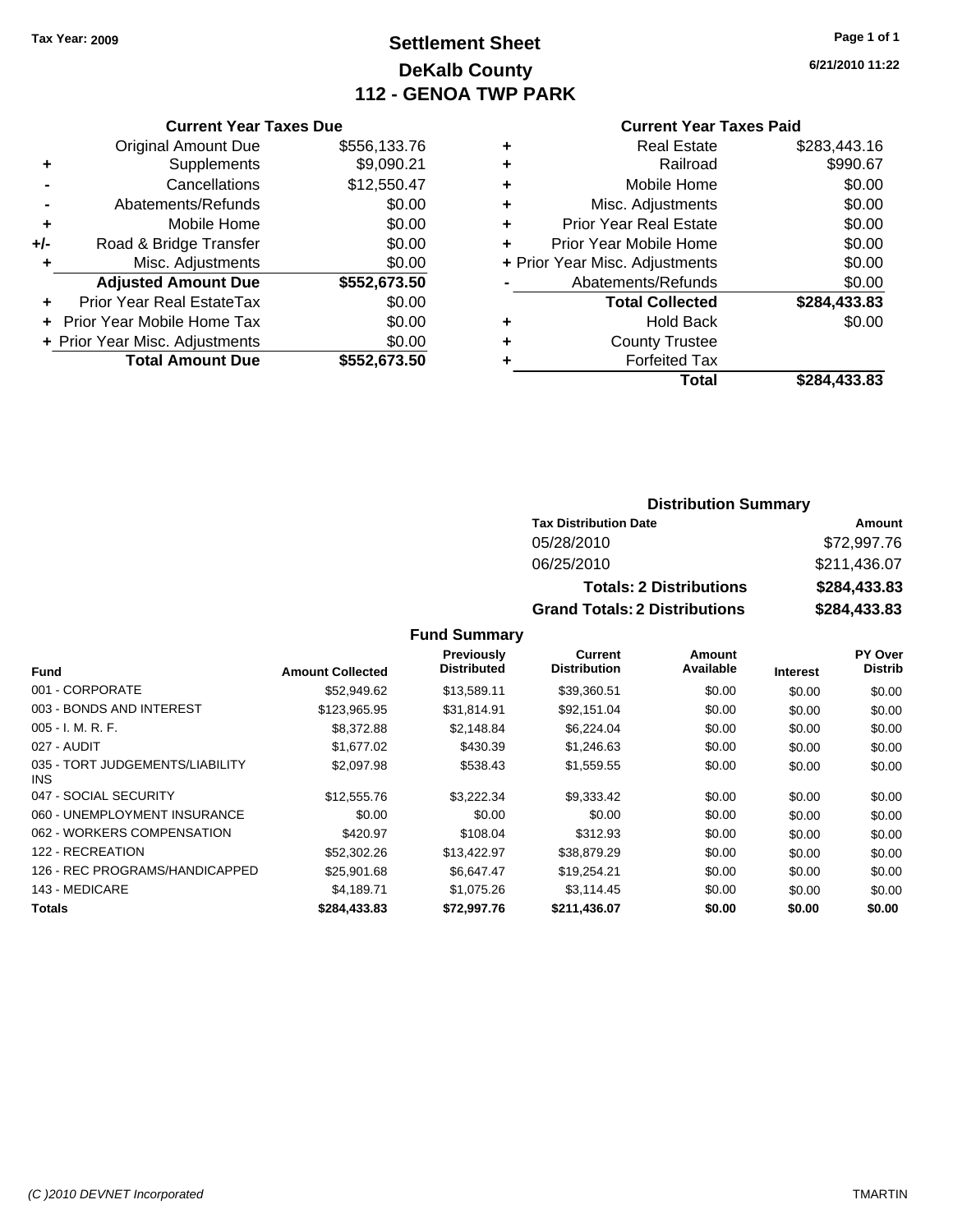**Current Year Taxes Due**

# **Settlement Sheet Tax Year: 2009 Page 1 of 1 DeKalb County 113 - KINGSTON TWP PARK**

**6/21/2010 11:22**

#### **Current Year Taxes Paid**

**Distribution Summary**

|                |                                |             |   | Total                          | \$23,044.48 |
|----------------|--------------------------------|-------------|---|--------------------------------|-------------|
|                | <b>Total Amount Due</b>        | \$45,172.22 |   | <b>Forfeited Tax</b>           |             |
|                | + Prior Year Misc. Adjustments | \$0.00      | ٠ | <b>County Trustee</b>          |             |
|                | + Prior Year Mobile Home Tax   | \$0.00      | ٠ | <b>Hold Back</b>               | \$0.00      |
| $\ddot{}$      | Prior Year Real EstateTax      | \$0.00      |   | <b>Total Collected</b>         | \$23,044.48 |
|                | <b>Adjusted Amount Due</b>     | \$45,172.22 |   | Abatements/Refunds             | \$0.00      |
| ٠              | Misc. Adjustments              | \$0.00      |   | + Prior Year Misc. Adjustments | \$0.00      |
| I-             | Road & Bridge Transfer         | \$0.00      |   | Prior Year Mobile Home         | \$0.00      |
| ÷              | Mobile Home                    | \$0.00      |   | <b>Prior Year Real Estate</b>  | \$0.00      |
| $\blacksquare$ | Abatements/Refunds             | \$0.00      |   | Misc. Adjustments              | \$0.00      |
|                | Cancellations                  | \$171.34    | ٠ | Mobile Home                    | \$0.00      |
| ÷              | Supplements                    | \$157.66    | ٠ | Railroad                       | \$160.09    |
|                | <b>Original Amount Due</b>     | \$45,185.90 | ٠ | <b>Real Estate</b>             | \$22,884.39 |
|                |                                |             |   |                                |             |

|                                         |                         |                                  | <b>PISUIDUUDII OUIIIIIIUI V</b>       |                                |                 |                                  |
|-----------------------------------------|-------------------------|----------------------------------|---------------------------------------|--------------------------------|-----------------|----------------------------------|
|                                         |                         |                                  | <b>Tax Distribution Date</b>          |                                |                 | Amount                           |
|                                         |                         |                                  | 05/28/2010                            |                                |                 | \$4,858.58                       |
|                                         |                         |                                  | 06/25/2010                            |                                |                 | \$18,185.90                      |
|                                         |                         |                                  |                                       | <b>Totals: 2 Distributions</b> | \$23,044.48     |                                  |
|                                         |                         |                                  | <b>Grand Totals: 2 Distributions</b>  |                                |                 | \$23,044.48                      |
|                                         |                         | <b>Fund Summary</b>              |                                       |                                |                 |                                  |
| <b>Fund</b>                             | <b>Amount Collected</b> | Previously<br><b>Distributed</b> | <b>Current</b><br><b>Distribution</b> | Amount<br>Available            | <b>Interest</b> | <b>PY Over</b><br><b>Distrib</b> |
| 001 - CORPORATE                         | \$17,186.59             | \$3,623.53                       | \$13,563.06                           | \$0.00                         | \$0.00          | \$0.00                           |
| 035 - TORT JUDGEMENTS/LIABILITY<br>INS. | \$3,417.50              | \$720.53                         | \$2,696.97                            | \$0.00                         | \$0.00          | \$0.00                           |
| 122 - RECREATION                        | \$2,440.39              | \$514.52                         | \$1,925.87                            | \$0.00                         | \$0.00          | \$0.00                           |
| <b>Totals</b>                           | \$23,044.48             | \$4,858.58                       | \$18,185.90                           | \$0.00                         | \$0.00          | \$0.00                           |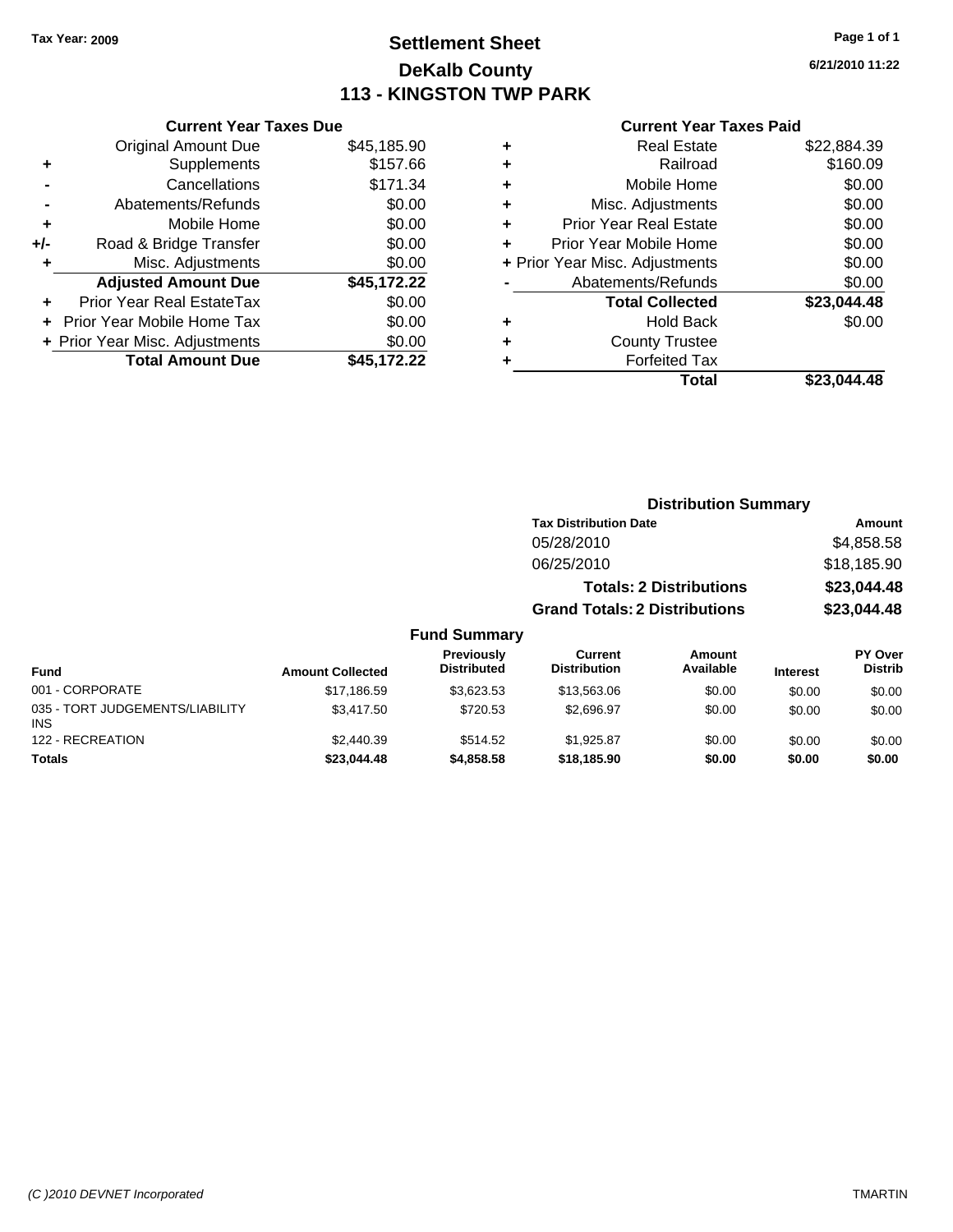# **Settlement Sheet Tax Year: 2009 Page 1 of 1 DeKalb County 114 - SANDWICH PARK**

**6/21/2010 11:22**

#### **Current Year Taxes Due**

|     | <b>Original Amount Due</b>       | \$418,360.40 |
|-----|----------------------------------|--------------|
| ٠   | Supplements                      | \$2,053.57   |
|     | Cancellations                    | \$2,290.72   |
|     | Abatements/Refunds               | \$6.73       |
| ٠   | Mobile Home                      | \$0.00       |
| +/- | Road & Bridge Transfer           | \$0.00       |
|     | Misc. Adjustments                | \$7.93       |
|     | <b>Adjusted Amount Due</b>       | \$418,124.45 |
|     | <b>Prior Year Real EstateTax</b> | (\$146.26)   |
|     | Prior Year Mobile Home Tax       | \$0.00       |
|     | + Prior Year Misc. Adjustments   | \$0.00       |
|     | <b>Total Amount Due</b>          | \$417,978.19 |

### **Current Year Taxes Paid**

| ٠ | <b>Real Estate</b>             | \$210,818.94 |
|---|--------------------------------|--------------|
| ٠ | Railroad                       | \$237.39     |
| ٠ | Mobile Home                    | \$0.00       |
| ÷ | Misc. Adjustments              | \$7.93       |
| ٠ | Prior Year Real Estate         | (\$146.26)   |
| ٠ | Prior Year Mobile Home         | \$0.00       |
|   | + Prior Year Misc. Adjustments | \$0.00       |
|   | Abatements/Refunds             | \$6.73       |
|   | <b>Total Collected</b>         | \$210,911.27 |
| ٠ | Hold Back                      | \$0.00       |
| ٠ | <b>County Trustee</b>          |              |
| ٠ | <b>Forfeited Tax</b>           |              |
|   | Total                          | \$210,911.27 |
|   |                                |              |

### **Distribution Summary**

| <b>Tax Distribution Date</b>         | Amount       |  |  |
|--------------------------------------|--------------|--|--|
| 05/28/2010                           | \$47,206.97  |  |  |
| 06/25/2010                           | \$163,704.30 |  |  |
| <b>Totals: 2 Distributions</b>       | \$210,911.27 |  |  |
| <b>Grand Totals: 2 Distributions</b> | \$210,911.27 |  |  |

#### **Fund Summary**

| <b>Fund</b>                             | <b>Amount Collected</b> | Previously<br><b>Distributed</b> | Current<br><b>Distribution</b> | Amount<br>Available | <b>Interest</b> | <b>PY Over</b><br><b>Distrib</b> |
|-----------------------------------------|-------------------------|----------------------------------|--------------------------------|---------------------|-----------------|----------------------------------|
| 001 - CORPORATE                         | \$66,369.56             | \$14,855.10                      | \$51,514.46                    | \$0.00              | \$0.00          | \$0.00                           |
| 003 - BONDS AND INTEREST                | \$46,981.96             | \$10.515.68                      | \$36,466.28                    | \$0.00              | \$0.00          | \$0.00                           |
| 005 - I. M. R. F.                       | \$11,206.96             | \$2,508.38                       | \$8,698.58                     | \$0.00              | \$0.00          | \$0.00                           |
| 027 - AUDIT                             | \$3.327.77              | \$744.83                         | \$2,582.94                     | \$0.00              | \$0.00          | \$0.00                           |
| 035 - TORT JUDGEMENTS/LIABILITY<br>INS. | \$10.385.48             | \$2,324.52                       | \$8,060.96                     | \$0.00              | \$0.00          | \$0.00                           |
| 047 - SOCIAL SECURITY                   | \$4,157.49              | \$930.55                         | \$3.226.94                     | \$0.00              | \$0.00          | \$0.00                           |
| 060 - UNEMPLOYMENT INSURANCE            | \$2,078.74              | \$465.27                         | \$1.613.47                     | \$0.00              | \$0.00          | \$0.00                           |
| 122 - RECREATION                        | \$64.324.57             | \$14,397.37                      | \$49,927.20                    | \$0.00              | \$0.00          | \$0.00                           |
| 125 - PAVING & LIGHTING, STREETS        | \$2,078.74              | \$465.27                         | \$1.613.47                     | \$0.00              | \$0.00          | \$0.00                           |
| Totals                                  | \$210,911.27            | \$47,206.97                      | \$163,704.30                   | \$0.00              | \$0.00          | \$0.00                           |

### **Miscellaneous Adjustment Detail**

| Year Source             | <b>Account Type</b>       | <b>Amount Adjustment Description</b>                     |
|-------------------------|---------------------------|----------------------------------------------------------|
| 2009 RE - Real Estate   | <b>Back Tax Collected</b> | \$7.93 Talan/Fitzpatrick Redemption 19-27-451-010 by TBA |
| <b>Totals 1 entries</b> |                           | \$7.93                                                   |
|                         |                           |                                                          |

### **Abatement Detail**

#### **Year Source Account Type Amount Adjustment Description**

| Totals 2 entries                    | \$6.74                                       |
|-------------------------------------|----------------------------------------------|
| 2009 RE - Real Estate PTAB Decision | \$3.13 19-27-427-012 2006 PTAB REFUND by TBA |
| 2009 RE - Real Estate PTAB Decision | \$3.61 19-26-433-024 2008 PTAB REFUND by TBA |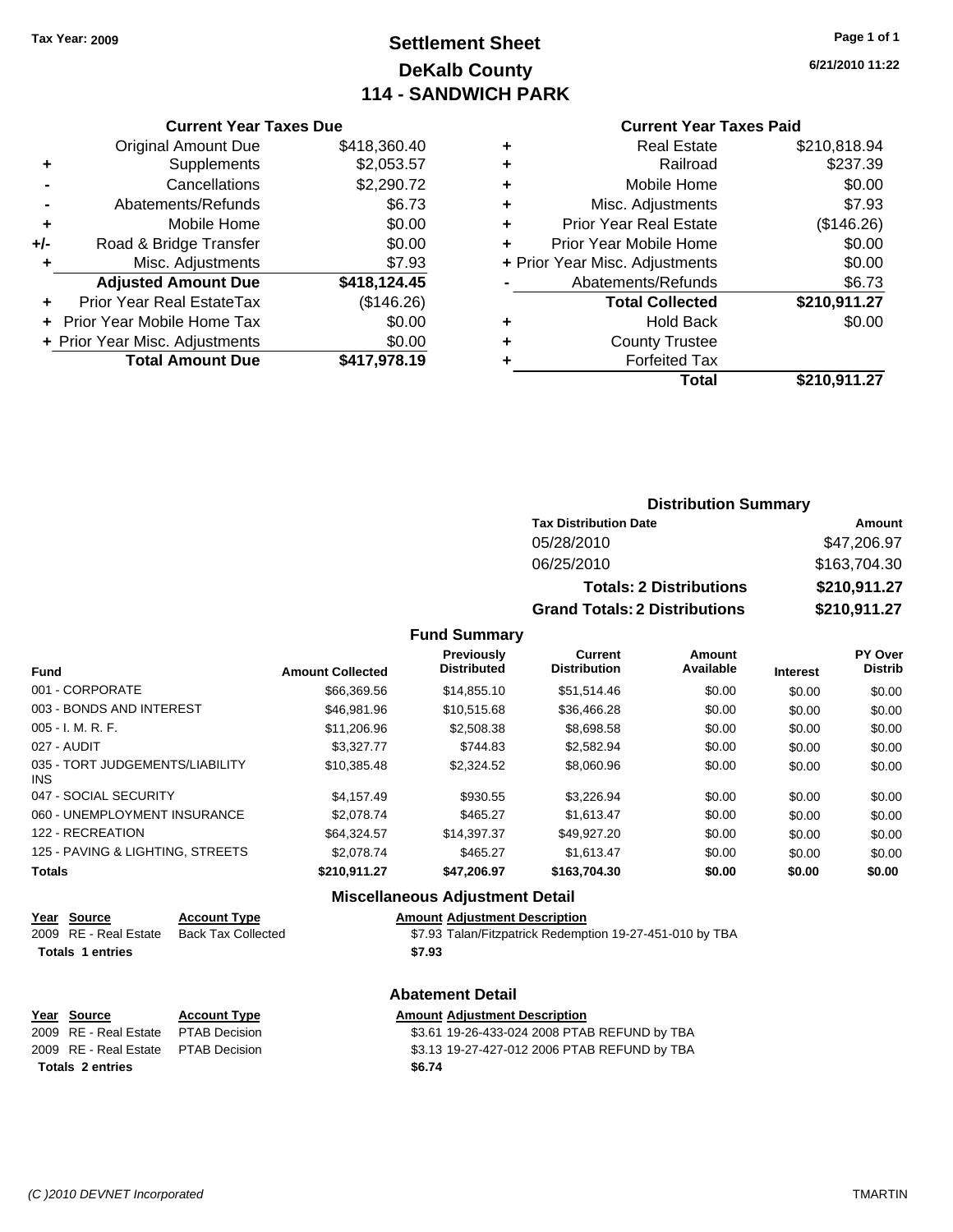# **Settlement Sheet Tax Year: 2009 Page 1 of 1 DeKalb County 115 - SYCAMORE PARK**

**6/21/2010 11:22**

#### **Current Year Taxes Paid**

|   | Total                          | \$1.002.420.06 |
|---|--------------------------------|----------------|
|   | <b>Forfeited Tax</b>           |                |
| ٠ | <b>County Trustee</b>          |                |
| ٠ | <b>Hold Back</b>               | \$0.00         |
|   | <b>Total Collected</b>         | \$1,002,420.06 |
|   | Abatements/Refunds             | \$0.00         |
|   | + Prior Year Misc. Adjustments | \$0.00         |
| ٠ | Prior Year Mobile Home         | \$0.00         |
| ٠ | <b>Prior Year Real Estate</b>  | \$0.00         |
| ٠ | Misc. Adjustments              | \$0.00         |
| ٠ | Mobile Home                    | \$0.00         |
| ٠ | Railroad                       | \$0.00         |
| ٠ | <b>Real Estate</b>             | \$1,002,420.06 |
|   |                                |                |

|     | <b>Current Year Taxes Due</b>    |                |  |  |  |  |
|-----|----------------------------------|----------------|--|--|--|--|
|     | <b>Original Amount Due</b>       | \$2,004,553.08 |  |  |  |  |
| ÷   | Supplements                      | \$20,199.54    |  |  |  |  |
|     | Cancellations                    | \$22,429.83    |  |  |  |  |
|     | Abatements/Refunds               | \$0.00         |  |  |  |  |
| ٠   | Mobile Home                      | \$0.00         |  |  |  |  |
| +/- | Road & Bridge Transfer           | \$0.00         |  |  |  |  |
| ٠   | Misc. Adjustments                |                |  |  |  |  |
|     | <b>Adjusted Amount Due</b>       | \$2,002,322.79 |  |  |  |  |
|     | <b>Prior Year Real EstateTax</b> | \$0.00         |  |  |  |  |
|     | Prior Year Mobile Home Tax       | \$0.00         |  |  |  |  |
|     | + Prior Year Misc. Adjustments   | \$0.00         |  |  |  |  |
|     | <b>Total Amount Due</b>          | \$2,002,322.79 |  |  |  |  |

### **Distribution Summary**

| <b>Tax Distribution Date</b>         | Amount         |
|--------------------------------------|----------------|
| 05/28/2010                           | \$211,857.97   |
| 06/25/2010                           | \$790,562.09   |
| <b>Totals: 2 Distributions</b>       | \$1,002,420.06 |
| <b>Grand Totals: 2 Distributions</b> | \$1,002,420.06 |

|                                                |                         | Previously<br><b>Distributed</b> | <b>Current</b><br><b>Distribution</b> | Amount<br>Available |                 | PY Over<br><b>Distrib</b> |
|------------------------------------------------|-------------------------|----------------------------------|---------------------------------------|---------------------|-----------------|---------------------------|
| <b>Fund</b>                                    | <b>Amount Collected</b> |                                  |                                       |                     | <b>Interest</b> |                           |
| 001 - CORPORATE                                | \$246,034.95            | \$51,998.61                      | \$194,036.34                          | \$0.00              | \$0.00          | \$0.00                    |
| 003 - BONDS AND INTEREST                       | \$264,512.59            | \$55,903.81                      | \$208,608.78                          | \$0.00              | \$0.00          | \$0.00                    |
| $005 - I. M. R. F.$                            | \$44,507.45             | \$9,406.50                       | \$35,100.95                           | \$0.00              | \$0.00          | \$0.00                    |
| 014 - POLICE PROTECTION                        | \$0.00                  | \$0.00                           | \$0.00                                | \$0.00              | \$0.00          | \$0.00                    |
| 027 - AUDIT                                    | \$9,004.74              | \$1,903.12                       | \$7,101.62                            | \$0.00              | \$0.00          | \$0.00                    |
| 035 - TORT JUDGEMENTS/LIABILITY<br>INS.        | \$68,004.18             | \$14,372.45                      | \$53,631.73                           | \$0.00              | \$0.00          | \$0.00                    |
| 039 - PLAYGROUND AND RECREATION<br><b>COMM</b> | \$149.318.49            | \$31,557.94                      | \$117,760.55                          | \$0.00              | \$0.00          | \$0.00                    |
| 047 - SOCIAL SECURITY                          | \$43,006.84             | \$9,089.35                       | \$33.917.49                           | \$0.00              | \$0.00          | \$0.00                    |
| 122 - RECREATION                               | \$132,513.94            | \$28,006.36                      | \$104.507.58                          | \$0.00              | \$0.00          | \$0.00                    |
| 125 - PAVING & LIGHTING, STREETS               | \$0.00                  | \$0.00                           | \$0.00                                | \$0.00              | \$0.00          | \$0.00                    |
| 126 - REC PROGRAMS/HANDICAPPED                 | \$45,516.88             | \$9.619.83                       | \$35,897.05                           | \$0.00              | \$0.00          | \$0.00                    |
| Totals                                         | \$1,002,420.06          | \$211,857.97                     | \$790,562.09                          | \$0.00              | \$0.00          | \$0.00                    |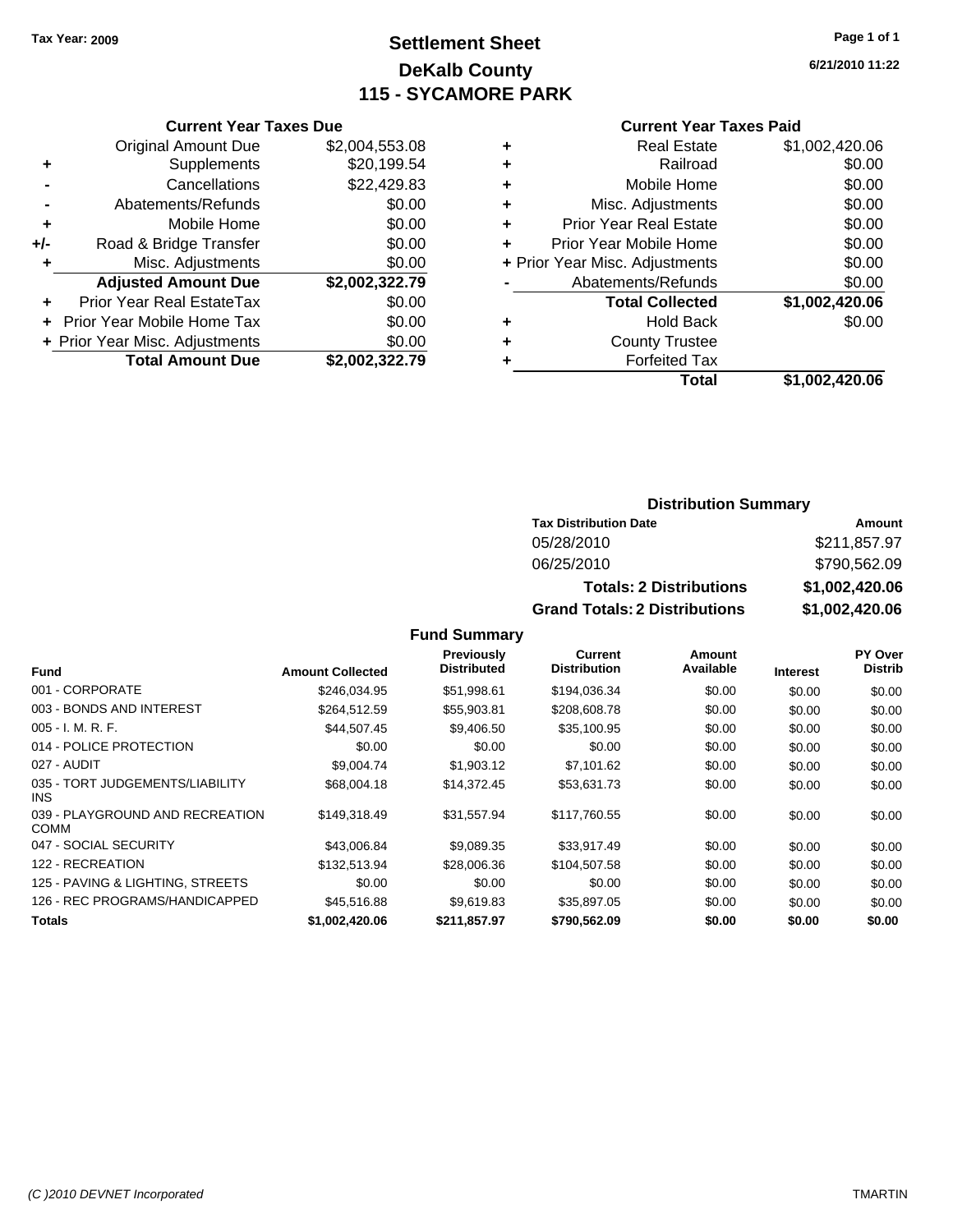# **Settlement Sheet Tax Year: 2009 Page 1 of 1 DeKalb County 120 - SCHOOL DISTRICT 1**

**6/21/2010 11:22**

#### **Current Year Taxes Due**

|     | <b>Original Amount Due</b>        | \$398,904.98 |
|-----|-----------------------------------|--------------|
|     | Supplements                       | \$0.00       |
|     | Cancellations                     | \$0.00       |
|     | Abatements/Refunds                | \$0.00       |
| ٠   | Mobile Home                       | \$0.00       |
| +/- | Road & Bridge Transfer            | \$0.00       |
|     | Misc. Adjustments                 | \$0.00       |
|     | <b>Adjusted Amount Due</b>        | \$398,904.98 |
| ٠   | Prior Year Real EstateTax         | \$0.00       |
|     | <b>Prior Year Mobile Home Tax</b> | \$0.00       |
|     | + Prior Year Misc. Adjustments    | \$0.00       |
|     | <b>Total Amount Due</b>           | \$398,904.98 |

#### **Current Year Taxes Paid**

| ٠ | <b>Real Estate</b>             | \$218,555.37 |
|---|--------------------------------|--------------|
| ٠ | Railroad                       | \$0.00       |
| ٠ | Mobile Home                    | \$0.00       |
| ٠ | Misc. Adjustments              | \$0.00       |
| ٠ | <b>Prior Year Real Estate</b>  | \$0.00       |
|   | Prior Year Mobile Home         | \$0.00       |
|   | + Prior Year Misc. Adjustments | \$0.00       |
|   | Abatements/Refunds             | \$0.00       |
|   | <b>Total Collected</b>         | \$218,555.37 |
| ٠ | Hold Back                      | \$0.00       |
| ٠ | <b>County Trustee</b>          |              |
| ٠ | <b>Forfeited Tax</b>           |              |
|   | Total                          | \$218,555.37 |
|   |                                |              |

### **Distribution Summary**

| <b>Tax Distribution Date</b>         | Amount       |
|--------------------------------------|--------------|
| 05/28/2010                           | \$50.749.12  |
| 06/25/2010                           | \$167,806.25 |
| <b>Totals: 2 Distributions</b>       | \$218,555,37 |
| <b>Grand Totals: 2 Distributions</b> | \$218,555.37 |

|                                         |                         | Previously         | <b>Current</b>      | Amount    |                 | PY Over        |
|-----------------------------------------|-------------------------|--------------------|---------------------|-----------|-----------------|----------------|
| <b>Fund</b>                             | <b>Amount Collected</b> | <b>Distributed</b> | <b>Distribution</b> | Available | <b>Interest</b> | <b>Distrib</b> |
| 002 - EDUCATION                         | \$141,961.09            | \$32,963.73        | \$108,997.36        | \$0.00    | \$0.00          | \$0.00         |
| 003 - BONDS AND INTEREST                | \$19,733.37             | \$4,582.14         | \$15,151.23         | \$0.00    | \$0.00          | \$0.00         |
| 004 - OPERATIONS & MAINTENANCE          | \$21,840.24             | \$5.071.36         | \$16,768.88         | \$0.00    | \$0.00          | \$0.00         |
| $005 - I. M. R. F.$                     | \$2,008.52              | \$466.38           | \$1,542.14          | \$0.00    | \$0.00          | \$0.00         |
| 030 - TRANSPORTATION SYSTEM             | \$8,736.09              | \$2,028.54         | \$6,707.55          | \$0.00    | \$0.00          | \$0.00         |
| 031 - WORKING CASH                      | \$2,184.03              | \$507.14           | \$1,676.89          | \$0.00    | \$0.00          | \$0.00         |
| 032 - FIRE PREV/SFTY/ENERGY             | \$2,184.03              | \$507.14           | \$1,676.89          | \$0.00    | \$0.00          | \$0.00         |
| 033 - SPECIAL EDUCATION                 | \$1,747.13              | \$405.69           | \$1,341.44          | \$0.00    | \$0.00          | \$0.00         |
| 035 - TORT JUDGEMENTS/LIABILITY<br>INS. | \$11,786.26             | \$2,736.80         | \$9,049.46          | \$0.00    | \$0.00          | \$0.00         |
| 047 - SOCIAL SECURITY                   | \$4,190.58              | \$973.06           | \$3,217.52          | \$0.00    | \$0.00          | \$0.00         |
| 057 - LEASE/PURCHASE/RENTAL             | \$2.184.03              | \$507.14           | \$1,676.89          | \$0.00    | \$0.00          | \$0.00         |
| <b>Totals</b>                           | \$218,555.37            | \$50,749.12        | \$167,806.25        | \$0.00    | \$0.00          | \$0.00         |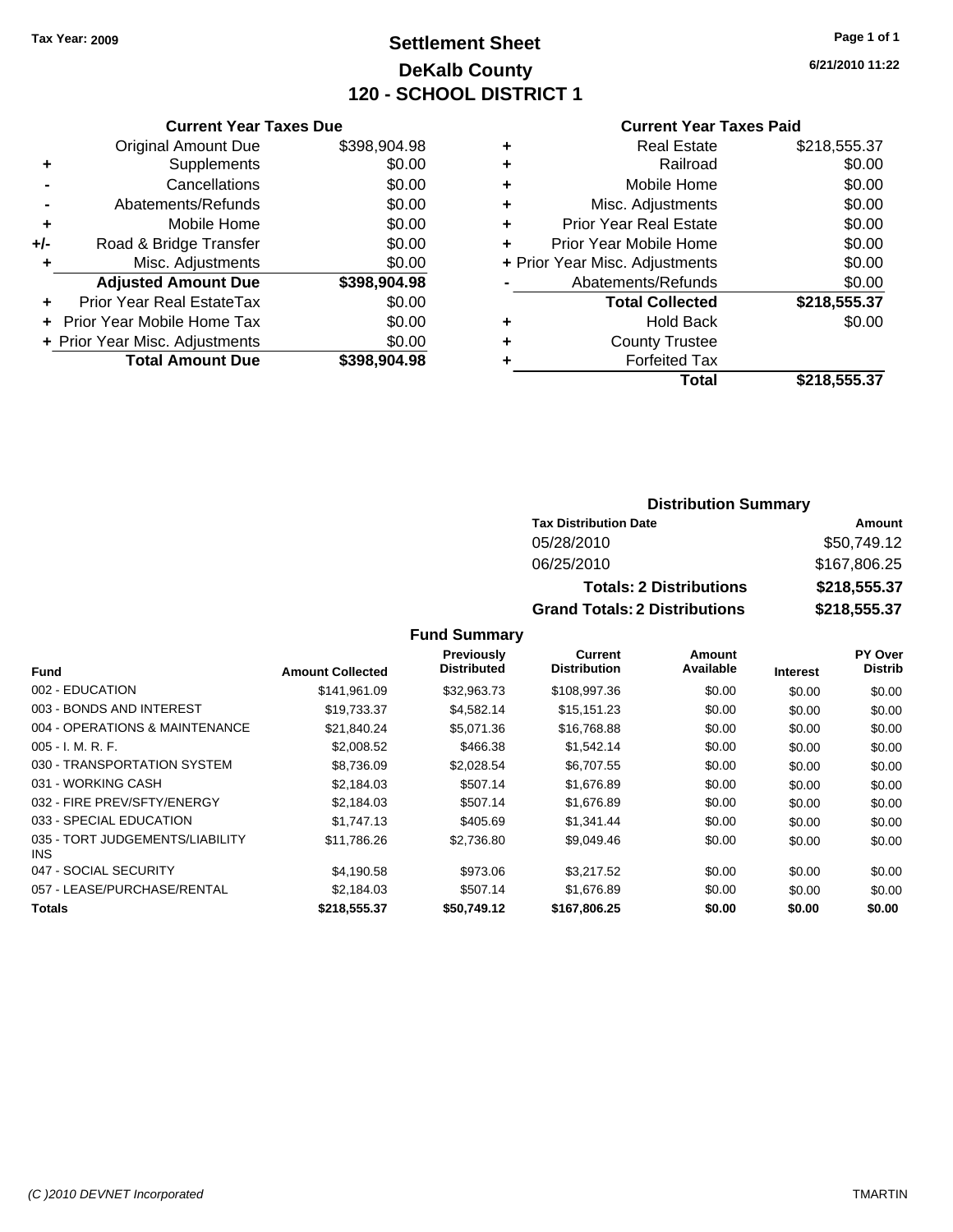# **Settlement Sheet Tax Year: 2009 Page 1 of 1 DeKalb County 121 - SCHOOL DISTRICT 9**

**6/21/2010 11:22**

#### **Current Year Taxes Paid**

|     | <b>Current Year Taxes Due</b>     |             |
|-----|-----------------------------------|-------------|
|     | <b>Original Amount Due</b>        | \$71,767.97 |
| ÷   | Supplements                       | \$0.00      |
|     | Cancellations                     | \$0.00      |
|     | Abatements/Refunds                | \$0.00      |
| ٠   | Mobile Home                       | \$0.00      |
| +/- | Road & Bridge Transfer            | \$0.00      |
|     | Misc. Adjustments                 | \$0.00      |
|     | <b>Adjusted Amount Due</b>        | \$71,767.97 |
|     | Prior Year Real EstateTax         | \$0.00      |
|     | <b>Prior Year Mobile Home Tax</b> | \$0.00      |
|     | + Prior Year Misc. Adjustments    | \$0.00      |
|     | <b>Total Amount Due</b>           | \$71.767.97 |
|     |                                   |             |

| ٠ | <b>Real Estate</b>             | \$43,903.03 |
|---|--------------------------------|-------------|
| ٠ | Railroad                       | \$1,476.33  |
| ٠ | Mobile Home                    | \$0.00      |
| ٠ | Misc. Adjustments              | \$0.00      |
| ÷ | <b>Prior Year Real Estate</b>  | \$0.00      |
| ٠ | Prior Year Mobile Home         | \$0.00      |
|   | + Prior Year Misc. Adjustments | \$0.00      |
|   | Abatements/Refunds             | \$0.00      |
|   | <b>Total Collected</b>         | \$45,379.36 |
| ٠ | <b>Hold Back</b>               | \$0.00      |
| ٠ | <b>County Trustee</b>          |             |
| ٠ | <b>Forfeited Tax</b>           |             |
|   | Total                          | \$45,379.36 |
|   |                                |             |

### **Distribution Summary**

| <b>Tax Distribution Date</b>         | Amount      |
|--------------------------------------|-------------|
| 05/28/2010                           | \$14,005.45 |
| 06/25/2010                           | \$31,373.91 |
| <b>Totals: 2 Distributions</b>       | \$45,379.36 |
| <b>Grand Totals: 2 Distributions</b> | \$45,379.36 |

|                                         |                         | Previously         | Current             | Amount    |                 | PY Over        |
|-----------------------------------------|-------------------------|--------------------|---------------------|-----------|-----------------|----------------|
| <b>Fund</b>                             | <b>Amount Collected</b> | <b>Distributed</b> | <b>Distribution</b> | Available | <b>Interest</b> | <b>Distrib</b> |
| 002 - EDUCATION                         | \$24,726.11             | \$7.631.23         | \$17,094.88         | \$0.00    | \$0.00          | \$0.00         |
| 003 - BONDS AND INTEREST                | \$9,063.03              | \$2,797.13         | \$6,265.90          | \$0.00    | \$0.00          | \$0.00         |
| 004 - OPERATIONS & MAINTENANCE          | \$6.704.58              | \$2.069.24         | \$4,635.34          | \$0.00    | \$0.00          | \$0.00         |
| $005 - I. M. R. F.$                     | \$588.38                | \$181.59           | \$406.79            | \$0.00    | \$0.00          | \$0.00         |
| 030 - TRANSPORTATION SYSTEM             | \$1,901.99              | \$587.01           | \$1,314.98          | \$0.00    | \$0.00          | \$0.00         |
| 031 - WORKING CASH                      | \$475.49                | \$146.75           | \$328.74            | \$0.00    | \$0.00          | \$0.00         |
| 032 - FIRE PREV/SFTY/ENERGY             | \$475.49                | \$146.75           | \$328.74            | \$0.00    | \$0.00          | \$0.00         |
| 033 - SPECIAL EDUCATION                 | \$380.42                | \$117.41           | \$263.01            | \$0.00    | \$0.00          | \$0.00         |
| 035 - TORT JUDGEMENTS/LIABILITY<br>INS. | \$0.00                  | \$0.00             | \$0.00              | \$0.00    | \$0.00          | \$0.00         |
| 047 - SOCIAL SECURITY                   | \$588.38                | \$181.59           | \$406.79            | \$0.00    | \$0.00          | \$0.00         |
| 057 - LEASE/PURCHASE/RENTAL             | \$475.49                | \$146.75           | \$328.74            | \$0.00    | \$0.00          | \$0.00         |
| <b>Totals</b>                           | \$45,379.36             | \$14,005.45        | \$31,373.91         | \$0.00    | \$0.00          | \$0.00         |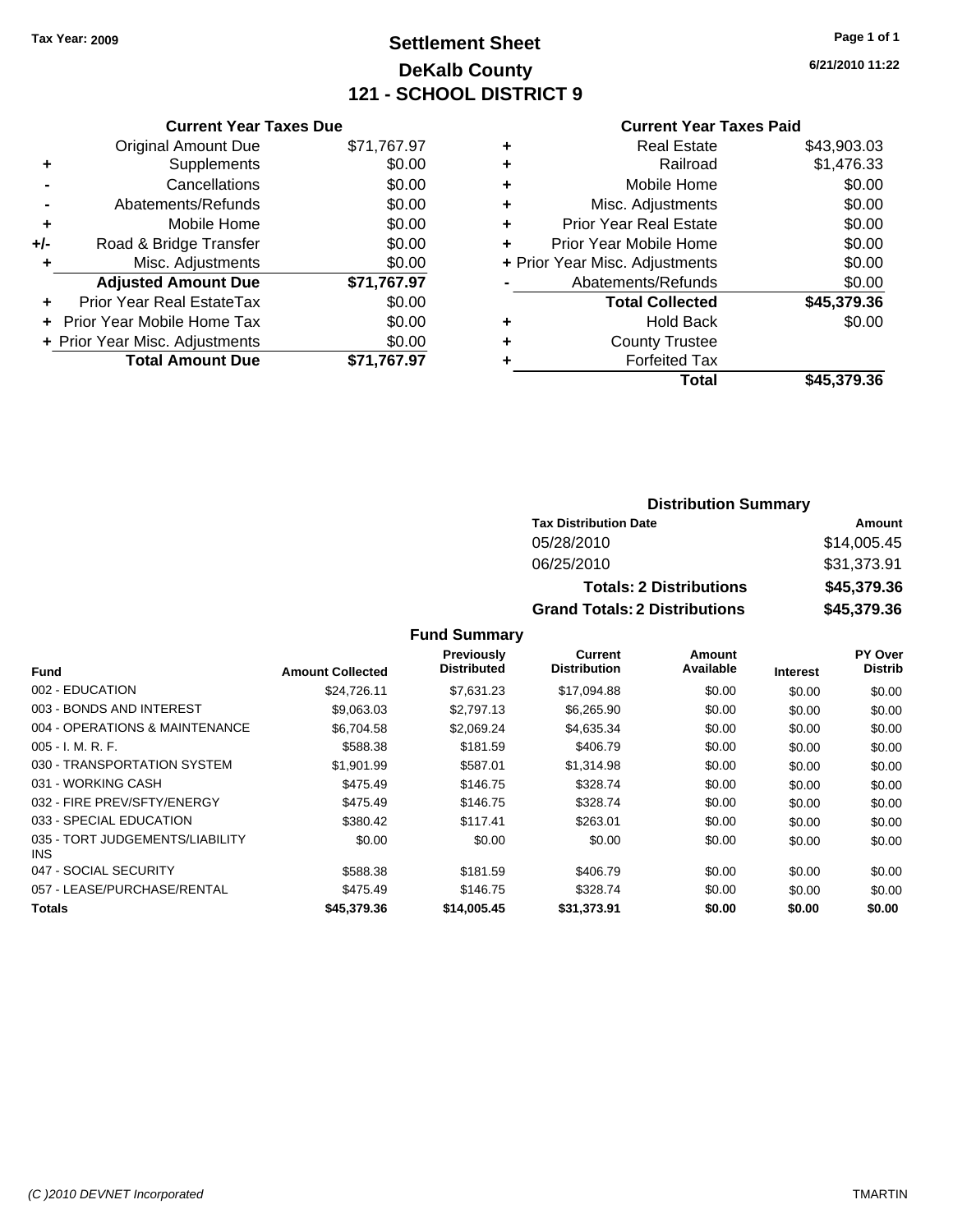# **Settlement Sheet Tax Year: 2009 Page 1 of 1 DeKalb County 122 - SCHOOL DISTRICT 100**

**6/21/2010 11:22**

#### **Current Year Taxes Paid**

|     | <b>Current Year Taxes Due</b>     |             |
|-----|-----------------------------------|-------------|
|     | <b>Original Amount Due</b>        | \$11,117.97 |
| ÷   | Supplements                       | \$0.00      |
|     | Cancellations                     | \$0.00      |
|     | Abatements/Refunds                | \$0.00      |
| ٠   | Mobile Home                       | \$0.00      |
| +/- | Road & Bridge Transfer            | \$0.00      |
|     | Misc. Adjustments                 | \$0.00      |
|     | <b>Adjusted Amount Due</b>        | \$11,117.97 |
| ٠   | Prior Year Real EstateTax         | \$0.00      |
|     | <b>Prior Year Mobile Home Tax</b> | \$0.00      |
|     | + Prior Year Misc. Adjustments    | \$0.00      |
|     | <b>Total Amount Due</b>           | \$11,117.97 |
|     |                                   |             |

| <b>Real Estate</b>             | \$4,767.28 |
|--------------------------------|------------|
| Railroad                       | \$0.00     |
| Mobile Home                    | \$0.00     |
| Misc. Adjustments              | \$0.00     |
| <b>Prior Year Real Estate</b>  | \$0.00     |
| Prior Year Mobile Home         | \$0.00     |
| + Prior Year Misc. Adjustments | \$0.00     |
| Abatements/Refunds             | \$0.00     |
| <b>Total Collected</b>         | \$4,767.28 |
| <b>Hold Back</b>               | \$0.00     |
| <b>County Trustee</b>          |            |
| <b>Forfeited Tax</b>           |            |
| Total                          | \$4.767.28 |
|                                |            |

### **Distribution Summary Tax Distribution Date Amount** 05/28/2010 \$1,051.26

06/25/2010 \$3,716.02 **Totals: 2 Distributions \$4,767.28 Grand Totals: 2 Distributions \$4,767.28**

| <b>Fund Summary</b> |  |  |
|---------------------|--|--|
|                     |  |  |

|                                         |                         | <b>Previously</b>  | Current             | Amount    |                 | PY Over        |
|-----------------------------------------|-------------------------|--------------------|---------------------|-----------|-----------------|----------------|
| <b>Fund</b>                             | <b>Amount Collected</b> | <b>Distributed</b> | <b>Distribution</b> | Available | <b>Interest</b> | <b>Distrib</b> |
| 002 - EDUCATION                         | \$2,863.75              | \$631.50           | \$2,232.25          | \$0.00    | \$0.00          | \$0.00         |
| 003 - BONDS AND INTEREST                | \$822.90                | \$181.46           | \$641.44            | \$0.00    | \$0.00          | \$0.00         |
| 004 - OPERATIONS & MAINTENANCE          | \$632.75                | \$139.53           | \$493.22            | \$0.00    | \$0.00          | \$0.00         |
| $005 - I. M. R. F.$                     | \$56.19                 | \$12.39            | \$43.80             | \$0.00    | \$0.00          | \$0.00         |
| 030 - TRANSPORTATION SYSTEM             | \$242.74                | \$53.53            | \$189.21            | \$0.00    | \$0.00          | \$0.00         |
| 031 - WORKING CASH                      | \$0.00                  | \$0.00             | \$0.00              | \$0.00    | \$0.00          | \$0.00         |
| 032 - FIRE PREV/SFTY/ENERGY             | \$38.19                 | \$8.42             | \$29.77             | \$0.00    | \$0.00          | \$0.00         |
| 033 - SPECIAL EDUCATION                 | \$45.83                 | \$10.11            | \$35.72             | \$0.00    | \$0.00          | \$0.00         |
| 035 - TORT JUDGEMENTS/LIABILITY<br>INS. | \$50.19                 | \$11.07            | \$39.12             | \$0.00    | \$0.00          | \$0.00         |
| 047 - SOCIAL SECURITY                   | \$14.74                 | \$3.25             | \$11.49             | \$0.00    | \$0.00          | \$0.00         |
| 057 - LEASE/PURCHASE/RENTAL             | \$0.00                  | \$0.00             | \$0.00              | \$0.00    | \$0.00          | \$0.00         |
| <b>Totals</b>                           | \$4,767.28              | \$1,051.26         | \$3.716.02          | \$0.00    | \$0.00          | \$0.00         |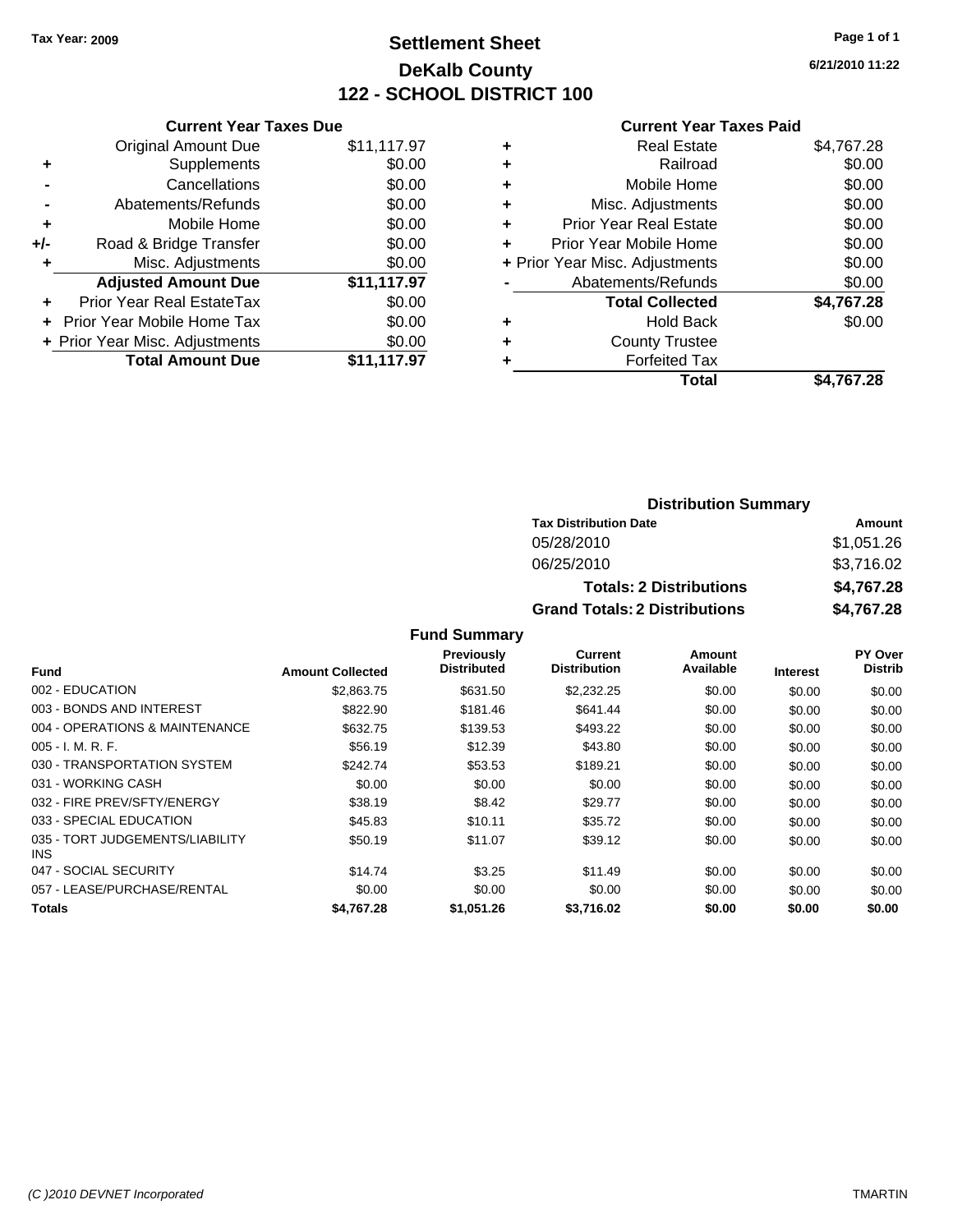# **Settlement Sheet Tax Year: 2009 Page 1 of 1 DeKalb County 123 - SCHOOL DISTRICT 161**

**6/21/2010 11:22**

#### **Current Year Taxes Paid**

| <b>Current Year Taxes Due</b>     |                                |
|-----------------------------------|--------------------------------|
| <b>Original Amount Due</b>        | \$67,341.31                    |
| Supplements                       | \$0.00                         |
| Cancellations                     | \$0.00                         |
| Abatements/Refunds                | \$0.00                         |
| Mobile Home                       | \$0.00                         |
| Road & Bridge Transfer            | \$0.00                         |
| Misc. Adjustments                 | \$0.00                         |
| <b>Adjusted Amount Due</b>        | \$67,341.31                    |
| Prior Year Real EstateTax         | \$0.00                         |
| <b>Prior Year Mobile Home Tax</b> | \$0.00                         |
|                                   | \$0.00                         |
| <b>Total Amount Due</b>           | \$67,341.31                    |
|                                   | + Prior Year Misc. Adjustments |

| ٠ | <b>Real Estate</b>             | \$42,095.00 |
|---|--------------------------------|-------------|
| ٠ | Railroad                       | \$0.00      |
| ٠ | Mobile Home                    | \$0.00      |
| ٠ | Misc. Adjustments              | \$0.00      |
| ÷ | <b>Prior Year Real Estate</b>  | \$0.00      |
| ÷ | Prior Year Mobile Home         | \$0.00      |
|   | + Prior Year Misc. Adjustments | \$0.00      |
|   | Abatements/Refunds             | \$0.00      |
|   | <b>Total Collected</b>         | \$42,095.00 |
| ٠ | <b>Hold Back</b>               | \$0.00      |
| ٠ | <b>County Trustee</b>          |             |
| ٠ | <b>Forfeited Tax</b>           |             |
|   | Total                          | \$42,095.00 |
|   |                                |             |

### **Distribution Summary**

| <b>Tax Distribution Date</b>         | Amount      |
|--------------------------------------|-------------|
| 05/28/2010                           | \$18,186.58 |
| 06/25/2010                           | \$23,908.42 |
| <b>Totals: 2 Distributions</b>       | \$42,095.00 |
| <b>Grand Totals: 2 Distributions</b> | \$42,095.00 |

|                                         |                         | <b>Previously</b>  | Current             | Amount    |                 | PY Over        |
|-----------------------------------------|-------------------------|--------------------|---------------------|-----------|-----------------|----------------|
| Fund                                    | <b>Amount Collected</b> | <b>Distributed</b> | <b>Distribution</b> | Available | <b>Interest</b> | <b>Distrib</b> |
| 002 - EDUCATION                         | \$31,670.94             | \$13,683,00        | \$17.987.94         | \$0.00    | \$0.00          | \$0.00         |
| 003 - BONDS AND INTEREST                | \$0.00                  | \$0.00             | \$0.00              | \$0.00    | \$0.00          | \$0.00         |
| 004 - OPERATIONS & MAINTENANCE          | \$3.326.77              | \$1.437.29         | \$1,889.48          | \$0.00    | \$0.00          | \$0.00         |
| $005 - I. M. R. F.$                     | \$942.30                | \$407.11           | \$535.19            | \$0.00    | \$0.00          | \$0.00         |
| 030 - TRANSPORTATION SYSTEM             | \$1,596.88              | \$689.91           | \$906.97            | \$0.00    | \$0.00          | \$0.00         |
| 031 - WORKING CASH                      | \$665.36                | \$287.46           | \$377.90            | \$0.00    | \$0.00          | \$0.00         |
| 033 - SPECIAL EDUCATION                 | \$266.13                | \$114.98           | \$151.15            | \$0.00    | \$0.00          | \$0.00         |
| 035 - TORT JUDGEMENTS/LIABILITY<br>INS. | \$2,018.96              | \$872.26           | \$1,146.70          | \$0.00    | \$0.00          | \$0.00         |
| 047 - SOCIAL SECURITY                   | \$942.30                | \$407.11           | \$535.19            | \$0.00    | \$0.00          | \$0.00         |
| 057 - LEASE/PURCHASE/RENTAL             | \$665.36                | \$287.46           | \$377.90            | \$0.00    | \$0.00          | \$0.00         |
| <b>Totals</b>                           | \$42,095.00             | \$18,186.58        | \$23,908.42         | \$0.00    | \$0.00          | \$0.00         |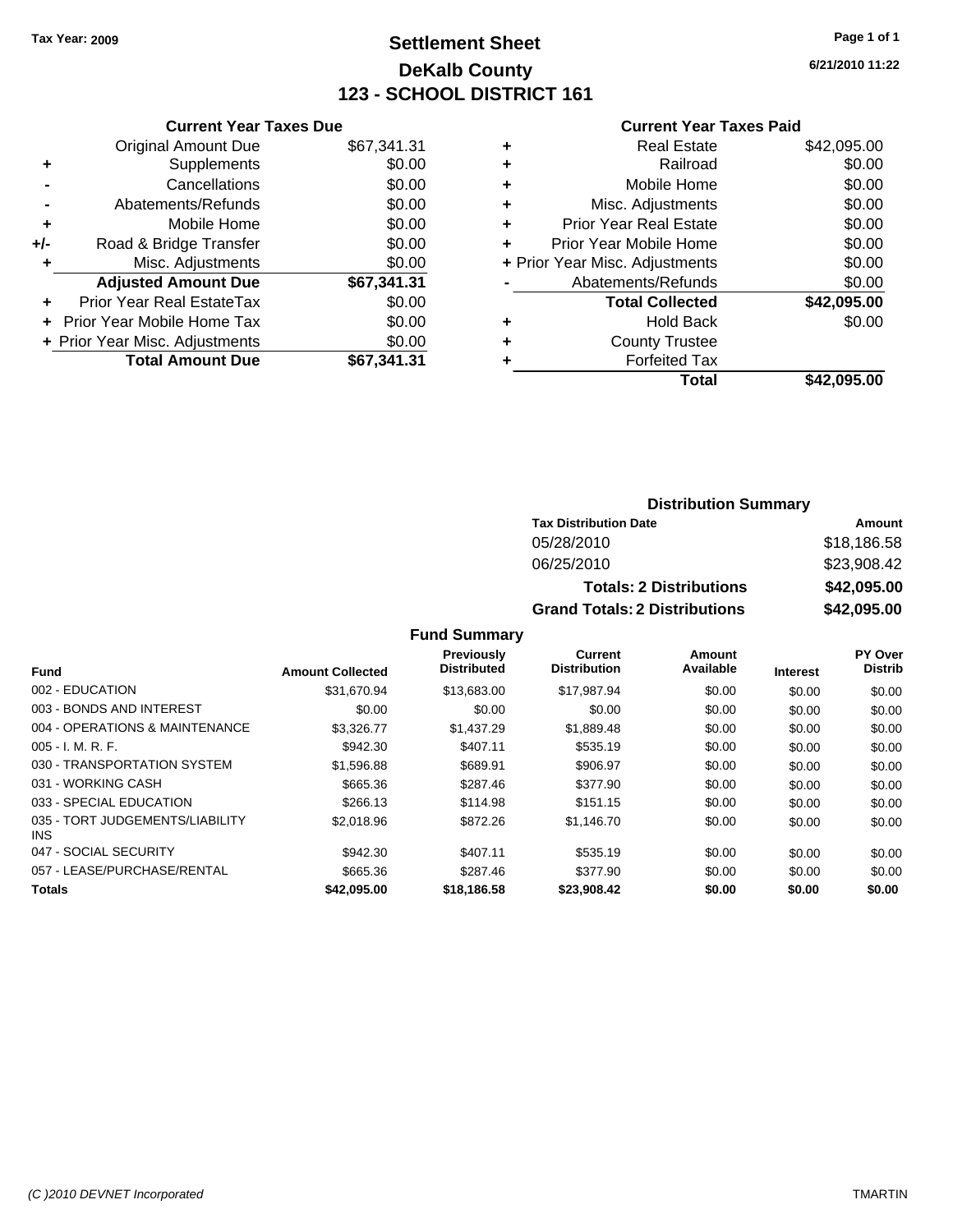### **Settlement Sheet Tax Year: 2009 Page 1 of 1 DeKalb County 124 - SCHOOL DISTRICT 212**

**6/21/2010 11:22**

#### **Current Year Taxes Paid**

|     | <b>Current Year Taxes Due</b>  |              |
|-----|--------------------------------|--------------|
|     | <b>Original Amount Due</b>     | \$276,941.75 |
| ٠   | Supplements                    | \$2,389.00   |
|     | Cancellations                  | \$2,491.29   |
|     | Abatements/Refunds             | \$0.00       |
| ٠   | Mobile Home                    | \$0.00       |
| +/- | Road & Bridge Transfer         | \$0.00       |
| ٠   | Misc. Adjustments              | \$0.00       |
|     | <b>Adjusted Amount Due</b>     | \$276,839.46 |
| ٠   | Prior Year Real EstateTax      | \$0.00       |
|     | Prior Year Mobile Home Tax     | \$0.00       |
|     | + Prior Year Misc. Adjustments | \$0.00       |
|     | <b>Total Amount Due</b>        | \$276.839.46 |
|     |                                |              |

|   | <b>Real Estate</b>             | \$146,365.25 |
|---|--------------------------------|--------------|
| ٠ | Railroad                       | \$0.00       |
| ٠ | Mobile Home                    | \$0.00       |
| ٠ | Misc. Adjustments              | \$0.00       |
| ÷ | <b>Prior Year Real Estate</b>  | \$0.00       |
| ٠ | Prior Year Mobile Home         | \$0.00       |
|   | + Prior Year Misc. Adjustments | \$0.00       |
|   | Abatements/Refunds             | \$0.00       |
|   | <b>Total Collected</b>         | \$146,365.25 |
| ٠ | <b>Hold Back</b>               | \$0.00       |
| ٠ | <b>County Trustee</b>          |              |
| ٠ | <b>Forfeited Tax</b>           |              |
|   | Total                          | \$146,365.25 |
|   |                                |              |

### **Distribution Summary**

| <b>Tax Distribution Date</b>         | Amount       |  |  |
|--------------------------------------|--------------|--|--|
| 05/28/2010                           | \$53,108.76  |  |  |
| 06/25/2010                           | \$93,256.49  |  |  |
| <b>Totals: 2 Distributions</b>       | \$146.365.25 |  |  |
| <b>Grand Totals: 2 Distributions</b> | \$146,365.25 |  |  |

|                                         |                         | Previously         | <b>Current</b>      | Amount    |                 | <b>PY Over</b> |
|-----------------------------------------|-------------------------|--------------------|---------------------|-----------|-----------------|----------------|
| <b>Fund</b>                             | <b>Amount Collected</b> | <b>Distributed</b> | <b>Distribution</b> | Available | <b>Interest</b> | <b>Distrib</b> |
| 002 - EDUCATION                         | \$74,396.72             | \$26,994.91        | \$47,401.81         | \$0.00    | \$0.00          | \$0.00         |
| 003 - BONDS AND INTEREST                | \$19,217.76             | \$6,973.18         | \$12,244.58         | \$0.00    | \$0.00          | \$0.00         |
| 004 - OPERATIONS & MAINTENANCE          | \$14,307.06             | \$5.191.33         | \$9,115.73          | \$0.00    | \$0.00          | \$0.00         |
| $005 - I. M. R. F.$                     | \$3,048.50              | \$1,106.15         | \$1,942.35          | \$0.00    | \$0.00          | \$0.00         |
| 030 - TRANSPORTATION SYSTEM             | \$6,867.45              | \$2,491.86         | \$4,375.59          | \$0.00    | \$0.00          | \$0.00         |
| 031 - WORKING CASH                      | \$2,861.44              | \$1,038.28         | \$1,823.16          | \$0.00    | \$0.00          | \$0.00         |
| 032 - FIRE PREV/SFTY/ENERGY             | \$583.12                | \$211.59           | \$371.53            | \$0.00    | \$0.00          | \$0.00         |
| 033 - SPECIAL EDUCATION                 | \$1,144.58              | \$415.31           | \$729.27            | \$0.00    | \$0.00          | \$0.00         |
| 035 - TORT JUDGEMENTS/LIABILITY<br>INS. | \$17,507.33             | \$6,352.55         | \$11.154.78         | \$0.00    | \$0.00          | \$0.00         |
| 047 - SOCIAL SECURITY                   | \$3,569.85              | \$1,295.32         | \$2,274.53          | \$0.00    | \$0.00          | \$0.00         |
| 057 - LEASE/PURCHASE/RENTAL             | \$2,861.44              | \$1,038.28         | \$1,823.16          | \$0.00    | \$0.00          | \$0.00         |
| <b>Totals</b>                           | \$146,365.25            | \$53,108.76        | \$93,256.49         | \$0.00    | \$0.00          | \$0.00         |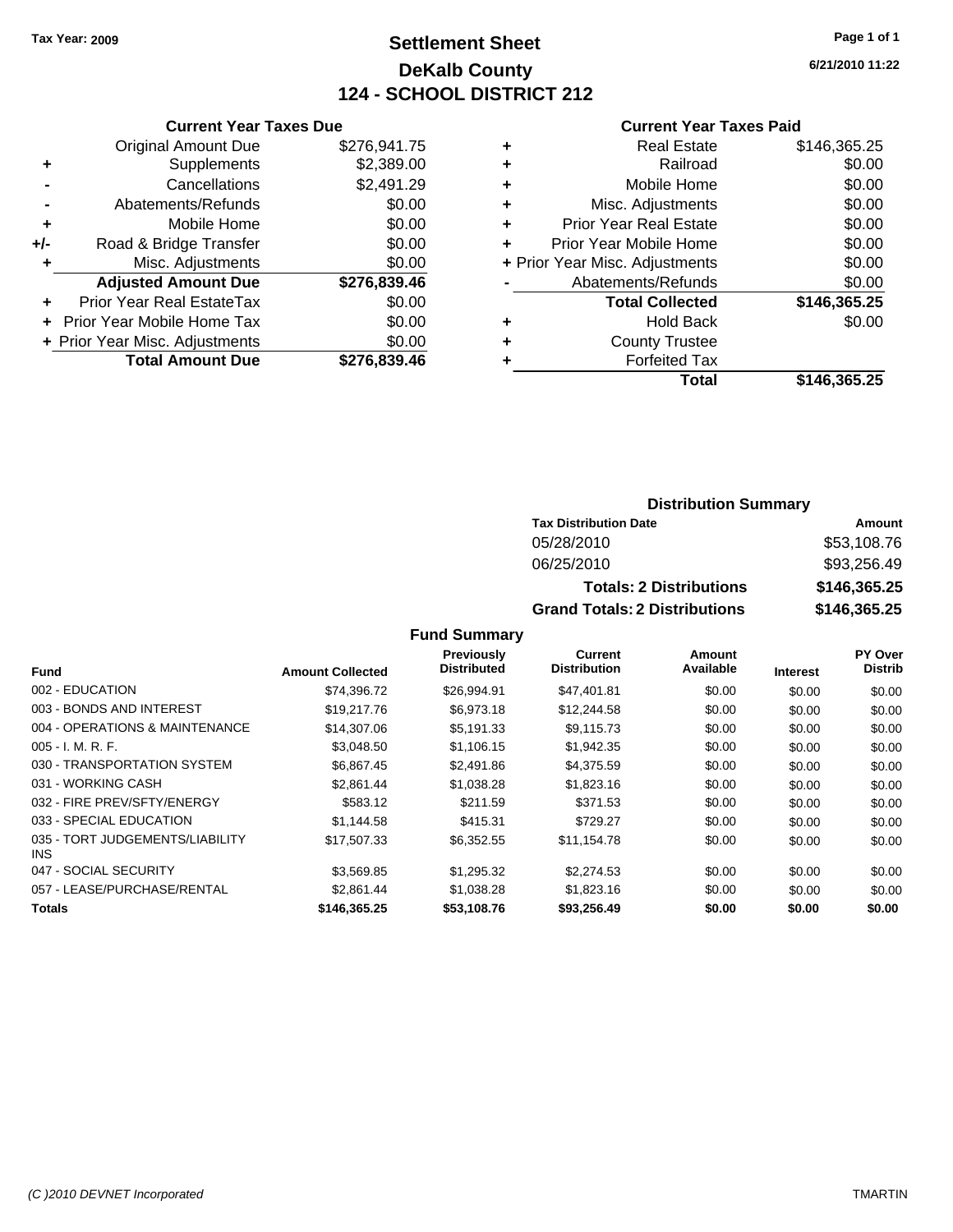## **Settlement Sheet Tax Year: 2009 Page 1 of 1 DeKalb County 125 - SCHOOL DISTRICT 220**

**6/21/2010 11:22**

|     | <b>Current Year Taxes Due</b>     |            |
|-----|-----------------------------------|------------|
|     | <b>Original Amount Due</b>        | \$2,395.58 |
| ٠   | Supplements                       | \$0.00     |
|     | Cancellations                     | \$0.00     |
|     | Abatements/Refunds                | \$0.00     |
| ٠   | Mobile Home                       | \$0.00     |
| +/- | Road & Bridge Transfer            | \$0.00     |
| ٠   | Misc. Adjustments                 | \$0.00     |
|     | <b>Adjusted Amount Due</b>        | \$2,395.58 |
| ٠   | Prior Year Real EstateTax         | \$0.00     |
|     | <b>Prior Year Mobile Home Tax</b> | \$0.00     |
|     | + Prior Year Misc. Adjustments    | \$0.00     |
|     | <b>Total Amount Due</b>           | \$2,395.58 |

#### **Current Year Taxes Paid**

|   | Total                          | \$1,197.79 |
|---|--------------------------------|------------|
| ٠ | <b>Forfeited Tax</b>           |            |
| ٠ | <b>County Trustee</b>          |            |
| ٠ | Hold Back                      | \$0.00     |
|   | <b>Total Collected</b>         | \$1,197.79 |
|   | Abatements/Refunds             | \$0.00     |
|   | + Prior Year Misc. Adjustments | \$0.00     |
|   | Prior Year Mobile Home         | \$0.00     |
| ÷ | <b>Prior Year Real Estate</b>  | \$0.00     |
| ÷ | Misc. Adjustments              | \$0.00     |
| ÷ | Mobile Home                    | \$0.00     |
| ٠ | Railroad                       | \$0.00     |
|   | <b>Real Estate</b>             | \$1,197.79 |

### **Distribution Summary Tax Distribution Date Amount** 05/28/2010 \$412.92 06/25/2010 \$784.87 **Totals: 2 Distributions \$1,197.79 Grand Totals: 2 Distributions \$1,197.79**

| <b>Fund</b>                             | <b>Amount Collected</b> | <b>Previously</b><br><b>Distributed</b> | Current<br><b>Distribution</b> | Amount<br>Available | <b>Interest</b> | <b>PY Over</b><br><b>Distrib</b> |
|-----------------------------------------|-------------------------|-----------------------------------------|--------------------------------|---------------------|-----------------|----------------------------------|
| 002 - EDUCATION                         | \$626.85                | \$216.10                                | \$410.75                       | \$0.00              | \$0.00          | \$0.00                           |
| 003 - BONDS AND INTEREST                | \$202.77                | \$69.90                                 | \$132.87                       | \$0.00              | \$0.00          | \$0.00                           |
| 004 - OPERATIONS & MAINTENANCE          | \$100.80                | \$34.75                                 | \$66.05                        | \$0.00              | \$0.00          | \$0.00                           |
| $005 - I. M. R. F.$                     | \$1.96                  | \$0.68                                  | \$1.28                         | \$0.00              | \$0.00          | \$0.00                           |
| 030 - TRANSPORTATION SYSTEM             | \$40.35                 | \$13.91                                 | \$26.44                        | \$0.00              | \$0.00          | \$0.00                           |
| 031 - WORKING CASH                      | \$16.80                 | \$5.79                                  | \$11.01                        | \$0.00              | \$0.00          | \$0.00                           |
| 032 - FIRE PREV/SFTY/ENERGY             | \$16.16                 | \$5.57                                  | \$10.59                        | \$0.00              | \$0.00          | \$0.00                           |
| 033 - SPECIAL EDUCATION                 | \$6.65                  | \$2.29                                  | \$4.36                         | \$0.00              | \$0.00          | \$0.00                           |
| 035 - TORT JUDGEMENTS/LIABILITY<br>INS. | \$164.89                | \$56.84                                 | \$108.05                       | \$0.00              | \$0.00          | \$0.00                           |
| 047 - SOCIAL SECURITY                   | \$3.77                  | \$1.30                                  | \$2.47                         | \$0.00              | \$0.00          | \$0.00                           |
| 057 - LEASE/PURCHASE/RENTAL             | \$16.79                 | \$5.79                                  | \$11.00                        | \$0.00              | \$0.00          | \$0.00                           |
| <b>Totals</b>                           | \$1.197.79              | \$412.92                                | \$784.87                       | \$0.00              | \$0.00          | \$0.00                           |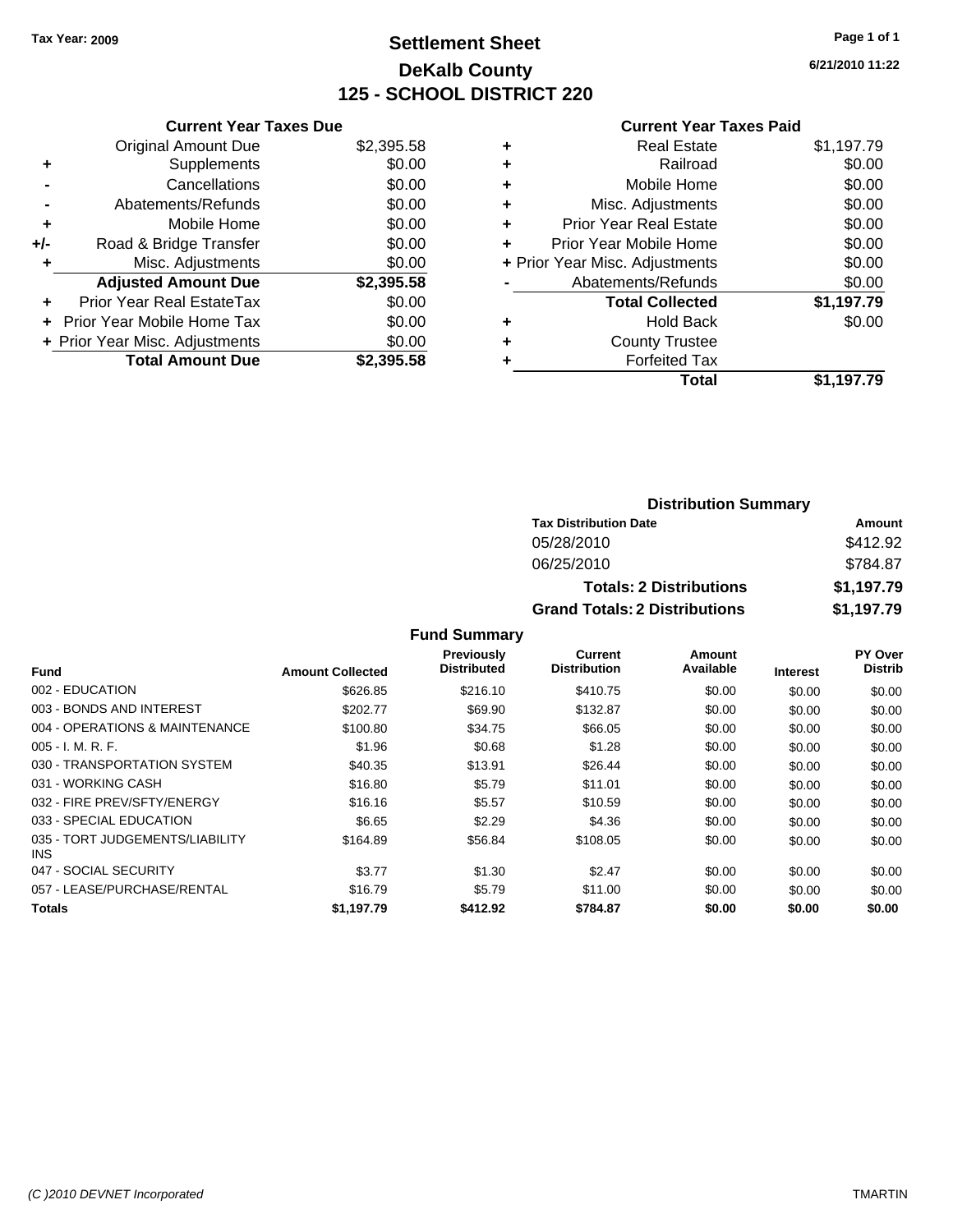### **Settlement Sheet Tax Year: 2009 Page 1 of 1 DeKalb County 126 - SCHOOL DISTRICT 269**

**6/21/2010 11:22**

#### **Current Year Taxes Paid**

|     | <b>Current Year Taxes Due</b>     |              |  |  |  |  |
|-----|-----------------------------------|--------------|--|--|--|--|
|     | <b>Original Amount Due</b>        | \$275,109.74 |  |  |  |  |
| ٠   | Supplements                       | \$2,977.95   |  |  |  |  |
|     | Cancellations                     | \$3,105.49   |  |  |  |  |
|     | Abatements/Refunds                | \$0.00       |  |  |  |  |
| ٠   | Mobile Home                       | \$0.00       |  |  |  |  |
| +/- | Road & Bridge Transfer            | \$0.00       |  |  |  |  |
| ٠   | Misc. Adjustments                 | \$0.00       |  |  |  |  |
|     | <b>Adjusted Amount Due</b>        | \$274,982.20 |  |  |  |  |
|     | Prior Year Real EstateTax         | \$0.00       |  |  |  |  |
|     | <b>Prior Year Mobile Home Tax</b> | \$0.00       |  |  |  |  |
|     | + Prior Year Misc. Adjustments    | \$0.00       |  |  |  |  |
|     | <b>Total Amount Due</b>           | \$274.982.20 |  |  |  |  |
|     |                                   |              |  |  |  |  |

| ٠                              | Real Estate                   | \$138,905.24 |
|--------------------------------|-------------------------------|--------------|
| ٠                              | Railroad                      | \$0.00       |
| ٠                              | Mobile Home                   | \$0.00       |
| ٠                              | Misc. Adjustments             | \$0.00       |
| ٠                              | <b>Prior Year Real Estate</b> | \$0.00       |
| ٠                              | Prior Year Mobile Home        | \$0.00       |
| + Prior Year Misc. Adjustments |                               | \$0.00       |
|                                | Abatements/Refunds            | \$0.00       |
|                                | <b>Total Collected</b>        | \$138,905.24 |
| ٠                              | <b>Hold Back</b>              | \$0.00       |
| ٠                              | <b>County Trustee</b>         |              |
| ٠                              | <b>Forfeited Tax</b>          |              |
|                                | Total                         | \$138,905.24 |
|                                |                               |              |

### **Distribution Summary**

| <b>Tax Distribution Date</b>         | Amount       |
|--------------------------------------|--------------|
| 05/28/2010                           | \$47,486.95  |
| 06/25/2010                           | \$91.418.29  |
| <b>Totals: 2 Distributions</b>       | \$138,905.24 |
| <b>Grand Totals: 2 Distributions</b> | \$138,905.24 |

|                                               |                         | <b>Previously</b>  | Current             | Amount    |                 | <b>PY Over</b> |
|-----------------------------------------------|-------------------------|--------------------|---------------------|-----------|-----------------|----------------|
| <b>Fund</b>                                   | <b>Amount Collected</b> | <b>Distributed</b> | <b>Distribution</b> | Available | <b>Interest</b> | <b>Distrib</b> |
| 002 - EDUCATION                               | \$91.497.28             | \$31.279.78        | \$60,217.50         | \$0.00    | \$0.00          | \$0.00         |
| 003 - BONDS AND INTEREST                      | \$0.00                  | \$0.00             | \$0.00              | \$0.00    | \$0.00          | \$0.00         |
| 004 - OPERATIONS & MAINTENANCE                | \$23,963.52             | \$8.192.31         | \$15,771.21         | \$0.00    | \$0.00          | \$0.00         |
| $005 - I. M. R. F.$                           | \$1.645.20              | \$562.44           | \$1,082.76          | \$0.00    | \$0.00          | \$0.00         |
| 030 - TRANSPORTATION SYSTEM                   | \$5.228.39              | \$1.787.41         | \$3,440.98          | \$0.00    | \$0.00          | \$0.00         |
| 031 - WORKING CASH                            | \$2.178.45              | \$744.74           | \$1.433.71          | \$0.00    | \$0.00          | \$0.00         |
| 033 - SPECIAL EDUCATION                       | \$871.36                | \$297.89           | \$573.47            | \$0.00    | \$0.00          | \$0.00         |
| 035 - TORT JUDGEMENTS/LIABILITY<br><b>INS</b> | \$11,875.84             | \$4.059.94         | \$7,815.90          | \$0.00    | \$0.00          | \$0.00         |
| 047 - SOCIAL SECURITY                         | \$1.645.20              | \$562.44           | \$1,082.76          | \$0.00    | \$0.00          | \$0.00         |
| <b>Totals</b>                                 | \$138,905.24            | \$47,486.95        | \$91,418.29         | \$0.00    | \$0.00          | \$0.00         |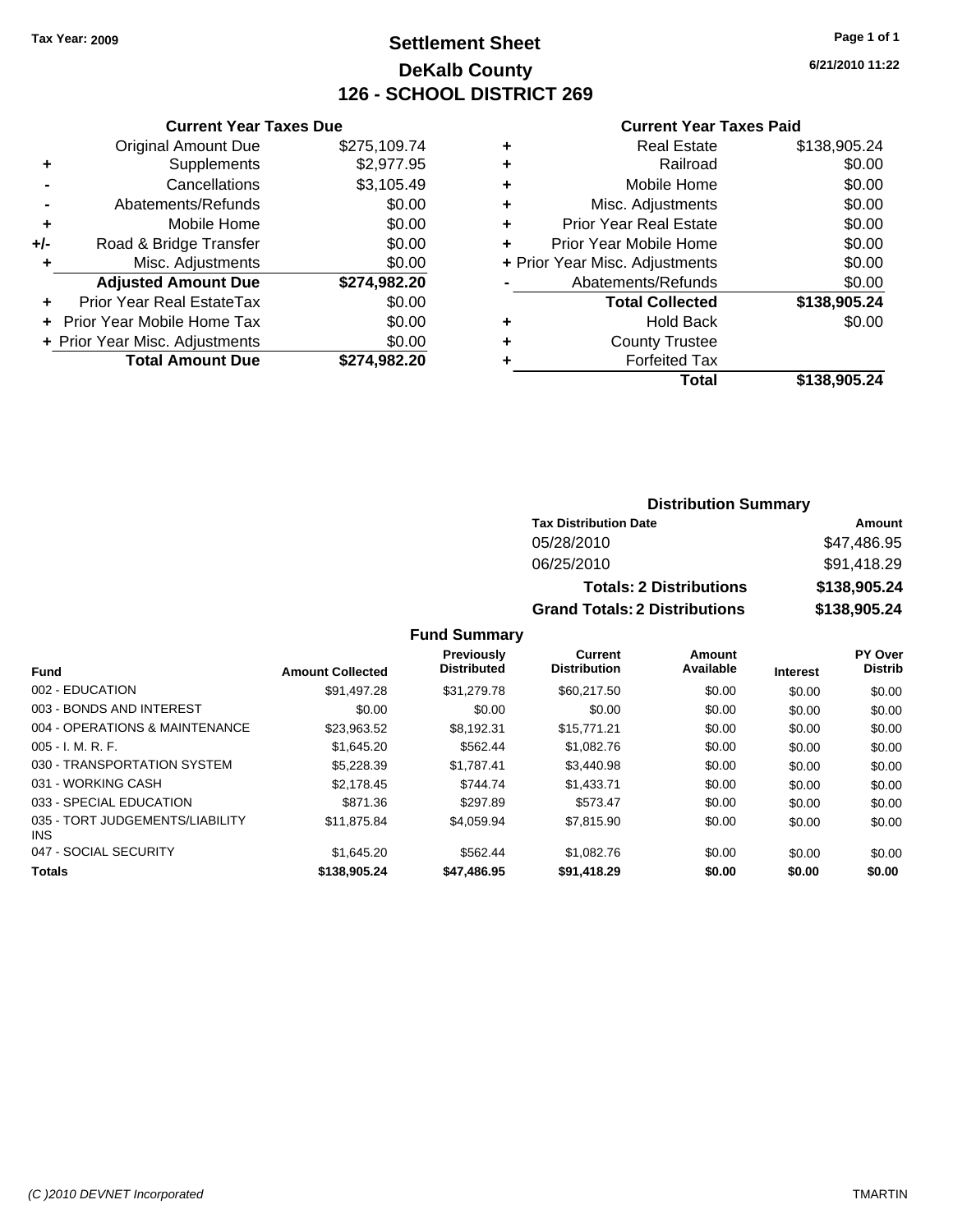# **Settlement Sheet Tax Year: 2009 Page 1 of 1 DeKalb County 127 - SCHOOL DISTRICT 271**

**6/21/2010 11:22**

#### **Current Year Taxes Paid**

| <b>Current Year Taxes Due</b>     |             |
|-----------------------------------|-------------|
| <b>Original Amount Due</b>        | \$53,153.17 |
| Supplements                       | \$0.00      |
| Cancellations                     | \$0.00      |
| Abatements/Refunds                | \$0.00      |
| Mobile Home                       | \$0.00      |
| Road & Bridge Transfer            | \$0.00      |
| Misc. Adjustments                 | \$0.00      |
| <b>Adjusted Amount Due</b>        | \$53,153.17 |
| Prior Year Real EstateTax         | \$0.00      |
| <b>Prior Year Mobile Home Tax</b> | \$0.00      |
| + Prior Year Misc. Adjustments    | \$0.00      |
| <b>Total Amount Due</b>           | \$53,153.17 |
|                                   |             |

| ٠ | Real Estate                    | \$25,226.23 |
|---|--------------------------------|-------------|
| ٠ | Railroad                       | \$0.00      |
| ٠ | Mobile Home                    | \$0.00      |
| ٠ | Misc. Adjustments              | \$0.00      |
| ٠ | <b>Prior Year Real Estate</b>  | \$0.00      |
| ٠ | Prior Year Mobile Home         | \$0.00      |
|   | + Prior Year Misc. Adjustments | \$0.00      |
|   | Abatements/Refunds             | \$0.00      |
|   | <b>Total Collected</b>         | \$25,226.23 |
| ٠ | Hold Back                      | \$0.00      |
| ٠ | <b>County Trustee</b>          |             |
|   | <b>Forfeited Tax</b>           |             |
|   | Total                          | \$25.226.23 |

### **Distribution Summary**

| <b>Tax Distribution Date</b>         | Amount      |  |  |
|--------------------------------------|-------------|--|--|
| 05/28/2010                           | \$7,311.60  |  |  |
| 06/25/2010                           | \$17,914.63 |  |  |
| <b>Totals: 2 Distributions</b>       | \$25,226.23 |  |  |
| <b>Grand Totals: 2 Distributions</b> | \$25,226.23 |  |  |

|                                         |                         | Previously         | Current             | Amount    |                 | <b>PY Over</b> |
|-----------------------------------------|-------------------------|--------------------|---------------------|-----------|-----------------|----------------|
| <b>Fund</b>                             | <b>Amount Collected</b> | <b>Distributed</b> | <b>Distribution</b> | Available | <b>Interest</b> | <b>Distrib</b> |
| 002 - EDUCATION                         | \$14,052.29             | \$4,072.94         | \$9,979.35          | \$0.00    | \$0.00          | \$0.00         |
| 003 - BONDS AND INTEREST                | \$5,080.10              | \$1,472.42         | \$3,607.68          | \$0.00    | \$0.00          | \$0.00         |
| 004 - OPERATIONS & MAINTENANCE          | \$2,913.18              | \$844.36           | \$2,068.82          | \$0.00    | \$0.00          | \$0.00         |
| $005 - I. M. R. F.$                     | \$140.26                | \$40.65            | \$99.61             | \$0.00    | \$0.00          | \$0.00         |
| 030 - TRANSPORTATION SYSTEM             | \$863.19                | \$250.19           | \$613.00            | \$0.00    | \$0.00          | \$0.00         |
| 031 - WORKING CASH                      | \$147.29                | \$42.69            | \$104.60            | \$0.00    | \$0.00          | \$0.00         |
| 032 - FIRE PREV/SFTY/ENERGY             | \$11.88                 | \$3.44             | \$8.44              | \$0.00    | \$0.00          | \$0.00         |
| 033 - SPECIAL EDUCATION                 | \$129.99                | \$37.68            | \$92.31             | \$0.00    | \$0.00          | \$0.00         |
| 035 - TORT JUDGEMENTS/LIABILITY<br>INS. | \$1,078.80              | \$312.68           | \$766.12            | \$0.00    | \$0.00          | \$0.00         |
| 047 - SOCIAL SECURITY                   | \$647.40                | \$187.64           | \$459.76            | \$0.00    | \$0.00          | \$0.00         |
| 057 - LEASE/PURCHASE/RENTAL             | \$161.85                | \$46.91            | \$114.94            | \$0.00    | \$0.00          | \$0.00         |
| <b>Totals</b>                           | \$25,226.23             | \$7,311.60         | \$17,914.63         | \$0.00    | \$0.00          | \$0.00         |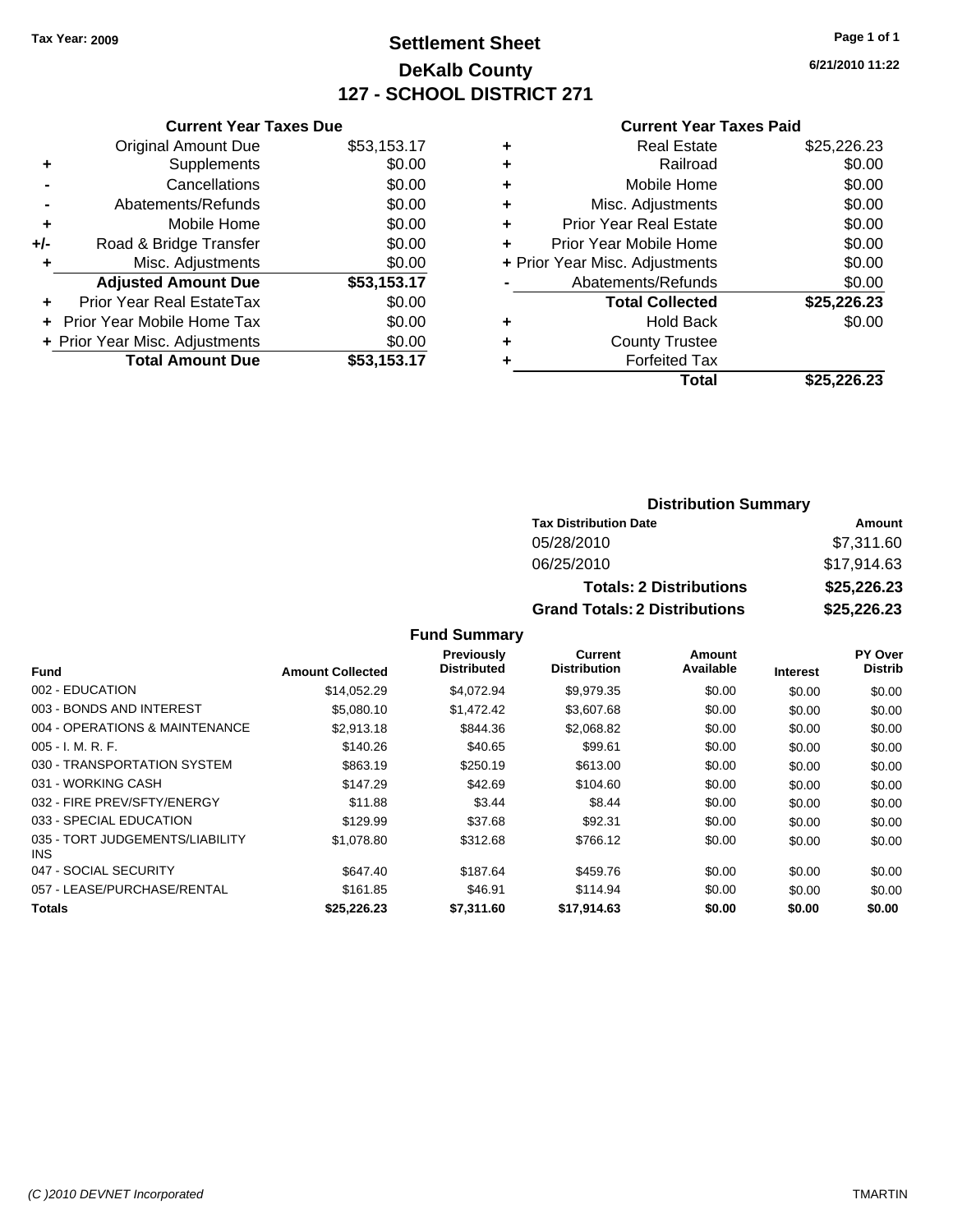### **Settlement Sheet Tax Year: 2009 Page 1 of 1 DeKalb County 128 - SCHOOL DISTRICT 300**

**6/21/2010 11:22**

#### **Current Year Taxes Paid**

|     | <b>Current Year Taxes Due</b>  |            |
|-----|--------------------------------|------------|
|     | <b>Original Amount Due</b>     | \$5,989.57 |
| ٠   | Supplements                    | \$0.00     |
|     | Cancellations                  | \$0.00     |
|     | Abatements/Refunds             | \$0.00     |
| ٠   | Mobile Home                    | \$0.00     |
| +/- | Road & Bridge Transfer         | \$0.00     |
|     | Misc. Adjustments              | \$0.00     |
|     | <b>Adjusted Amount Due</b>     | \$5,989.57 |
| ÷   | Prior Year Real EstateTax      | \$0.00     |
|     | Prior Year Mobile Home Tax     | \$0.00     |
|     | + Prior Year Misc. Adjustments | \$0.00     |
|     | <b>Total Amount Due</b>        | \$5,989,57 |

|   | <b>Real Estate</b>             | \$2,994.80 |
|---|--------------------------------|------------|
| ٠ | Railroad                       | \$0.00     |
| ٠ | Mobile Home                    | \$0.00     |
| ٠ | Misc. Adjustments              | \$0.00     |
| ÷ | Prior Year Real Estate         | \$0.00     |
| ٠ | Prior Year Mobile Home         | \$0.00     |
|   | + Prior Year Misc. Adjustments | \$0.00     |
|   | Abatements/Refunds             | \$0.00     |
|   | <b>Total Collected</b>         | \$2,994.80 |
| ٠ | <b>Hold Back</b>               | \$0.00     |
| ٠ | <b>County Trustee</b>          |            |
| ٠ | <b>Forfeited Tax</b>           |            |
|   | Total                          | \$2.994.80 |

| <b>Distribution Summary</b>          |            |
|--------------------------------------|------------|
| <b>Tax Distribution Date</b>         | Amount     |
| 05/28/2010                           | \$2,994.80 |
| <b>Totals: 1 Distributions</b>       | \$2,994.80 |
| <b>Grand Totals: 1 Distributions</b> | \$2,994.80 |

|                                               |                         | <b>Previously</b><br><b>Distributed</b> | Current<br><b>Distribution</b> | Amount<br>Available |                 | PY Over<br><b>Distrib</b> |
|-----------------------------------------------|-------------------------|-----------------------------------------|--------------------------------|---------------------|-----------------|---------------------------|
| Fund                                          | <b>Amount Collected</b> |                                         |                                |                     | <b>Interest</b> |                           |
| 002 - EDUCATION                               | \$2.101.39              | \$2.101.39                              | \$0.00                         | \$0.00              | \$0.00          | \$0.00                    |
| 003 - BONDS AND INTEREST                      | \$398.03                | \$398.03                                | \$0.00                         | \$0.00              | \$0.00          | \$0.00                    |
| 004 - OPERATIONS & MAINTENANCE                | \$242.48                | \$242.48                                | \$0.00                         | \$0.00              | \$0.00          | \$0.00                    |
| $005 - I. M. R. F.$                           | \$44.07                 | \$44.07                                 | \$0.00                         | \$0.00              | \$0.00          | \$0.00                    |
| 030 - TRANSPORTATION SYSTEM                   | \$129.33                | \$129.33                                | \$0.00                         | \$0.00              | \$0.00          | \$0.00                    |
| 031 - WORKING CASH                            | \$26.85                 | \$26.85                                 | \$0.00                         | \$0.00              | \$0.00          | \$0.00                    |
| 033 - SPECIAL EDUCATION                       | \$25.87                 | \$25.87                                 | \$0.00                         | \$0.00              | \$0.00          | \$0.00                    |
| 035 - TORT JUDGEMENTS/LIABILITY<br><b>INS</b> | \$0.00                  | \$0.00                                  | \$0.00                         | \$0.00              | \$0.00          | \$0.00                    |
| 047 - SOCIAL SECURITY                         | \$44.07                 | \$44.07                                 | \$0.00                         | \$0.00              | \$0.00          | \$0.00                    |
| 109 - PRIOR YEAR ADJUSTMENT                   | $$-17.29$               | $$-17.29$                               | \$0.00                         | \$0.00              | \$0.00          | \$0.00                    |
| <b>Totals</b>                                 | \$2,994.80              | \$2,994.80                              | \$0.00                         | \$0.00              | \$0.00          | \$0.00                    |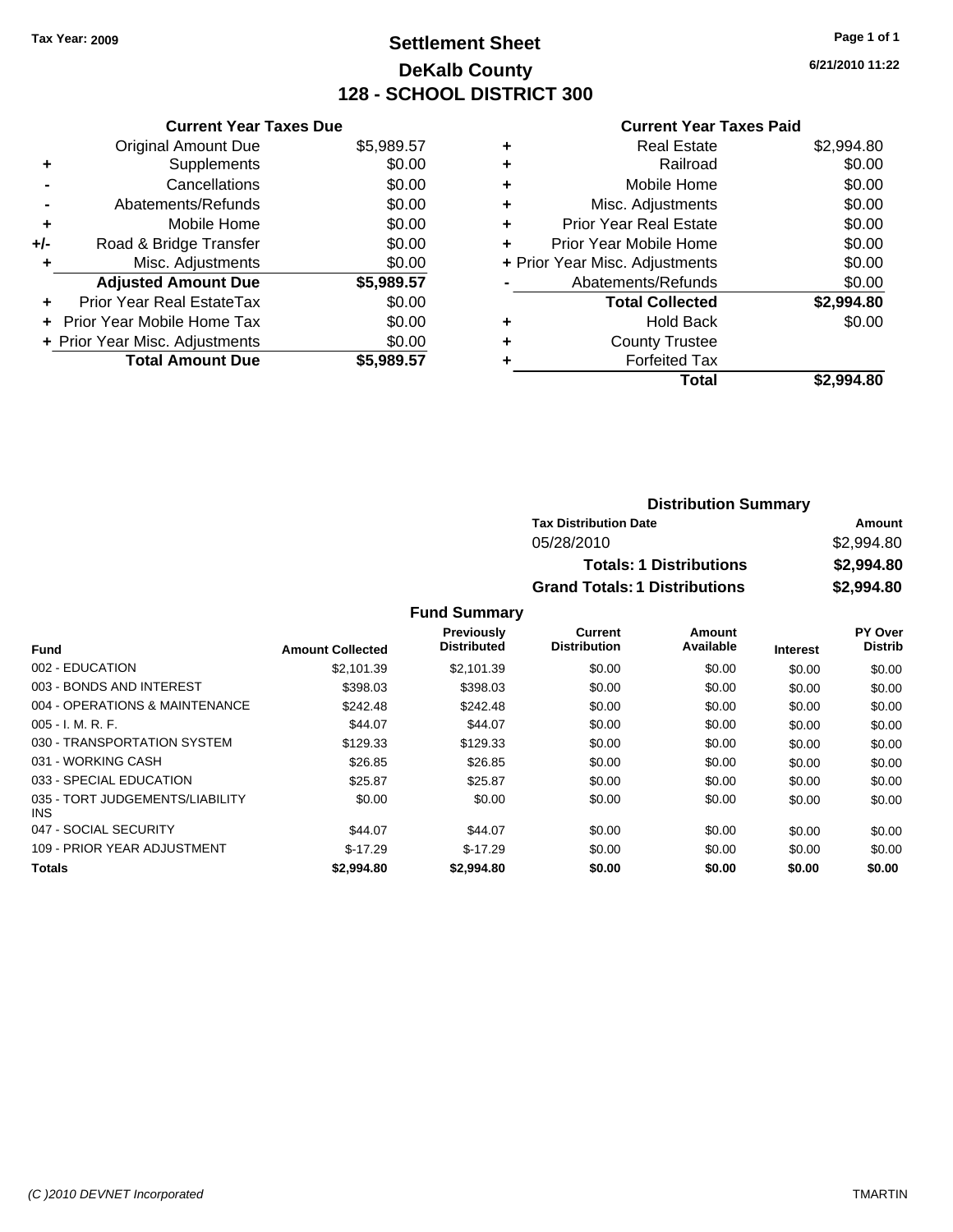### **Settlement Sheet Tax Year: 2009 Page 1 of 1 DeKalb County 129 - SCHOOL DISTRICT 301**

**6/21/2010 11:22**

#### **Current Year Taxes Paid**

| <b>Current Year Taxes Due</b>     |                                |
|-----------------------------------|--------------------------------|
| <b>Original Amount Due</b>        | \$6,212.27                     |
| Supplements                       | \$0.00                         |
| Cancellations                     | \$0.00                         |
| Abatements/Refunds                | \$0.00                         |
| Mobile Home                       | \$0.00                         |
| Road & Bridge Transfer            | \$0.00                         |
| Misc. Adjustments                 | \$0.00                         |
| <b>Adjusted Amount Due</b>        | \$6,212.27                     |
| Prior Year Real EstateTax         | \$0.00                         |
| <b>Prior Year Mobile Home Tax</b> | \$0.00                         |
|                                   | \$0.00                         |
| <b>Total Amount Due</b>           | \$6,212,27                     |
|                                   | + Prior Year Misc. Adjustments |

| ٠ | <b>Real Estate</b>             | \$1,985.96 |
|---|--------------------------------|------------|
| ٠ | Railroad                       | \$0.00     |
| ٠ | Mobile Home                    | \$0.00     |
| ٠ | Misc. Adjustments              | \$0.00     |
| ÷ | <b>Prior Year Real Estate</b>  | \$0.00     |
| ٠ | Prior Year Mobile Home         | \$0.00     |
|   | + Prior Year Misc. Adjustments | \$0.00     |
|   | Abatements/Refunds             | \$0.00     |
|   | <b>Total Collected</b>         | \$1,985.96 |
| ٠ | <b>Hold Back</b>               | \$0.00     |
| ٠ | <b>County Trustee</b>          |            |
| ٠ | <b>Forfeited Tax</b>           |            |
|   | Total                          | \$1,985.96 |
|   |                                |            |

| <b>Distribution Summary</b>          |            |
|--------------------------------------|------------|
| <b>Tax Distribution Date</b>         | Amount     |
| 06/25/2010                           | \$1,985.96 |
| <b>Totals: 1 Distributions</b>       | \$1,985.96 |
| <b>Grand Totals: 1 Distributions</b> | \$1,985.96 |

|                                |                         | <b>Previously</b>  | Current             | Amount    |                 | <b>PY Over</b> |
|--------------------------------|-------------------------|--------------------|---------------------|-----------|-----------------|----------------|
| <b>Fund</b>                    | <b>Amount Collected</b> | <b>Distributed</b> | <b>Distribution</b> | Available | <b>Interest</b> | <b>Distrib</b> |
| 002 - EDUCATION                | \$1.311.90              | \$0.00             | \$1.311.90          | \$0.00    | \$0.00          | \$0.00         |
| 003 - BONDS AND INTEREST       | \$318.50                | \$0.00             | \$318.50            | \$0.00    | \$0.00          | \$0.00         |
| 004 - OPERATIONS & MAINTENANCE | \$200.86                | \$0.00             | \$200.86            | \$0.00    | \$0.00          | \$0.00         |
| $005 - I. M. R. F.$            | \$40.56                 | \$0.00             | \$40.56             | \$0.00    | \$0.00          | \$0.00         |
| 030 - TRANSPORTATION SYSTEM    | \$65.48                 | \$0.00             | \$65.48             | \$0.00    | \$0.00          | \$0.00         |
| 031 - WORKING CASH             | \$2.70                  | \$0.00             | \$2.70              | \$0.00    | \$0.00          | \$0.00         |
| 047 - SOCIAL SECURITY          | \$45.96                 | \$0.00             | \$45.96             | \$0.00    | \$0.00          | \$0.00         |
| <b>Totals</b>                  | \$1,985.96              | \$0.00             | \$1,985.96          | \$0.00    | \$0.00          | \$0.00         |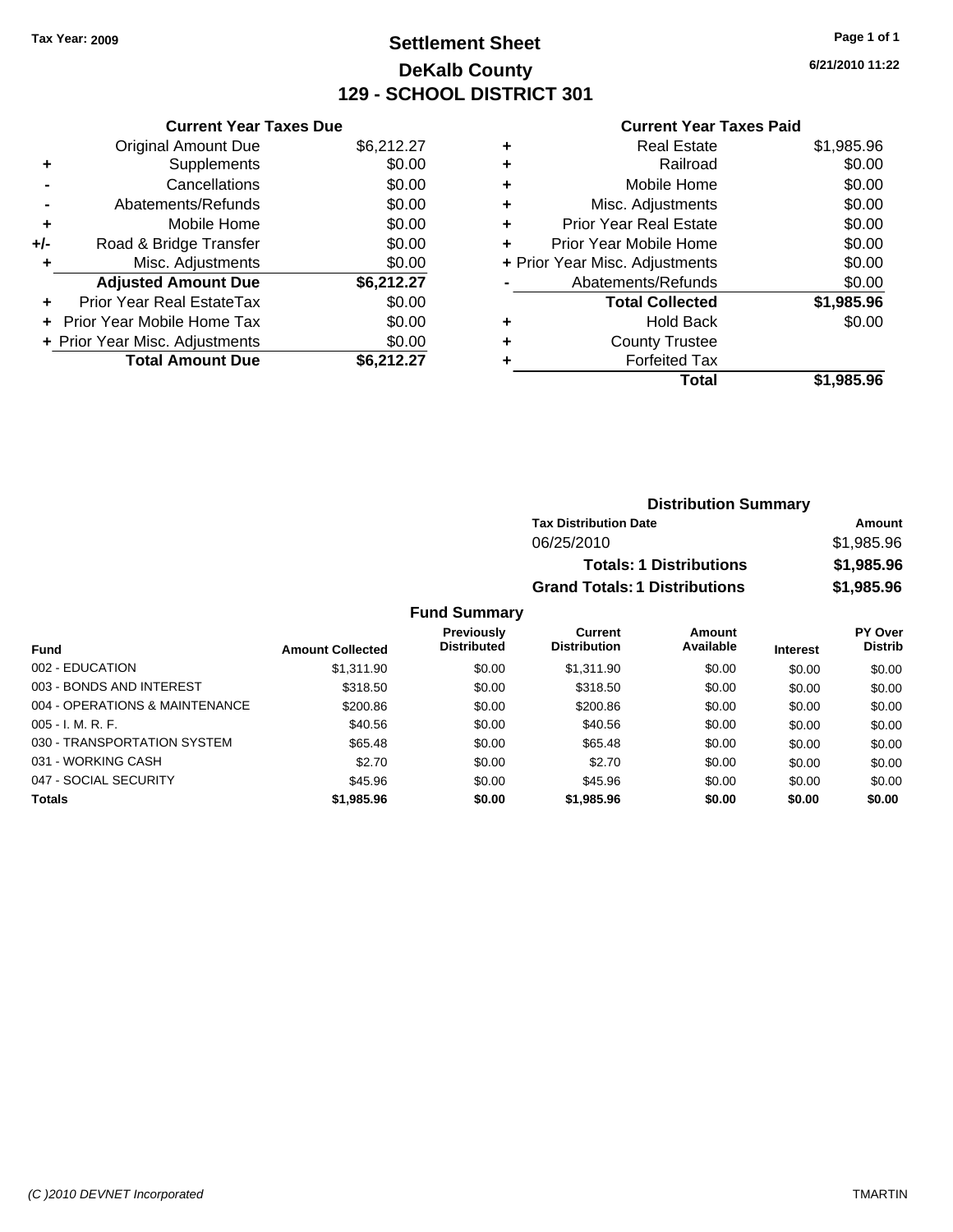### **Settlement Sheet Tax Year: 2009 Page 1 of 1 DeKalb County 130 - SCHOOL DISTRICT 302**

**6/21/2010 11:22**

#### **Current Year Taxes Paid**

| <b>Current Year Taxes Due</b> |                                |                |   |  |  |
|-------------------------------|--------------------------------|----------------|---|--|--|
|                               | <b>Original Amount Due</b>     | \$1,611,941.53 |   |  |  |
| ٠                             | Supplements                    | \$12,272.15    | ٠ |  |  |
|                               | Cancellations                  | \$13,947.14    | ÷ |  |  |
|                               | Abatements/Refunds             | \$0.00         | ٠ |  |  |
|                               | Mobile Home                    | \$0.00         | ÷ |  |  |
| +/-                           | Road & Bridge Transfer         | \$0.00         | ٠ |  |  |
|                               | Misc. Adjustments              | \$0.00         | ٠ |  |  |
|                               | <b>Adjusted Amount Due</b>     | \$1,610,266.54 |   |  |  |
| ٠                             | Prior Year Real EstateTax      | \$0.00         |   |  |  |
|                               | Prior Year Mobile Home Tax     | \$0.00         |   |  |  |
|                               | + Prior Year Misc. Adjustments | \$0.00         | ٠ |  |  |
|                               | <b>Total Amount Due</b>        | \$1,610,266.54 |   |  |  |
|                               |                                |                |   |  |  |

|   | <b>Real Estate</b>             | \$803,922.17 |
|---|--------------------------------|--------------|
| ٠ | Railroad                       | \$9,515.46   |
| ٠ | Mobile Home                    | \$0.00       |
| ٠ | Misc. Adjustments              | \$0.00       |
| ٠ | <b>Prior Year Real Estate</b>  | \$0.00       |
|   | Prior Year Mobile Home         | \$0.00       |
|   | + Prior Year Misc. Adjustments | \$0.00       |
|   | Abatements/Refunds             | \$0.00       |
|   | <b>Total Collected</b>         | \$813,437.63 |
| ٠ | <b>Hold Back</b>               | \$0.00       |
| ٠ | <b>County Trustee</b>          |              |
| ٠ | <b>Forfeited Tax</b>           |              |
|   | <b>Total</b>                   | \$813,437.63 |
|   |                                |              |

#### **Distribution Summary**

| <b>Tax Distribution Date</b>         | Amount       |
|--------------------------------------|--------------|
| 05/28/2010                           | \$161.156.31 |
| 06/25/2010                           | \$652,281.32 |
| <b>Totals: 2 Distributions</b>       | \$813,437.63 |
| <b>Grand Totals: 2 Distributions</b> | \$813,437.63 |

|                                |                         | <b>Previously</b><br><b>Distributed</b> | Current<br><b>Distribution</b> | Amount<br>Available |                 | PY Over<br><b>Distrib</b> |
|--------------------------------|-------------------------|-----------------------------------------|--------------------------------|---------------------|-----------------|---------------------------|
| Fund                           | <b>Amount Collected</b> |                                         |                                |                     | <b>Interest</b> |                           |
| 002 - EDUCATION                | \$542,523.85            | \$107,483.52                            | \$435,040.33                   | \$0.00              | \$0.00          | \$0.00                    |
| 003 - BONDS AND INTEREST       | \$148,389,74            | \$29,398.62                             | \$118,991.12                   | \$0.00              | \$0.00          | \$0.00                    |
| 004 - OPERATIONS & MAINTENANCE | \$63,508.33             | \$12,582.12                             | \$50.926.21                    | \$0.00              | \$0.00          | \$0.00                    |
| $005 - I. M. R. F.$            | \$9.673.40              | \$1.916.47                              | \$7,756.93                     | \$0.00              | \$0.00          | \$0.00                    |
| 030 - TRANSPORTATION SYSTEM    | \$27,219.25             | \$5,392.61                              | \$21,826.64                    | \$0.00              | \$0.00          | \$0.00                    |
| 031 - WORKING CASH             | \$2,123.88              | \$420.78                                | \$1,703.10                     | \$0.00              | \$0.00          | \$0.00                    |
| 033 - SPECIAL EDUCATION        | \$3,666.98              | \$726.49                                | \$2,940.49                     | \$0.00              | \$0.00          | \$0.00                    |
| 047 - SOCIAL SECURITY          | \$16,332,20             | \$3.235.70                              | \$13,096.50                    | \$0.00              | \$0.00          | \$0.00                    |
| <b>Totals</b>                  | \$813,437.63            | \$161,156.31                            | \$652,281,32                   | \$0.00              | \$0.00          | \$0.00                    |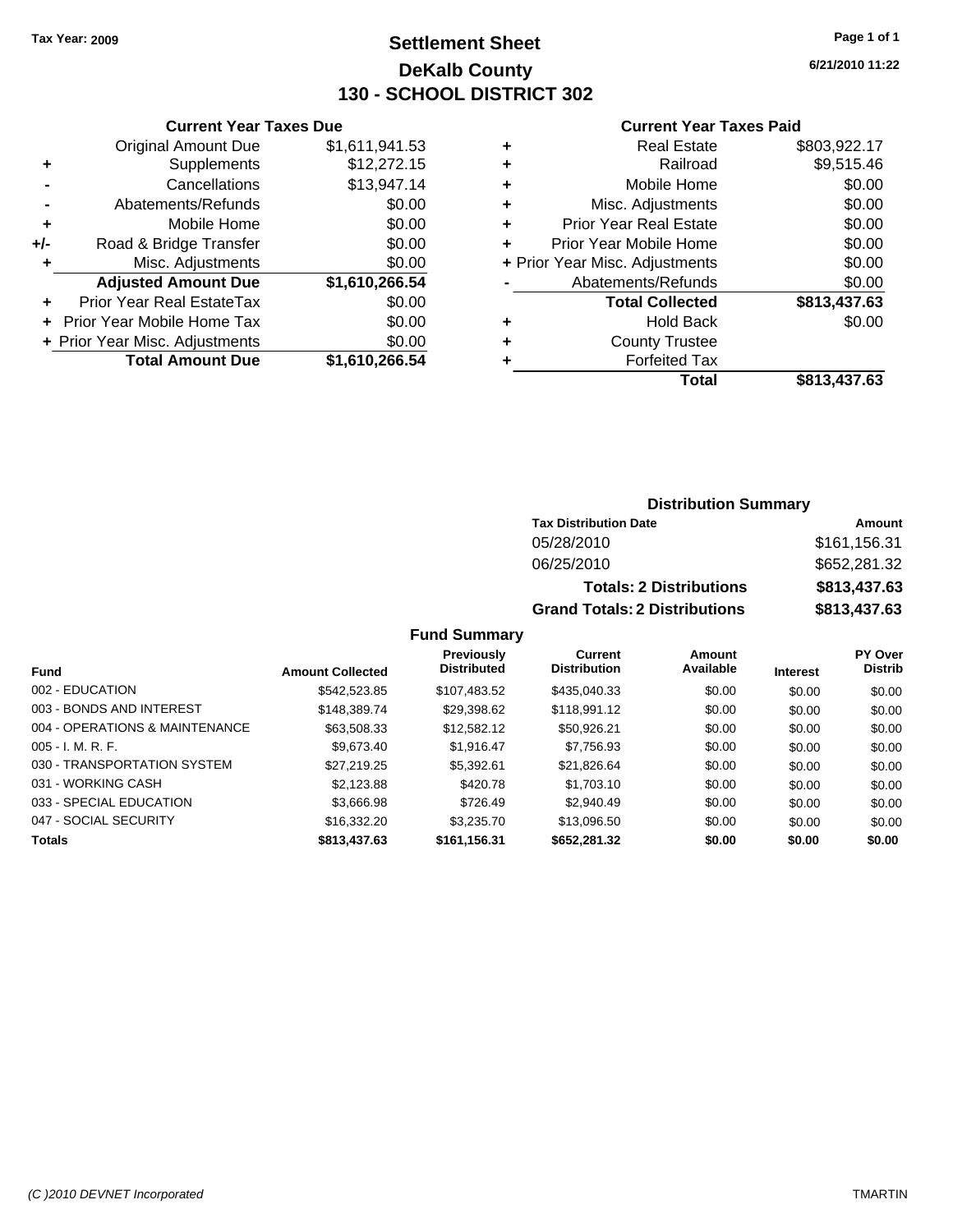### **Settlement Sheet Tax Year: 2009 Page 1 of 1 DeKalb County 131 - SCHOOL DISTRICT 424**

**Current Year Taxes Due**

|     | <b>Original Amount Due</b>        | \$9,184,067.06 |
|-----|-----------------------------------|----------------|
| ٠   | Supplements                       | \$100,177.17   |
|     | Cancellations                     | \$134,335.78   |
|     | Abatements/Refunds                | \$0.00         |
| ÷   | Mobile Home                       | \$0.00         |
| +/- | Road & Bridge Transfer            | \$0.00         |
| ٠   | Misc. Adjustments                 | \$0.00         |
|     | <b>Adjusted Amount Due</b>        | \$9,149,908.45 |
|     | <b>Prior Year Real EstateTax</b>  | \$0.00         |
|     | <b>Prior Year Mobile Home Tax</b> | \$0.00         |
|     | + Prior Year Misc. Adjustments    | \$0.00         |
|     | <b>Total Amount Due</b>           | \$9,149,908.45 |

#### **Current Year Taxes Paid**

|   | <b>Real Estate</b>             | \$4,669,398.03 |
|---|--------------------------------|----------------|
| ٠ | Railroad                       | \$21,469.34    |
| ٠ | Mobile Home                    | \$0.00         |
| ٠ | Misc. Adjustments              | \$0.00         |
| ٠ | <b>Prior Year Real Estate</b>  | \$0.00         |
| ٠ | Prior Year Mobile Home         | \$0.00         |
|   | + Prior Year Misc. Adjustments | \$0.00         |
|   | Abatements/Refunds             | \$0.00         |
|   | <b>Total Collected</b>         | \$4,690,867.37 |
| ٠ | <b>Hold Back</b>               | \$0.00         |
| ٠ | <b>County Trustee</b>          |                |
| ٠ | <b>Forfeited Tax</b>           |                |
|   | Total                          | \$4,690,867.37 |
|   |                                |                |

#### **Distribution Summary**

| <b>Tax Distribution Date</b>         | Amount         |
|--------------------------------------|----------------|
| 05/28/2010                           | \$1,106,285.13 |
| 06/25/2010                           | \$3,584,582.24 |
| <b>Totals: 2 Distributions</b>       | \$4,690,867.37 |
| <b>Grand Totals: 2 Distributions</b> | \$4,690,867.37 |

**Fund Summary**

|                                         |                         | <b>Previously</b>  | <b>Current</b>      | Amount    |                 | <b>PY Over</b> |
|-----------------------------------------|-------------------------|--------------------|---------------------|-----------|-----------------|----------------|
| <b>Fund</b>                             | <b>Amount Collected</b> | <b>Distributed</b> | <b>Distribution</b> | Available | <b>Interest</b> | <b>Distrib</b> |
| 002 - EDUCATION                         | \$2,251,954.07          | \$531,096.52       | \$1,720,857.55      | \$0.00    | \$0.00          | \$0.00         |
| 003 - BONDS AND INTEREST                | \$931,151.25            | \$219,600.92       | \$711,550.33        | \$0.00    | \$0.00          | \$0.00         |
| 004 - OPERATIONS & MAINTENANCE          | \$779.913.00            | \$183.933.18       | \$595,979.82        | \$0.00    | \$0.00          | \$0.00         |
| $005 - I. M. R. F.$                     | \$142,241.16            | \$33,545.88        | \$108,695.28        | \$0.00    | \$0.00          | \$0.00         |
| 030 - TRANSPORTATION SYSTEM             | \$201,505.59            | \$47,522.69        | \$153,982.90        | \$0.00    | \$0.00          | \$0.00         |
| 031 - WORKING CASH                      | \$47,419.98             | \$11.183.44        | \$36,236.54         | \$0.00    | \$0.00          | \$0.00         |
| 032 - FIRE PREV/SFTY/ENERGY             | \$9,489.62              | \$2,238.01         | \$7,251.61          | \$0.00    | \$0.00          | \$0.00         |
| 033 - SPECIAL EDUCATION                 | \$40,308.64             | \$9.506.31         | \$30.802.33         | \$0.00    | \$0.00          | \$0.00         |
| 035 - TORT JUDGEMENTS/LIABILITY<br>INS. | \$85,355.02             | \$20,129.96        | \$65,225.06         | \$0.00    | \$0.00          | \$0.00         |
| 047 - SOCIAL SECURITY                   | \$177.812.02            | \$41,934.84        | \$135,877.18        | \$0.00    | \$0.00          | \$0.00         |
| 057 - LEASE/PURCHASE/RENTAL             | \$23,717.02             | \$5,593.38         | \$18,123.64         | \$0.00    | \$0.00          | \$0.00         |
| <b>Totals</b>                           | \$4,690,867.37          | \$1.106.285.13     | \$3.584.582.24      | \$0.00    | \$0.00          | \$0.00         |

**6/21/2010 11:22**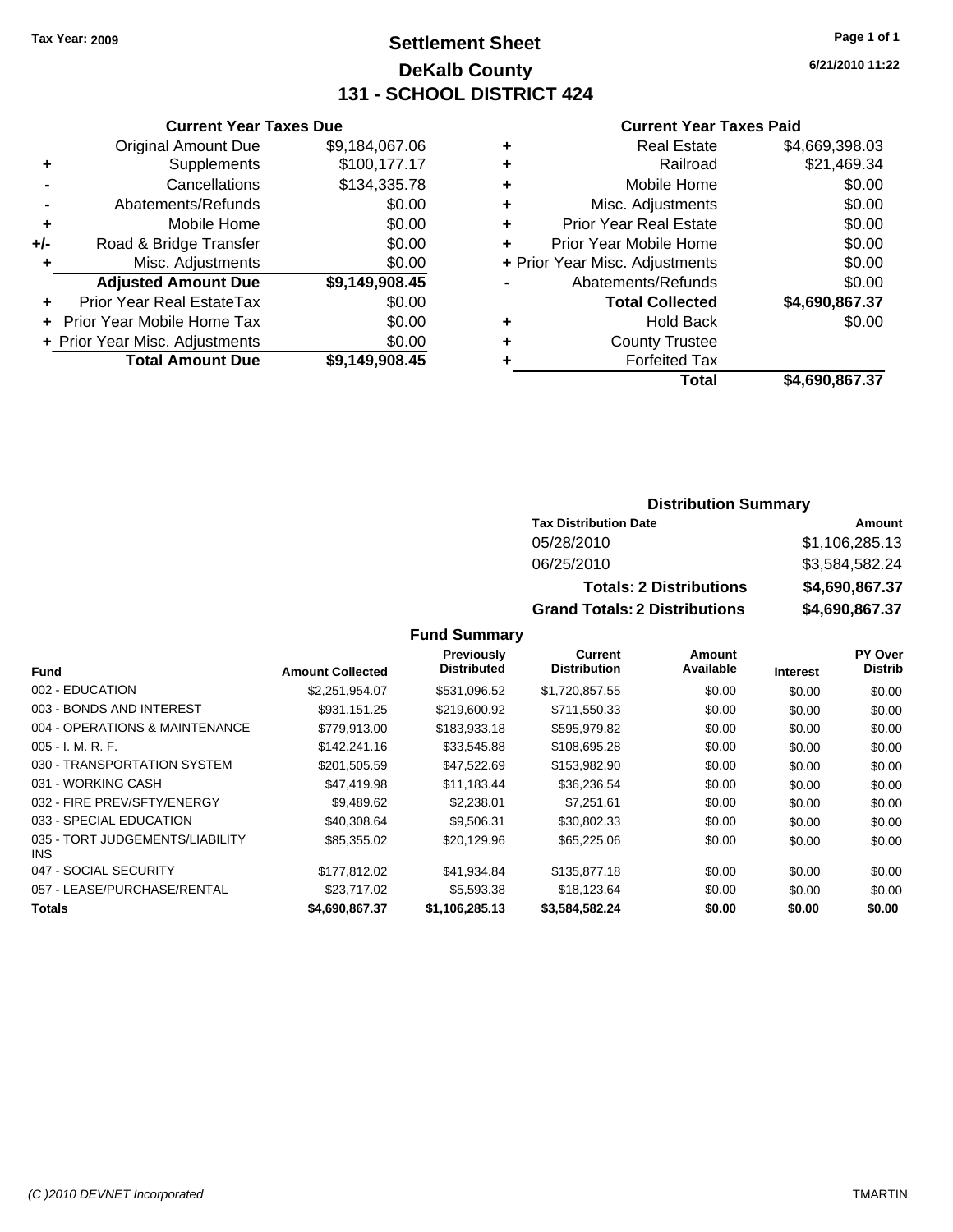### **Settlement Sheet Tax Year: 2009 Page 1 of 1 DeKalb County 132 - SCHOOL DISTRICT 425**

**6/21/2010 11:22**

#### **Current Year Taxes Paid**

|     | <b>Current Year Taxes Due</b>  |                |       |
|-----|--------------------------------|----------------|-------|
|     | <b>Original Amount Due</b>     | \$5,920,659.19 | ٠     |
|     | <b>Supplements</b>             | \$13,723.89    | ٠     |
|     | Cancellations                  | \$17,890.95    | ٠     |
|     | Abatements/Refunds             | \$0.00         | ٠     |
|     | Mobile Home                    | \$0.00         | ٠     |
| +/- | Road & Bridge Transfer         | \$0.00         | ٠     |
|     | Misc. Adjustments              | \$0.00         | + Pri |
|     | <b>Adjusted Amount Due</b>     | \$5,916,492.13 |       |
|     | Prior Year Real EstateTax      | \$0.00         |       |
|     | Prior Year Mobile Home Tax     | \$0.00         | ٠     |
|     | + Prior Year Misc. Adjustments | \$0.00         | ٠     |
|     | <b>Total Amount Due</b>        | \$5,916,492.13 |       |
|     |                                |                |       |

|   | <b>Real Estate</b>             | \$3,018,092.08 |
|---|--------------------------------|----------------|
| ٠ | Railroad                       | \$44,184.13    |
| ٠ | Mobile Home                    | \$0.00         |
| ٠ | Misc. Adjustments              | \$0.00         |
| ٠ | <b>Prior Year Real Estate</b>  | \$0.00         |
|   | Prior Year Mobile Home         | \$0.00         |
|   | + Prior Year Misc. Adjustments | \$0.00         |
|   | Abatements/Refunds             | \$0.00         |
|   | <b>Total Collected</b>         | \$3,062,276.21 |
| ٠ | Hold Back                      | \$0.00         |
| ٠ | <b>County Trustee</b>          |                |
| ٠ | <b>Forfeited Tax</b>           |                |
|   | Total                          | \$3,062,276.21 |
|   |                                |                |

#### **Distribution Summary**

| <b>Tax Distribution Date</b>         | Amount         |  |  |
|--------------------------------------|----------------|--|--|
| 05/28/2010                           | \$620,500.98   |  |  |
| 06/25/2010                           | \$2,441,775,23 |  |  |
| <b>Totals: 2 Distributions</b>       | \$3,062,276.21 |  |  |
| <b>Grand Totals: 2 Distributions</b> | \$3,062,276.21 |  |  |

|                                         |                         | <b>Previously</b>  | <b>Current</b>      | Amount    |                 | <b>PY Over</b> |
|-----------------------------------------|-------------------------|--------------------|---------------------|-----------|-----------------|----------------|
| <b>Fund</b>                             | <b>Amount Collected</b> | <b>Distributed</b> | <b>Distribution</b> | Available | <b>Interest</b> | <b>Distrib</b> |
| 002 - EDUCATION                         | \$2,050,034.68          | \$415,393.14       | \$1,634,641.54      | \$0.00    | \$0.00          | \$0.00         |
| 003 - BONDS AND INTEREST                | \$233,810.91            | \$47,376.49        | \$186,434.42        | \$0.00    | \$0.00          | \$0.00         |
| 004 - OPERATIONS & MAINTENANCE          | \$485.937.31            | \$98,464.20        | \$387.473.11        | \$0.00    | \$0.00          | \$0.00         |
| $005 - I. M. R. F.$                     | \$41.744.95             | \$8,458.67         | \$33,286.28         | \$0.00    | \$0.00          | \$0.00         |
| 030 - TRANSPORTATION SYSTEM             | \$111.757.77            | \$22,645.18        | \$89.112.59         | \$0.00    | \$0.00          | \$0.00         |
| 031 - WORKING CASH                      | \$0.00                  | \$0.00             | \$0.00              | \$0.00    | \$0.00          | \$0.00         |
| 032 - FIRE PREV/SFTY/ENERGY             | \$64,794.70             | \$13,129.18        | \$51,665.52         | \$0.00    | \$0.00          | \$0.00         |
| 033 - SPECIAL EDUCATION                 | \$0.00                  | \$0.00             | \$0.00              | \$0.00    | \$0.00          | \$0.00         |
| 035 - TORT JUDGEMENTS/LIABILITY<br>INS. | \$0.00                  | \$0.00             | \$0.00              | \$0.00    | \$0.00          | \$0.00         |
| 047 - SOCIAL SECURITY                   | \$74,195.89             | \$15.034.12        | \$59.161.77         | \$0.00    | \$0.00          | \$0.00         |
| 057 - LEASE/PURCHASE/RENTAL             | \$0.00                  | \$0.00             | \$0.00              | \$0.00    | \$0.00          | \$0.00         |
| <b>Totals</b>                           | \$3.062.276.21          | \$620,500.98       | \$2.441.775.23      | \$0.00    | \$0.00          | \$0.00         |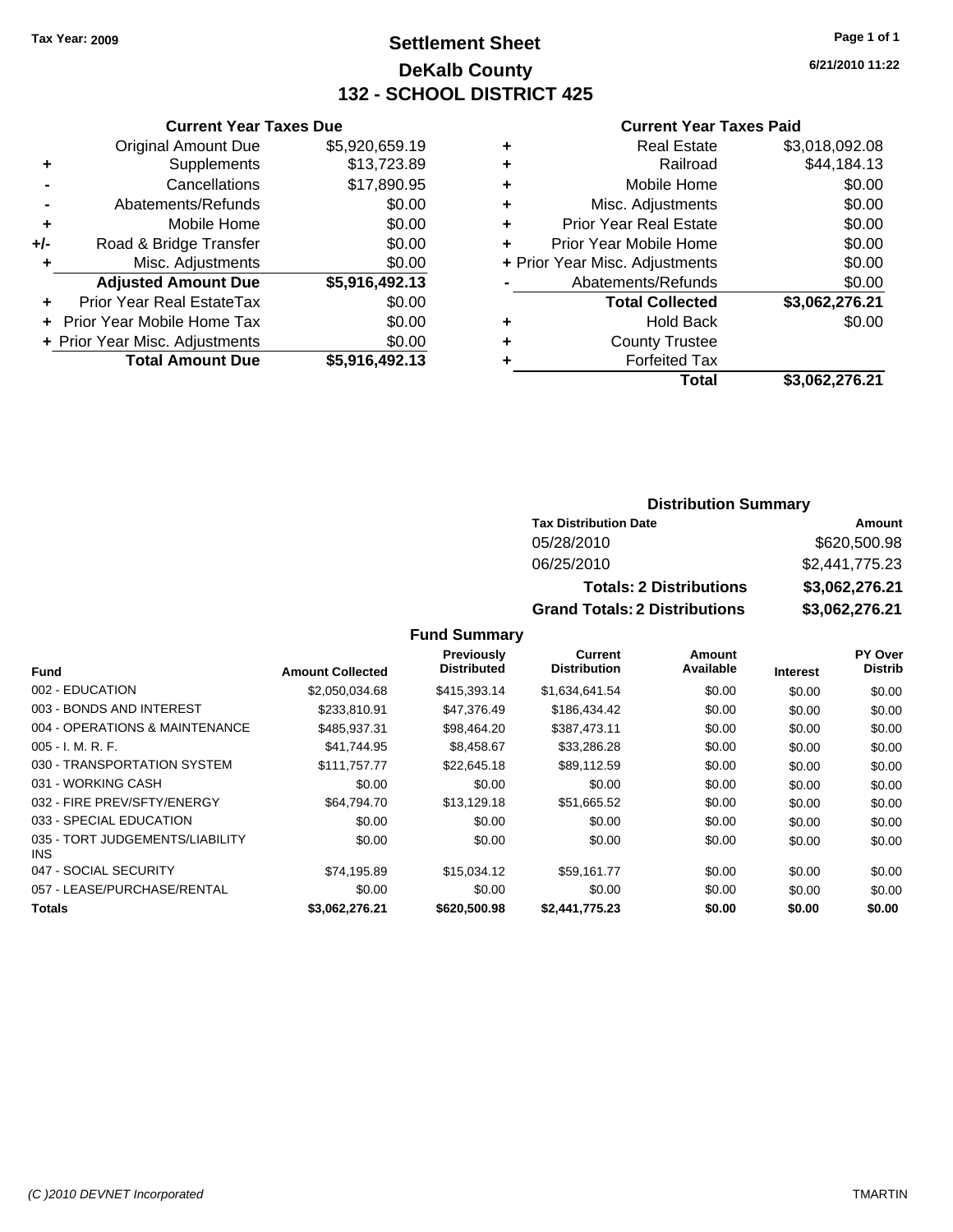**Original Amount Due** 

**Adjusted Amount Due** 

**Total Amount Due** 

**+** Supplements **-** Cancellations **-** Abatements/Refunds **+** Mobile Home **+/-** Road & Bridge Transfer **+** Misc. Adjustments

**+** Prior Year Real EstateTax \$0.00 **+** Prior Year Mobile Home Tax **+ Prior Year Misc. Adjustments** 

### **Settlement Sheet Tax Year: 2009 Page 1 of 1 DeKalb County 133 - SCHOOL DISTRICT 426**

**6/21/2010 11:22**

#### **Current Year Taxes Paid**

| <b>Current Year Taxes Due</b> |                |   | <b>Current Year Taxes Paid</b> |                |  |
|-------------------------------|----------------|---|--------------------------------|----------------|--|
| ıl Amount Due                 | \$3,889,258.71 | ٠ | <b>Real Estate</b>             | \$1,968,586.53 |  |
| Supplements                   | \$19,989.46    | ٠ | Railroad                       | \$10,077.27    |  |
| Cancellations                 | \$24,337.09    | ٠ | Mobile Home                    | \$0.00         |  |
| าents/Refunds                 | \$0.00         | ÷ | Misc. Adjustments              | \$10.48        |  |
| Mobile Home                   | \$0.00         | ÷ | <b>Prior Year Real Estate</b>  | \$0.00         |  |
| ridge Transfer                | \$0.00         | ÷ | Prior Year Mobile Home         | \$0.00         |  |
| :. Adjustments                | \$10.48        |   | + Prior Year Misc. Adjustments | \$0.00         |  |
| <b>Amount Due</b>             | \$3,884,921.56 |   | Abatements/Refunds             | \$0.00         |  |
| eal EstateTax                 | \$0.00         |   | <b>Total Collected</b>         | \$1,978,674.28 |  |
| pile Home Tax                 | \$0.00         | ÷ | <b>Hold Back</b>               | \$0.00         |  |
| . Adjustments                 | \$0.00         | ÷ | <b>County Trustee</b>          |                |  |
| <b>Amount Due</b>             | \$3,884,921.56 |   | <b>Forfeited Tax</b>           |                |  |
|                               |                |   | Total                          | \$1,978,674.28 |  |

| Total | \$1,978,674.28 |
|-------|----------------|
| d Tax |                |
| ustee |                |

#### **Distribution Summary**

| <b>Tax Distribution Date</b>         | Amount         |
|--------------------------------------|----------------|
| 05/28/2010                           | \$415,857.82   |
| 06/25/2010                           | \$1,562,816.46 |
| <b>Totals: 2 Distributions</b>       | \$1,978,674.28 |
| <b>Grand Totals: 2 Distributions</b> | \$1,978,674.28 |

**Fund Summary**

|                                         |                         | <b>Previously</b>  | Current             | Amount    |                 | <b>PY Over</b> |
|-----------------------------------------|-------------------------|--------------------|---------------------|-----------|-----------------|----------------|
| <b>Fund</b>                             | <b>Amount Collected</b> | <b>Distributed</b> | <b>Distribution</b> | Available | <b>Interest</b> | <b>Distrib</b> |
| 002 - EDUCATION                         | \$1,234,783.80          | \$259,514.41       | \$975,269.39        | \$0.00    | \$0.00          | \$0.00         |
| 003 - BONDS AND INTEREST                | \$272,469.38            | \$57,264.87        | \$215,204.51        | \$0.00    | \$0.00          | \$0.00         |
| 004 - OPERATIONS & MAINTENANCE          | \$240.304.04            | \$50.504.68        | \$189.799.36        | \$0.00    | \$0.00          | \$0.00         |
| $005 - I. M. R. F.$                     | \$27,535.24             | \$5,787.08         | \$21,748.16         | \$0.00    | \$0.00          | \$0.00         |
| 030 - TRANSPORTATION SYSTEM             | \$73,939.10             | \$15,539.78        | \$58,399.32         | \$0.00    | \$0.00          | \$0.00         |
| 031 - WORKING CASH                      | \$18,486.75             | \$3,885.36         | \$14,601.39         | \$0.00    | \$0.00          | \$0.00         |
| 032 - FIRE PREV/SFTY/ENERGY             | \$0.00                  | \$0.00             | \$0.00              | \$0.00    | \$0.00          | \$0.00         |
| 033 - SPECIAL EDUCATION                 | \$14,790.59             | \$3,108.54         | \$11,682.05         | \$0.00    | \$0.00          | \$0.00         |
| 035 - TORT JUDGEMENTS/LIABILITY<br>INS. | \$45,889,40             | \$9.644.57         | \$36,244.83         | \$0.00    | \$0.00          | \$0.00         |
| 047 - SOCIAL SECURITY                   | \$50.475.98             | \$10,608.53        | \$39.867.45         | \$0.00    | \$0.00          | \$0.00         |
| 057 - LEASE/PURCHASE/RENTAL             | \$0.00                  | \$0.00             | \$0.00              | \$0.00    | \$0.00          | \$0.00         |
| Totals                                  | \$1,978,674.28          | \$415,857.82       | \$1,562,816.46      | \$0.00    | \$0.00          | \$0.00         |

| Year Source             | <b>Account Type</b> | <b>Amount Adiustment Description</b>            |
|-------------------------|---------------------|-------------------------------------------------|
| 2009 RE - Real Estate   | Back Tax Collected  | \$10.48 Pearson Redemption 01-26-180-044 by TBA |
| <b>Totals 1 entries</b> |                     | \$10.48                                         |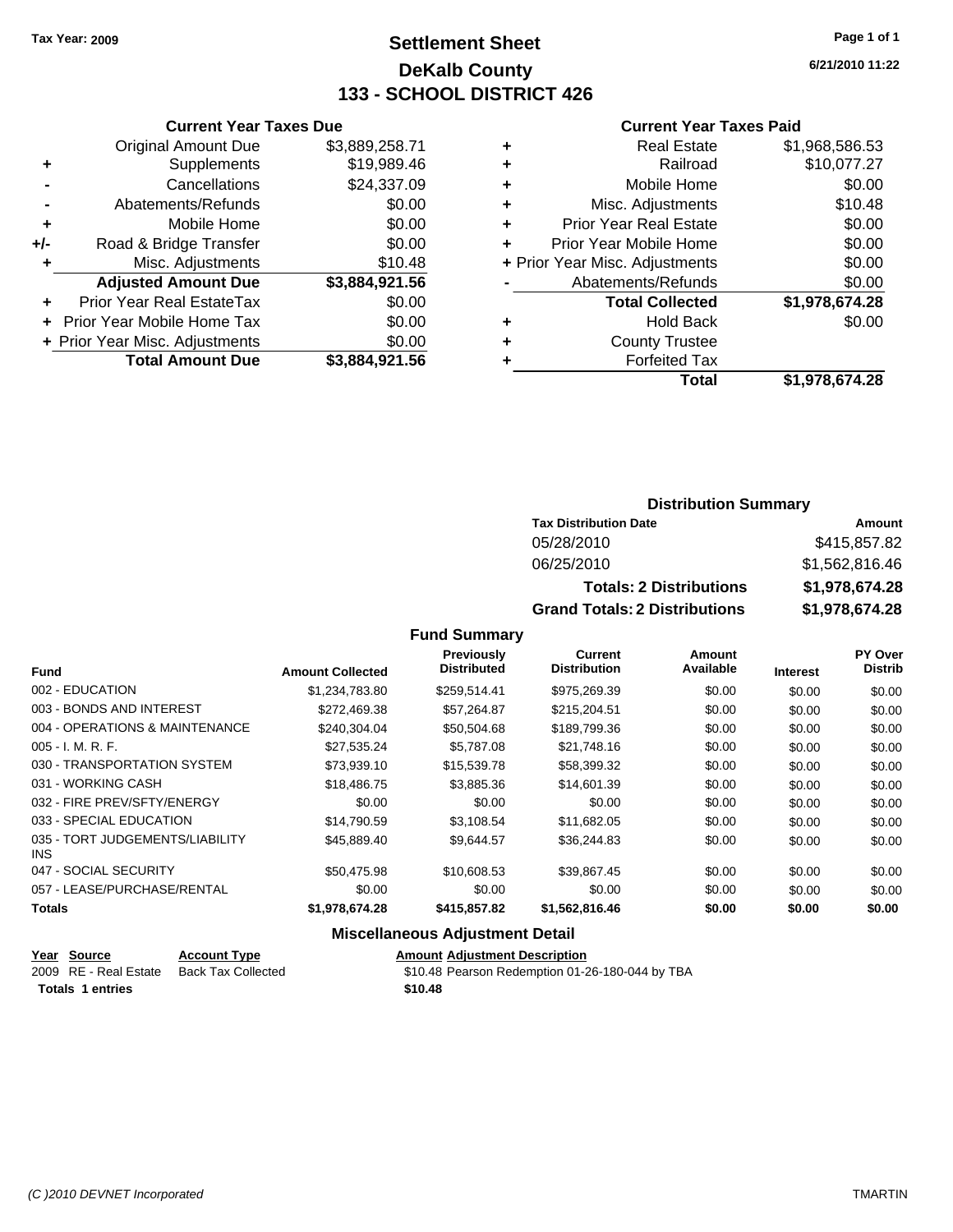### **Settlement Sheet Tax Year: 2009 Page 1 of 1 DeKalb County 134 - SCHOOL DISTRICT 427**

**6/21/2010 11:22**

#### **Current Year Taxes Paid**

|     | <b>Current Year Taxes Due</b>    |                 |  |
|-----|----------------------------------|-----------------|--|
|     | <b>Original Amount Due</b>       | \$28,097,776.07 |  |
| ٠   | Supplements                      | \$356,957.83    |  |
|     | Cancellations                    | \$476,654.48    |  |
|     | Abatements/Refunds               | \$0.00          |  |
| ٠   | Mobile Home                      | \$0.00          |  |
| +/- | Road & Bridge Transfer           | \$0.00          |  |
| ٠   | Misc. Adjustments                | \$50,256.55     |  |
|     | <b>Adjusted Amount Due</b>       | \$28,028,335.97 |  |
| ÷   | <b>Prior Year Real EstateTax</b> | \$0.00          |  |
|     | Prior Year Mobile Home Tax       | \$0.00          |  |
|     | + Prior Year Misc. Adjustments   | \$0.00          |  |
|     | <b>Total Amount Due</b>          | \$28,028,335.97 |  |
|     |                                  |                 |  |

| ٠ | <b>Real Estate</b>             | \$14,078,972.50 |
|---|--------------------------------|-----------------|
| ٠ | Railroad                       | \$1,945.16      |
| ٠ | Mobile Home                    | \$0.00          |
| ٠ | Misc. Adjustments              | \$50,256.55     |
| ÷ | <b>Prior Year Real Estate</b>  | \$0.00          |
| ÷ | Prior Year Mobile Home         | \$0.00          |
|   | + Prior Year Misc. Adjustments | \$0.00          |
|   | Abatements/Refunds             | \$0.00          |
|   | <b>Total Collected</b>         | \$14,131,174.21 |
| ٠ | <b>Hold Back</b>               | \$0.00          |
| ٠ | <b>County Trustee</b>          |                 |
|   | <b>Forfeited Tax</b>           |                 |
|   | Total                          | \$14,131,174.21 |
|   |                                |                 |

#### **Distribution Summary**

| <b>Tax Distribution Date</b>         | Amount          |  |  |
|--------------------------------------|-----------------|--|--|
| 05/28/2010                           | \$3.146.558.95  |  |  |
| 06/25/2010                           | \$10,984,615.26 |  |  |
| <b>Totals: 2 Distributions</b>       | \$14,131,174.21 |  |  |
| <b>Grand Totals: 2 Distributions</b> | \$14,131,174.21 |  |  |

**Fund Summary**

|                                |                         | <b>Previously</b>  | Current             | <b>Amount</b> |                 | <b>PY Over</b> |
|--------------------------------|-------------------------|--------------------|---------------------|---------------|-----------------|----------------|
| <b>Fund</b>                    | <b>Amount Collected</b> | <b>Distributed</b> | <b>Distribution</b> | Available     | <b>Interest</b> | <b>Distrib</b> |
| 002 - EDUCATION                | \$8,447,022.40          | \$1,880,880.74     | \$6,566,141.66      | \$0.00        | \$0.00          | \$0.00         |
| 003 - BONDS AND INTEREST       | \$3.015.479.53          | \$671.450.51       | \$2,344,029.02      | \$0.00        | \$0.00          | \$0.00         |
| 004 - OPERATIONS & MAINTENANCE | \$1.345.485.62          | \$299,596.47       | \$1,045,889.15      | \$0.00        | \$0.00          | \$0.00         |
| 005 - I. M. R. F.              | \$242,604.00            | \$54,020.13        | \$188,583,87        | \$0.00        | \$0.00          | \$0.00         |
| 030 - TRANSPORTATION SYSTEM    | \$500.950.12            | \$111.545.52       | \$389,404.60        | \$0.00        | \$0.00          | \$0.00         |
| 031 - WORKING CASH             | \$14.399.67             | \$3,206,35         | \$11,193.32         | \$0.00        | \$0.00          | \$0.00         |
| 032 - FIRE PREV/SFTY/ENERGY    | \$14,399.67             | \$3,206.35         | \$11,193.32         | \$0.00        | \$0.00          | \$0.00         |
| 033 - SPECIAL EDUCATION        | \$95.865.90             | \$21.346.26        | \$74.519.64         | \$0.00        | \$0.00          | \$0.00         |
| 047 - SOCIAL SECURITY          | \$331.093.42            | \$73.723.88        | \$257,369.54        | \$0.00        | \$0.00          | \$0.00         |
| 057 - LEASE/PURCHASE/RENTAL    | \$123,873,88            | \$27.582.74        | \$96.291.14         | \$0.00        | \$0.00          | \$0.00         |
| <b>Totals</b>                  | \$14,131,174.21         | \$3,146,558.95     | \$10,984,615.26     | \$0.00        | \$0.00          | \$0.00         |

|                         | Year Source           | <b>Account Type</b>       | <b>Amount Adiustment Description</b>                                  |
|-------------------------|-----------------------|---------------------------|-----------------------------------------------------------------------|
|                         | 2009 RE - Real Estate | <b>Back Tax Collected</b> | \$50,256.55 Eagle Home Nature's Crossing Redemption 58 Parcels by TBA |
| <b>Totals 1 entries</b> |                       |                           | \$50.256.55                                                           |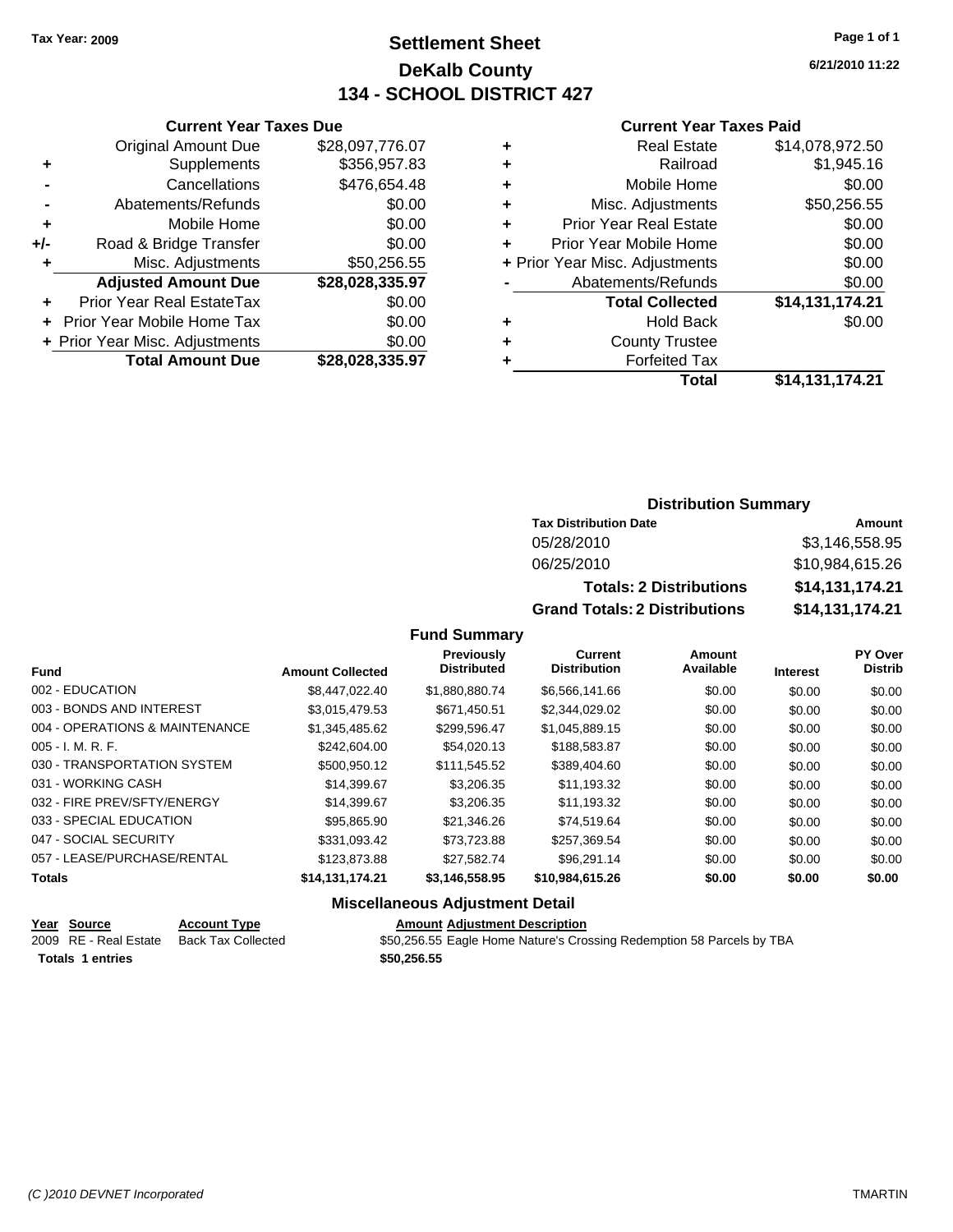### **Settlement Sheet Tax Year: 2009 Page 1 of 1 DeKalb County 135 - SCHOOL DISTRICT 428**

**6/21/2010 11:22**

#### **Current Year Taxes Paid**

|   | <b>Real Estate</b>             | \$22,300,013.78 |
|---|--------------------------------|-----------------|
| ٠ | Railroad                       | \$62,680.61     |
| ٠ | Mobile Home                    | \$0.00          |
| ٠ | Misc. Adjustments              | \$181.96        |
| ٠ | <b>Prior Year Real Estate</b>  | \$5,537.02      |
| ÷ | Prior Year Mobile Home         | \$0.00          |
|   | + Prior Year Misc. Adjustments | \$185,543.35    |
|   | Abatements/Refunds             | \$0.00          |
|   | <b>Total Collected</b>         | \$22,553,956.72 |
| ٠ | <b>Hold Back</b>               | \$0.00          |
| ٠ | <b>County Trustee</b>          |                 |
|   | <b>Forfeited Tax</b>           |                 |
|   | Total                          | \$22.553.956.72 |

|     | <b>Current Year Taxes Due</b>  |                 |  |  |  |
|-----|--------------------------------|-----------------|--|--|--|
|     | <b>Original Amount Due</b>     | \$44,394,742.89 |  |  |  |
| ٠   | Supplements                    | \$871,840.91    |  |  |  |
|     | Cancellations                  | \$888,358.99    |  |  |  |
|     | Abatements/Refunds             | \$0.00          |  |  |  |
| ٠   | Mobile Home                    | \$0.00          |  |  |  |
| +/- | Road & Bridge Transfer         | \$0.00          |  |  |  |
| ٠   | Misc. Adjustments              | \$181.96        |  |  |  |
|     | <b>Adjusted Amount Due</b>     | \$44,378,406.77 |  |  |  |
|     | Prior Year Real EstateTax      | \$5,537.02      |  |  |  |
|     | Prior Year Mobile Home Tax     | \$0.00          |  |  |  |
|     | + Prior Year Misc. Adjustments | \$185,543.35    |  |  |  |
|     | <b>Total Amount Due</b>        | \$44,569,487.14 |  |  |  |

#### **Distribution Summary**

| <b>Tax Distribution Date</b>         | Amount          |
|--------------------------------------|-----------------|
| 05/28/2010                           | \$4,839,390.71  |
| 06/25/2010                           | \$17,714,566.01 |
| <b>Totals: 2 Distributions</b>       | \$22,553,956.72 |
| <b>Grand Totals: 2 Distributions</b> | \$22,553,956.72 |

#### **Fund Summary**

|                                               |                         | Previously         | Current             | Amount    |                 | PY Over        |
|-----------------------------------------------|-------------------------|--------------------|---------------------|-----------|-----------------|----------------|
| <b>Fund</b>                                   | <b>Amount Collected</b> | <b>Distributed</b> | <b>Distribution</b> | Available | <b>Interest</b> | <b>Distrib</b> |
| 002 - EDUCATION                               | \$15,528,173.69         | \$3,331,872.14     | \$12,196,301.55     | \$0.00    | \$0.00          | \$0.00         |
| 003 - BONDS AND INTEREST                      | \$2,165,743.69          | \$464,702.49       | \$1,701,041.20      | \$0.00    | \$0.00          | \$0.00         |
| 004 - OPERATIONS & MAINTENANCE                | \$2,983,414.83          | \$640,149.76       | \$2,343,265.07      | \$0.00    | \$0.00          | \$0.00         |
| $005 - I. M. R. F.$                           | \$86,607.19             | \$18,583.26        | \$68,023.93         | \$0.00    | \$0.00          | \$0.00         |
| 030 - TRANSPORTATION SYSTEM                   | \$495,487.87            | \$106,316.57       | \$389,171.30        | \$0.00    | \$0.00          | \$0.00         |
| 031 - WORKING CASH                            | \$26,162.59             | \$5,613.69         | \$20,548.90         | \$0.00    | \$0.00          | \$0.00         |
| 032 - FIRE PREV/SFTY/ENERGY                   | \$0.00                  | \$0.00             | \$0.00              | \$0.00    | \$0.00          | \$0.00         |
| 033 - SPECIAL EDUCATION                       | \$516,801,36            | \$110,889.79       | \$405,911.57        | \$0.00    | \$0.00          | \$0.00         |
| 035 - TORT JUDGEMENTS/LIABILITY<br><b>INS</b> | \$0.00                  | \$0.00             | \$0.00              | \$0.00    | \$0.00          | \$0.00         |
| 047 - SOCIAL SECURITY                         | \$751.565.50            | \$161.263.01       | \$590,302.49        | \$0.00    | \$0.00          | \$0.00         |
| 057 - LEASE/PURCHASE/RENTAL                   | \$0.00                  | \$0.00             | \$0.00              | \$0.00    | \$0.00          | \$0.00         |
| <b>Totals</b>                                 | \$22,553,956.72         | \$4,839,390.71     | \$17,714,566.01     | \$0.00    | \$0.00          | \$0.00         |

| Year Source             | <b>Account Type</b>       | <b>Amount Adjustment Description</b>                              |
|-------------------------|---------------------------|-------------------------------------------------------------------|
| 2008 RE - Real Estate   | <b>Back Tax Collected</b> | \$185,543.35 DeKalb TIF #4 Surplus Distribution by TBA            |
| 2009 RE - Real Estate   | <b>Back Tax Collected</b> | \$53.66 Montabano Builders Redemption 09-33-128-003 by TBA        |
| 2009 RE - Real Estate   | <b>Back Tax Collected</b> | \$17.80 Montalbano Builders Redemption 09-28-352-001 by TBA       |
| 2009 RE - Real Estate   | <b>Back Tax Collected</b> | \$11.71 Montalbano Builders Redemption 09-28-351-016 by TBA       |
| 2009 RE - Real Estate   | <b>Back Tax Collected</b> | \$12.34 Montalbano Builders Redemption 09-28-351-015 by TBA       |
| 2009 RE - Real Estate   | <b>Back Tax Collected</b> | \$59.62 Eagle Home Prairie Spring Redemption 07-22-476-011 by TBA |
| 2009 RE - Real Estate   | <b>Back Tax Collected</b> | \$26.83 Gardens of Rivermist Redemption 08-02-303-001 by TBA      |
| <b>Totals 7 entries</b> |                           | \$185,725,31                                                      |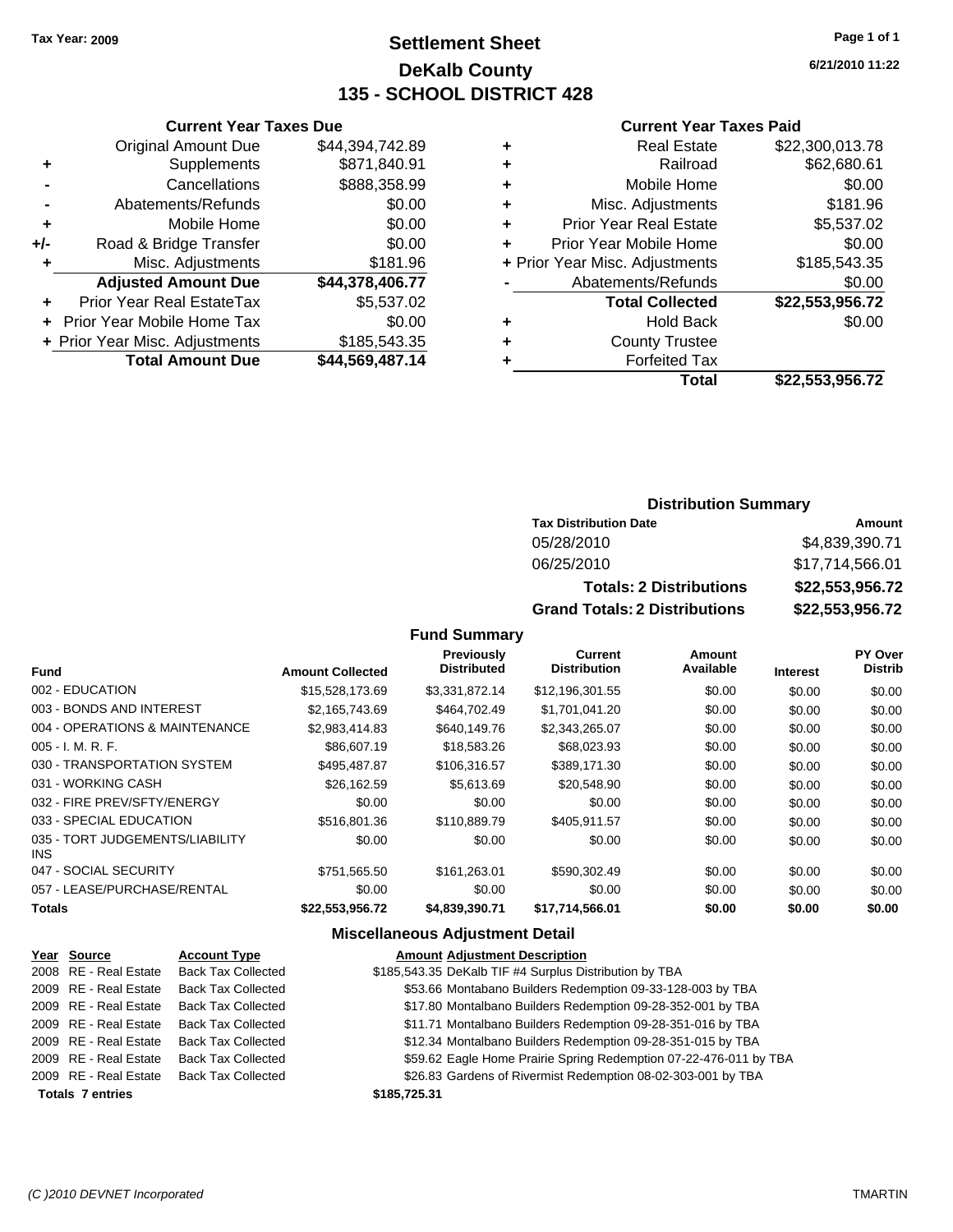### **Settlement Sheet Tax Year: 2009 Page 1 of 1 DeKalb County 136 - SCHOOL DISTRICT 429**

**6/21/2010 11:22**

#### **Current Year Taxes Paid**

|     | <b>Current Year Taxes Due</b>  |                |  |  |  |  |  |
|-----|--------------------------------|----------------|--|--|--|--|--|
|     | <b>Original Amount Due</b>     | \$4,357,395.21 |  |  |  |  |  |
| ٠   | Supplements                    | \$16,596.49    |  |  |  |  |  |
|     | Cancellations                  | \$19,034.82    |  |  |  |  |  |
|     | Abatements/Refunds             | \$0.00         |  |  |  |  |  |
| ٠   | Mobile Home                    | \$0.00         |  |  |  |  |  |
| +/- | Road & Bridge Transfer         | \$0.00         |  |  |  |  |  |
| ٠   | Misc. Adjustments              | \$186.49       |  |  |  |  |  |
|     | <b>Adjusted Amount Due</b>     | \$4,355,143.37 |  |  |  |  |  |
| ٠   | Prior Year Real EstateTax      | \$0.00         |  |  |  |  |  |
|     | Prior Year Mobile Home Tax     | \$0.00         |  |  |  |  |  |
|     | + Prior Year Misc. Adjustments | \$0.00         |  |  |  |  |  |
|     | <b>Total Amount Due</b>        | \$4,355,143.37 |  |  |  |  |  |

| ٠ | <b>Real Estate</b>             | \$2,197,819.96 |
|---|--------------------------------|----------------|
| ٠ | Railroad                       | \$12,893.33    |
| ٠ | Mobile Home                    | \$0.00         |
| ٠ | Misc. Adjustments              | \$186.49       |
| ٠ | <b>Prior Year Real Estate</b>  | \$0.00         |
| ÷ | Prior Year Mobile Home         | \$0.00         |
|   | + Prior Year Misc. Adjustments | \$0.00         |
|   | Abatements/Refunds             | \$0.00         |
|   | <b>Total Collected</b>         | \$2,210,899.78 |
| ٠ | Hold Back                      | \$0.00         |
| ٠ | <b>County Trustee</b>          |                |
| ٠ | <b>Forfeited Tax</b>           |                |
|   | Total                          | \$2,210,899.78 |
|   |                                |                |

#### **Distribution Summary**

| <b>Tax Distribution Date</b>         | Amount         |
|--------------------------------------|----------------|
| 05/28/2010                           | \$493,580.44   |
| 06/25/2010                           | \$1,717,319.34 |
| <b>Totals: 2 Distributions</b>       | \$2,210,899.78 |
| <b>Grand Totals: 2 Distributions</b> | \$2,210,899.78 |

**Fund Summary**

|                                         |                         | Previously         | Current             | Amount    |                 | PY Over        |
|-----------------------------------------|-------------------------|--------------------|---------------------|-----------|-----------------|----------------|
| <b>Fund</b>                             | <b>Amount Collected</b> | <b>Distributed</b> | <b>Distribution</b> | Available | <b>Interest</b> | <b>Distrib</b> |
| 002 - EDUCATION                         | \$1,421,891.58          | \$317,435.41       | \$1,104,456.17      | \$0.00    | \$0.00          | \$0.00         |
| 003 - BONDS AND INTEREST                | \$363,485.19            | \$81.147.59        | \$282,337.60        | \$0.00    | \$0.00          | \$0.00         |
| 004 - OPERATIONS & MAINTENANCE          | \$237,753.53            | \$53,078.16        | \$184,675.37        | \$0.00    | \$0.00          | \$0.00         |
| $005 - I. M. R. F.$                     | \$28,777.07             | \$6,424.44         | \$22,352.63         | \$0.00    | \$0.00          | \$0.00         |
| 030 - TRANSPORTATION SYSTEM             | \$57,273,36             | \$12,786.20        | \$44,487.16         | \$0.00    | \$0.00          | \$0.00         |
| 032 - FIRE PREV/SFTY/ENERGY             | \$0.00                  | \$0.00             | \$0.00              | \$0.00    | \$0.00          | \$0.00         |
| 033 - SPECIAL EDUCATION                 | \$16,099.76             | \$3.594.25         | \$12,505.51         | \$0.00    | \$0.00          | \$0.00         |
| 035 - TORT JUDGEMENTS/LIABILITY<br>INS. | \$44.268.84             | \$9,882.96         | \$34,385.88         | \$0.00    | \$0.00          | \$0.00         |
| 047 - SOCIAL SECURITY                   | \$41,350.45             | \$9.231.43         | \$32,119.02         | \$0.00    | \$0.00          | \$0.00         |
| 057 - LEASE/PURCHASE/RENTAL             | \$0.00                  | \$0.00             | \$0.00              | \$0.00    | \$0.00          | \$0.00         |
| <b>Totals</b>                           | \$2,210,899.78          | \$493,580.44       | \$1,717,319.34      | \$0.00    | \$0.00          | \$0.00         |

| Year Source             | <b>Account Type</b> | <b>Amount Adjustment Description</b>                   |
|-------------------------|---------------------|--------------------------------------------------------|
| 2009 RE - Real Estate   | Back Tax Collected  | \$66.05 Indy Mac Bank Redemption 15-15-280-027 by TBA  |
| 2009 RE - Real Estate   | Back Tax Collected  | \$120.44 Riedelsperger Redemption 15-15-228-035 by TBA |
| <b>Totals 2 entries</b> |                     | \$186.49                                               |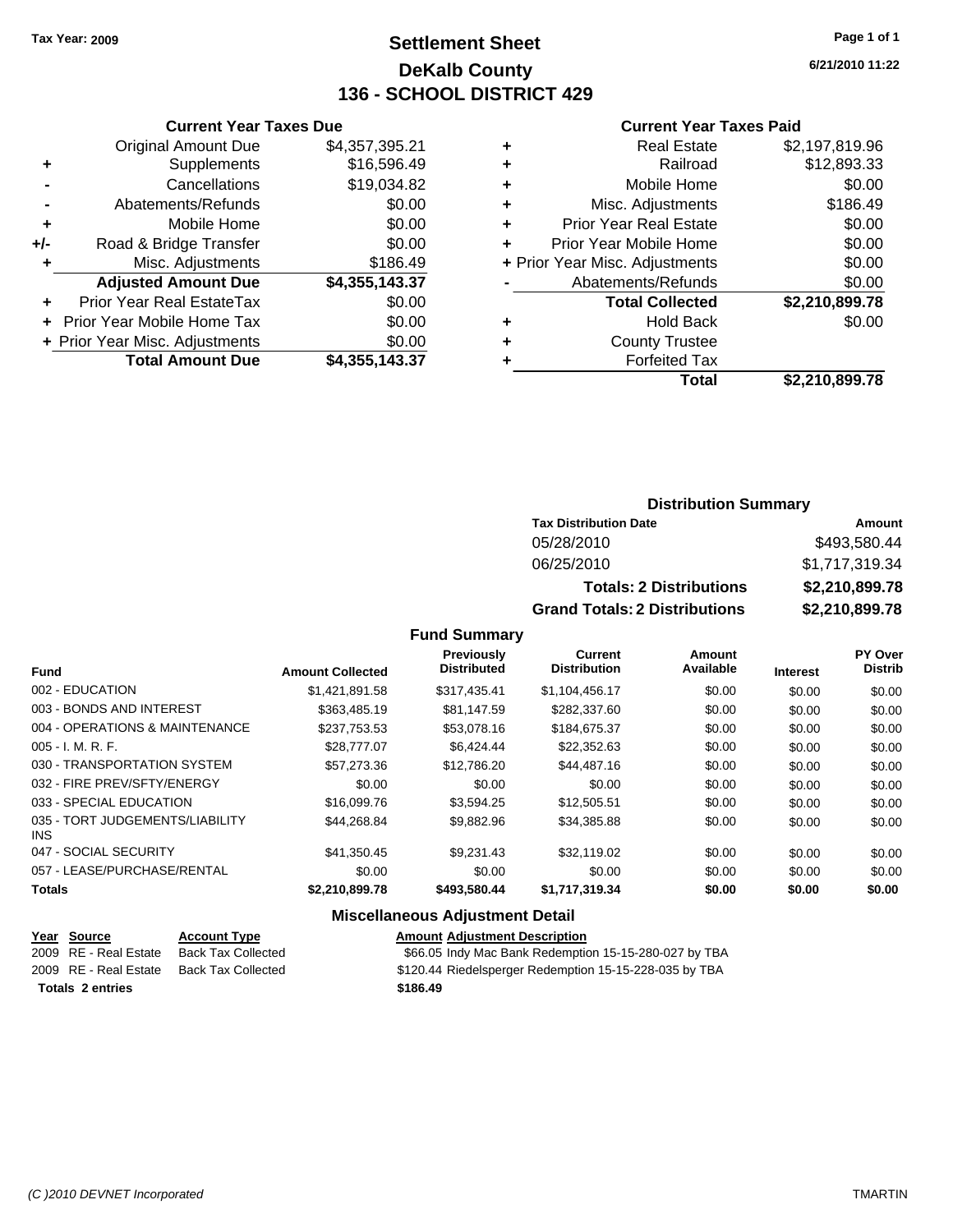**Current Year Taxes Due** Original Amount Due \$7,615,190.30

**Adjusted Amount Due \$7,611,537.32**

**Total Amount Due \$7,609,348.50**

**+** Supplements \$31,790.19 **-** Cancellations \$35,461.69 **-** Abatements/Refunds \$104.26 **+** Mobile Home \$0.00 **+/-** Road & Bridge Transfer \$0.00 **+** Misc. Adjustments \$122.78

**+** Prior Year Real EstateTax (\$2,188.82) **+** Prior Year Mobile Home Tax \$0.00 **+ Prior Year Misc. Adjustments**  $$0.00$ 

### **Settlement Sheet Tax Year: 2009 Page 1 of 1 DeKalb County 137 - SCHOOL DISTRICT 430**

**6/21/2010 11:22**

#### **Current Year Taxes Paid**

| ٠ | <b>Real Estate</b>             | \$3,862,243.11 |
|---|--------------------------------|----------------|
| ٠ | Railroad                       | \$8,497.83     |
| ٠ | Mobile Home                    | \$0.00         |
| ٠ | Misc. Adjustments              | \$122.78       |
| ٠ | <b>Prior Year Real Estate</b>  | (\$2,188.82)   |
| ÷ | Prior Year Mobile Home         | \$0.00         |
|   | + Prior Year Misc. Adjustments | \$0.00         |
|   | Abatements/Refunds             | \$104.26       |
|   | <b>Total Collected</b>         | \$3,868,570.64 |
| ٠ | <b>Hold Back</b>               | \$0.00         |
| ٠ | <b>County Trustee</b>          |                |
| ٠ | <b>Forfeited Tax</b>           |                |
|   | Total                          | \$3.868.570.64 |

| <b>Distribution Summary</b> |  |
|-----------------------------|--|
|                             |  |

| <b>Tax Distribution Date</b>         | Amount         |
|--------------------------------------|----------------|
| 05/28/2010                           | \$835,757.77   |
| 06/25/2010                           | \$3,032,812.87 |
| <b>Totals: 2 Distributions</b>       | \$3,868,570.64 |
| <b>Grand Totals: 2 Distributions</b> | \$3,868,570.64 |

**Fund Summary**

| <b>Fund</b>                                   | <b>Amount Collected</b> | Previously<br><b>Distributed</b> | <b>Current</b><br><b>Distribution</b> | Amount<br>Available | <b>Interest</b> | PY Over<br><b>Distrib</b> |
|-----------------------------------------------|-------------------------|----------------------------------|---------------------------------------|---------------------|-----------------|---------------------------|
| 002 - EDUCATION                               |                         |                                  |                                       |                     |                 |                           |
|                                               | \$3,128,834.19          | \$675,946.71                     | \$2,452,887.48                        | \$0.00              | \$0.00          | \$0.00                    |
| 003 - BONDS AND INTEREST                      | \$215,456.16            | \$46,546.68                      | \$168,909.48                          | \$0.00              | \$0.00          | \$0.00                    |
| 004 - OPERATIONS & MAINTENANCE                | \$440.309.09            | \$95,123.43                      | \$345,185.66                          | \$0.00              | \$0.00          | \$0.00                    |
| $005 - I. M. R. F.$                           | \$3.973.03              | \$858.32                         | \$3.114.71                            | \$0.00              | \$0.00          | \$0.00                    |
| 030 - TRANSPORTATION SYSTEM                   | \$58,686.22             | \$12,678.45                      | \$46,007.77                           | \$0.00              | \$0.00          | \$0.00                    |
| 031 - WORKING CASH                            | \$0.00                  | \$0.00                           | \$0.00                                | \$0.00              | \$0.00          | \$0.00                    |
| 032 - FIRE PREV/SFTY/ENERGY                   | \$0.00                  | \$0.00                           | \$0.00                                | \$0.00              | \$0.00          | \$0.00                    |
| 033 - SPECIAL EDUCATION                       | \$17.338.92             | \$3,745.86                       | \$13,593.06                           | \$0.00              | \$0.00          | \$0.00                    |
| 035 - TORT JUDGEMENTS/LIABILITY<br><b>INS</b> | \$0.00                  | \$0.00                           | \$0.00                                | \$0.00              | \$0.00          | \$0.00                    |
| 047 - SOCIAL SECURITY                         | \$3.973.03              | \$858.32                         | \$3.114.71                            | \$0.00              | \$0.00          | \$0.00                    |
| 057 - LEASE/PURCHASE/RENTAL                   | \$0.00                  | \$0.00                           | \$0.00                                | \$0.00              | \$0.00          | \$0.00                    |
| <b>Totals</b>                                 | \$3,868,570.64          | \$835,757.77                     | \$3,032,812.87                        | \$0.00              | \$0.00          | \$0.00                    |

#### **Miscellaneous Adjustment Detail**

|                         | Year Source<br>2009 RE - Real Estate | <b>Account Type</b><br><b>Back Tax Collected</b> | <b>Amount Adjustment Description</b><br>\$122.78 Talan/Fitzpatrick Redemption 19-27-451-010 by TBA |
|-------------------------|--------------------------------------|--------------------------------------------------|----------------------------------------------------------------------------------------------------|
| <b>Totals 1 entries</b> |                                      |                                                  | \$122.78                                                                                           |
|                         |                                      |                                                  |                                                                                                    |

### **Abatement Detail**

|                         | Year Source                          | <b>Account Type</b> | <b>Amount Adjustment Description</b>          |
|-------------------------|--------------------------------------|---------------------|-----------------------------------------------|
|                         | 2009 RE - Real Estate  PTAB Decision |                     | \$55.87 19-26-433-024 2008 PTAB REFUND by TBA |
|                         | 2009 RE - Real Estate  PTAB Decision |                     | \$48.39 19-27-427-012 2006 PTAB REFUND by TBA |
| <b>Totals 2 entries</b> |                                      |                     | \$104.26                                      |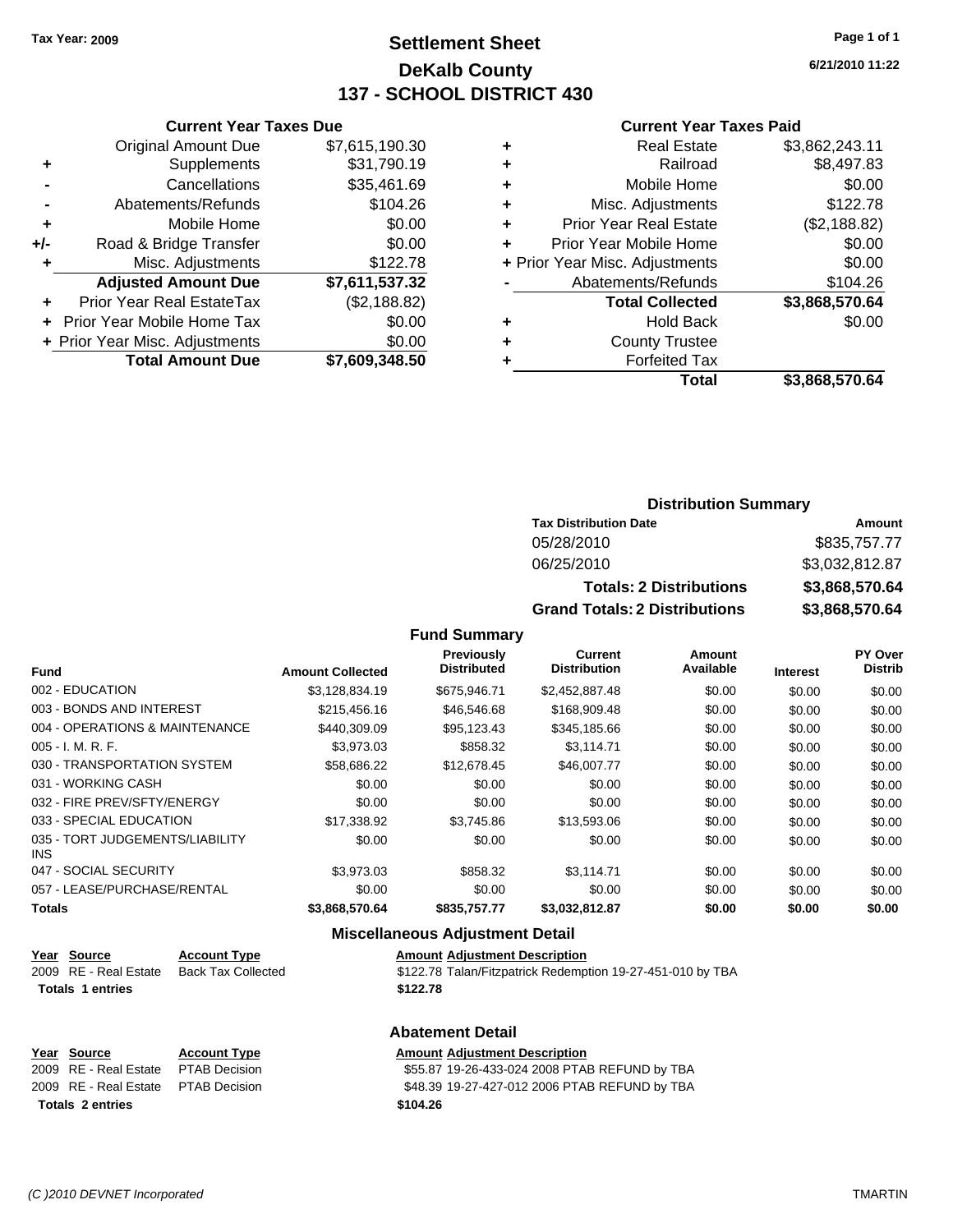### **Settlement Sheet Tax Year: 2009 Page 1 of 1 DeKalb County 139 - SCHOOL DISTRICT 432**

**6/21/2010 11:22**

#### **Current Year Taxes Paid**

|     | <b>Current Year Taxes Due</b>  |                |
|-----|--------------------------------|----------------|
|     | <b>Original Amount Due</b>     | \$2,440,656.78 |
| ٠   | Supplements                    | \$1,464.97     |
|     | Cancellations                  | \$2,544.93     |
|     | Abatements/Refunds             | \$0.00         |
| ٠   | Mobile Home                    | \$0.00         |
| +/- | Road & Bridge Transfer         | \$0.00         |
| ٠   | Misc. Adjustments              | \$13.89        |
|     | <b>Adjusted Amount Due</b>     | \$2,439,590.71 |
| ٠   | Prior Year Real EstateTax      | (\$1,113.80)   |
|     | Prior Year Mobile Home Tax     | \$0.00         |
|     | + Prior Year Misc. Adjustments | \$0.00         |
|     | <b>Total Amount Due</b>        | \$2,438,476.91 |
|     |                                |                |

| \$1,278,889.87 |
|----------------|
| \$9,488.68     |
| \$0.00         |
| \$13.89        |
| (\$1,113.80)   |
| \$0.00         |
| \$0.00         |
| \$0.00         |
| \$1,287,278.64 |
| \$0.00         |
|                |
|                |
| \$1,287,278.64 |
|                |

### **Distribution Summary**

| <b>Tax Distribution Date</b>         | Amount         |
|--------------------------------------|----------------|
| 05/28/2010                           | \$292.964.58   |
| 06/25/2010                           | \$994,314.06   |
| <b>Totals: 2 Distributions</b>       | \$1,287,278.64 |
| <b>Grand Totals: 2 Distributions</b> | \$1,287,278.64 |

**Fund Summary**

|                                               |                         | Previously         | <b>Current</b>      | Amount    |                 | PY Over        |
|-----------------------------------------------|-------------------------|--------------------|---------------------|-----------|-----------------|----------------|
| <b>Fund</b>                                   | <b>Amount Collected</b> | <b>Distributed</b> | <b>Distribution</b> | Available | <b>Interest</b> | <b>Distrib</b> |
| 002 - EDUCATION                               | \$849.516.38            | \$193.336.69       | \$656,179.69        | \$0.00    | \$0.00          | \$0.00         |
| 003 - BONDS AND INTEREST                      | \$153.291.72            | \$34.886.81        | \$118,404.91        | \$0.00    | \$0.00          | \$0.00         |
| 004 - OPERATIONS & MAINTENANCE                | \$104.448.50            | \$23,770.86        | \$80,677,64         | \$0.00    | \$0.00          | \$0.00         |
| $005 - I. M. R. F.$                           | \$25.262.84             | \$5.749.43         | \$19,513.41         | \$0.00    | \$0.00          | \$0.00         |
| 030 - TRANSPORTATION SYSTEM                   | \$55,705.69             | \$12,677.75        | \$43,027.94         | \$0.00    | \$0.00          | \$0.00         |
| 031 - WORKING CASH                            | \$13,927.06             | \$3.169.58         | \$10.757.48         | \$0.00    | \$0.00          | \$0.00         |
| 033 - SPECIAL EDUCATION                       | \$11.141.39             | \$2.535.61         | \$8,605.78          | \$0.00    | \$0.00          | \$0.00         |
| 035 - TORT JUDGEMENTS/LIABILITY<br><b>INS</b> | \$36,091.43             | \$8,213,85         | \$27,877.58         | \$0.00    | \$0.00          | \$0.00         |
| 047 - SOCIAL SECURITY                         | \$37,893.63             | \$8.624.00         | \$29,269.63         | \$0.00    | \$0.00          | \$0.00         |
| <b>Totals</b>                                 | \$1,287,278.64          | \$292.964.58       | \$994,314.06        | \$0.00    | \$0.00          | \$0.00         |
|                                               | --- --                  |                    |                     |           |                 |                |

| Year Source           | <b>Account Type</b> | <b>Amount Adiustment Description</b>            |
|-----------------------|---------------------|-------------------------------------------------|
| 2009 RE - Real Estate | Back Tax Collected  | \$13.89 Johnson Redemption 18-32-424-017 by TBA |
| Totals 1 entries      |                     | \$13.89                                         |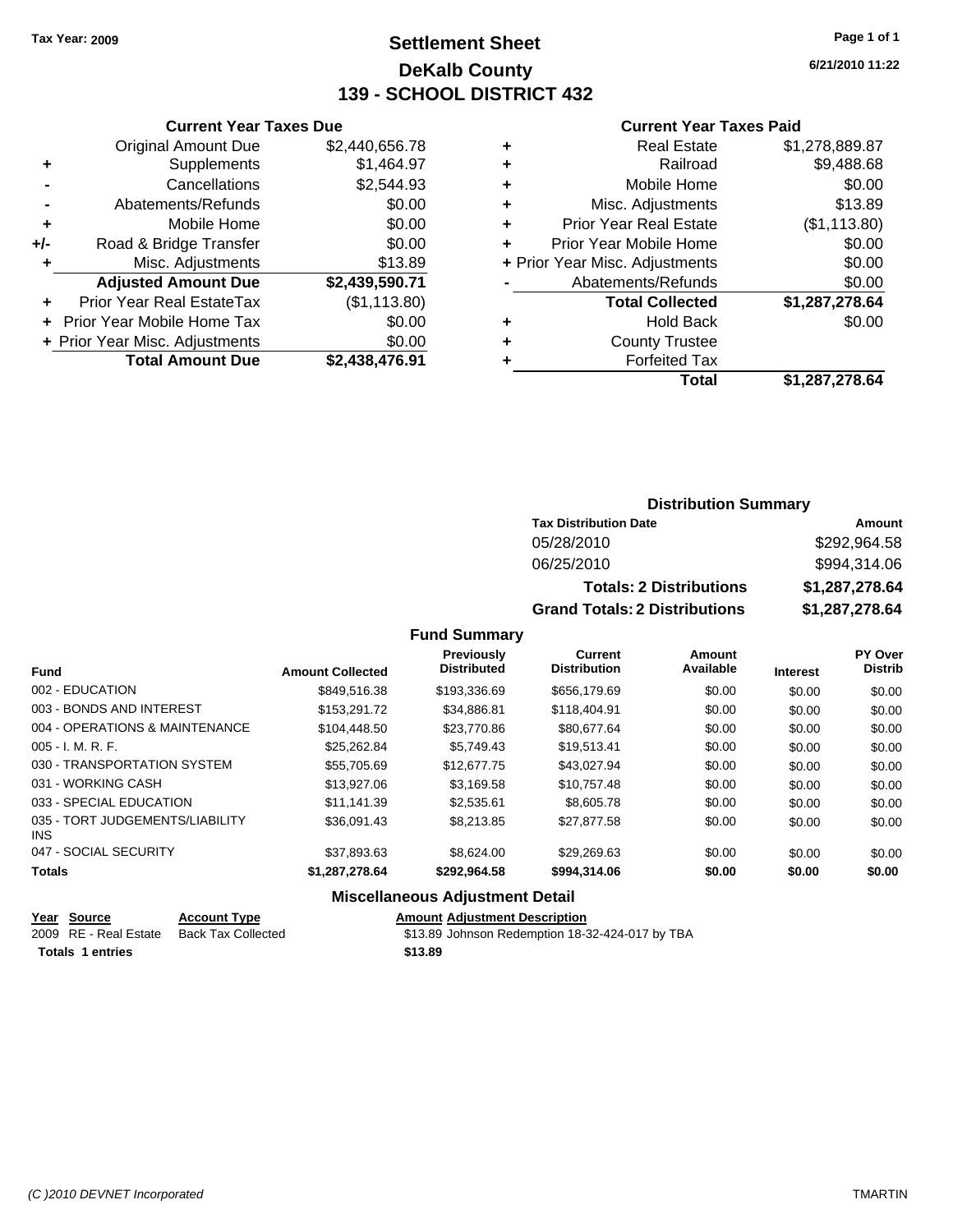### **Settlement Sheet Tax Year: 2009 Page 1 of 1 DeKalb County 141 - CC 509 ELGIN**

**6/21/2010 11:22**

## **Current Year Taxes Paid**

|     | <b>Original Amount Due</b>     | \$5,280.82 |
|-----|--------------------------------|------------|
| ٠   | Supplements                    | \$0.00     |
|     | Cancellations                  | \$0.00     |
|     | Abatements/Refunds             | \$0.00     |
| ÷   | Mobile Home                    | \$0.00     |
| +/- | Road & Bridge Transfer         | \$0.00     |
| ٠   | Misc. Adjustments              | \$0.00     |
|     | <b>Adjusted Amount Due</b>     | \$5,280.82 |
|     | Prior Year Real EstateTax      | \$0.00     |
|     | Prior Year Mobile Home Tax     | \$0.00     |
|     | + Prior Year Misc. Adjustments | \$0.00     |
|     | <b>Total Amount Due</b>        | \$5,280.82 |
|     |                                |            |

| ٠ | <b>Real Estate</b>             | \$2,214.11 |
|---|--------------------------------|------------|
| ٠ | Railroad                       | \$0.00     |
| ٠ | Mobile Home                    | \$0.00     |
| ٠ | Misc. Adjustments              | \$0.00     |
| ÷ | <b>Prior Year Real Estate</b>  | \$0.00     |
| ÷ | Prior Year Mobile Home         | \$0.00     |
|   | + Prior Year Misc. Adjustments | \$0.00     |
|   | Abatements/Refunds             | \$0.00     |
|   | <b>Total Collected</b>         | \$2,214.11 |
| ٠ | Hold Back                      | \$0.00     |
| ٠ | <b>County Trustee</b>          |            |
| ٠ | <b>Forfeited Tax</b>           |            |
|   | Total                          | \$2.214.11 |
|   |                                |            |

| <b>Distribution Summary</b>          |            |
|--------------------------------------|------------|
| <b>Tax Distribution Date</b>         | Amount     |
| 05/28/2010                           | \$1,458.37 |
| 06/25/2010                           | \$755.74   |
| <b>Totals: 2 Distributions</b>       | \$2,214.11 |
| <b>Grand Totals: 2 Distributions</b> | \$2,214.11 |

|                                               |                         | <b>Fund Summary</b>                     |                                       |                     |                 |                           |
|-----------------------------------------------|-------------------------|-----------------------------------------|---------------------------------------|---------------------|-----------------|---------------------------|
| <b>Fund</b>                                   | <b>Amount Collected</b> | <b>Previously</b><br><b>Distributed</b> | <b>Current</b><br><b>Distribution</b> | Amount<br>Available | <b>Interest</b> | PY Over<br><b>Distrib</b> |
| 003 - BONDS AND INTEREST                      | \$474.56                | \$312.58                                | \$161.98                              | \$0.00              | \$0.00          | \$0.00                    |
| 027 - AUDIT                                   | \$3.37                  | \$2.22                                  | \$1.15                                | \$0.00              | \$0.00          | \$0.00                    |
| 035 - TORT JUDGEMENTS/LIABILITY<br><b>INS</b> | \$75.50                 | \$49.73                                 | \$25.77                               | \$0.00              | \$0.00          | \$0.00                    |
| 047 - SOCIAL SECURITY                         | \$25.19                 | \$16.59                                 | \$8.60                                | \$0.00              | \$0.00          | \$0.00                    |
| 109 - PRIOR YEAR ADJUSTMENT                   | $$-4.54$                | $$-2.99$                                | $$-1.55$                              | \$0.00              | \$0.00          | \$0.00                    |
| 136 - OPERATIONS & MAINTENANCE<br>(colleges)  | \$389.91                | \$256.82                                | \$133.09                              | \$0.00              | \$0.00          | \$0.00                    |
| 159 - EDUCATIONAL PURPOSES<br>(colleges)      | \$1,250.12              | \$823.42                                | \$426.70                              | \$0.00              | \$0.00          | \$0.00                    |
| <b>Totals</b>                                 | \$2,214.11              | \$1,458.37                              | \$755.74                              | \$0.00              | \$0.00          | \$0.00                    |

### **Current Year Taxes Due**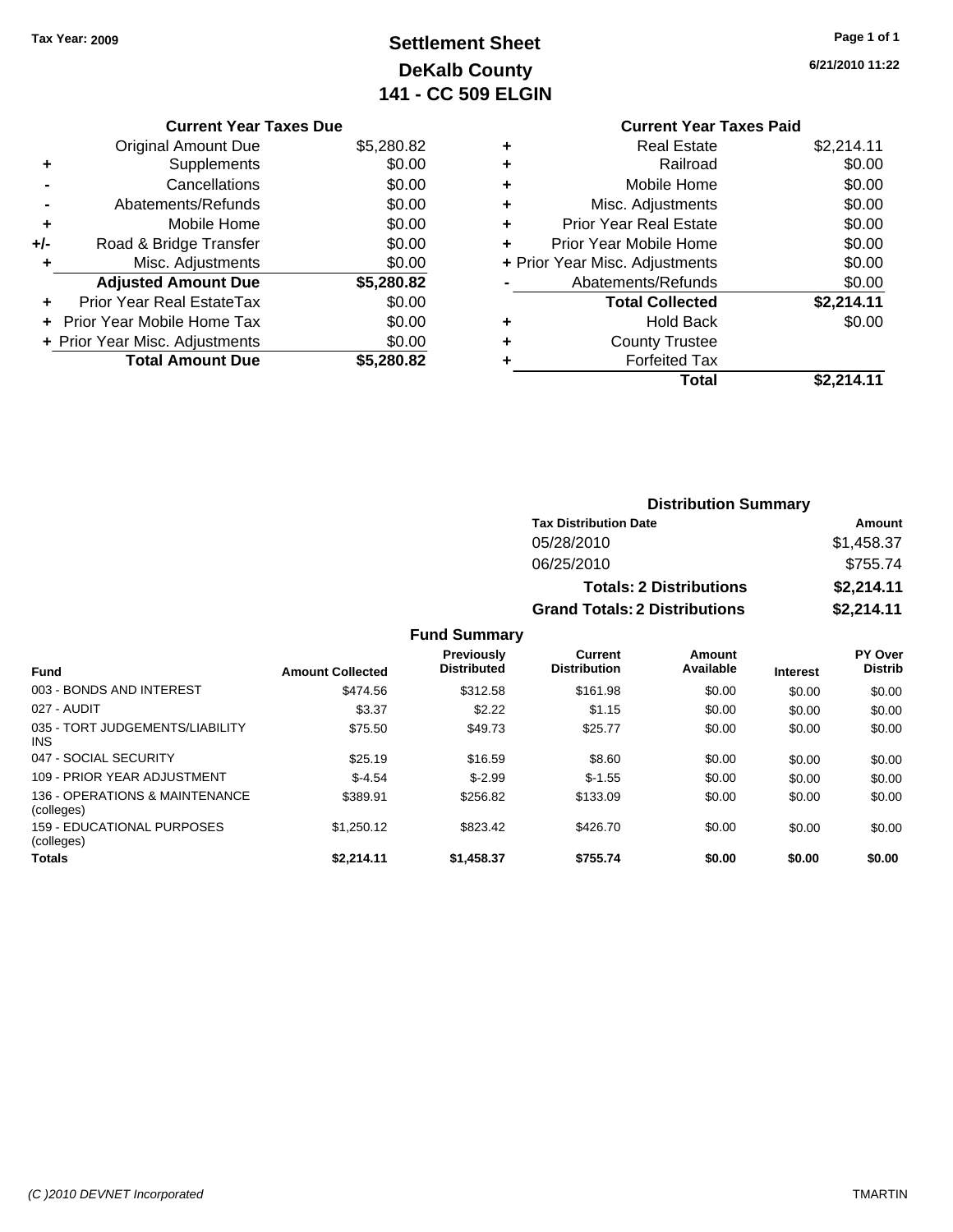### **Settlement Sheet Tax Year: 2009 Page 1 of 1 DeKalb County 142 - CC 511 ROCK VALLEY**

**6/21/2010 11:22**

| <b>Current Year Taxes Due</b> |  |  |
|-------------------------------|--|--|
|                               |  |  |

|     | <b>Original Amount Due</b>       | \$1,218.83 |
|-----|----------------------------------|------------|
| ٠   | Supplements                      | \$0.00     |
|     | Cancellations                    | \$0.00     |
|     | Abatements/Refunds               | \$0.00     |
| ÷   | Mobile Home                      | \$0.00     |
| +/- | Road & Bridge Transfer           | \$0.00     |
| ٠   | Misc. Adjustments                | \$0.00     |
|     | <b>Adjusted Amount Due</b>       | \$1,218.83 |
|     | <b>Prior Year Real EstateTax</b> | \$0.00     |
|     | Prior Year Mobile Home Tax       | \$0.00     |
|     | + Prior Year Misc. Adjustments   | \$0.00     |
|     | <b>Total Amount Due</b>          | \$1,218.83 |

| <b>Real Estate</b>            | \$522.62                       |
|-------------------------------|--------------------------------|
| Railroad                      | \$0.00                         |
| Mobile Home                   | \$0.00                         |
| Misc. Adjustments             | \$0.00                         |
| <b>Prior Year Real Estate</b> | \$0.00                         |
| Prior Year Mobile Home        | \$0.00                         |
|                               | \$0.00                         |
| Abatements/Refunds            | \$0.00                         |
| <b>Total Collected</b>        | \$522.62                       |
| <b>Hold Back</b>              | \$0.00                         |
| <b>County Trustee</b>         |                                |
| <b>Forfeited Tax</b>          |                                |
| Total                         | \$522.62                       |
|                               | + Prior Year Misc. Adjustments |

|                     |                                      | <b>Distribution Summary</b>    |                |
|---------------------|--------------------------------------|--------------------------------|----------------|
|                     | <b>Tax Distribution Date</b>         |                                | Amount         |
|                     | 05/28/2010                           |                                | \$115.25       |
|                     | 06/25/2010                           |                                | \$407.37       |
|                     |                                      | <b>Totals: 2 Distributions</b> | \$522.62       |
|                     | <b>Grand Totals: 2 Distributions</b> |                                | \$522.62       |
| <b>Fund Summary</b> |                                      |                                |                |
| Previously          | Current                              | Amount                         | <b>PY Over</b> |

| <b>Fund</b>                                  | <b>Amount Collected</b> | <b>Previously</b><br><b>Distributed</b> | Current<br><b>Distribution</b> | Amount<br>Available | <b>Interest</b> | PY Over<br><b>Distrib</b> |
|----------------------------------------------|-------------------------|-----------------------------------------|--------------------------------|---------------------|-----------------|---------------------------|
| 003 - BONDS AND INTEREST                     | \$165.00                | \$36.38                                 | \$128.62                       | \$0.00              | \$0.00          | \$0.00                    |
| 027 - AUDIT                                  | \$0.95                  | \$0.21                                  | \$0.74                         | \$0.00              | \$0.00          | \$0.00                    |
| 035 - TORT JUDGEMENTS/LIABILITY<br>INS.      | \$32.50                 | \$7.17                                  | \$25.33                        | \$0.00              | \$0.00          | \$0.00                    |
| 047 - SOCIAL SECURITY                        | \$6.44                  | \$1.42                                  | \$5.02                         | \$0.00              | \$0.00          | \$0.00                    |
| 136 - OPERATIONS & MAINTENANCE<br>(colleges) | \$45.52                 | \$10.04                                 | \$35.48                        | \$0.00              | \$0.00          | \$0.00                    |
| 141 - HLTH, SFTY/HANDICAP<br>ACCESS/ENERGY   | \$10.47                 | \$2.31                                  | \$8.16                         | \$0.00              | \$0.00          | \$0.00                    |
| 159 - EDUCATIONAL PURPOSES<br>(colleges)     | \$261.74                | \$57.72                                 | \$204.02                       | \$0.00              | \$0.00          | \$0.00                    |
| <b>Totals</b>                                | \$522.62                | \$115.25                                | \$407.37                       | \$0.00              | \$0.00          | \$0.00                    |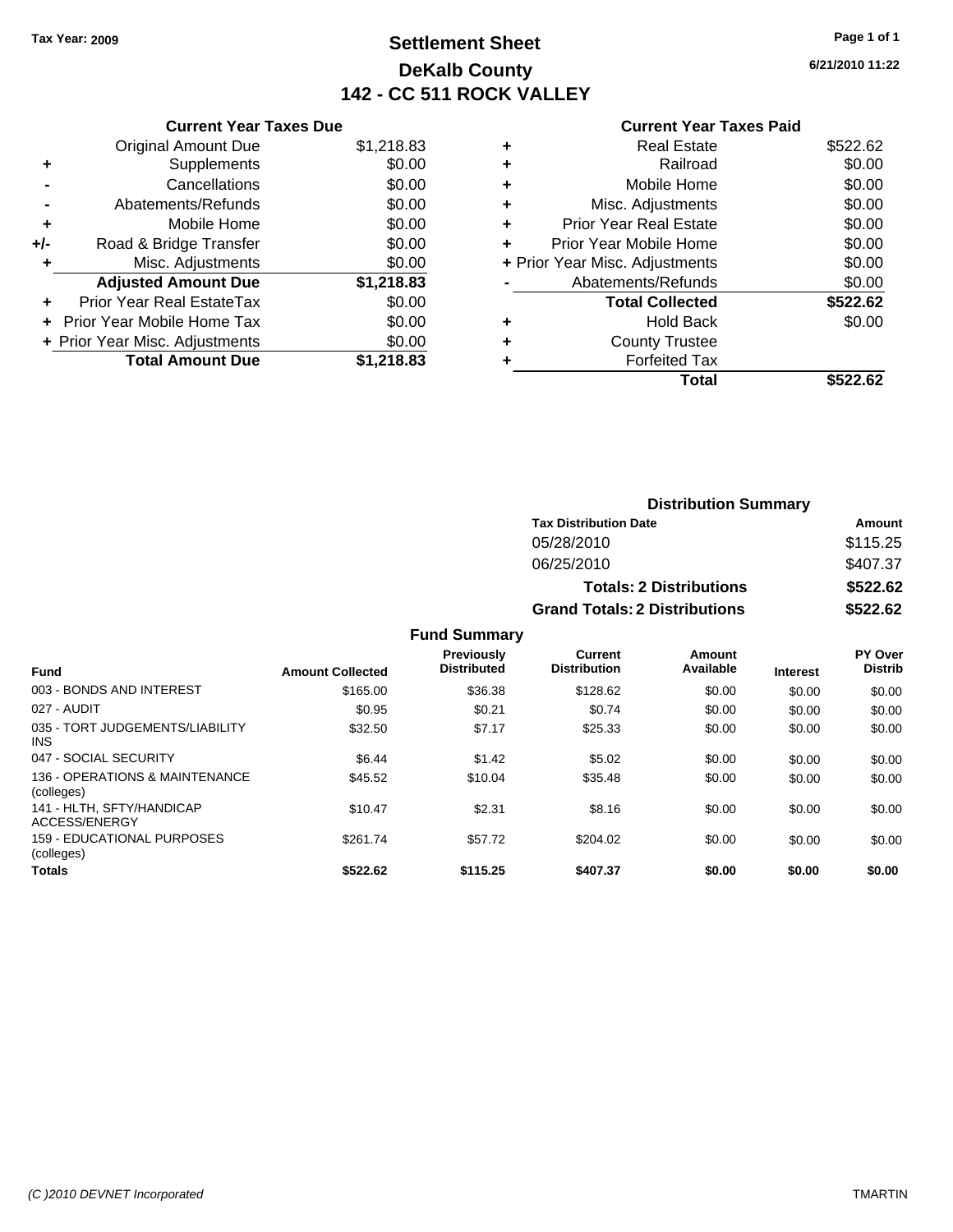### **Settlement Sheet Tax Year: 2009 Page 1 of 1 DeKalb County 143 - CC 513 ILLINOIS VALLEY**

**6/21/2010 11:22**

|     | <b>Current Year Taxes Due</b>  |            |
|-----|--------------------------------|------------|
|     | <b>Original Amount Due</b>     | \$5,210.83 |
| ٠   | Supplements                    | \$0.00     |
|     | Cancellations                  | \$0.00     |
|     | Abatements/Refunds             | \$0.00     |
| ٠   | Mobile Home                    | \$0.00     |
| +/- | Road & Bridge Transfer         | \$0.00     |
|     | Misc. Adjustments              | \$0.00     |
|     | <b>Adjusted Amount Due</b>     | \$5,210.83 |
|     | Prior Year Real EstateTax      | \$0.00     |
|     | Prior Year Mobile Home Tax     | \$0.00     |
|     | + Prior Year Misc. Adjustments | \$0.00     |
|     | <b>Total Amount Due</b>        | \$5,210.83 |
|     |                                |            |

|   | <b>Real Estate</b>             | \$3,187.67 |
|---|--------------------------------|------------|
| ٠ | Railroad                       | \$107.19   |
| ٠ | Mobile Home                    | \$0.00     |
| ٠ | Misc. Adjustments              | \$0.00     |
| ٠ | <b>Prior Year Real Estate</b>  | \$0.00     |
| ÷ | Prior Year Mobile Home         | \$0.00     |
|   | + Prior Year Misc. Adjustments | \$0.00     |
|   | Abatements/Refunds             | \$0.00     |
|   | <b>Total Collected</b>         | \$3,294.86 |
| ٠ | <b>Hold Back</b>               | \$0.00     |
| ٠ | <b>County Trustee</b>          |            |
| ٠ | <b>Forfeited Tax</b>           |            |
|   | Total                          | \$3.294.86 |
|   |                                |            |

| <b>Distribution Summary</b>          |            |  |  |
|--------------------------------------|------------|--|--|
| <b>Tax Distribution Date</b>         | Amount     |  |  |
| 05/28/2010                           | \$1,016.89 |  |  |
| 06/25/2010                           | \$2,277.97 |  |  |
| <b>Totals: 2 Distributions</b>       | \$3,294.86 |  |  |
| <b>Grand Totals: 2 Distributions</b> | \$3,294.86 |  |  |

|                                                  |                         | <b>Fund Summary</b>                     |                                |                     |                 |                           |
|--------------------------------------------------|-------------------------|-----------------------------------------|--------------------------------|---------------------|-----------------|---------------------------|
| <b>Fund</b>                                      | <b>Amount Collected</b> | <b>Previously</b><br><b>Distributed</b> | Current<br><b>Distribution</b> | Amount<br>Available | <b>Interest</b> | PY Over<br><b>Distrib</b> |
| 003 - BONDS AND INTEREST                         | \$379.04                | \$116.98                                | \$262.06                       | \$0.00              | \$0.00          | \$0.00                    |
| 027 - AUDIT                                      | \$0.00                  | \$0.00                                  | \$0.00                         | \$0.00              | \$0.00          | \$0.00                    |
| 035 - TORT JUDGEMENTS/LIABILITY<br><b>INS</b>    | \$0.00                  | \$0.00                                  | \$0.00                         | \$0.00              | \$0.00          | \$0.00                    |
| 047 - SOCIAL SECURITY                            | \$59.35                 | \$18.32                                 | \$41.03                        | \$0.00              | \$0.00          | \$0.00                    |
| 136 - OPERATIONS & MAINTENANCE<br>(colleges)     | \$380.13                | \$117.32                                | \$262.81                       | \$0.00              | \$0.00          | \$0.00                    |
| 141 - HLTH. SFTY/HANDICAP<br>ACCESS/ENERGY       | \$468.66                | \$144.64                                | \$324.02                       | \$0.00              | \$0.00          | \$0.00                    |
| 149 - STATEWIDE AVERAGE<br><b>ADDITIONAL TAX</b> | \$772.51                | \$238.42                                | \$534.09                       | \$0.00              | \$0.00          | \$0.00                    |
| 159 - EDUCATIONAL PURPOSES<br>(colleges)         | \$1,235.17              | \$381.21                                | \$853.96                       | \$0.00              | \$0.00          | \$0.00                    |
| Totals                                           | \$3,294.86              | \$1.016.89                              | \$2,277.97                     | \$0.00              | \$0.00          | \$0.00                    |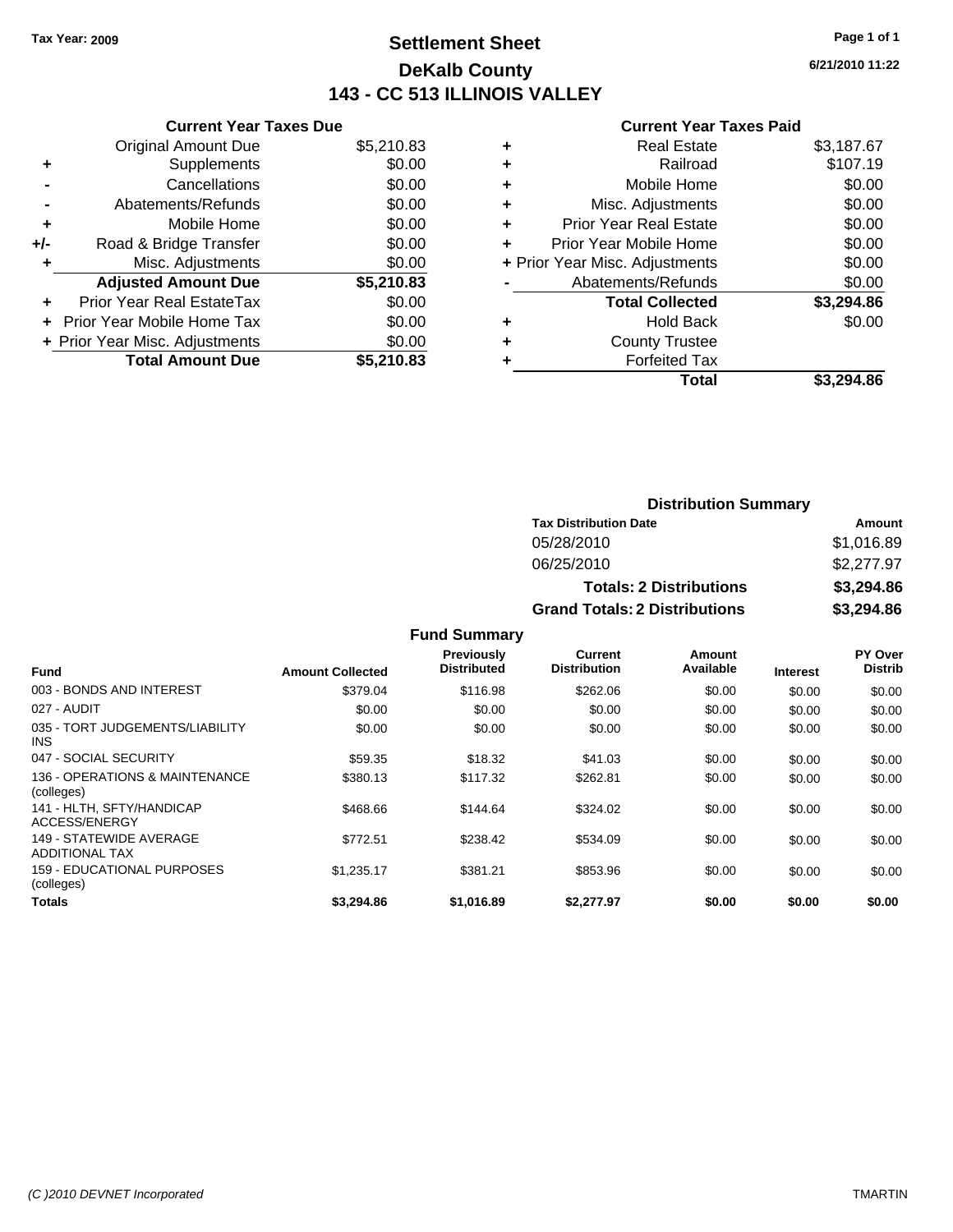### **Settlement Sheet Tax Year: 2009 Page 1 of 1 DeKalb County 144 - CC 516 WAUBONSEE**

**6/21/2010 11:22**

#### **Current Year Taxes Paid**

| ٠ | <b>Real Estate</b>             | \$786,420.76 |
|---|--------------------------------|--------------|
| ÷ | Railroad                       | \$3,601.24   |
| ٠ | Mobile Home                    | \$0.00       |
| ٠ | Misc. Adjustments              | \$30.15      |
| ٠ | <b>Prior Year Real Estate</b>  | (\$335.39)   |
| ÷ | Prior Year Mobile Home         | \$0.00       |
|   | + Prior Year Misc. Adjustments | \$0.00       |
|   | Abatements/Refunds             | \$10.83      |
|   | <b>Total Collected</b>         | \$789,705.93 |
| ٠ | <b>Hold Back</b>               | \$0.00       |
| ٠ | <b>County Trustee</b>          |              |
|   | <b>Forfeited Tax</b>           |              |
|   | Total                          | \$789.705.93 |
|   |                                |              |

|     | <b>Current Year Taxes Due</b>  |                |  |  |  |
|-----|--------------------------------|----------------|--|--|--|
|     | <b>Original Amount Due</b>     | \$1,545,183.52 |  |  |  |
| ٠   | Supplements                    | \$5,862.19     |  |  |  |
|     | Cancellations                  | \$6,685.07     |  |  |  |
|     | Abatements/Refunds             | \$10.83        |  |  |  |
| ٠   | Mobile Home                    | \$0.00         |  |  |  |
| +/- | Road & Bridge Transfer         | \$0.00         |  |  |  |
| ٠   | Misc. Adjustments              | \$30.15        |  |  |  |
|     | <b>Adjusted Amount Due</b>     | \$1,544,379.96 |  |  |  |
|     | Prior Year Real EstateTax      | (\$335.39)     |  |  |  |
|     | Prior Year Mobile Home Tax     | \$0.00         |  |  |  |
|     | + Prior Year Misc. Adjustments | \$0.00         |  |  |  |
|     | <b>Total Amount Due</b>        | \$1.544.044.57 |  |  |  |
|     |                                |                |  |  |  |

| <b>Distribution Summary</b>  |              |  |  |
|------------------------------|--------------|--|--|
| <b>Tax Distribution Date</b> | Amount       |  |  |
| 05/28/2010                   | \$172,389.37 |  |  |

| 06/25/2010                           | \$617,316.56 |
|--------------------------------------|--------------|
| <b>Totals: 2 Distributions</b>       | \$789,705.93 |
| <b>Grand Totals: 2 Distributions</b> | \$789,705.93 |

#### **Fund Summary**

| <b>Fund</b>                                  | <b>Amount Collected</b> | Previously<br><b>Distributed</b> | Current<br><b>Distribution</b> | Amount<br>Available | <b>Interest</b> | PY Over<br><b>Distrib</b> |
|----------------------------------------------|-------------------------|----------------------------------|--------------------------------|---------------------|-----------------|---------------------------|
| 003 - BONDS AND INTEREST                     | \$138,163.80            | \$30,160.55                      | \$108,003.25                   | \$0.00              | \$0.00          | \$0.00                    |
| 027 - AUDIT                                  | \$1.249.31              | \$272.72                         | \$976.59                       | \$0.00              | \$0.00          | \$0.00                    |
| 035 - TORT JUDGEMENTS/LIABILITY<br>INS.      | \$10,950.85             | \$2,390.52                       | \$8,560.33                     | \$0.00              | \$0.00          | \$0.00                    |
| 047 - SOCIAL SECURITY                        | \$6.558.51              | \$1,431.70                       | \$5.126.81                     | \$0.00              | \$0.00          | \$0.00                    |
| 136 - OPERATIONS & MAINTENANCE<br>(colleges) | \$145,873,69            | \$31.843.59                      | \$114,030.10                   | \$0.00              | \$0.00          | \$0.00                    |
| 159 - EDUCATIONAL PURPOSES<br>(colleges)     | \$486,909.77            | \$106.290.29                     | \$380.619.48                   | \$0.00              | \$0.00          | \$0.00                    |
| <b>Totals</b>                                | \$789,705.93            | \$172,389.37                     | \$617,316.56                   | \$0.00              | \$0.00          | \$0.00                    |

#### **Miscellaneous Adjustment Detail**

#### **Year Source Account Type Amount Adjustment Description**

2009 RE - Real Estate Back Tax Collected \$5.73 Indy Mac Bank Redemption 15-15-280-027 by TBA

- 2009 RE Real Estate Back Tax Collected \$1.22 Johnson Redemption 18-32-424-017 by TBA
- 2009 RE Real Estate Back Tax Collected \$12.75 Talan/Fitzpatrick Redemption 19-27-451-010 by TBA

2009 RE - Real Estate Back Tax Collected \$10.45 Riedelsperger Redemption 15-15-228-035 by TBA

**Totals \$30.15 4 entries**

#### **Abatement Detail**

#### **Year Source Account Type Amount Adjustment Description** \$5.80 19-26-433-024 2008 PTAB REFUND by TBA 2009 RE - Real Estate \$5.03 19-27-427-012 2006 PTAB REFUND by TBA PTAB Decision **Totals \$10.83 2 entries**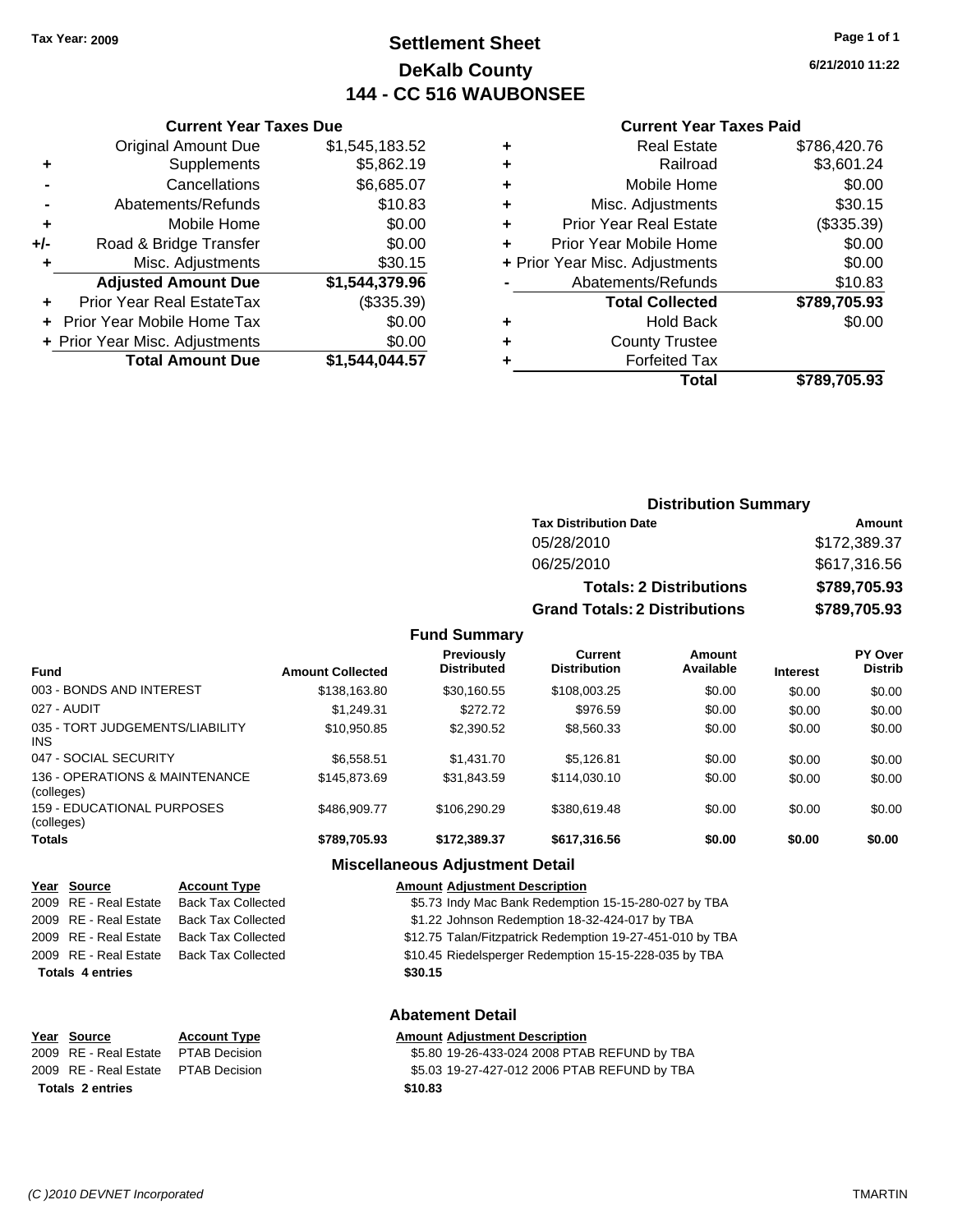**Current Year Taxes Due** Original Amount Due \$10,410,669.15

**Adjusted Amount Due \$10,370,419.24**

**Total Amount Due \$10,390,494.97**

**+** Supplements \$127,281.26 **-** Cancellations \$173,324.64 **-** Abatements/Refunds \$0.00 **+** Mobile Home \$0.00 **+/-** Road & Bridge Transfer \$0.00 **+** Misc. Adjustments \$5,793.47

**+** Prior Year Real EstateTax \$595.29 **+** Prior Year Mobile Home Tax \$0.00 + Prior Year Misc. Adjustments \$19,480.44

### **Settlement Sheet Tax Year: 2009 Page 1 of 1 DeKalb County 145 - CC 523 KISHWAUKEE**

**6/21/2010 11:22**

#### **Current Year Taxes Paid**

|   | Total                          | \$5,270,853.97 |
|---|--------------------------------|----------------|
| ٠ | <b>Forfeited Tax</b>           |                |
| ٠ | <b>County Trustee</b>          |                |
| ٠ | <b>Hold Back</b>               | \$0.00         |
|   | <b>Total Collected</b>         | \$5,270,853.97 |
|   | Abatements/Refunds             | \$0.00         |
|   | + Prior Year Misc. Adjustments | \$19,480.44    |
|   | Prior Year Mobile Home         | \$0.00         |
| ٠ | <b>Prior Year Real Estate</b>  | \$595.29       |
| ٠ | Misc. Adjustments              | \$5,793.47     |
| ٠ | Mobile Home                    | \$0.00         |
| ٠ | Railroad                       | \$16,204.47    |
| ٠ | <b>Real Estate</b>             | \$5,228,780.30 |
|   |                                |                |

| <b>Distribution Summary</b> |  |
|-----------------------------|--|

| <b>Tax Distribution Date</b>         | Amount         |
|--------------------------------------|----------------|
| 05/28/2010                           | \$1,159,562.42 |
| 06/25/2010                           | \$4,111,291.55 |
| <b>Totals: 2 Distributions</b>       | \$5,270,853.97 |
| <b>Grand Totals: 2 Distributions</b> | \$5,270,853.97 |

#### **Fund Summary**

| <b>Fund</b>                                   | <b>Amount Collected</b> | Previously<br><b>Distributed</b> | Current<br><b>Distribution</b> | Amount<br>Available | <b>Interest</b> | PY Over<br><b>Distrib</b> |
|-----------------------------------------------|-------------------------|----------------------------------|--------------------------------|---------------------|-----------------|---------------------------|
| 003 - BONDS AND INTEREST                      | \$1,469,435.00          | \$323,268.58                     | \$1.146.166.42                 | \$0.00              | \$0.00          | \$0.00                    |
| 027 - AUDIT                                   | \$46,741.94             | \$10,283.00                      | \$36,458.94                    | \$0.00              | \$0.00          | \$0.00                    |
| 035 - TORT JUDGEMENTS/LIABILITY<br><b>INS</b> | \$394.960.91            | \$86,889.50                      | \$308.071.41                   | \$0.00              | \$0.00          | \$0.00                    |
| 047 - SOCIAL SECURITY                         | \$87.870.41             | \$19,331.08                      | \$68,539.33                    | \$0.00              | \$0.00          | \$0.00                    |
| 136 - OPERATIONS & MAINTENANCE<br>(colleges)  | \$701.107.90            | \$154,240.35                     | \$546.867.55                   | \$0.00              | \$0.00          | \$0.00                    |
| 159 - EDUCATIONAL PURPOSES<br>(colleges)      | \$2,570,737.81          | \$565.549.91                     | \$2,005,187.90                 | \$0.00              | \$0.00          | \$0.00                    |
| <b>Totals</b>                                 | \$5,270,853.97          | \$1,159,562.42                   | \$4,111,291.55                 | \$0.00              | \$0.00          | \$0.00                    |

#### **Miscellaneous Adjustment Detail**

### **Year Source Account Type Amount Adjustment Description**

| <b>Totals 9 entries</b> |                           | \$25,273.91                                                          |
|-------------------------|---------------------------|----------------------------------------------------------------------|
| 2009 RE - Real Estate   | <b>Back Tax Collected</b> | \$2.88 Gardens of Rivermist Redemption 08-02-303-001 by TBA          |
| 2009 RE - Real Estate   | <b>Back Tax Collected</b> | \$6.39 Eagle Home Prairie Spring Redemption 07-22-476-011 by TBA     |
| 2009 RE - Real Estate   | <b>Back Tax Collected</b> | \$1.32 Montalbano Builders Redemption 09-28-351-015 by TBA           |
| 2009 RE - Real Estate   | <b>Back Tax Collected</b> | \$1.26 Montalbano Builders Redemption 09-28-351-016 by TBA           |
| 2009 RE - Real Estate   | <b>Back Tax Collected</b> | \$1.91 Montalbano Builders Redemption 09-28-352-001 by TBA           |
| 2009 RE - Real Estate   | <b>Back Tax Collected</b> | \$5.75 Montabano Builders Redemption 09-33-128-003 by TBA            |
| 2009 RE - Real Estate   | <b>Back Tax Collected</b> | \$5,772.85 Eagle Home Nature's Crossing Redemption 58 Parcels by TBA |
| 2008 RE - Real Estate   | <b>Back Tax Collected</b> | \$19,480.44 DeKalb TIF #4 Surplus Distribution by TBA                |
| 2009 RE - Real Estate   | <b>Back Tax Collected</b> | \$1.11 Pearson Redemption 01-26-180-044 by TBA                       |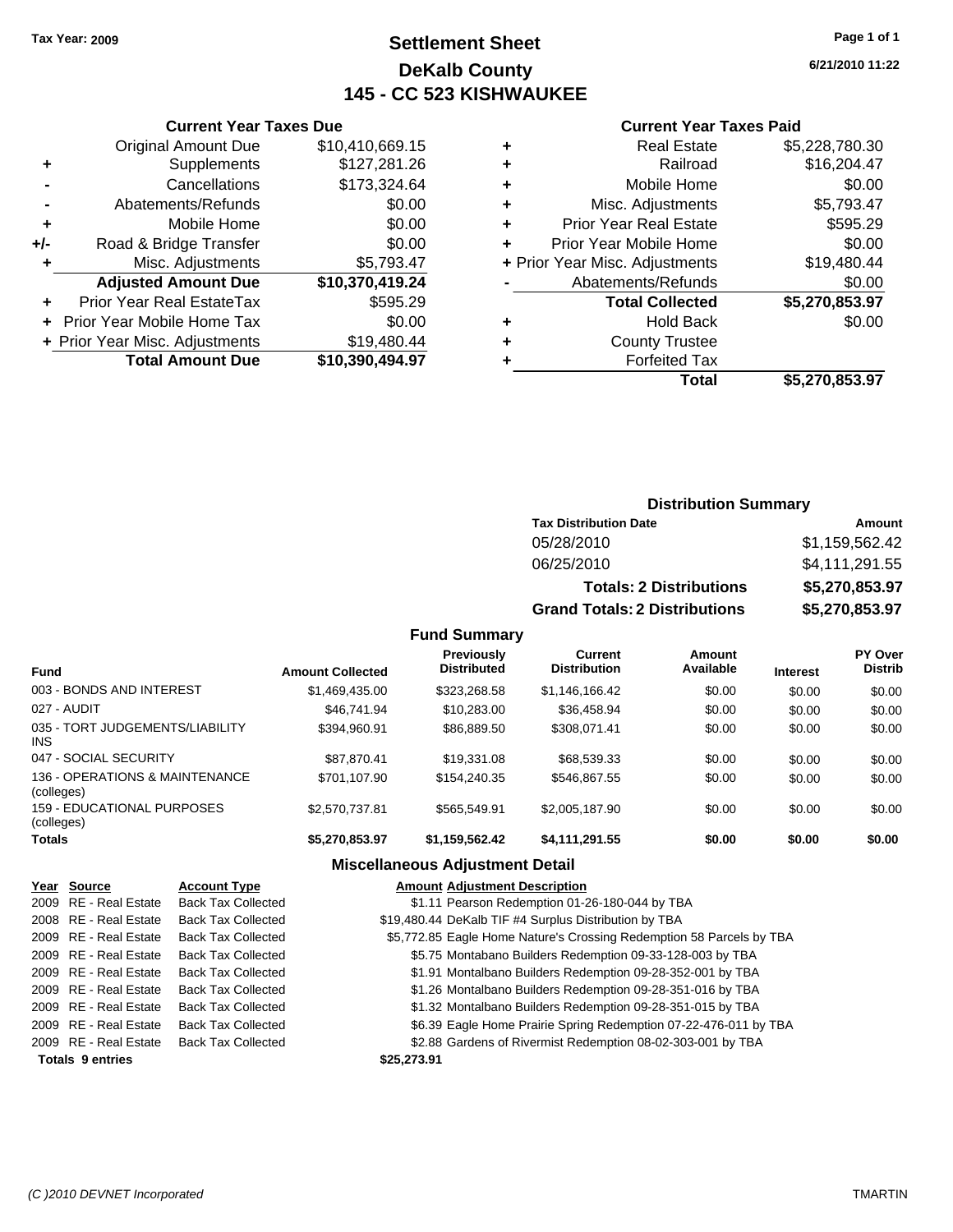### **Settlement Sheet Tax Year: 2009 Page 1 of 1 DeKalb County 150 - DE KALB SANITARY**

**6/21/2010 11:22**

| <b>Original Amount Due</b>     | \$601,487.94                  |
|--------------------------------|-------------------------------|
| Supplements                    | \$10,150.89                   |
| Cancellations                  | \$18,636.43                   |
| Abatements/Refunds             | \$0.00                        |
| Mobile Home                    | \$0.00                        |
| Road & Bridge Transfer         | \$0.00                        |
| Misc. Adjustments              | \$0.48                        |
| <b>Adjusted Amount Due</b>     | \$593,002.88                  |
| Prior Year Real EstateTax      | \$48.94                       |
| Prior Year Mobile Home Tax     | \$0.00                        |
| + Prior Year Misc. Adjustments | \$3,302.67                    |
| <b>Total Amount Due</b>        | \$596,354.49                  |
|                                | <b>Current Year Taxes Due</b> |

|   | <b>Current Year Taxes Paid</b> |              |  |  |  |  |
|---|--------------------------------|--------------|--|--|--|--|
| ٠ | <b>Real Estate</b>             | \$296,074.58 |  |  |  |  |
| ٠ | Railroad                       | \$334.82     |  |  |  |  |
| ٠ | Mobile Home                    | \$0.00       |  |  |  |  |
| ٠ | Misc. Adjustments              | \$0.48       |  |  |  |  |
| ٠ | <b>Prior Year Real Estate</b>  | \$48.94      |  |  |  |  |
|   | Prior Year Mobile Home         | \$0.00       |  |  |  |  |
|   | + Prior Year Misc. Adjustments | \$3,302.67   |  |  |  |  |
|   | Abatements/Refunds             | \$0.00       |  |  |  |  |
|   | <b>Total Collected</b>         | \$299,761.49 |  |  |  |  |
|   | <b>Hold Back</b>               | \$0.00       |  |  |  |  |
| ٠ | <b>County Trustee</b>          |              |  |  |  |  |
|   | <b>Forfeited Tax</b>           |              |  |  |  |  |

| Total | \$299,761.49 |
|-------|--------------|
|       |              |

| <b>Distribution Summary</b> |  |
|-----------------------------|--|

| <b>Tax Distribution Date</b>         | Amount       |
|--------------------------------------|--------------|
| 05/28/2010                           | \$67,151.75  |
| 06/25/2010                           | \$232,609.74 |
| <b>Totals: 2 Distributions</b>       | \$299,761.49 |
| <b>Grand Totals: 2 Distributions</b> | \$299.761.49 |

#### **Fund Summary**

| <b>Fund</b>              | <b>Amount Collected</b> | <b>Previously</b><br><b>Distributed</b> | <b>Current</b><br><b>Distribution</b> | <b>Amount</b><br>Available | <b>Interest</b> | <b>PY Over</b><br><b>Distrib</b> |
|--------------------------|-------------------------|-----------------------------------------|---------------------------------------|----------------------------|-----------------|----------------------------------|
| 001 - CORPORATE          | \$180,269.68            | \$40.383.54                             | \$139,886.14                          | \$0.00                     | \$0.00          | \$0.00                           |
| 003 - BONDS AND INTEREST | \$0.00                  | \$0.00                                  | \$0.00                                | \$0.00                     | \$0.00          | \$0.00                           |
| $005 - I. M. R. F.$      | \$51,251.73             | \$11,481.27                             | \$39,770.46                           | \$0.00                     | \$0.00          | \$0.00                           |
| 027 - AUDIT              | \$8,700.58              | \$1,949.07                              | \$6,751.51                            | \$0.00                     | \$0.00          | \$0.00                           |
| 045 - PUBLIC BENEFIT     | \$25.276.47             | \$5,662.36                              | \$19.614.11                           | \$0.00                     | \$0.00          | \$0.00                           |
| 047 - SOCIAL SECURITY    | \$34.263.03             | \$7,675.51                              | \$26,587.52                           | \$0.00                     | \$0.00          | \$0.00                           |
| <b>Totals</b>            | \$299.761.49            | \$67,151.75                             | \$232.609.74                          | \$0.00                     | \$0.00          | \$0.00                           |

#### **Miscellaneous Adjustment Detail**

# **Totals \$3,303.15 2 entries**

**Year Source Account Type Amount Adjustment Description** 2008 RE - Real Estate Back Tax Collected \$3,302.67 DeKalb TIF #4 Surplus Distribution by TBA

2009 RE - Real Estate Back Tax Collected \$0.48 Gardens of Rivermist Redemption 08-02-303-001 by TBA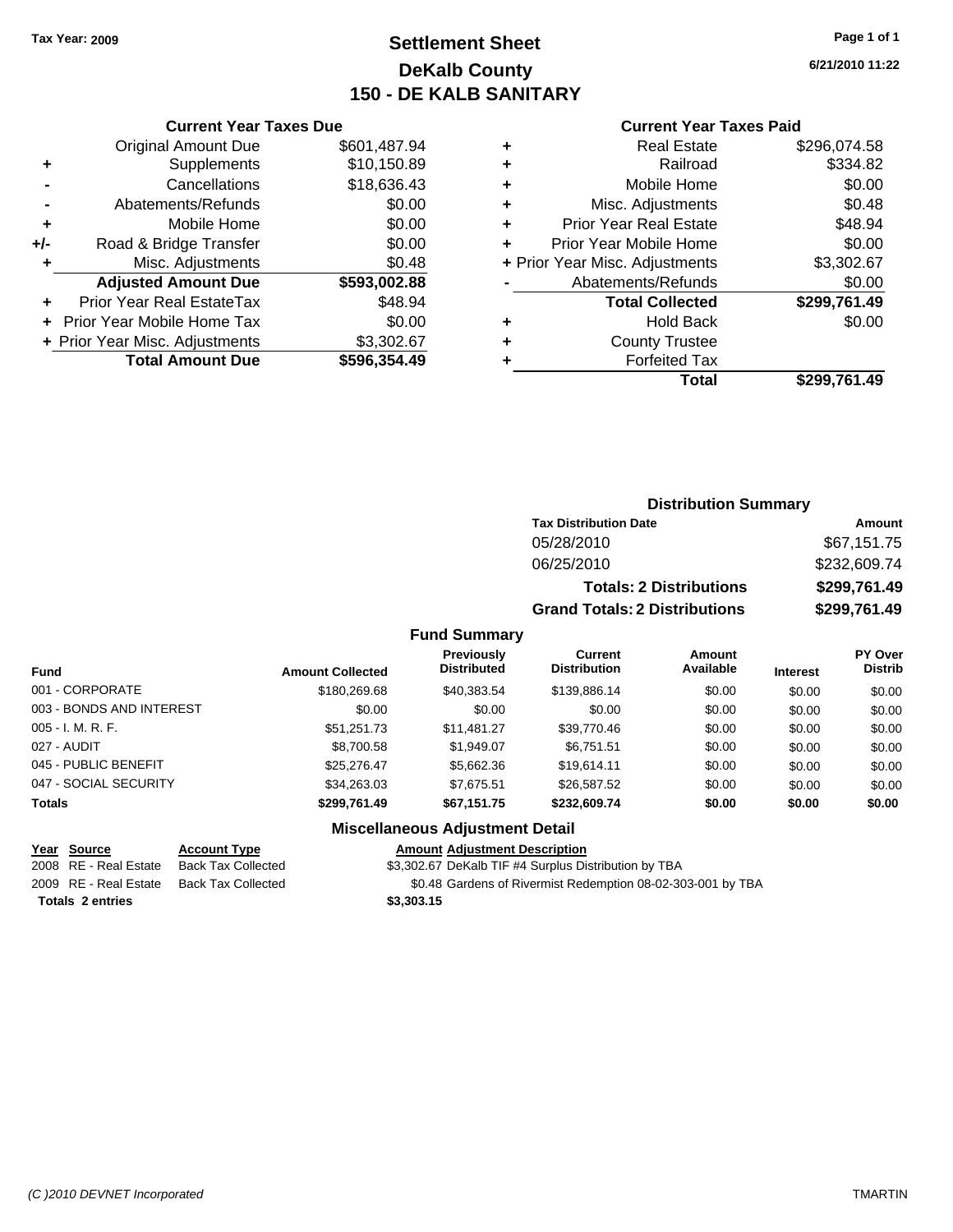### **Settlement Sheet Tax Year: 2009 Page 1 of 1 DeKalb County 151 - FAIRDALE STREET LIGHT**

**6/21/2010 11:22**

| <b>Current Year Taxes Due</b>     |            |
|-----------------------------------|------------|
| <b>Original Amount Due</b>        | \$2,219.25 |
| Supplements<br>٠                  | \$0.00     |
| Cancellations                     | \$0.00     |
| Abatements/Refunds                | \$0.00     |
| Mobile Home<br>÷                  | \$0.00     |
| Road & Bridge Transfer<br>+/-     | \$0.00     |
| Misc. Adjustments                 | \$0.00     |
| <b>Adjusted Amount Due</b>        | \$2,219.25 |
| Prior Year Real EstateTax         | \$0.00     |
| <b>Prior Year Mobile Home Tax</b> | \$0.00     |
| + Prior Year Misc. Adjustments    | \$0.00     |
| <b>Total Amount Due</b>           | \$2,219.25 |

| \$1,029.48<br><b>Real Estate</b>         |
|------------------------------------------|
| \$0.00<br>Railroad                       |
| \$0.00<br>Mobile Home                    |
| \$0.00<br>Misc. Adjustments              |
| \$0.00<br><b>Prior Year Real Estate</b>  |
| \$0.00<br>Prior Year Mobile Home         |
| \$0.00<br>+ Prior Year Misc. Adjustments |
| \$0.00<br>Abatements/Refunds             |
| \$1,029.48<br><b>Total Collected</b>     |
| \$0.00<br>Hold Back                      |
| <b>County Trustee</b>                    |
| <b>Forfeited Tax</b>                     |
| Total<br>\$1.029.48                      |
|                                          |

|                 |                         |                                  |                                       | <b>Distribution Summary</b>    |                 |                           |
|-----------------|-------------------------|----------------------------------|---------------------------------------|--------------------------------|-----------------|---------------------------|
|                 |                         |                                  | <b>Tax Distribution Date</b>          |                                |                 | Amount                    |
|                 |                         |                                  | 05/28/2010                            |                                |                 | \$233.84                  |
|                 |                         |                                  | 06/25/2010                            |                                |                 | \$795.64                  |
|                 |                         |                                  |                                       | <b>Totals: 2 Distributions</b> |                 | \$1,029.48                |
|                 |                         |                                  | <b>Grand Totals: 2 Distributions</b>  |                                |                 | \$1,029.48                |
|                 |                         | <b>Fund Summary</b>              |                                       |                                |                 |                           |
| <b>Fund</b>     | <b>Amount Collected</b> | Previously<br><b>Distributed</b> | <b>Current</b><br><b>Distribution</b> | Amount<br>Available            | <b>Interest</b> | PY Over<br><b>Distrib</b> |
| 001 - CORPORATE | \$1,029.48              | \$233.84                         | \$795.64                              | \$0.00                         | \$0.00          | \$0.00                    |
| Totals          | \$1,029.48              | \$233.84                         | \$795.64                              | \$0.00                         | \$0.00          | \$0.00                    |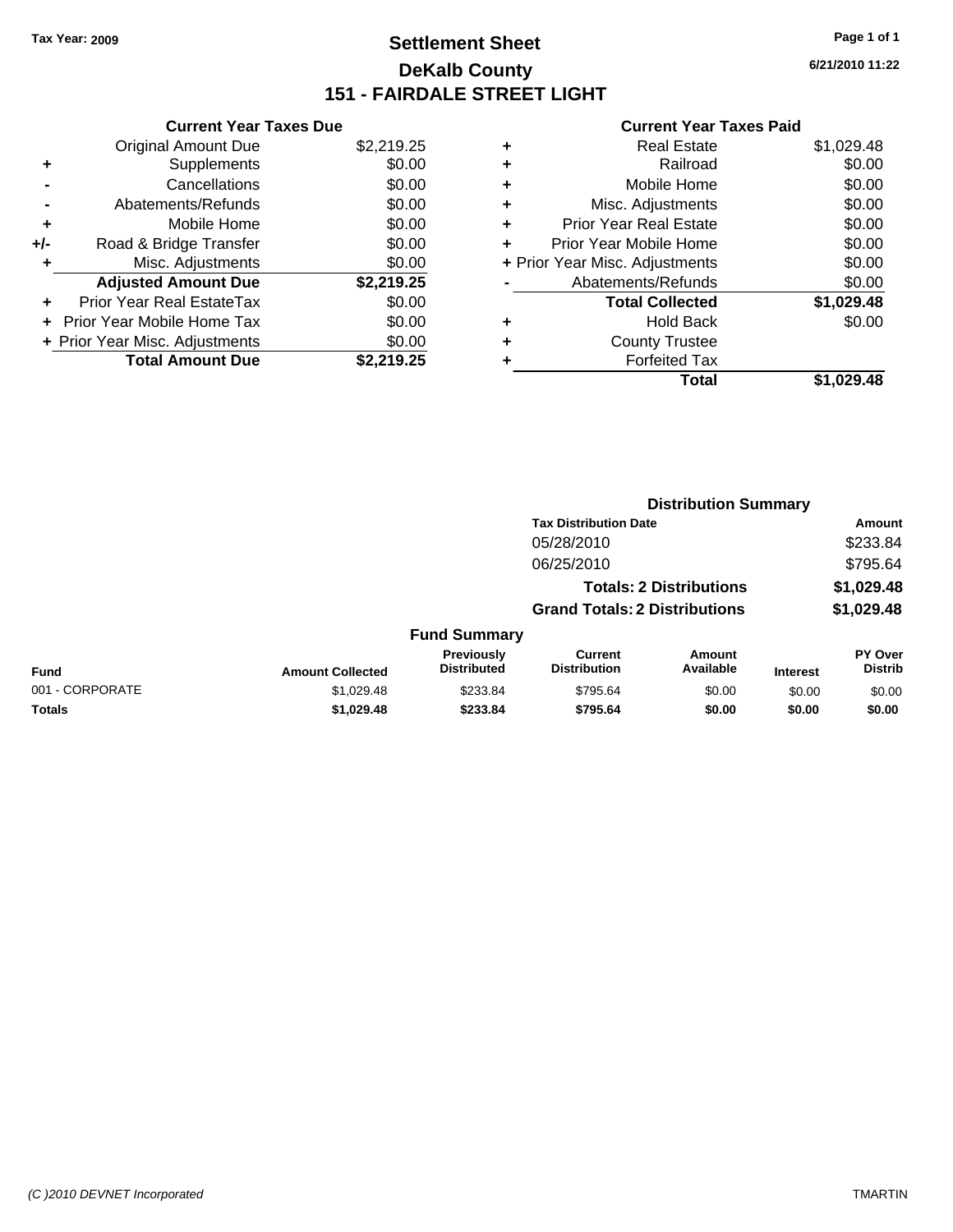### **Settlement Sheet Tax Year: 2009 Page 1 of 1 DeKalb County 152 - AFTON-PIERCE MULTI TWP**

**6/21/2010 11:22**

|       | <b>Current Year Taxes Due</b>     |             |  |  |  |
|-------|-----------------------------------|-------------|--|--|--|
|       | <b>Original Amount Due</b>        | \$23,365.12 |  |  |  |
| ٠     | Supplements                       | \$31.24     |  |  |  |
|       | Cancellations                     | \$45.76     |  |  |  |
|       | Abatements/Refunds                | \$0.00      |  |  |  |
| ٠     | Mobile Home                       | \$0.00      |  |  |  |
| $+/-$ | Road & Bridge Transfer            | \$0.00      |  |  |  |
| ٠     | Misc. Adjustments                 | \$0.00      |  |  |  |
|       | <b>Adjusted Amount Due</b>        | \$23,350.60 |  |  |  |
|       | Prior Year Real EstateTax         | \$0.00      |  |  |  |
|       | <b>Prior Year Mobile Home Tax</b> | \$0.00      |  |  |  |
|       | + Prior Year Misc. Adjustments    | \$0.00      |  |  |  |
|       | <b>Total Amount Due</b>           | \$23.350.60 |  |  |  |
|       |                                   |             |  |  |  |

| ٠ | <b>Real Estate</b>             | \$11,958.46 |
|---|--------------------------------|-------------|
| ٠ | Railroad                       | \$80.81     |
| ٠ | Mobile Home                    | \$0.00      |
| ٠ | Misc. Adjustments              | \$0.00      |
| ٠ | <b>Prior Year Real Estate</b>  | \$0.00      |
| ٠ | Prior Year Mobile Home         | \$0.00      |
|   | + Prior Year Misc. Adjustments | \$0.00      |
|   | Abatements/Refunds             | \$0.00      |
|   | <b>Total Collected</b>         | \$12,039.27 |
| ٠ | <b>Hold Back</b>               | \$0.00      |
| ٠ | <b>County Trustee</b>          |             |
| ٠ | <b>Forfeited Tax</b>           |             |
|   | Total                          | \$12,039.27 |
|   |                                |             |

| <b>Distribution Summary</b><br><b>Tax Distribution Date</b><br>05/28/2010 |                         |                                         |                                       |                                |                 |                                  |
|---------------------------------------------------------------------------|-------------------------|-----------------------------------------|---------------------------------------|--------------------------------|-----------------|----------------------------------|
|                                                                           |                         |                                         |                                       |                                |                 | Amount                           |
|                                                                           |                         |                                         |                                       |                                |                 | \$1,868.76                       |
|                                                                           |                         |                                         | 06/25/2010                            |                                |                 | \$10,170.51                      |
|                                                                           |                         |                                         |                                       | <b>Totals: 2 Distributions</b> |                 | \$12,039.27                      |
|                                                                           |                         |                                         | <b>Grand Totals: 2 Distributions</b>  |                                |                 | \$12,039.27                      |
|                                                                           |                         | <b>Fund Summary</b>                     |                                       |                                |                 |                                  |
| <b>Fund</b>                                                               | <b>Amount Collected</b> | <b>Previously</b><br><b>Distributed</b> | <b>Current</b><br><b>Distribution</b> | Amount<br>Available            | <b>Interest</b> | <b>PY Over</b><br><b>Distrib</b> |
| 147 - ASSESSING PURPOSES<br>(multi-twp)                                   | \$12,039.27             | \$1,868.76                              | \$10,170.51                           | \$0.00                         | \$0.00          | \$0.00                           |
| <b>Totals</b>                                                             | \$12,039.27             | \$1,868.76                              | \$10,170.51                           | \$0.00                         | \$0.00          | \$0.00                           |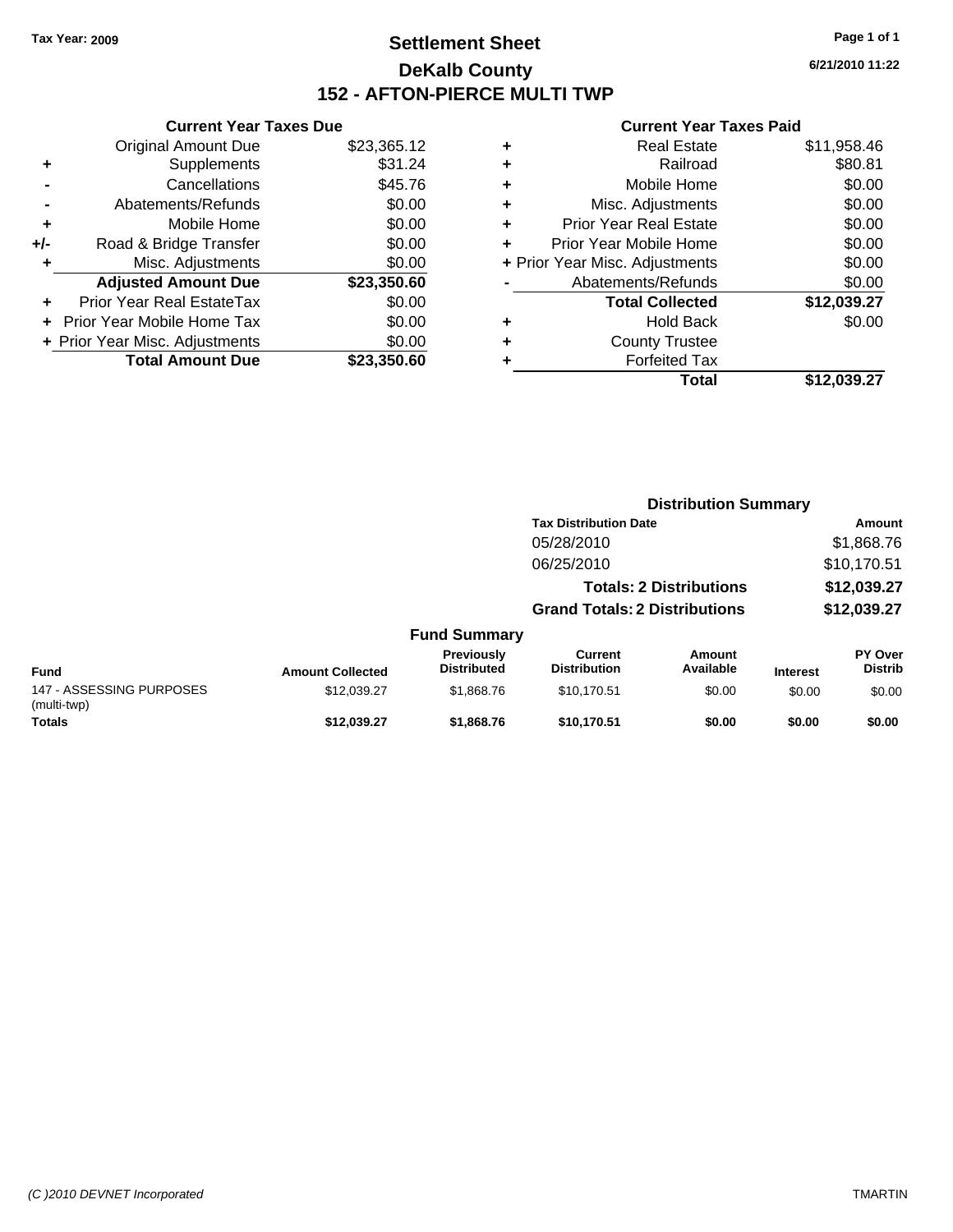### **Settlement Sheet Tax Year: 2009 Page 1 of 1 DeKalb County 153 - MILAN-MALTA MULTI-TWP**

**6/21/2010 11:22**

| <b>Current Year Taxes Due</b>  |            |  |  |  |  |
|--------------------------------|------------|--|--|--|--|
| <b>Original Amount Due</b>     | \$9,079.01 |  |  |  |  |
| Supplements                    | \$31.27    |  |  |  |  |
| Cancellations                  | \$32.73    |  |  |  |  |
| Abatements/Refunds             | \$0.00     |  |  |  |  |
| Mobile Home                    | \$0.00     |  |  |  |  |
| Road & Bridge Transfer         | \$0.00     |  |  |  |  |
| Misc. Adjustments              | \$0.22     |  |  |  |  |
|                                |            |  |  |  |  |
| <b>Adjusted Amount Due</b>     | \$9,077.77 |  |  |  |  |
| Prior Year Real EstateTax      | \$0.00     |  |  |  |  |
| Prior Year Mobile Home Tax     | \$0.00     |  |  |  |  |
| + Prior Year Misc. Adjustments | \$0.00     |  |  |  |  |
|                                |            |  |  |  |  |

| <b>Real Estate</b>             | \$4,755.35 |
|--------------------------------|------------|
| Railroad                       | \$64.82    |
| Mobile Home                    | \$0.00     |
| Misc. Adjustments              | \$0.22     |
| <b>Prior Year Real Estate</b>  | \$0.00     |
| Prior Year Mobile Home         | \$0.00     |
| + Prior Year Misc. Adjustments | \$0.00     |
| Abatements/Refunds             | \$0.00     |
| <b>Total Collected</b>         | \$4,820.39 |
| <b>Hold Back</b>               | \$0.00     |
| <b>County Trustee</b>          |            |
| <b>Forfeited Tax</b>           |            |
| Total                          | \$4,820.39 |
|                                |            |

|                                                                                     |                                                  |                         |                                                |                                                                  | <b>Distribution Summary</b>    |                 |                           |
|-------------------------------------------------------------------------------------|--------------------------------------------------|-------------------------|------------------------------------------------|------------------------------------------------------------------|--------------------------------|-----------------|---------------------------|
|                                                                                     |                                                  |                         |                                                | <b>Tax Distribution Date</b>                                     |                                |                 | Amount                    |
|                                                                                     |                                                  |                         |                                                | 05/28/2010                                                       |                                |                 | \$997.60                  |
|                                                                                     |                                                  |                         |                                                | 06/25/2010                                                       |                                |                 | \$3,822.79                |
|                                                                                     |                                                  |                         |                                                |                                                                  | <b>Totals: 2 Distributions</b> |                 | \$4,820.39                |
|                                                                                     |                                                  |                         |                                                | <b>Grand Totals: 2 Distributions</b>                             |                                |                 | \$4,820.39                |
|                                                                                     |                                                  |                         | <b>Fund Summary</b>                            |                                                                  |                                |                 |                           |
| <b>Fund</b>                                                                         |                                                  | <b>Amount Collected</b> | <b>Previously</b><br><b>Distributed</b>        | Current<br><b>Distribution</b>                                   | Amount<br>Available            | <b>Interest</b> | PY Over<br><b>Distrib</b> |
| 147 - ASSESSING PURPOSES<br>(multi-twp)                                             |                                                  | \$4,820.39              | \$997.60                                       | \$3,822.79                                                       | \$0.00                         | \$0.00          | \$0.00                    |
| <b>Totals</b>                                                                       |                                                  | \$4,820.39              | \$997.60                                       | \$3,822.79                                                       | \$0.00                         | \$0.00          | \$0.00                    |
|                                                                                     |                                                  |                         | <b>Miscellaneous Adjustment Detail</b>         |                                                                  |                                |                 |                           |
| Source<br><u>Year</u><br><b>RE</b> - Real Estate<br>2009<br><b>Totals 1 entries</b> | <b>Account Type</b><br><b>Back Tax Collected</b> |                         | <b>Amount Adjustment Description</b><br>\$0.22 | \$0.22 Eagle Home Prairie Spring Redemption 07-22-476-011 by TBA |                                |                 |                           |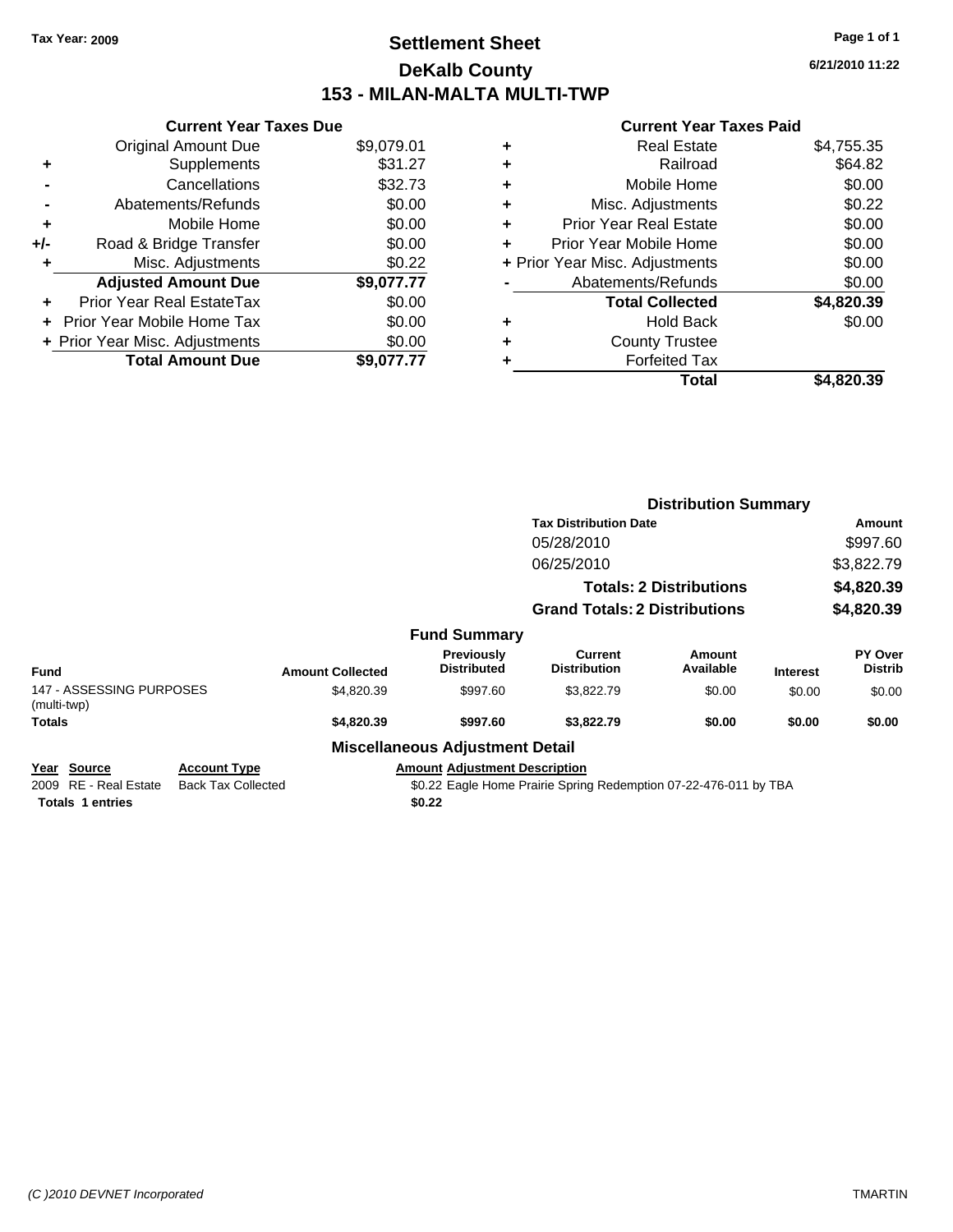### **Settlement Sheet Tax Year: 2009 Page 1 of 1 DeKalb County 154 - PAW PAW-SHABBONA MULT TWP**

**6/21/2010 11:22**

|     | <b>Current Year Taxes Due</b>  |             |  |  |  |  |
|-----|--------------------------------|-------------|--|--|--|--|
|     | Original Amount Due            | \$10,179.13 |  |  |  |  |
| ٠   | Supplements                    | \$36.73     |  |  |  |  |
|     | Cancellations                  | \$50.08     |  |  |  |  |
|     | Abatements/Refunds             | \$0.00      |  |  |  |  |
| ٠   | Mobile Home                    | \$0.00      |  |  |  |  |
| +/- | Road & Bridge Transfer         | \$0.00      |  |  |  |  |
|     | Misc. Adjustments              | \$0.00      |  |  |  |  |
|     | <b>Adjusted Amount Due</b>     | \$10,165.78 |  |  |  |  |
|     | Prior Year Real EstateTax      | \$0.00      |  |  |  |  |
|     | Prior Year Mobile Home Tax     | \$0.00      |  |  |  |  |
|     | + Prior Year Misc. Adjustments | \$0.00      |  |  |  |  |
|     | <b>Total Amount Due</b>        | \$10.165.78 |  |  |  |  |
|     |                                |             |  |  |  |  |

|   | <b>Real Estate</b>             | \$5,120.16 |
|---|--------------------------------|------------|
| ٠ | Railroad                       | \$118.81   |
| ٠ | Mobile Home                    | \$0.00     |
| ٠ | Misc. Adjustments              | \$0.00     |
| ÷ | Prior Year Real Estate         | \$0.00     |
| ٠ | Prior Year Mobile Home         | \$0.00     |
|   | + Prior Year Misc. Adjustments | \$0.00     |
|   | Abatements/Refunds             | \$0.00     |
|   | <b>Total Collected</b>         | \$5,238.97 |
| ٠ | Hold Back                      | \$0.00     |
| ٠ | <b>County Trustee</b>          |            |
| ٠ | <b>Forfeited Tax</b>           |            |
|   | Total                          | \$5,238.97 |

|                                         |                         |                                  | <b>Distribution Summary</b>          |                                |                 |                           |  |
|-----------------------------------------|-------------------------|----------------------------------|--------------------------------------|--------------------------------|-----------------|---------------------------|--|
|                                         |                         |                                  | <b>Tax Distribution Date</b>         |                                |                 | Amount                    |  |
|                                         |                         |                                  | 05/28/2010                           |                                |                 | \$1,159.04                |  |
|                                         |                         |                                  | 06/25/2010                           |                                |                 | \$4,079.93                |  |
|                                         |                         |                                  |                                      | <b>Totals: 2 Distributions</b> |                 | \$5,238.97                |  |
|                                         |                         |                                  | <b>Grand Totals: 2 Distributions</b> |                                |                 | \$5,238.97                |  |
|                                         |                         | <b>Fund Summary</b>              |                                      |                                |                 |                           |  |
| <b>Fund</b>                             | <b>Amount Collected</b> | Previously<br><b>Distributed</b> | Current<br><b>Distribution</b>       | Amount<br>Available            | <b>Interest</b> | PY Over<br><b>Distrib</b> |  |
| 147 - ASSESSING PURPOSES<br>(multi-twp) | \$5,238.97              | \$1,159.04                       | \$4,079.93                           | \$0.00                         | \$0.00          | \$0.00                    |  |
| <b>Totals</b>                           | \$5,238.97              | \$1,159.04                       | \$4,079.93                           | \$0.00                         | \$0.00          | \$0.00                    |  |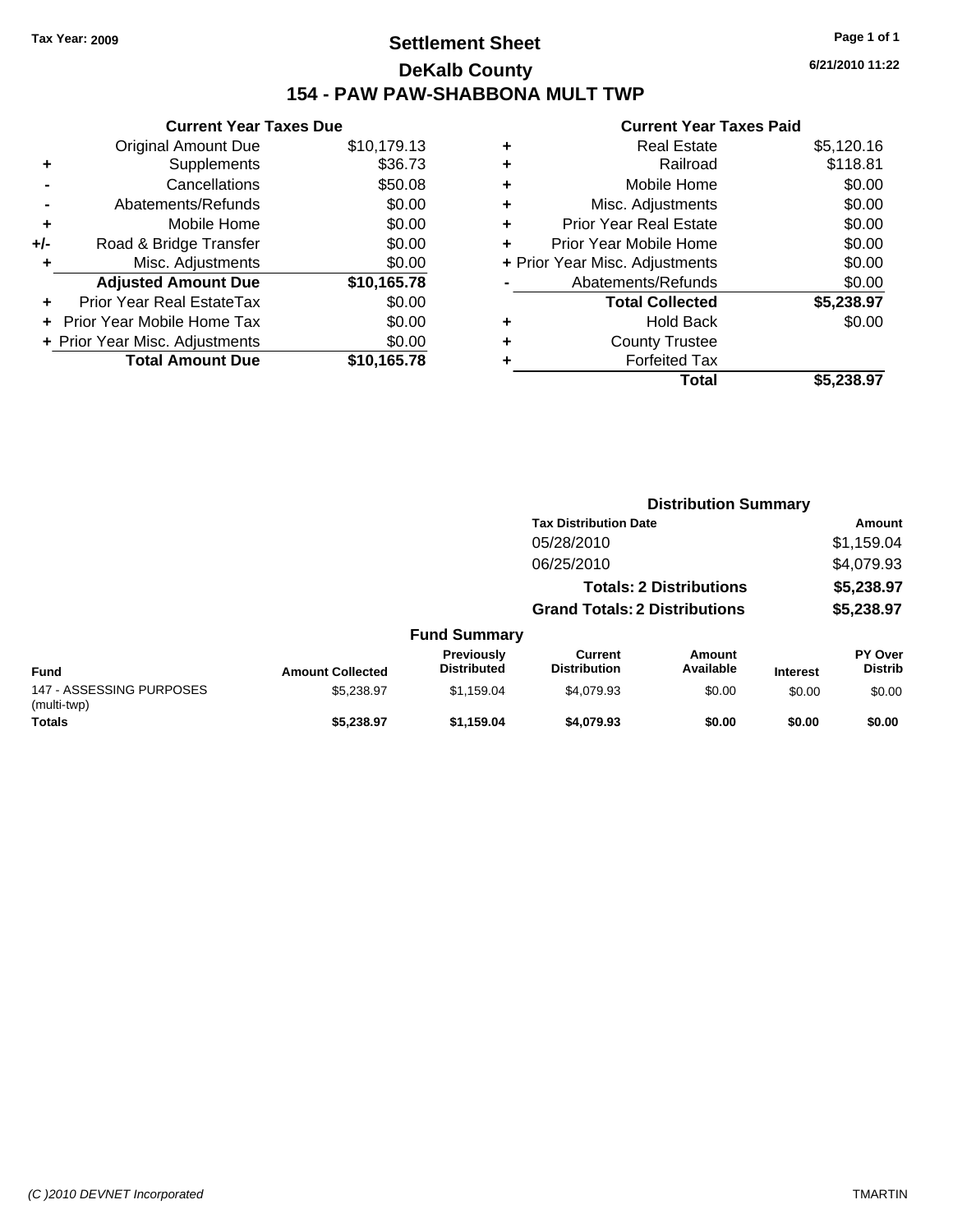### **Settlement Sheet Tax Year: 2009 Page 1 of 1 DeKalb County 155 - SOUTH GROVE-MAYFIELD MULT**

**6/21/2010 11:22**

|     | <b>Current Year Taxes Due</b>     |             |  |  |  |
|-----|-----------------------------------|-------------|--|--|--|
|     | Original Amount Due               | \$10,279.99 |  |  |  |
| ٠   | Supplements                       | \$49.49     |  |  |  |
|     | Cancellations                     | \$52.15     |  |  |  |
|     | Abatements/Refunds                | \$0.00      |  |  |  |
| ٠   | Mobile Home                       | \$0.00      |  |  |  |
| +/- | Road & Bridge Transfer            | \$0.00      |  |  |  |
|     | Misc. Adjustments                 | \$0.00      |  |  |  |
|     | <b>Adjusted Amount Due</b>        | \$10,277.33 |  |  |  |
| ÷   | Prior Year Real EstateTax         | \$0.00      |  |  |  |
|     | <b>Prior Year Mobile Home Tax</b> | \$0.00      |  |  |  |
|     | + Prior Year Misc. Adjustments    | \$0.00      |  |  |  |
|     | <b>Total Amount Due</b>           | \$10,277.33 |  |  |  |
|     |                                   |             |  |  |  |

| <b>Real Estate</b>            | \$5,261.80                     |
|-------------------------------|--------------------------------|
| Railroad                      | \$0.00                         |
| Mobile Home                   | \$0.00                         |
| Misc. Adjustments             | \$0.00                         |
| <b>Prior Year Real Estate</b> | \$0.00                         |
| Prior Year Mobile Home        | \$0.00                         |
|                               | \$0.00                         |
| Abatements/Refunds            | \$0.00                         |
| <b>Total Collected</b>        | \$5,261.80                     |
| <b>Hold Back</b>              | \$0.00                         |
| <b>County Trustee</b>         |                                |
| <b>Forfeited Tax</b>          |                                |
| Total                         | \$5,261.80                     |
|                               | + Prior Year Misc. Adjustments |

|                                         |                         |                                  |                                       | <b>Distribution Summary</b>    |                 |                                  |  |
|-----------------------------------------|-------------------------|----------------------------------|---------------------------------------|--------------------------------|-----------------|----------------------------------|--|
|                                         |                         |                                  | <b>Tax Distribution Date</b>          |                                |                 | Amount                           |  |
|                                         |                         |                                  | 05/28/2010                            |                                |                 | \$1,379.18                       |  |
|                                         |                         |                                  | 06/25/2010                            |                                |                 | \$3,882.62                       |  |
|                                         |                         |                                  |                                       | <b>Totals: 2 Distributions</b> |                 | \$5,261.80                       |  |
|                                         |                         |                                  | <b>Grand Totals: 2 Distributions</b>  |                                |                 | \$5,261.80                       |  |
|                                         |                         | <b>Fund Summary</b>              |                                       |                                |                 |                                  |  |
| <b>Fund</b>                             | <b>Amount Collected</b> | Previously<br><b>Distributed</b> | <b>Current</b><br><b>Distribution</b> | Amount<br>Available            | <b>Interest</b> | <b>PY Over</b><br><b>Distrib</b> |  |
| 147 - ASSESSING PURPOSES<br>(multi-twp) | \$5,261.80              | \$1.379.18                       | \$3,882.62                            | \$0.00                         | \$0.00          | \$0.00                           |  |
| <b>Totals</b>                           | \$5.261.80              | \$1,379.18                       | \$3,882.62                            | \$0.00                         | \$0.00          | \$0.00                           |  |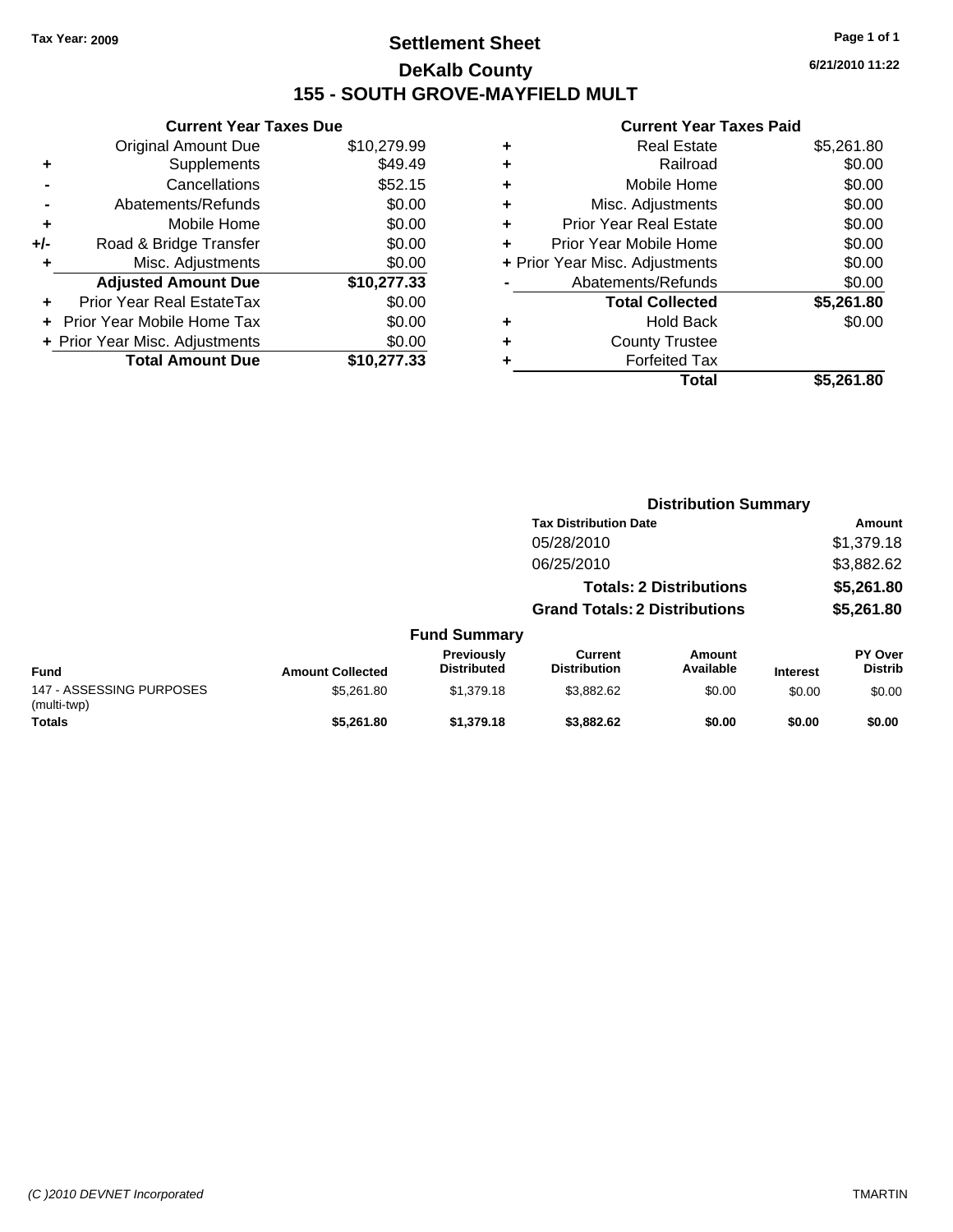### **Settlement Sheet Tax Year: 2009 Page 1 of 1 DeKalb County 156 - VICTOR-SOMONAUK MULTI TWP**

**6/21/2010 11:22**

|     | <b>Current Year Taxes Due</b>  |             |  |  |
|-----|--------------------------------|-------------|--|--|
|     | <b>Original Amount Due</b>     | \$19,706.65 |  |  |
| ٠   | Supplements                    | \$33.71     |  |  |
|     | Cancellations                  | \$41.52     |  |  |
|     | Abatements/Refunds             | \$0.00      |  |  |
| ٠   | Mobile Home                    | \$0.00      |  |  |
| +/- | Road & Bridge Transfer         | \$0.00      |  |  |
| ٠   | Misc. Adjustments              | \$0.09      |  |  |
|     | <b>Adjusted Amount Due</b>     | \$19,698.93 |  |  |
|     | Prior Year Real EstateTax      | (\$6.94)    |  |  |
|     | Prior Year Mobile Home Tax     | \$0.00      |  |  |
|     | + Prior Year Misc. Adjustments | \$0.00      |  |  |
|     | <b>Total Amount Due</b>        | \$19.691.99 |  |  |
|     |                                |             |  |  |

|   | Total                          | \$10,413.43 |
|---|--------------------------------|-------------|
| ٠ | <b>Forfeited Tax</b>           |             |
| ٠ | <b>County Trustee</b>          |             |
| ٠ | <b>Hold Back</b>               | \$0.00      |
|   | <b>Total Collected</b>         | \$10,413.43 |
|   | Abatements/Refunds             | \$0.00      |
|   | + Prior Year Misc. Adjustments | \$0.00      |
| ٠ | Prior Year Mobile Home         | \$0.00      |
| ÷ | <b>Prior Year Real Estate</b>  | (\$6.94)    |
| ٠ | Misc. Adjustments              | \$0.09      |
| ٠ | Mobile Home                    | \$0.00      |
| ٠ | Railroad                       | \$71.06     |
| ٠ | <b>Real Estate</b>             | \$10,349.22 |
|   |                                |             |

|                                                                    |                                                  |                         |                                                | <b>Distribution Summary</b>                    |                                |                 |                           |
|--------------------------------------------------------------------|--------------------------------------------------|-------------------------|------------------------------------------------|------------------------------------------------|--------------------------------|-----------------|---------------------------|
|                                                                    |                                                  |                         |                                                | <b>Tax Distribution Date</b>                   |                                | Amount          |                           |
|                                                                    |                                                  |                         |                                                | 05/28/2010                                     |                                |                 | \$2,264.65                |
|                                                                    |                                                  |                         |                                                | 06/25/2010                                     |                                |                 | \$8,148.78                |
|                                                                    |                                                  |                         |                                                |                                                | <b>Totals: 2 Distributions</b> |                 | \$10,413.43               |
|                                                                    |                                                  |                         |                                                | <b>Grand Totals: 2 Distributions</b>           |                                |                 | \$10,413.43               |
|                                                                    |                                                  |                         | <b>Fund Summary</b>                            |                                                |                                |                 |                           |
| <b>Fund</b>                                                        |                                                  | <b>Amount Collected</b> | <b>Previously</b><br><b>Distributed</b>        | <b>Current</b><br><b>Distribution</b>          | <b>Amount</b><br>Available     | <b>Interest</b> | PY Over<br><b>Distrib</b> |
| 147 - ASSESSING PURPOSES<br>(multi-twp)                            |                                                  | \$10,413.43             | \$2,264.65                                     | \$8,148.78                                     | \$0.00                         | \$0.00          | \$0.00                    |
| <b>Totals</b>                                                      |                                                  | \$10,413.43             | \$2,264.65                                     | \$8,148.78                                     | \$0.00                         | \$0.00          | \$0.00                    |
|                                                                    |                                                  |                         | <b>Miscellaneous Adjustment Detail</b>         |                                                |                                |                 |                           |
| Year Source<br>RE - Real Estate<br>2009<br><b>Totals 1 entries</b> | <b>Account Type</b><br><b>Back Tax Collected</b> |                         | <b>Amount Adjustment Description</b><br>\$0.09 | \$0.09 Johnson Redemption 18-32-424-017 by TBA |                                |                 |                           |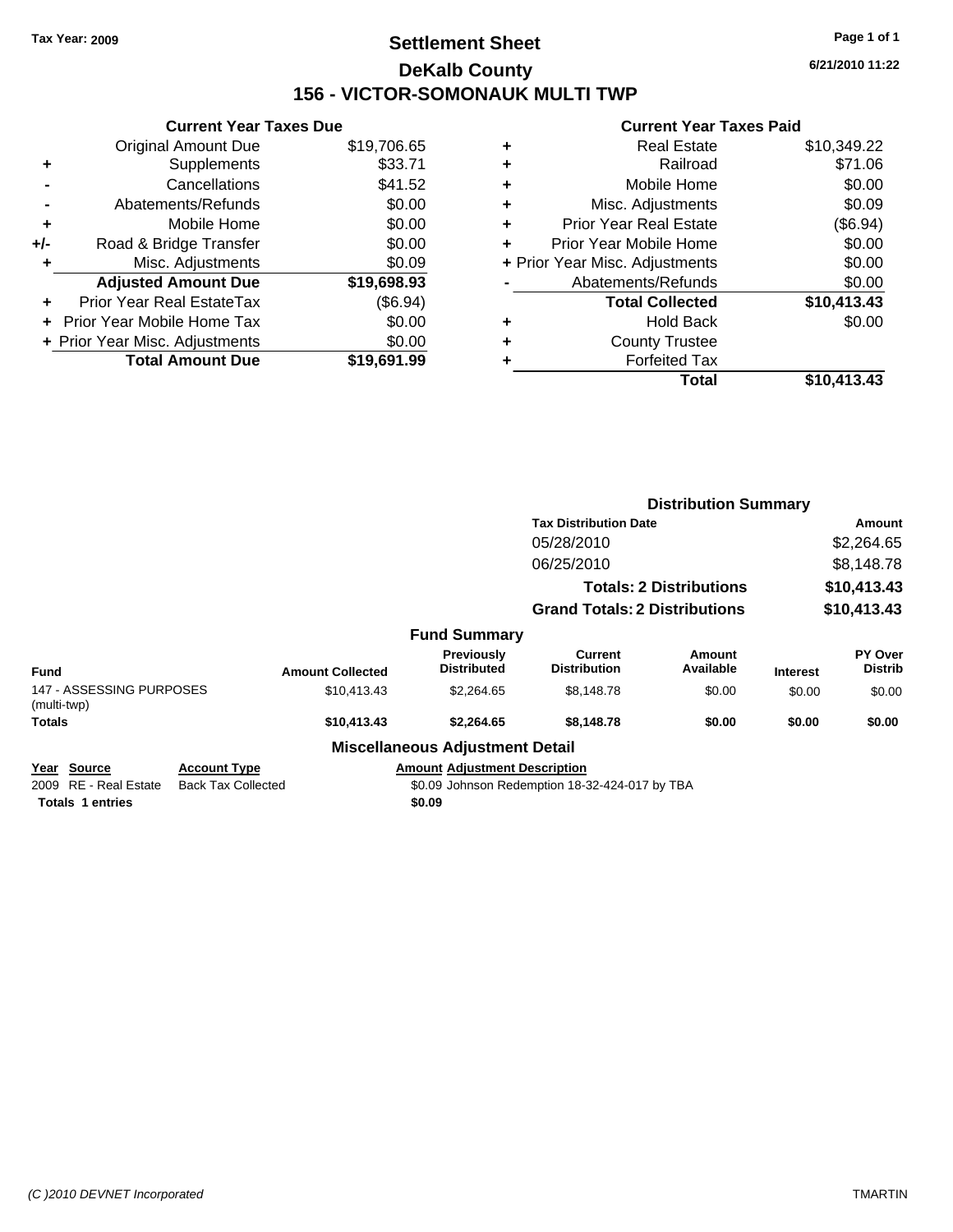**Current Year Taxes Due** Original Amount Due \$202,101.73

**Adjusted Amount Due \$199,851.26**

**Total Amount Due \$199,851.26**

**+** Supplements \$3,515.61 **-** Cancellations \$5,766.08 **-** Abatements/Refunds \$0.00 **+** Mobile Home \$0.00 **+/-** Road & Bridge Transfer \$0.00 **+** Misc. Adjustments \$0.00

**+** Prior Year Real EstateTax \$0.00 **+** Prior Year Mobile Home Tax \$0.00 **+ Prior Year Misc. Adjustments**  $$0.00$ 

### **Settlement Sheet Tax Year: 2009 Page 1 of 1 DeKalb County 157 - GENOA PUBLIC LIBRARY DIST**

**6/21/2010 11:22**

#### **Current Year Taxes Paid**

| ٠ | <b>Real Estate</b>             | \$98,903.22 |
|---|--------------------------------|-------------|
| ٠ | Railroad                       | \$142.23    |
| ٠ | Mobile Home                    | \$0.00      |
| ٠ | Misc. Adjustments              | \$0.00      |
| ٠ | <b>Prior Year Real Estate</b>  | \$0.00      |
| ٠ | Prior Year Mobile Home         | \$0.00      |
|   | + Prior Year Misc. Adjustments | \$0.00      |
|   | Abatements/Refunds             | \$0.00      |
|   | <b>Total Collected</b>         | \$99,045.45 |
| ٠ | <b>Hold Back</b>               | \$0.00      |
| ÷ | <b>County Trustee</b>          |             |
| ٠ | <b>Forfeited Tax</b>           |             |
|   | Total                          | \$99.045.45 |

|                                         | <b>Distribution Summary</b> |                                         |                                       |                                |                 |                                  |
|-----------------------------------------|-----------------------------|-----------------------------------------|---------------------------------------|--------------------------------|-----------------|----------------------------------|
|                                         |                             |                                         | <b>Tax Distribution Date</b>          |                                |                 | Amount                           |
|                                         |                             |                                         | 05/28/2010                            |                                |                 | \$25,570.81                      |
|                                         |                             |                                         | 06/25/2010                            |                                |                 | \$73,474.64                      |
|                                         |                             |                                         |                                       | <b>Totals: 2 Distributions</b> |                 | \$99,045.45                      |
|                                         |                             |                                         | <b>Grand Totals: 2 Distributions</b>  |                                |                 | \$99,045.45                      |
|                                         |                             | <b>Fund Summary</b>                     |                                       |                                |                 |                                  |
| <b>Fund</b>                             | <b>Amount Collected</b>     | <b>Previously</b><br><b>Distributed</b> | <b>Current</b><br><b>Distribution</b> | Amount<br>Available            | <b>Interest</b> | <b>PY Over</b><br><b>Distrib</b> |
| 001 - CORPORATE                         | \$76,017.67                 | \$19,625.67                             | \$56,392.00                           | \$0.00                         | \$0.00          | \$0.00                           |
| 004 - OPERATIONS & MAINTENANCE          | \$6,112.89                  | \$1,578.18                              | \$4,534.71                            | \$0.00                         | \$0.00          | \$0.00                           |
| 005 - I. M. R. F.                       | \$7,546.47                  | \$1,948.29                              | \$5,598.18                            | \$0.00                         | \$0.00          | \$0.00                           |
| 027 - AUDIT                             | \$1,085.14                  | \$280.15                                | \$804.99                              | \$0.00                         | \$0.00          | \$0.00                           |
| 035 - TORT JUDGEMENTS/LIABILITY<br>INS. | \$4.704.17                  | \$1,214.49                              | \$3,489.68                            | \$0.00                         | \$0.00          | \$0.00                           |
| 047 - SOCIAL SECURITY                   | \$3,579.11                  | \$924.03                                | \$2,655.08                            | \$0.00                         | \$0.00          | \$0.00                           |
|                                         |                             |                                         |                                       |                                |                 |                                  |

**Totals \$99,045.45 \$25,570.81 \$73,474.64 \$0.00 \$0.00 \$0.00**

#### *(C )2010 DEVNET Incorporated* TMARTIN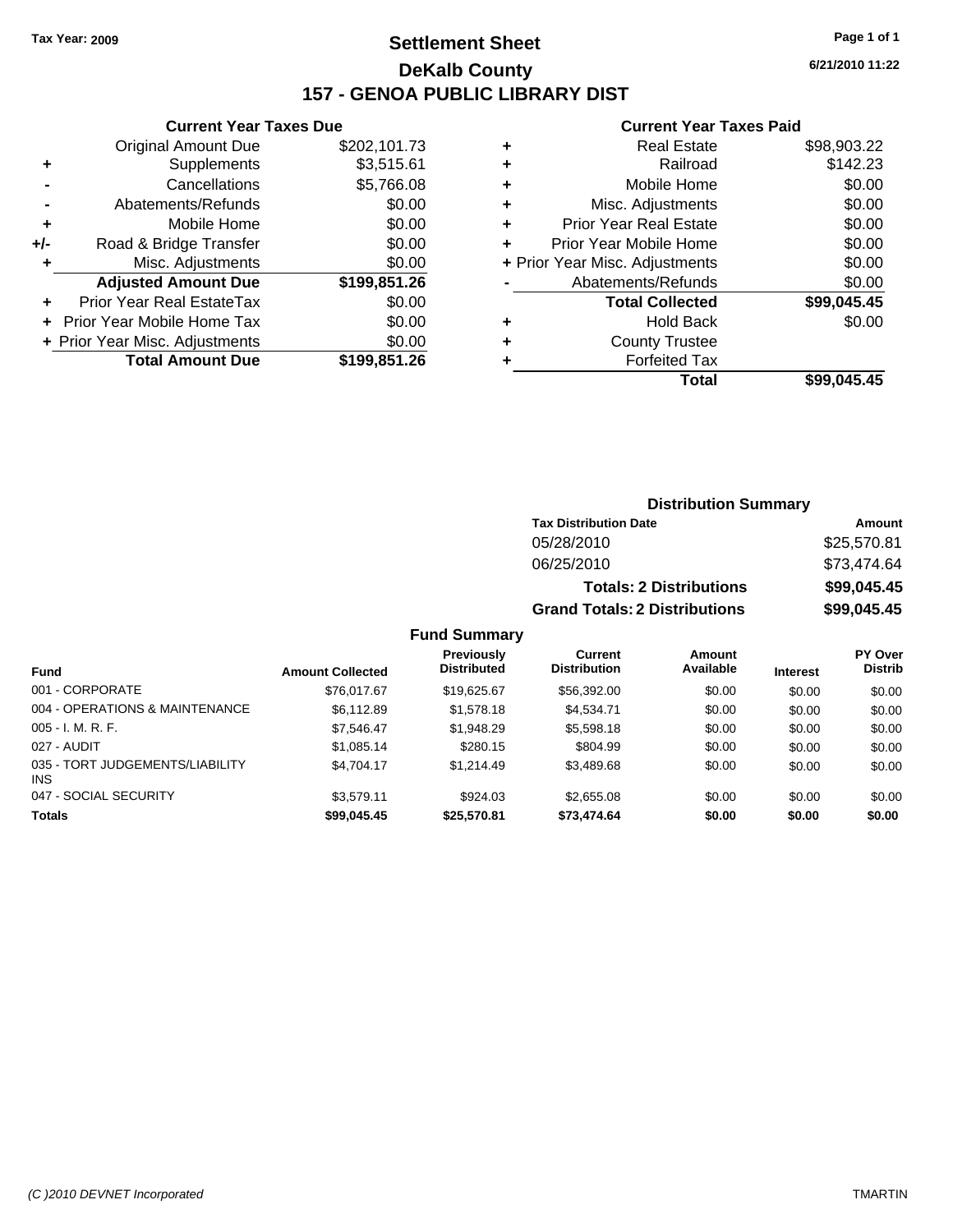### **Settlement Sheet Tax Year: 2009 Page 1 of 1 DeKalb County 158 - DEKALB TIF1**

**6/21/2010 11:22**

#### **Current Year Taxes Due**

|     | <b>Original Amount Due</b>     | \$4,553,622.54 |
|-----|--------------------------------|----------------|
| ٠   | Supplements                    | \$10,250.08    |
|     | Cancellations                  | \$14,501.94    |
|     | Abatements/Refunds             | \$0.00         |
| ٠   | Mobile Home                    | \$0.00         |
| +/- | Road & Bridge Transfer         | \$0.00         |
| ٠   | Misc. Adjustments              | \$0.00         |
|     | <b>Adjusted Amount Due</b>     | \$4,549,370.68 |
|     | Prior Year Real EstateTax      | \$0.00         |
|     | Prior Year Mobile Home Tax     | \$0.00         |
|     | + Prior Year Misc. Adjustments | \$0.00         |
|     | <b>Total Amount Due</b>        | \$4,549,370.68 |

### **Current Year Taxes Paid**

| ٠ | Real Estate                    | \$2,266,957.66 |
|---|--------------------------------|----------------|
| ٠ | Railroad                       | \$0.00         |
| ٠ | Mobile Home                    | \$0.00         |
| ٠ | Misc. Adjustments              | \$0.00         |
| ٠ | <b>Prior Year Real Estate</b>  | \$0.00         |
| ٠ | Prior Year Mobile Home         | \$0.00         |
|   | + Prior Year Misc. Adjustments | \$0.00         |
|   | Abatements/Refunds             | \$0.00         |
|   | <b>Total Collected</b>         | \$2,266,957.66 |
| ٠ | <b>Hold Back</b>               | \$0.00         |
| ٠ | <b>County Trustee</b>          |                |
| ٠ | <b>Forfeited Tax</b>           |                |
|   | Total                          | \$2,266,957.66 |
|   |                                |                |

#### **Distribution Summary**

|                     | <b>Tax Distribution Date</b>         | <b>Amount</b>  |
|---------------------|--------------------------------------|----------------|
|                     | 05/28/2010                           | \$707,739.15   |
|                     | 06/25/2010                           | \$1,559,218.51 |
|                     | <b>Totals: 2 Distributions</b>       | \$2,266,957.66 |
|                     | <b>Grand Totals: 2 Distributions</b> | \$2,266,957.66 |
| <b>Fund Summary</b> |                                      |                |

#### **Fund Interest Amount Collected Distributed PY Over Distrib Amount Available Current Distribution Previously** 001 - CORPORATE 60.00 \$2,266,957.66 \$707,739.15 \$1,559,218.51 \$0.00 \$0.00 \$0.00 **Totals \$2,266,957.66 \$707,739.15 \$1,559,218.51 \$0.00 \$0.00 \$0.00**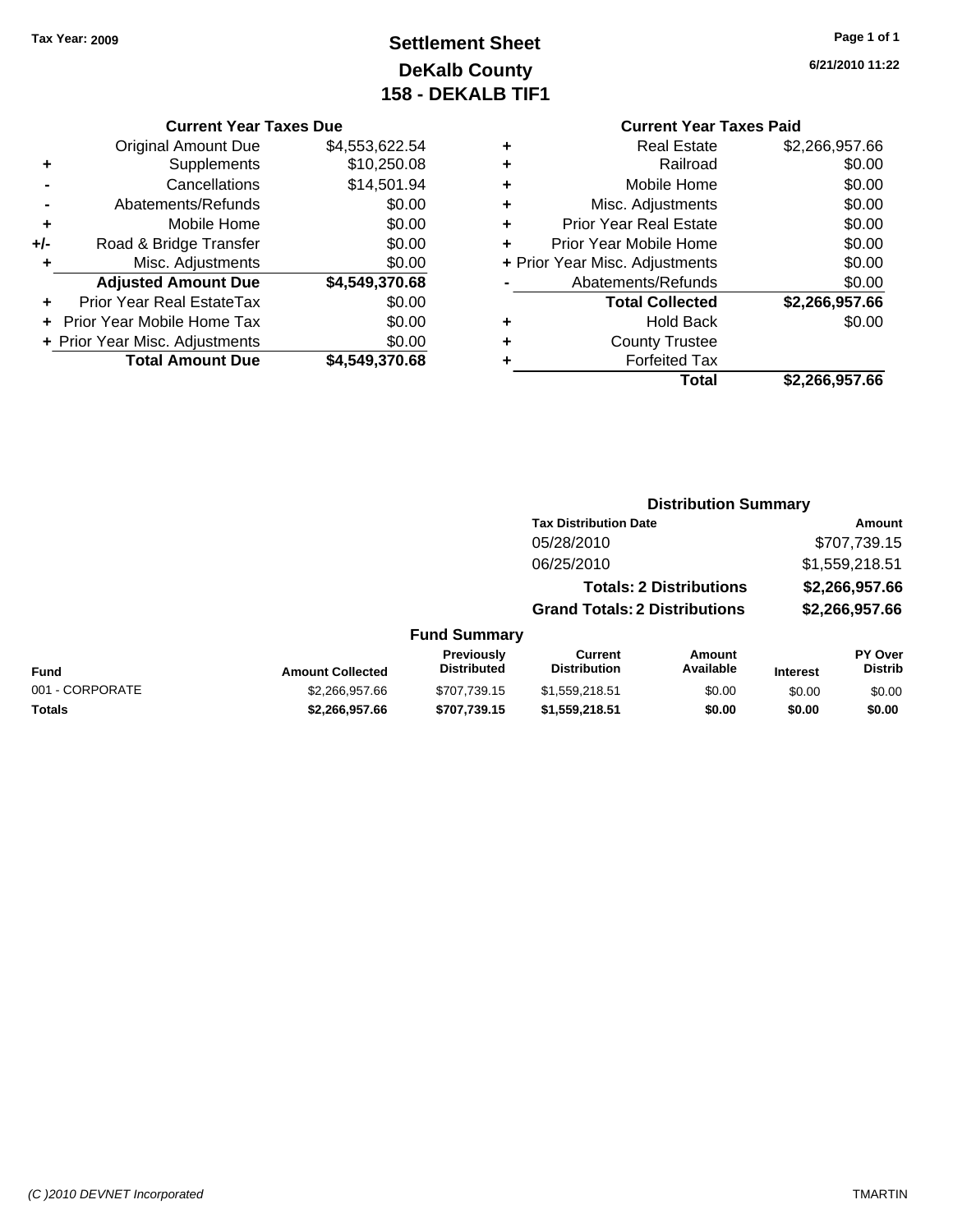### **Settlement Sheet Tax Year: 2009 Page 1 of 1 DeKalb County 159 - DEKALB TIF2**

### **6/21/2010 11:22**

### **Current Year Taxes Paid**

|     | <b>Current Year Taxes Due</b>    |                |  |  |  |
|-----|----------------------------------|----------------|--|--|--|
|     | Original Amount Due              | \$2,093,346.70 |  |  |  |
| ٠   | Supplements                      | \$4,910.76     |  |  |  |
|     | Cancellations                    | \$6,027.20     |  |  |  |
|     | Abatements/Refunds               | \$0.00         |  |  |  |
| ٠   | Mobile Home                      | \$0.00         |  |  |  |
| +/- | Road & Bridge Transfer           | \$0.00         |  |  |  |
| ٠   | Misc. Adjustments                | \$0.00         |  |  |  |
|     | <b>Adjusted Amount Due</b>       | \$2,092,230.26 |  |  |  |
| ٠   | <b>Prior Year Real EstateTax</b> | \$0.00         |  |  |  |
|     | Prior Year Mobile Home Tax       | \$0.00         |  |  |  |
|     | + Prior Year Misc. Adjustments   | \$0.00         |  |  |  |
|     | <b>Total Amount Due</b>          | \$2,092,230.26 |  |  |  |
|     |                                  |                |  |  |  |

|   | Total                          | \$1,025,706.01 |
|---|--------------------------------|----------------|
| ٠ | <b>Forfeited Tax</b>           |                |
| ٠ | <b>County Trustee</b>          |                |
| ٠ | <b>Hold Back</b>               | \$0.00         |
|   | <b>Total Collected</b>         | \$1,025,706.01 |
|   | Abatements/Refunds             | \$0.00         |
|   | + Prior Year Misc. Adjustments | \$0.00         |
| ٠ | Prior Year Mobile Home         | \$0.00         |
| ÷ | <b>Prior Year Real Estate</b>  | \$0.00         |
| ٠ | Misc. Adjustments              | \$0.00         |
| ٠ | Mobile Home                    | \$0.00         |
| ٠ | Railroad                       | \$0.00         |
| ٠ | <b>Real Estate</b>             | \$1,025,706.01 |
|   |                                |                |

#### **Distribution Summary**

|                     | <b>Tax Distribution Date</b>         | Amount         |
|---------------------|--------------------------------------|----------------|
|                     | 05/28/2010                           | \$174,725.32   |
|                     | 06/25/2010                           | \$850,980.69   |
|                     | <b>Totals: 2 Distributions</b>       | \$1,025,706.01 |
|                     | <b>Grand Totals: 2 Distributions</b> | \$1,025,706.01 |
| <b>Fund Summary</b> |                                      |                |

| Fund            | <b>Amount Collected</b> | <b>Previously</b><br>Distributed | Current<br><b>Distribution</b> | Amount<br>Available | <b>Interest</b> | PY Over<br>Distrib |
|-----------------|-------------------------|----------------------------------|--------------------------------|---------------------|-----------------|--------------------|
| 001 - CORPORATE | \$1.025.706.01          | \$174,725,32                     | \$850,980.69                   | \$0.00              | \$0.00          | \$0.00             |
| Totals          | \$1.025.706.01          | \$174,725,32                     | \$850,980.69                   | \$0.00              | \$0.00          | \$0.00             |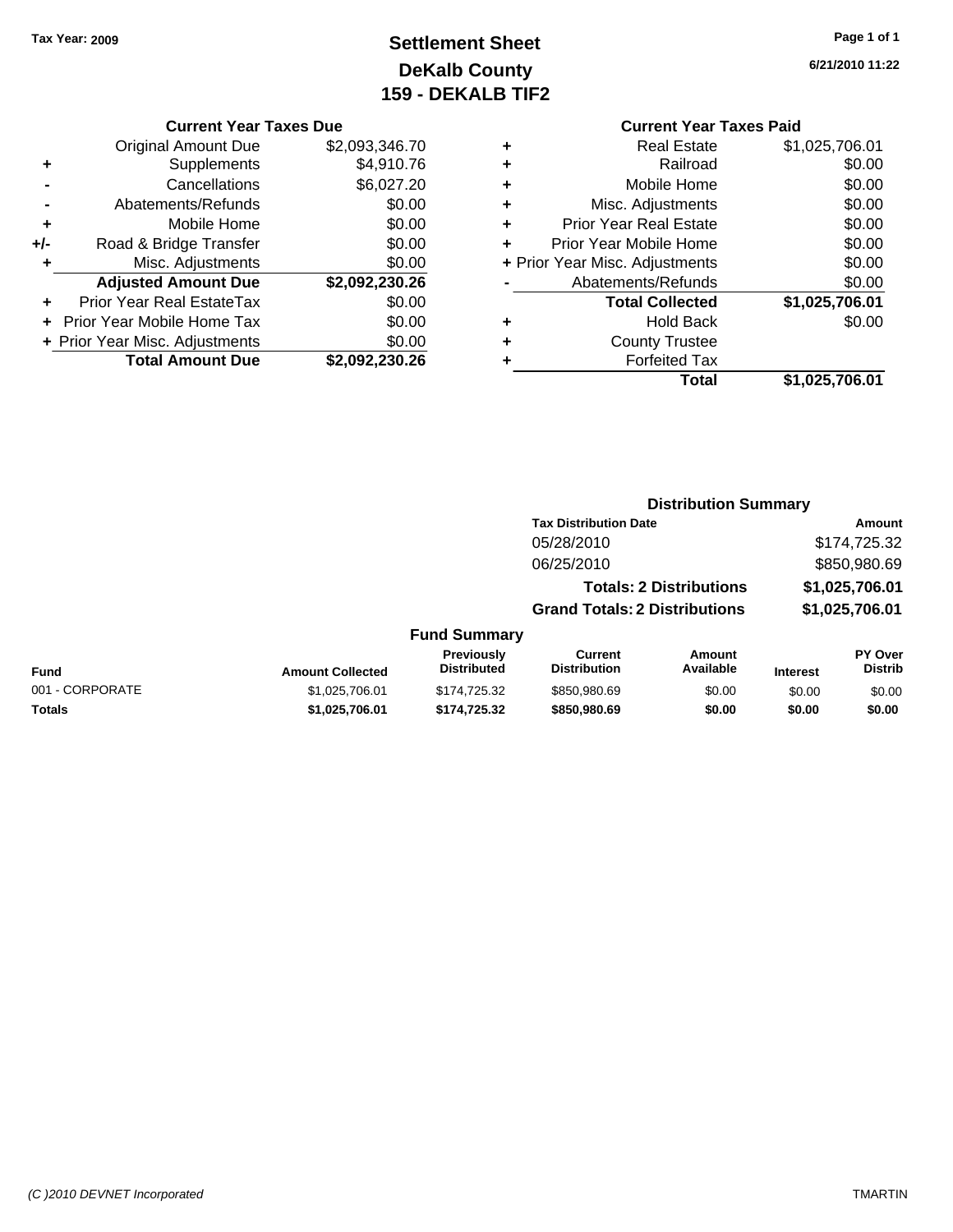### **Settlement Sheet Tax Year: 2009 Page 1 of 1 DeKalb County 160 - DEKALB TIF1 AMENDED**

|   | <b>Current Year Taxes Paid</b> |                |
|---|--------------------------------|----------------|
| ٠ | <b>Real Estate</b>             | \$1,148,849.09 |
| ٠ | Railroad                       | \$0.00         |
| ٠ | Mobile Home                    | \$0.00         |
| ٠ | Misc. Adjustments              | \$0.00         |
| ٠ | Prior Year Real Estate         | \$0.00         |
|   | Prior Year Mobile Home         | \$0.00         |
|   | + Prior Year Misc. Adjustments | \$0.00         |
|   | Abatements/Refunds             | \$0.00         |
|   | <b>Total Collected</b>         | \$1,148,849.09 |
| ٠ | Hold Back                      | \$0.00         |
| ٠ | <b>County Trustee</b>          |                |
|   | <b>Forfeited Tax</b>           |                |
|   | Total                          | \$1.148.849.09 |

|     | <b>Current Year Taxes Due</b>    |                |  |
|-----|----------------------------------|----------------|--|
|     | <b>Original Amount Due</b>       | \$2,362,464.44 |  |
| ٠   | Supplements                      | \$6,264.32     |  |
|     | Cancellations                    | \$6,781.90     |  |
|     | Abatements/Refunds               | \$0.00         |  |
| ٠   | Mobile Home                      | \$0.00         |  |
| +/- | Road & Bridge Transfer           | \$0.00         |  |
|     | Misc. Adjustments                | \$0.00         |  |
|     | <b>Adjusted Amount Due</b>       | \$2,361,946.86 |  |
|     | <b>Prior Year Real EstateTax</b> | \$0.00         |  |
|     | Prior Year Mobile Home Tax       | \$0.00         |  |
|     | + Prior Year Misc. Adjustments   | \$0.00         |  |
|     | <b>Total Amount Due</b>          | \$2,361,946.86 |  |

| <b>Tax Distribution Date</b>         | Amount         |
|--------------------------------------|----------------|
| 05/28/2010                           | \$364,969.50   |
| 06/25/2010                           | \$783,879.59   |
| <b>Totals: 2 Distributions</b>       | \$1,148,849.09 |
| <b>Grand Totals: 2 Distributions</b> | \$1,148,849.09 |
|                                      |                |

#### **Fund Summary**

| Fund            | <b>Amount Collected</b> | <b>Previously</b><br><b>Distributed</b> | Current<br><b>Distribution</b> | Amount<br>Available | <b>Interest</b> | PY Over<br>Distrib |
|-----------------|-------------------------|-----------------------------------------|--------------------------------|---------------------|-----------------|--------------------|
| 001 - CORPORATE | \$1.148.849.09          | \$364,969.50                            | \$783.879.59                   | \$0.00              | \$0.00          | \$0.00             |
| Totals          | \$1,148,849.09          | \$364.969.50                            | \$783.879.59                   | \$0.00              | \$0.00          | \$0.00             |

**6/21/2010 11:22**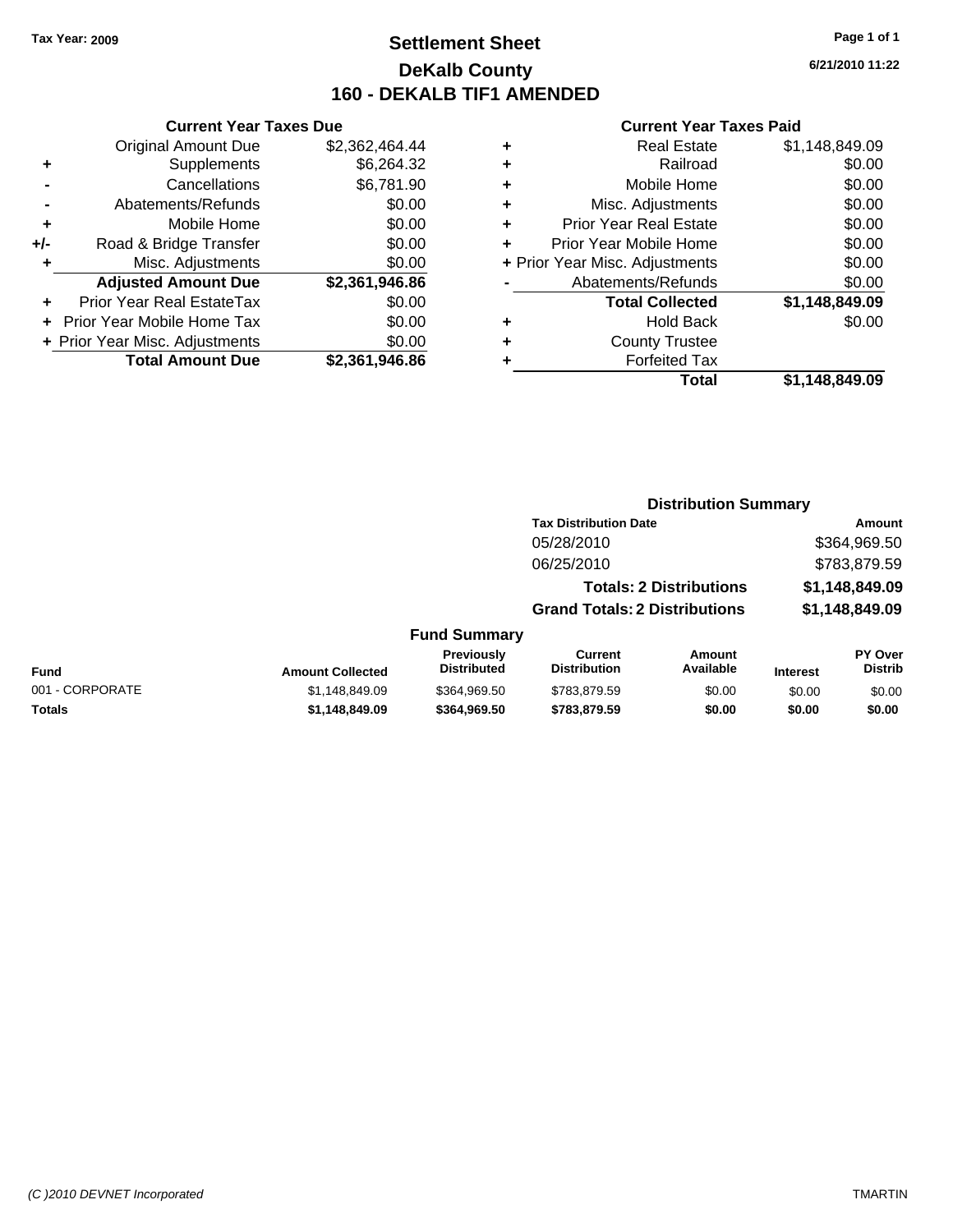### **Settlement Sheet Tax Year: 2009 Page 1 of 1 DeKalb County 163 - MALTA TIF**

**6/21/2010 11:22**

| <b>Current Year Taxes Paid</b>     |              |
|------------------------------------|--------------|
| <b>Real Estate</b><br>٠            | \$196,256.33 |
| Railroad<br>٠                      | \$0.00       |
| Mobile Home<br>٠                   | \$0.00       |
| Misc. Adjustments<br>٠             | \$0.00       |
| <b>Prior Year Real Estate</b><br>÷ | \$0.00       |
| Prior Year Mobile Home             | \$0.00       |
| + Prior Year Misc. Adjustments     | \$0.00       |
| Abatements/Refunds                 | \$0.00       |
| <b>Total Collected</b>             | \$196,256.33 |
| Hold Back                          | \$0.00       |
| <b>County Trustee</b>              |              |
| <b>Forfeited Tax</b>               |              |
| Total                              | \$196.256.33 |

|     | <b>Current Year Taxes Due</b>    |              |
|-----|----------------------------------|--------------|
|     | <b>Original Amount Due</b>       | \$375,867.50 |
| ٠   | Supplements                      | \$0.00       |
|     | Cancellations                    | \$0.00       |
|     | Abatements/Refunds               | \$0.00       |
| ٠   | Mobile Home                      | \$0.00       |
| +/- | Road & Bridge Transfer           | \$0.00       |
| ٠   | Misc. Adjustments                | \$0.00       |
|     | <b>Adjusted Amount Due</b>       | \$375,867.50 |
|     | <b>Prior Year Real EstateTax</b> | \$0.00       |
|     | Prior Year Mobile Home Tax       | \$0.00       |
|     | + Prior Year Misc. Adjustments   | \$0.00       |
|     | <b>Total Amount Due</b>          | \$375,867.50 |

#### **Distribution Summary**

|                         |                                         | <b>Tax Distribution Date</b>         |                                |                 | Amount                           |
|-------------------------|-----------------------------------------|--------------------------------------|--------------------------------|-----------------|----------------------------------|
|                         |                                         | 05/28/2010                           |                                |                 | \$69,410.99                      |
|                         |                                         | 06/25/2010                           |                                |                 | \$126,845.34                     |
|                         |                                         |                                      | <b>Totals: 2 Distributions</b> |                 | \$196,256.33                     |
|                         |                                         | <b>Grand Totals: 2 Distributions</b> |                                |                 | \$196,256.33                     |
|                         | <b>Fund Summary</b>                     |                                      |                                |                 |                                  |
| <b>Amount Collected</b> | <b>Previously</b><br><b>Distributed</b> | Current<br><b>Distribution</b>       | Amount<br>Available            | <b>Interest</b> | <b>PY Over</b><br><b>Distrib</b> |
| \$106, 256, 33          | \$69.410.99                             | \$126.845.34                         | ደሰ ሰሰ                          | en nn           | 2000                             |

| Fund            | <b>Amount Collected</b> | Previously<br>Distributed | Current<br><b>Distribution</b> | Amount<br>Available | <b>Interest</b> | PY Over<br>Distrib |
|-----------------|-------------------------|---------------------------|--------------------------------|---------------------|-----------------|--------------------|
| 001 - CORPORATE | \$196,256.33            | \$69.410.99               | \$126,845,34                   | \$0.00              | \$0.00          | \$0.00             |
| Totals          | \$196.256.33            | \$69,410.99               | \$126,845,34                   | \$0.00              | \$0.00          | \$0.00             |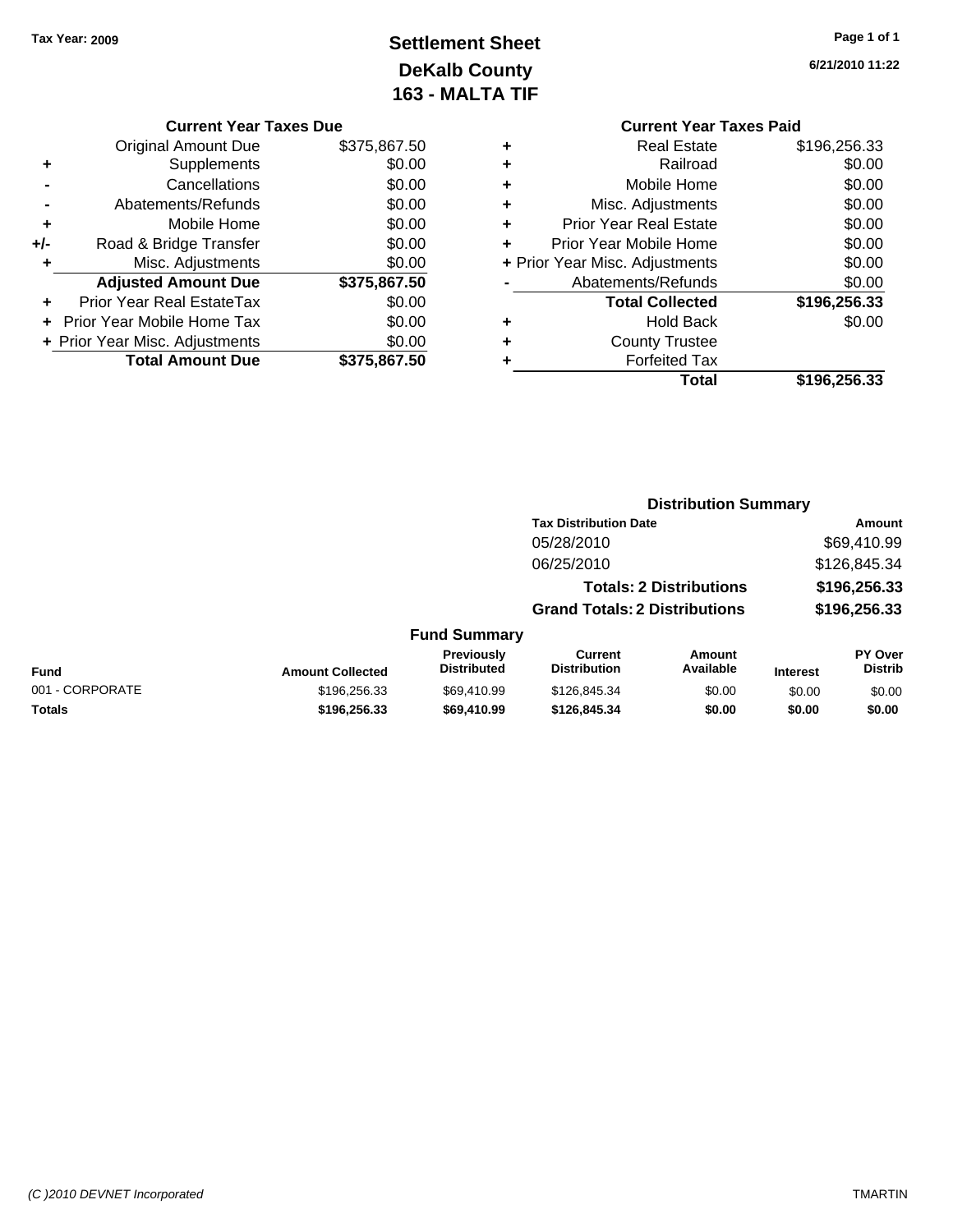### **Settlement Sheet Tax Year: 2009 Page 1 of 1 DeKalb County 164 - DEKALB TIF5**

**6/21/2010 11:22**

|     | <b>Current Year Taxes Due</b>  |             |
|-----|--------------------------------|-------------|
|     | <b>Original Amount Due</b>     | \$36,070.78 |
| ٠   | Supplements                    | \$0.00      |
|     | Cancellations                  | \$0.00      |
|     | Abatements/Refunds             | \$0.00      |
| ٠   | Mobile Home                    | \$0.00      |
| +/- | Road & Bridge Transfer         | \$0.00      |
| ٠   | Misc. Adjustments              | \$0.00      |
|     | <b>Adjusted Amount Due</b>     | \$36,070.78 |
| ٠   | Prior Year Real EstateTax      | \$0.00      |
|     | Prior Year Mobile Home Tax     | \$0.00      |
|     | + Prior Year Misc. Adjustments | \$0.00      |
|     | <b>Total Amount Due</b>        | \$36,070.78 |
|     |                                |             |

# **Current Year Taxes Paid**

|   | Total                          | \$17.224.30 |
|---|--------------------------------|-------------|
| ٠ | <b>Forfeited Tax</b>           |             |
| ٠ | <b>County Trustee</b>          |             |
| ٠ | <b>Hold Back</b>               | \$0.00      |
|   | <b>Total Collected</b>         | \$17,224.30 |
|   | Abatements/Refunds             | \$0.00      |
|   | + Prior Year Misc. Adjustments | \$0.00      |
| ÷ | Prior Year Mobile Home         | \$0.00      |
| ٠ | <b>Prior Year Real Estate</b>  | \$0.00      |
| ٠ | Misc. Adjustments              | \$0.00      |
| ٠ | Mobile Home                    | \$0.00      |
| ٠ | Railroad                       | \$0.00      |
| ٠ | Real Estate                    | \$17,224.30 |

#### **Distribution Summary Tax Distribution Date Amount** 05/28/2010 \$5,570.91 06/25/2010 \$11,653.39 **Totals: 2 Distributions \$17,224.30 Grand Totals: 2 Distributions \$17,224.30 Fund Summary Fund Interest Amount Collected Distributed PY Over Distrib Amount Available Current Distribution Previously** 001 - CORPORATE 6 \$17,224.30 \$5,570.91 \$11,653.39 \$0.00 \$0.00 \$0.00 \$0.00 **Totals \$17,224.30 \$5,570.91 \$11,653.39 \$0.00 \$0.00 \$0.00**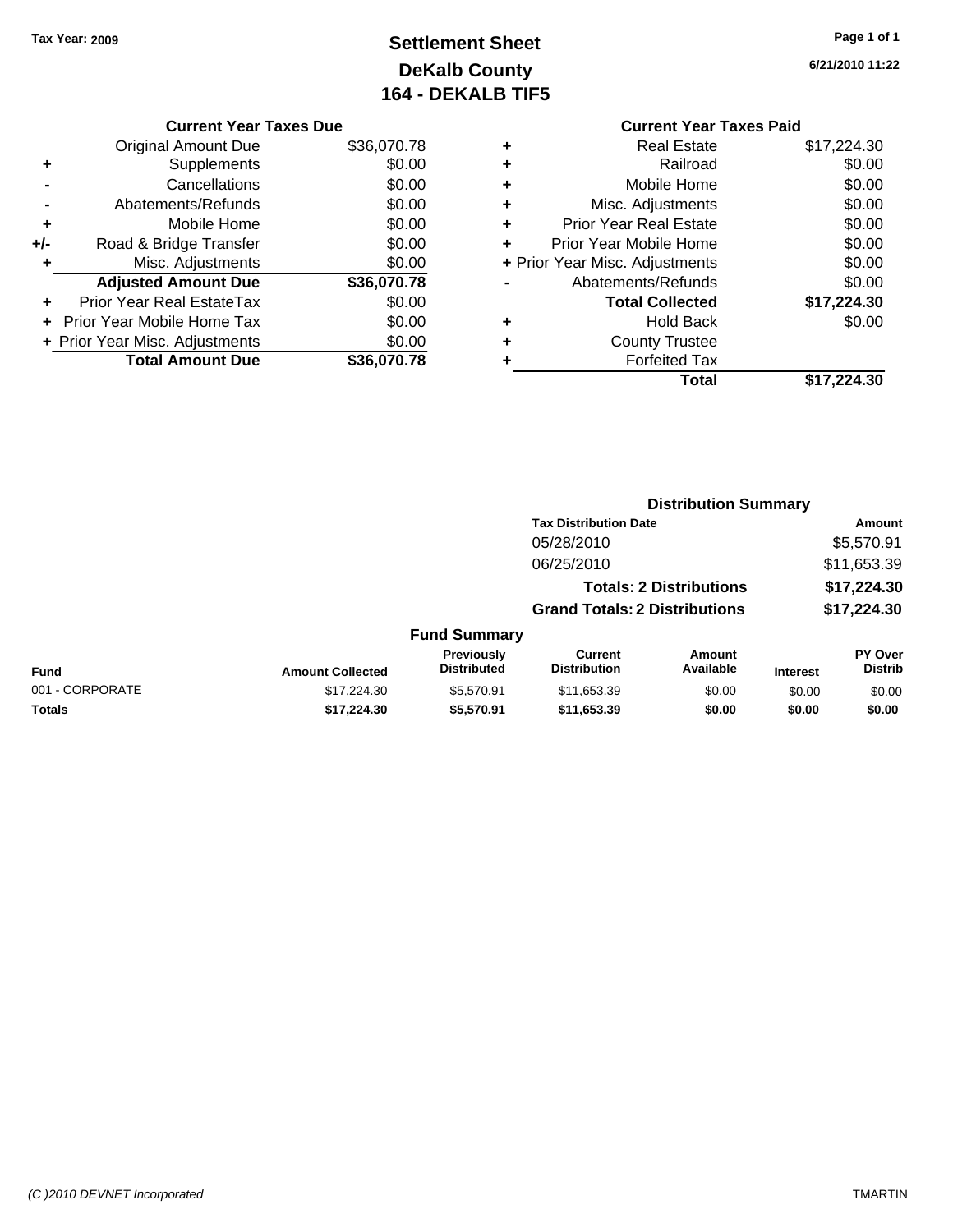### **Settlement Sheet Tax Year: 2009 Page 1 of 1 DeKalb County 170 - KIRKLAND TIF**

**6/21/2010 11:22**

#### **Current Year Taxes Due**

|     | <b>Original Amount Due</b>       | \$343,386.42 |
|-----|----------------------------------|--------------|
| ٠   | Supplements                      | \$0.00       |
|     | Cancellations                    | \$0.00       |
|     | Abatements/Refunds               | \$0.00       |
| ٠   | Mobile Home                      | \$0.00       |
| +/- | Road & Bridge Transfer           | \$0.00       |
| ٠   | Misc. Adjustments                | \$0.00       |
|     | <b>Adjusted Amount Due</b>       | \$343,386.42 |
|     | <b>Prior Year Real EstateTax</b> | \$0.00       |
|     | Prior Year Mobile Home Tax       | \$0.00       |
|     | + Prior Year Misc. Adjustments   | \$0.00       |
|     | <b>Total Amount Due</b>          | \$343.386.42 |

### **Current Year Taxes Paid**

|   | Total                          | \$168,404.65 |
|---|--------------------------------|--------------|
| ٠ | <b>Forfeited Tax</b>           |              |
| ٠ | <b>County Trustee</b>          |              |
| ٠ | <b>Hold Back</b>               | \$0.00       |
|   | <b>Total Collected</b>         | \$168,404.65 |
|   | Abatements/Refunds             | \$0.00       |
|   | + Prior Year Misc. Adjustments | \$0.00       |
|   | Prior Year Mobile Home         | \$0.00       |
| ٠ | Prior Year Real Estate         | \$0.00       |
| ٠ | Misc. Adjustments              | \$0.00       |
| ÷ | Mobile Home                    | \$0.00       |
| ÷ | Railroad                       | \$0.00       |
| ٠ | <b>Real Estate</b>             | \$168,404.65 |

#### **Distribution Summary Tax Distribution Date Amount** 05/28/2010 \$33,864.41 06/25/2010 \$134,540.24 **Totals: 2 Distributions \$168,404.65 Grand Totals: 2 Distributions \$168,404.65 Fund Summary Fund Interest Amount Collected Distributed PY Over Distrib Amount Available Current Distribution Previously** 001 - CORPORATE \$168,404.65 \$168,404.65 \$33,864.41 \$134,540.24 \$0.00 \$0.00 \$0.00 **Totals \$168,404.65 \$33,864.41 \$134,540.24 \$0.00 \$0.00 \$0.00**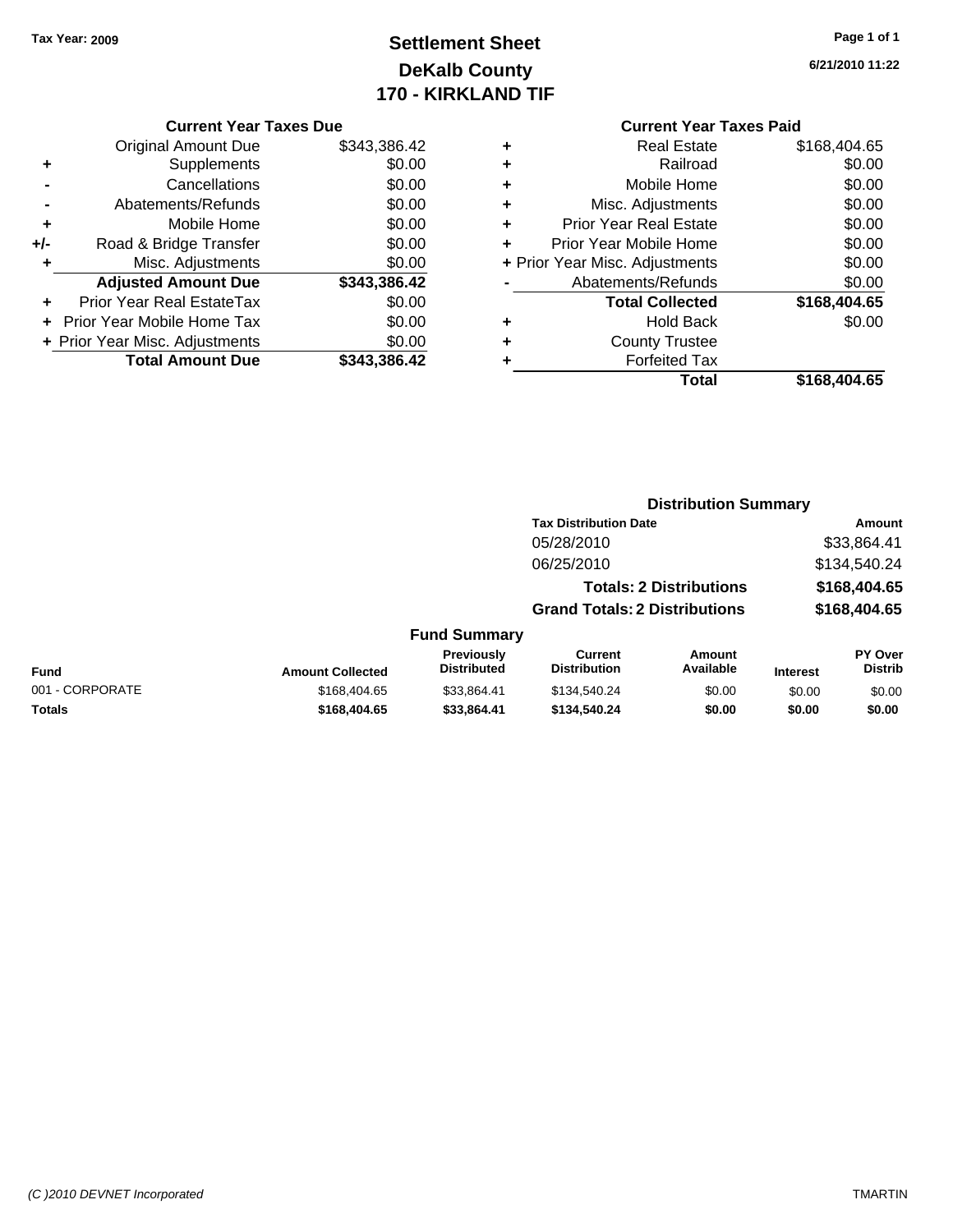### **Settlement Sheet Tax Year: 2009 Page 1 of 1 DeKalb County 171 - WATERMAN TIF**

### **6/21/2010 11:22**

|     | <b>Original Amount Due</b>       | \$100,730.64 |
|-----|----------------------------------|--------------|
| ٠   | Supplements                      | \$0.00       |
|     | Cancellations                    | \$0.00       |
|     | Abatements/Refunds               | \$0.00       |
| ÷   | Mobile Home                      | \$0.00       |
| +/- | Road & Bridge Transfer           | \$0.00       |
| ٠   | Misc. Adjustments                | \$0.00       |
|     | <b>Adjusted Amount Due</b>       | \$100,730.64 |
|     | <b>Prior Year Real EstateTax</b> | \$0.00       |
|     | Prior Year Mobile Home Tax       | \$0.00       |
|     | + Prior Year Misc. Adjustments   | \$0.00       |
|     | <b>Total Amount Due</b>          | \$100,730.64 |

|   | <b>Real Estate</b>             | \$54,802.32 |
|---|--------------------------------|-------------|
| ٠ | Railroad                       | \$0.00      |
| ٠ | Mobile Home                    | \$0.00      |
| ٠ | Misc. Adjustments              | \$0.00      |
| ٠ | <b>Prior Year Real Estate</b>  | \$0.00      |
|   | Prior Year Mobile Home         | \$0.00      |
|   | + Prior Year Misc. Adjustments | \$0.00      |
|   | Abatements/Refunds             | \$0.00      |
|   | <b>Total Collected</b>         | \$54,802.32 |
| ٠ | Hold Back                      | \$0.00      |
| ٠ | <b>County Trustee</b>          |             |
|   | <b>Forfeited Tax</b>           |             |
|   | Total                          | \$54,802.32 |
|   |                                |             |

|                 |                         |                                  | <b>Distribution Summary</b>           |                                |                 |                                  |  |
|-----------------|-------------------------|----------------------------------|---------------------------------------|--------------------------------|-----------------|----------------------------------|--|
|                 |                         |                                  | <b>Tax Distribution Date</b>          |                                |                 | Amount                           |  |
|                 |                         |                                  | 05/28/2010                            |                                |                 | \$1,018.65                       |  |
|                 |                         |                                  | 06/25/2010                            |                                |                 | \$53,783.67                      |  |
|                 |                         |                                  |                                       | <b>Totals: 2 Distributions</b> |                 | \$54,802.32                      |  |
|                 |                         |                                  | <b>Grand Totals: 2 Distributions</b>  |                                |                 | \$54,802.32                      |  |
|                 |                         | <b>Fund Summary</b>              |                                       |                                |                 |                                  |  |
| Fund            | <b>Amount Collected</b> | Previously<br><b>Distributed</b> | <b>Current</b><br><b>Distribution</b> | Amount<br>Available            | <b>Interest</b> | <b>PY Over</b><br><b>Distrib</b> |  |
| 001 - CORPORATE | \$54.802.32             | \$1.018.65                       | \$53.783.67                           | \$0.00                         | \$0.00          | \$0.00                           |  |
| Totals          | \$54,802.32             | \$1,018.65                       | \$53,783.67                           | \$0.00                         | \$0.00          | \$0.00                           |  |
|                 |                         |                                  |                                       |                                |                 |                                  |  |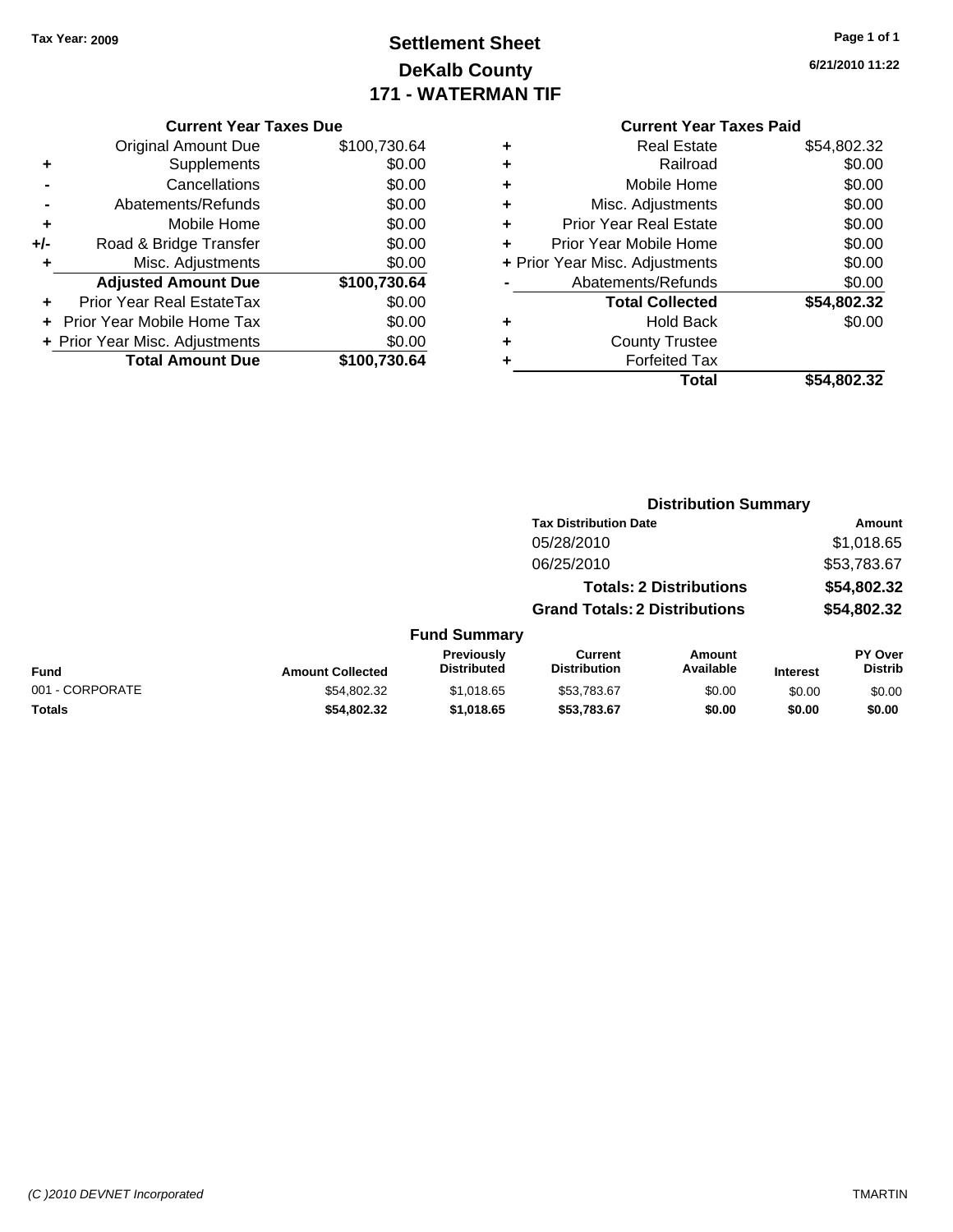### **Settlement Sheet Tax Year: 2009 Page 1 of 1 DeKalb County 180 - SYCAMORE TIF DISTRICT (expires 2023)**

**6/21/2010 11:22**

|       | <b>Current Year Taxes Due</b>  |             |  |  |  |  |
|-------|--------------------------------|-------------|--|--|--|--|
|       | <b>Original Amount Due</b>     | \$72,491.90 |  |  |  |  |
|       | Supplements                    | \$0.00      |  |  |  |  |
|       | Cancellations                  | \$0.00      |  |  |  |  |
|       | Abatements/Refunds             | \$0.00      |  |  |  |  |
| ٠     | Mobile Home                    | \$0.00      |  |  |  |  |
| $+/-$ | Road & Bridge Transfer         | \$0.00      |  |  |  |  |
| ٠     | Misc. Adjustments              | \$0.00      |  |  |  |  |
|       | <b>Adjusted Amount Due</b>     | \$72,491.90 |  |  |  |  |
|       | Prior Year Real EstateTax      | \$0.00      |  |  |  |  |
|       | Prior Year Mobile Home Tax     | \$0.00      |  |  |  |  |
|       | + Prior Year Misc. Adjustments | \$0.00      |  |  |  |  |
|       | <b>Total Amount Due</b>        | \$72.491.90 |  |  |  |  |
|       |                                |             |  |  |  |  |

| <b>Current Year Taxes Paid</b>     |             |  |  |  |  |
|------------------------------------|-------------|--|--|--|--|
| <b>Real Estate</b><br>٠            | \$36,659.83 |  |  |  |  |
| Railroad<br>٠                      | \$0.00      |  |  |  |  |
| Mobile Home<br>٠                   | \$0.00      |  |  |  |  |
| Misc. Adjustments<br>٠             | \$0.00      |  |  |  |  |
| <b>Prior Year Real Estate</b><br>٠ | \$0.00      |  |  |  |  |
| Prior Year Mobile Home<br>÷        | \$0.00      |  |  |  |  |
| + Prior Year Misc. Adjustments     | \$0.00      |  |  |  |  |
| Abatements/Refunds                 | \$0.00      |  |  |  |  |
| <b>Total Collected</b>             | \$36,659.83 |  |  |  |  |
| <b>Hold Back</b><br>٠              | \$0.00      |  |  |  |  |
| <b>County Trustee</b><br>٠         |             |  |  |  |  |
| <b>Forfeited Tax</b>               |             |  |  |  |  |
| Total                              | \$36,659.83 |  |  |  |  |

|                 |                         |                                  | <b>Distribution Summary</b>           |                                |                 |                                  |  |
|-----------------|-------------------------|----------------------------------|---------------------------------------|--------------------------------|-----------------|----------------------------------|--|
|                 |                         |                                  | <b>Tax Distribution Date</b>          |                                |                 | Amount                           |  |
|                 |                         |                                  | 05/28/2010                            |                                |                 | \$1,246.99                       |  |
|                 |                         |                                  | 06/25/2010                            |                                |                 | \$35,412.84                      |  |
|                 |                         |                                  |                                       | <b>Totals: 2 Distributions</b> |                 | \$36,659.83                      |  |
|                 |                         |                                  | <b>Grand Totals: 2 Distributions</b>  |                                |                 | \$36,659.83                      |  |
|                 |                         | <b>Fund Summary</b>              |                                       |                                |                 |                                  |  |
| Fund            | <b>Amount Collected</b> | Previously<br><b>Distributed</b> | <b>Current</b><br><b>Distribution</b> | Amount<br>Available            | <b>Interest</b> | <b>PY Over</b><br><b>Distrib</b> |  |
| 001 - CORPORATE | \$36,659.83             | \$1,246.99                       | \$35,412.84                           | \$0.00                         | \$0.00          | \$0.00                           |  |
| Totals          | \$36,659.83             | \$1,246.99                       | \$35,412.84                           | \$0.00                         | \$0.00          | \$0.00                           |  |
|                 |                         |                                  |                                       |                                |                 |                                  |  |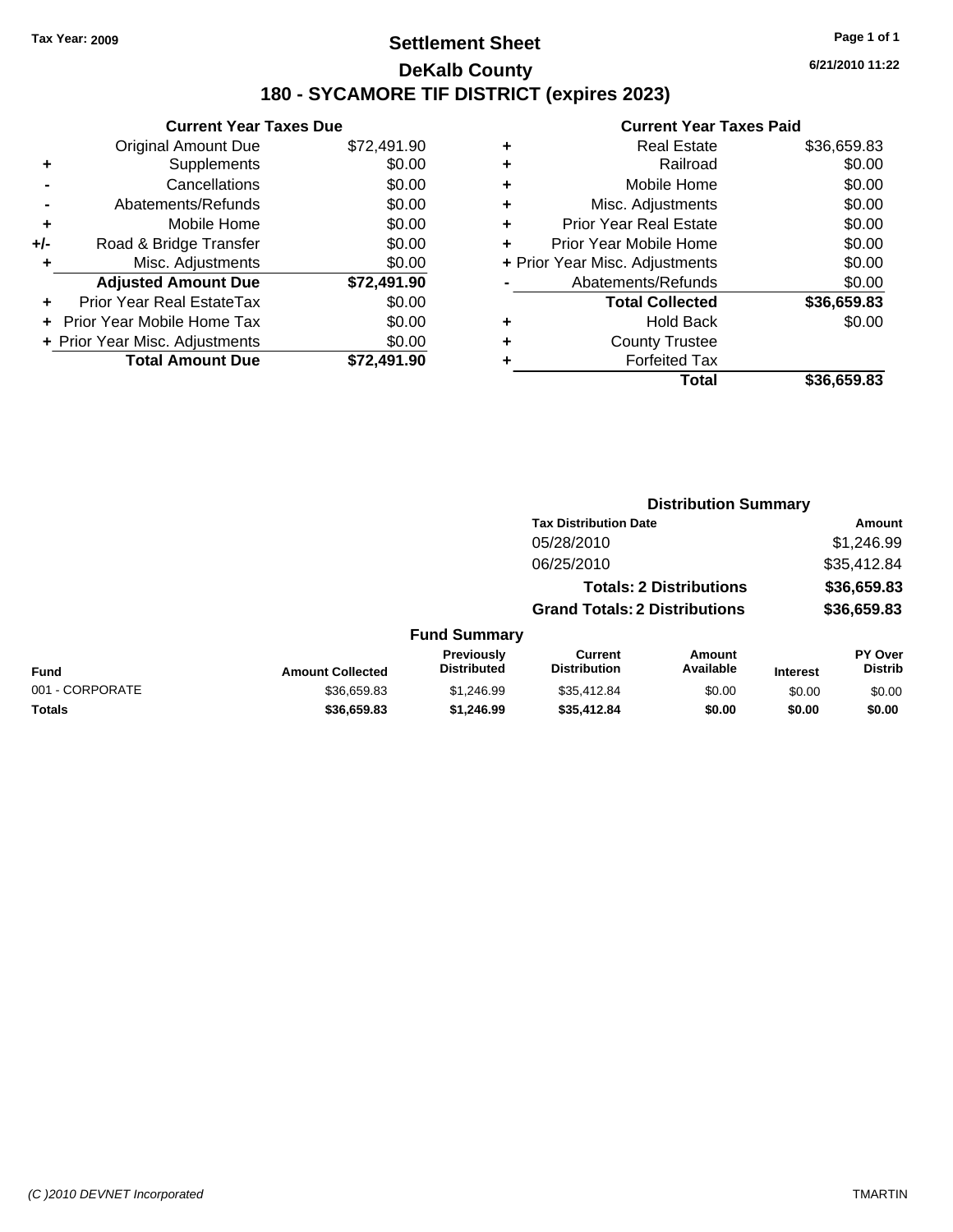### **Settlement Sheet Tax Year: 2009 Page 1 of 1 DeKalb County 201 - DEKALB SSA #6 (GREEK ROW)**

**6/21/2010 11:22**

|     | <b>Current Year Taxes Due</b>  |             |  |  |  |  |
|-----|--------------------------------|-------------|--|--|--|--|
|     | <b>Original Amount Due</b>     | \$10,101.43 |  |  |  |  |
| ٠   | Supplements                    | \$0.00      |  |  |  |  |
|     | Cancellations                  | \$0.00      |  |  |  |  |
|     | Abatements/Refunds             | \$0.00      |  |  |  |  |
| ٠   | Mobile Home                    | \$0.00      |  |  |  |  |
| +/- | Road & Bridge Transfer         | \$0.00      |  |  |  |  |
| ٠   | Misc. Adjustments              | \$0.00      |  |  |  |  |
|     | <b>Adjusted Amount Due</b>     | \$10,101.43 |  |  |  |  |
| ٠   | Prior Year Real EstateTax      | \$0.00      |  |  |  |  |
|     | Prior Year Mobile Home Tax     | \$0.00      |  |  |  |  |
|     | + Prior Year Misc. Adjustments | \$0.00      |  |  |  |  |
|     | <b>Total Amount Due</b>        | \$10.101.43 |  |  |  |  |
|     |                                |             |  |  |  |  |

| \$4,554.19 |
|------------|
| \$0.00     |
| \$0.00     |
| \$0.00     |
| \$0.00     |
| \$0.00     |
| \$0.00     |
| \$0.00     |
| \$4,554.19 |
| \$0.00     |
|            |
|            |
| \$4.554.19 |
|            |

|                            |                         |                                  |                                       | <b>Distribution Summary</b>    |                 |                           |  |
|----------------------------|-------------------------|----------------------------------|---------------------------------------|--------------------------------|-----------------|---------------------------|--|
|                            |                         |                                  | <b>Tax Distribution Date</b>          |                                |                 | Amount                    |  |
|                            |                         |                                  | 05/28/2010                            |                                |                 | \$466.51                  |  |
|                            |                         |                                  | 06/25/2010                            |                                |                 | \$4,087.68                |  |
|                            |                         |                                  |                                       | <b>Totals: 2 Distributions</b> |                 | \$4,554.19                |  |
|                            |                         |                                  | <b>Grand Totals: 2 Distributions</b>  |                                |                 | \$4,554.19                |  |
|                            |                         | <b>Fund Summary</b>              |                                       |                                |                 |                           |  |
| <b>Fund</b>                | <b>Amount Collected</b> | Previously<br><b>Distributed</b> | <b>Current</b><br><b>Distribution</b> | <b>Amount</b><br>Available     | <b>Interest</b> | PY Over<br><b>Distrib</b> |  |
| 023 - SPECIAL SERVICE AREA | \$4,554.19              | \$466.51                         | \$4,087.68                            | \$0.00                         | \$0.00          | \$0.00                    |  |
| Totals                     | \$4,554.19              | \$466.51                         | \$4,087.68                            | \$0.00                         | \$0.00          | \$0.00                    |  |
|                            |                         |                                  |                                       |                                |                 |                           |  |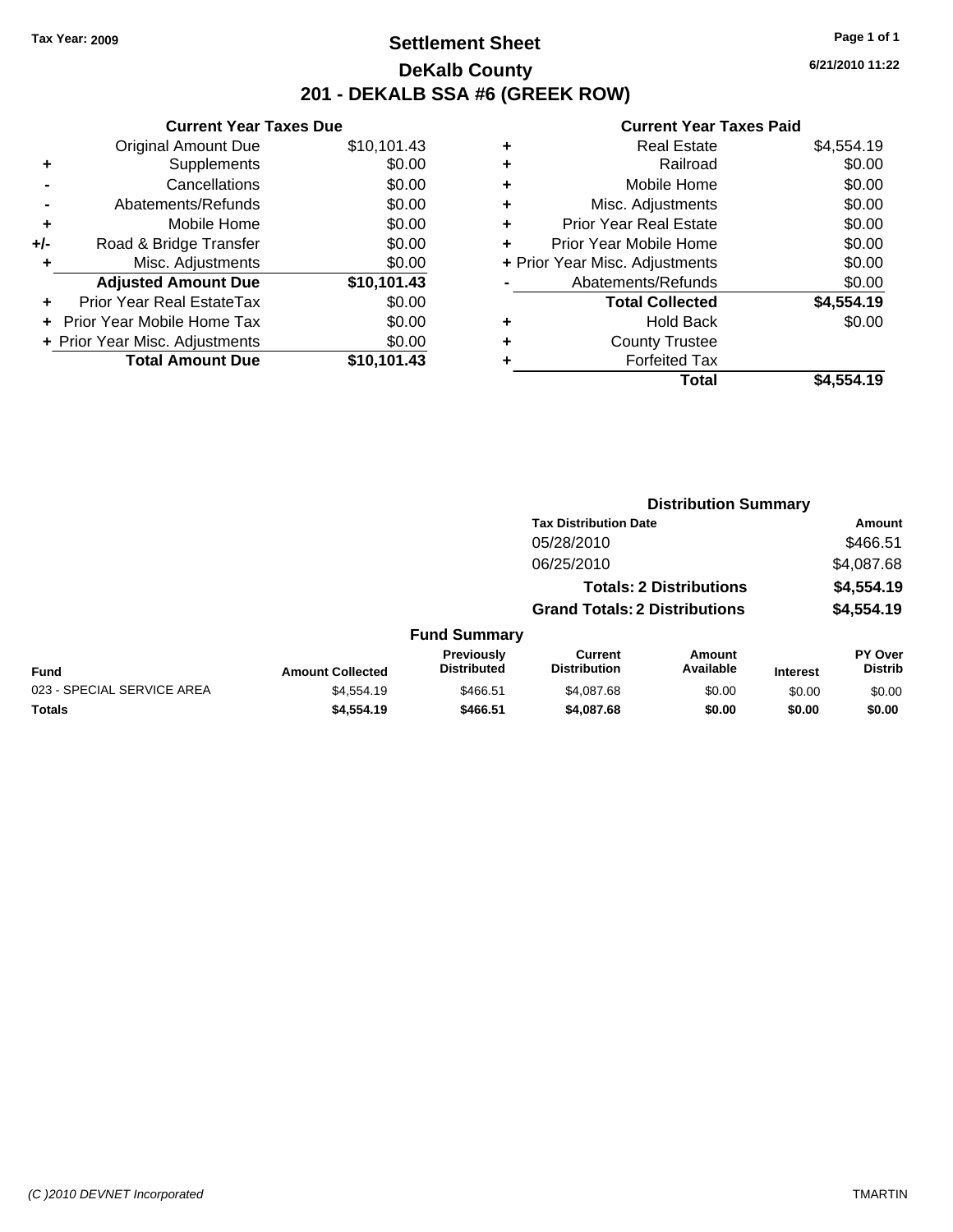### **Settlement Sheet Tax Year: 2009 Page 1 of 1 DeKalb County 204 - GENOA RIVER BEND SSA**

**6/21/2010 11:22**

|     | <b>Current Year Taxes Due</b>  |             |     |
|-----|--------------------------------|-------------|-----|
|     | <b>Original Amount Due</b>     | \$61,501.32 |     |
|     | Supplements                    | \$214.95    |     |
|     | Cancellations                  | \$240.09    |     |
|     | Abatements/Refunds             | \$0.00      |     |
|     | Mobile Home                    | \$0.00      |     |
| +/- | Road & Bridge Transfer         | \$0.00      |     |
|     | Misc. Adjustments              | \$0.00      | + P |
|     | <b>Adjusted Amount Due</b>     | \$61,476.18 |     |
|     | Prior Year Real EstateTax      | \$0.00      |     |
|     | Prior Year Mobile Home Tax     | \$0.00      |     |
|     | + Prior Year Misc. Adjustments | \$0.00      |     |
|     | <b>Total Amount Due</b>        | \$61,476.18 |     |
|     |                                |             |     |

|   | <b>Real Estate</b>             | \$30,781.30 |
|---|--------------------------------|-------------|
| ٠ | Railroad                       | \$0.00      |
| ٠ | Mobile Home                    | \$0.00      |
| ٠ | Misc. Adjustments              | \$0.00      |
| ٠ | <b>Prior Year Real Estate</b>  | \$0.00      |
|   | Prior Year Mobile Home         | \$0.00      |
|   | + Prior Year Misc. Adjustments | \$0.00      |
|   | Abatements/Refunds             | \$0.00      |
|   | <b>Total Collected</b>         | \$30,781.30 |
| ٠ | <b>Hold Back</b>               | \$0.00      |
|   | <b>County Trustee</b>          |             |
|   | <b>Forfeited Tax</b>           |             |
|   | Total                          | \$30,781.30 |
|   |                                |             |

|                            |                         |                                  | <b>Distribution Summary</b>           |                            |                 |                                  |  |
|----------------------------|-------------------------|----------------------------------|---------------------------------------|----------------------------|-----------------|----------------------------------|--|
|                            |                         |                                  | <b>Tax Distribution Date</b>          |                            | Amount          |                                  |  |
|                            |                         |                                  | 05/28/2010                            |                            |                 | \$8,293.71                       |  |
|                            |                         |                                  | 06/25/2010                            |                            |                 | \$22,487.59                      |  |
|                            |                         |                                  | <b>Totals: 2 Distributions</b>        |                            | \$30,781.30     |                                  |  |
|                            |                         |                                  | <b>Grand Totals: 2 Distributions</b>  |                            |                 | \$30,781.30                      |  |
|                            |                         | <b>Fund Summary</b>              |                                       |                            |                 |                                  |  |
| <b>Fund</b>                | <b>Amount Collected</b> | Previously<br><b>Distributed</b> | <b>Current</b><br><b>Distribution</b> | <b>Amount</b><br>Available | <b>Interest</b> | <b>PY Over</b><br><b>Distrib</b> |  |
| 023 - SPECIAL SERVICE AREA | \$30.781.30             | \$8,293.71                       | \$22,487.59                           | \$0.00                     | \$0.00          | \$0.00                           |  |
| Totals                     | \$30,781.30             | \$8.293.71                       | \$22,487.59                           | \$0.00                     | \$0.00          | \$0.00                           |  |
|                            |                         |                                  |                                       |                            |                 |                                  |  |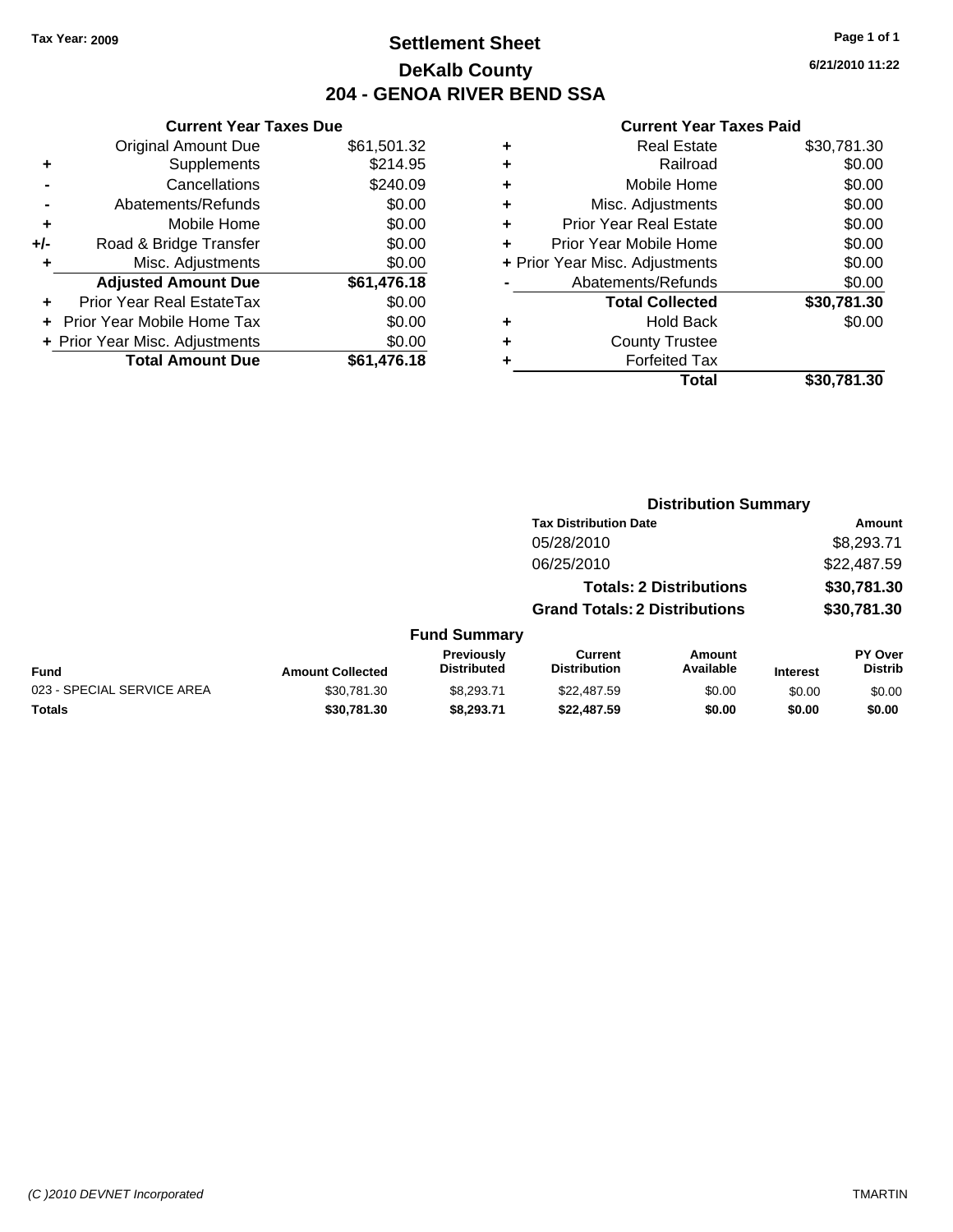### **Settlement Sheet Tax Year: 2009 Page 1 of 1 DeKalb County 207 - DERBY ESTATES SSA**

**6/21/2010 11:22**

|     | <b>Current Year Taxes Due</b>     |            |  |  |  |  |
|-----|-----------------------------------|------------|--|--|--|--|
|     | <b>Original Amount Due</b>        | \$4,000.04 |  |  |  |  |
| ٠   | Supplements                       | \$0.00     |  |  |  |  |
|     | Cancellations                     | \$0.00     |  |  |  |  |
|     | Abatements/Refunds                | \$0.00     |  |  |  |  |
| ٠   | Mobile Home                       | \$0.00     |  |  |  |  |
| +/- | Road & Bridge Transfer            | \$0.00     |  |  |  |  |
|     | Misc. Adjustments                 | \$0.00     |  |  |  |  |
|     | <b>Adjusted Amount Due</b>        | \$4,000.04 |  |  |  |  |
|     | Prior Year Real EstateTax         | \$0.00     |  |  |  |  |
|     | <b>Prior Year Mobile Home Tax</b> | \$0.00     |  |  |  |  |
|     | + Prior Year Misc. Adjustments    | \$0.00     |  |  |  |  |
|     | <b>Total Amount Due</b>           | \$4.000.04 |  |  |  |  |

|                                | <b>Real Estate</b>            | \$1,768.99 |
|--------------------------------|-------------------------------|------------|
| ٠                              | Railroad                      | \$0.00     |
| ٠                              | Mobile Home                   | \$0.00     |
| ٠                              | Misc. Adjustments             | \$0.00     |
| ٠                              | <b>Prior Year Real Estate</b> | \$0.00     |
| ÷                              | Prior Year Mobile Home        | \$0.00     |
| + Prior Year Misc. Adjustments |                               | \$0.00     |
|                                | Abatements/Refunds            | \$0.00     |
|                                | <b>Total Collected</b>        | \$1,768.99 |
| ٠                              | <b>Hold Back</b>              | \$0.00     |
| ٠                              | <b>County Trustee</b>         |            |
| ٠                              | <b>Forfeited Tax</b>          |            |
|                                | Total                         | \$1.768.99 |
|                                |                               |            |

|                            |                         |                                  | <b>Distribution Summary</b>           |                     |                 |                                  |  |
|----------------------------|-------------------------|----------------------------------|---------------------------------------|---------------------|-----------------|----------------------------------|--|
|                            |                         |                                  | <b>Tax Distribution Date</b>          |                     |                 | Amount                           |  |
|                            |                         |                                  | 05/28/2010                            |                     |                 | \$389.28                         |  |
|                            |                         |                                  | 06/25/2010                            |                     |                 | \$1,379.71                       |  |
|                            |                         |                                  | <b>Totals: 2 Distributions</b>        |                     |                 | \$1,768.99                       |  |
|                            |                         |                                  | <b>Grand Totals: 2 Distributions</b>  |                     |                 | \$1,768.99                       |  |
|                            |                         | <b>Fund Summary</b>              |                                       |                     |                 |                                  |  |
| Fund                       | <b>Amount Collected</b> | Previously<br><b>Distributed</b> | <b>Current</b><br><b>Distribution</b> | Amount<br>Available | <b>Interest</b> | <b>PY Over</b><br><b>Distrib</b> |  |
| 023 - SPECIAL SERVICE AREA | \$1,768.99              | \$389.28                         | \$1,379.71                            | \$0.00              | \$0.00          | \$0.00                           |  |
| Totals                     | \$1,768.99              | \$389.28                         | \$1,379.71                            | \$0.00              | \$0.00          | \$0.00                           |  |
|                            |                         |                                  |                                       |                     |                 |                                  |  |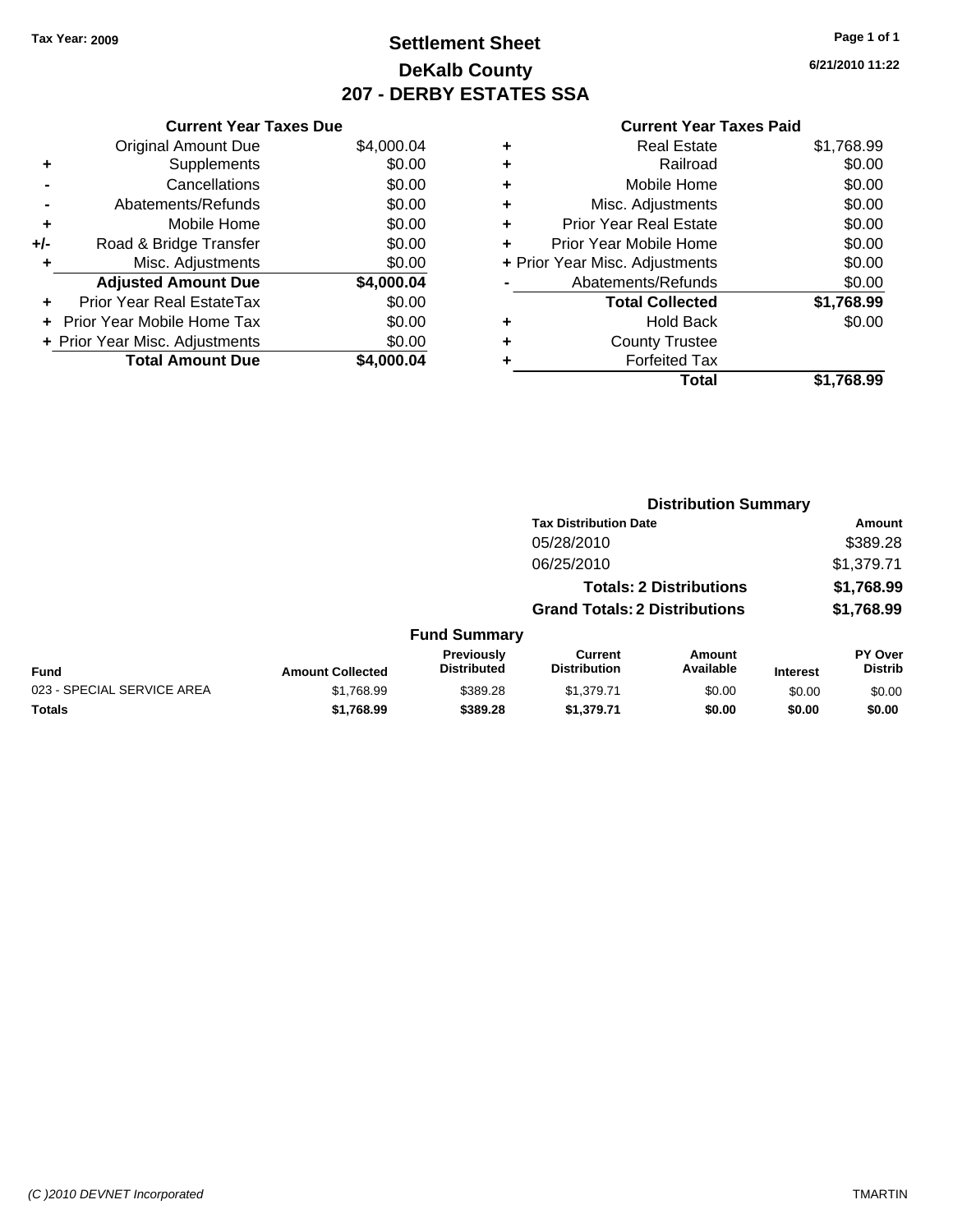### **Settlement Sheet Tax Year: 2009 Page 1 of 1 DeKalb County 213 - GENOA OAK CREEK EST SSA#4**

**6/21/2010 11:22**

| <b>Current Year Taxes Due</b>  |            |
|--------------------------------|------------|
| <b>Original Amount Due</b>     | \$1,655.78 |
| Supplements                    | \$347.69   |
| Cancellations                  | \$377.69   |
| Abatements/Refunds             | \$0.00     |
| Mobile Home                    | \$0.00     |
| Road & Bridge Transfer         | \$0.00     |
| Misc. Adjustments              | \$0.00     |
| <b>Adjusted Amount Due</b>     | \$1,625.78 |
| Prior Year Real EstateTax      | \$0.00     |
|                                |            |
| Prior Year Mobile Home Tax     | \$0.00     |
| + Prior Year Misc. Adjustments | \$0.00     |
|                                |            |

| ٠                              | <b>Real Estate</b>     | \$1,021.57 |
|--------------------------------|------------------------|------------|
| ٠                              | Railroad               | \$0.00     |
| ٠                              | Mobile Home            | \$0.00     |
| ٠                              | Misc. Adjustments      | \$0.00     |
| ÷                              | Prior Year Real Estate | \$0.00     |
| ÷                              | Prior Year Mobile Home | \$0.00     |
| + Prior Year Misc. Adjustments |                        | \$0.00     |
|                                | Abatements/Refunds     | \$0.00     |
|                                | <b>Total Collected</b> | \$1,021.57 |
| ٠                              | <b>Hold Back</b>       | \$0.00     |
| ٠                              | <b>County Trustee</b>  |            |
| ٠                              | <b>Forfeited Tax</b>   |            |
|                                | Total                  | \$1.021.57 |
|                                |                        |            |

|                                            | <b>Distribution Summary</b> |                                  |                                       |                     |                 |                                  |  |
|--------------------------------------------|-----------------------------|----------------------------------|---------------------------------------|---------------------|-----------------|----------------------------------|--|
| <b>Tax Distribution Date</b><br>05/28/2010 |                             |                                  |                                       | Amount              |                 |                                  |  |
|                                            |                             |                                  |                                       | \$18.62             |                 |                                  |  |
|                                            |                             |                                  | 06/25/2010                            |                     |                 | \$1,002.95                       |  |
| <b>Totals: 2 Distributions</b>             |                             |                                  | \$1,021.57                            |                     |                 |                                  |  |
|                                            |                             |                                  | <b>Grand Totals: 2 Distributions</b>  |                     |                 | \$1,021.57                       |  |
|                                            |                             | <b>Fund Summary</b>              |                                       |                     |                 |                                  |  |
| <b>Fund</b>                                | <b>Amount Collected</b>     | Previously<br><b>Distributed</b> | <b>Current</b><br><b>Distribution</b> | Amount<br>Available | <b>Interest</b> | <b>PY Over</b><br><b>Distrib</b> |  |
| 023 - SPECIAL SERVICE AREA                 | \$1,021.57                  | \$18.62                          | \$1,002.95                            | \$0.00              | \$0.00          | \$0.00                           |  |
| Totals                                     | \$1,021.57                  | \$18.62                          | \$1,002.95                            | \$0.00              | \$0.00          | \$0.00                           |  |
|                                            |                             |                                  |                                       |                     |                 |                                  |  |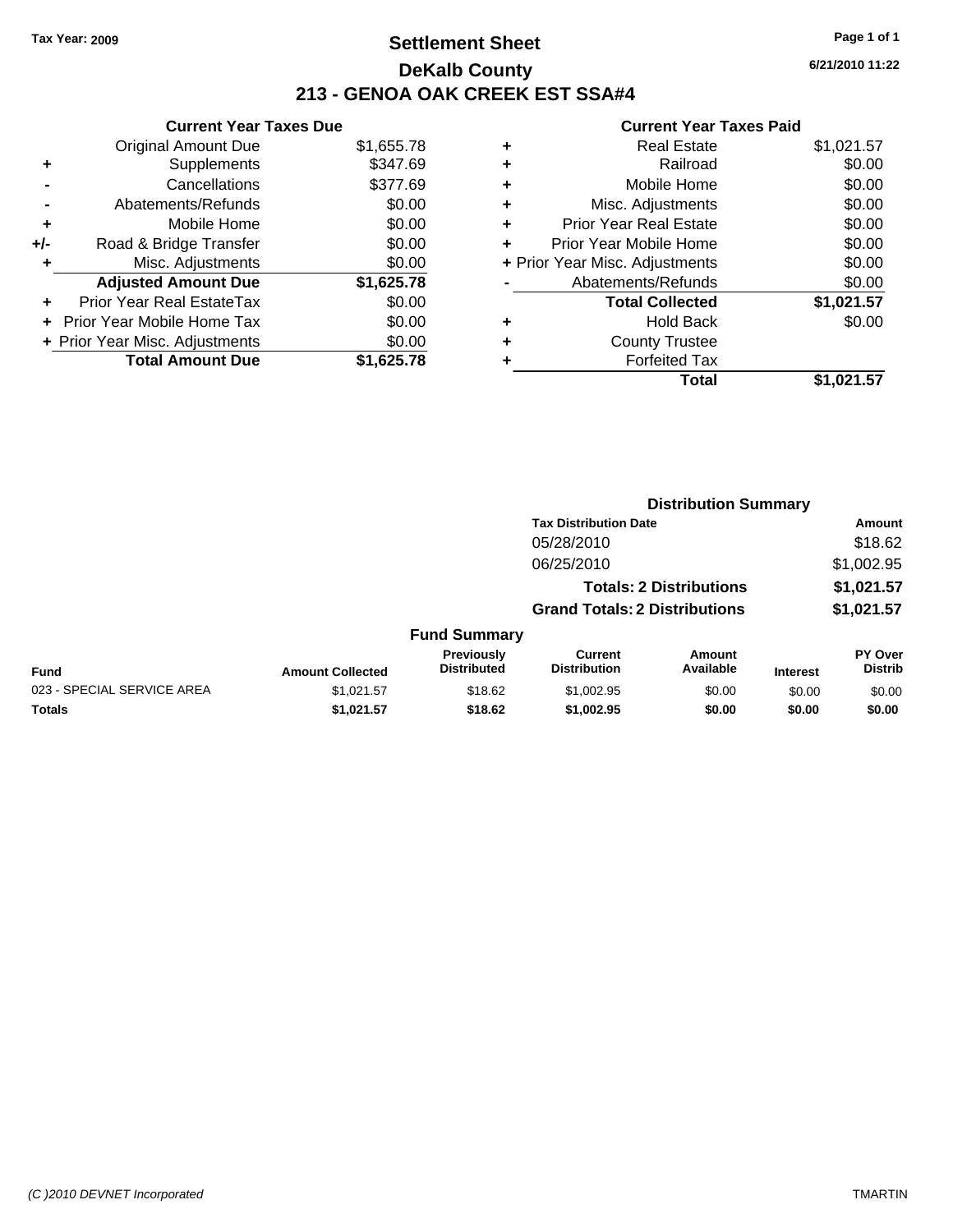# **Settlement Sheet Tax Year: 2009 Page 1 of 1 DeKalb County AF-MI #4 - AF/ MI/ DK DRAINAGE #4**

|     | <b>Current Year Taxes Due</b>  |            |
|-----|--------------------------------|------------|
|     | <b>Original Amount Due</b>     | \$7,527.18 |
| ٠   | Supplements                    | \$0.00     |
|     | Cancellations                  | \$0.38     |
|     | Abatements/Refunds             | \$0.00     |
| ٠   | Mobile Home                    | \$0.00     |
| +/- | Road & Bridge Transfer         | \$0.00     |
| ٠   | Misc. Adjustments              | \$0.00     |
|     | <b>Adjusted Amount Due</b>     | \$7,526.80 |
|     | Prior Year Real EstateTax      | \$0.00     |
|     | Prior Year Mobile Home Tax     | \$0.00     |
|     | + Prior Year Misc. Adjustments | \$0.00     |
|     | <b>Total Amount Due</b>        | \$7.526.80 |

### **Current Year Taxes Paid**

|   | <b>Real Estate</b>             | \$4,506.33 |
|---|--------------------------------|------------|
| ÷ | Railroad                       | \$0.00     |
| ٠ | Mobile Home                    | \$0.00     |
| ٠ | Misc. Adjustments              | \$0.00     |
| ٠ | <b>Prior Year Real Estate</b>  | \$0.00     |
|   | Prior Year Mobile Home         | \$0.00     |
|   | + Prior Year Misc. Adjustments | \$0.00     |
|   | Abatements/Refunds             | \$0.00     |
|   | <b>Total Collected</b>         | \$4,506.33 |
| ٠ | <b>Hold Back</b>               | \$0.00     |
| ٠ | <b>County Trustee</b>          |            |
|   | <b>Forfeited Tax</b>           |            |
|   | Total                          | \$4,506.33 |
|   |                                |            |

|                 |                         |                                  | <b>Distribution Summary</b>           |                                |                 |                           |  |
|-----------------|-------------------------|----------------------------------|---------------------------------------|--------------------------------|-----------------|---------------------------|--|
|                 |                         |                                  | <b>Tax Distribution Date</b>          |                                |                 | Amount                    |  |
|                 |                         |                                  | 05/28/2010                            |                                |                 | \$973.72                  |  |
|                 |                         |                                  | 06/25/2010                            |                                |                 | \$3,532.61                |  |
|                 |                         |                                  |                                       | <b>Totals: 2 Distributions</b> |                 | \$4,506.33                |  |
|                 |                         |                                  | <b>Grand Totals: 2 Distributions</b>  |                                |                 | \$4,506.33                |  |
|                 |                         | <b>Fund Summary</b>              |                                       |                                |                 |                           |  |
| <b>Fund</b>     | <b>Amount Collected</b> | Previously<br><b>Distributed</b> | <b>Current</b><br><b>Distribution</b> | <b>Amount</b><br>Available     | <b>Interest</b> | PY Over<br><b>Distrib</b> |  |
| 001 - CORPORATE | \$4,506.33              | \$973.72                         | \$3,532.61                            | \$0.00                         | \$0.00          | \$0.00                    |  |
| Totals          | \$4,506.33              | \$973.72                         | \$3,532.61                            | \$0.00                         | \$0.00          | \$0.00                    |  |

**6/21/2010 11:22**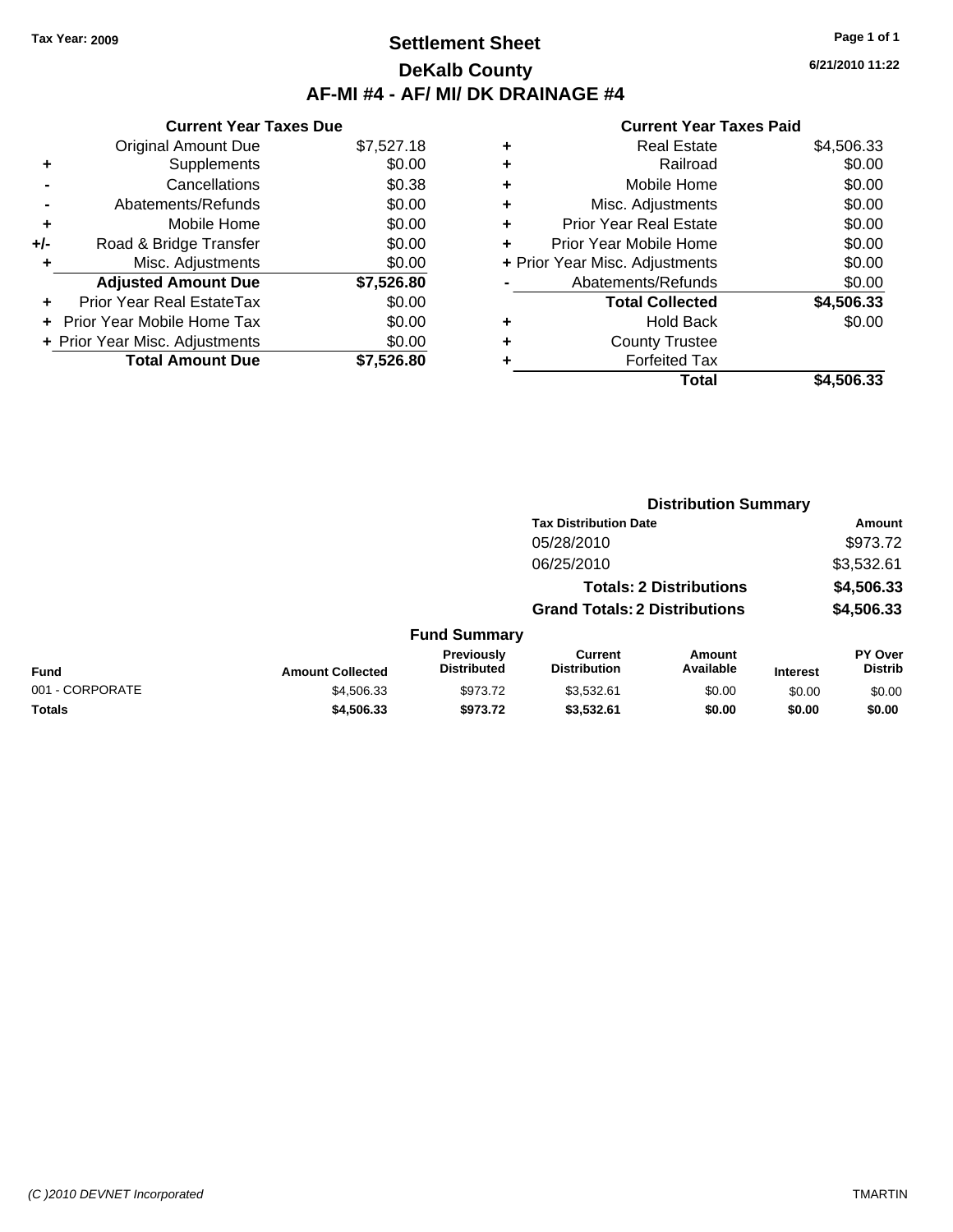## **Settlement Sheet Tax Year: 2009 Page 1 of 1 DeKalb County COON #1 - COON CREEK DRAINAGE #1**

**6/21/2010 11:22**

|     | <b>Current Year Taxes Due</b>  |             |         |
|-----|--------------------------------|-------------|---------|
|     | <b>Original Amount Due</b>     | \$11,792.50 | ٠       |
|     | <b>Supplements</b>             | \$0.00      | ٠       |
|     | Cancellations                  | \$0.00      | ٠       |
|     | Abatements/Refunds             | \$0.00      | ٠       |
|     | Mobile Home                    | \$0.00      | ٠       |
| +/- | Road & Bridge Transfer         | \$0.00      | ٠       |
|     | Misc. Adjustments              | \$0.00      | + Prior |
|     | <b>Adjusted Amount Due</b>     | \$11,792.50 |         |
|     | Prior Year Real EstateTax      | \$0.00      |         |
|     | Prior Year Mobile Home Tax     | \$0.00      | ٠       |
|     | + Prior Year Misc. Adjustments | \$0.00      | ٠       |
|     | <b>Total Amount Due</b>        | \$11,792.50 |         |
|     |                                |             |         |

|   | <b>Real Estate</b>             | \$6,996.70 |
|---|--------------------------------|------------|
| ٠ | Railroad                       | \$0.00     |
| ٠ | Mobile Home                    | \$0.00     |
| ٠ | Misc. Adjustments              | \$0.00     |
| ٠ | <b>Prior Year Real Estate</b>  | \$0.00     |
|   | Prior Year Mobile Home         | \$0.00     |
|   | + Prior Year Misc. Adjustments | \$0.00     |
|   | Abatements/Refunds             | \$0.00     |
|   | <b>Total Collected</b>         | \$6,996.70 |
|   | <b>Hold Back</b>               | \$0.00     |
|   | <b>County Trustee</b>          |            |
|   | <b>Forfeited Tax</b>           |            |
|   | Total                          | \$6,996.70 |

|                 | <b>Distribution Summary</b> |                                  |                                       |                                |                 |                           |
|-----------------|-----------------------------|----------------------------------|---------------------------------------|--------------------------------|-----------------|---------------------------|
|                 |                             |                                  | <b>Tax Distribution Date</b>          |                                |                 | Amount                    |
|                 |                             |                                  | 05/28/2010                            |                                |                 | \$2,589.77                |
|                 |                             |                                  | 06/25/2010                            |                                |                 | \$4,406.93                |
|                 |                             |                                  |                                       | <b>Totals: 2 Distributions</b> |                 | \$6,996.70                |
|                 |                             |                                  | <b>Grand Totals: 2 Distributions</b>  |                                |                 | \$6,996.70                |
|                 |                             | <b>Fund Summary</b>              |                                       |                                |                 |                           |
| <b>Fund</b>     | <b>Amount Collected</b>     | Previously<br><b>Distributed</b> | <b>Current</b><br><b>Distribution</b> | Amount<br>Available            | <b>Interest</b> | PY Over<br><b>Distrib</b> |
| 001 - CORPORATE | \$6,996.70                  | \$2,589.77                       | \$4,406.93                            | \$0.00                         | \$0.00          | \$0.00                    |
| Totals          | \$6,996.70                  | \$2,589.77                       | \$4,406.93                            | \$0.00                         | \$0.00          | \$0.00                    |
|                 |                             |                                  |                                       |                                |                 |                           |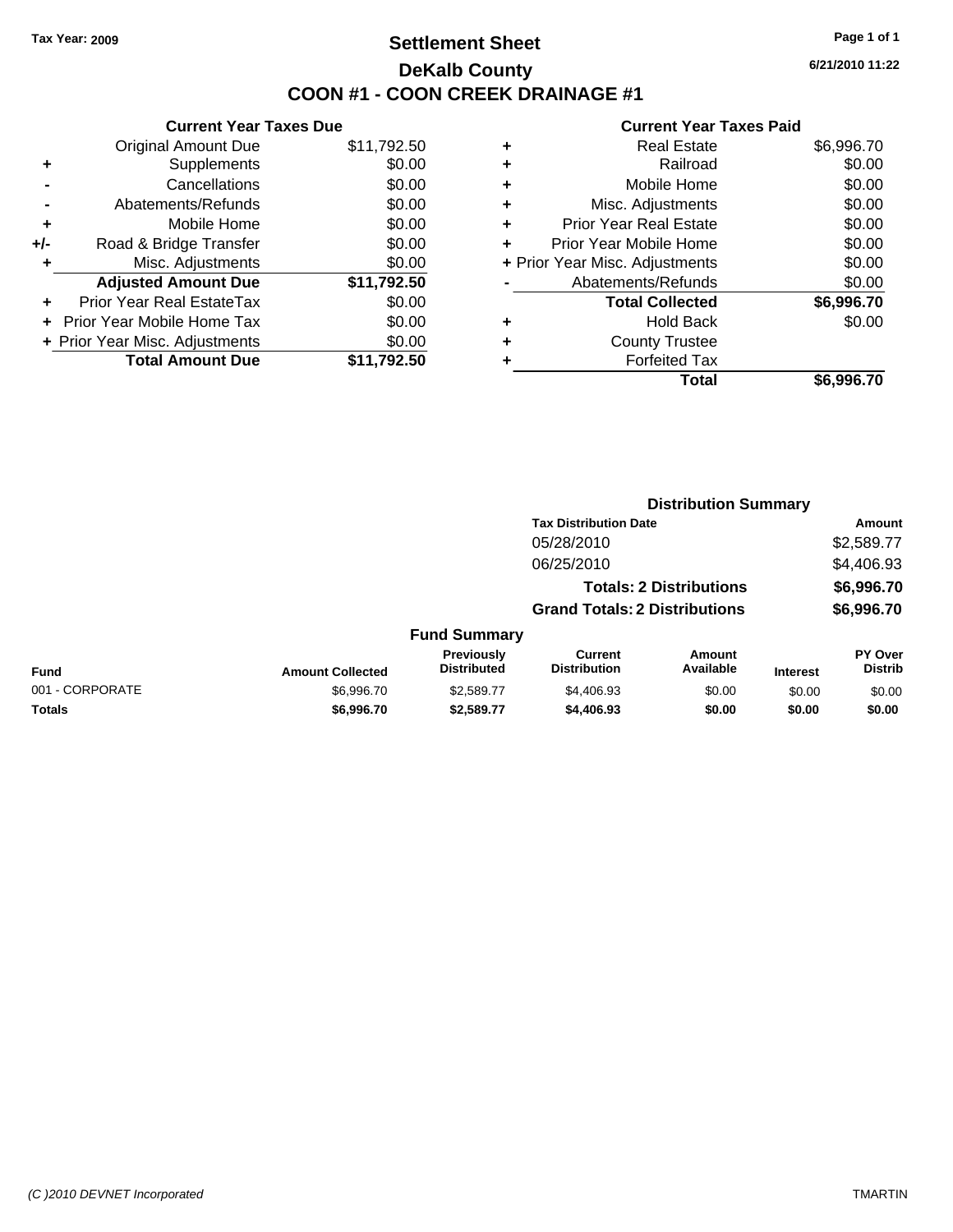## **Settlement Sheet Tax Year: 2009 Page 1 of 1 DeKalb County CO-PI #15 - CORTLAND PIERCE DRAINAGE**

**6/21/2010 11:22**

|     | <b>Current Year Taxes Due</b>  |            |  |  |  |  |
|-----|--------------------------------|------------|--|--|--|--|
|     | <b>Original Amount Due</b>     | \$7,784.88 |  |  |  |  |
| ٠   | Supplements                    | \$0.00     |  |  |  |  |
|     | Cancellations                  | \$0.00     |  |  |  |  |
|     | Abatements/Refunds             | \$0.00     |  |  |  |  |
| ٠   | Mobile Home                    | \$0.00     |  |  |  |  |
| +/- | Road & Bridge Transfer         | \$0.00     |  |  |  |  |
| ٠   | Misc. Adjustments              | \$0.00     |  |  |  |  |
|     | <b>Adjusted Amount Due</b>     | \$7,784.88 |  |  |  |  |
| ٠   | Prior Year Real EstateTax      | \$0.00     |  |  |  |  |
|     | Prior Year Mobile Home Tax     | \$0.00     |  |  |  |  |
|     | + Prior Year Misc. Adjustments | \$0.00     |  |  |  |  |
|     | <b>Total Amount Due</b>        | \$7.784.88 |  |  |  |  |

| ٠ | <b>Real Estate</b>             | \$4,302.52 |
|---|--------------------------------|------------|
| ٠ | Railroad                       | \$0.00     |
| ٠ | Mobile Home                    | \$0.00     |
| ٠ | Misc. Adjustments              | \$0.00     |
| ÷ | <b>Prior Year Real Estate</b>  | \$0.00     |
|   | Prior Year Mobile Home         | \$0.00     |
|   | + Prior Year Misc. Adjustments | \$0.00     |
|   | Abatements/Refunds             | \$0.00     |
|   | <b>Total Collected</b>         | \$4,302.52 |
| ٠ | Hold Back                      | \$0.00     |
| ٠ | <b>County Trustee</b>          |            |
| ٠ | <b>Forfeited Tax</b>           |            |
|   | Total                          | \$4,302.52 |

|                 |                         |                                  | <b>Distribution Summary</b>           |                                |                 |                                  |  |
|-----------------|-------------------------|----------------------------------|---------------------------------------|--------------------------------|-----------------|----------------------------------|--|
|                 |                         |                                  | <b>Tax Distribution Date</b>          |                                |                 | Amount                           |  |
|                 |                         |                                  | 05/28/2010                            |                                |                 | \$745.97                         |  |
|                 |                         |                                  | 06/25/2010                            |                                |                 | \$3,556.55                       |  |
|                 |                         |                                  |                                       | <b>Totals: 2 Distributions</b> |                 | \$4,302.52                       |  |
|                 |                         |                                  | <b>Grand Totals: 2 Distributions</b>  |                                |                 | \$4,302.52                       |  |
|                 |                         | <b>Fund Summary</b>              |                                       |                                |                 |                                  |  |
| Fund            | <b>Amount Collected</b> | Previously<br><b>Distributed</b> | <b>Current</b><br><b>Distribution</b> | <b>Amount</b><br>Available     | <b>Interest</b> | <b>PY Over</b><br><b>Distrib</b> |  |
| 001 - CORPORATE | \$4,302.52              | \$745.97                         | \$3,556.55                            | \$0.00                         | \$0.00          | \$0.00                           |  |
| Totals          | \$4,302.52              | \$745.97                         | \$3,556.55                            | \$0.00                         | \$0.00          | \$0.00                           |  |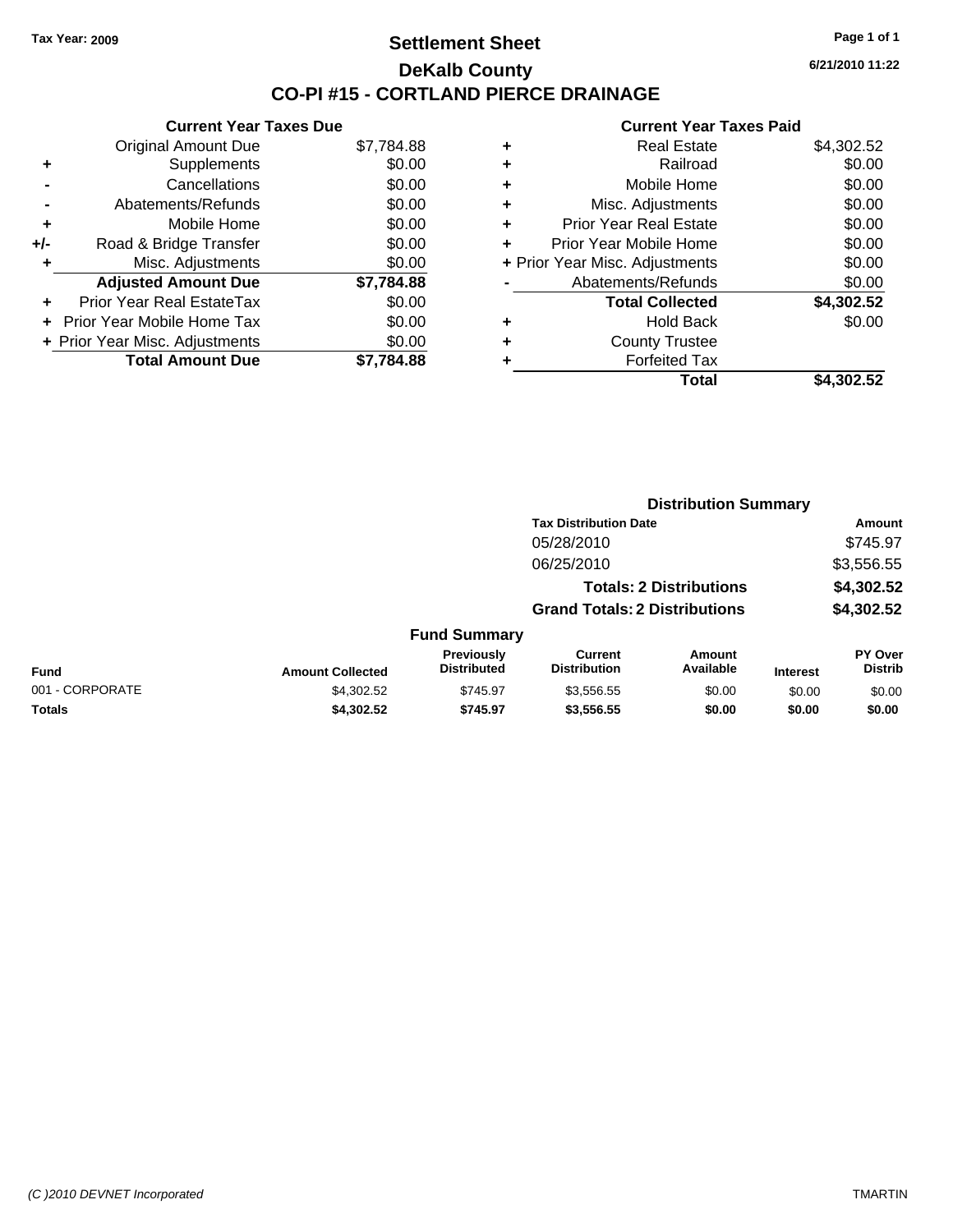# **Settlement Sheet Tax Year: 2009 Page 1 of 1 DeKalb County CO-SBA#9 - CORTLAND SBA #9**

**6/21/2010 11:22**

### **Current Year Taxes Paid**

**Distribution Summary**

| ٠ | <b>Real Estate</b>             | \$188,260.80 |
|---|--------------------------------|--------------|
| ٠ | Railroad                       | \$0.00       |
| ٠ | Mobile Home                    | \$0.00       |
| ٠ | Misc. Adjustments              | \$0.00       |
| ٠ | <b>Prior Year Real Estate</b>  | \$0.00       |
|   | Prior Year Mobile Home         | \$0.00       |
|   | + Prior Year Misc. Adjustments | \$0.00       |
|   | Abatements/Refunds             | \$0.00       |
|   | <b>Total Collected</b>         | \$188,260.80 |
| ٠ | <b>Hold Back</b>               | \$0.00       |
| ٠ | <b>County Trustee</b>          |              |
| ٠ | <b>Forfeited Tax</b>           |              |
|   | Total                          | \$188,260,80 |

|     | <b>Current Year Taxes Due</b>  |              |  |  |  |
|-----|--------------------------------|--------------|--|--|--|
|     | <b>Original Amount Due</b>     | \$378,331.80 |  |  |  |
| ٠   | Supplements                    | \$0.00       |  |  |  |
|     | Cancellations                  | \$0.00       |  |  |  |
|     | Abatements/Refunds             | \$0.00       |  |  |  |
| ٠   | Mobile Home                    | \$0.00       |  |  |  |
| +/- | Road & Bridge Transfer         | \$0.00       |  |  |  |
|     | Misc. Adjustments              | \$0.00       |  |  |  |
|     | <b>Adjusted Amount Due</b>     | \$378,331.80 |  |  |  |
|     | Prior Year Real EstateTax      | \$0.00       |  |  |  |
|     | Prior Year Mobile Home Tax     | \$0.00       |  |  |  |
|     | + Prior Year Misc. Adjustments | \$0.00       |  |  |  |
|     | <b>Total Amount Due</b>        | \$378,331.80 |  |  |  |

|                            |                         |                                  | <b>Tax Distribution Date</b>          |                                |                 | Amount                    |
|----------------------------|-------------------------|----------------------------------|---------------------------------------|--------------------------------|-----------------|---------------------------|
|                            |                         |                                  | 05/28/2010                            |                                |                 | \$19,912.20               |
|                            |                         |                                  | 06/25/2010                            |                                |                 | \$168,348.60              |
|                            |                         |                                  |                                       | <b>Totals: 2 Distributions</b> |                 | \$188,260.80              |
|                            |                         |                                  | <b>Grand Totals: 2 Distributions</b>  |                                |                 | \$188,260.80              |
|                            |                         | <b>Fund Summary</b>              |                                       |                                |                 |                           |
| <b>Fund</b>                | <b>Amount Collected</b> | Previously<br><b>Distributed</b> | <b>Current</b><br><b>Distribution</b> | <b>Amount</b><br>Available     | <b>Interest</b> | PY Over<br><b>Distrib</b> |
| 023 - SPECIAL SERVICE AREA | \$188,260.80            | \$19,912.20                      | \$168,348.60                          | \$0.00                         | \$0.00          | \$0.00                    |
| <b>Totals</b>              | \$188,260.80            | \$19,912.20                      | \$168,348.60                          | \$0.00                         | \$0.00          | \$0.00                    |
|                            |                         |                                  |                                       |                                |                 |                           |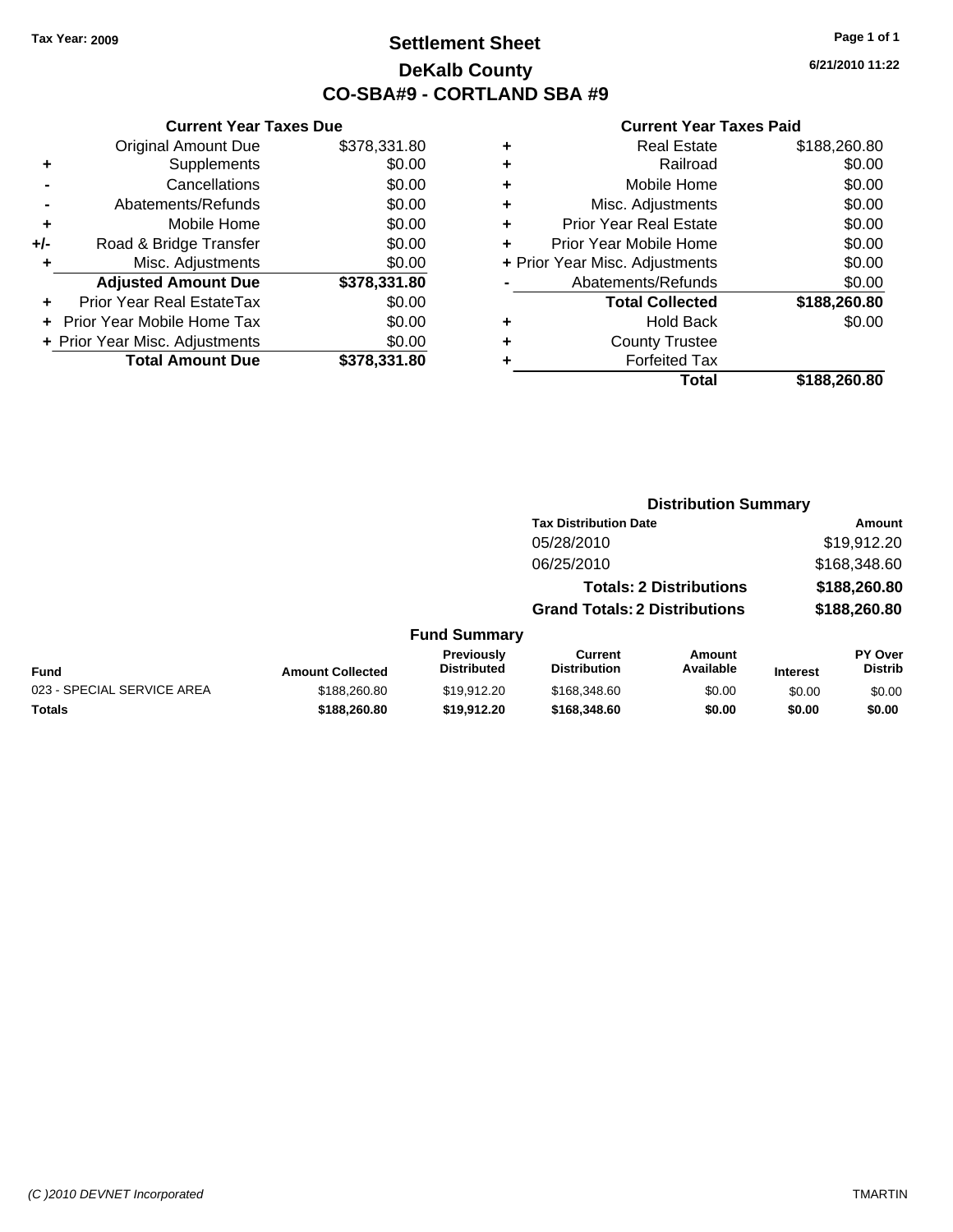# **Settlement Sheet Tax Year: 2009 Page 1 of 1 DeKalb County CO-SSA#1 - CORTLAND SBA #1**

**6/21/2010 11:22**

|     | <b>Current Year Taxes Due</b>     |              |  |  |  |  |
|-----|-----------------------------------|--------------|--|--|--|--|
|     | <b>Original Amount Due</b>        | \$379,999.70 |  |  |  |  |
| ٠   | Supplements                       | \$0.00       |  |  |  |  |
|     | Cancellations                     | \$0.00       |  |  |  |  |
|     | Abatements/Refunds                | \$0.00       |  |  |  |  |
| ٠   | Mobile Home                       | \$0.00       |  |  |  |  |
| +/- | Road & Bridge Transfer            | \$0.00       |  |  |  |  |
| ٠   | Misc. Adjustments                 | \$0.00       |  |  |  |  |
|     | <b>Adjusted Amount Due</b>        | \$379,999.70 |  |  |  |  |
| ٠   | Prior Year Real EstateTax         | \$0.00       |  |  |  |  |
|     | <b>Prior Year Mobile Home Tax</b> | \$0.00       |  |  |  |  |
|     | + Prior Year Misc. Adjustments    | \$0.00       |  |  |  |  |
|     | <b>Total Amount Due</b>           | \$379,999.70 |  |  |  |  |
|     |                                   |              |  |  |  |  |

|   | <b>Real Estate</b>             | \$185,957.30 |
|---|--------------------------------|--------------|
| ٠ | Railroad                       | \$0.00       |
| ٠ | Mobile Home                    | \$0.00       |
| ٠ | Misc. Adjustments              | \$0.00       |
| ٠ | Prior Year Real Estate         | \$0.00       |
|   | Prior Year Mobile Home         | \$0.00       |
|   | + Prior Year Misc. Adjustments | \$0.00       |
|   | Abatements/Refunds             | \$0.00       |
|   | <b>Total Collected</b>         | \$185,957.30 |
| ٠ | <b>Hold Back</b>               | \$0.00       |
| ٠ | <b>County Trustee</b>          |              |
|   | <b>Forfeited Tax</b>           |              |
|   | Total                          | \$185,957.30 |
|   |                                |              |

|                            |                         | <b>Distribution Summary</b>             |                                       |                                |                 |                                  |  |  |
|----------------------------|-------------------------|-----------------------------------------|---------------------------------------|--------------------------------|-----------------|----------------------------------|--|--|
|                            |                         |                                         | <b>Tax Distribution Date</b>          |                                |                 | Amount                           |  |  |
|                            |                         |                                         | 05/28/2010                            |                                |                 | \$40,425.50                      |  |  |
|                            |                         |                                         | 06/25/2010                            |                                |                 | \$145,531.80                     |  |  |
|                            |                         |                                         |                                       | <b>Totals: 2 Distributions</b> |                 | \$185,957.30                     |  |  |
|                            |                         |                                         | <b>Grand Totals: 2 Distributions</b>  |                                |                 | \$185,957.30                     |  |  |
|                            |                         | <b>Fund Summary</b>                     |                                       |                                |                 |                                  |  |  |
| <b>Fund</b>                | <b>Amount Collected</b> | <b>Previously</b><br><b>Distributed</b> | <b>Current</b><br><b>Distribution</b> | Amount<br>Available            | <b>Interest</b> | <b>PY Over</b><br><b>Distrib</b> |  |  |
| 023 - SPECIAL SERVICE AREA | \$185,957,30            | \$40.425.50                             | \$145,531,80                          | \$0.00                         | \$0.00          | \$0.00                           |  |  |
| Totals                     | \$185.957.30            | \$40,425.50                             | \$145,531,80                          | \$0.00                         | \$0.00          | \$0.00                           |  |  |
|                            |                         |                                         |                                       |                                |                 |                                  |  |  |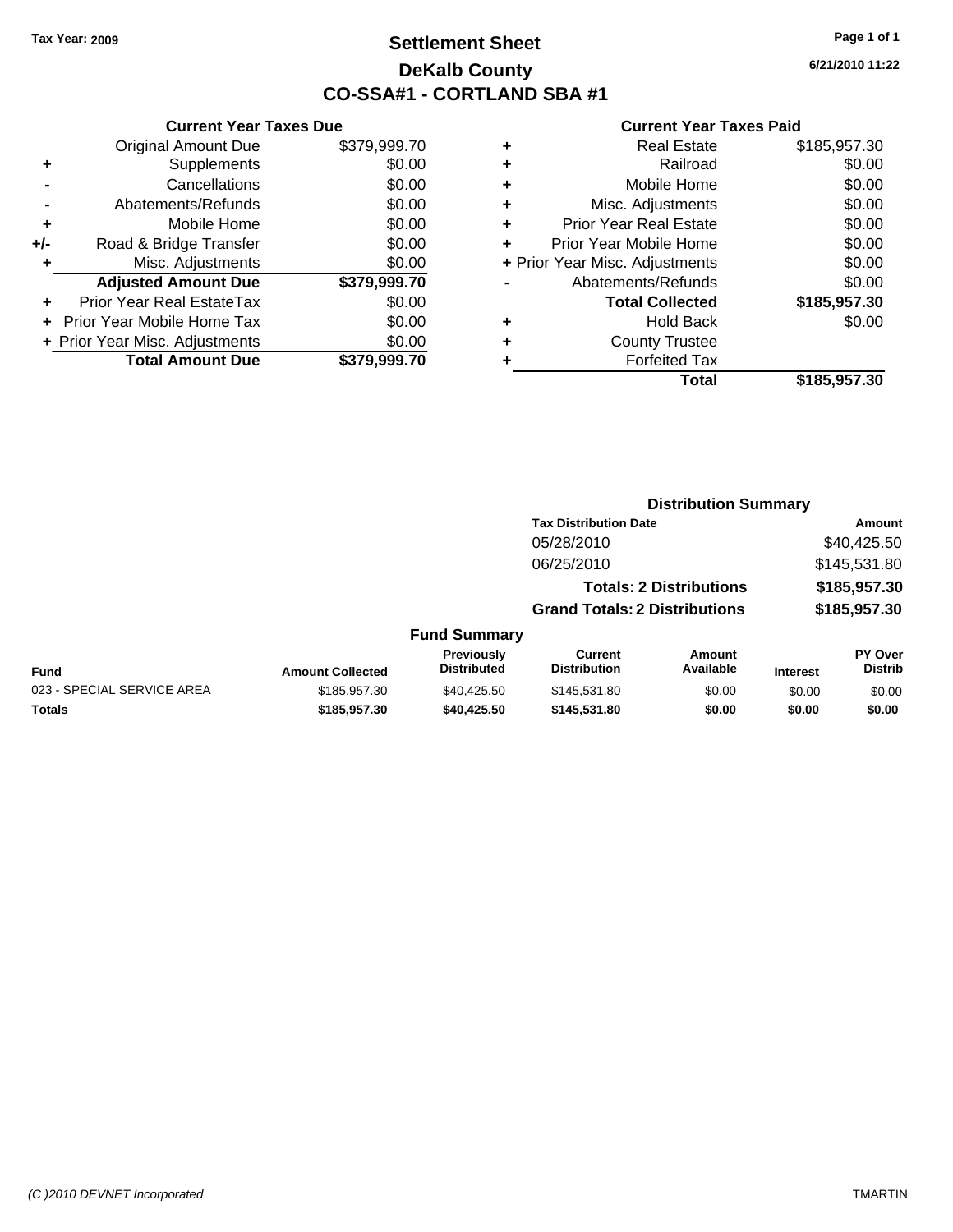# **Settlement Sheet Tax Year: 2009 Page 1 of 1 DeKalb County CO-SSA#4 - CORTLAND SBA #4**

**6/21/2010 11:22**

|     | <b>Current Year Taxes Due</b>  |              |
|-----|--------------------------------|--------------|
|     | <b>Original Amount Due</b>     | \$936,601.44 |
| ٠   | Supplements                    | \$0.00       |
|     | Cancellations                  | \$0.00       |
|     | Abatements/Refunds             | \$0.00       |
| ٠   | Mobile Home                    | \$0.00       |
| +/- | Road & Bridge Transfer         | \$0.00       |
| ٠   | Misc. Adjustments              | \$0.00       |
|     | <b>Adjusted Amount Due</b>     | \$936,601.44 |
|     | Prior Year Real EstateTax      | \$0.00       |
|     | Prior Year Mobile Home Tax     | \$0.00       |
|     | + Prior Year Misc. Adjustments | \$0.00       |
|     | <b>Total Amount Due</b>        | \$936,601.44 |
|     |                                |              |

| ۰ | <b>Real Estate</b>             | \$75,367.16 |
|---|--------------------------------|-------------|
| ٠ | Railroad                       | \$0.00      |
| ٠ | Mobile Home                    | \$0.00      |
| ٠ | Misc. Adjustments              | \$0.00      |
| ٠ | <b>Prior Year Real Estate</b>  | \$0.00      |
| ٠ | Prior Year Mobile Home         | \$0.00      |
|   | + Prior Year Misc. Adjustments | \$0.00      |
|   | Abatements/Refunds             | \$0.00      |
|   | <b>Total Collected</b>         | \$75,367.16 |
| ٠ | <b>Hold Back</b>               | \$0.00      |
| ٠ | <b>County Trustee</b>          |             |
|   | <b>Forfeited Tax</b>           |             |
|   | Total                          | \$75,367,16 |

|                                                                 |                                                  |                         |                                                | <b>Distribution Summary</b>                                      |                                |                            |                           |
|-----------------------------------------------------------------|--------------------------------------------------|-------------------------|------------------------------------------------|------------------------------------------------------------------|--------------------------------|----------------------------|---------------------------|
|                                                                 |                                                  |                         |                                                | <b>Tax Distribution Date</b>                                     |                                |                            | Amount                    |
|                                                                 |                                                  |                         |                                                | 05/28/2010                                                       |                                | \$74,635.44                |                           |
|                                                                 |                                                  |                         |                                                | 06/25/2010                                                       |                                |                            | \$731.72                  |
|                                                                 |                                                  |                         |                                                |                                                                  | <b>Totals: 2 Distributions</b> | \$75,367.16<br>\$75,367.16 |                           |
|                                                                 |                                                  |                         |                                                | <b>Grand Totals: 2 Distributions</b>                             |                                |                            |                           |
|                                                                 |                                                  |                         | <b>Fund Summary</b>                            |                                                                  |                                |                            |                           |
| <b>Fund</b>                                                     |                                                  | <b>Amount Collected</b> | <b>Previously</b><br><b>Distributed</b>        | Current<br><b>Distribution</b>                                   | Amount<br>Available            | <b>Interest</b>            | PY Over<br><b>Distrib</b> |
| 023 - SPECIAL SERVICE AREA                                      |                                                  | \$75,367.16             | \$74,635.44                                    | \$731.72                                                         | \$0.00                         | \$0.00                     | \$0.00                    |
| <b>Totals</b>                                                   |                                                  | \$75,367.16             | \$74,635.44                                    | \$731.72                                                         | \$0.00                         | \$0.00                     | \$0.00                    |
|                                                                 |                                                  |                         | <b>Miscellaneous Adjustment Detail</b>         |                                                                  |                                |                            |                           |
| Year Source<br>2009 RE - Real Estate<br><b>Totals 1 entries</b> | <b>Account Type</b><br><b>Back Tax Collected</b> |                         | <b>Amount Adjustment Description</b><br>\$0.00 | \$0.00 Eagle Home Nature's Crossing Redemption 58 Parcels by TBA |                                |                            |                           |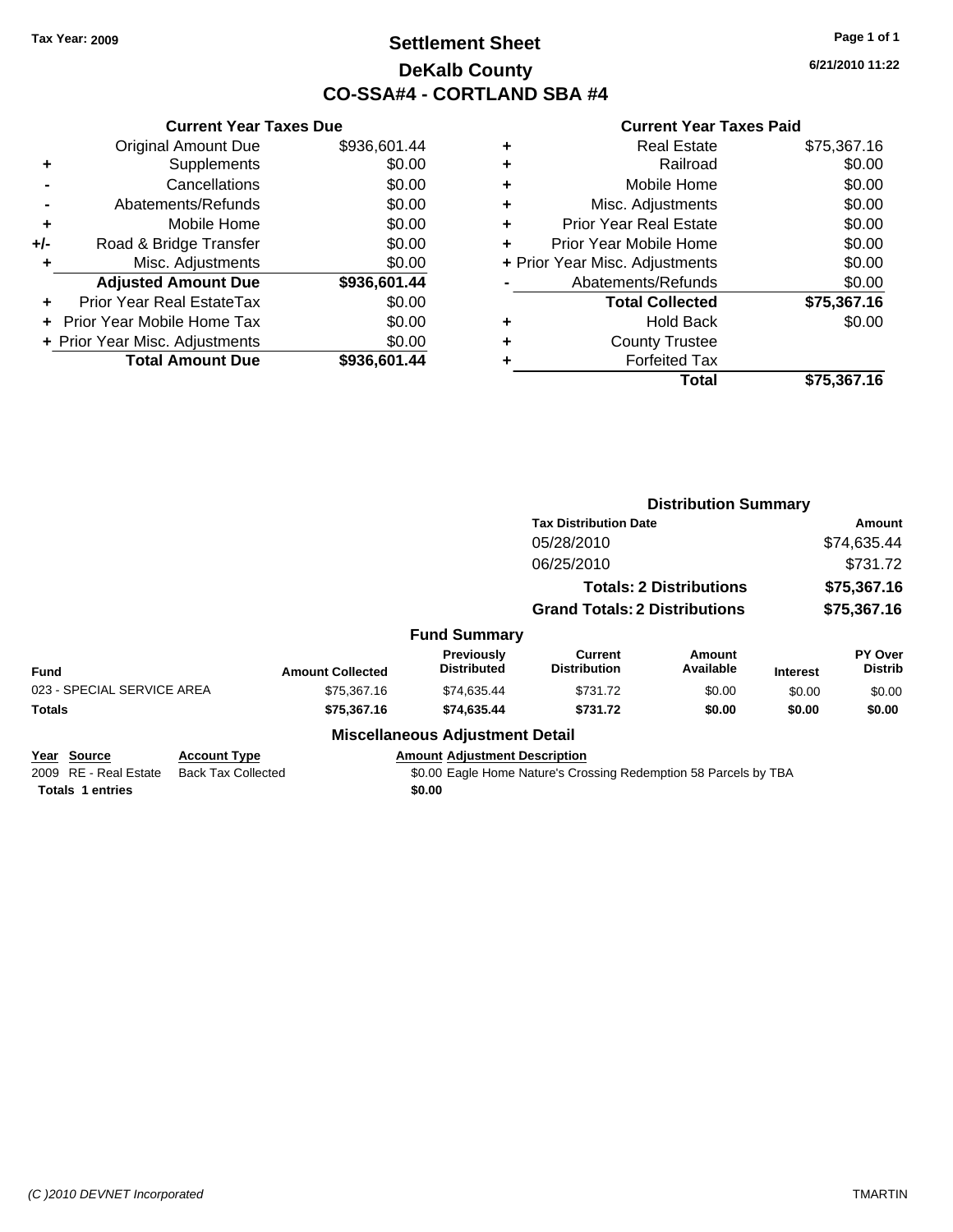# **Settlement Sheet Tax Year: 2009 Page 1 of 1 DeKalb County CO-SSA#7 - CORTLAND SBA #7**

**6/21/2010 11:22**

| <b>Current Year Taxes Due</b> |                                |  |  |  |
|-------------------------------|--------------------------------|--|--|--|
| <b>Original Amount Due</b>    | \$387,812.02                   |  |  |  |
| Supplements                   | \$0.00                         |  |  |  |
| Cancellations                 | \$0.00                         |  |  |  |
| Abatements/Refunds            | \$0.00                         |  |  |  |
| Mobile Home                   | \$0.00                         |  |  |  |
| Road & Bridge Transfer        | \$0.00                         |  |  |  |
| Misc. Adjustments             | \$0.00                         |  |  |  |
| <b>Adjusted Amount Due</b>    | \$387,812.02                   |  |  |  |
| Prior Year Real EstateTax     | \$0.00                         |  |  |  |
| Prior Year Mobile Home Tax    | \$0.00                         |  |  |  |
|                               | \$0.00                         |  |  |  |
| <b>Total Amount Due</b>       | \$387.812.02                   |  |  |  |
|                               | + Prior Year Misc. Adjustments |  |  |  |

|   | Real Estate                    | \$47,561.85 |
|---|--------------------------------|-------------|
| ٠ | Railroad                       | \$0.00      |
| ٠ | Mobile Home                    | \$0.00      |
| ٠ | Misc. Adjustments              | \$0.00      |
| ÷ | <b>Prior Year Real Estate</b>  | \$0.00      |
| ٠ | Prior Year Mobile Home         | \$0.00      |
|   | + Prior Year Misc. Adjustments | \$0.00      |
|   | Abatements/Refunds             | \$0.00      |
|   | <b>Total Collected</b>         | \$47,561.85 |
| ٠ | <b>Hold Back</b>               | \$0.00      |
| ٠ | <b>County Trustee</b>          |             |
|   | <b>Forfeited Tax</b>           |             |
|   | Total                          | \$47.561.85 |

|                            | <b>Distribution Summary</b> |                                         |                                       |                                |                 |                                  |
|----------------------------|-----------------------------|-----------------------------------------|---------------------------------------|--------------------------------|-----------------|----------------------------------|
|                            |                             |                                         | <b>Tax Distribution Date</b>          |                                |                 | Amount                           |
|                            |                             |                                         | 06/25/2010                            |                                |                 | \$47,561.85                      |
|                            |                             |                                         |                                       | <b>Totals: 1 Distributions</b> |                 | \$47,561.85                      |
|                            |                             |                                         | <b>Grand Totals: 1 Distributions</b>  |                                |                 | \$47,561.85                      |
|                            |                             | <b>Fund Summary</b>                     |                                       |                                |                 |                                  |
| Fund                       | <b>Amount Collected</b>     | <b>Previously</b><br><b>Distributed</b> | <b>Current</b><br><b>Distribution</b> | <b>Amount</b><br>Available     | <b>Interest</b> | <b>PY Over</b><br><b>Distrib</b> |
| 023 - SPECIAL SERVICE AREA | \$47,561.85                 | \$0.00                                  | \$47,561.85                           | \$0.00                         | \$0.00          | \$0.00                           |
| Totals                     | \$47,561.85                 | \$0.00                                  | \$47,561.85                           | \$0.00                         | \$0.00          | \$0.00                           |
|                            |                             |                                         |                                       |                                |                 |                                  |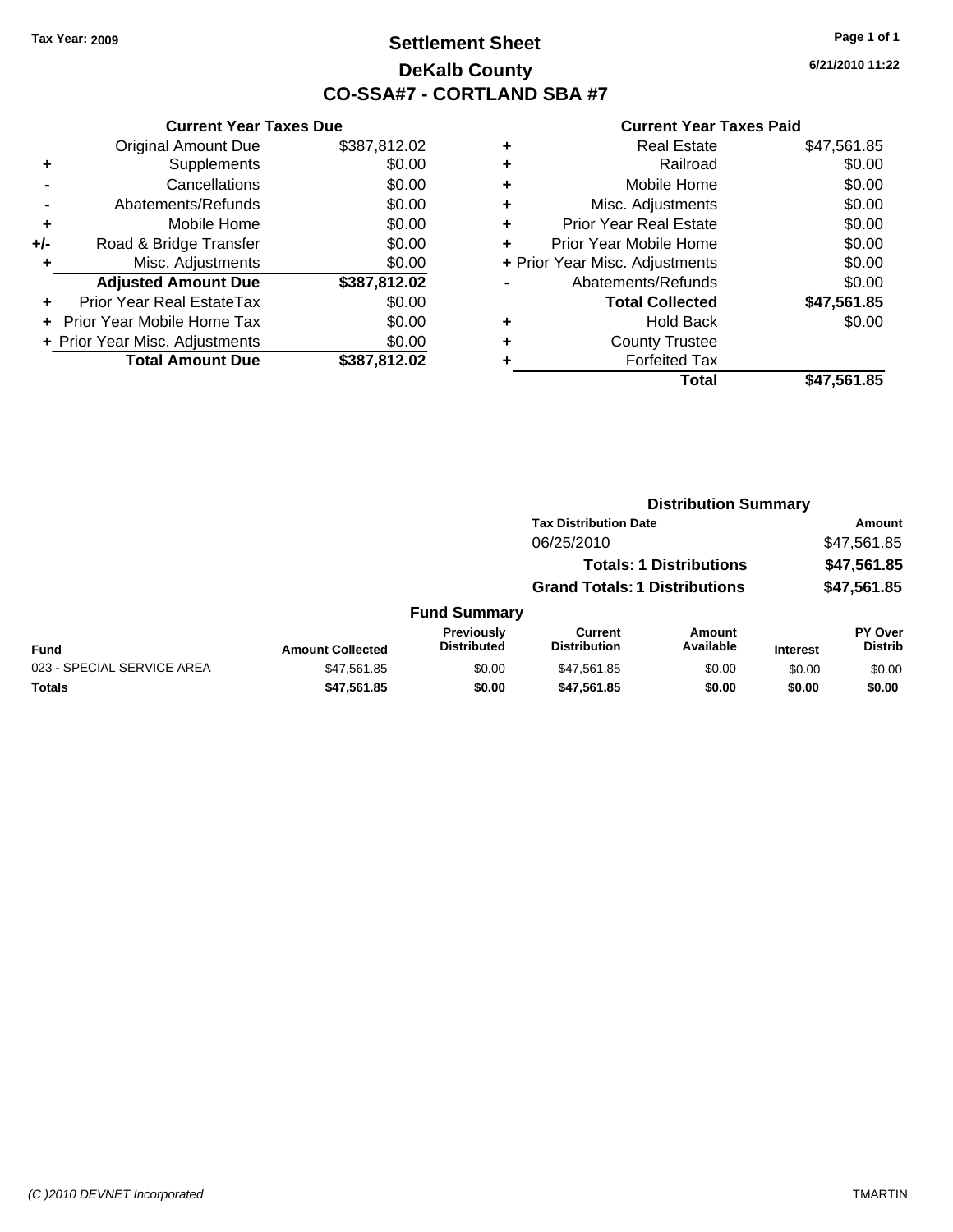# **Settlement Sheet Tax Year: 2009 Page 1 of 1 DeKalb County CO-SSA#8 - CORTLAND SBA #8**

**6/21/2010 11:22**

#### **Current Year Taxes Paid**

|       | <b>Current Year Taxes Due</b>  |              |
|-------|--------------------------------|--------------|
|       | <b>Original Amount Due</b>     | \$300,005.26 |
| ٠     | Supplements                    | \$0.00       |
|       | Cancellations                  | \$0.00       |
|       | Abatements/Refunds             | \$0.00       |
| ٠     | Mobile Home                    | \$0.00       |
| $+/-$ | Road & Bridge Transfer         | \$0.00       |
|       | Misc. Adjustments              | \$0.00       |
|       | <b>Adjusted Amount Due</b>     | \$300,005.26 |
|       | Prior Year Real EstateTax      | \$0.00       |
|       | Prior Year Mobile Home Tax     | \$0.00       |
|       | + Prior Year Misc. Adjustments | \$0.00       |
|       | <b>Total Amount Due</b>        | \$300,005.26 |
|       |                                |              |

| ٠ | <b>Real Estate</b>             | \$96,952.93 |
|---|--------------------------------|-------------|
| ٠ | Railroad                       | \$0.00      |
| ٠ | Mobile Home                    | \$0.00      |
| ٠ | Misc. Adjustments              | \$0.00      |
| ٠ | <b>Prior Year Real Estate</b>  | \$0.00      |
| ٠ | Prior Year Mobile Home         | \$0.00      |
|   | + Prior Year Misc. Adjustments | \$0.00      |
|   | Abatements/Refunds             | \$0.00      |
|   | <b>Total Collected</b>         | \$96,952.93 |
|   | <b>Hold Back</b>               | \$0.00      |
| ٠ | <b>County Trustee</b>          |             |
|   | <b>Forfeited Tax</b>           |             |
|   | Total                          | \$96.952.93 |

|                                 |                           |                         |                                         | <b>Distribution Summary</b>                                            |                            |                            |                    |
|---------------------------------|---------------------------|-------------------------|-----------------------------------------|------------------------------------------------------------------------|----------------------------|----------------------------|--------------------|
|                                 |                           |                         |                                         | <b>Tax Distribution Date</b>                                           |                            | Amount                     |                    |
|                                 |                           |                         |                                         | 06/25/2010                                                             |                            | \$96,952.93                |                    |
|                                 |                           |                         |                                         | <b>Totals: 1 Distributions</b><br><b>Grand Totals: 1 Distributions</b> |                            | \$96,952.93<br>\$96,952.93 |                    |
|                                 |                           |                         |                                         |                                                                        |                            |                            |                    |
|                                 |                           |                         | <b>Fund Summary</b>                     |                                                                        |                            |                            |                    |
| <b>Fund</b>                     |                           | <b>Amount Collected</b> | <b>Previously</b><br><b>Distributed</b> | Current<br><b>Distribution</b>                                         | <b>Amount</b><br>Available | <b>Interest</b>            | PY Over<br>Distrib |
| 023 - SPECIAL SERVICE AREA      |                           | \$96,952.93             | \$0.00                                  | \$96,952.93                                                            | \$0.00                     | \$0.00                     | \$0.00             |
| <b>Totals</b>                   |                           | \$96,952.93             | \$0.00                                  | \$96,952.93                                                            | \$0.00                     | \$0.00                     | \$0.00             |
|                                 |                           |                         | <b>Miscellaneous Adjustment Detail</b>  |                                                                        |                            |                            |                    |
| Year Source                     | <b>Account Type</b>       |                         | <b>Amount Adjustment Description</b>    |                                                                        |                            |                            |                    |
| <b>RE</b> - Real Estate<br>2009 | <b>Back Tax Collected</b> |                         |                                         | \$0.00 Montabano Builders Redemption 09-33-128-003 by TBA              |                            |                            |                    |
| 2009 RE - Real Estate           | <b>Back Tax Collected</b> |                         |                                         | \$0.00 Montalbano Builders Redemption 09-28-352-001 by TBA             |                            |                            |                    |

2009 RE - Real Estate Back Tax Collected \$0.00 Montalbano Builders Redemption 09-28-351-015 by TBA

**Totals \$0.00 3 entries**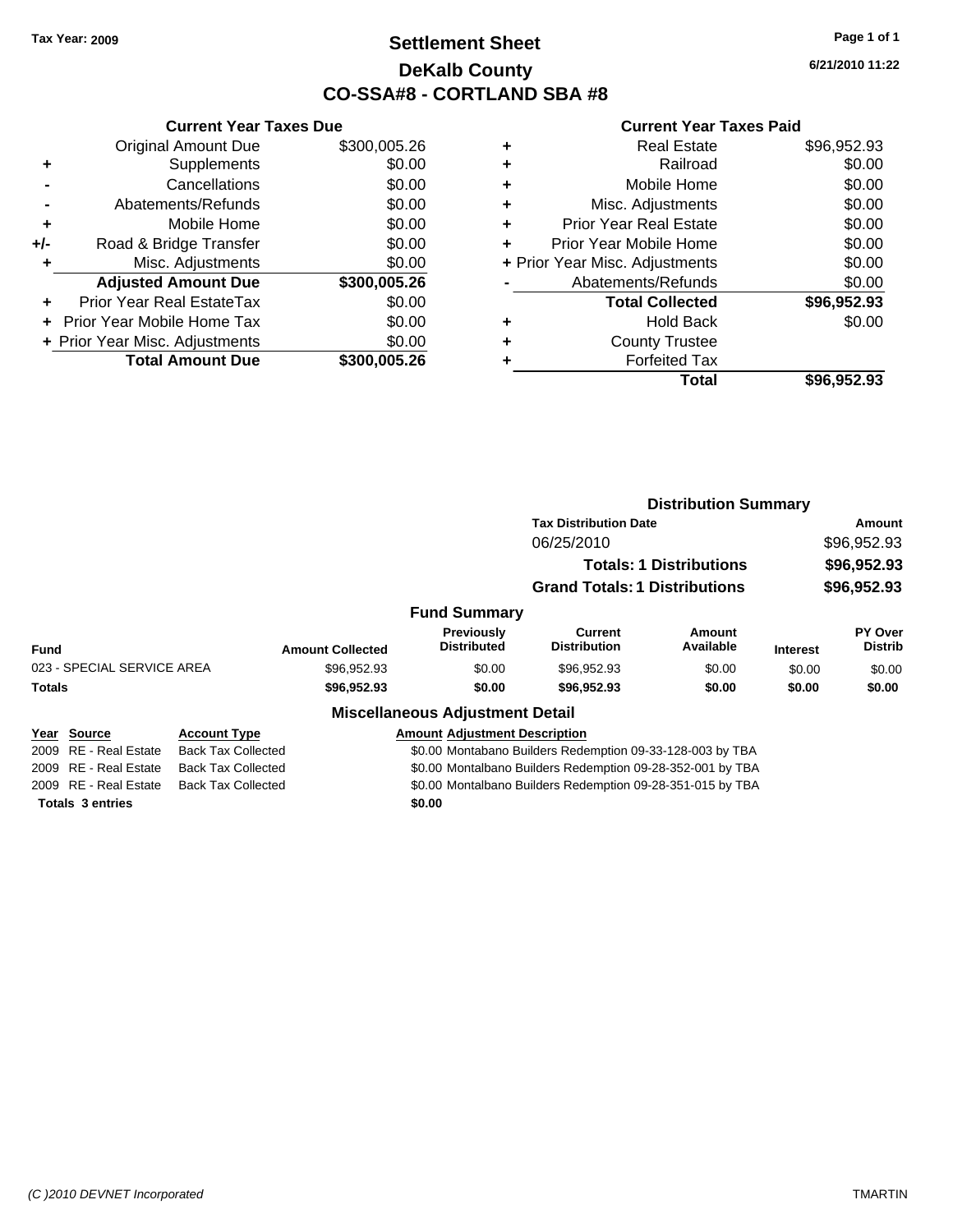# **Settlement Sheet Tax Year: 2009 Page 1 of 1 DeKalb County MA-DK #3 - MALTA DEKALB DRAINAGE #3**

**6/21/2010 11:22**

|     | <b>Current Year Taxes Due</b>     |            |  |  |  |  |  |
|-----|-----------------------------------|------------|--|--|--|--|--|
|     | <b>Original Amount Due</b>        | \$1,250.28 |  |  |  |  |  |
| ٠   | Supplements                       | \$0.00     |  |  |  |  |  |
|     | Cancellations                     | \$0.00     |  |  |  |  |  |
|     | Abatements/Refunds                | \$0.00     |  |  |  |  |  |
| ٠   | Mobile Home                       | \$0.00     |  |  |  |  |  |
| +/- | Road & Bridge Transfer            | \$0.00     |  |  |  |  |  |
| ٠   | Misc. Adjustments                 | \$0.00     |  |  |  |  |  |
|     | <b>Adjusted Amount Due</b>        | \$1,250.28 |  |  |  |  |  |
|     | <b>Prior Year Real EstateTax</b>  | \$0.00     |  |  |  |  |  |
| ÷   | <b>Prior Year Mobile Home Tax</b> | \$0.00     |  |  |  |  |  |
|     | + Prior Year Misc. Adjustments    | \$0.00     |  |  |  |  |  |
|     | <b>Total Amount Due</b>           | \$1,250,28 |  |  |  |  |  |

|   | Total                          | \$631.38 |
|---|--------------------------------|----------|
| ٠ | <b>Forfeited Tax</b>           |          |
| ٠ | <b>County Trustee</b>          |          |
| ٠ | Hold Back                      | \$0.00   |
|   | <b>Total Collected</b>         | \$631.38 |
|   | Abatements/Refunds             | \$0.00   |
|   | + Prior Year Misc. Adjustments | \$0.00   |
| ٠ | Prior Year Mobile Home         | \$0.00   |
| ÷ | <b>Prior Year Real Estate</b>  | \$0.00   |
| ٠ | Misc. Adjustments              | \$0.00   |
| ٠ | Mobile Home                    | \$0.00   |
| ٠ | Railroad                       | \$0.00   |
| ٠ | <b>Real Estate</b>             | \$631.38 |
|   |                                |          |

|                 |                         |                                  |                                       | <b>Distribution Summary</b>    |                 |                           |
|-----------------|-------------------------|----------------------------------|---------------------------------------|--------------------------------|-----------------|---------------------------|
|                 |                         |                                  | <b>Tax Distribution Date</b>          |                                |                 | Amount                    |
|                 |                         |                                  | 05/28/2010                            |                                |                 | \$216.05                  |
|                 |                         |                                  | 06/25/2010                            |                                |                 | \$415.33                  |
|                 |                         |                                  |                                       | <b>Totals: 2 Distributions</b> |                 | \$631.38                  |
|                 |                         |                                  | <b>Grand Totals: 2 Distributions</b>  |                                |                 | \$631.38                  |
|                 |                         | <b>Fund Summary</b>              |                                       |                                |                 |                           |
| <b>Fund</b>     | <b>Amount Collected</b> | Previously<br><b>Distributed</b> | <b>Current</b><br><b>Distribution</b> | Amount<br>Available            | <b>Interest</b> | PY Over<br><b>Distrib</b> |
| 001 - CORPORATE | \$631.38                | \$216.05                         | \$415.33                              | \$0.00                         | \$0.00          | \$0.00                    |
| Totals          | \$631.38                | \$216.05                         | \$415.33                              | \$0.00                         | \$0.00          | \$0.00                    |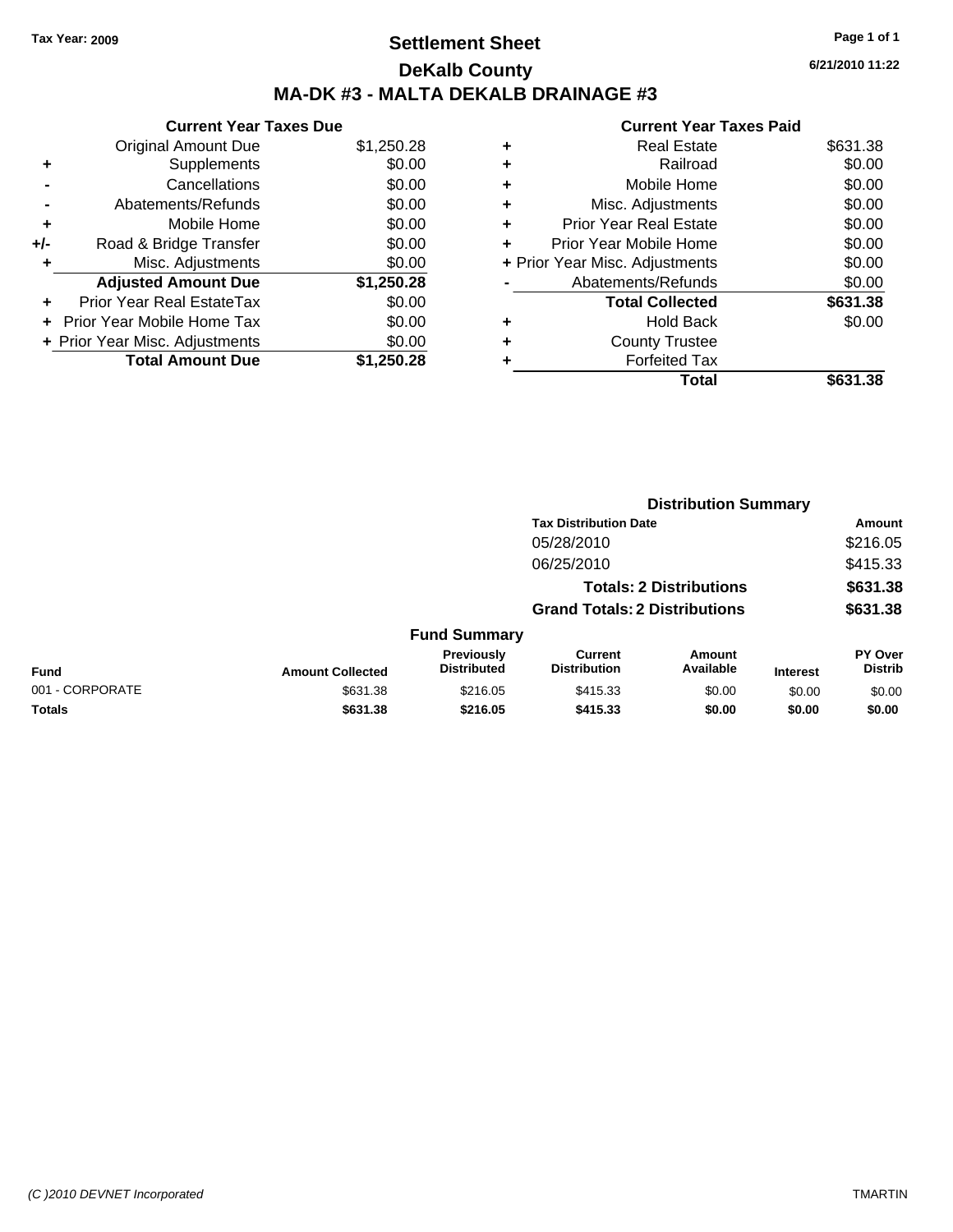## **Settlement Sheet Tax Year: 2009 Page 1 of 1 DeKalb County MAMIAFDK - MA-MI-AF-DK DRAINAGE #11**

**6/21/2010 11:22**

| <b>Current Year Taxes Due</b>     |             |  |  |  |  |
|-----------------------------------|-------------|--|--|--|--|
| <b>Original Amount Due</b>        | \$23,394.00 |  |  |  |  |
| Supplements                       | \$0.00      |  |  |  |  |
| Cancellations                     | \$0.00      |  |  |  |  |
| Abatements/Refunds                | \$0.00      |  |  |  |  |
| Mobile Home                       | \$0.00      |  |  |  |  |
| Road & Bridge Transfer            | \$0.00      |  |  |  |  |
| Misc. Adjustments                 | \$0.00      |  |  |  |  |
| <b>Adjusted Amount Due</b>        | \$23,394.00 |  |  |  |  |
| <b>Prior Year Real EstateTax</b>  | \$0.00      |  |  |  |  |
| <b>Prior Year Mobile Home Tax</b> | \$0.00      |  |  |  |  |
| + Prior Year Misc. Adjustments    | \$0.00      |  |  |  |  |
| <b>Total Amount Due</b>           | \$23.394.00 |  |  |  |  |
|                                   |             |  |  |  |  |

| ٠ | <b>Real Estate</b>             | \$12,686.25 |
|---|--------------------------------|-------------|
| ٠ | Railroad                       | \$0.00      |
| ٠ | Mobile Home                    | \$0.00      |
| ٠ | Misc. Adjustments              | \$0.00      |
| ÷ | Prior Year Real Estate         | \$0.00      |
| ÷ | Prior Year Mobile Home         | \$0.00      |
|   | + Prior Year Misc. Adjustments | \$0.00      |
|   | Abatements/Refunds             | \$0.00      |
|   | <b>Total Collected</b>         | \$12,686.25 |
| ٠ | <b>Hold Back</b>               | \$0.00      |
| ٠ | <b>County Trustee</b>          |             |
| ٠ | <b>Forfeited Tax</b>           |             |
|   | Total                          | \$12,686.25 |
|   |                                |             |

|                 |                         |                                  | <b>Distribution Summary</b>           |                                |                 |                           |
|-----------------|-------------------------|----------------------------------|---------------------------------------|--------------------------------|-----------------|---------------------------|
|                 |                         |                                  | <b>Tax Distribution Date</b>          |                                |                 | Amount                    |
|                 |                         |                                  | 05/28/2010                            |                                |                 | \$1,863.75                |
|                 |                         |                                  | 06/25/2010                            |                                |                 | \$10,822.50               |
|                 |                         |                                  |                                       | <b>Totals: 2 Distributions</b> |                 | \$12,686.25               |
|                 |                         |                                  | <b>Grand Totals: 2 Distributions</b>  |                                |                 | \$12,686.25               |
|                 |                         | <b>Fund Summary</b>              |                                       |                                |                 |                           |
| Fund            | <b>Amount Collected</b> | Previously<br><b>Distributed</b> | <b>Current</b><br><b>Distribution</b> | Amount<br>Available            | <b>Interest</b> | PY Over<br><b>Distrib</b> |
| 001 - CORPORATE | \$12.686.25             | \$1,863,75                       | \$10.822.50                           | \$0.00                         | \$0.00          | \$0.00                    |
| Totals          | \$12,686.25             | \$1,863.75                       | \$10,822.50                           | \$0.00                         | \$0.00          | \$0.00                    |
|                 |                         |                                  |                                       |                                |                 |                           |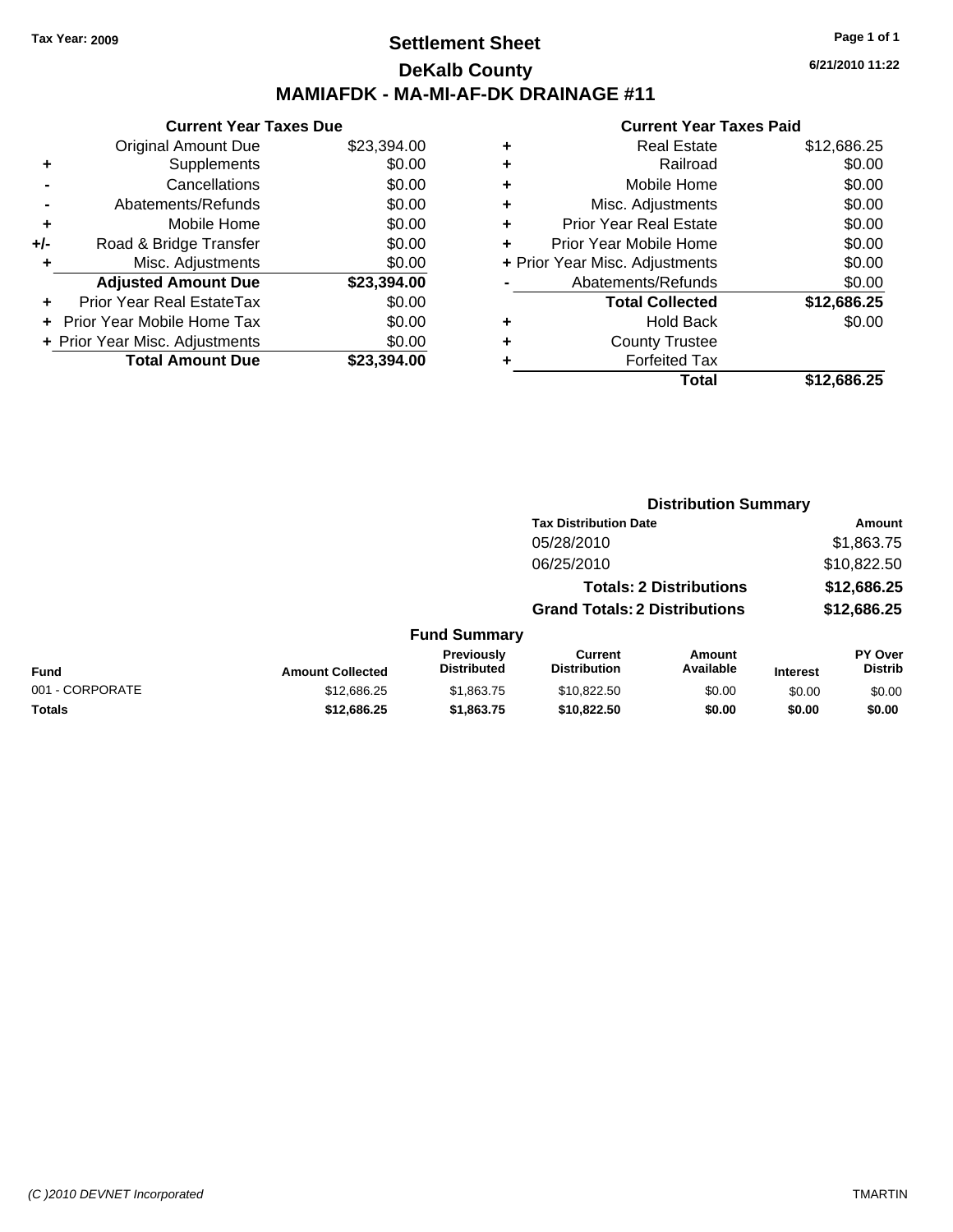# **Settlement Sheet Tax Year: 2009 Page 1 of 1 DeKalb County NO-LR-SA # - NO-LR-SA DRAINAGE #10**

**6/21/2010 11:22**

|     | <b>Current Year Taxes Due</b>  |             |
|-----|--------------------------------|-------------|
|     | <b>Original Amount Due</b>     | \$25,145.34 |
| ٠   | Supplements                    | \$0.00      |
|     | Cancellations                  | \$0.00      |
|     | Abatements/Refunds             | \$0.00      |
| ٠   | Mobile Home                    | \$0.00      |
| +/- | Road & Bridge Transfer         | \$0.00      |
| ٠   | Misc. Adjustments              | \$0.00      |
|     | <b>Adjusted Amount Due</b>     | \$25,145.34 |
| ٠   | Prior Year Real EstateTax      | \$0.00      |
|     | Prior Year Mobile Home Tax     | \$0.00      |
|     | + Prior Year Misc. Adjustments | \$0.00      |
|     | <b>Total Amount Due</b>        | \$25.145.34 |
|     |                                |             |

| ٠ | <b>Real Estate</b>             | \$13,692.59 |
|---|--------------------------------|-------------|
| ٠ | Railroad                       | \$0.00      |
| ٠ | Mobile Home                    | \$0.00      |
| ٠ | Misc. Adjustments              | \$0.00      |
| ÷ | <b>Prior Year Real Estate</b>  | \$0.00      |
| ٠ | Prior Year Mobile Home         | \$0.00      |
|   | + Prior Year Misc. Adjustments | \$0.00      |
|   | Abatements/Refunds             | \$0.00      |
|   | <b>Total Collected</b>         | \$13,692.59 |
| ٠ | <b>Hold Back</b>               | \$0.00      |
| ٠ | <b>County Trustee</b>          |             |
| ٠ | <b>Forfeited Tax</b>           |             |
|   | Total                          | \$13,692.59 |
|   |                                |             |

|                 |                         |                                  | <b>Distribution Summary</b>           |                                |                 |                           |
|-----------------|-------------------------|----------------------------------|---------------------------------------|--------------------------------|-----------------|---------------------------|
|                 |                         |                                  | <b>Tax Distribution Date</b>          |                                |                 | Amount                    |
|                 |                         |                                  | 05/28/2010                            |                                |                 | \$3,924.10                |
|                 |                         |                                  | 06/25/2010                            |                                |                 | \$9,768.49                |
|                 |                         |                                  |                                       | <b>Totals: 2 Distributions</b> |                 | \$13,692.59               |
|                 |                         |                                  | <b>Grand Totals: 2 Distributions</b>  |                                |                 | \$13,692.59               |
|                 |                         | <b>Fund Summary</b>              |                                       |                                |                 |                           |
| <b>Fund</b>     | <b>Amount Collected</b> | Previously<br><b>Distributed</b> | <b>Current</b><br><b>Distribution</b> | Amount<br>Available            | <b>Interest</b> | PY Over<br><b>Distrib</b> |
| 001 - CORPORATE | \$13.692.59             | \$3,924.10                       | \$9,768.49                            | \$0.00                         | \$0.00          | \$0.00                    |
| Totals          | \$13,692.59             | \$3,924.10                       | \$9,768.49                            | \$0.00                         | \$0.00          | \$0.00                    |
|                 |                         |                                  |                                       |                                |                 |                           |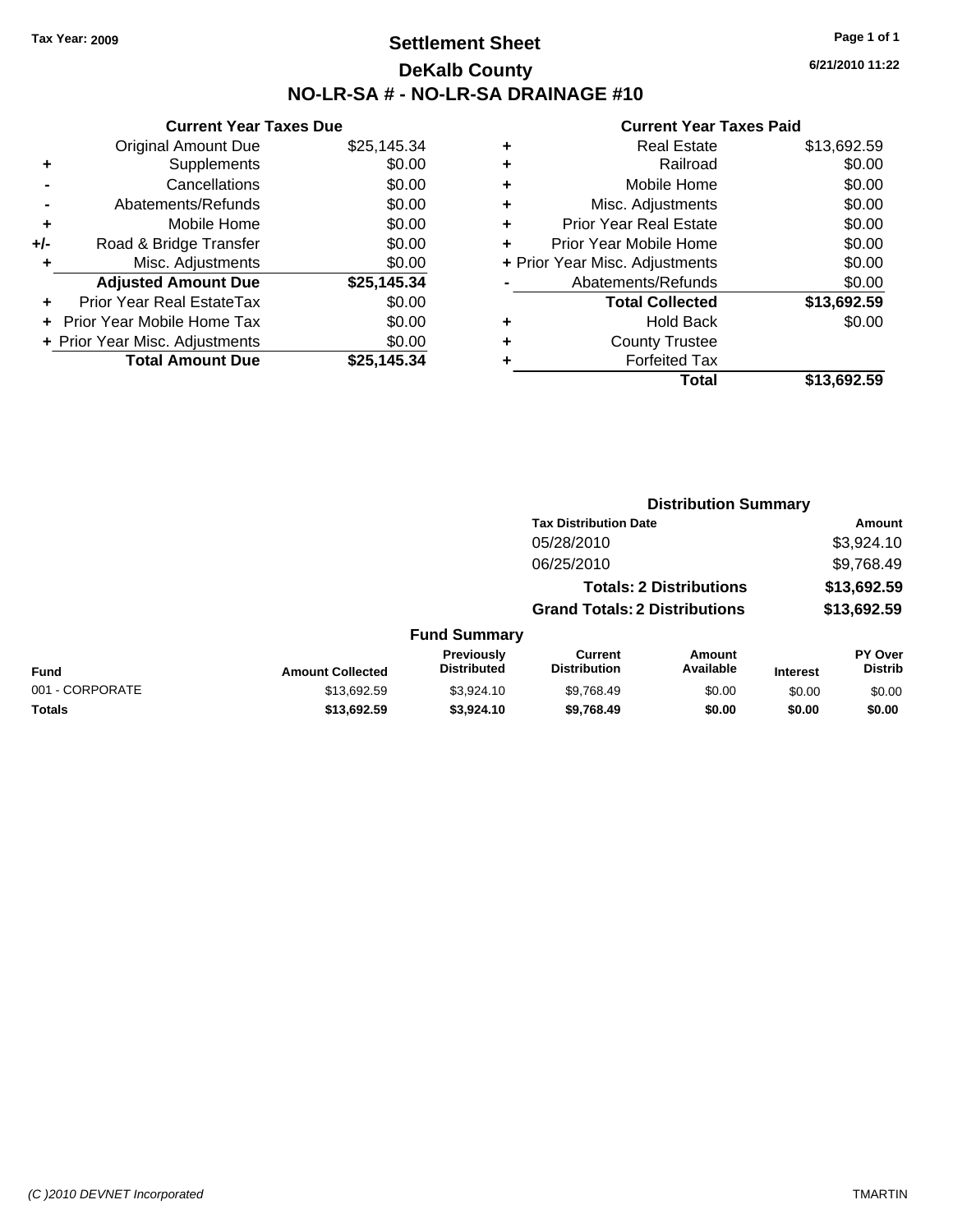# **Settlement Sheet Tax Year: 2009 Page 1 of 1 DeKalb County SH-MI #6 - SHABBONA/MILAN DRAINAGE**

**6/21/2010 11:22**

|     | <b>Current Year Taxes Due</b>  |             |  |  |  |  |
|-----|--------------------------------|-------------|--|--|--|--|
|     | <b>Original Amount Due</b>     | \$10,491.96 |  |  |  |  |
| ٠   | Supplements                    | \$0.00      |  |  |  |  |
|     | Cancellations                  | \$0.00      |  |  |  |  |
|     | Abatements/Refunds             | \$0.00      |  |  |  |  |
| ٠   | Mobile Home                    | \$0.00      |  |  |  |  |
| +/- | Road & Bridge Transfer         | \$0.00      |  |  |  |  |
|     | Misc. Adjustments              | \$0.00      |  |  |  |  |
|     | <b>Adjusted Amount Due</b>     | \$10,491.96 |  |  |  |  |
| ٠   | Prior Year Real EstateTax      | \$0.00      |  |  |  |  |
|     | Prior Year Mobile Home Tax     | \$0.00      |  |  |  |  |
|     | + Prior Year Misc. Adjustments | \$0.00      |  |  |  |  |
|     | <b>Total Amount Due</b>        | \$10,491.96 |  |  |  |  |
|     |                                |             |  |  |  |  |

| <b>Real Estate</b>             | \$6,712.72 |
|--------------------------------|------------|
| Railroad                       | \$0.00     |
| Mobile Home                    | \$0.00     |
| Misc. Adjustments              | \$0.00     |
| <b>Prior Year Real Estate</b>  | \$0.00     |
| Prior Year Mobile Home         | \$0.00     |
| + Prior Year Misc. Adjustments | \$0.00     |
| Abatements/Refunds             | \$0.00     |
| <b>Total Collected</b>         | \$6,712.72 |
| <b>Hold Back</b>               | \$0.00     |
| <b>County Trustee</b>          |            |
| <b>Forfeited Tax</b>           |            |
| Total                          | \$6,712.72 |
|                                |            |

|                 |                         |                                  |                                       | <b>Distribution Summary</b>    |                 |                                  |
|-----------------|-------------------------|----------------------------------|---------------------------------------|--------------------------------|-----------------|----------------------------------|
|                 |                         |                                  | <b>Tax Distribution Date</b>          |                                |                 | Amount                           |
|                 |                         |                                  | 05/28/2010                            |                                |                 | \$1,030.82                       |
|                 |                         |                                  | 06/25/2010                            |                                |                 | \$5,681.90                       |
|                 |                         |                                  |                                       | <b>Totals: 2 Distributions</b> |                 | \$6,712.72                       |
|                 |                         |                                  | <b>Grand Totals: 2 Distributions</b>  |                                |                 | \$6,712.72                       |
|                 |                         | <b>Fund Summary</b>              |                                       |                                |                 |                                  |
| Fund            | <b>Amount Collected</b> | Previously<br><b>Distributed</b> | <b>Current</b><br><b>Distribution</b> | Amount<br>Available            | <b>Interest</b> | <b>PY Over</b><br><b>Distrib</b> |
| 001 - CORPORATE | \$6,712.72              | \$1,030.82                       | \$5,681.90                            | \$0.00                         | \$0.00          | \$0.00                           |
| Totals          | \$6,712.72              | \$1,030.82                       | \$5,681.90                            | \$0.00                         | \$0.00          | \$0.00                           |
|                 |                         |                                  |                                       |                                |                 |                                  |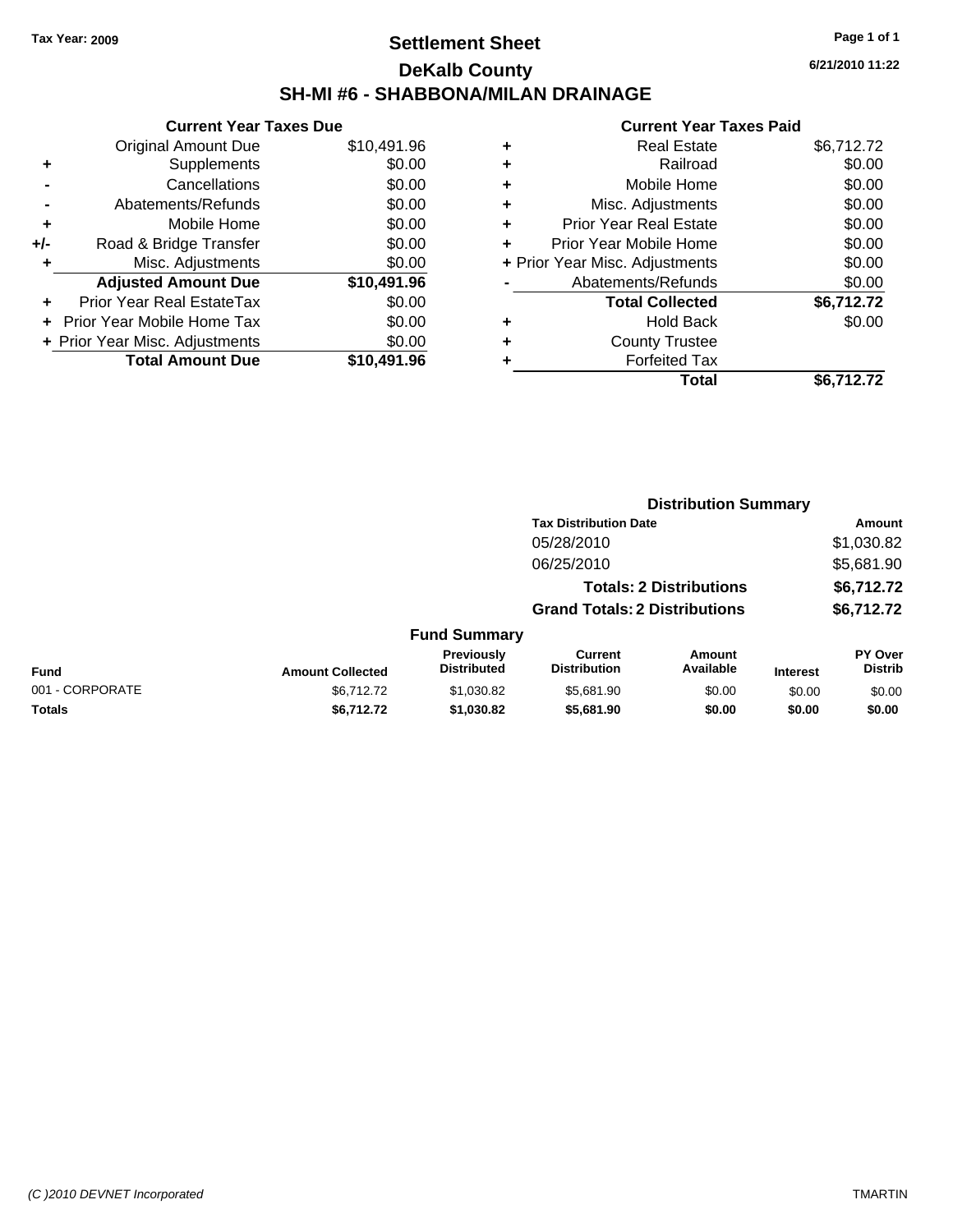**Current Year Taxes Due** Original Amount Due \$16,734.00

**Adjusted Amount Due \$16,734.00**

**Total Amount Due \$16,734.00**

**+** Supplements \$0.00 **-** Cancellations \$0.00 **-** Abatements/Refunds \$0.00 **+** Mobile Home \$0.00 **+/-** Road & Bridge Transfer \$0.00 **+** Misc. Adjustments \$0.00

**+** Prior Year Real EstateTax \$0.00 **+** Prior Year Mobile Home Tax \$0.00 **+ Prior Year Misc. Adjustments**  $$0.00$ 

## **Settlement Sheet Tax Year: 2009 Page 1 of 1 DeKalb County SQ GR #12 - SQUAW GROVE DRAINAGE**

**6/21/2010 11:22**

|   | Total                          | \$8,847.00 |
|---|--------------------------------|------------|
|   | <b>Forfeited Tax</b>           |            |
| ٠ | <b>County Trustee</b>          |            |
| ٠ | <b>Hold Back</b>               | \$0.00     |
|   | <b>Total Collected</b>         | \$8,847.00 |
|   | Abatements/Refunds             | \$0.00     |
|   | + Prior Year Misc. Adjustments | \$0.00     |
|   | Prior Year Mobile Home         | \$0.00     |
| ٠ | <b>Prior Year Real Estate</b>  | \$0.00     |
| ٠ | Misc. Adjustments              | \$0.00     |
| ٠ | Mobile Home                    | \$0.00     |
|   | Railroad                       | \$0.00     |
| ٠ | <b>Real Estate</b>             | \$8,847.00 |
|   |                                |            |

|                 |                         |                                  | <b>Distribution Summary</b>           |                                |                 |                           |
|-----------------|-------------------------|----------------------------------|---------------------------------------|--------------------------------|-----------------|---------------------------|
|                 |                         |                                  | <b>Tax Distribution Date</b>          |                                |                 | <b>Amount</b>             |
|                 |                         |                                  | 05/28/2010                            |                                |                 | \$2,163.00                |
|                 |                         |                                  | 06/25/2010                            |                                |                 | \$6,684.00                |
|                 |                         |                                  |                                       | <b>Totals: 2 Distributions</b> |                 | \$8,847.00                |
|                 |                         |                                  | <b>Grand Totals: 2 Distributions</b>  |                                |                 | \$8,847.00                |
|                 |                         | <b>Fund Summary</b>              |                                       |                                |                 |                           |
| <b>Fund</b>     | <b>Amount Collected</b> | Previously<br><b>Distributed</b> | <b>Current</b><br><b>Distribution</b> | Amount<br>Available            | <b>Interest</b> | PY Over<br><b>Distrib</b> |
| 001 - CORPORATE | \$8,847.00              | \$2,163.00                       | \$6,684.00                            | \$0.00                         | \$0.00          | \$0.00                    |
| <b>Totals</b>   | \$8,847.00              | \$2,163.00                       | \$6,684.00                            | \$0.00                         | \$0.00          | \$0.00                    |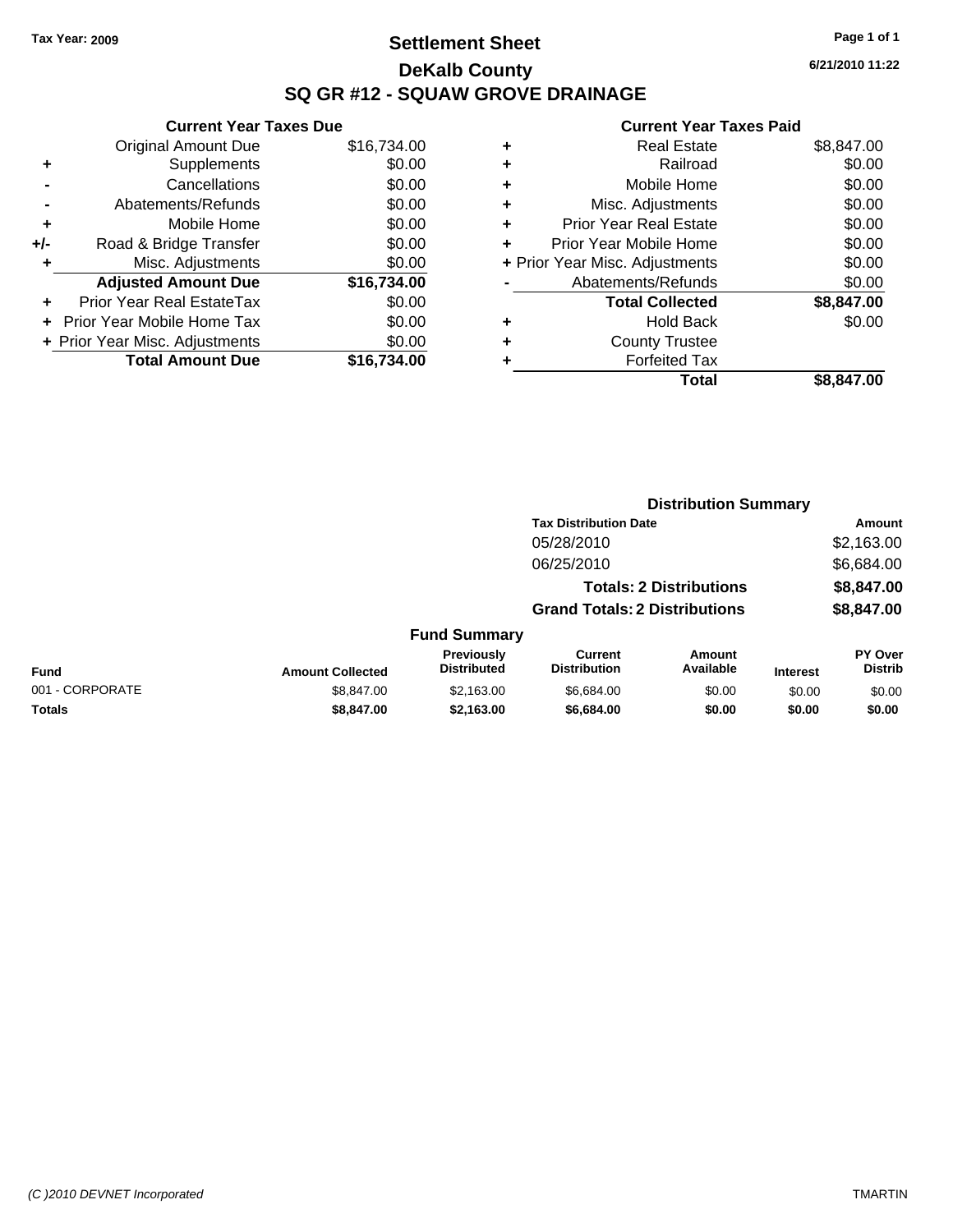## **Settlement Sheet Tax Year: 2009 Page 1 of 1 DeKalb County VG-CO #16 - VIRGIL CORTLAND DRAIN #16**

**6/21/2010 11:22**

|     | <b>Current Year Taxes Due</b>     |             |
|-----|-----------------------------------|-------------|
|     | Original Amount Due               | \$17,724.32 |
| ٠   | Supplements                       | \$0.00      |
|     | Cancellations                     | \$0.00      |
|     | Abatements/Refunds                | \$0.00      |
| ٠   | Mobile Home                       | \$0.00      |
| +/- | Road & Bridge Transfer            | \$0.00      |
|     | Misc. Adjustments                 | \$0.00      |
|     | <b>Adjusted Amount Due</b>        | \$17,724.32 |
|     | <b>Prior Year Real EstateTax</b>  | \$0.00      |
|     | <b>Prior Year Mobile Home Tax</b> | \$0.00      |
|     | + Prior Year Misc. Adjustments    | \$0.00      |
|     | <b>Total Amount Due</b>           | \$17.724.32 |

|   | <b>Real Estate</b>             | \$9,712.55 |
|---|--------------------------------|------------|
| ٠ | Railroad                       | \$0.00     |
| ٠ | Mobile Home                    | \$0.00     |
| ٠ | Misc. Adjustments              | \$0.00     |
| ٠ | <b>Prior Year Real Estate</b>  | \$0.00     |
|   | Prior Year Mobile Home         | \$0.00     |
|   | + Prior Year Misc. Adjustments | \$0.00     |
|   | Abatements/Refunds             | \$0.00     |
|   | <b>Total Collected</b>         | \$9,712.55 |
| ٠ | <b>Hold Back</b>               | \$0.00     |
| ٠ | <b>County Trustee</b>          |            |
|   | <b>Forfeited Tax</b>           |            |
|   | Total                          | \$9,712.55 |
|   |                                |            |

|                 |                         |                                  |                                       | <b>Distribution Summary</b>    |                 |                                  |
|-----------------|-------------------------|----------------------------------|---------------------------------------|--------------------------------|-----------------|----------------------------------|
|                 |                         |                                  | <b>Tax Distribution Date</b>          |                                |                 | Amount                           |
|                 |                         |                                  | 05/28/2010                            |                                |                 | \$2,659.89                       |
|                 |                         |                                  | 06/25/2010                            |                                |                 | \$7,052.66                       |
|                 |                         |                                  |                                       | <b>Totals: 2 Distributions</b> |                 | \$9,712.55                       |
|                 |                         |                                  | <b>Grand Totals: 2 Distributions</b>  |                                |                 | \$9,712.55                       |
|                 |                         | <b>Fund Summary</b>              |                                       |                                |                 |                                  |
| <b>Fund</b>     | <b>Amount Collected</b> | Previously<br><b>Distributed</b> | <b>Current</b><br><b>Distribution</b> | Amount<br>Available            | <b>Interest</b> | <b>PY Over</b><br><b>Distrib</b> |
| 001 - CORPORATE | \$9,712.55              | \$2,659.89                       | \$7,052.66                            | \$0.00                         | \$0.00          | \$0.00                           |
| Totals          | \$9,712.55              | \$2,659.89                       | \$7,052.66                            | \$0.00                         | \$0.00          | \$0.00                           |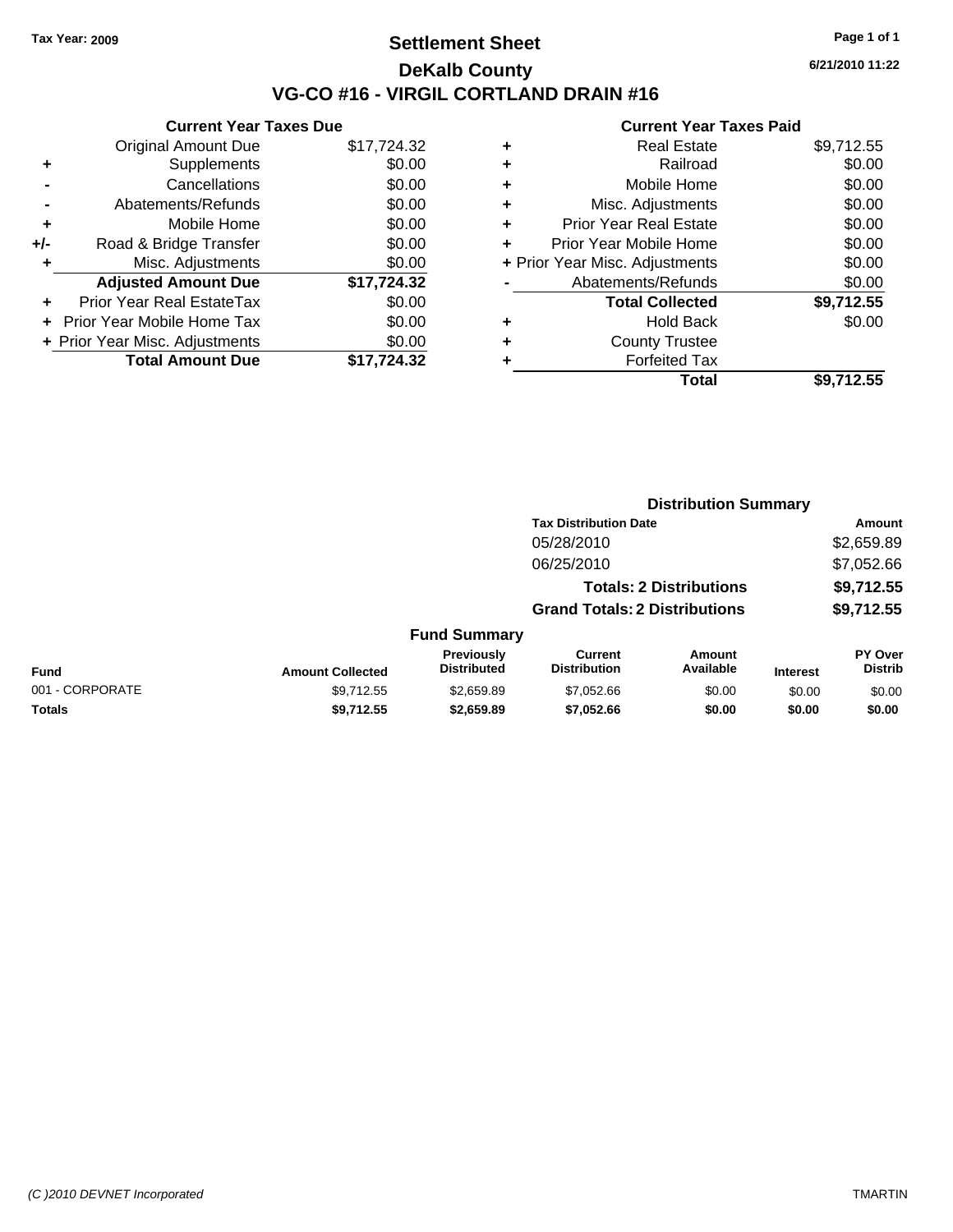# **Settlement Sheet Tax Year: 2009 Page 1 of 1 DeKalb County VI-AD #9 - VICTOR/ADAMS DRAINAGE #9**

**6/21/2010 11:22**

| <b>Current Year Taxes Due</b>  |            |
|--------------------------------|------------|
| <b>Original Amount Due</b>     | \$1,036.58 |
| Supplements                    | \$0.00     |
| Cancellations                  | \$0.00     |
| Abatements/Refunds             | \$0.00     |
| Mobile Home                    | \$0.00     |
| Road & Bridge Transfer         | \$0.00     |
| Misc. Adjustments              | \$0.00     |
| <b>Adjusted Amount Due</b>     | \$1,036.58 |
| Prior Year Real EstateTax      | \$0.00     |
| Prior Year Mobile Home Tax     | \$0.00     |
| + Prior Year Misc. Adjustments | \$0.00     |
| <b>Total Amount Due</b>        | \$1.036.58 |
|                                |            |

|   | Total                          | \$599.82 |
|---|--------------------------------|----------|
|   | <b>Forfeited Tax</b>           |          |
| ٠ | <b>County Trustee</b>          |          |
| ٠ | <b>Hold Back</b>               | \$0.00   |
|   | <b>Total Collected</b>         | \$599.82 |
|   | Abatements/Refunds             | \$0.00   |
|   | + Prior Year Misc. Adjustments | \$0.00   |
| ٠ | Prior Year Mobile Home         | \$0.00   |
| ÷ | Prior Year Real Estate         | \$0.00   |
| ٠ | Misc. Adjustments              | \$0.00   |
| ٠ | Mobile Home                    | \$0.00   |
| ÷ | Railroad                       | \$0.00   |
| ٠ | <b>Real Estate</b>             | \$599.82 |
|   |                                |          |

|                 |                         |                                  |                                       | <b>Distribution Summary</b>    |                 |                           |
|-----------------|-------------------------|----------------------------------|---------------------------------------|--------------------------------|-----------------|---------------------------|
|                 |                         |                                  | <b>Tax Distribution Date</b>          |                                |                 | Amount                    |
|                 |                         |                                  | 05/28/2010                            |                                |                 | \$245.48                  |
|                 |                         |                                  | 06/25/2010                            |                                |                 | \$354.34                  |
|                 |                         |                                  |                                       | <b>Totals: 2 Distributions</b> |                 | \$599.82                  |
|                 |                         |                                  | <b>Grand Totals: 2 Distributions</b>  |                                |                 | \$599.82                  |
|                 |                         | <b>Fund Summary</b>              |                                       |                                |                 |                           |
| <b>Fund</b>     | <b>Amount Collected</b> | Previously<br><b>Distributed</b> | <b>Current</b><br><b>Distribution</b> | <b>Amount</b><br>Available     | <b>Interest</b> | PY Over<br><b>Distrib</b> |
| 001 - CORPORATE | \$599.82                | \$245.48                         | \$354.34                              | \$0.00                         | \$0.00          | \$0.00                    |
| Totals          | \$599.82                | \$245.48                         | \$354.34                              | \$0.00                         | \$0.00          | \$0.00                    |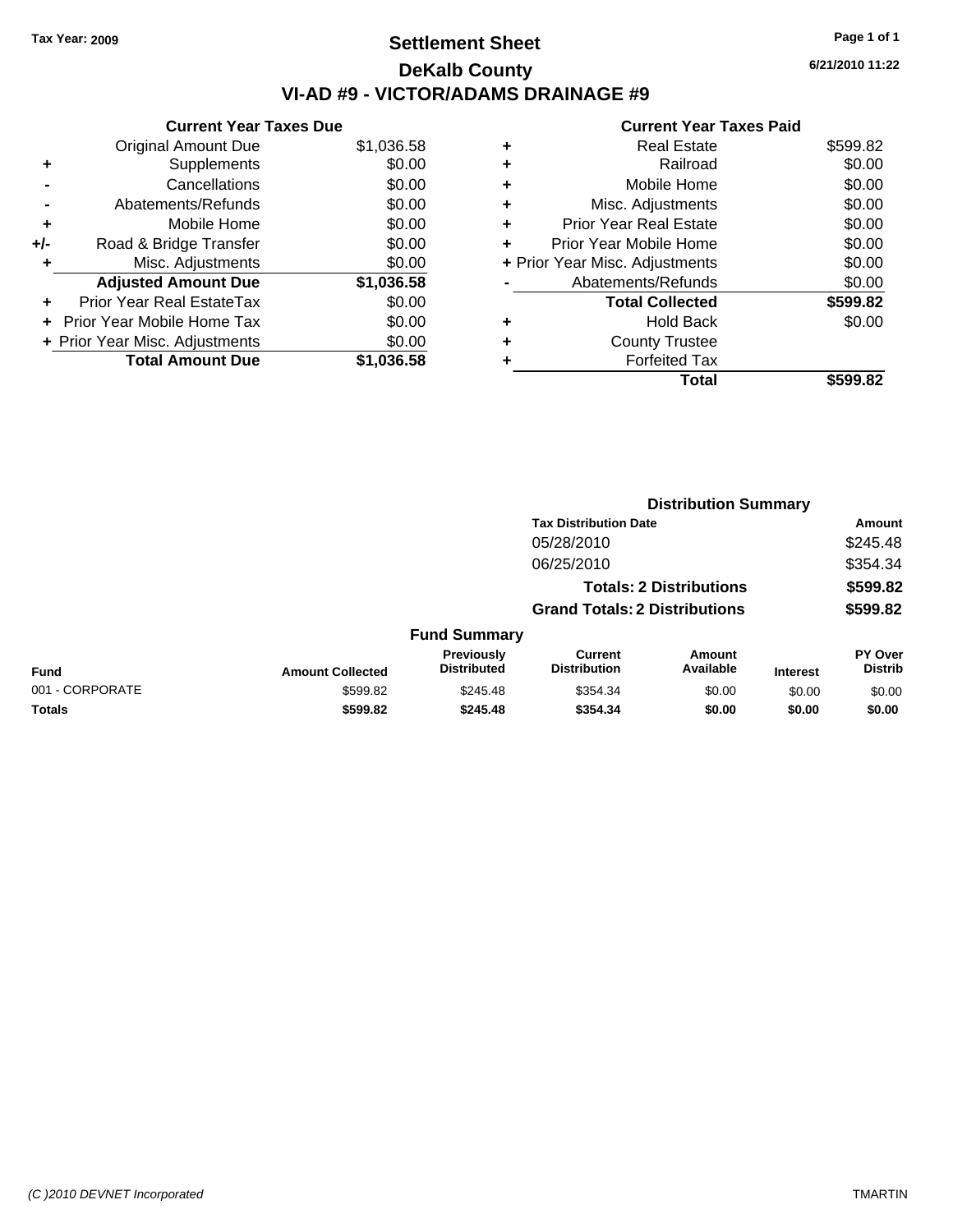# **Settlement Sheet Tax Year: 2009 Page 1 of 1 DeKalb County VI-CL #14 - VICTOR-CLINTON DRAINAGE**

**6/21/2010 11:22**

|     | <b>Current Year Taxes Due</b>     |            |
|-----|-----------------------------------|------------|
|     | <b>Original Amount Due</b>        | \$2,998.54 |
| ٠   | Supplements                       | \$0.00     |
|     | Cancellations                     | \$0.00     |
|     | Abatements/Refunds                | \$0.00     |
| ٠   | Mobile Home                       | \$0.00     |
| +/- | Road & Bridge Transfer            | \$0.00     |
|     | Misc. Adjustments                 | \$0.00     |
|     | <b>Adjusted Amount Due</b>        | \$2,998.54 |
| ٠   | Prior Year Real EstateTax         | \$0.00     |
|     | <b>Prior Year Mobile Home Tax</b> | \$0.00     |
|     | + Prior Year Misc. Adjustments    | \$0.00     |
|     | <b>Total Amount Due</b>           | \$2.998.54 |

|   | <b>Real Estate</b>             | \$1,770.07 |
|---|--------------------------------|------------|
| ٠ | Railroad                       | \$0.00     |
| ٠ | Mobile Home                    | \$0.00     |
| ٠ | Misc. Adjustments              | \$0.00     |
| ٠ | <b>Prior Year Real Estate</b>  | \$0.00     |
| ÷ | Prior Year Mobile Home         | \$0.00     |
|   | + Prior Year Misc. Adjustments | \$0.00     |
|   | Abatements/Refunds             | \$0.00     |
|   | <b>Total Collected</b>         | \$1,770.07 |
| ٠ | Hold Back                      | \$0.00     |
| ٠ | <b>County Trustee</b>          |            |
| ٠ | <b>Forfeited Tax</b>           |            |
|   | Total                          | \$1,770.07 |
|   |                                |            |

|                 |                         |                                  |                                       | <b>Distribution Summary</b>    |                 |                                  |
|-----------------|-------------------------|----------------------------------|---------------------------------------|--------------------------------|-----------------|----------------------------------|
|                 |                         |                                  | <b>Tax Distribution Date</b>          |                                |                 | Amount                           |
|                 |                         |                                  | 05/28/2010                            |                                |                 | \$177.04                         |
|                 |                         |                                  | 06/25/2010                            |                                |                 | \$1,593.03                       |
|                 |                         |                                  |                                       | <b>Totals: 2 Distributions</b> |                 | \$1,770.07                       |
|                 |                         |                                  | <b>Grand Totals: 2 Distributions</b>  |                                |                 | \$1,770.07                       |
|                 |                         | <b>Fund Summary</b>              |                                       |                                |                 |                                  |
| Fund            | <b>Amount Collected</b> | Previously<br><b>Distributed</b> | <b>Current</b><br><b>Distribution</b> | <b>Amount</b><br>Available     | <b>Interest</b> | <b>PY Over</b><br><b>Distrib</b> |
| 001 - CORPORATE | \$1,770.07              | \$177.04                         | \$1,593.03                            | \$0.00                         | \$0.00          | \$0.00                           |
| Totals          | \$1,770.07              | \$177.04                         | \$1,593.03                            | \$0.00                         | \$0.00          | \$0.00                           |
|                 |                         |                                  |                                       |                                |                 |                                  |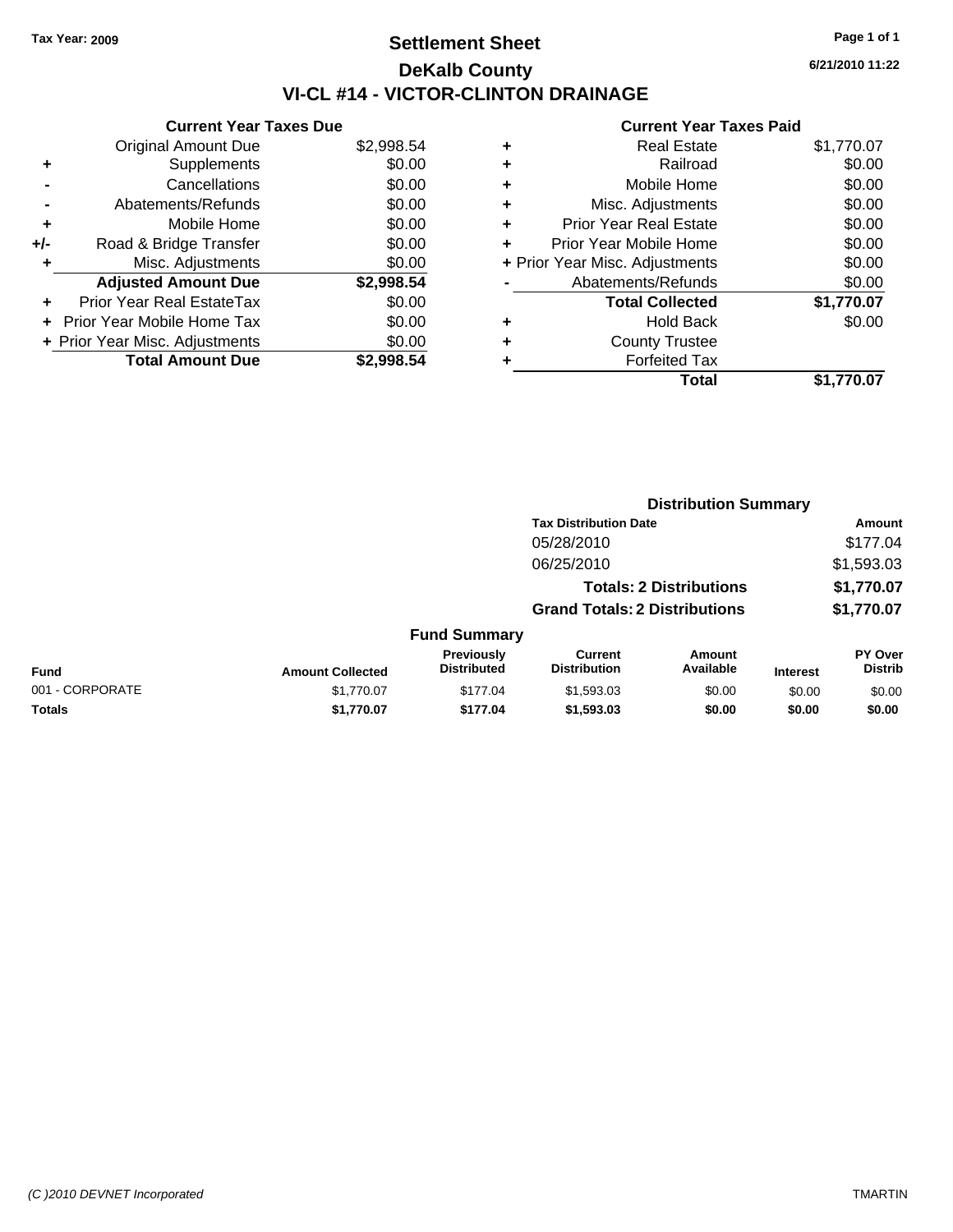### **Settlement Sheet Tax Year: 2009 Page 1 of 1 DeKalb County CO-PI #15 - CORTLAND PIERCE DRAINAGE**

**6/21/2010 14:13**

|     | <b>Current Year Taxes Due</b>     |            |   |                |
|-----|-----------------------------------|------------|---|----------------|
|     | <b>Original Amount Due</b>        | \$7,784.88 | ٠ |                |
|     | <b>Supplements</b>                | \$0.00     | ٠ |                |
|     | Cancellations                     | \$0.00     | ٠ |                |
|     | Abatements/Refunds                | \$0.00     | ٠ | М              |
|     | Mobile Home                       | \$0.00     |   | Prior \        |
| +/- | Road & Bridge Transfer            | \$0.00     |   | Prior Ye       |
|     | Misc. Adjustments                 | \$0.00     |   | + Prior Year M |
|     | <b>Adjusted Amount Due</b>        | \$7,784.88 |   | Abat           |
|     | Prior Year Real EstateTax         | \$0.00     |   |                |
|     | <b>Prior Year Mobile Home Tax</b> | \$0.00     |   |                |
|     | + Prior Year Misc. Adjustments    | \$0.00     |   |                |
|     | <b>Total Amount Due</b>           | \$7,784.88 |   |                |
|     |                                   |            |   |                |

|   | <b>Real Estate</b>             | \$4,302.52 |
|---|--------------------------------|------------|
| ٠ | Railroad                       | \$0.00     |
| ٠ | Mobile Home                    | \$0.00     |
| ٠ | Misc. Adjustments              | \$0.00     |
| ٠ | <b>Prior Year Real Estate</b>  | \$0.00     |
|   | Prior Year Mobile Home         | \$0.00     |
|   | + Prior Year Misc. Adjustments | \$0.00     |
|   | Abatements/Refunds             | \$0.00     |
|   | <b>Total Collected</b>         | \$4,302.52 |
| ٠ | <b>Hold Back</b>               | \$0.00     |
| ٠ | <b>County Trustee</b>          |            |
|   | <b>Forfeited Tax</b>           |            |
|   | Total                          | \$4,302.52 |
|   |                                |            |

|                 |                                                                        |                                  | <b>Distribution Summary</b>           |                            |                 |                                  |
|-----------------|------------------------------------------------------------------------|----------------------------------|---------------------------------------|----------------------------|-----------------|----------------------------------|
|                 | <b>Tax Distribution Date</b>                                           |                                  |                                       |                            | Amount          |                                  |
|                 |                                                                        |                                  | 05/28/2010                            |                            |                 | \$745.97                         |
|                 |                                                                        |                                  | 06/25/2010                            |                            |                 | \$3,556.55                       |
|                 | <b>Totals: 2 Distributions</b><br><b>Grand Totals: 2 Distributions</b> |                                  |                                       | \$4,302.52<br>\$4,302.52   |                 |                                  |
|                 |                                                                        |                                  |                                       |                            |                 |                                  |
|                 |                                                                        | <b>Fund Summary</b>              |                                       |                            |                 |                                  |
| Fund            | <b>Amount Collected</b>                                                | Previously<br><b>Distributed</b> | <b>Current</b><br><b>Distribution</b> | <b>Amount</b><br>Available | <b>Interest</b> | <b>PY Over</b><br><b>Distrib</b> |
| 001 - CORPORATE | \$4,302.52                                                             | \$745.97                         | \$3,556.55                            | \$0.00                     | \$0.00          | \$0.00                           |
| Totals          | \$4,302.52                                                             | \$745.97                         | \$3,556.55                            | \$0.00                     | \$0.00          | \$0.00                           |
|                 |                                                                        |                                  |                                       |                            |                 |                                  |